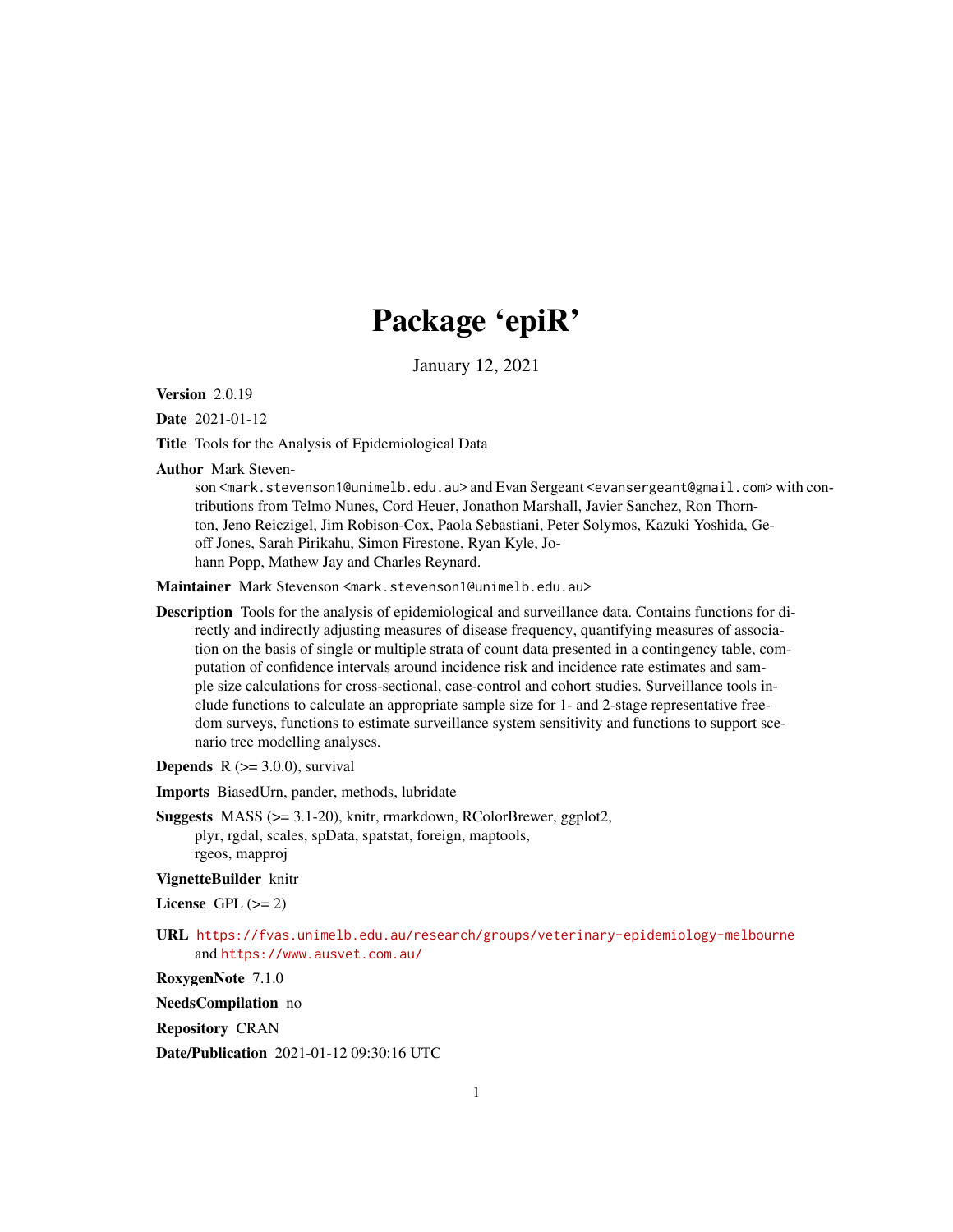# R topics documented:

|                  | $\overline{4}$ |
|------------------|----------------|
|                  | 14             |
|                  | 19             |
|                  | 20             |
|                  | 22             |
|                  | 23             |
|                  | 27             |
|                  | 32             |
|                  | 33             |
|                  | 34             |
|                  | 35             |
|                  |                |
|                  |                |
|                  |                |
|                  |                |
|                  | 44             |
|                  | 46             |
|                  | 48             |
|                  |                |
|                  | 50             |
|                  |                |
|                  | 53             |
|                  | 56             |
|                  | 59             |
|                  | 61             |
|                  | 64             |
|                  | 65             |
|                  | 67             |
|                  | 69             |
|                  | 71             |
|                  | 72             |
|                  | 73             |
|                  | 74             |
|                  | 75             |
|                  | 78             |
|                  | 80             |
|                  | 81             |
| epi.smd          | 82             |
| epi.smr<br>.     | 84             |
| epi.sscc         | 86             |
| epi.ssclus1estb  | 90             |
| epi.ssclus1estc. | 92             |
| epi.ssclus2estb  | 94             |
| epi.ssclus2estc  | 95             |
| epi.sscohortc    | 97             |
| epi.sscohortt    |                |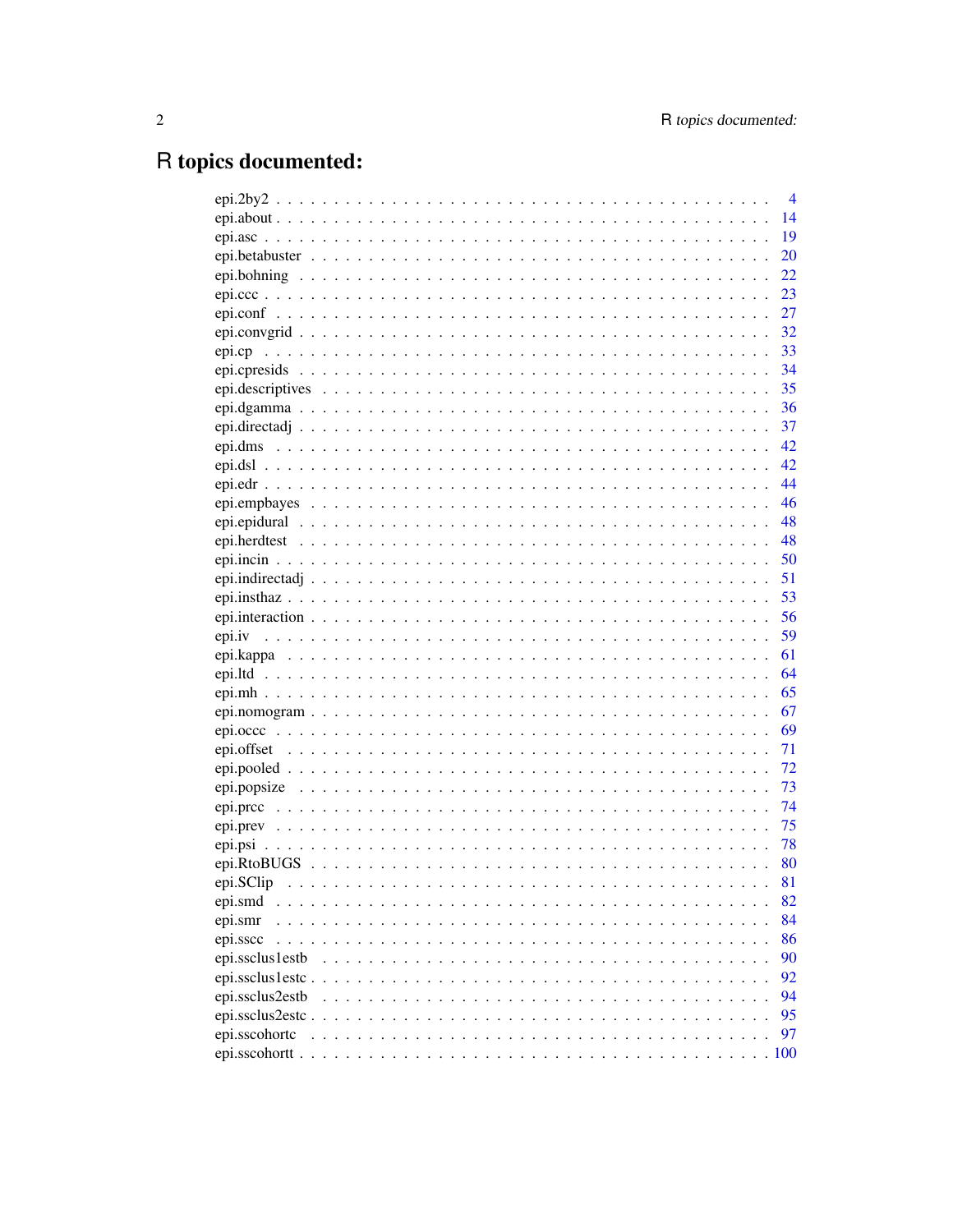| rsu.spp.rs<br>rsu.sspfree.rs<br>rsu.sssep.rs |  |
|----------------------------------------------|--|
|                                              |  |
|                                              |  |
|                                              |  |
|                                              |  |
|                                              |  |
|                                              |  |
|                                              |  |
|                                              |  |
|                                              |  |
|                                              |  |
|                                              |  |
|                                              |  |
|                                              |  |
|                                              |  |
|                                              |  |
|                                              |  |
|                                              |  |
|                                              |  |
|                                              |  |
|                                              |  |
|                                              |  |
|                                              |  |
|                                              |  |
|                                              |  |
|                                              |  |
|                                              |  |
|                                              |  |
|                                              |  |
|                                              |  |
|                                              |  |
|                                              |  |
|                                              |  |
|                                              |  |
|                                              |  |
|                                              |  |
|                                              |  |
|                                              |  |
|                                              |  |
|                                              |  |
|                                              |  |
|                                              |  |
|                                              |  |
|                                              |  |
|                                              |  |
|                                              |  |

**Index**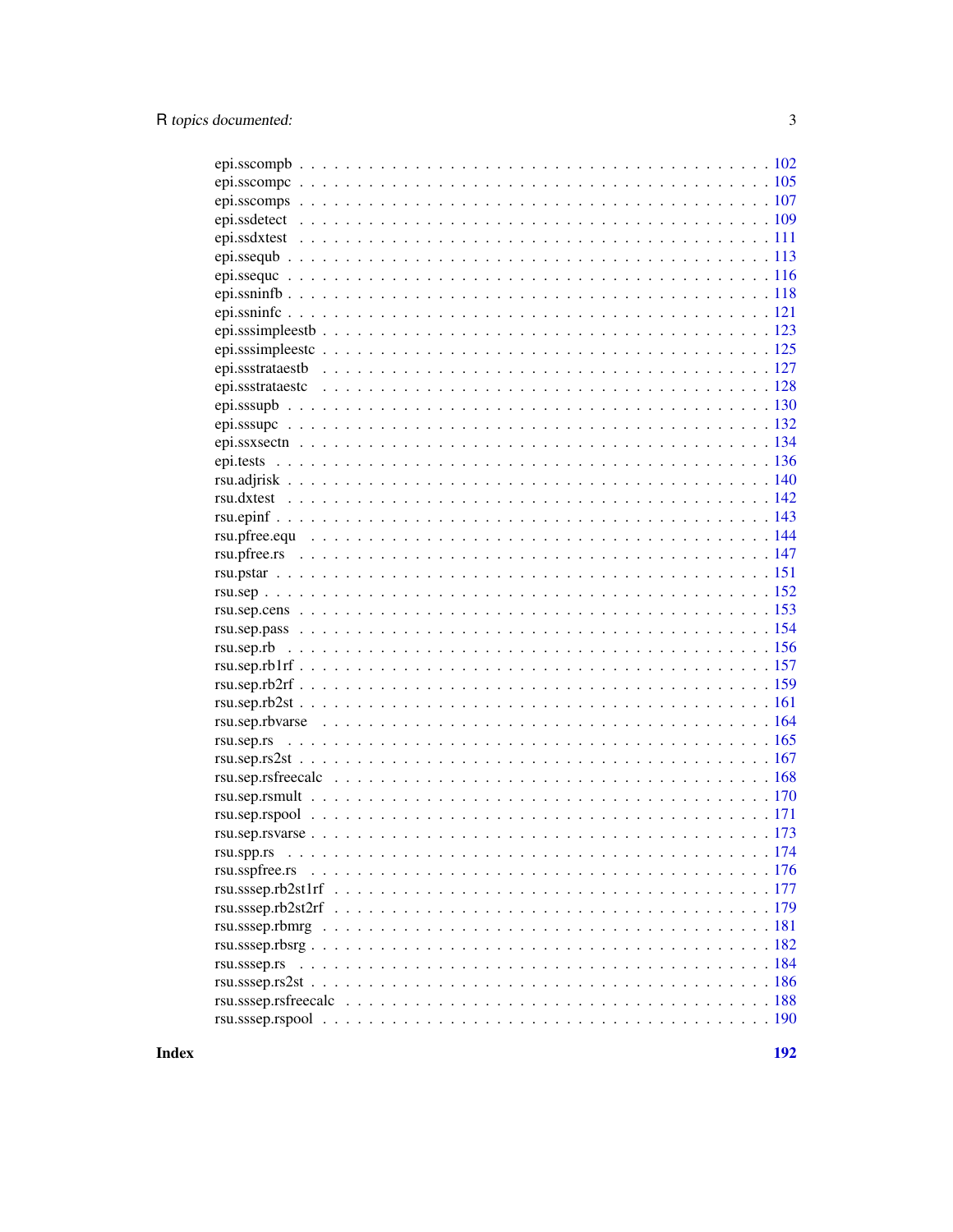# Description

Computes summary measures of risk and a chi-squared test for difference in the observed proportions from count data presented in a 2 by 2 table. With multiple strata the function returns crude and Mantel-Haenszel adjusted measures of association and chi-squared tests of homogeneity.

### Usage

```
epi.2by2(dat, method = "cohort.count", conf.level = 0.95, units = 100,
   outcome = "as.columns")
## S3 method for class 'epi.2by2'
```
 $print(x, \ldots)$ 

## S3 method for class 'epi.2by2' summary(object, ...)

# Arguments

| dat        | an object of class table containing the individual cell frequencies. See the<br>examples, below, for details.                                                                                                                                                                                                                                                                  |
|------------|--------------------------------------------------------------------------------------------------------------------------------------------------------------------------------------------------------------------------------------------------------------------------------------------------------------------------------------------------------------------------------|
| method     | a character string indicating the study design on which the tabular data has been<br>based. Options are cohort.count, cohort.time, case.control, or cross.sectional.<br>Based on the study design specified by the user, appropriate measures of associ-<br>ation, measures of effect in the exposed and measures of effect in the population<br>are returned by the function. |
| conf.level | magnitude of the returned confidence intervals. Must be a single number be-<br>tween 0 and 1.                                                                                                                                                                                                                                                                                  |
| units      | multiplier for prevalence and incidence (risk or rate) estimates.                                                                                                                                                                                                                                                                                                              |
| outcome    | a character string indicating how the outcome variable is represented in the con-<br>tingency table. Options are as . columns (outcome as columns) or as . rows (out-<br>come as rows).                                                                                                                                                                                        |
| x, object  | an object of class epi. 2by 2.                                                                                                                                                                                                                                                                                                                                                 |
| $\cdots$   | Ignored.                                                                                                                                                                                                                                                                                                                                                                       |

## Details

Where method is cohort.count, case.control, or cross.sectional and outcome = as.columns the required 2 by 2 table format is:

———– ———- ———- ———-

Disease + Disease - Total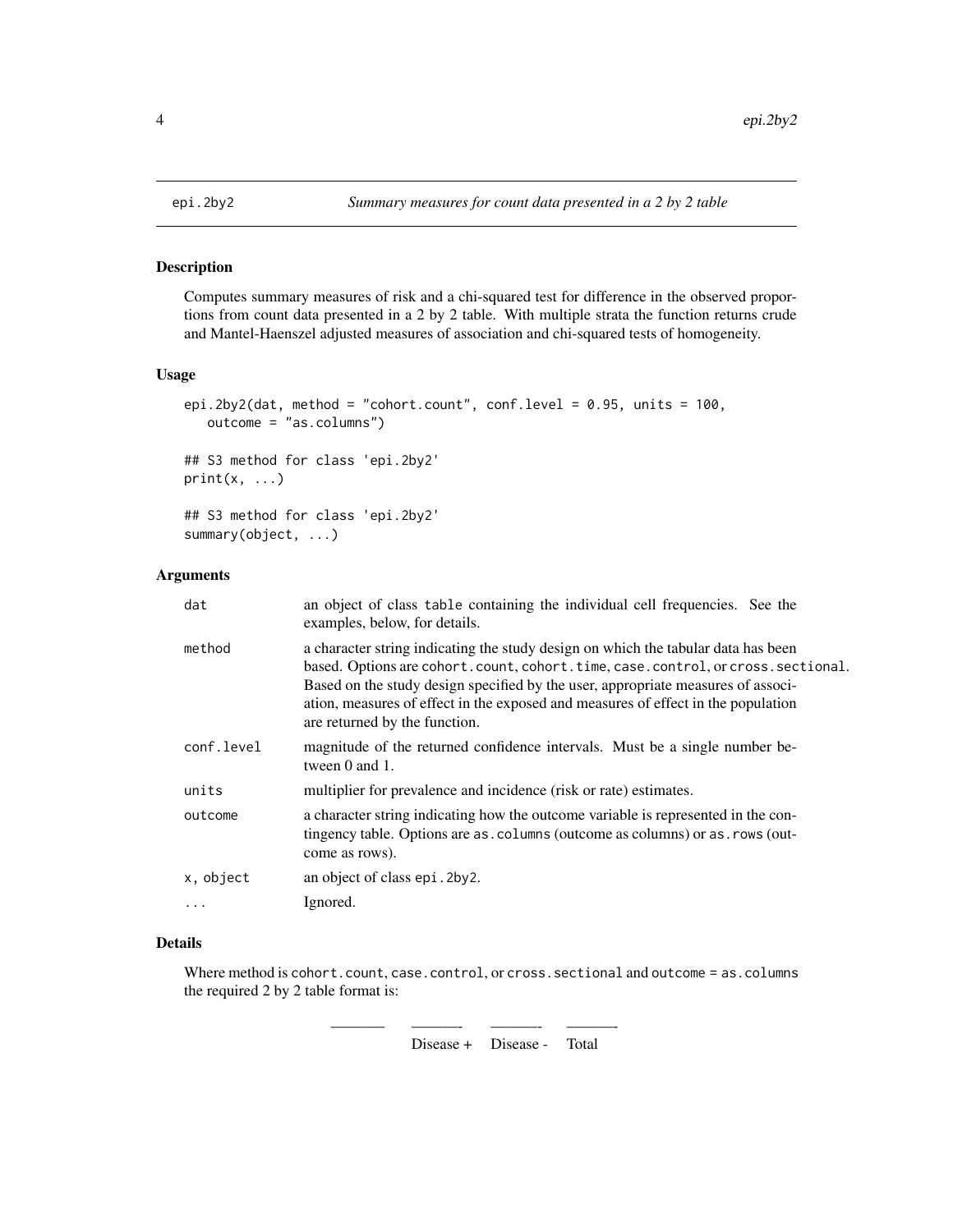| $Expose +$ | a a          | h   | a+b       |
|------------|--------------|-----|-----------|
| Expose -   | $\mathbf{c}$ | d   | $c+d$     |
|            |              |     |           |
| Total      | $a + c$      | b+d | $a+b+c+d$ |
|            |              |     |           |

Where method is cohort.time and outcome = as.columns the required 2 by 2 table format is:

|            |             | $Disease + Time at risk$ |
|------------|-------------|--------------------------|
|            |             |                          |
| $Expose +$ | a           | h                        |
| Expose -   | $\mathbf c$ | d                        |
|            |             |                          |
| Total      | a+c         | b+d                      |
|            |             |                          |

A summary of the methods used for each of the confidence interval calculations in this function is as follows:

# Value

An object of class epi.2by2 comprised of:

| method     | character string returning the study design specified by the user.                                                                                              |
|------------|-----------------------------------------------------------------------------------------------------------------------------------------------------------------|
| n.strata   | number of strata.                                                                                                                                               |
| conf.level | magnitude of the returned confidence intervals.                                                                                                                 |
| massoc     | a list comprised of the computed measures of association, measures of effect in<br>the exposed and measures of effect in the population. See below for details. |
| tab        | a data frame comprised of of the contingency table data.                                                                                                        |

When method equals cohort.count the following measures of association, measures of effect in the exposed and measures of effect in the population are returned:

| <b>RR</b>      | Wald, Taylor and score confidence intervals for the incidence risk ratios for each<br>strata. Wald, Taylort and score confidence intervals for the crude incidence risk<br>ratio. Wald confidence interval for the Mantel-Haenszel adjusted incidence risk<br>ratio. |
|----------------|----------------------------------------------------------------------------------------------------------------------------------------------------------------------------------------------------------------------------------------------------------------------|
| 0 <sub>R</sub> | Wald, score, Cornfield and maximum likelihood confidence intervals for the<br>odds ratios for each strata. Wald, score, Cornfield and maximum likelihood<br>confidence intervals for the crude odds ratio. Wald confidence interval for the                          |

Mantel-Haenszel adjusted odds ratio.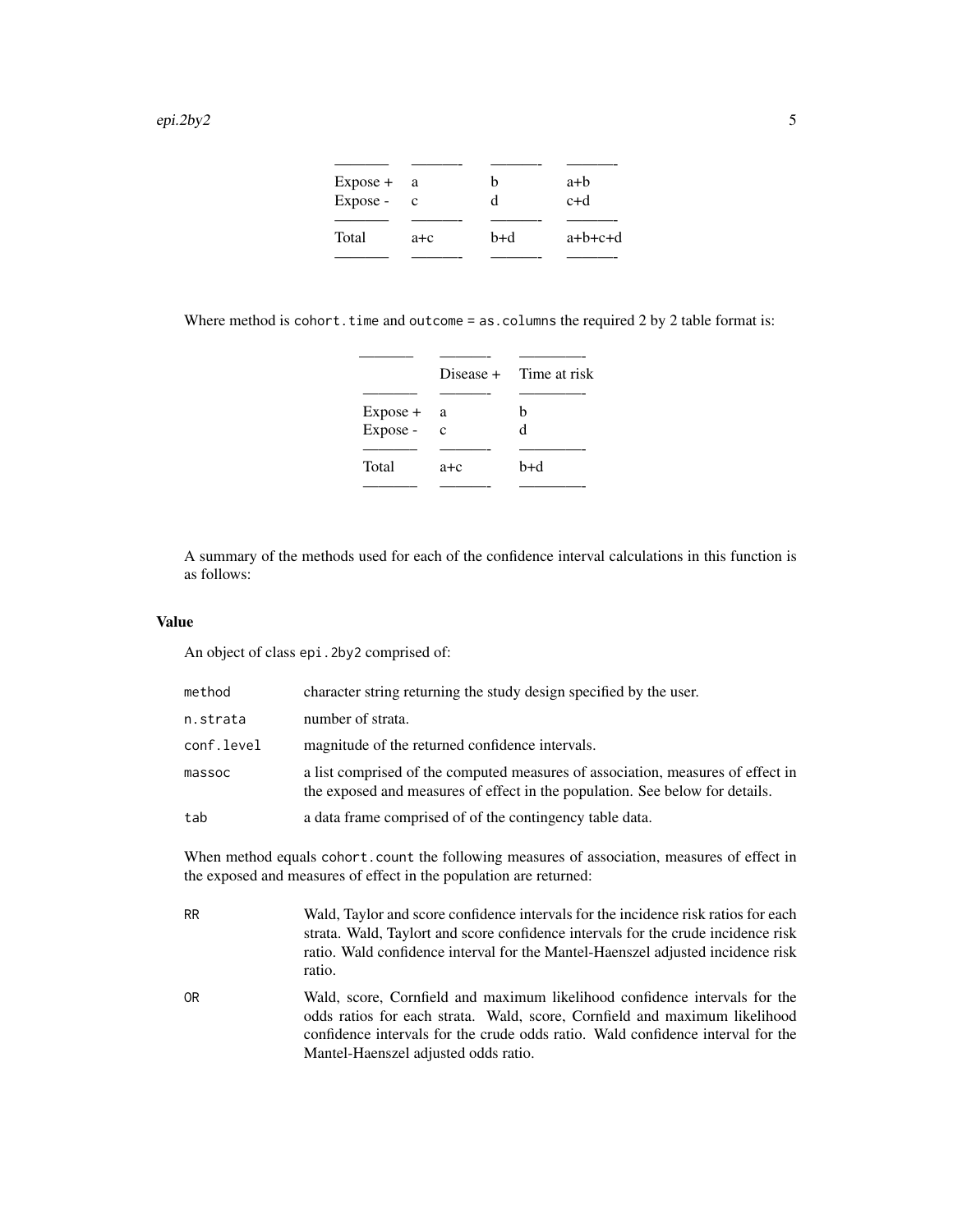| ARisk                                                                                          | Wald and score confidence intervals for the attributable risk (risk difference) for<br>each strata. Wald and score confidence intervals for the crude attributable risk.<br>Wald, Sato and Greenland-Robins confidence intervals for the Mantel-Haenszel<br>adjusted attributable risk. |  |
|------------------------------------------------------------------------------------------------|-----------------------------------------------------------------------------------------------------------------------------------------------------------------------------------------------------------------------------------------------------------------------------------------|--|
| PARisk                                                                                         | Wald and Pirikahu confidence intervals for the population attributable risk for<br>each strata. Wald and Pirikahu confidence intervals for the crude population<br>attributable risk. The Pirikahu confidence intervals are calculated using the delta<br>method.                       |  |
| AFRisk                                                                                         | Wald confidence intervals for the attributable fraction for each strata. Wald con-<br>fidence intervals for the crude attributable fraction.                                                                                                                                            |  |
| PAFRisk                                                                                        | Wald confidence intervals for the population attributable fraction for each strata.<br>Wald confidence intervals for the crude population attributable fraction.                                                                                                                        |  |
| chisq.strata                                                                                   | chi-squared test for difference in exposed and non-exposed proportions for each<br>strata.                                                                                                                                                                                              |  |
| chisq.crude                                                                                    | chi-squared test for difference in exposed and non-exposed proportions across<br>all strata.                                                                                                                                                                                            |  |
| chisq.mh                                                                                       | Mantel-Haenszel chi-squared test that the combined odds ratio estimate is equal<br>to $1$ .                                                                                                                                                                                             |  |
| RR. homog                                                                                      | Mantel-Haenszel (Woolf) test of homogeneity of the individual strata incidence<br>risk ratios.                                                                                                                                                                                          |  |
| OR. homog                                                                                      | Mantel-Haenszel (Woolf) test of homogeneity of the individual strata odds ra-<br>tios.                                                                                                                                                                                                  |  |
| When method equals cohort. time the following measures of association and effect are returned: |                                                                                                                                                                                                                                                                                         |  |
| IRR                                                                                            | Wald confidence interval for the incidence rate ratios for each strata. Wald con-<br>fidence interval for the crude incidence rate ratio. Wald confidence interval for<br>the Mantel-Haenszel adjusted incidence rate ratio.                                                            |  |
| ARate                                                                                          | Wald confidence interval for the attributable rate for each strata. Wald confi-<br>dence interval for the crude attributable rate. Wald confidence interval for the<br>Mantel-Haenszel adjusted attributable rate.                                                                      |  |
| PARate                                                                                         | Wald confidence interval for the population attributable rate for each strata.<br>Wald confidence intervals for the crude population attributable rate.                                                                                                                                 |  |
| AFRate                                                                                         | Wald confidence interval for the attributable fraction for each strata. Wald con-<br>fidence interval for the crude attributable fraction.                                                                                                                                              |  |
| PAFRate                                                                                        | Wald confidence interval for the population attributable fraction for each strata.<br>Wald confidence interval for the crude poulation attributable fraction.                                                                                                                           |  |
| chisq.strata                                                                                   | chi-squared test for difference in exposed and non-exposed proportions for each<br>strata.                                                                                                                                                                                              |  |
| chisq.crude                                                                                    | chi-squared test for difference in exposed and non-exposed proportions across<br>all strata.                                                                                                                                                                                            |  |
| chisq.mh                                                                                       | Mantel-Haenszel chi-squared test that the combined odds ratio estimate is equal<br>to $1$ .                                                                                                                                                                                             |  |

When method equals case.control the following measures of association and effect are returned: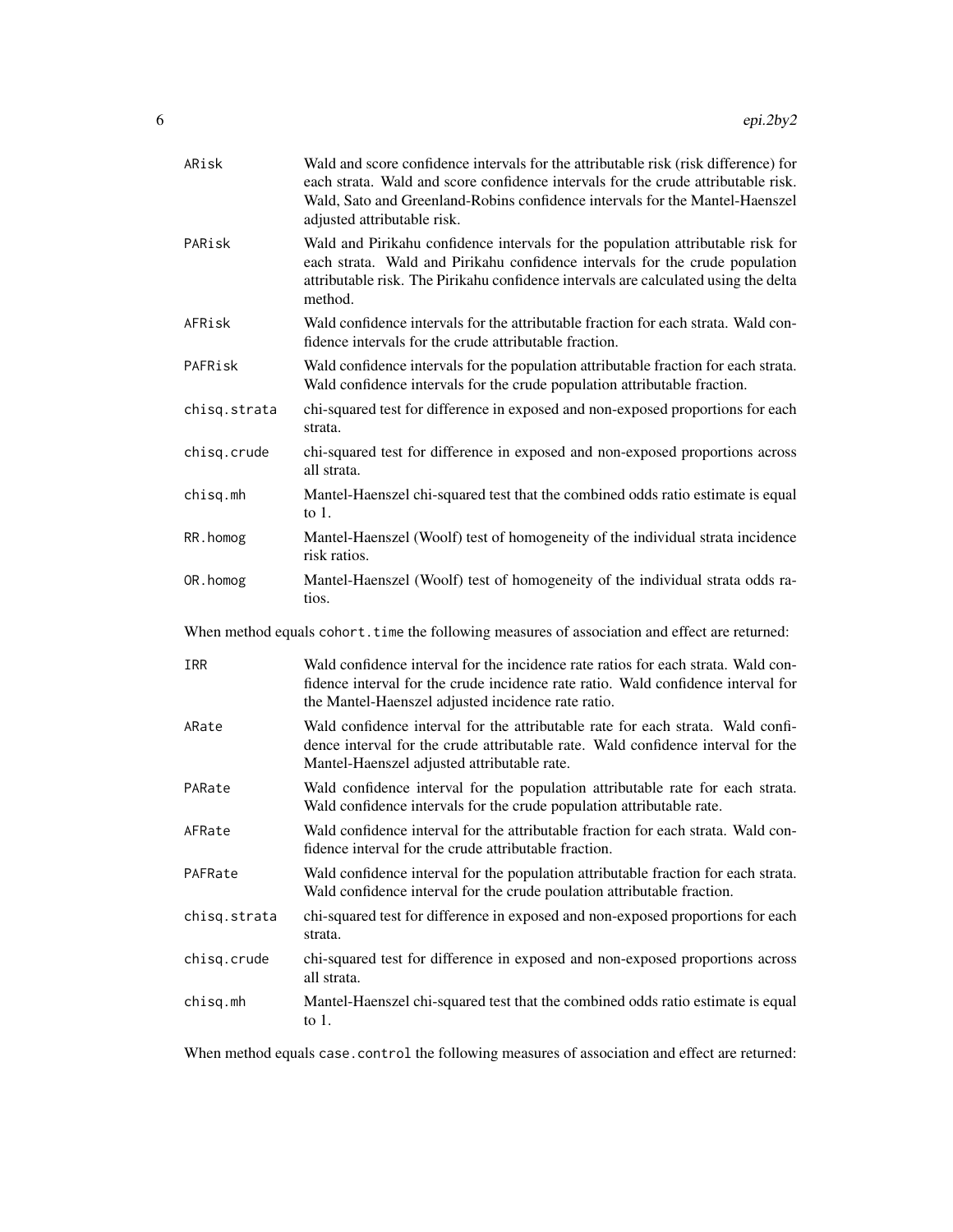| 0R             | Wald, score, Cornfield and maximum likelihood confidence intervals for the<br>odds ratios for each strata. Wald, score, Cornfield and maximum likelihood<br>confidence intervals for the crude odds ratio. Wald confidence interval for the<br>Mantel-Haenszel adjusted odds ratio. |
|----------------|-------------------------------------------------------------------------------------------------------------------------------------------------------------------------------------------------------------------------------------------------------------------------------------|
| ARisk          | Wald and score confidence intervals for the attributable risk for each strata.<br>Wald and score confidence intervals for the crude attributable risk. Wald, Sato<br>and Greenland-Robins confidence intervals for the Mantel-Haenszel adjusted<br>attributable risk.               |
| PARisk         | Wald and Pirikahu confidence intervals for the population attributable risk for<br>each strata. Wald and Pirikahu confidence intervals for the crude population<br>attributable risk.                                                                                               |
| AFest          | Wald confidence intervals for the estimated attributable fraction for each strata.<br>Wald confidence intervals for the crude estimated attributable fraction.                                                                                                                      |
| PAFest         | Wald confidence intervals for the population estimated attributable fraction for<br>each strata. Wald confidence intervals for the crude population estimated at-<br>tributable fraction.                                                                                           |
| chisq.strata   | chi-squared test for difference in exposed and non-exposed proportions for each<br>strata.                                                                                                                                                                                          |
| chisq.crude    | chi-squared test for difference in exposed and non-exposed proportions across<br>all strata.                                                                                                                                                                                        |
| chisg.mh       | Mantel-Haenszel chi-squared test that the combined odds ratio estimate is equal<br>to $1$ .                                                                                                                                                                                         |
| OR.homog       | Mantel-Haenszel (Woolf) test of homogeneity of the individual strata odds ra-<br>tios.                                                                                                                                                                                              |
| turned:        | When method equals cross sectional the following measures of association and effect are re-                                                                                                                                                                                         |
| <b>PR</b>      | Wald, Taylor and score confidence intervals for the prevalence ratios for each<br>strata. Wald, Taylor and score confidence intervals for the crude prevalence<br>ratio. Wald confidence interval for the Mantel-Haenszel adjusted prevalence<br>ratio.                             |
| 0 <sub>R</sub> | Wald, score, Cornfield and maximum likelihood confidence intervals for the<br>odds ratios for each strata. Wald, score, Cornfield and maximum likelihood<br>confidence intervals for the crude odds ratio. Wald confidence interval for the<br>Mantel-Haenszel adjusted odds ratio. |
| ARisk          | Wald and score confidence intervals for the attributable risk for each strata.<br>Wald and score confidence intervals for the crude attributable risk. Wald, Sato<br>and Greenland-Robins confidence intervals for the Mantel-Haenszel adjusted                                     |

PARisk Wald and Pirikahu confidence intervals for the population attributable risk for each strata. Wald and Pirikahu confidence intervals for the crude population attributable risk.

attributable risk.

AFRisk Wald confidence intervals for the attributable fraction for each strata. Wald confidence intervals for the crude attributable fraction.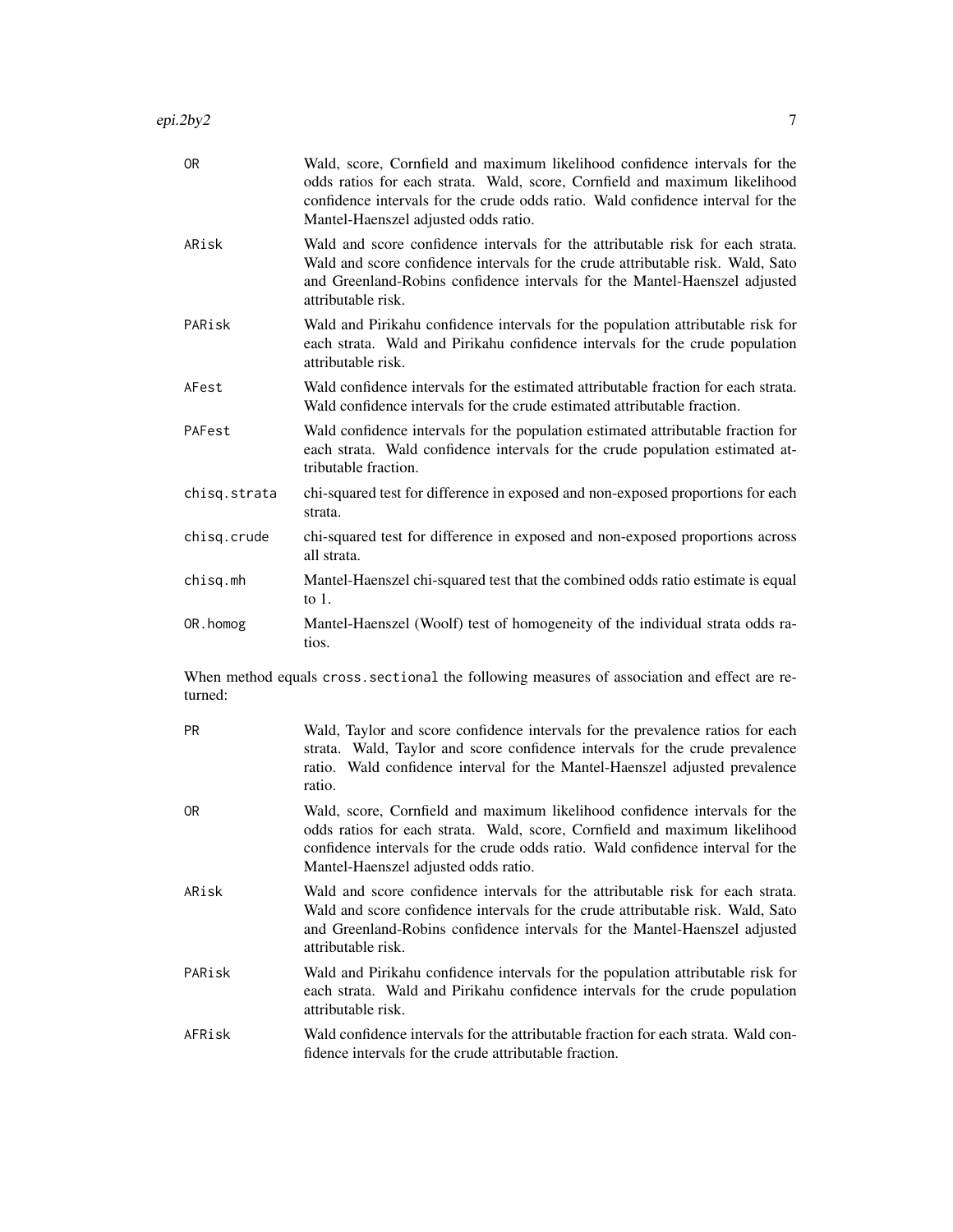| PAFRisk      | Wald confidence intervals for the population attributable fraction for each strata.<br>Wald confidence intervals for the crude population attributable fraction. |
|--------------|------------------------------------------------------------------------------------------------------------------------------------------------------------------|
| chisq.strata | chi-squared test for difference in exposed and non-exposed proportions for each<br>strata.                                                                       |
| chisg.crude  | chi-squared test for difference in exposed and non-exposed proportions across<br>all strata.                                                                     |
| chisg.mh     | Mantel-Haenszel chi-squared test that the combined odds ratio estimate is equal<br>to $1$ .                                                                      |
| PR.homog     | Mantel-Haenszel (Woolf) test of homogeneity of the individual strata prevalence<br>ratios.                                                                       |
| OR.homog     | Mantel-Haenszel (Woolf) test of homogeneity of the individual strata odds ra-<br>tios.                                                                           |
|              |                                                                                                                                                                  |

The point estimates of the wald, score and cfield odds ratios are calculated using the cross product method. Method mle computes the conditional maximum likelihood estimate of the odds ratio.

Confidence intervals for the Cornfield (cfield) odds ratios are computed using the hypergeometric distribution and computation times are extremely slow when the cell frequencies are large. For this reason, Cornfield confidence intervals are only calculated if the total number of event frequencies is less than 500. Maximum likelihood estimates of the odds ratio are only calculated when the total number of observations is less than 2E09.

If the Haldane-Anscombe (Haldane 1940, Anscombe 1956) correction is applied (i.e. addition of 0.5 to each cell of the 2 by 2 table when at least one of the cell frequencies is zero) Cornfield (cfield) odds ratios not computed.

The Mantel-Haenszel chi-squared test that the combined odds ratio estimate is equal to 1 uses a two-sided test without continuity correction.

### Note

Measures of association include the prevalence ratio, the incidence risk ratio, the incidence rate ratio and the odds ratio. The incidence risk ratio is the ratio of the incidence risk of disease in the exposed group to the incidence risk of disease in the unexposed group. The odds ratio (also known as the cross-product ratio) is an estimate of the incidence risk ratio. When the incidence of an outcome in the study population is low (say, less than 5%) the odds ratio will provide a reliable estimate of the incidence risk ratio. The more frequent the outcome becomes, the more the odds ratio will overestimate the incidence risk ratio when it is greater than than 1 or understimate the incidence risk ratio when it is less than 1.

Measures of effect in the exposed include the attributable risk (or prevalence) and the attributable fraction. The attributable risk is the risk of disease in the exposed group minus the risk of disease in the unexposed group. The attributable risk provides a measure of the absolute increase or decrease in risk associated with exposure. The attributable fraction is the proportion of study outcomes in the exposed group that is attributable to exposure.

Measures of effect in the population include the population attributable risk (or prevalence) and the population attributable fraction (also known as the aetiologic fraction). The population attributable risk is the risk of the study outcome in the population that may be attributed to exposure. The population attributable fraction is the proportion of the study outcomes in the population that is attributable to exposure.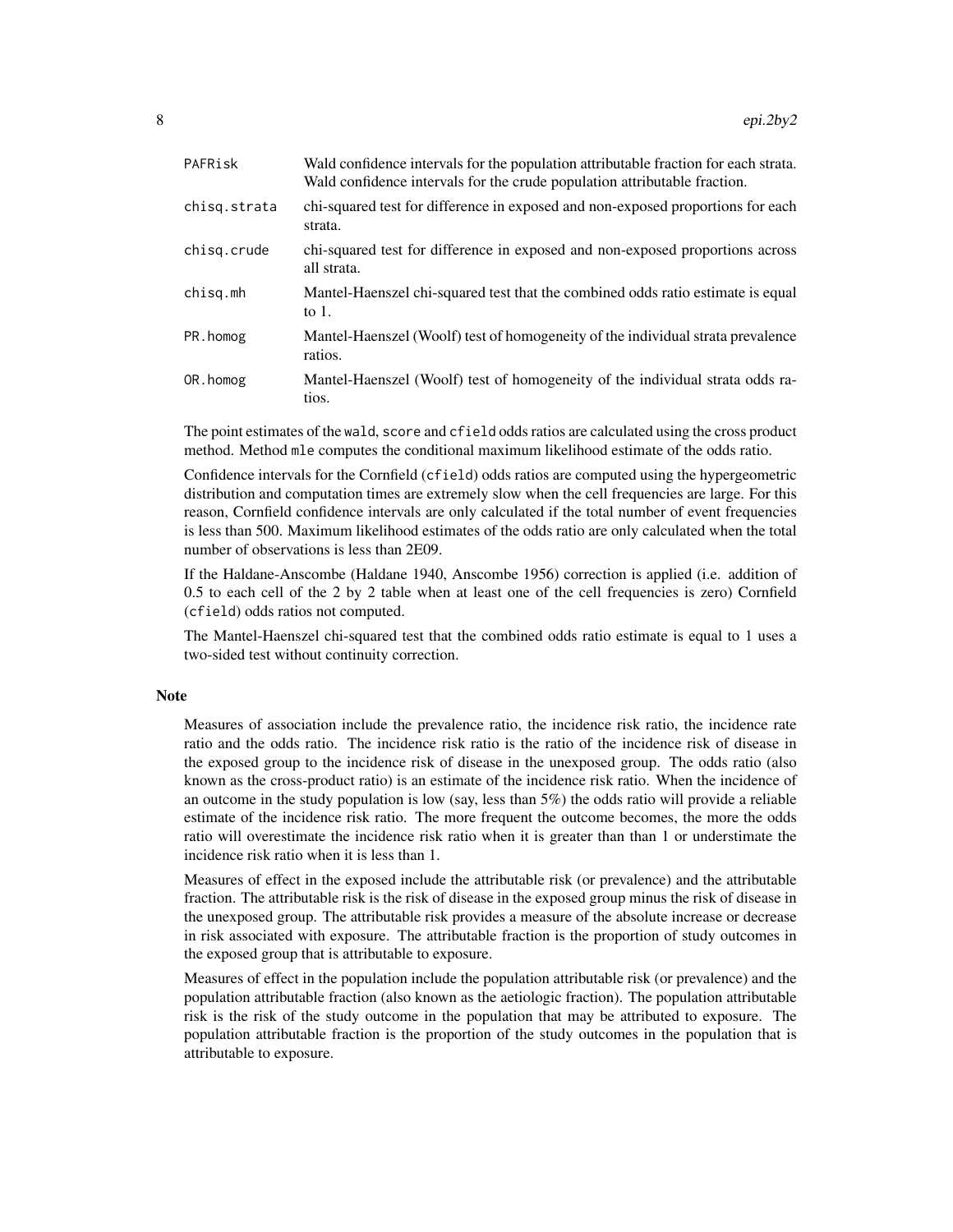Point estimates and confidence intervals for the prevalence ratio and incidence risk ratio are calculated using Wald (Wald 1943) and score methods (Miettinen and Nurminen 1985). Point estimates and confidence intervals for the incidence rate ratio are calculated using the exact method described by Kirkwood and Sterne (2003) and Juul (2004). Point estimates and confidence intervals the odds ratio are calculated using Wald (Wald 1943), score (Miettinen and Nurminen 1985) and maximum likelihood methods (Fleiss et al. 2003). Point estimates and confidence intervals for the population attributable risk are calculated using formulae provided by Rothman and Greenland (1998, p 271) and Pirikahu (2014). Point estimates and confidence intervals for the population attributable fraction are calculated using formulae provided by Jewell (2004, p 84 - 85). Point estimates and confidence intervals for the Mantel-Haenszel adjusted attributable risk are calculated using formulae provided by Klingenberg (2014).

Wald confidence intervals are provided in the summary table simply because they are widely used and would be familiar to most users.

The Mantel-Haenszel adjusted measures of association are valid when the measures of association across the different strata are similar (homogenous), that is when the test of homogeneity of the odds (risk) ratios is not significant.

The Mantel-Haenszel (Woolf) test of homogeneity of the odds ratio are based on Jewell (2004, p 152 - 158). Thanks to Jim Robison-Cox for sharing his implementation of these functions.

### Author(s)

Mark Stevenson (Faculty of Veterinary and Agricultural Sciences, The University of Melbourne, Australia), Cord Heuer (EpiCentre, IVABS, Massey University, Palmerston North, New Zealand), Jim Robison-Cox (Department of Math Sciences, Montana State University, Montana, USA), Kazuki Yoshida (Brigham and Women's Hospital, Boston Massachusetts, USA) and Simon Firestone (Faculty of Veterinary and Agricultural Sciences, The University of Melbourne, Australia). Thanks to Ian Dohoo for numerous helpful suggestions to improve the documentation for this function.

### References

Altman D, Machin D, Bryant T, Gardner M (2000). Statistics with Confidence. British Medical Journal, London, pp. 69.

Anscombe F (1956). On estimating binomial response relations. Biometrika 43, 461 - 464.

Cornfield, J (1956). A statistical problem arising from retrospective studies. In: Proceedings of the Third Berkeley Symposium on Mathematical Statistics and Probability, University of California Press, Berkeley California 4: 135 - 148.

Elwood JM (2007). Critical Appraisal of Epidemiological Studies and Clinical Trials. Oxford University Press, London.

Feinstein AR (2002). Principles of Medical Statistics. Chapman Hall/CRC, London, pp. 332 - 336.

Fisher RA (1962). Confidence limits for a cross-product ratio. Australian Journal of Statistics 4: 41.

Feychting M, Osterlund B, Ahlbom A (1998). Reduced cancer incidence among the blind. Epidemiology 9: 490 - 494.

Fleiss JL, Levin B, Paik MC (2003). Statistical Methods for Rates and Proportions. John Wiley and Sons, New York.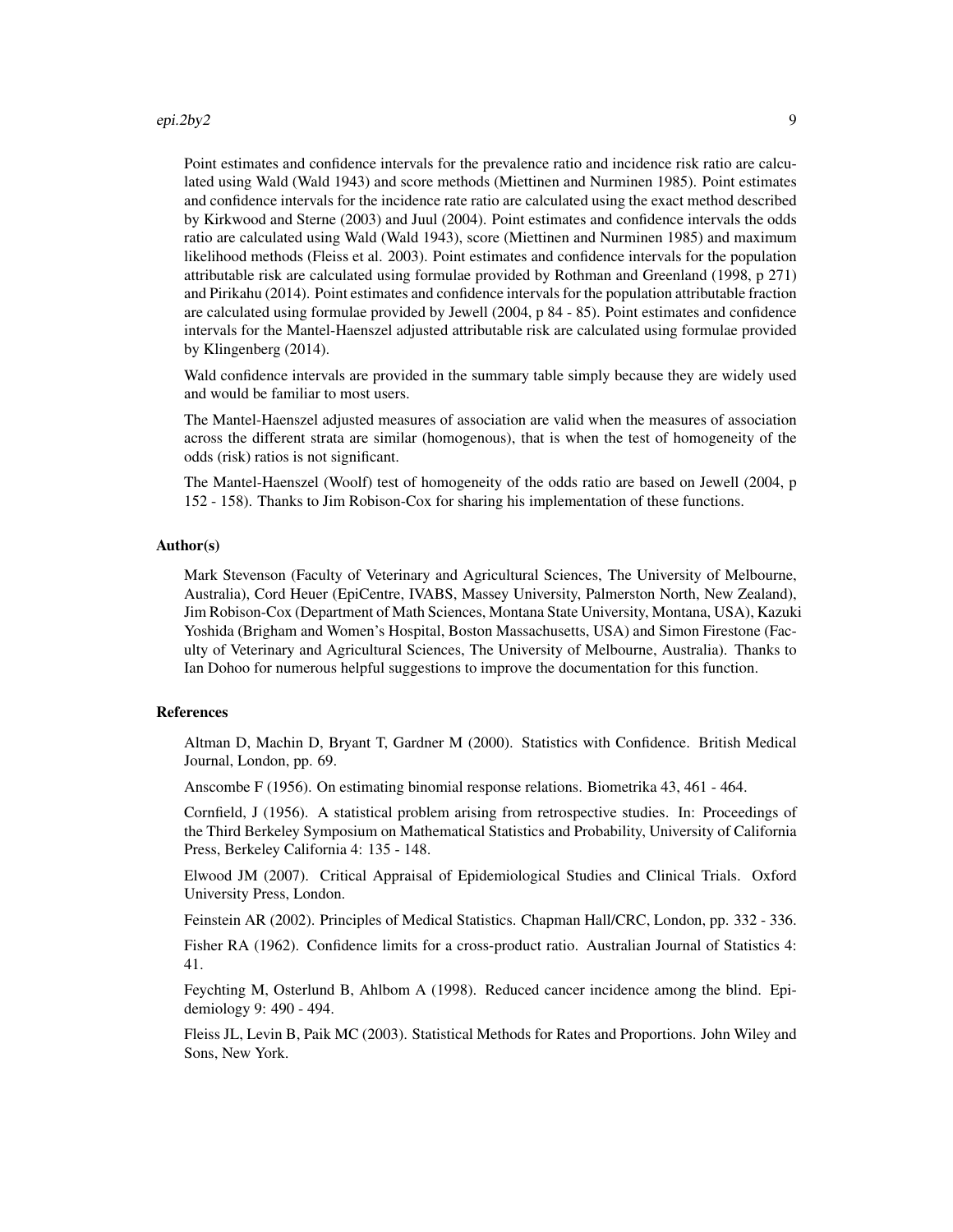Haldane J (1940). The mean and variance of the moments of chi square, when used as a test of homogeneity, when expectations are small. Biometrika 29, 133 - 143.

Hanley JA (2001). A heuristic approach to the formulas for population attributable fraction. Journal of Epidemiology and Community Health 55: 508 - 514.

Hightower AW, Orenstein WA, Martin SM (1988) Recommendations for the use of Taylor series confidence intervals for estimates of vaccine efficacy. Bulletin of the World Health Organization 66: 99 - 105.

Jewell NP (2004). Statistics for Epidemiology. Chapman & Hall/CRC, London, pp. 84 - 85.

Juul S (2004). Epidemiologi og evidens. Munksgaard, Copenhagen.

Kirkwood BR, Sterne JAC (2003). Essential Medical Statistics. Blackwell Science, Malden, MA, USA.

Klingenberg B (2014). A new and improved confidence interval for the Mantel-Haenszel risk difference. Statistics in Medicine 33: 2968 - 2983.

Lancaster H (1961) Significance tests in discrete distributions. Journal of the American Statistical Association 56: 223 - 234.

Lawson R (2004). Small sample confidence intervals for the odds ratio. Communications in Statistics Simulation and Computation 33: 1095 - 1113.

Martin SW, Meek AH, Willeberg P (1987). Veterinary Epidemiology Principles and Methods. Iowa State University Press, Ames, Iowa, pp. 130.

McNutt L, Wu C, Xue X, Hafner JP (2003). Estimating the relative risk in cohort studies and clinical trials of common outcomes. American Journal of Epidemiology 157: 940 - 943.

Miettinen OS, Nurminen M (1985). Comparative analysis of two rates. Statistics in Medicine 4: 213 - 226.

Pirikahu S (2014). Confidence Intervals for Population Attributable Risk. Unpublished MSc thesis. Massey University, Palmerston North, New Zealand.

Robbins AS, Chao SY, Fonesca VP (2002). What's the relative risk? A method to directly estimate risk ratios in cohort studies of common outcomes. Annals of Epidemiology 12: 452 - 454.

Rothman KJ (2002). Epidemiology An Introduction. Oxford University Press, London, pp. 130 - 143.

Rothman KJ, Greenland S (1998). Modern Epidemiology. Lippincott Williams, & Wilkins, Philadelphia, pp. 271.

Sullivan KM, Dean A, Soe MM (2009). OpenEpi: A Web-based Epidemiologic and Statistical Calculator for Public Health. Public Health Reports 124: 471 - 474.

Wald A (1943). Tests of statistical hypotheses concerning several parameters when the number of observations is large. Transactions of the American Mathematical Society 54: 426 - 482.

Willeberg P (1977). Animal disease information processing: Epidemiologic analyses of the feline urologic syndrome. Acta Veterinaria Scandinavica. Suppl. 64: 1 - 48.

Woodward MS (2005). Epidemiology Study Design and Data Analysis. Chapman & Hall/CRC, New York, pp. 163 - 214.

Zhang J, Yu KF (1998). What's the relative risk? A method for correcting the odds ratio in cohort studies of common outcomes. Journal of the American Medical Association 280: 1690 - 1691.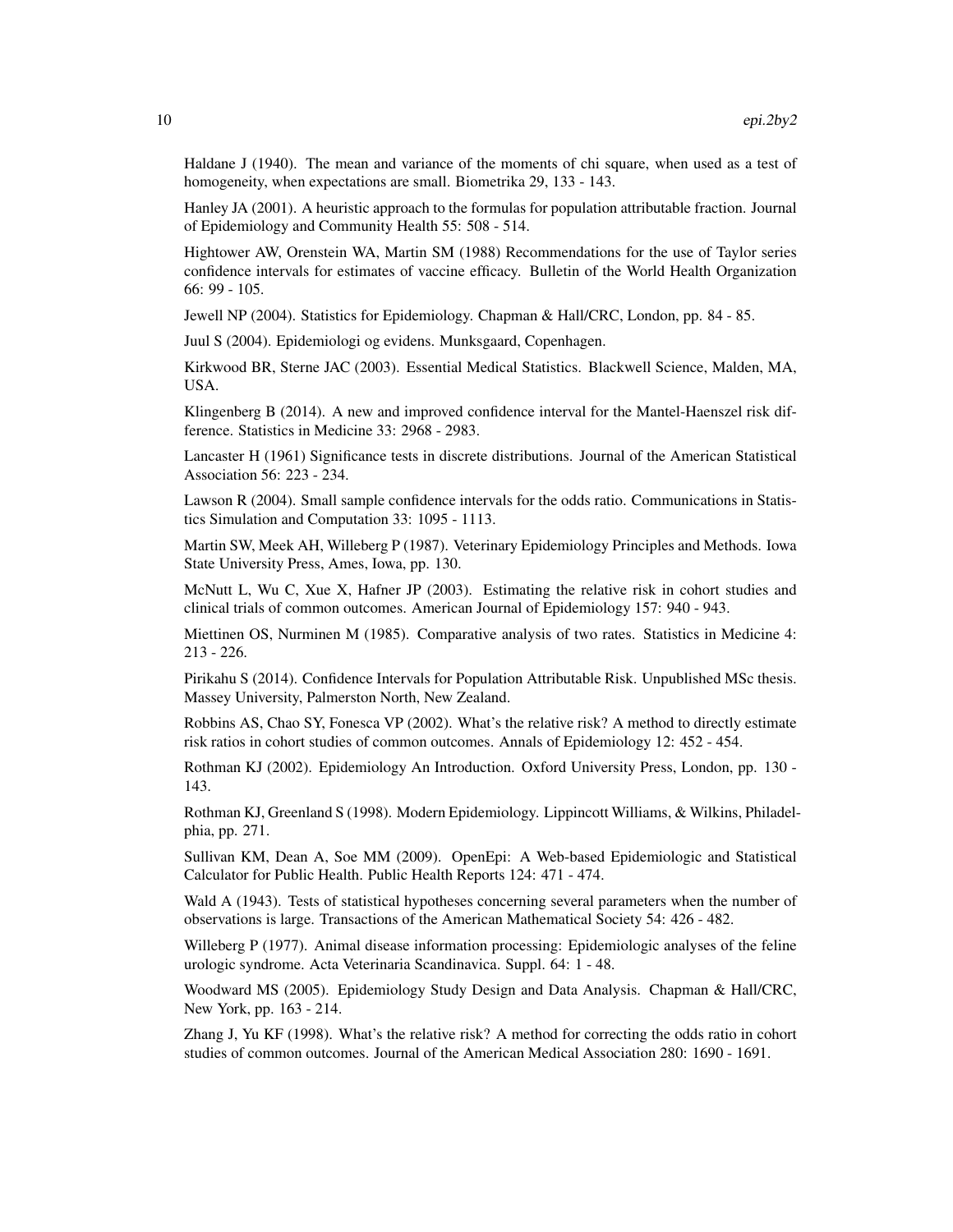### epi.2by2  $11$

### Examples

```
## EXAMPLE 1:
## A cross sectional study investigating the relationship between dry cat
## food (DCF) and feline urologic syndrome (FUS) was conducted (Willeberg
## 1977). Counts of individuals in each group were as follows:
## DCF-exposed cats (cases, non-cases) 13, 2163
## Non DCF-exposed cats (cases, non-cases) 5, 3349
## Outcome variable (FUS) as columns:
dat <- matrix(c(13, 2163, 5, 3349), nrow = 2, byrow = TRUE)
rownames(dat) <- c("DF+", "DF-"); colnames(dat) <- c("FUS+", "FUS-"); dat
epi.2by2(dat = as.table(dat), method = "cross.sectional",
   conf<math>. level = 0.95, units = 100, outcome = "as.columns")
## Outcome variable (FUS) as rows:
dat \le matrix(c(13,5,2163,3349), nrow = 2, byrow = TRUE)
rownames(dat) <- c("FUS+", "FUS-"); colnames(dat) <- c("DF+", "DF-"); dat
epi.2by2(dat = as.table(dat), method = "cross.sectional",
   conf<math>. level = 0.95, units = 100, outcome = "as.rows")
## Prevalence ratio:
## The prevalence of FUS in DCF exposed cats is 4.01 (95% CI 1.43 to 11.23)
## times greater than the prevalence of FUS in non-DCF exposed cats.
## Attributable fraction in the exposed:
## In DCF exposed cats, 75% of FUS is attributable to DCF (95% CI 30% to
## 91%).
## Attributable fraction in the population:
## Fifty-four percent of FUS cases in the cat population are attributable
## to DCF (95% CI 4% to 78%).
## EXAMPLE 2:
## This example shows how the table function can be used to pass data to
## epi.2by2. Here we use the birthwgt data from the MASS package.
library(MASS)
dat1 <- birthwt; head(dat1)
## Generate a table of cell frequencies. First set the levels of the outcome
## and the exposure so the frequencies in the 2 by 2 table come out in the
## conventional format:
dat1$low \leq factor(dat1$low, levels = c(1,0))
dat1$smoke <- factor(dat1$smoke, levels = c(1,0))
dat1$race \leq factor(dat1$race, levels = c(1,2,3))
## Generate the 2 by 2 table. Exposure (rows) = smoke. Outcome (columns) = low.
tab1 <- table(dat1$smoke, dat1$low, dnn = c("Smoke", "Low BW"))
print(tab1)
```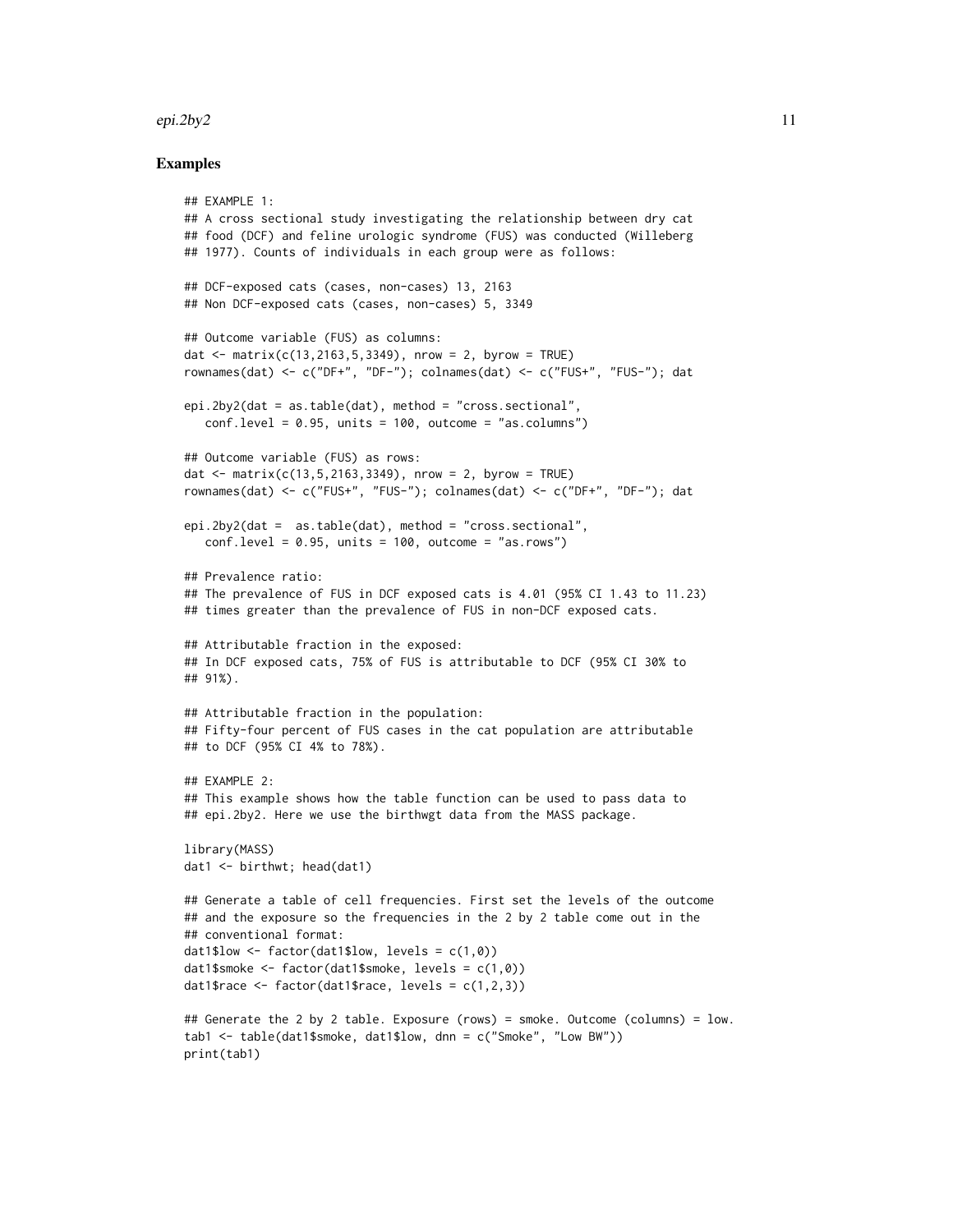```
## Compute the incidence risk ratio and other measures of association:
epi.2by2(dat = tab1, method = "cohort.count",
  conf. level = 0.95, units = 100, outcome = "as.columns")
## Odds ratio:
## The odds of having a low birth weight child for smokers is 2.02
## (95% CI 1.08 to 3.78) times greater than the odds of having a low birth
## weight child for non-smokers.
## Now stratify by race:
tab2 <- table(dat1$smoke, dat1$low, dat1$race,
   dnn = c("Smoke", "Low BW", "Race"))
print(tab2)
## Compute the crude odds ratio, the Mantel-Haenszel adjusted odds ratio
## and other measures of association:
rval <- epi.2by2(dat = tab2, method = "cohort.count",
   conf. level = 0.95, units = 100, outcome = "as.columns")
print(rval)
## The Mantel-Haenszel test of homogeneity of the strata odds ratios is not
## significant (chi square test statistic 2.800; df 2; p-value = 0.25).
## We accept the null hypothesis and conclude that the odds ratios for
## each strata of race are the same.
## After accounting for the confounding effect of race, the odds of
## having a low birth weight child for smokers is 3.09 (95% CI 1.49 to 6.39)
## times that of non-smokers.
## Compare the Greenland-Robins confidence intervals for the Mantel-Haenszel
## adjusted attributable risk with the Wald confidence intervals for the
## Mantel-Haenszel adjusted attributable risk:
rval$massoc$ARisk.mh.green
rval$massoc$ARisk.mh.wald
## Now turn tab2 into a data frame where the frequencies of individuals in
## each exposure-outcome category are provided. Often your data will be
## presented in this summary format:
dat2 <- data.frame(tab2)
print(dat2)
## Re-format dat2 (a summary count data frame) into tabular format using the
## xtabs function:
tab3 \leq x\tabes(Freq \sim Smoke + Low.BW + Race, data = dat2)print(tab3)
# tab3 can now be passed to epi.2by2:
rval \leq epi.2by2(dat = tab3, method = "cohort.count",
   conf. level = 0.95, units = 100, outcome = "as.columns")
print(rval)
```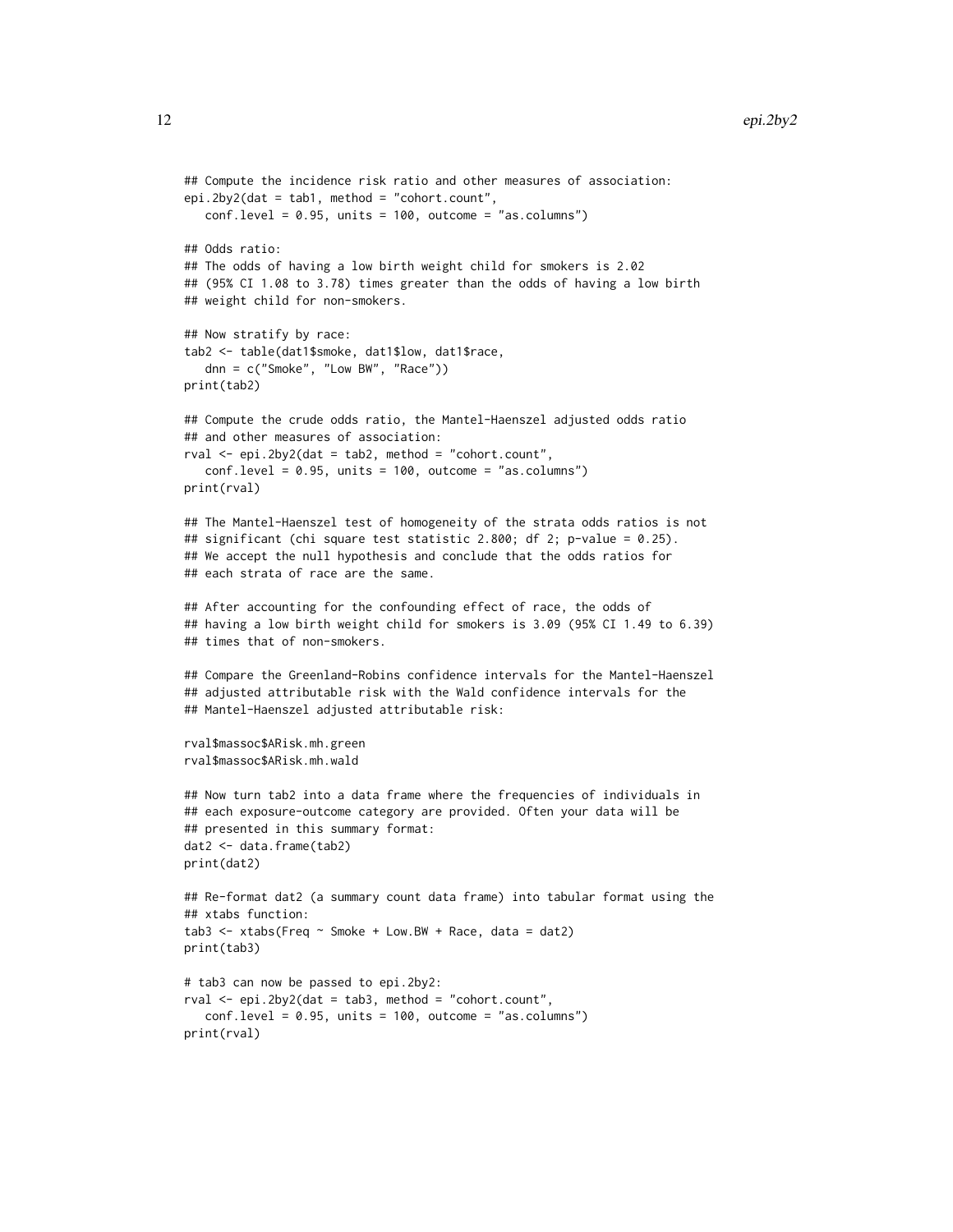```
## The Mantel-Haenszel adjusted odds ratio is 3.09 (95% CI 1.49 to 6.39). The
## ratio of the crude odds ratio to the Mantel-Haensel adjusted odds ratio is
## 0.66.
## What are the Cornfield confidence limits, the maximum likelihood
## confidence limits and the score confidence limits for the crude odds ratio?
rval$massoc$OR.crude.cfield
rval$massoc$OR.crude.mle
rval$massoc$OR.crude.score
## Cornfield: 2.02 (95% CI 1.07 to 3.79)
## Maximum likelihood: 2.01 (1.03 to 3.96)
# Score: 2.02 (95% CI 1.08 to 3.77)
## Plot the individual strata-level odds ratios and compare them with the
## Mantel-Haenszel adjusted odds ratio.
## Not run:
library(ggplot2); library(scales)
nstrata \leq -1: dim(tab3)[3]
strata.lab <- paste("Strata ", nstrata, sep = "")
y.at <- c(nstrata, max(nstrata) + 1)
y.lab <- c("M-H", strata.lab)
x.at <- c(0.25, 0.5, 1, 2, 4, 8, 16, 32)
or.l <- c(rval$massoc$OR.mh$lower, rval$massoc$OR.strata.cfield$lower)
or.u <- c(rval$massoc$OR.mh$upper, rval$massoc$OR.strata.cfield$upper)
or.p <- c(rval$massoc$OR.mh$est, rval$massoc$OR.strata.cfield$est)
dat <- data.frame(y.at, y.lab, or.p, or.l, or.u)
ggplot(dat, aes(or.p, y.at)) +
   geom_point() +
   geom_errorbarh(aes(xmax = or.1, xmin = or.u, height = 0.2)) +
   labs(x = "Odds ratio", y = "Strata") +scale_x_continuous(trans = log2_trans(), breaks = x.at,
   limits = c(0.25, 32)) +scale_y_{continuous(breaks = y.at, labels = y.lab) +geom\_vline(xintercept = 1, lwd = 1) +coord_fixed(ratio = 0.75 / 1) +
   theme(axis.title.y = element_text(vjust = 0))
## End(Not run)
## EXAMPLE 3:
## A study was conducted by Feychting et al (1998) comparing cancer occurrence
## among the blind with occurrence among those who were not blind but had
## severe visual impairment. From these data we calculate a cancer rate of
## 136/22050 person-years among the blind compared with 1709/127650 person-
## years among those who were visually impaired but not blind.
## Not run:
dat <- as.table(matrix(c(136,22050,1709,127650), nrow = 2, byrow = TRUE))
```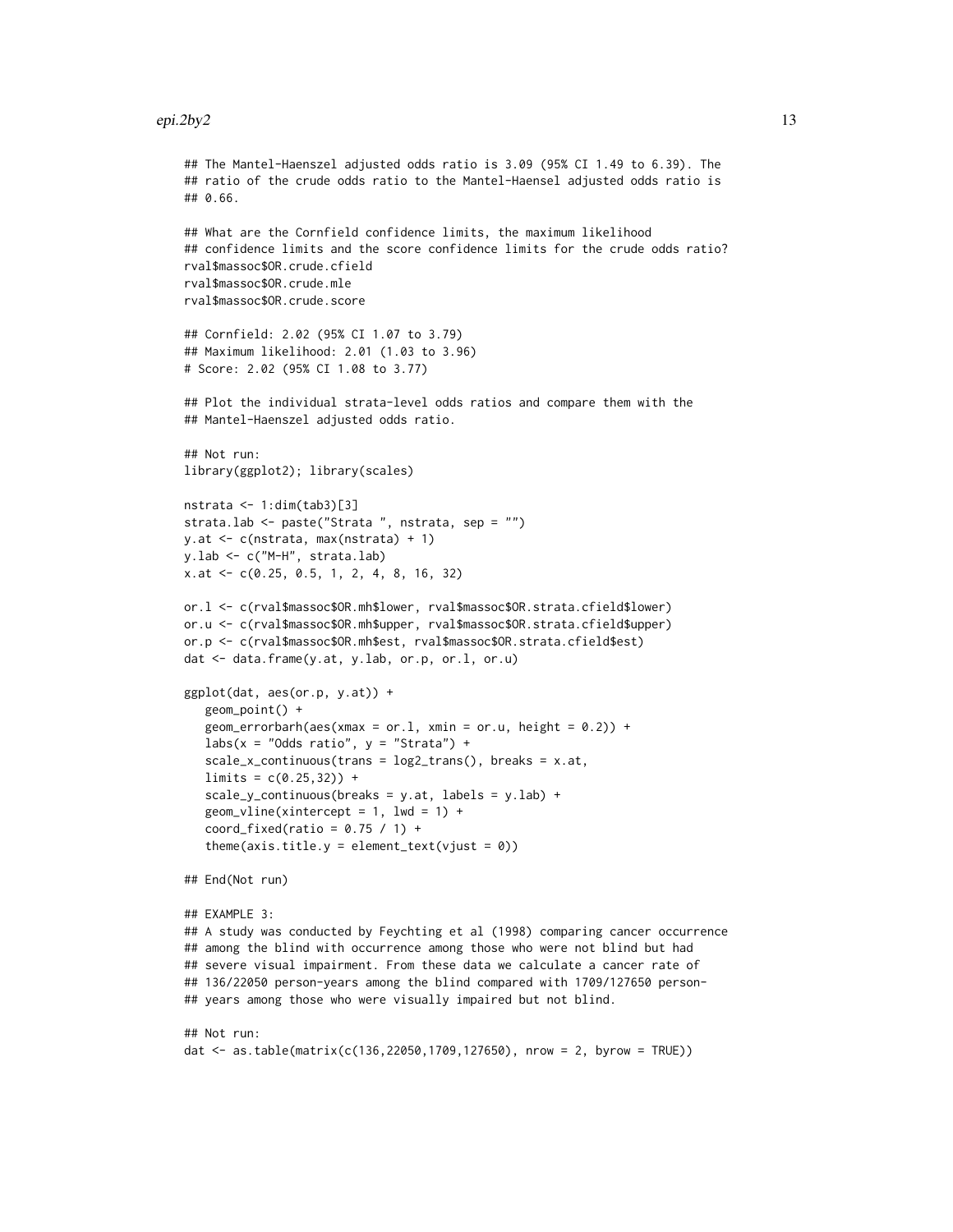```
rval \leq epi.2by2(dat = dat, method = "cohort.time", conf.level = 0.95,
   units = 1000, outcome = "as.columns")
summary(rval)$ARate.strata.wald
## The incidence rate of cancer was 7.22 cases per 1000 person-years less in the
## blind, compared with those who were not blind but had severe visual impairment
## (90% CI 6.00 to 8.43 cases per 1000 person-years).
round(summary(rval)$IRR.strata.wald, digits = 2)
## End(Not run)
## The incidence rate of cancer in the blind group was less than half that of the
## comparison group (incidence rate ratio 0.46, 90% CI 0.38 to 0.55).
## EXAMPLE 4:
## A study has been conducted to assess the effect of a new treatment for
## mastitis in dairy cows. Eight herds took part in the study. The following
## data were obtained. The vectors ai, bi, ci and di list (for each herd) the
## number of cows in the E+D+, E+D-, E-D+ and E-D- groups, respectively.
## Not run:
hid \leq -1:8ai <- c(23,10,20,5,14,6,10,3)
bi \leq c(10, 2, 1, 2, 2, 2, 3, 0)
ci \leftarrow c(3, 2, 3, 2, 1, 3, 3, 2)di \leq c(6, 4, 3, 2, 6, 3, 1, 1)dat <- data.frame(hid, ai, bi, ci, di)
print(dat)
## Re-format data frame dat into a format suitable for epi.2by2:
hid \leq rep(1:8, times = 4)
exp \leftarrow factor(rep(c(1,1,0,0), each = 8), levels = c(1,0))out \le factor(rep(c(1,0,1,0), each = 8), levels = c(1,0))
dat <- data.frame(hid, exp, out, n = c(ai,bi,ci,di))
dat \le xtabs(n \sim exp + out + hid, data = dat)
print(dat)
epi.2by2(dat = dat, method = "cohort.count", outcome = "as.columns")
## The Mantel-Haenszel test of homogeneity of the strata odds ratios is not
## significant (chi square test statistic 5.276; df 7; p-value = 0.63).
## We accept the null hypothesis and conclude that the odds ratios for each
## strata of herd are the same.
## After adjusting for the effect of herd, compared to untreated cows, treatment
## increased the odds of recovery by a factor of 5.97 (95% CI 2.72 to 13.13).
## End(Not run)
```
epi.about *The library epiR: summary information*

<span id="page-13-0"></span>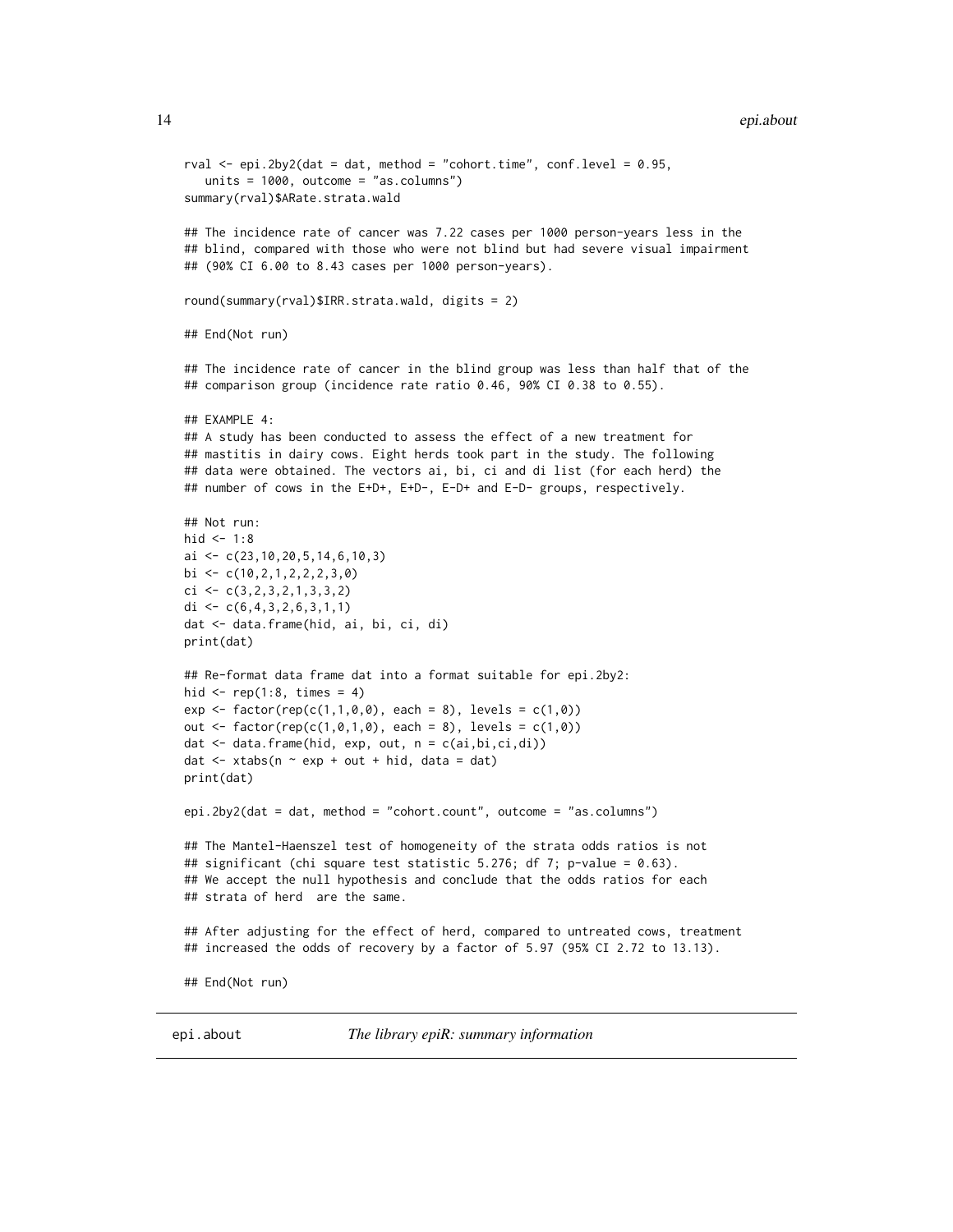### epi.about 15

### **Description**

Tools for the analysis of epidemiological data.

### Usage

epi.about()

# Details

More information about the epiR package can be found at [https://fvas.unimelb.edu.au/resear](https://fvas.unimelb.edu.au/research/groups/veterinary-epidemiology-melbourne)ch/ [groups/veterinary-epidemiology-melbourne](https://fvas.unimelb.edu.au/research/groups/veterinary-epidemiology-melbourne) and <https://www.ausvet.com.au/>.

# FUNCTIONS AND DATASETS

The following is a summary of the main functions and datasets in the **epiR** package. An alphabetical list of all functions and datasets is available by typing library(help = epiR).

For further information on any of these functions, type help(name) or ?name where name is the name of the function or dataset.

For details on how to use **epiR** for routine epidemiological work start R, type help. start() to open the help browser and navigate to Packages > epiR > Vignettes.

# CONTENTS:

The functions in epiR can be categorised into tools for analysis of epidemiological and surveillance data. A summary of the package functions is as follows:

# I. EPIDEMIOLOGY

#### 1. Descriptive statistics:

[epi.conf](#page-26-1) Confidence intervals. [epi.descriptives](#page-34-1) Descriptive statistics.

# 2. Measures of health and measures of association:

| epi.directadj   | Directly adjusted incidence rate estimates.                              |
|-----------------|--------------------------------------------------------------------------|
| epi.edr         | Compute estimated dissemination ratios from outbreak event data.         |
| epi.empbayes    | Empirical Bayes estimates of observed event counts.                      |
| epi.indirectadj | Indirectly adjusted incidence risk estimates.                            |
| epi.insthaz     | Instantaneous hazard estimates based on Kaplan-Meier survival estimates. |
| epi.2by2        | Measures of association from data presented in a 2 by 2 table.           |

#### 3. Diagnostic tests:

|              | epi.betabuster An R version of Wes Johnson and Chun-Lung Su's Betabuster.                |
|--------------|------------------------------------------------------------------------------------------|
| epi.herdtest | Estimate the characteristics of diagnostic tests applied at the herd (group) level.      |
| epi.nomogram | Compute the post-test probability of disease given characteristics of a diagnostic test. |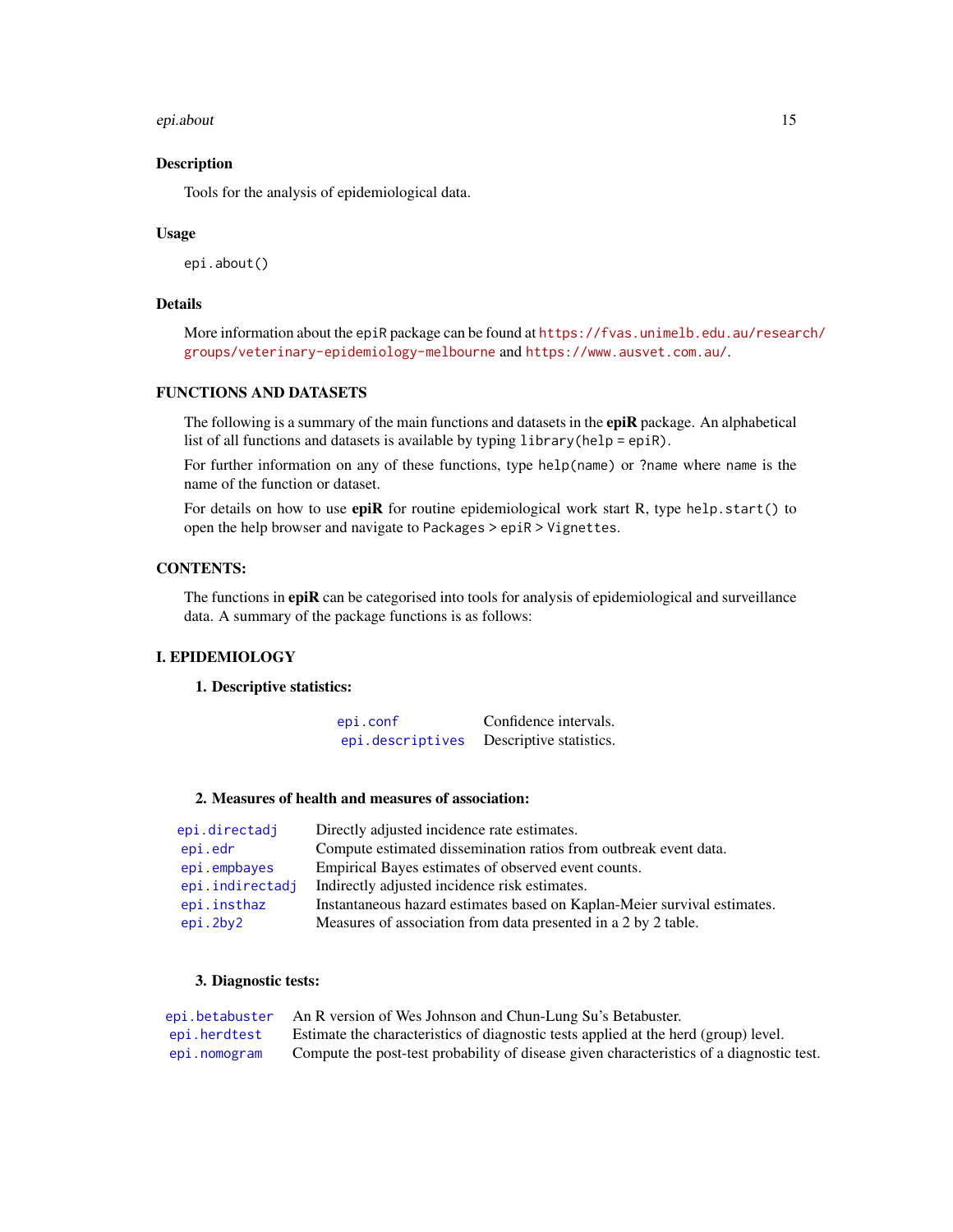16 epi.about 16 epi.about 16 epi.about 16 epi.about 16 epi.about 16 epi.about 16 epi.about 16 epi.about 16 epi

| epi.pooled | Estimate herd test characteristics when samples are pooled.                                 |
|------------|---------------------------------------------------------------------------------------------|
| epi.prev   | Compute the true prevalence of a disease in a population on the basis of an imperfect test. |
| epi.tests  | Sensitivity, specificity and predictive value of a diagnostic test.                         |

### 4. Meta-analysis:

[epi.dsl](#page-41-1) Mixed-effects meta-analysis of binary outcome data using the DerSimonian and Laird method. [epi.iv](#page-58-1) Fixed-effects meta-analysis of binary outcome data using the inverse variance method.

[epi.mh](#page-64-1) Fixed-effects meta-analysis of binary outcome data using the Mantel-Haenszel method.

[epi.smd](#page-81-1) Fixed-effects meta-analysis of continuous outcome data using the standardised mean difference method.

### 5. Regression analysis tools:

| epi.cp       | Extract unique covariate patterns from a data set.                                |
|--------------|-----------------------------------------------------------------------------------|
| epi.cpresids | Compute covariate pattern residuals from a logistic regression model.             |
|              | epi. interaction Relative excess risk due to interaction in a case-control study. |

### 6. Data manipulation tools:

| epi.asc      | Write matrix to an ASCII raster file.                                                     |
|--------------|-------------------------------------------------------------------------------------------|
| epi.convgrid | Convert British National Grid georeferences to easting and northing coordinates.          |
| epi.dms      | Convert decimal degrees to degrees, minutes and seconds and vice versa.                   |
| epi.ltd      | Calculate lactation to date and standard lactation (that is, 305 or 270 day) milk yields. |
| epi.offset   | Create an offset vector based on a list suitable for WinBUGS.                             |
| epi.RtoBUGS  | Write data from an R list to a text file in WinBUGS-compatible format.                    |

# 7. Sample size calculations:

The naming convention for the sample size functions in **epiR** is:  $epi$ . ss (sample size) + an abbreviation to represent the sampling design (e.g. simple, strata, clus1, clus2) + an abbreviation of the objectives of the study (est when you want to estimate a population parameter or comp when you want to compare two groups) + a single letter defining the outcome variable type (b for binary, c for continuous and s for survival data).

| epi.sssimpleestb | Sample size to estimate a binary outcome using simple random sampling.         |
|------------------|--------------------------------------------------------------------------------|
| epi.sssimpleestc | Sample size to estimate a continous outcome using simple random sampling.      |
| epi.ssstrataestb | Sample size to estimate a binary outcome using stratified random sampling.     |
| epi.ssstrataestc | Sample size to estimate a continous outcome using stratified random sampling.  |
| epi.sscluslestb  | Sample size to estimate a binary outcome using one-stage cluster sampling.     |
| epi.sscluslestc  | Sample size to estimate a continuous outcome using one-stage cluster sampling. |
| epi.ssclus2estb  | Sample size to estimate a binary outcome using two-stage cluster sampling.     |
| epi.ssclus2estc  | Sample size to estimate a continuous outcome using two-stage cluster sampling. |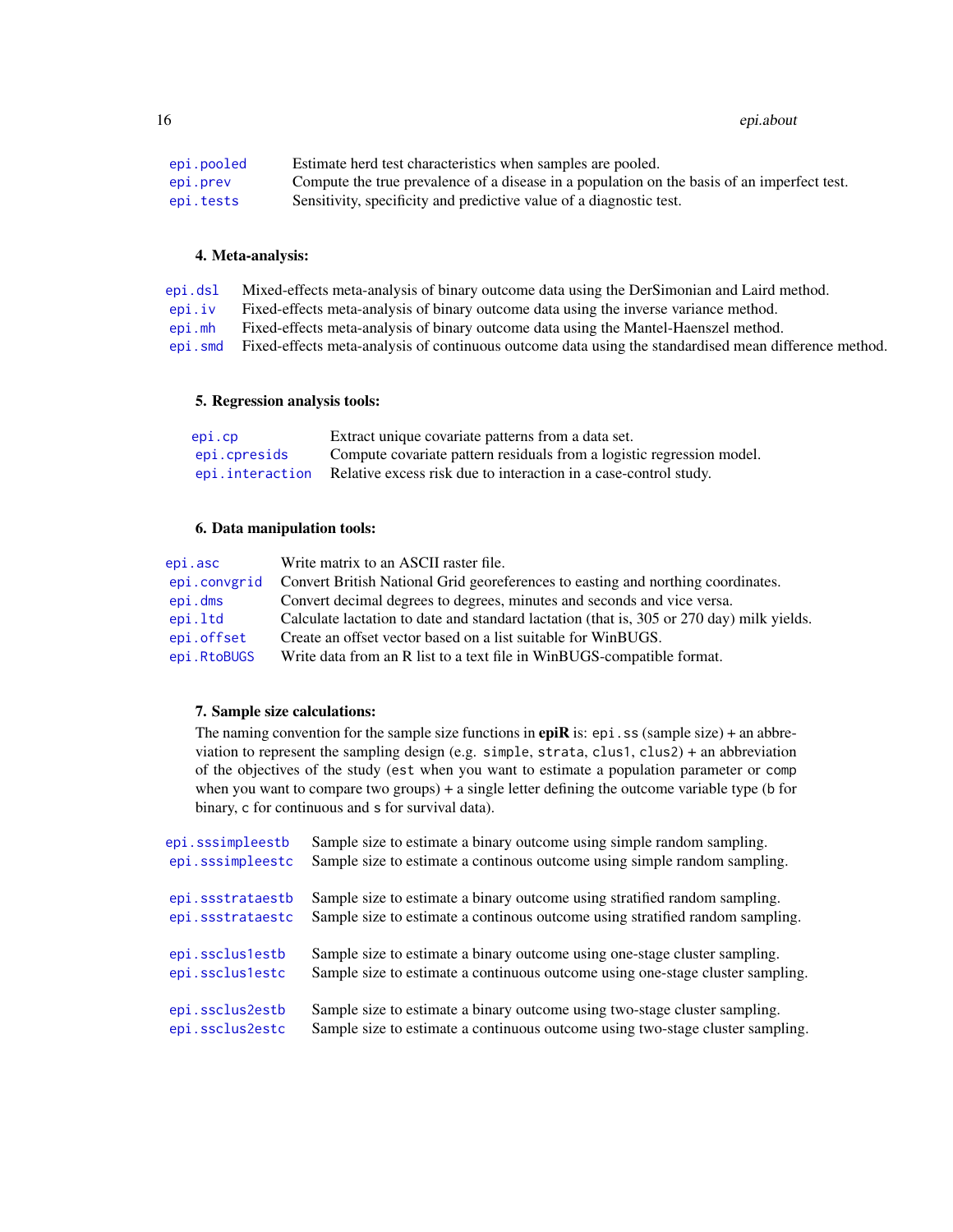### epi.about 17

| epi.ssxsectn  | Sample size, power or detectable prevalence ratio for a cross-sectional study.          |
|---------------|-----------------------------------------------------------------------------------------|
| epi.sscohortc | Sample size, power or detectable risk ratio for a cohort study using count data.        |
| epi.sscohortt | Sample size, power or detectable risk ratio for a cohort study using time at risk data. |
| epi.sscc      | Sample size, power or detectable odds ratio for case-control studies.                   |
| epi.sscompb   | Sample size, power and detectable risk ratio when comparing binary outcomes.            |
| epi.sscompc   | Sample size, power and detectable risk ratio when comparing continuous outcomes.        |
| epi.sscomps   | Sample size, power and detectable hazard when comparing time to event.                  |
| epi.ssequb    | Sample size for a parallel equivalence trial, binary outcome.                           |
| epi.ssequc    | Sample size for a parallel equivalence trial, continuous outcome.                       |
| epi.sssupb    | Sample size for a parallel superiority trial, binary outcome.                           |
| epi.sssupc    | Sample size for a parallel superiority trial, continuous outcome.                       |
| epi.ssninfb   | Sample size for a non-inferiority trial, binary outcome.                                |
| epi.ssninfc   | Sample size for a non-inferiority trial, continuous outcome.                            |
| epi.ssdetect  | Sample size to detect an event.                                                         |
| epi.ssdxtest  | Sample size to validate a diagnostic test in the absence of a gold standard.            |
|               |                                                                                         |

# 8. Miscellaneous functions:

|         | epi.prcc Compute partial rank correlation coefficients. |
|---------|---------------------------------------------------------|
| epi.psi | Compute proportional similarity indices.                |

# 9. Data sets:

|           | epi epidural Rates of use of epidural anaesthesia in trials of caregiver support. |
|-----------|-----------------------------------------------------------------------------------|
| epi.incin | Laryngeal and lung cancer cases in Lancashire 1974 - 1983.                        |
| epi.SClip | Lip cancer in Scotland 1975 - 1980.                                               |

# II. SURVEILLANCE

# 1. Representative sampling — sample size:

| rsu.sspfree.rs       | Defined probability of disease freedom. |
|----------------------|-----------------------------------------|
| rsu.sssep.rs         | SSe, perfect test specificity.          |
| rsu.sssep.rs2st      | SSe, two stage sampling.                |
| rsu.sssep.rsfreecalc | SSe, imperfect test specificity.        |
| rsu.sssep.rspool     | SSe, pooled sampling.                   |

# 2. Representative sampling — surveillance system sensitivity and specificity:

[rsu.sep.rs](#page-164-1) SSe, representative sampling.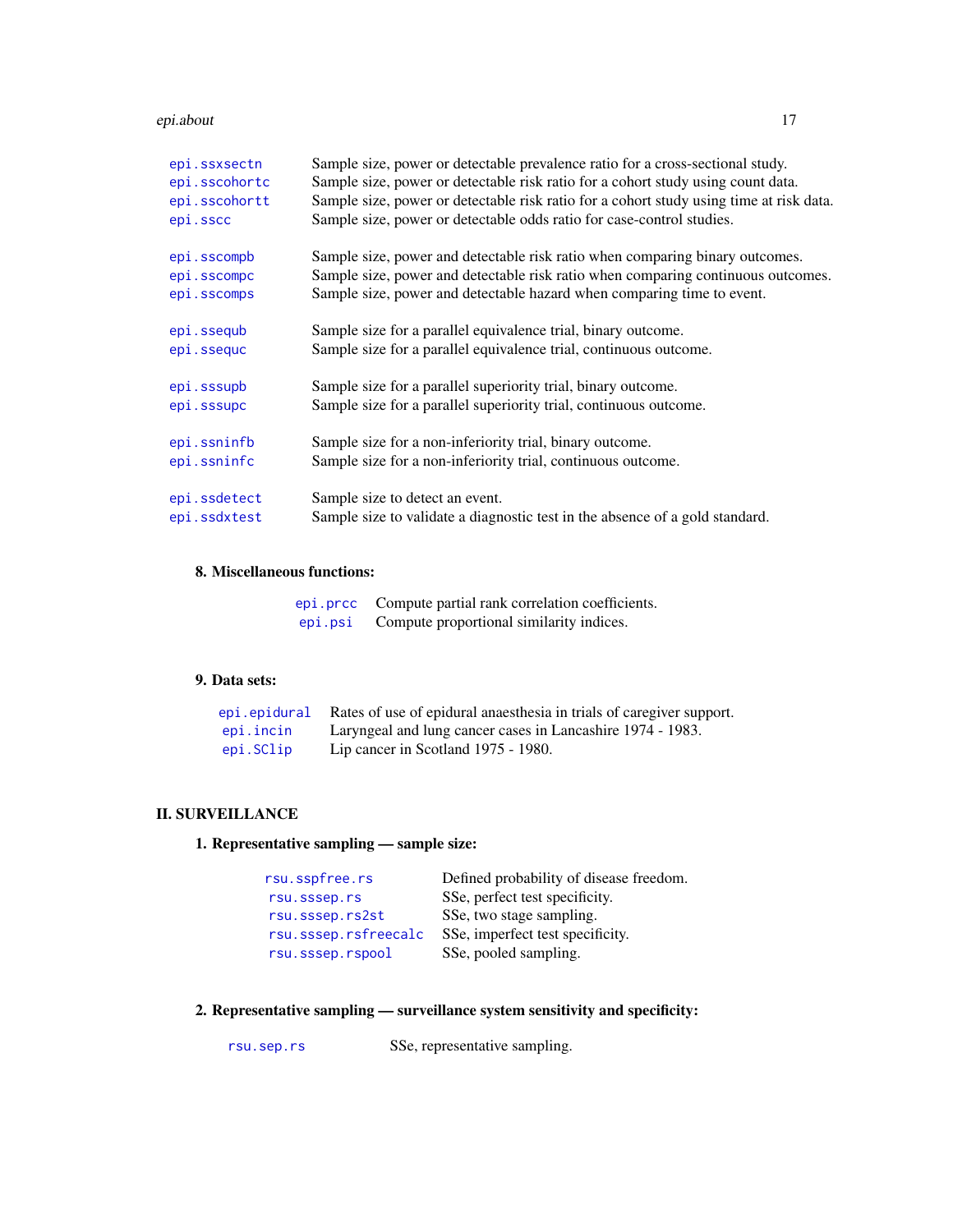| rsu.sep.rs2st      | SSe, representative two-stage sampling.               |
|--------------------|-------------------------------------------------------|
| rsu.sep.rsmult     | SSe, representative multiple surveillance components. |
| rsu.sep.rsfreecalc | SSe, imperfect test specificity.                      |
| rsu.sep.rspool     | SSe, representative pooled sampling.                  |
| rsu.sep.rsvarse    | SSe, varying surveillance unit sensitivity.           |
| rsu.spp.rs         | Surveillance system specificity.                      |

# 3. Representative sampling — probability of disease freedom:

| rsu.pfree.rs | Probability of disease freedom for a single or multiple time periods. |
|--------------|-----------------------------------------------------------------------|
|              | rsu. pfree. equ Equilibrium probability of disease freedom.           |

# 4. Risk-based sampling — sample size:

| rsu.sssep.rbsrg    | SSe, single sensitivity for each risk group.    |
|--------------------|-------------------------------------------------|
| rsu.sssep.rbmrg    | SSe, multiple sensitivities within risk groups. |
| rsu.sssep.rb2st1rf | SSe, 2 stage sampling, 1 risk factor.           |
| rsu.sssep.rb2st2rf | SSe, 2 stage sampling, 2 risk factors.          |

# 5. Risk-based sampling — surveillance system sensitivity and specificity:

| rsu.sep.rb      | SSe, risk-based sampling.                           |
|-----------------|-----------------------------------------------------|
| rsu.sep.rb1rf   | SSe, risk-based sampling, 1 risk factor.            |
| rsu.sep.rb2rf   | SSe, risk-based sampling, 2 risk factors.           |
| rsu.sep.rbvarse | SSe, risk-based sampling, varying unit sensitivity. |
| rsu.sep.rb2st   | SSe, 2-stage risk-based sampling.                   |

# 6. Risk-based sampling — probability of disease freedom:

[rsu.pfree.equ](#page-143-1) Equilibrium probability of disease freedom.

7. Census sampling — surveillance system sensitivity:

[rsu.sep.cens](#page-152-1) SSe, census sampling.

# 8. Passive surveillance — surveillance system sensitivity:

[rsu.sep.pass](#page-153-1) SSe, passive surveillance.

# 9. Miscellaneous functions:

| rsu.adjrisk | Adjusted risk values.                               |
|-------------|-----------------------------------------------------|
| rsu.dxtest  | Series and parallel diagnostic test interpretation. |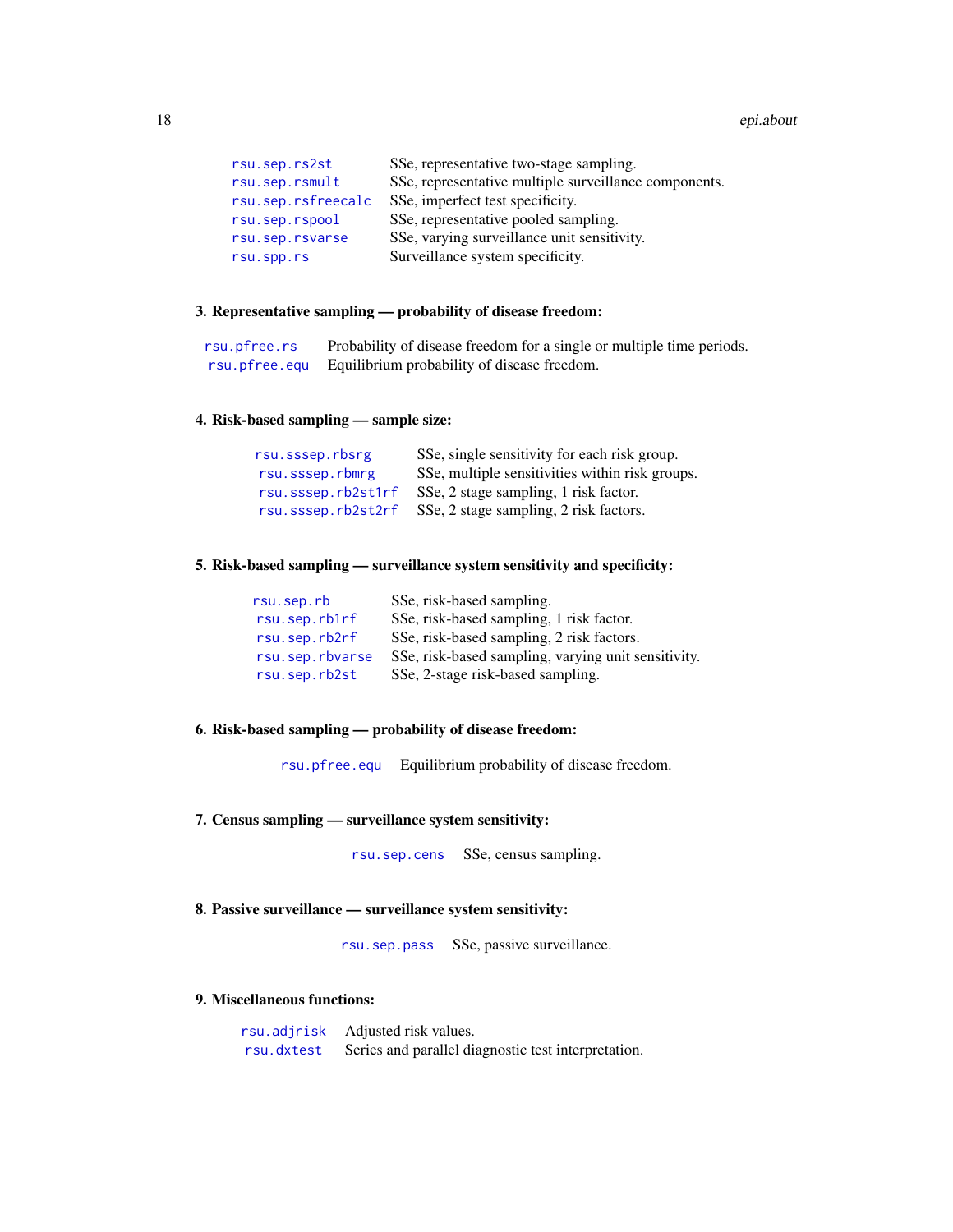### <span id="page-18-0"></span>epi.asc 19

| rsu.epinf | Effective probability of disease.                             |
|-----------|---------------------------------------------------------------|
| rsu.pstar | Design prevalence back calculation.                           |
| rsu.sep   | Probability disease is less than specified design prevalence. |

# Author(s)

Mark Stevenson (<mark.stevenson1@unimelb.edu.au>), Faculty of Veterinary and Agricultural Sciences, University of Melbourne, Parkville Victoria 3010, Australia.

Evan Sergeant (<evansergeant@gmail.com>), Ausvet Pty Ltd, Level 1 34 Thynne St, Bruce ACT 2617, Australia.

Simon Firestone, Faculty of Veterinary and Agricultural Sciences, University of Melbourne, Parkville Victoria 3010, Australia.

Telmo Nunes, UISEE/DETSA, Faculdade de Medicina Veterinaria — UTL, Rua Prof. Cid dos Santos, 1300 - 477 Lisboa Portugal.

Javier Sanchez, Atlantic Veterinary College, University of Prince Edward Island, Charlottetown Prince Edward Island, C1A 4P3, Canada.

Ron Thornton, Ministry for Primary Industries New Zealand, PO Box 2526 Wellington, New Zealand.

<span id="page-18-1"></span>

epi.asc *Write matrix to an ASCII raster file*

# **Description**

Writes a data frame to an ASCII raster file, suitable for display in a Geographic Information System.

# Usage

```
epi.asc(dat, file, xllcorner, yllcorner, cellsize, na = -9999)
```
# Arguments

| dat       | a matrix with data suitable for plotting using the image function.                      |
|-----------|-----------------------------------------------------------------------------------------|
| file      | character string specifying the name and path of the ASCII raster output file.          |
| xllcorner | the easting coordinate corresponding to the lower left hand corner of the matrix.       |
| vllcorner | the northing coordinate corresponding to the lower left hand corner of the ma-<br>trix. |
| cellsize  | number, defining the size of each matrix cell.                                          |
| na        | scalar, defines null values in the matrix. NAs are converted to this value.             |

#### Value

Writes an ASCII raster file (typically with  $\star$ , asc extension), suitable for display in a Geographic Information System.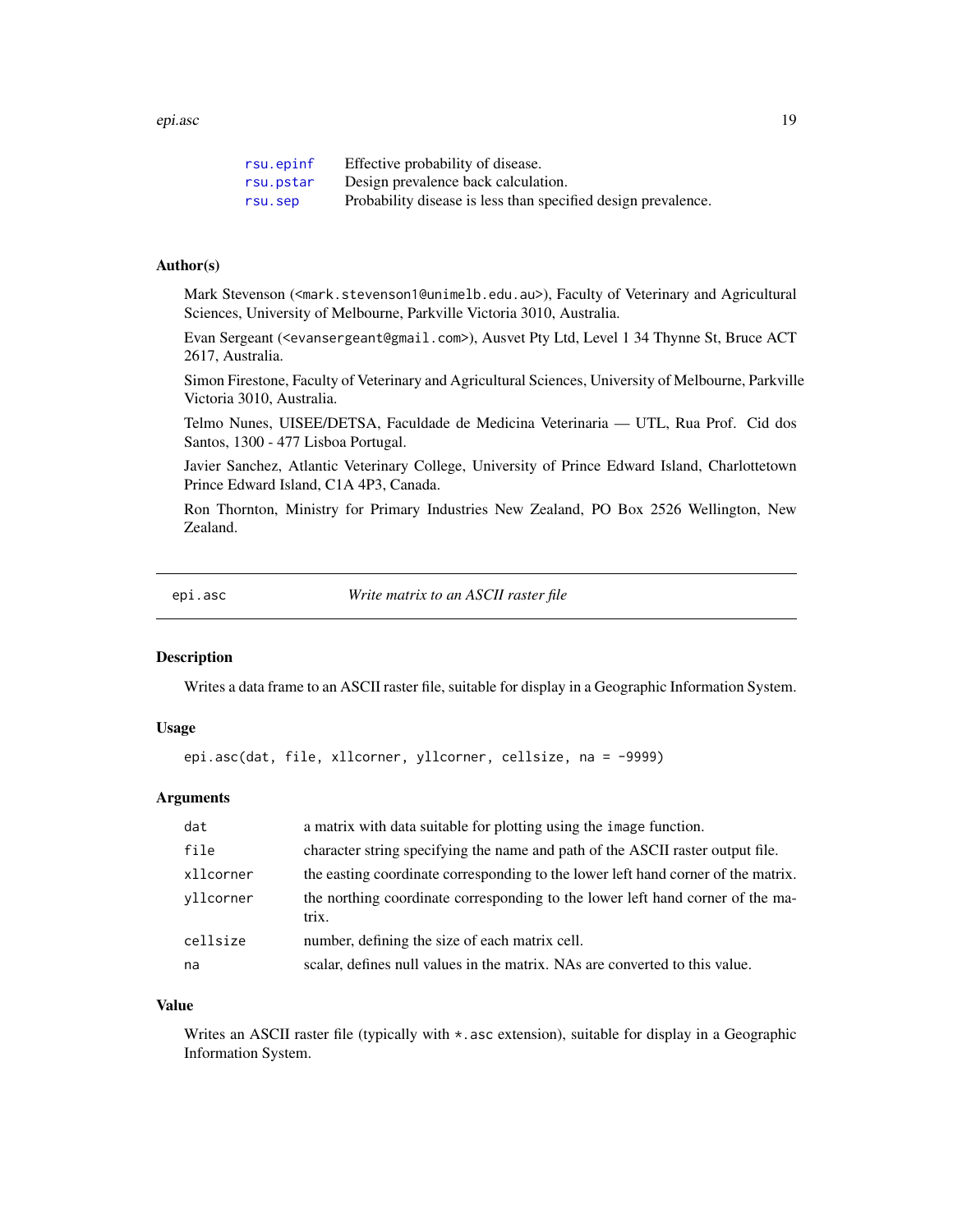<span id="page-19-0"></span>The image function in R rotates tabular data counter clockwise by 90 degrees for display. A matrix of the form:

|                                | $\mathcal{L}$ | $\mathbf 3$ |
|--------------------------------|---------------|-------------|
| is displayed (using image) as: |               |             |
|                                | 3             |             |

It is recommended that the source data for this function is a matrix. Replacement of NAs in a data frame extends processing time for this function.

<span id="page-19-1"></span>epi.betabuster *An R version of Wes Johnson and Chun-Lung Su's Betabuster*

# Description

A function to return shape1 and shape2 parameters for a beta distribution, based on expert elicitation.

# Usage

```
epi.betabuster(mode, conf, greaterthan, x, conf.level = 0.95, max.shape1 = 100,
  step = 0.001
```
### Arguments

| mode         | scalar, the mode of the variable of interest. Must be a number between 0 and 1.                                                                                                                                                                                                         |  |
|--------------|-----------------------------------------------------------------------------------------------------------------------------------------------------------------------------------------------------------------------------------------------------------------------------------------|--|
| conf         | level of confidence (expressed on a 0 to 1 scale) that the true value of the variable<br>of interest is greater or less than argument x.                                                                                                                                                |  |
| greaterthan  | logical, if TRUE you are making the statement that you are conf confident that the<br>true value of the variable of interest is greater than x. If FALSE you are making<br>the statement that you are conf confident that the true value of the variable of<br>interest is less than x. |  |
| $\mathsf{x}$ | scalar, value of the variable of interest (see above).                                                                                                                                                                                                                                  |  |
| conf.level   | magnitude of the returned confidence interval for the estimated beta distribution.<br>Must be a single number between 0 and 1.                                                                                                                                                          |  |
| max.shape1   | scalar, maximum value of the shape l parameter for the beta distribution.                                                                                                                                                                                                               |  |
| step         | scalar, step value for the shape 1 parameter. See details.                                                                                                                                                                                                                              |  |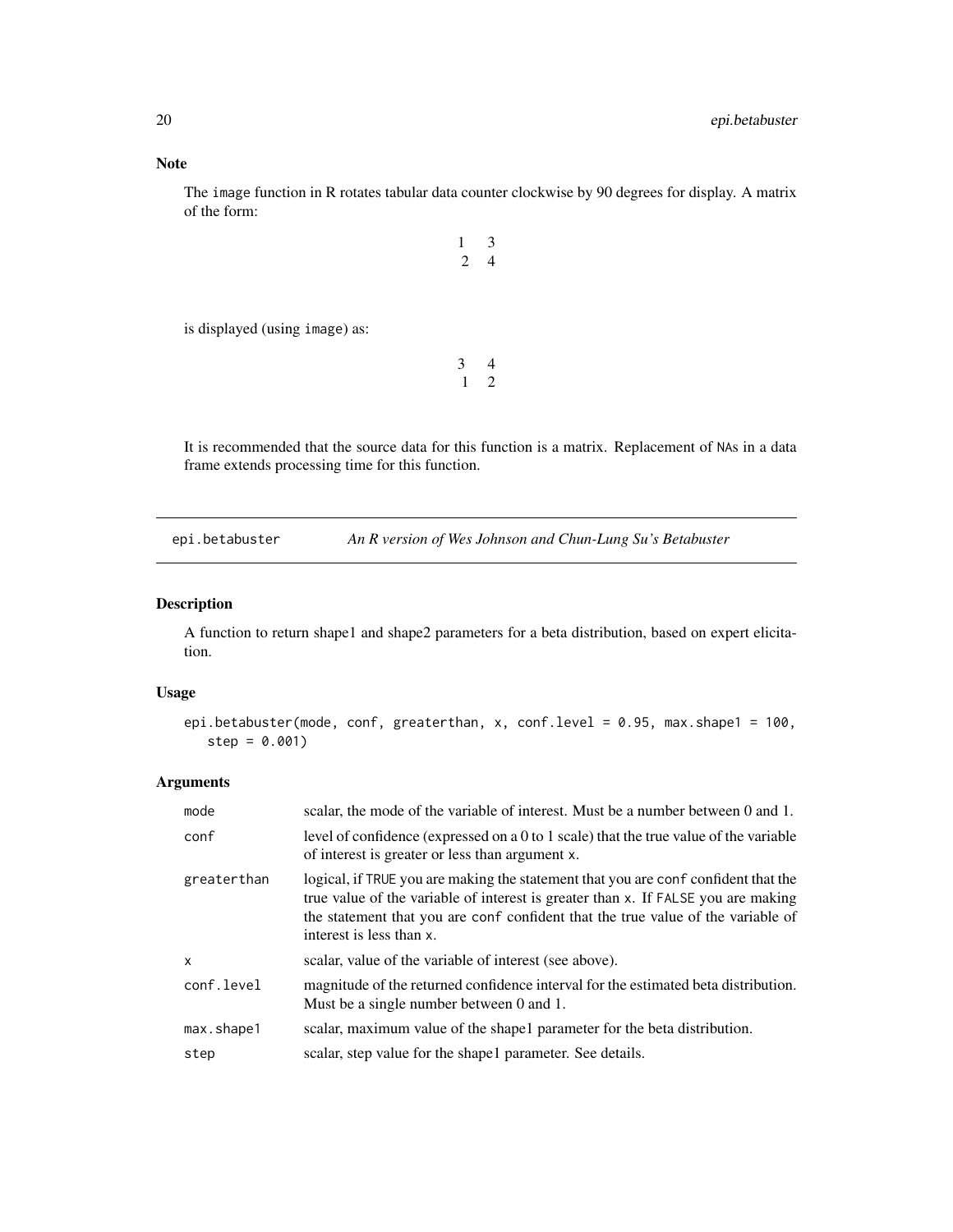### epi.betabuster 21

### Details

The beta distribution has two parameters: shape1 and shape2, corresponding to a and b in the original verion of BetaBuster. If r equals the number of times an event has occurred after n trials, shape1 =  $(r + 1)$  and shape2 =  $(n - r + 1)$ .

### Value

A list containing the following:

| shape1   | the shape1 parameter for the estimated beta distribution.                      |  |
|----------|--------------------------------------------------------------------------------|--|
| shape2   | the shape2 parameter for the estimated beta distribution.                      |  |
| mode     | the mode of the estimated beta distribution.                                   |  |
| mean     | the mean of the estimated beta distribution.                                   |  |
| median   | the median of the estimated beta distribution.                                 |  |
| lower    | the lower bound of the confidence interval of the estimated beta distribution. |  |
| upper    | the upper bound of the confidence interval of the estimated beta distribution. |  |
| variance | the variance of the estimated beta distribution.                               |  |

#### Author(s)

Simon Firestone (Faculty of Veterinary and Agricultural Sciences, The University of Melbourne, Australia) with acknowledgements to Wes Johnson and Chun-Lung Su for the original standalone software.

### References

Christensen R, Johnson W, Branscum A, Hanson TE (2010). Bayesian Ideas and Data Analysis: An Introduction for Scientists and Statisticians. Chapman and Hall, Boca Raton.

# Examples

 $r$  <-  $r$ val\$shape1 - 1;  $r$ 

```
## EXAMPLE 1:
## If a scientist is asked for their best guess for the diagnostic sensitivity
## of a particular test and the answer is 0.90, and if they are also willing
## to assert that they are 80% certain that the sensitivity is greater than
## 0.75, what are the shape1 and shape2 parameters for a beta distribution
## satisfying these constraints?
rval <- epi.betabuster(mode = 0.90, conf = 0.80, greaterthan = TRUE,
  x = 0.75, conf.level = 0.95, max.shape1 = 100, step = 0.001)
rval$shape1; rval$shape2
## The shape1 and shape2 parameters for the beta distribution that satisfy the
## constraints listed above are 9.875 and 1.986, respectively.
## This beta distribution reflects the probability distribution
## obtained if there were 9 successes, r:
```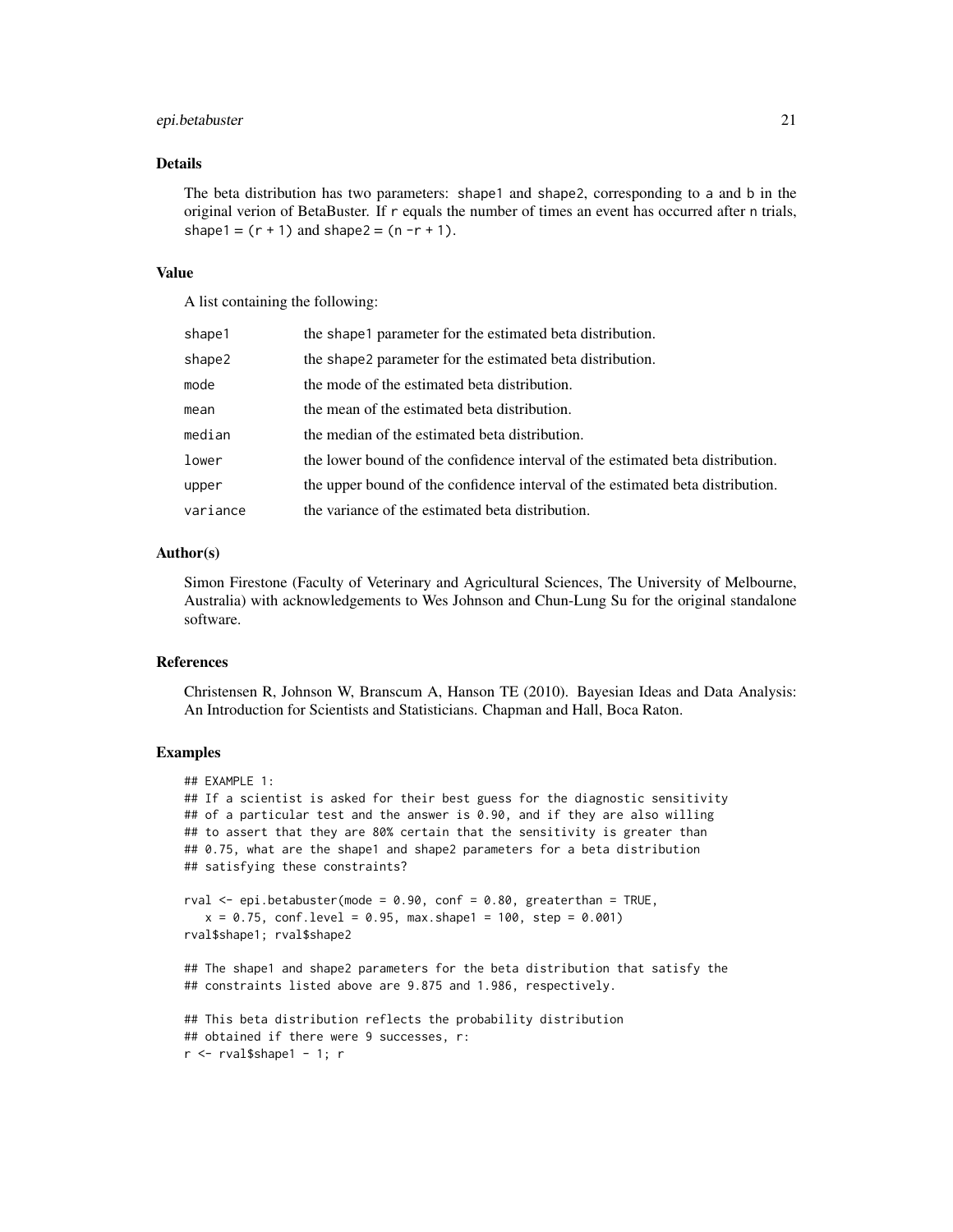```
## from 10 trials, n:
n <- rval$shape2 + rval$shape1 - 2; n
dat \le data.frame(x = seq(from = 0, to = 1, by = 0.001),
   y = \text{dbeta}(x = \text{seq}(\text{from} = 0, \text{ to} = 1, \text{by} = 0.001),shape1 = rval$shape1, shape2 = rval$shape2))
## Density plot of the estimated beta distribution:
## Not run:
library(ggplot2)
ggplot(data = dat, aes(x = x, y = y)) +geom_line() +
   scale_x_continuous(name = "Test sensitivity") +
   scale_y_continuous(name = "Density")
## End(Not run)
```
epi.bohning *Bohning's test for overdispersion of Poisson data*

### Description

A test for overdispersion of Poisson data.

### Usage

```
epi.bohning(obs, exp, alpha = 0.05)
```
### **Arguments**

| obs   | the observed number of cases in each area.                                                       |  |  |
|-------|--------------------------------------------------------------------------------------------------|--|--|
| exp   | the expected number of cases in each area.                                                       |  |  |
| alpha | alpha level to be used for the test of significance. Must be a single number<br>between 0 and 1. |  |  |

### Value

A data frame with two elements: test.statistic, Bohning's test statistic and p.value the associated P-value.

# References

Bohning D (2000). Computer-assisted Analysis of Mixtures and Applications. Chapman and Hall, Boca Raton.

Ugarte MD, Ibanez B, Militino AF (2006). Modelling risks in disease mapping. Statistical Methods in Medical Research 15: 21 - 35.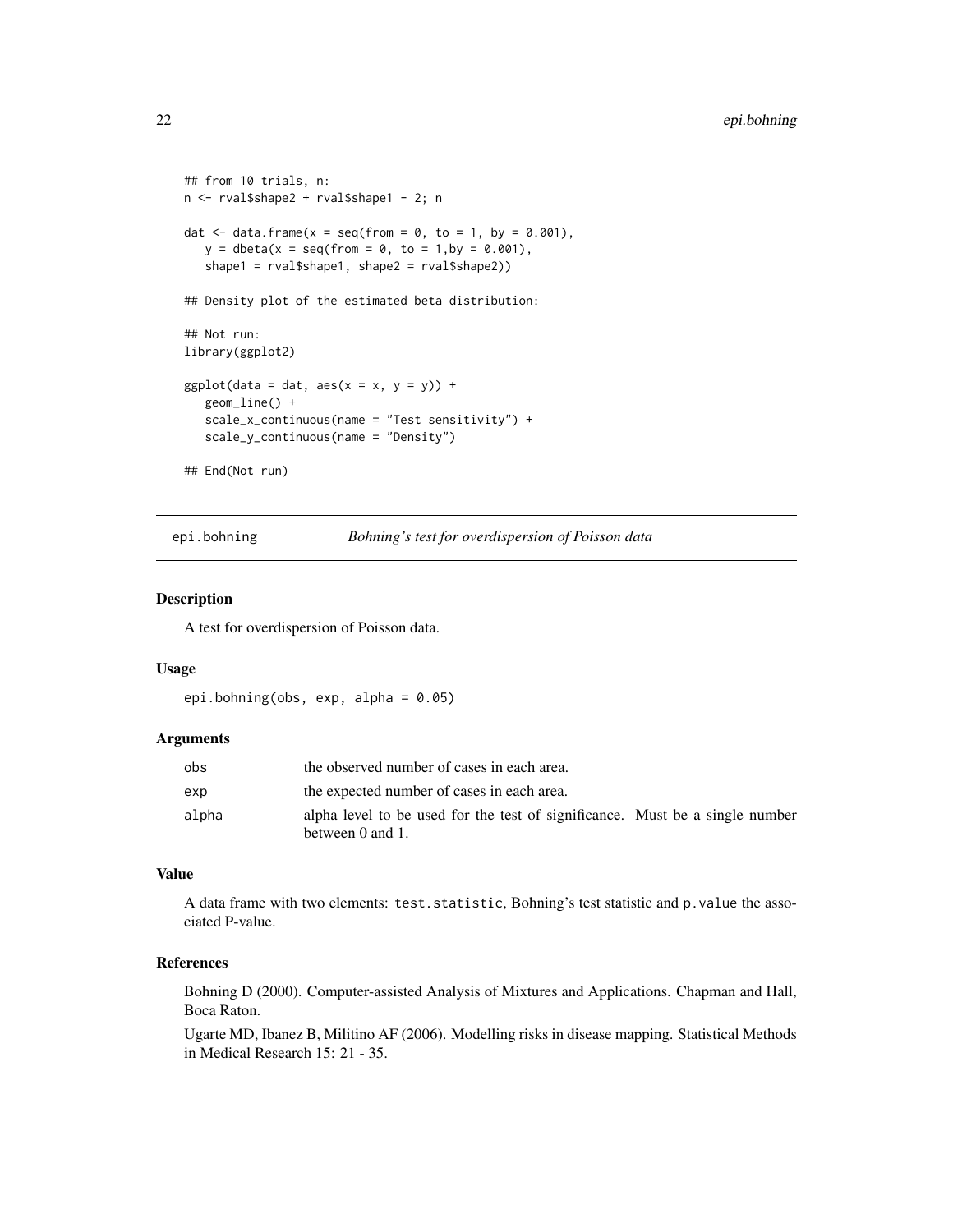### <span id="page-22-0"></span>epi.ccc 23

## Examples

```
data(epi.SClip)
obs <- epi.SClip$cases
pop <- epi.SClip$population
exp <- (sum(obs) / sum(pop)) * pop
epi.bohning(obs, exp, alpha = 0.05)
```
### epi.ccc *Concordance correlation coefficient*

# Description

Calculates Lin's (1989, 2000) concordance correlation coefficient for agreement on a continuous measure.

### Usage

```
epi.ccc(x, y, ci = "z-transform", conf.level = 0.95, rep.measure = FALSE,
   subjectid)
```
### Arguments

| $\mathsf{x}$ | a vector, representing the first set of measurements.                                           |
|--------------|-------------------------------------------------------------------------------------------------|
| y            | a vector, representing the second set of measurements.                                          |
| ci           | a character string, indicating the method to be used. Options are z-transform<br>or asymptotic. |
| conf.level   | magnitude of the returned confidence interval. Must be a single number between<br>$0$ and $1$ . |
| rep.measure  | logical. If TRUE there are repeated observations across subject.                                |
| subjectid    | a factor providing details of the observer identifier if rep. measure == TRUE.                  |

## Details

Computes Lin's (1989, 2000) concordance correlation coefficient for agreement on a continuous measure obtained by two methods. The concordance correlation coefficient combines measures of both precision and accuracy to determine how far the observed data deviate from the line of perfect concordance (that is, the line at 45 degrees on a square scatter plot). Lin's coefficient increases in value as a function of the nearness of the data's reduced major axis to the line of perfect concordance (the accuracy of the data) and of the tightness of the data about its reduced major axis (the precision of the data).

Both x and y values need to be present for a measurement pair to be included in the analysis. If either or both values are missing (i.e. coded NA) then the measurement pair is deleted before analysis.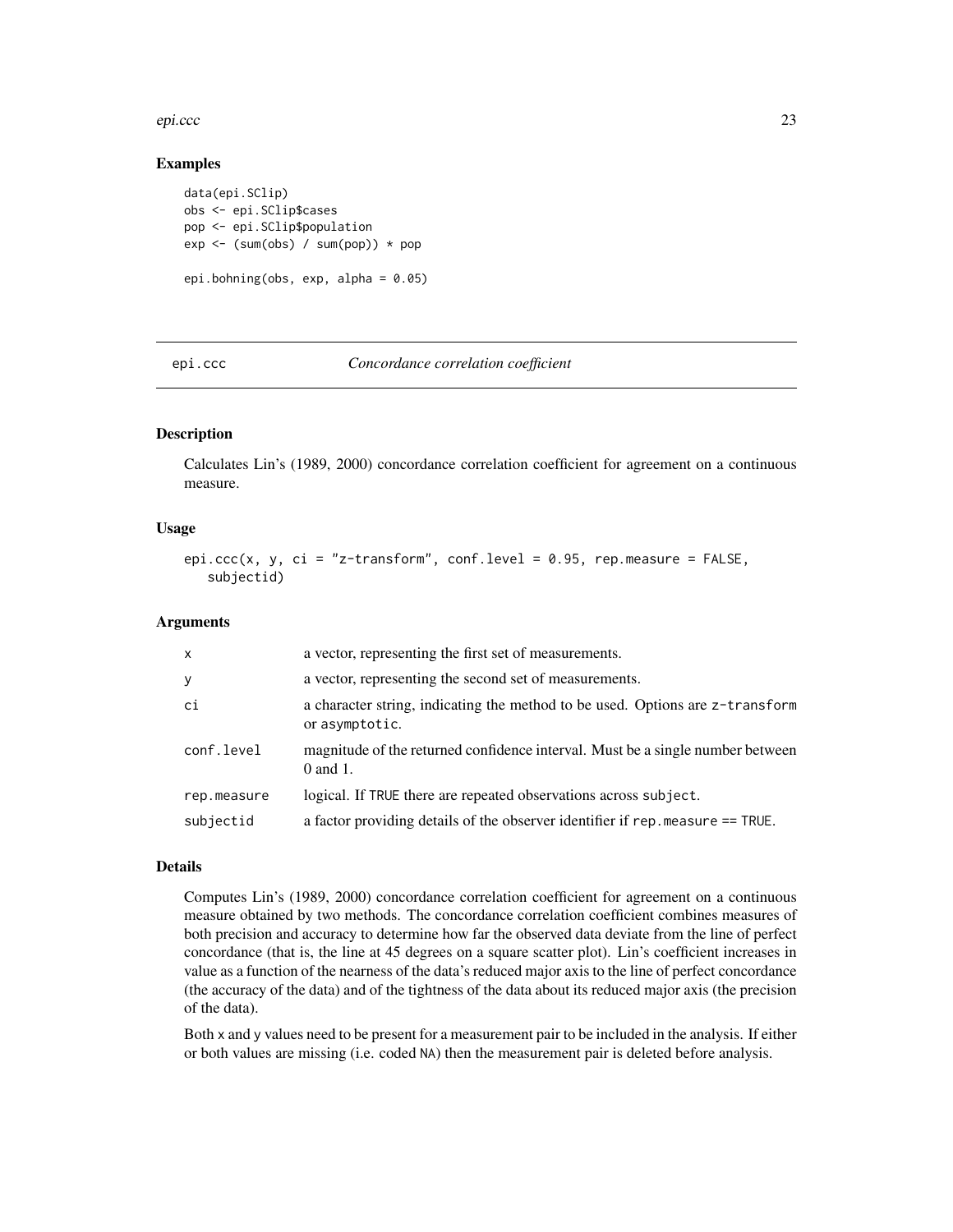### Value

A list containing the following:

| rho.c    | the concordance correlation coefficient.                                                                                                                                                                                                                                                                                                                                                                                           |  |
|----------|------------------------------------------------------------------------------------------------------------------------------------------------------------------------------------------------------------------------------------------------------------------------------------------------------------------------------------------------------------------------------------------------------------------------------------|--|
| s.shift  | the scale shift.                                                                                                                                                                                                                                                                                                                                                                                                                   |  |
| l.shift  | the location shift.                                                                                                                                                                                                                                                                                                                                                                                                                |  |
| C.b      | a bias correction factor that measures how far the best-fit line deviates from a<br>line at 45 degrees. No deviation from the 45 degree line occurs when $C.b = 1$ .<br>See Lin (1989, page 258).                                                                                                                                                                                                                                  |  |
| blalt    | a data frame with two columns: mean the mean of each pair of measurements,<br>delta vector y minus vector x.                                                                                                                                                                                                                                                                                                                       |  |
| sblalt   | a data frame listing the average difference between the two sets of measure-<br>ments, the standard deviation of the difference between the two sets of measure-<br>ments and the lower and upper confidence limits of the difference between the<br>two sets of measurements. If rep.measure == TRUE the confidence interval of<br>the difference is adjusted to account for repeated observations across individual<br>subjects. |  |
| nmissing | a count of the number of measurement pairs ignored due to missingness.                                                                                                                                                                                                                                                                                                                                                             |  |

### References

Bland J, Altman D (1986). Statistical methods for assessing agreement between two methods of clinical measurement. The Lancet 327: 307 - 310.

Bland J, Altman D (1999). Measuring agreement in method comparison studies. Statistical Methods in Medical Research 8: 135 - 160.

Bland J, Altman D (2007). Agreement between methods of measurement with multiple observations per individual. Journal of Biopharmaceutical Statistics 17: 571 - 582. (Corrects the formula quoted in the 1999 paper).

Bradley E, Blackwood L (1989). Comparing paired data: a simultaneous test for means and variances. American Statistician 43: 234 - 235.

Burdick RK, Graybill FA (1992). Confidence Intervals on Variance Components. New York: Dekker.

Dunn G (2004). Statistical Evaluation of Measurement Errors: Design and Analysis of Reliability Studies. London: Arnold.

Euser AM, Dekker FW, le Cessie S (2008). A practical approach to Bland-Altman plots and variation coefficients for log transformed variables. Journal of Clinical Epidemiology 61: 978 - 982.

Hsu C (1940). On samples from a normal bivariate population. Annals of Mathematical Statistics 11: 410 - 426.

Krippendorff K (1970). Bivariate agreement coefficients for reliability of data. In: Borgatta E, Bohrnstedt G (eds) Sociological Methodology. San Francisco: Jossey-Bass, pp. 139 - 150.

Lin L (1989). A concordance correlation coefficient to evaluate reproducibility. Biometrics 45: 255 - 268.

Lin L (2000). A note on the concordance correlation coefficient. Biometrics 56: 324 - 325.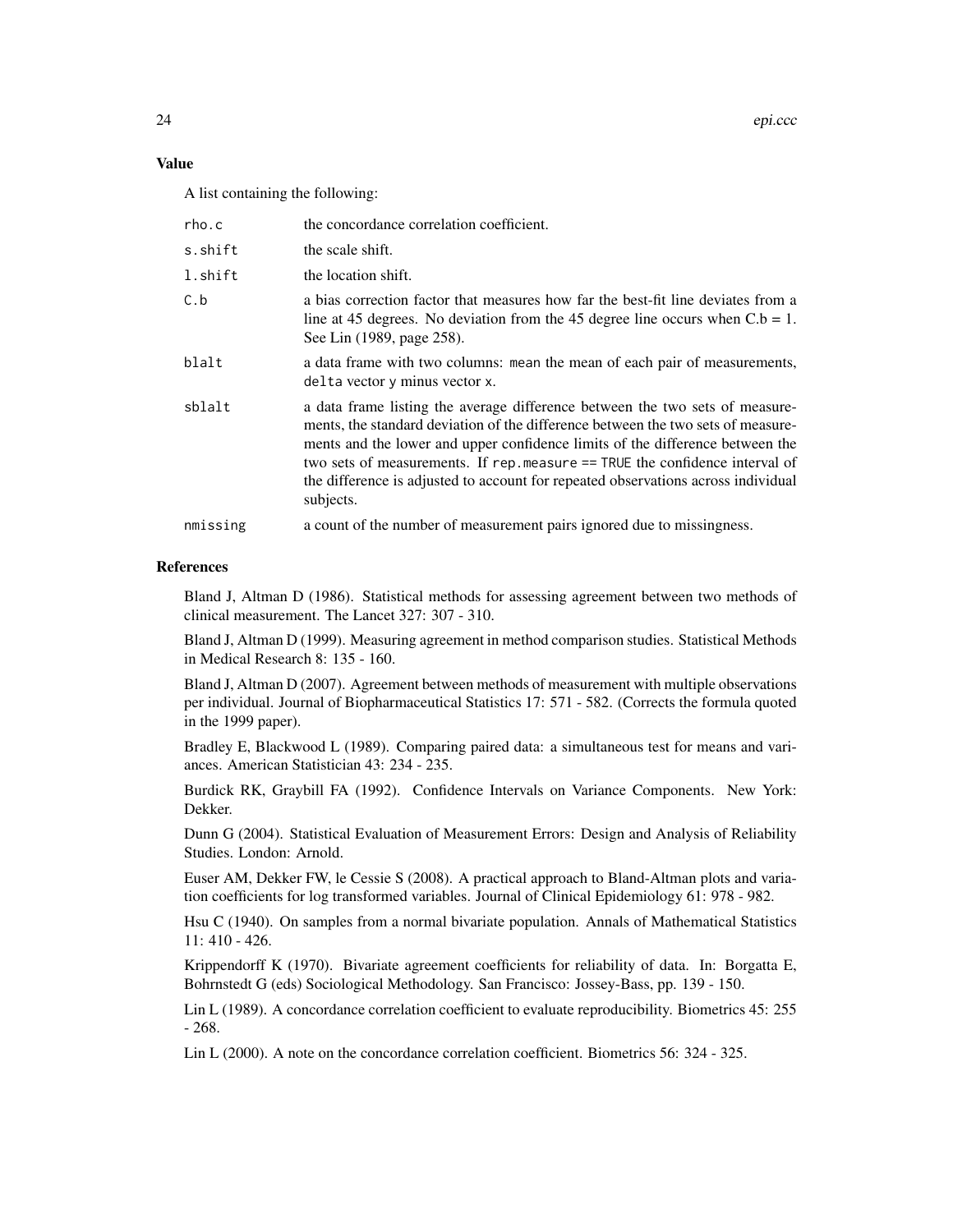Pitman E (1939). A note on normal correlation. Biometrika 31: 9 - 12.

Reynolds M, Gregoire T (1991). Comment on Bradley and Blackwood. American Statistician 45: 163 - 164.

Snedecor G, Cochran W (1989). Statistical Methods. Ames: Iowa State University Press.

### See Also

[epi.occc](#page-68-1)

### Examples

```
## EXAMPLE 1:
set.seed(seed = 1234)
method1 \le- rnorm(n = 100, mean = 0, sd = 1)
method2 <- method1 + runif(n = 100, min = -0.25, max = 0.25)
## Add some missing values:
method1[50] < -NAmethod2[75] < -NAtmp <- data.frame(method1, method2)
tmp.ccc \leq epi.ccc(method1, method2, ci = "z-transform", conf.level = 0.95,rep.measure = FALSE)
tmp.lab <- data.frame(lab = paste("CCC: ",
   round(tmp.ccc$rho.c[,1], digits = 2), " (95% CI",
   round(tmp.ccc$rho.c[,2], digits = 2), " - ",
   round(tmp.ccc$rho.c[,3], digits = 2), ")", sep = ""))
z <- lm(method2 \sim method1)
alpha <- summary(z)$coefficients[1,1]
beta <- summary(z)$coefficients[2,1]
tmp.lm <- data.frame(alpha, beta)
## Concordance correlation plot:
## Not run:
library(ggplot2)
ggplot(tmp, aes(x = method1, y = method2)) +geom_point() +
   geom_abline(intercept = 0, slope = 1) +
   geom_abline(data = tmp.lm, aes(intercept = alpha, slope = beta),
      linetype = "dashed") +
   scale_x_continuous(limits = c(\emptyset,3), name = "Method 1") +
   scale_y_continuous(limits = c(0,3), name = "Method 2") +
   geom\_text(data = tmp.lab, x = 0.5, y = 2.95, label = tmp.lab$lab) +coord_fixed(ratio = 1 / 1)
```
## In this plot the dashed line represents the line of perfect concordance. ## The solid line represents the reduced major axis.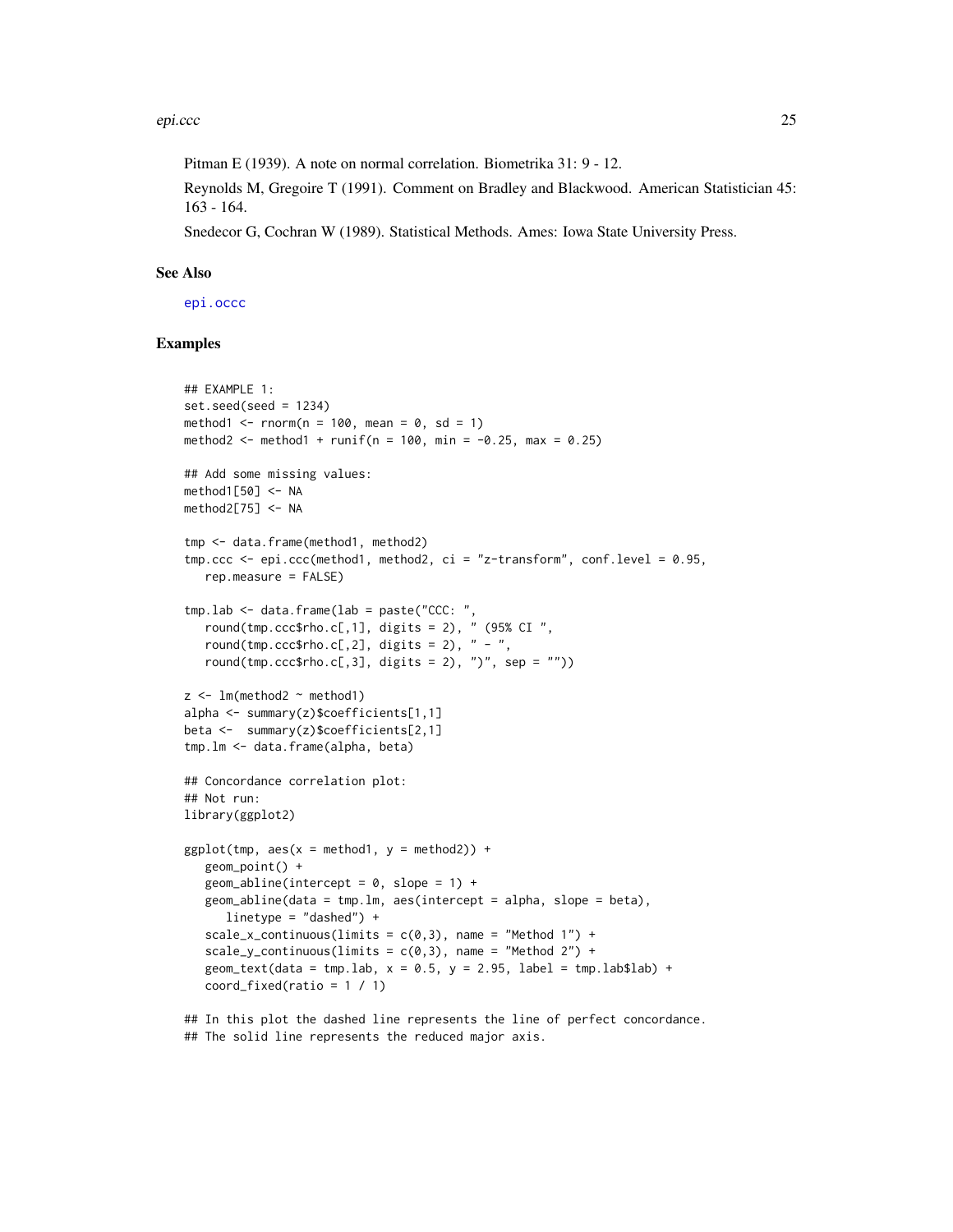```
## End(Not run)
## EXAMPLE 2:
## Bland and Altman plot (Figure 2 from Bland and Altman 1986):
x \leftarrow c (494, 395, 516, 434, 476, 557, 413, 442, 650, 433, 417, 656, 267,
   478,178,423,427)
y <- c(512,430,520,428,500,600,364,380,658,445,432,626,260,
   477,259,350,451)
tmp.ccc \leq epi.ccc(x, y, ci = "z-transform", conf.level = 0.95,rep.measure = FALSE)
tmp <- data.frame(mean = tmp.ccc$blalt[,1], delta = tmp.ccc$blalt[,2])
## Not run:
library(ggplot2)
ggplot(tmp.ccc$blalt, aes(x = mean, y = delta)) +geom_point() +
  geom_hline(data = tmp.ccc$sblalt, aes(yintercept = lower), linetype = 2) +
  geom_hline(data = tmp.ccc$sblalt, aes(yintercept = upper), linetype = 2) +
  geom_hline(data = tmp.ccc$sblalt, aes(yintercept = est), linetype = 1) +
  scale_x_continuous(limits = c(0,800), name = "Average PEFR by two meters (L/min)") +
  scale_y_continuous(limits = c(-150, 150), name = "Difference in PEFR (L/min)")
## End(Not run)
## EXAMPLE 3:
## Setting limits of agreement when your data are skewed. See Euser et al.
## (2008) for details.
x \leq -c(0, 210, 15, 90, 0, 0, 15, 0, 0, 0, 15, 0, 15, 0, 0, 0, 15, 0, 0, 15, 135, 0, 0, 15,120,30,15,30,0,0,5235,780,1275,10515,1635,1905,1830,720,450,225,420,
   300,15,285,0,225,525,675,5280,465,270,0,1485,15,420,0,60,0,0,0,750,
   570,0)
y \leftarrow c(0, 70, 0, 0, 0, 0, 35, 0, 0, 0, 0, 0, 0, 35, 0, 0, 0, 0, 0, 0, 35, 35, 70, 0, 0, 140, 35,105,0,0,0,1190,385,1190,6930,560,1260,700,840,0,105,385,245,35,105,
   0,140,350,350,3640,385,350,0,1505,0,630,70,0,0,140,0,420,490,0)
crude.ccc <- epi.ccc(x, y, ci = "z-transform",
   conf.level = 0.95, rep.measure = FALSE)
## Not run:
library(ggplot2)
ggplot(crude.ccc$blalt, aes(x = mean, y = delta)) +geom_point() +
  geom_hline(data = crude.ccc$sblalt, aes(yintercept = lower), linetype = 2) +
  geom_hline(data = crude.ccc$sblalt, aes(yintercept = upper), linetype = 2) +
  geom_hline(data = crude.ccc$sblalt, aes(yintercept = est), linetype = 1) +
  scale_x_continuous(limits = c(0,8000), name = "Average of the two measurements") +
  scale_y_continuous(limits = c(-8000,8000), name = "Difference in the two measurements")
```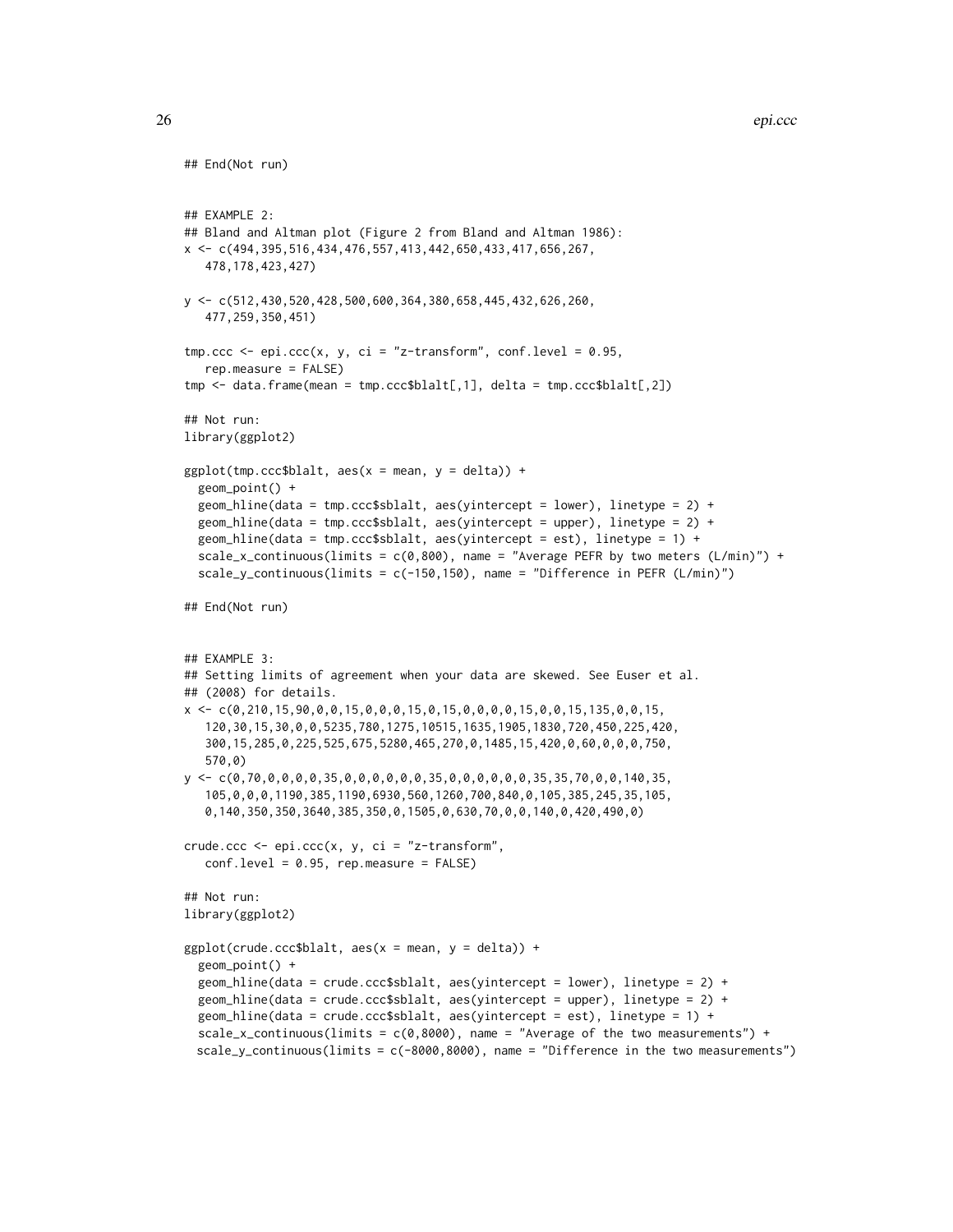### <span id="page-26-0"></span>epi.conf 27

```
## End(Not run)
## In the above plot the spread of the differences increases with increasing
## mean of the observations. The Bland Altman limits of agreement should be
## calculated on a log scale.
\log x <- \log(x + 50, \text{ base} = 10)\log y <- \log(y + 50, \text{ base} = 10)log10.ccc \le -epi.ccc(x = logx, y = logy, ci = "z-transform",conf.level = 0.95, rep.measure = FALSE)
## Transform the limits of agreement back to the original scale by taking
## anti-logs. If the limits of agreement for Z = \text{log}10(x) are between -a
## and +a, with a = 1.96 \times s, the ratio between two measures on the original
## scale is between 10^-a and 10^a. See page 979 of Euser et al. (2008).
a <- 1.96 * log10.ccc$sblalt$delta.sd
## For a given value for the mean Xbar, it can be shown that x - y is between
## -2Xbar(10^a - 1) / (10^a + 1) and +2Xbar(10^a - 1) / (10^a + 1):
Xbar = seq(from = 0, to = 8000, by = 100)Xbar.low <- (-2 * Xbar * (10^a - 1)) / (10^a + 1)Xbar.upp <- (+2 * Xbar * (10^a - 1)) / (10^a + 1)limits <- data.frame(mean = Xbar, lower = Xbar.low, upper = Xbar.upp)
## Not run:
library(ggplot2)
ggplot(crude.ccc$blalt, aes(x = mean, y = delta)) +geom_point() +
 geom\_line(data = limits, aes(x = mean, y = lower), linetype = 2) +geom_line(data = limits, aes(x = mean, y = upper), linetype = 2) +
 geom_line(data = limits, aes(x = mean, y = 0), linetype = 1) +
    scale_x_continuous(limits = c(\theta, 8000), name = "Average of the two measurements") +
 scale_y_{continuous}(limits = c(-8000,8000), name = "Difference in the two measurements")
```
## End(Not run)

<span id="page-26-1"></span>epi.conf *Confidence intervals for means, proportions, incidence, and standardised mortality ratios*

#### **Description**

Computes confidence intervals for means, proportions, incidence, and standardised mortality ratios.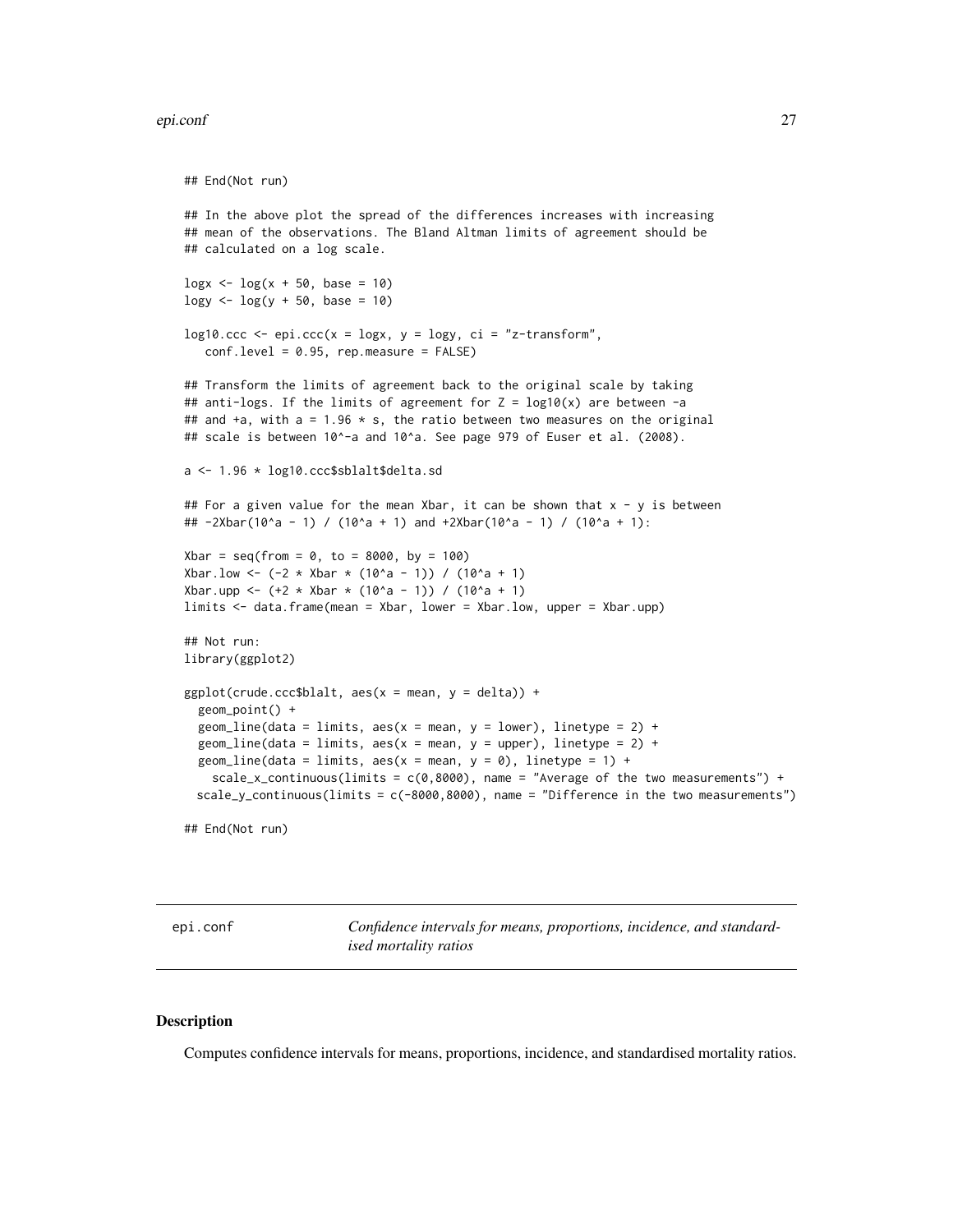### Usage

```
epi.conf(dat, ctype = "mean.single", method, N, design = 1,
   conf<math>.level = 0.95
```
#### Arguments

| dat        | the data, either a vector or a matrix depending on the method chosen.                                                                                                                                                                  |  |
|------------|----------------------------------------------------------------------------------------------------------------------------------------------------------------------------------------------------------------------------------------|--|
| ctype      | a character string indicating the type of confidence interval to calculate. Options<br>are mean.single, mean.unpaired, mean.paired, prop.single, prop.unpaired,<br>prop.paired, prevalence, inc.risk, inc.rate, odds, ratio and smr.   |  |
| method     | a character string indicating the method to use. Where ctype = "inc.risk" or<br>ctype = "prevalence" options are exact, wilson, fleiss, agresti, clopper-pearson<br>and jeffreys. Where ctype = "inc.rate" options are exact and byar. |  |
| N          | scalar, representing the population size.                                                                                                                                                                                              |  |
| design     | scalar, representing the design effect.                                                                                                                                                                                                |  |
| conf.level | magnitude of the returned confidence interval. Must be a single number between<br>$0$ and $1$ .                                                                                                                                        |  |

# Details

Method mean.single requires a vector as input. Method mean.unpaired requires a two-column data frame; the first column defining the groups must be a factor. Method mean.paired requires a two-column data frame; one column for each group. Method prop.single requires a two-column matrix; the first column specifies the number of positives, the second column specifies the number of negatives. Methods prop.unpaired and prop.paired require a four-column matrix; columns 1 and 2 specify the number of positives and negatives for the first group, columns 3 and 4 specify the number of positives and negatives for the second group. Method prevalence and inc.risk require a two-column matrix; the first column specifies the number of positives, the second column specifies the total number tested. Method inc.rate requires a two-column matrix; the first column specifies the number of positives, the second column specifies individual time at risk. Method odds requires a two-column matrix; the first column specifies the number of positives, the second column specifies the number of negatives. Method ratio requires a two-column matrix; the first column specifies the numerator, the second column specifies the denominator. Method smr requires a twocolum matrix; the first column specifies the total number of positives, the second column specifies the total number tested.

The methodology implemented here follows Altman, Machin, Bryant, and Gardner (2000). Where method is inc.risk or prevalence if the numerator equals zero the lower bound of the confidence interval estimate is set to zero. Where method is smr the method of Dobson et al. (1991) is used. A summary of the methods used for each of the confidence interval calculations in this function is as follows:

———————————– ————————

ctype-method Reference

———————————– ————————

mean.single Altman et al. (2000) mean.unpaired Altman et al. (2000) mean.paired Altman et al. (2000)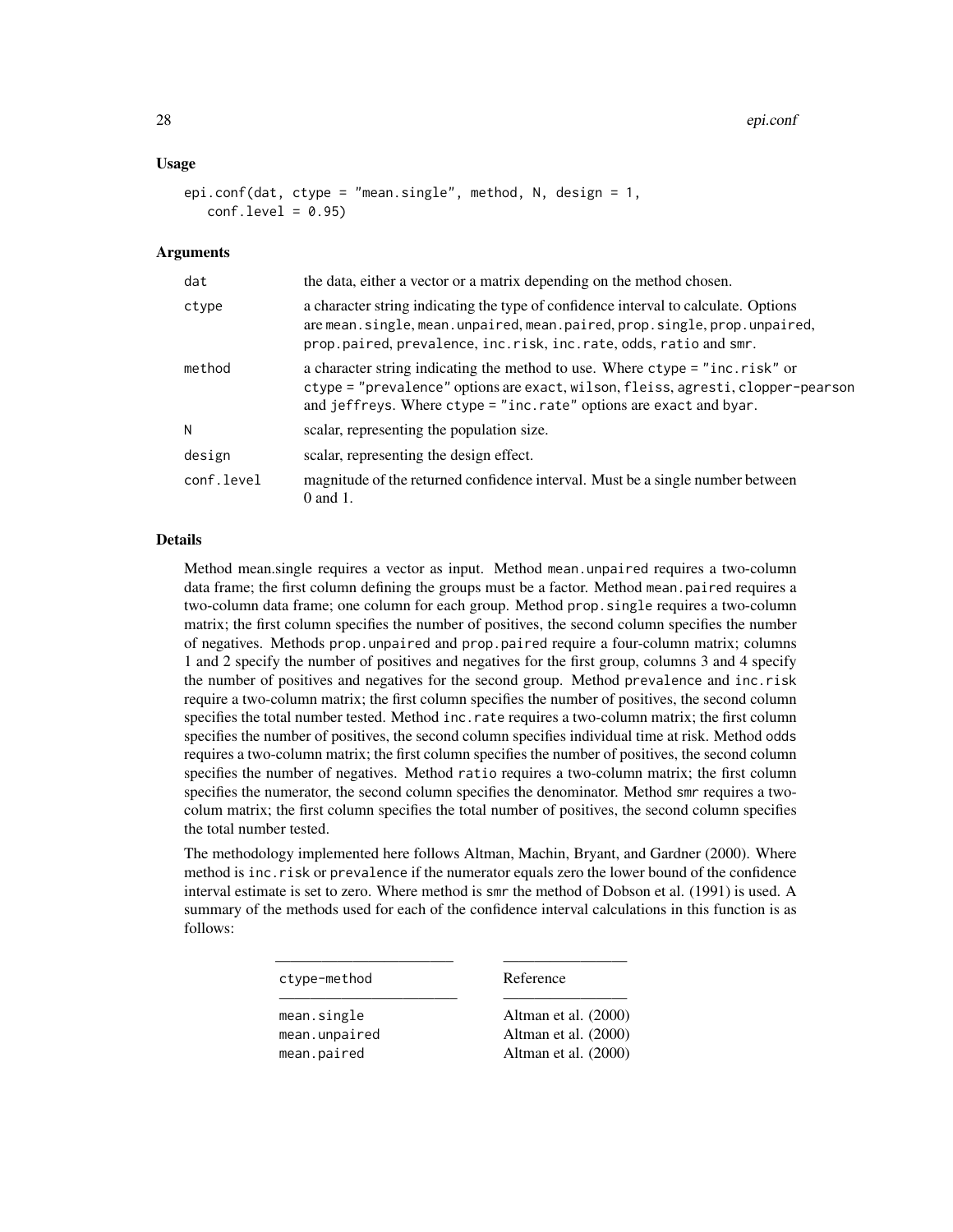| prop.single                 | Altman et al. (2000)       |
|-----------------------------|----------------------------|
| prop.unpaired               | Altman et al. (2000)       |
| prop.paired                 | Altman et al. (2000)       |
| inc.risk, exact             | Collett (1999)             |
| inc.risk, wilson            | Rothman (2002)             |
| inc.risk, fleiss            | Fleiss (1981)              |
| inc.risk, agresti           | Agresti and Coull (1998)   |
| inc.risk, clopper-pearson   | Clopper and Pearson (1934) |
| inc.risk, jeffreys          | Brown et al. $(2001)$      |
| prevalence, exact           | Collett (1999)             |
| prevalence, wilson          | Rothman (2002)             |
| prevalence, fleiss          | Fleiss (1981)              |
| prevalence, agresti         | Agresti and Coull (1998)   |
| prevalence, clopper-pearson | Clopper and Pearson (1934) |
| prevalence, jeffreys        | Brown et al. $(2001)$      |
| inc.rate, exact             | Ulm (1990)                 |
| inc.rate, byar              | Rothman (2002)             |
| odds                        | Ederer and Mantel (1974)   |
| ratio                       | Ederer and Mantel (1974)   |
| smr                         | Dobson et al. (1991)       |
|                             |                            |

The Wald interval often has inadequate coverage, particularly for small sample sizes and proportion estimates close to 0 or 1. Conversely, the Clopper-Pearson Exact method is conservative and tends to produce wider intervals than necessary. Brown et al. recommends the Wilson or Jeffreys methods when sample sizes are small and Agresti-Coull, Wilson, or Jeffreys methods for larger sample sizes.

The Clopper-Pearson interval is an early and very common method for calculating binomial confidence intervals. The Clopper-Pearson interval is sometimes called an 'exact' method, because it is based on the cumulative probabilities of the binomial distribution (i.e. exactly the correct distribution rather than an approximation).

The design effect is used to adjust the confidence interval around a prevalence or incidence risk estimate in the presence of clustering. The design effect is a measure of the variability between clusters and is calculated as the ratio of the variance calculated assuming a complex sample design divided by the variance calculated assuming simple random sampling. Adjustment for the effect of clustering can only be done on those prevalence and incidence risk methods that return a standard error (i.e. method = "wilson" or method = "fleiss").

### References

Agresti A, Coull B (1998). Approximate is better than 'exact' for interval estimation of binomial proportions. The American Statistician 52. DOI: 10.2307/2685469.

Altman DG, Machin D, Bryant TN, and Gardner MJ (2000). Statistics with Confidence, second edition. British Medical Journal, London, pp. 28 - 29 and pp. 45 - 56.

Brown L, Cai T, Dasgupta A (2001). Interval estimation for a binomial proportion. Statistical Science 16: 101 - 133.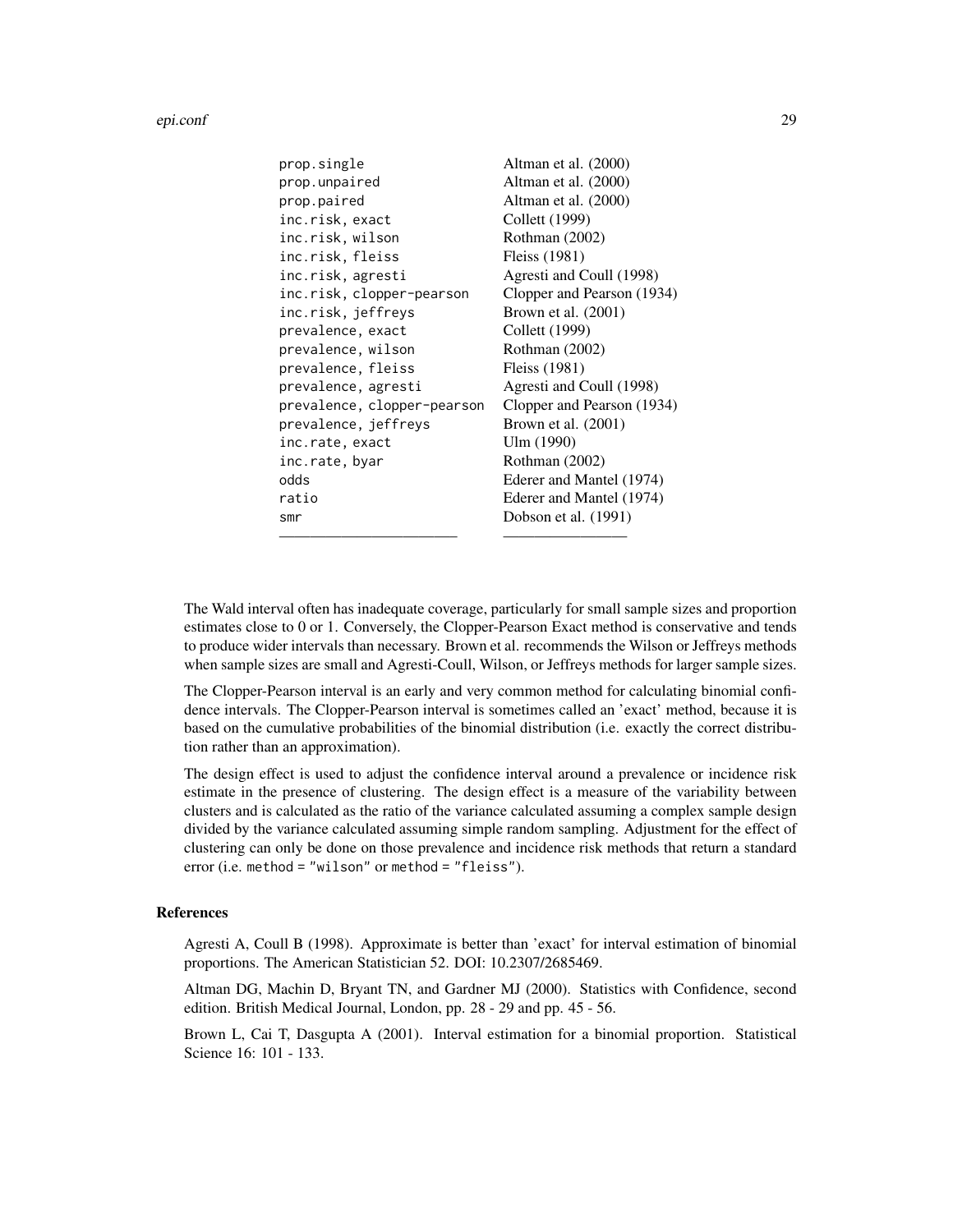Clopper C, Pearson E (1934) The use of confidence or fiducial limits illustrated in the case of the binomial. Biometrika 26: 404 - 413. DOI: 10.1093/biomet/26.4.404.

Collett D (1999). Modelling Binary Data. Chapman & Hall/CRC, Boca Raton Florida, pp. 24.

Dobson AJ, Kuulasmaa K, Eberle E, and Scherer J (1991). Confidence intervals for weighted sums of Poisson parameters. Statistics in Medicine 10: 457 - 462.

Ederer F, and Mantel N (1974). Confidence limits on the ratio of two Poisson variables. American Journal of Epidemiology 100: 165 - 167

Fleiss JL (1981). Statistical Methods for Rates and Proportions. 2nd edition. John Wiley & Sons, New York.

Killip S, Mahfoud Z, Pearce K (2004). What is an intracluster correlation coefficient? Crucial concepts for primary care researchers. Annals of Family Medicine 2: 204 - 208.

Otte J, Gumm I (1997). Intra-cluster correlation coefficients of 20 infections calculated from the results of cluster-sample surveys. Preventive Veterinary Medicine 31: 147 - 150.

Rothman KJ (2002). Epidemiology An Introduction. Oxford University Press, London, pp. 130 - 143.

Ulm K (1990). A simple method to calculate the confidence interval of a standardized mortality ratio. American Journal of Epidemiology 131: 373 - 375.

### Examples

```
## EXAMPLE 1:
dat \le rnorm(n = 100, mean = 0, sd = 1)
epi.conf(dat, ctype = "mean.single")
## EXAMPLE 2:
group \leq c(rep("A", times = 5), rep("B", times = 5))
val = round(c(rnorm(n = 5, mean = 10, sd = 5)),
  rnorm(n = 5, mean = 7, sd = 5)), digits = 0)
dat < - data. frame(group = group, val = val)
epi.conf(dat, ctype = "mean.unpaired")
## EXAMPLE 3:
## Two paired samples (Altman et al. 2000, page 31):
## Systolic blood pressure levels were measured in 16 middle-aged men
## before and after a standard exercise test. The mean rise in systolic
## blood pressure was 6.6 mmHg. The standard deviation of the difference
## was 6.0 mm Hg. The standard error of the mean difference was 1.49 mm Hg.
before <- c(148,142,136,134,138,140,132,144,128,170,162,150,138,154,126,116)
after <- c(152,152,134,148,144,136,144,150,146,174,162,162,146,156,132,126)
dat <- data.frame(before, after)
dat <- data.frame(cbind(before, after))
epi.conf(dat, ctype = "mean.paired", conf.level = 0.95)
## The 95% confidence interval for the population value of the mean
## systolic blood pressure increase after standard exercise was 3.4 to 9.8
## mm Hg.
```
## EXAMPLE 4: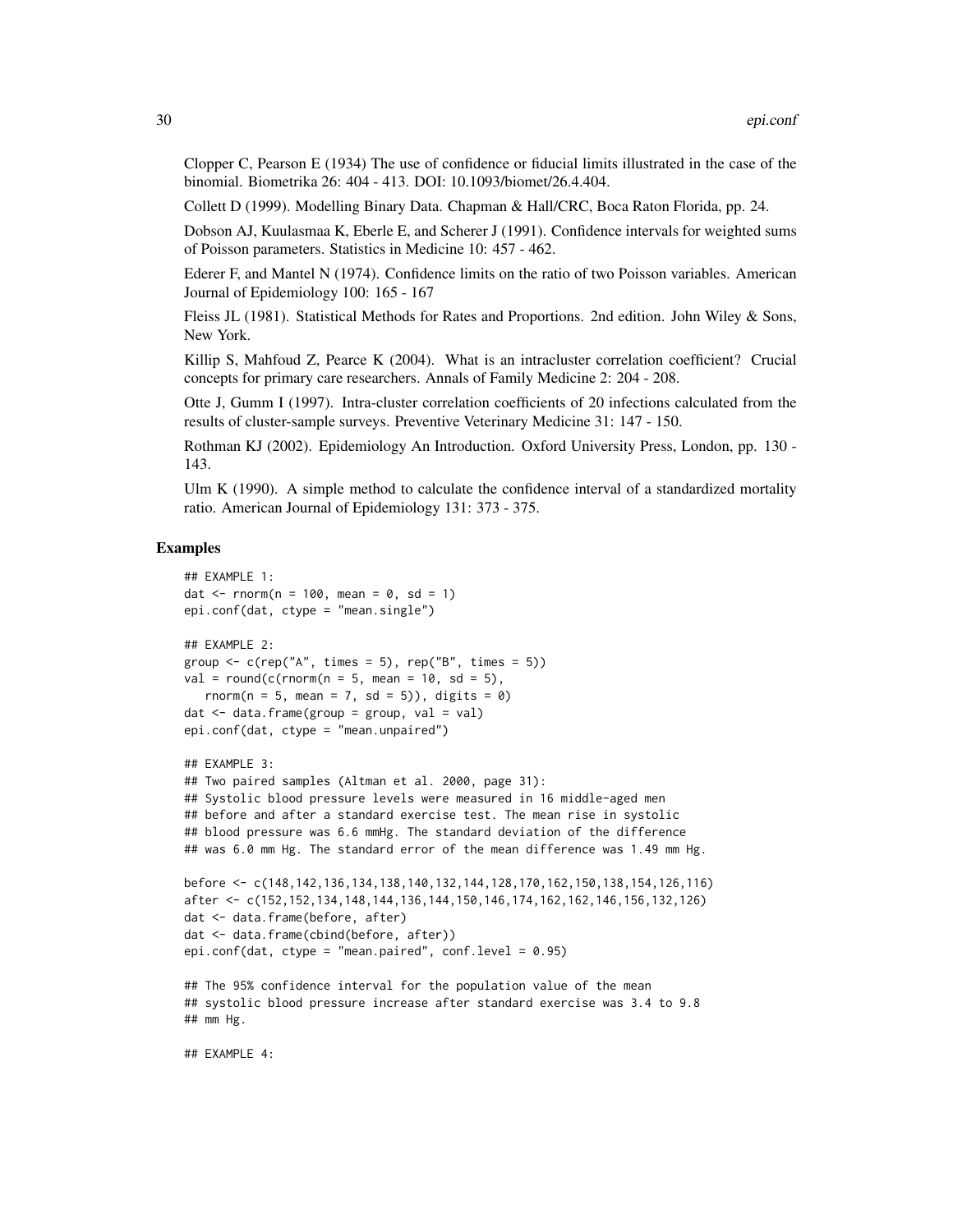### epi.conf 31

```
## Single sample (Altman et al. 2000, page 47):
## Out of 263 giving their views on the use of personal computers in
## general practice, 81 thought that the privacy of their medical file
## had been reduced.
pos < -81neg <- (263 - 81)
dat <- as.matrix(cbind(pos, neg))
round(epi.conf(dat, ctype = "prop.single"), digits = 3)
## The 95% confidence interval for the population value of the proportion
## of patients thinking their privacy was reduced was from 0.255 to 0.366.
## EXAMPLE 5:
## Two samples, unpaired (Altman et al. 2000, page 49):
## Goodfield et al. report adverse effects in 85 patients receiving either
## terbinafine or placebo treatment for dermatophyte onchomychois.
## Out of 56 patients receiving terbinafine, 5 patients experienced
## adverse effects. Out of 29 patients receiving a placebo, none experienced
## adverse effects.
grp1 \leftarrow matrix(cbind(5, 51), ncol = 2)grp2 \leq -\text{matrix}(\text{cbind}(0, 29), \text{ncol} = 2)dat <- as.matrix(cbind(grp1, grp2))
round(epi.conf(dat, ctype = "prop.unpaired"), digits = 3)
## The 95% confidence interval for the difference between the two groups is
## from -0.038 to +0.193.
## EXAMPLE 6:
## Two samples, paired (Altman et al. 2000, page 53):
## In a reliability exercise, 41 patients were randomly selected from those
## who had undergone a thalium-201 stress test. The 41 sets of images were
## classified as normal or not by the core thalium laboratory and,
## independently, by clinical investigators from different centres.
## Of the 19 samples identified as ischaemic by clinical investigators
## 5 were identified as ischaemic by the laboratory. Of the 22 samples
## identified as normal by clinical investigators 0 were identified as
## ischaemic by the laboratory.
## Clinic | Laboratory | |
## | Ischaemic | Normal | Total
## ---------------------------------------------------------
## Ischaemic | 14 | 5 | 19
## Normal | 0 | 22 | 22
## ---------------------------------------------------------
## Total | 14 | 27 | 41
## ---------------------------------------------------------
```

```
dat <- as.matrix(cbind(14, 5, 0, 22))
round(epi.conf(dat, ctype = "prop.paired", conf.level = 0.95), digits = 3)
```
## The 95% confidence interval for the population difference in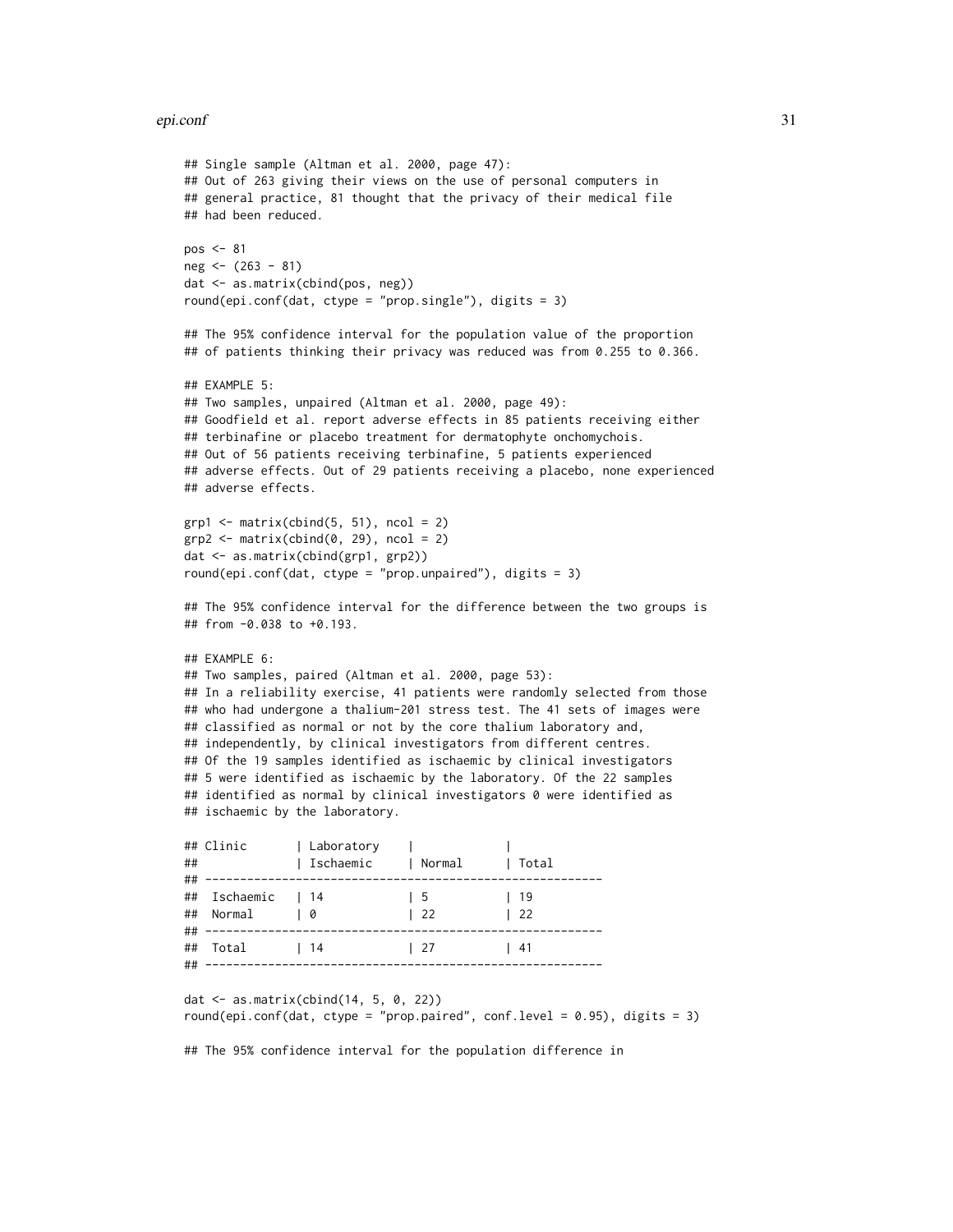```
## proportions is 0.011 to 0.226 or approximately +1% to +23%.
## EXAMPLE 7:
## A herd of 1000 cattle were tested for brucellosis. Four samples out of 200
## test returned a positive result. Assuming 100% test sensitivity and
## specificity, what is the estimated prevalence of brucellosis in this
## group of animals?
pos <- 4; pop <- 200
dat <- as.matrix(cbind(pos, pop))
epi.conf(dat, ctype = "prevalence", method = "exact", N = 1000,
  design = 1, conf.level = 0.95) * 100
## The estimated prevalence of brucellosis in this herd is 2 cases
## per 100 cattle (95% CI 0.54 -- 5.0 cases per 100 cattle).
## EXAMPLE 8:
## The observed disease counts and population size in four areas are provided
## below. What are the the standardised morbidity ratios of disease for each
## area and their 95% confidence intervals?
obs <- c(5, 10, 12, 18); pop <- c(234, 189, 432, 812)
dat <- as.matrix(cbind(obs, pop))
round(epi.conf(dat, ctype = "smr"), digits = 2)
## EXAMPLE 9:
## A survey has been conducted to determine the proportion of broilers
## protected from a given disease following vaccination. We assume that
## the intra-cluster correlation coefficient for protection (also known as the
## rate of homogeneity, rho) is 0.4 and the average number of birds per
## flock is 30. A total of 5898 birds from a total of 10363 were identified
## as protected. What proportion of birds are protected and what is the 95%
## confidence interval for this estimate?
## Calculate the design effect, given rho = (design - 1) / (nbar - 1), where
## nbar equals the average number of individuals sampled per cluster:
D \le -0.4 \times (30 - 1) + 1## The design effect is 12.6. Now calculate the proportion protected:
dat <- as.matrix(cbind(5898, 10363))
epi.conf(dat, ctype = "prevalence", method = "fleiss", N = 1000000,
  design = D, conf.level = 0.95)
## The estimated proportion of the population protected is 0.57 (95% CI
## 0.53 -- 0.60). If we had mistakenly assumed that data were a simple random
## sample the confidence interval would have been 0.56 -- 0.58.
```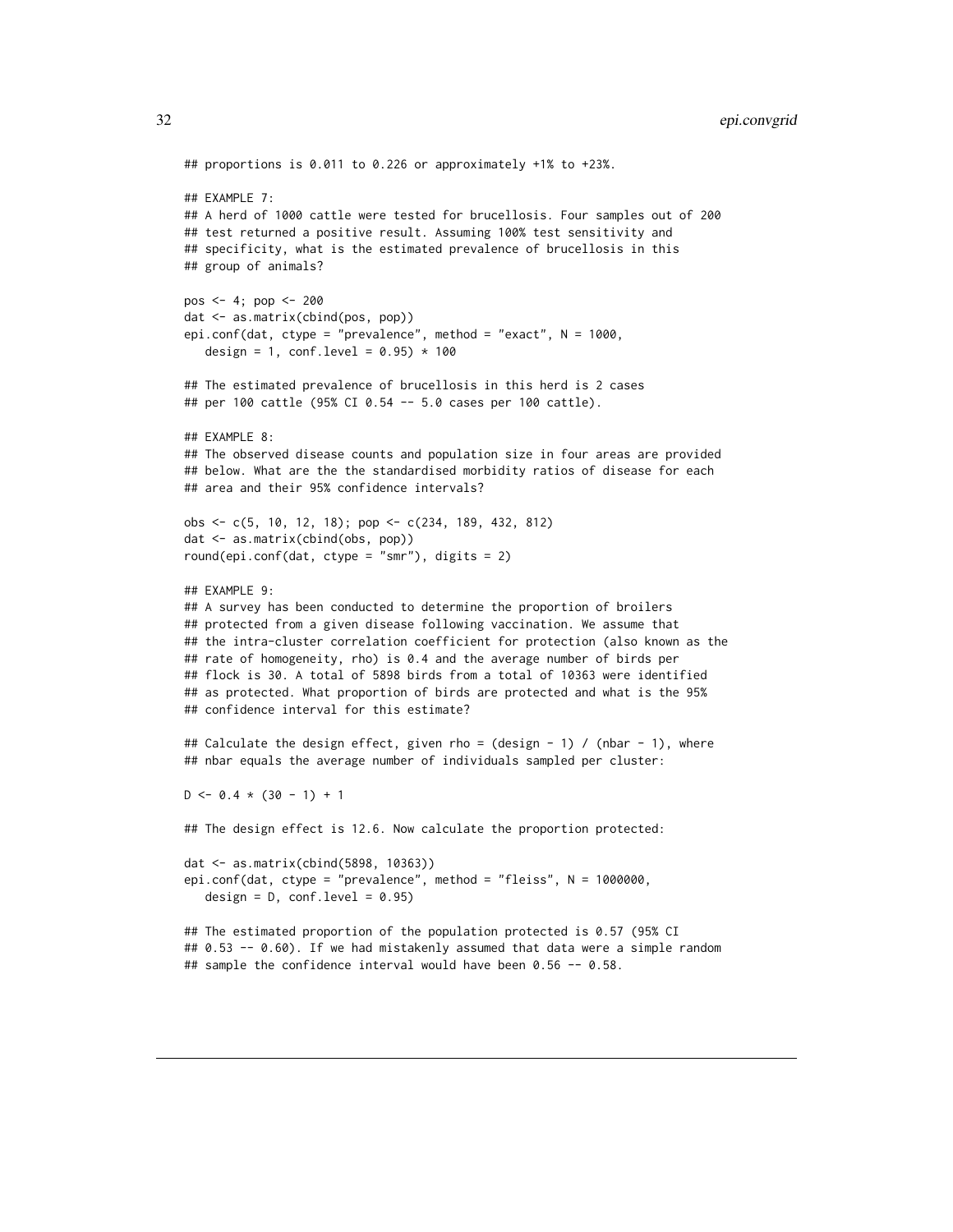### <span id="page-32-0"></span>epi.cp 33

### Description

Convert British National Grid georeferences to easting and northing coordinates.

# Usage

```
epi.convgrid(os.refs)
```
# Arguments

os.refs a vector of character strings listing the British National Grid georeferences to be converted.

### Note

If an invalid georeference is encountered in the vector os.ref the method returns a NA.

### Examples

```
os.refs <- c("SJ505585","SJ488573","SJ652636")
epi.convgrid(os.refs)
```
<span id="page-32-1"></span>

# Description

Extract the set of unique patterns from a set of covariates.

### Usage

epi.cp(dat)

# Arguments

dat an *i* row by *j* column data frame where the *i* rows represent individual observations and the *m* columns represent a set of *m* covariates. The function permits one or more covariates for each observation.

# Details

This function extracts the *k* unique covariate patterns in a data set comprised of *i* observations, labelling them from 1 to *k*. The frequency of occurrence of each covariate pattern is listed. A vector of length *i* is also returned, listing the 1:*k* covariate pattern identifier for each observation.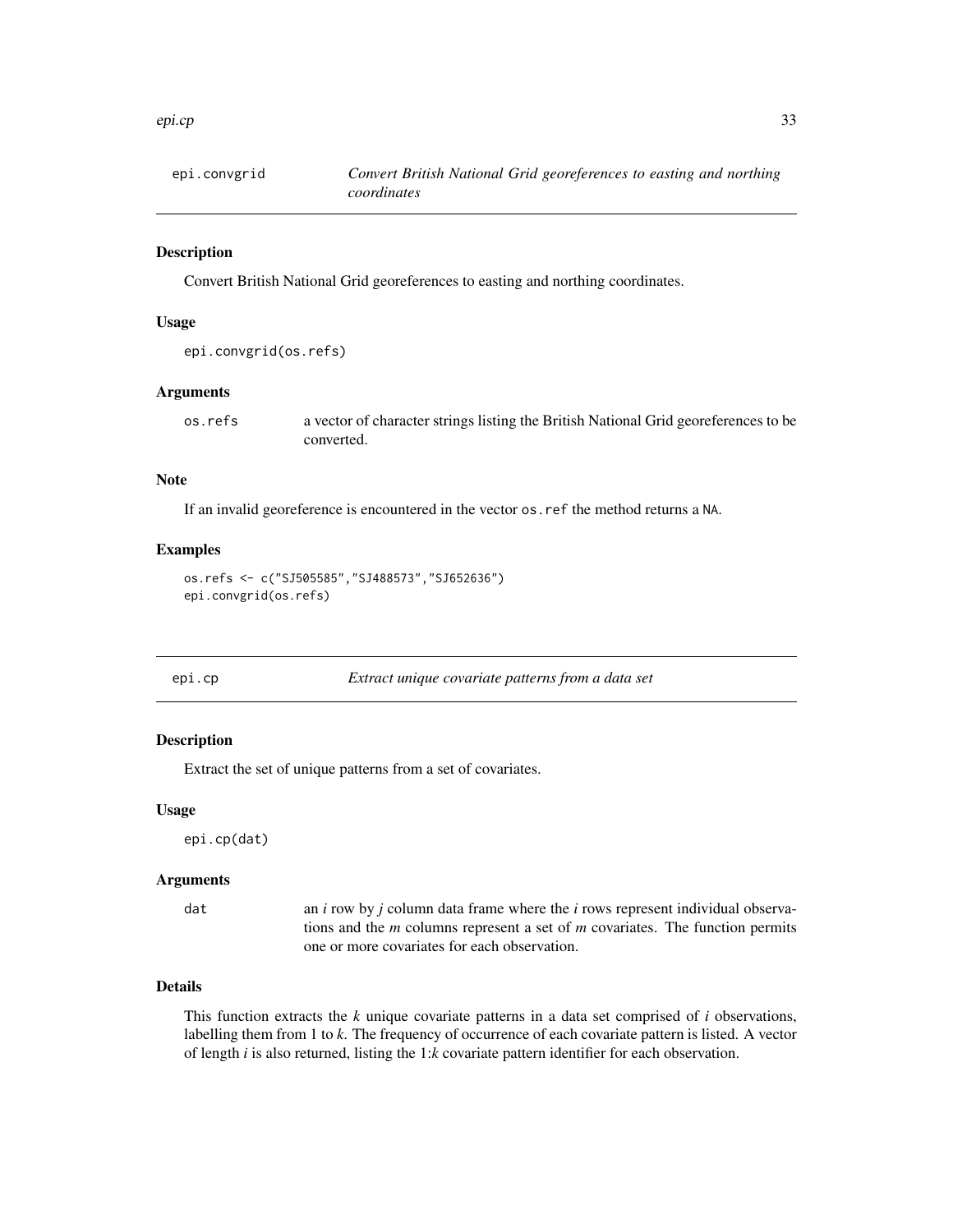### <span id="page-33-0"></span>Value

A list containing the following:

| cov.pattern | a data frame with columns: id the unique covariate pattern identifier (labelled 1)<br>to k), n the number of occasions each of the listed covariate pattern appears in<br>the data, and the unique covariate combinations. |
|-------------|----------------------------------------------------------------------------------------------------------------------------------------------------------------------------------------------------------------------------|
| id          | a vector of length i listing the 1: $k$ covariate pattern identifier for each observa-<br>tion.                                                                                                                            |

# Author(s)

Thanks to Johann Popp and Mathew Jay for providing code and suggestions to enhance the utility of this function.

### References

Dohoo I, Martin W, Stryhn H (2003). Veterinary Epidemiologic Research. AVC Inc, Charlottetown, Prince Edward Island, Canada.

### Examples

```
## Generate a set of covariates:
set.seed(seed = 1234)
obs \le round(runif(n = 100, min = 0, max = 1), digits = 0)
v1 \le round(runif(n = 100, min = 0, max = 4), digits = 0)
v2 \le round(runif(n = 100, min = 0, max = 4), digits = 0)
dat <- data.frame(obs, v1, v2)
dat.glm \leq glm(obs \sim v1 + v2, family = binomial, data = dat)
dat.mf <- model.frame(dat.glm)
## Covariate pattern:
epi.cp(dat.mf[-1])
## There are 25 covariate patterns in this data set. Subject 100 has
## covariate pattern 21.
```
<span id="page-33-1"></span>

| epi.cpresids |  |  | Covariate pattern residuals from a logistic regression model |  |
|--------------|--|--|--------------------------------------------------------------|--|
|              |  |  |                                                              |  |

# Description

Returns covariate pattern residuals and delta betas from a logistic regression model.

### Usage

epi.cpresids(obs, fit, covpattern)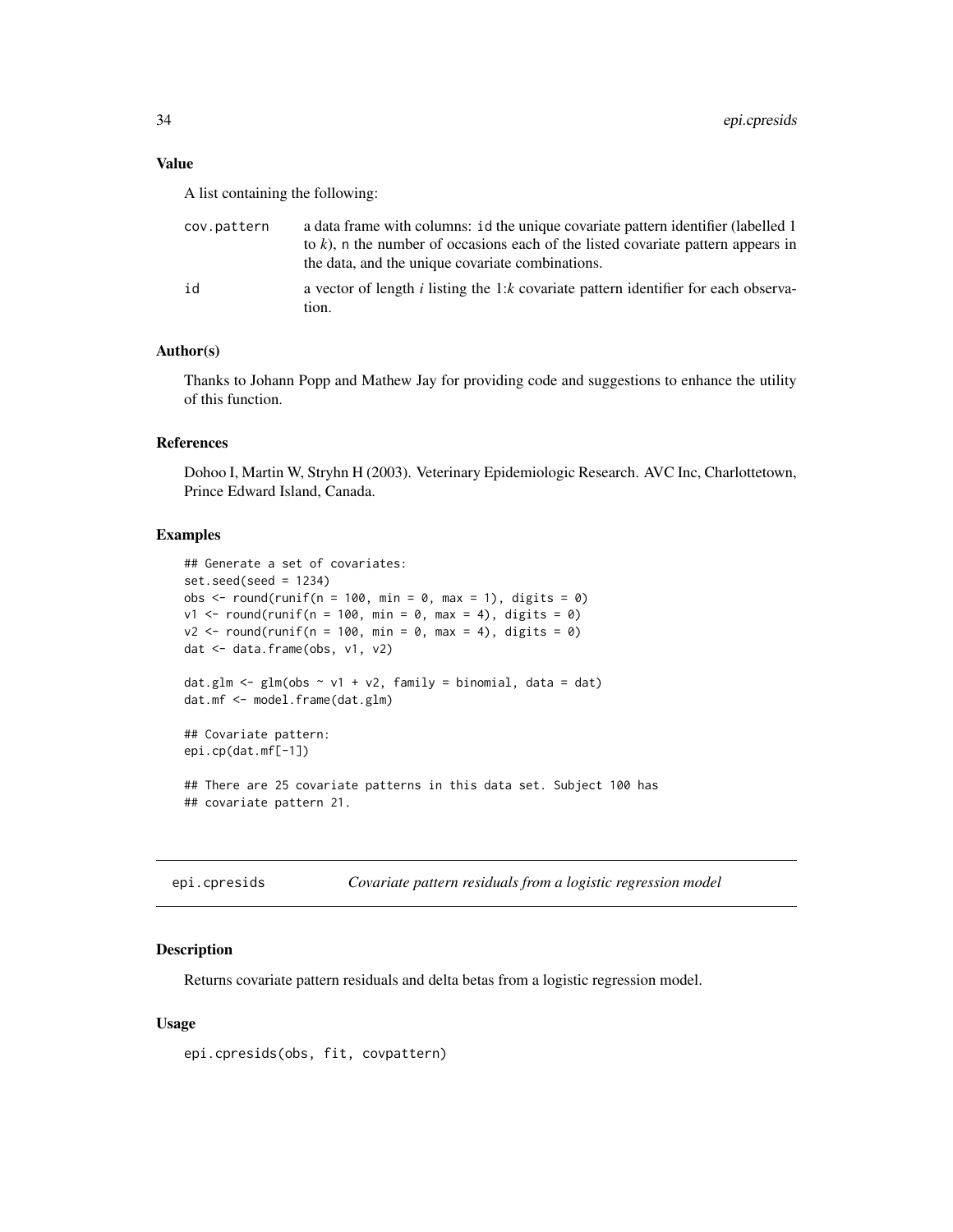# <span id="page-34-0"></span>epi.descriptives 35

### **Arguments**

| obs        | a vector of observed values ( <i>i.e.</i> counts of 'successes') for each covariate pat-<br>tern).    |
|------------|-------------------------------------------------------------------------------------------------------|
| fit        | a vector defining the predicted (i.e. fitted) probability of success for each covari-<br>ate pattern. |
| covpattern | a epi.cp object.                                                                                      |

# Value

A data frame with 13 elements: cpid the covariate pattern identifier, n the number of subjects in this covariate pattern, obs the observed number of successes, pred the predicted number of successes, raw the raw residuals, sraw the standardised raw residuals, pearson the Pearson residuals, spearson the standardised Pearson residuals, deviance the deviance residuals, leverage leverage, deltabeta the delta-betas, sdeltabeta the standardised delta-betas, and deltachi delta chi statistics.

### References

Hosmer DW, Lemeshow S (1989). Applied Logistic Regression. John Wiley & Sons, New York, USA, pp. 137 - 138.

### See Also

[epi.cp](#page-32-1)

### Examples

```
infert.glm \leftarrow glm(case \sim spontaneous + induced, data = infert,family = binomial()infert.mf <- model.frame(infert.glm)
infert.cp <- epi.cp(infert.mf[-1])
infert.obs <- as.vector(by(infert$case, as.factor(infert.cp$id),
  FUN = sum)infert.fit <- as.vector(by(fitted(infert.glm), as.factor(infert.cp$id),
  FUN = min))
infert.res <- epi.cpresids(obs = infert.obs, fit = infert.fit,
  covpattern = infert.cp)
```
<span id="page-34-1"></span>epi.descriptives *Descriptive statistics*

### Description

Computes descriptive statistics from a vector of numbers.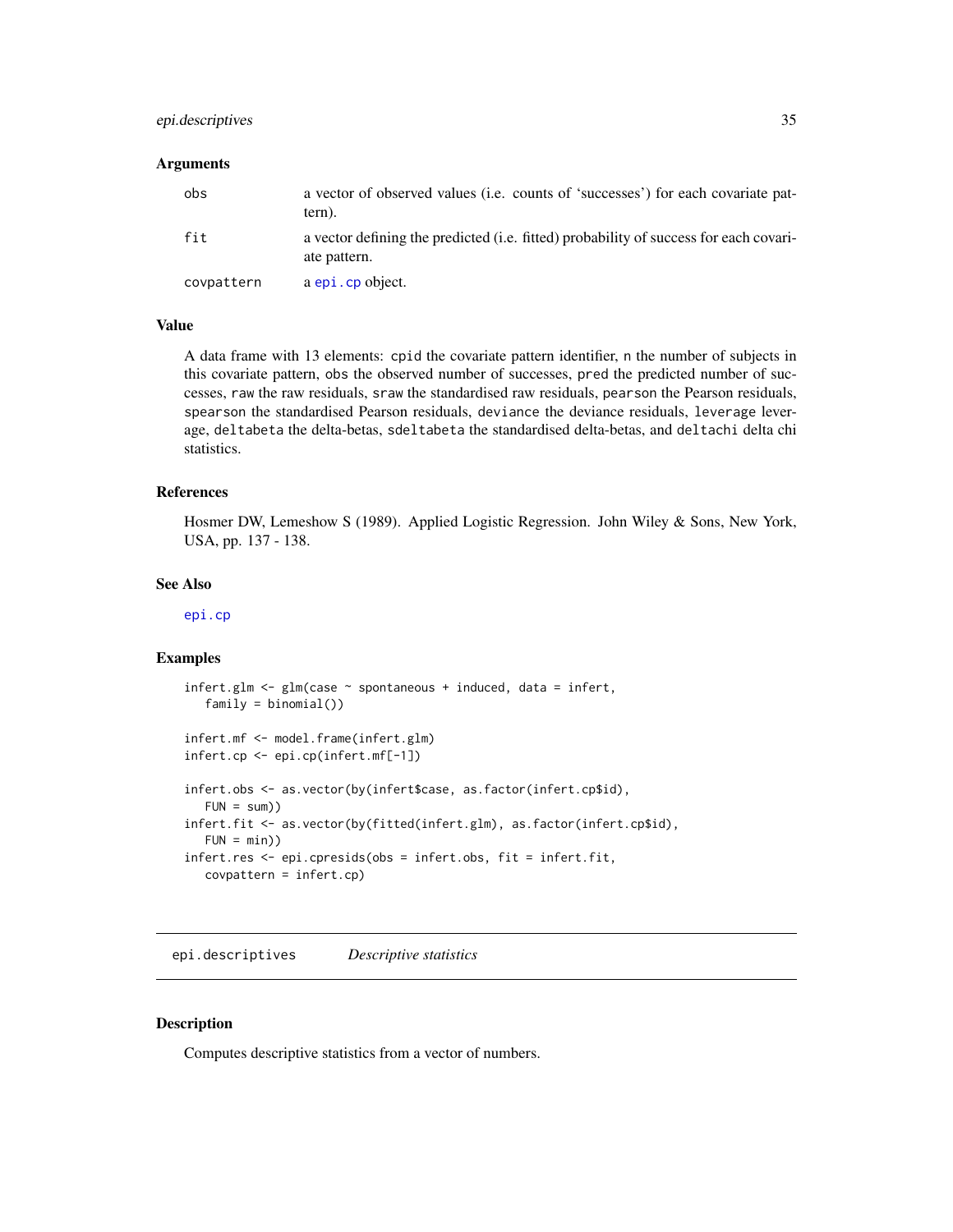# <span id="page-35-0"></span>Usage

epi.descriptives(dat, conf.level = 0.95)

# Arguments

| dat        | vector for which descriptive statistics will be calculated.                                        |
|------------|----------------------------------------------------------------------------------------------------|
| conf.level | magnitude of the returned confidence intervals. Must be a single number be-<br>tween $0$ and $1$ . |

### Value

A list containing the following:

| arithmetic | n number of observations, mean arithmetic mean, so arithmetic standard de-<br>viation, q25 25th quantile, q50 50th quantile, q75 75th quantile, lower lower<br>bound of the confidence interval, upper upper bound of the confidence interval,<br>min minimum value, max maximum value, and na number of missing values. |
|------------|--------------------------------------------------------------------------------------------------------------------------------------------------------------------------------------------------------------------------------------------------------------------------------------------------------------------------|
| geometric  | n number of observations, mean geometric mean, so geometric standard de-<br>viation, q25 25th quantile, q50 50th quantile, q75 75th quantile, lower lower<br>bound of the confidence interval, upper upper bound of the confidence interval,<br>min minimum value, max maximum value, and na number of missing values.   |
| symmetry   | skewness and kurtosis.                                                                                                                                                                                                                                                                                                   |

# Examples

```
id <- 1:1000
tmp < -rnorm(1000, mean = 0, sd = 1)id <- sample(id, size = 20)
tmp[id] <- NA
epi.descriptives(tmp, conf.level = 0.95)
```
epi.dgamma *Estimate the precision of a [structured] heterogeneity term*

# Description

Returns the precision of a [structured] heterogeneity term after one has specified the amount of variation a priori.

# Usage

epi.dgamma(rr, quantiles =  $c(0.05, 0.95)$ )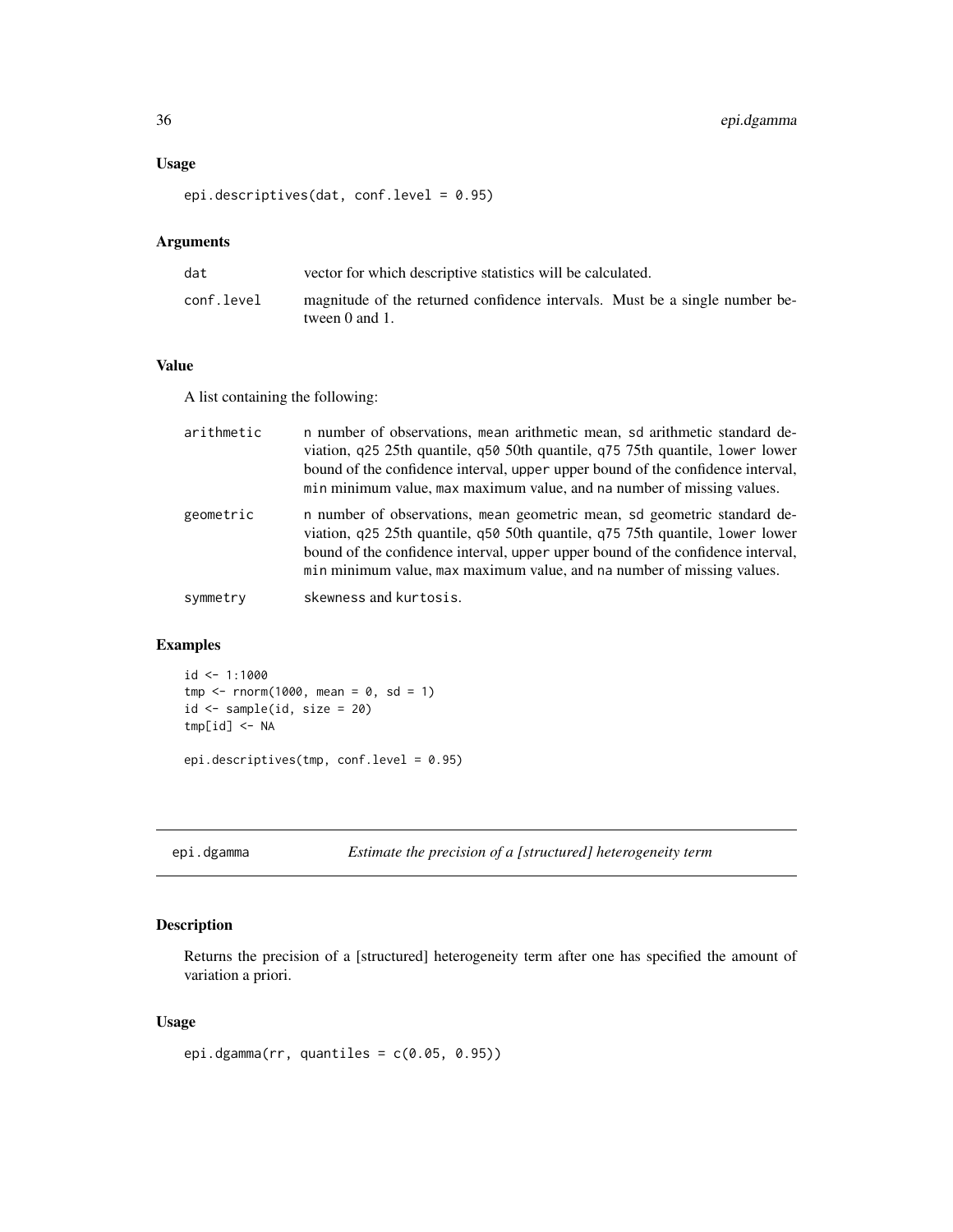# epi.directadj 37

#### **Arguments**

| rr        | the lower and upper limits of relative risk, estimated <i>a priori</i> .           |
|-----------|------------------------------------------------------------------------------------|
| quantiles | a vector of length two defining the quantiles of the lower and upper relative risk |
|           | estimates.                                                                         |

#### Value

Returns the precision (the inverse variance) of the heterogeneity term.

# References

Best, NG. WinBUGS 1.3.1 Short Course, Brisbane, November 2000.

## Examples

```
## Suppose we are expecting the lower 5% and upper 95% confidence interval
## of relative risk in a data set to be 0.5 and 3.0, respectively.
## A prior guess at the precision of the heterogeneity term would be:
tau \le epi.dgamma(rr = c(0.5, 3.0), quantiles = c(0.05, 0.95))
tau
## This can be translated into a gamma distribution. We set the mean of the
## distribution as tau and specify a large variance (that is, we are not
## certain about tau).
mean <- tau
var <- 1000
shape <- mean^2 / var
inv.scale <- mean / var
## In WinBUGS the precision of the heterogeneity term may be parameterised
## as tau ~ dgamma(shape, inv.scale). Plot the probability density function
## of tau:
z \leq -\text{seq}(0.01, 10, \text{ by } = 0.01)fz \leq dgamma(z, shape = shape, scale = 1/inv.scale)plot(z, fz, type = "l", ylab = "Probability density of tau")
```
<span id="page-36-0"></span>epi.directadj *Directly adjusted incidence rate estimates*

## Description

Compute directly adjusted incidence rates.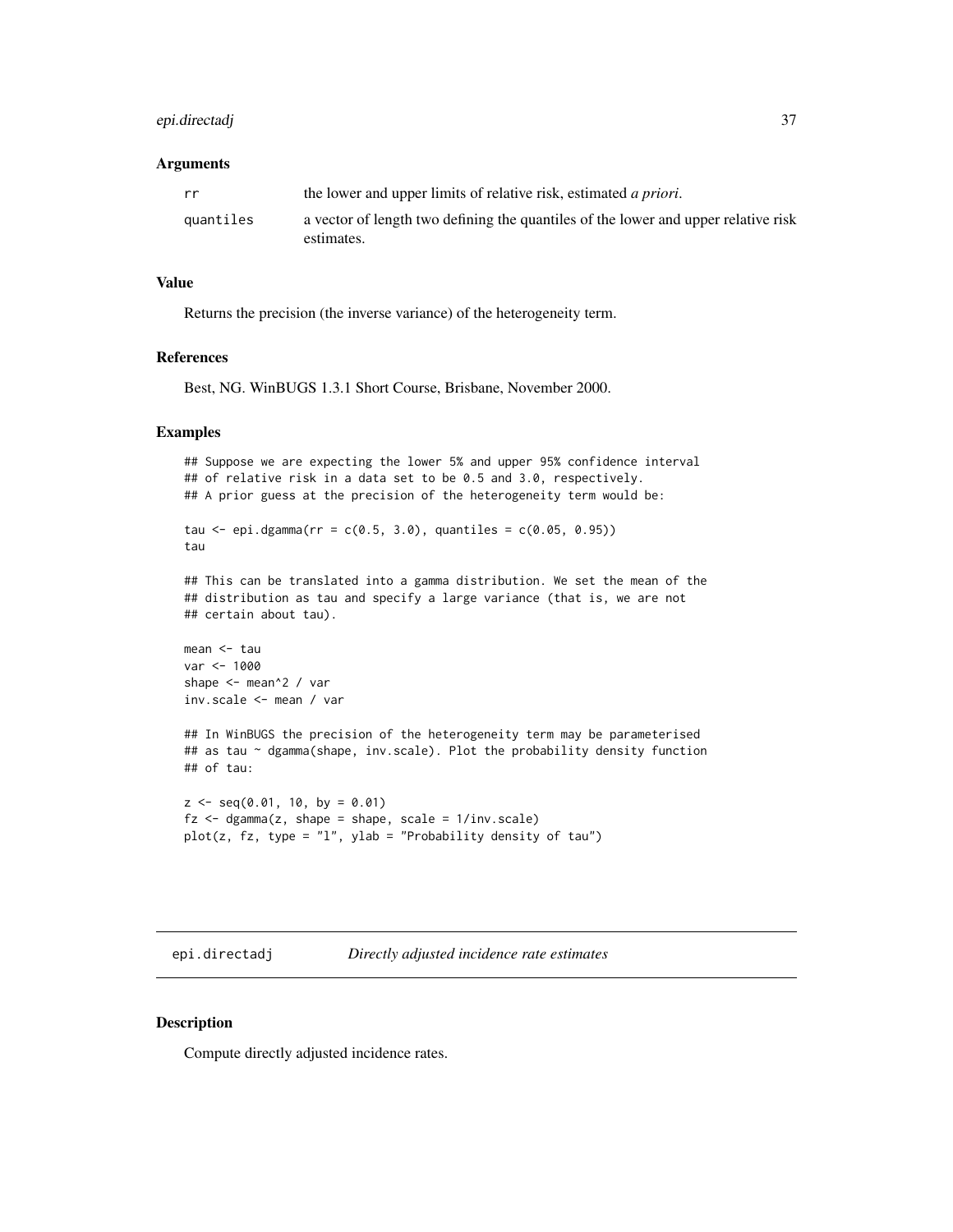#### Usage

#### epi.directadj(obs, tar, std, units = 1, conf.level =  $0.95$ )

#### Arguments

| obs        | a matrix representing the observed number of events. Rows represent strata<br>(e.g. region); columns represent the covariates to be adjusted for (e.g. age class,<br>gender). The sum of each row will equal the total number of events for each<br>stratum. The rows of the obs matrix must be named with the appropriate strata<br>names. The columns of obs must be named with the appropriate level identifiers<br>for the covariate. See the example, below.         |
|------------|---------------------------------------------------------------------------------------------------------------------------------------------------------------------------------------------------------------------------------------------------------------------------------------------------------------------------------------------------------------------------------------------------------------------------------------------------------------------------|
| tar        | a matrix representing population time at risk. Rows represent strata (e.g. re-<br>gion); columns represent the covariates to be adjusted for (e.g. age class, gen-<br>der). The sum of each row will equal the total population time at risk within<br>each stratum. The rows of the pop matrix must be named with the appropriate<br>strata names. The columns of pop must be named with the appropriate level<br>identifiers for the covariate. See the example, below. |
| std        | a matrix representing the standard population size for the different levels of the<br>covariate to be adjusted for. The columns of std must be named with the appro-<br>priate level identifiers for the covariate(s).                                                                                                                                                                                                                                                    |
| units      | multiplier for the incidence rate estimates.                                                                                                                                                                                                                                                                                                                                                                                                                              |
| conf.level | magnitude of the returned confidence interval. Must be a single number between<br>0 and 1.                                                                                                                                                                                                                                                                                                                                                                                |

# Details

This function returns unadjusted (crude) and directly adjusted incidence rate estimates for each of the specified population strata. The term 'covariate' is used here to refer to the factors we want to control (i.e. adjust) for when calculating the directly adjusted incidence rate estimates.

When the outcome of interest is rare, the confidence intervals for the adjusted incidence rates returned by this function (based on Fay and Feuer, 1997) will be appropriate for incidence risk data. In this situation the argument tar is assumed to represent the size of the population at risk (instead of population time at risk). Example 3 (below) provides an approach if you are working with incidence risk data and the outcome of interest is not rare.

#### Value

A list containing the following:

| crude        | the crude incidence rate estimates for each stratum-covariate combination. |
|--------------|----------------------------------------------------------------------------|
| crude.strata | the crude incidence rate estimates for each stratum.                       |
| adj.strata   | the directly adjusted incidence rate estimates for each stratum.           |

## Author(s)

Thanks to Karl Ove Hufthammer for helpful suggestions to improve the execution and documentation of this function.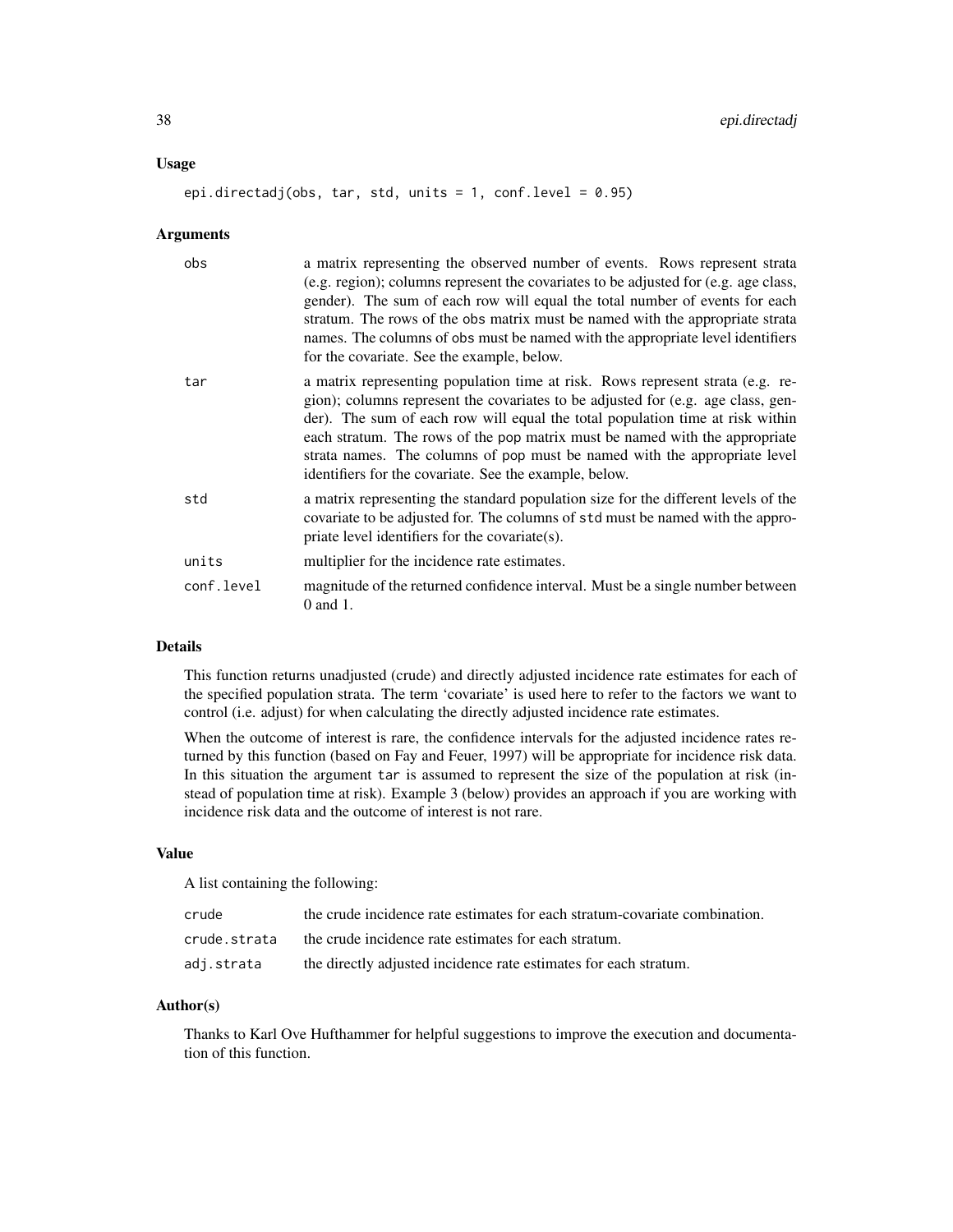#### epi.directadj 39

### References

Fay M, Feuer E (1997). Confidence intervals for directly standardized rates: A method based on the gamma distribution. Statistics in Medicine 16: 791 - 801.

Fleiss JL (1981). Statistical Methods for Rates and Proportions, Wiley, New York, USA, pp. 240.

Frome E, Checkoway H (1985). Use of Poisson regression models in estimating incidence rates and ratios. American Journal of Epidemiology 121: 309 - 323.

Greenland S, Rothman KJ. Introduction to stratified analysis. In: Rothman KJ, Greenland S (1998). Modern Epidemiology. Lippincott Williams, & Wilkins, Philadelphia, pp. 260 - 265.

Thrusfield M (2007). Veterinary Epidemiology, Blackwell Publishing, London, UK, pp. 63 - 64.

Wilcosky T, Chambless L (1985). A comparison of direct adjustment and regression adjustment of epidemiologic measures. Journal of Chronic Diseases 38: 849 - 956.

#### See Also

[epi.indirectadj](#page-50-0)

```
## EXAMPLE 1 (from Thrusfield 2007 pp. 63 - 64):
## A study was conducted to estimate the seroprevalence of leptospirosis
## in dogs in Glasgow and Edinburgh, Scotland. For the matrix titled pop
## the numbers represent dog-years at risk. The following data were
## obtained for male and female dogs:
dat \leq data.frame(obs = c(15,46,53,16), tar = c(48,212,180,71),
  sex = c("M", "F", "M", "F"), city = c("ED", "ED", "GL", "GL")obs <- matrix(dat$obs, nrow = 2, byrow = TRUE,
  dimnames = list(c("ED", "GL"), c("M", "F"))
tar <- matrix(dat$tar, nrow = 2, byrow = TRUE,
  dimnames = list(c("ED", "GL"), c("M", "F"))std \le matrix(data = c(250,250), nrow = 1, byrow = TRUE,
  dimnames = list("", c("M","F")))
## Compute directly adjusted seroprevalence estimates, using a standard
## population with equal numbers of male and female dogs:
std \le matrix(data = c(250,250), nrow = 1, byrow = TRUE,
  dimnames = list("", c("M", "F"))epi.directadj(obs, tar, std, units = 1, conf.level = 0.95)
## > $crude
## > strata cov est lower upper
## > 1 ED M 0.3125000 0.1749039 0.5154212
## > 2 GL M 0.2944444 0.2205591 0.3851406
## > 3 ED F 0.2169811 0.1588575 0.2894224
## > 4 GL F 0.2253521 0.1288082 0.3659577
```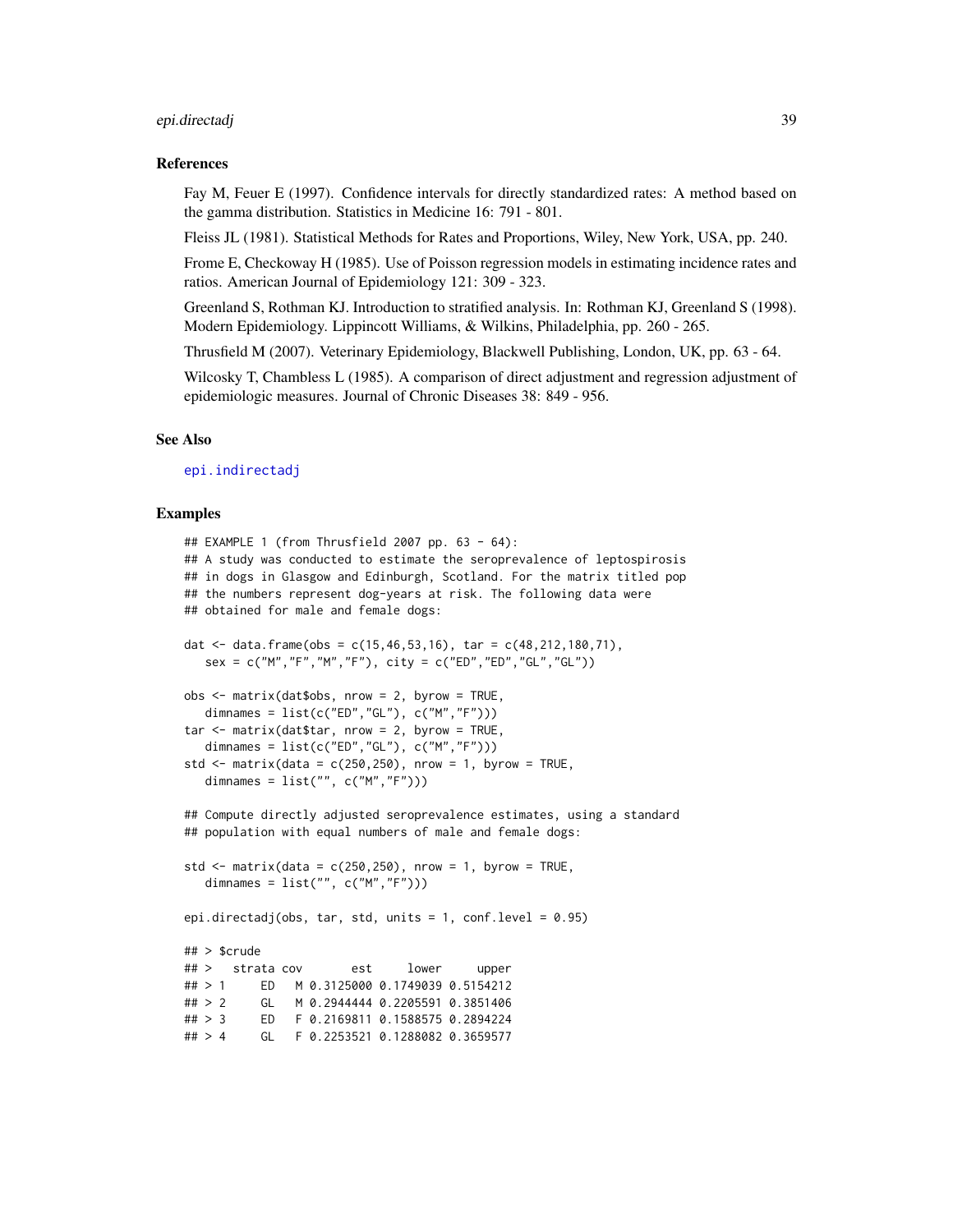```
## > $crude.strata
## > strata est lower upper
## > 1 ED 0.2346154 0.1794622 0.3013733
## > 2 GL 0.2749004 0.2138889 0.3479040
## > $adj.strata
## > strata est lower upper
## > 1 ED 0.2647406 0.1866047 0.3692766
## > 2 GL 0.2598983 0.1964162 0.3406224
## The confounding effect of gender has been removed by the adjusted
## incidence rate estimates.
## The adjusted incidence rate of leptospirosis in Glasgow dogs is 26 (95%
## CI 20 to 34) cases per 100 dog-years at risk.
## EXAMPLE 2 --- A more flexible approach for calculating adjusted incidence
## rate estimates using Poisson regression. See Frome and Checkoway (1985) for
## details.
dat.glm01 <- glm(obs \sim city, offset = log(tar), family = poisson, data = dat)
summary(dat.glm01)
## If you want to obtain adjusted incidence rate estimates, use the predict
## method on a new data set with the time at risk (tar) variable set to 1
## (which means log(tar) = 0). This will return the predicted number of
## cases per one unit of individual time, i.e. the incidence rate.
dat.pred@1 \leq predict(object = dat.glm01, newdata =
  data.frame(city = c("ED", "GL"), tar = c(1,1)),
   type = "link", se = TRUE)
conf.level <- 0.95
critval \leq qnorm(p = 1 - ((1 - conf.level) / 2), mean = 0, sd = 1)
est <- dat.glm01$family$linkinv(dat.pred01$fit)
lower <- dat.glm01$family$linkinv(dat.pred01$fit -
   (critval * dat.pred01$se.fit))
upper <- dat.glm01$family$linkinv(dat.pred01$fit +
   (critval * dat.pred01$se.fit))
round(data.frame(est, lower, upper), 3)
## est lower upper
## 0.235 0.183 0.302
## 0.275 0.217 0.348
## Results identical to the crude incidence rate estimates from
## epi.directadj.
## We now adjust for the effect of gender and city and report the adjusted
## incidence rate estimates for each city:
dat.glm02 <- dat.glm02 <- glm(obs \sim city + sex, offset = log(tar),
  family = poisson, data = dat)dat.pred02 < -</math>predict(object = dat.g1m02, newdata =data.frame(sex = c("F","F"), city = c("ED","GL"), tar = c(1,1)),
   type = "link", se.fit = TRUE)
```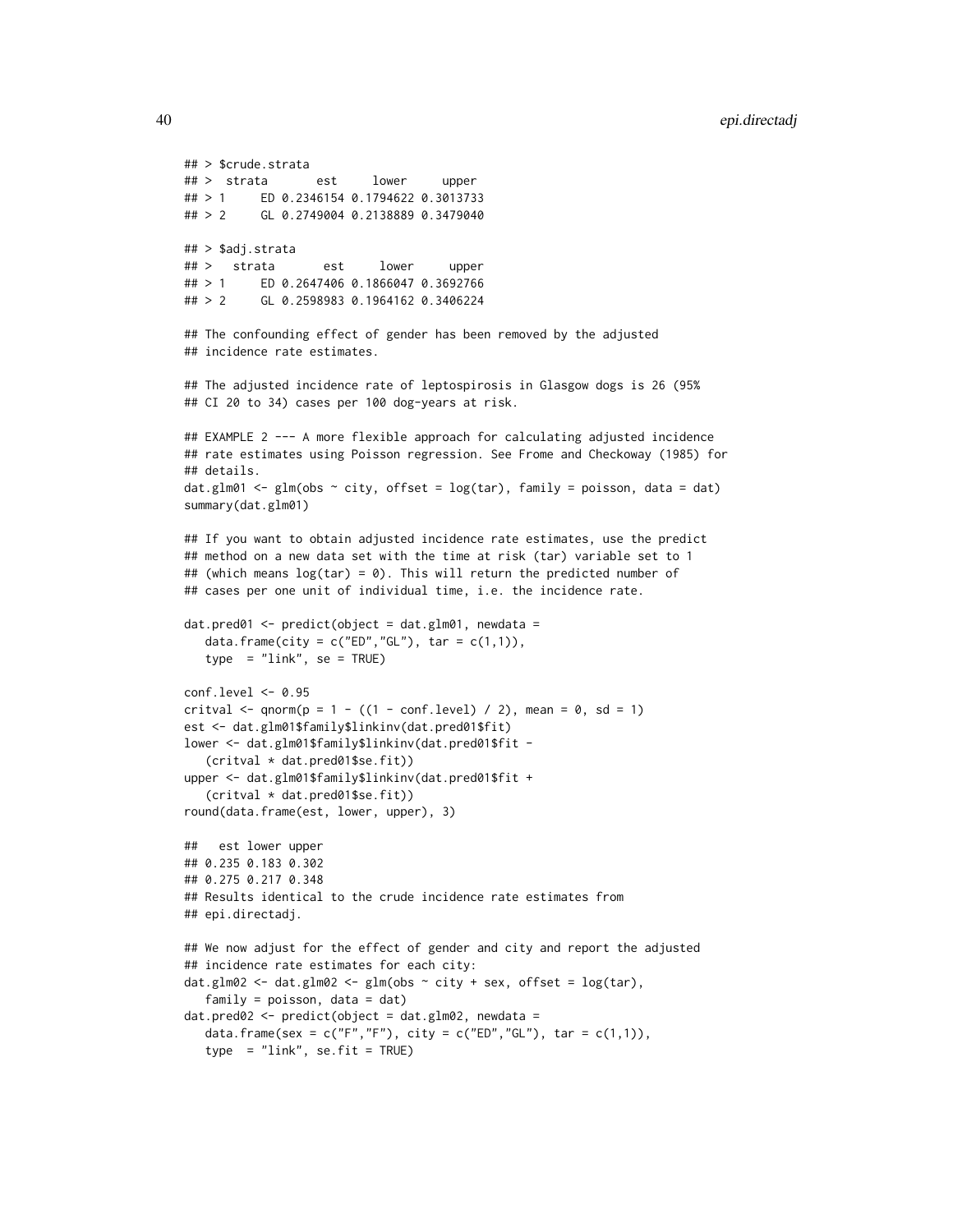```
conf.level <- 0.95
critval \leq qnorm(p = 1 - ((1 - conf.level) / 2), mean = 0, sd = 1)
est <- dat.glm02$family$linkinv(dat.pred02$fit)
lower <- dat.glm02$family$linkinv(dat.pred02$fit -
   (critval * dat.pred02$se.fit))
upper <- dat.glm02$family$linkinv(dat.pred02$fit +
   (critval * dat.pred02$se.fit))
round(data.frame(est, lower, upper), 3)
## est lower upper
## 0.220 0.168 0.287
## 0.217 0.146 0.323
## Using Poisson regression the gender adjusted incidence rate of leptospirosis
## in Glasgow dogs was 22 (95% CI 15 to 32) cases per 100 dog-years at risk.
## These results won't be the same as those using direct adjustment because
## for direct adjustment we use a contrived standard population.
## EXAMPLE 3 --- Logistic regression to return adjusted incidence risk
## estimates:
## Say, for argument's sake, that we are now working with incidence risk data.
## Here we'll re-label the variable 'tar' (time at risk) as 'pop'
## (population size). We adjust for the effect of gender and city and
## report the adjusted incidence risk of canine leptospirosis estimates for
## each city:
dat$pop <- dat$tar
dat.glm03 <- glm(cbind(obs, pop - obs) \sim city + sex,
   family = "binomial", data = dat)
dat.pred03 \leq pt qredict(object = dat.glm03, newdata =data.frame(sex = c("F", "F"), city = c("ED", "GL")),
   type = "link", se.fit = TRUE)
conf.level < -0.95critval \leq qnorm(p = 1 - ((1 - conf.level) / 2), mean = 0, sd = 1)
est <- dat.glm03$family$linkinv(dat.pred03$fit)
lower <- dat.glm03$family$linkinv(dat.pred03$fit -
   (critval * dat.pred03$se.fit))
upper <- dat.glm03$family$linkinv(dat.pred03$fit +
   (critval * dat.pred03$se.fit))
round(data.frame(est, lower, upper), 3)
## est lower upper
## 0.220 0.172 0.276
## 0.217 0.150 0.304
## The adjusted incidence risk of leptospirosis in Glasgow dogs is 22 (95%
## CI 15 to 30) cases per 100 dogs at risk.
```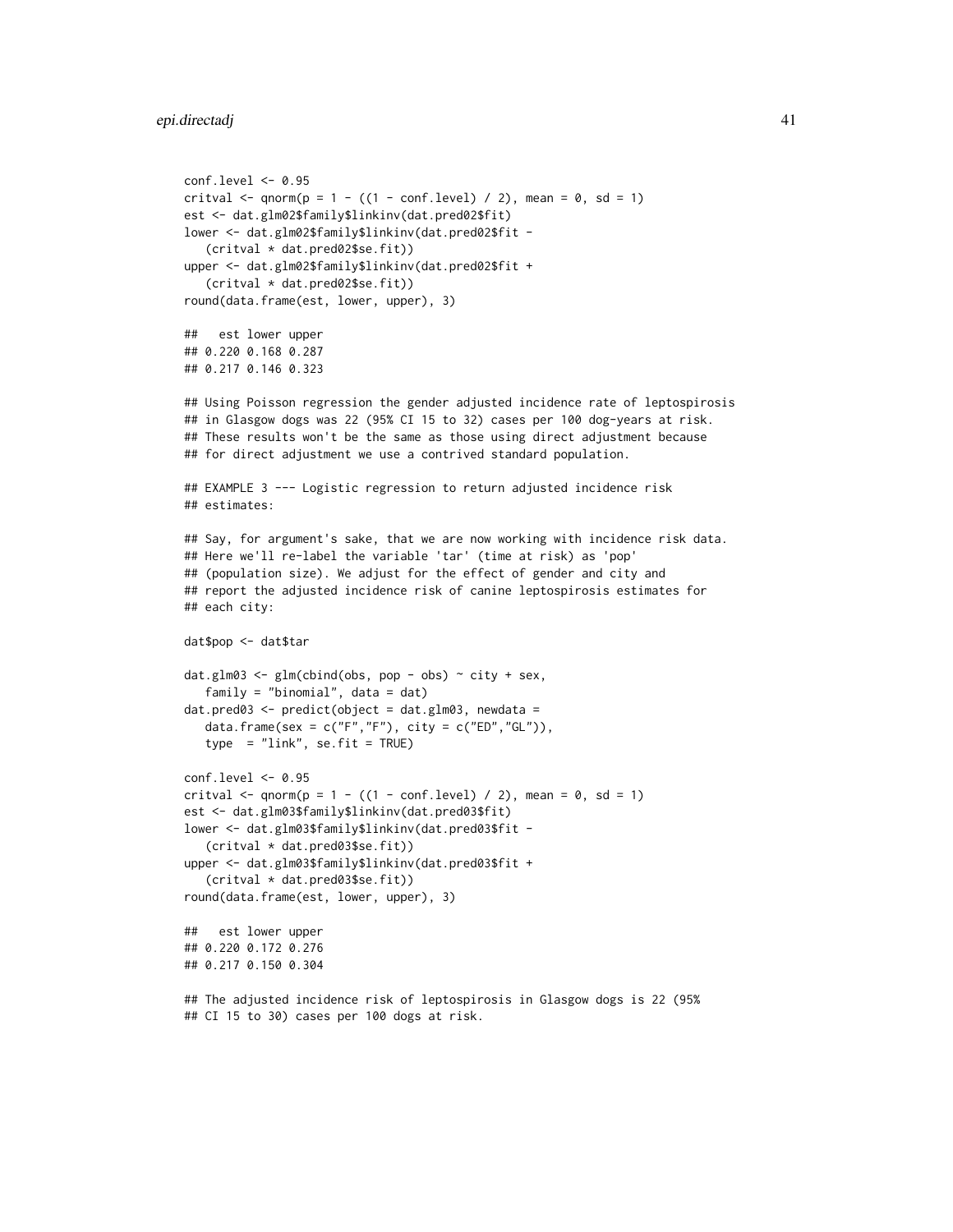Converts decimal degrees to degrees, minutes and seconds. Converts degrees, minutes and seconds to decimal degrees.

## Usage

epi.dms(dat)

## Arguments

dat the data. A one-column matrix is assumed when converting decimal degrees to degrees, minutes, and seconds. A two-column matrix is assumed when converting degrees and decimal minutes to decimal degrees. A three-column matrix is assumed when converting degrees, minutes and seconds to decimal degrees.

## Examples

```
## EXAMPLE 1:
## Degrees, minutes, seconds to decimal degrees:
dat <- matrix(c(41, 38, 7.836, -40, 40, 27.921),
  byrow = TRUE, nrow = 2)
epi.dms(dat)
## EXAMPLE 2:
## Decimal degrees to degrees, minutes, seconds:
dat <- matrix(c(41.63551, -40.67442), nrow = 2)
epi.dms(dat)
```
<span id="page-41-0"></span>epi.dsl *Mixed-effects meta-analysis of binary outcomes using the DerSimonian and Laird method*

# Description

Computes individual study odds or risk ratios for binary outcome data. Computes the summary odds or risk ratio using the DerSimonian and Laird method. Performs a test of heterogeneity among trials. Performs a test for the overall difference between groups (that is, after pooling the studies, do treated groups differ significantly from controls?).

#### Usage

```
epi.dsl(ev.trt, n.trt, ev.ctrl, n.ctrl, names, method = "odds.ratio",
   alternative = c("two-sided", "less", "greater"), conf. level = 0.95)
```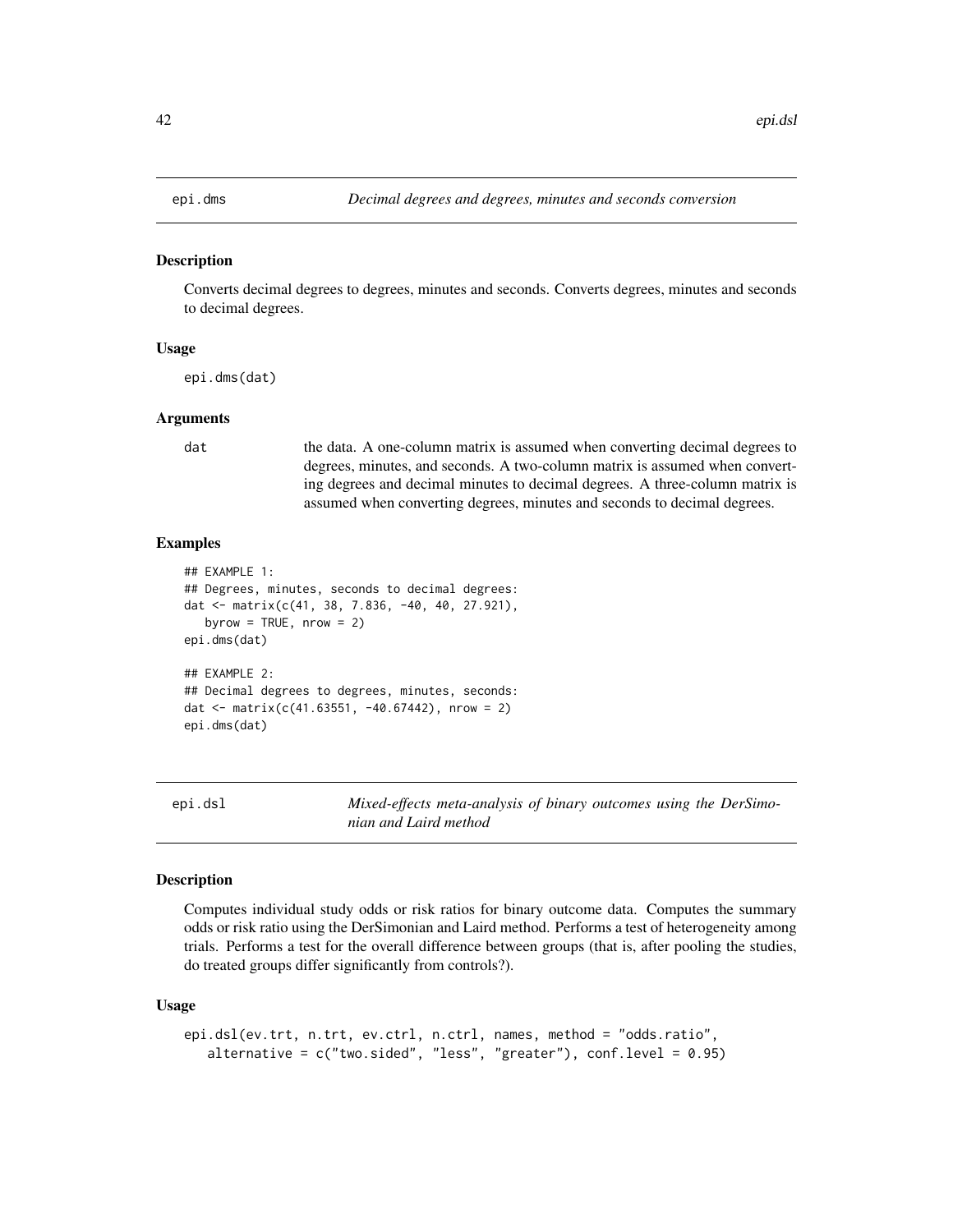#### epi.dsl 43

# Arguments

| ev.trt      | observed number of events in the treatment group.                                                        |
|-------------|----------------------------------------------------------------------------------------------------------|
| n.trt       | number in the treatment group.                                                                           |
| ev.ctrl     | observed number of events in the control group.                                                          |
| $n.$ ctrl   | number in the control group.                                                                             |
| names       | character string identifying each trial.                                                                 |
| method      | a character string indicating the method to be used. Options are odds ratio or<br>risk.ratio.            |
| alternative | a character string specifying the alternative hypothesis, must be one of two. sided,<br>greater or less. |
| conf.level  | magnitude of the returned confidence interval. Must be a single number between<br>$0$ and $1$ .          |

# Details

alternative = "greater" tests the hypothesis that the DerSimonian and Laird summary measure of association is greater than 1.

# Value

A list containing the following:

| 0 <sub>R</sub> | the odds ratio for each trial and the lower and upper bounds of the confidence<br>interval of the odds ratio for each trial.                               |
|----------------|------------------------------------------------------------------------------------------------------------------------------------------------------------|
| <b>RR</b>      | the risk ratio for each trial and the lower and upper bounds of the confidence<br>interval of the risk ratio for each trial.                               |
| OR.summary     | the DerSimonian and Laird summary odds ratio and the lower and upper bounds<br>of the confidence interval of the DerSimonian and Laird summary odds ratio. |
| RR.summary     | the DerSimonian and Laird summary risk ratio and the lower and upper bounds<br>of the confidence interval of the DerSimonian and Laird summary risk ratio. |
| weights        | the inverse variance and DerSimonian and Laird weights for each trial.                                                                                     |
| heterogeneity  | a vector containing $Q$ the heterogeneity test statistic, df the degrees of freedom<br>and its associated P-value.                                         |
| Hsq            | the relative excess of the heterogeneity test statistic Q over the degrees of free-<br>dom df.                                                             |
| Isq            | the percentage of total variation in study estimates that is due to heterogeneity<br>rather than chance.                                                   |
| tau.sq         | the variance of the treatment effect among trials.                                                                                                         |
| effect         | a vector containing z the test statistic for overall treatment effect and its associ-<br>ated P-value.                                                     |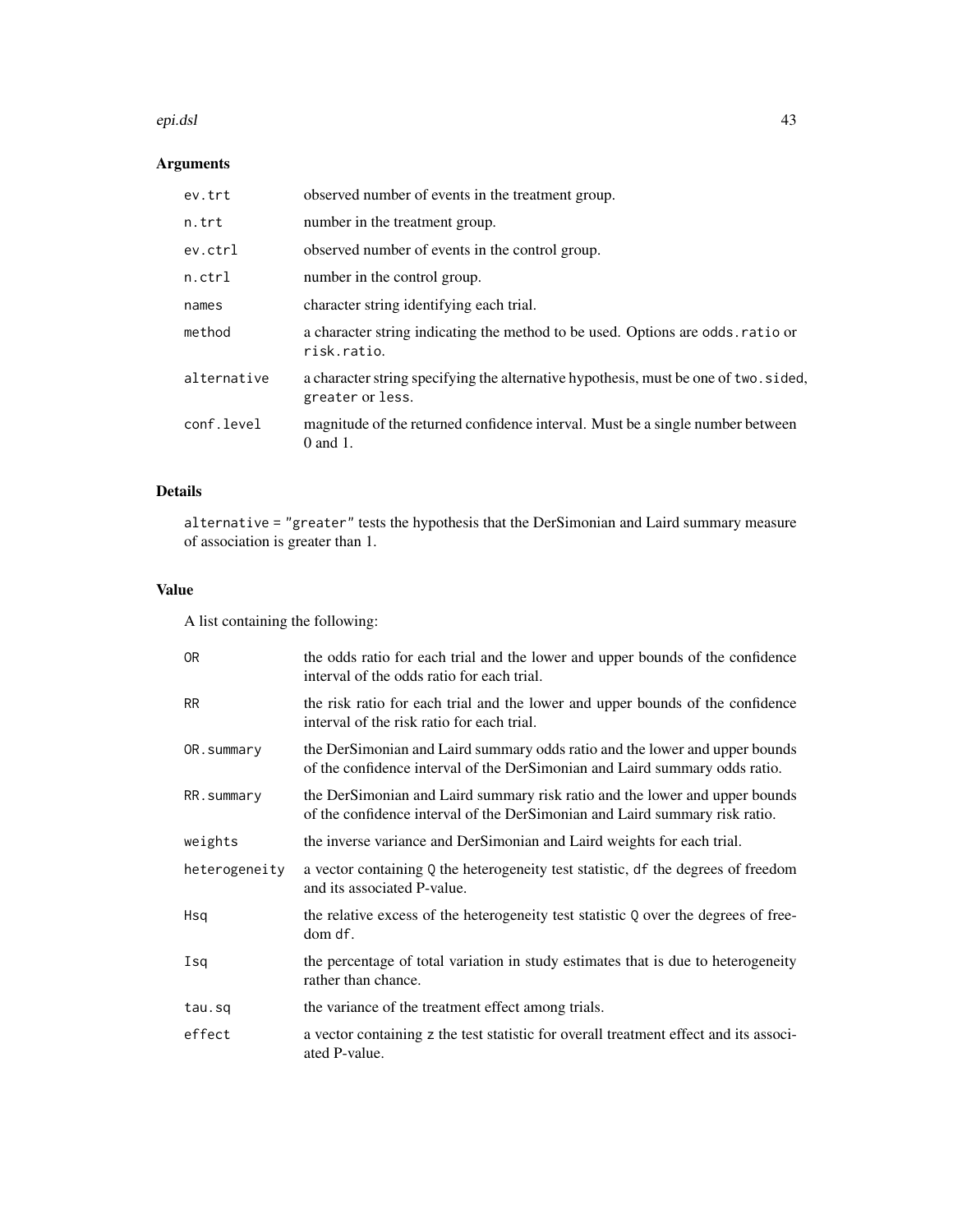Under the random-effects model, the assumption of a common treatment effect is relaxed, and the effect sizes are assumed to have a normal distribution with variance tau.sq.

Using this method, the DerSimonian and Laird weights are used to compute the pooled odds ratio.

The function checks each strata for cells with zero frequencies. If a zero frequency is found in any cell, 0.5 is added to all cells within the strata.

#### References

Deeks JJ, Altman DG, Bradburn MJ (2001). Statistical methods for examining heterogeneity and combining results from several studies in meta-analysis. In: Egger M, Davey Smith G, Altman D (eds). Systematic Review in Health Care Meta-Analysis in Context. British Medical Journal, London, 2001, pp. 291 - 299.

DerSimonian R, Laird N (1986). Meta-analysis in clinical trials. Controlled Clinical Trials 7: 177 - 188.

Higgins J, Thompson S (2002). Quantifying heterogeneity in a meta-analysis. Statistics in Medicine 21: 1539 - 1558.

#### See Also

[epi.iv](#page-58-0), [epi.mh](#page-64-0), [epi.smd](#page-81-0)

# **Examples**

```
data(epi.epidural)
epi.dsl(ev.trt = epi.epidural$ev.trt, n.trt = epi.epidural$n.trt,
  ev.ctrl = epi.epidural$ev.ctrl, n.ctrl = epi.epidural$n.ctrl,
  names = as.character(epi.epidural$trial), method = "odds.ratio",
  alternative = "two.sided", conf.level = 0.95)
```
epi.edr *Estimated dissemination ratio*

## Description

Computes estimated dissemination ratios on the basis of a vector of count data (usually incident cases identified on each day of an epidemic).

## Usage

```
epi.edr(dat, n = 4, conf.level = 0.95, nsim = 99, na.zero = TRUE)
```
# **Note**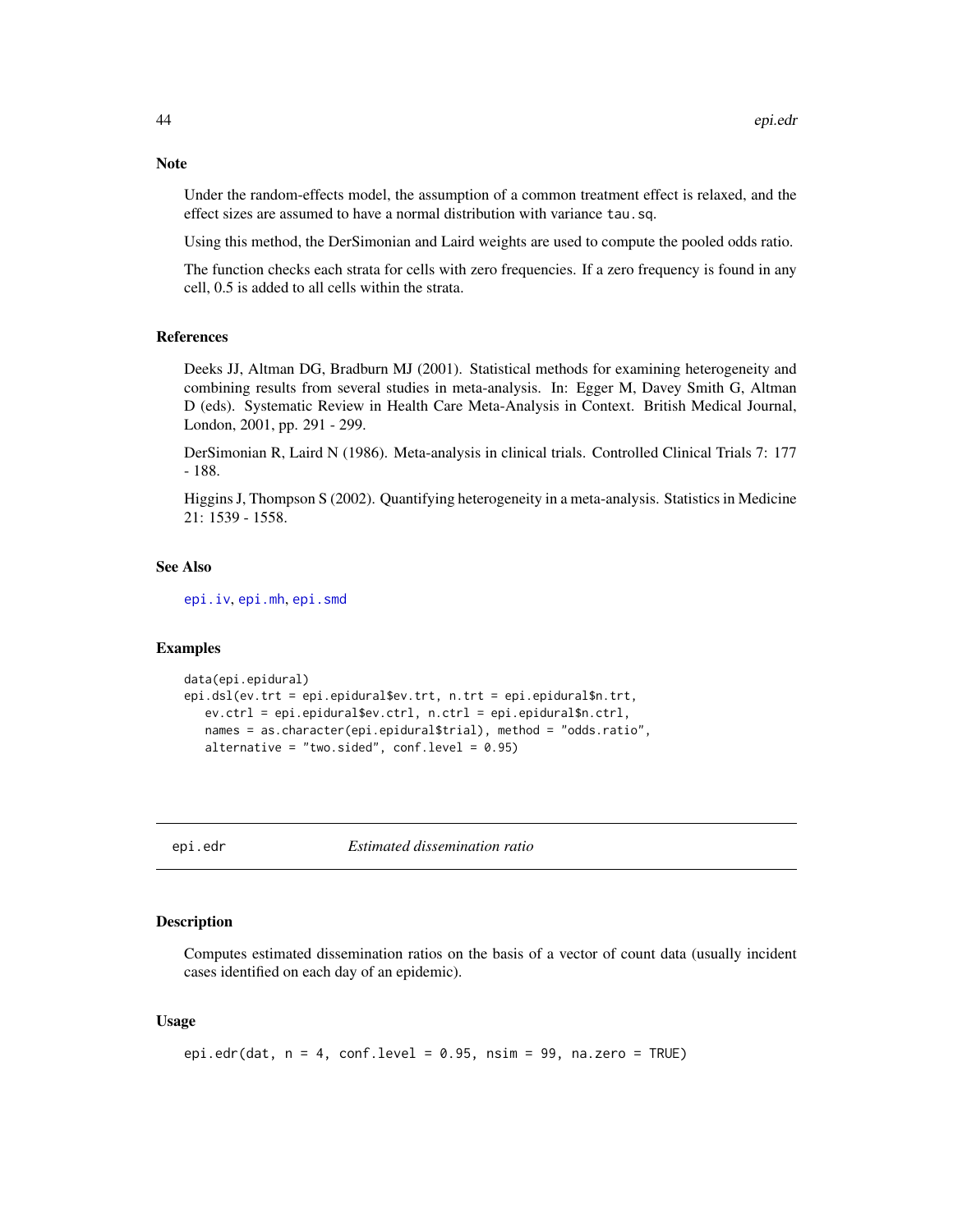#### epi.edr 45

## Arguments

| dat        | a numeric vector listing the number of incident cases for each day of an epi-<br>demic.             |
|------------|-----------------------------------------------------------------------------------------------------|
| n          | scalar, defining the number of days to be used when computing the estimated<br>dissemination ratio. |
| conf.level | magnitude of the returned confidence interval. Must be a single number between<br>$0$ and $1$ .     |
| nsim       | scalar, defining the number of simulations to be used for the confidence interval<br>calculations.  |
| na.zero    | logical, replace NaN or Inf values with zeros?                                                      |

#### Details

In infectious disease epidemics the *n*-day estimated dissemination ratio (EDR) at day *i* equals the total number of incident cases between day i and day  $[i - (n - 1)]$  (inclusive) divided by the total number of incident cases between day  $(i -n)$  and day  $(i -2n) + 1$  (inclusive). EDR values are often calculated for each day of an epidemic and presented as a time series analysis. If the EDR is consistently less than unity, the epidemic is said to be 'under control'.

A simulation approach is used to calculate confidence intervals around each daily EDR estimate. The numerator and denominator of the EDR estimate for each day is taken in turn and a random number drawn from a Poisson distribution, using the calculated numerator and denominator value as the mean. EDR is then calculated for these simulated values and the process repeated nsim times. Confidence intervals are then derived from the vector of simulated values for each day.

## Value

Returns the point estimate of the EDR and the lower and upper bounds of the confidence interval of the EDR.

# References

Miller W (1976). A state-transition model of epidemic foot-and-mouth disease. In: Proceedings of an International Symposium: New Techniques in Veterinary Epidemiology and Economics, University of Reading, Reading, pp. 56 - 72.

Morris R, Sanson R, Stern M, Stevenson M, Wilesmith J (2002). Decision-support tools for footand-mouth disease control. Revue Scientifique et Technique de l'Office International des Epizooties 21, 557 - 567.

```
set.seed(123)
dat \leq rpois(n = 50, lambda = 2)
edr.04 <- epi.edr(dat, n = 4, conf.level = 0.95, n \sin m = 99, na.zero = TRUE)
sdate <- as.Date(x = "31/12/2015", format = "%d/%m/%Y")
dat.04 \leq data.frame(idate = sdate + 1:50, est = edr.04$est,
  low = edr.04$lower, upp = edr.04$upper)
```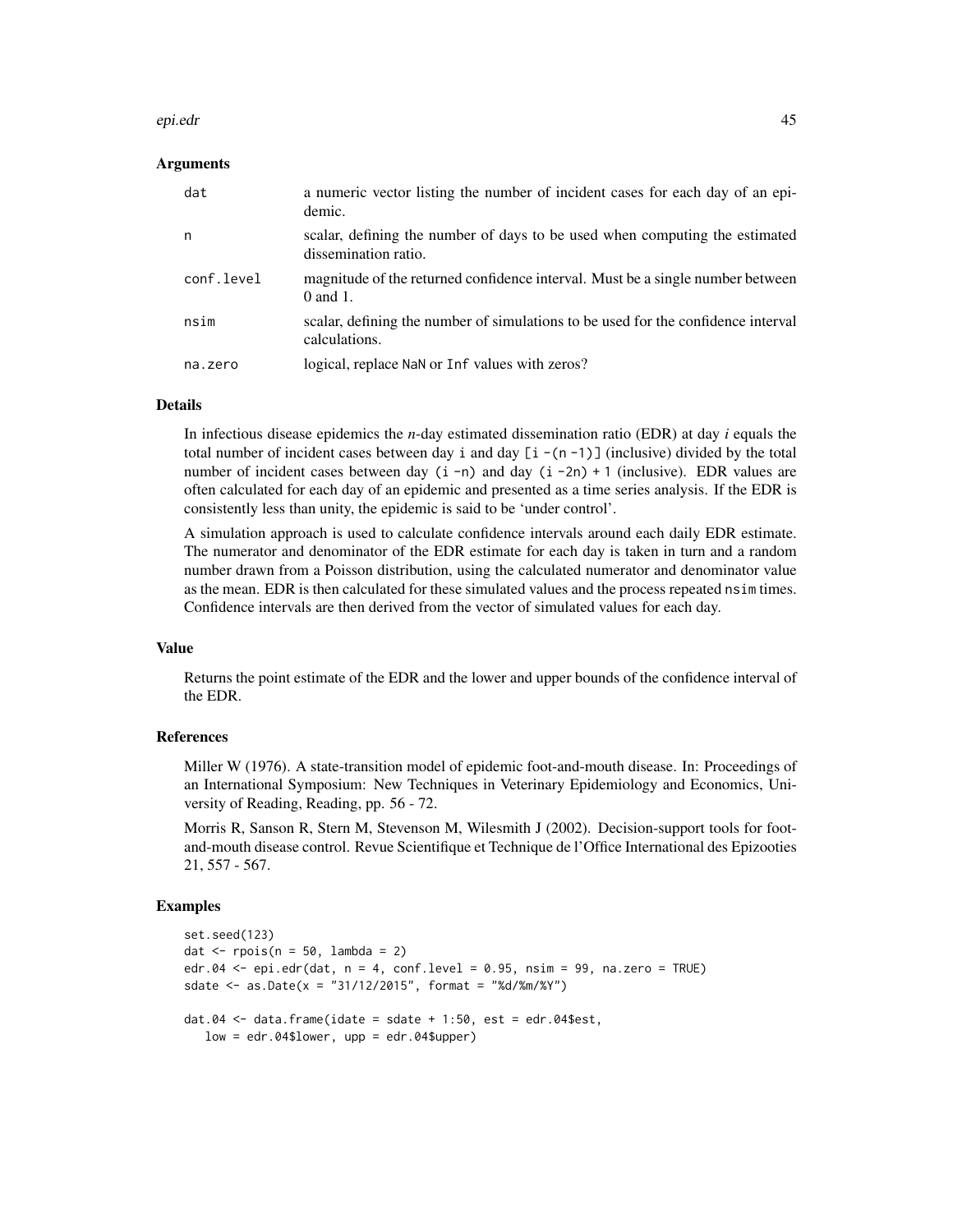```
## Line plot of EDR (and its 95% confidence interval) as a function of
## calendar time:
## Not run:
library(ggplot2)
ggplot(data.04, aes(x = as.integer(idate), y = est)) +geom_line() +
  geom_line(dat = dat.04, aes(x = as.integer(idate), y = upp),
     lty = 3, size = 0.5) +
   geom_line(dat = dat.04, aes(x = as.interder(idate), y = low),
     lty = 3, size = 0.5) +
   scale_x_continuous(name = "Date",
     breaks = seq(from = min(as.integer(dat.04$idate)),
         to = max(as.integer(data.04$ideal), by = 7),
     labels = seq(from = min(dat.04$idate),
         to = max(data.04$ideal, by = 7),
     limits = c(min(as.integer(dat.04$idate)),
        max(as.integer(dat.04$idate)))) +
   scale_y_continuous(name = "Estimated disemination ratio (EDR)",
     limits = c(0,10) +
   theme(axis.text.x = element_text(angle = 90, vjust = 0.5, size = 10)) +
  geom_hline(yintercept = 1, lty = 2)
```
## End(Not run)

epi.empbayes *Empirical Bayes estimates of observed event counts*

## Description

Computes empirical Bayes estimates of observed event counts using the method of moments.

## Usage

```
epi.empbayes(obs, pop)
```
#### Arguments

| obs | a vector representing the observed event counts in each unit of interest. |
|-----|---------------------------------------------------------------------------|
| pop | a vector representing the population count in each unit of interest.      |

#### Details

The gamma distribution is parameterised in terms of shape ( $\alpha$ ) and scale ( $\nu$ ) parameters. The mean of a given gamma distribution equals  $\nu/\alpha$ . The variance equals  $\nu/\alpha^2$ . The empirical Bayes estimate of event risk in each unit of interest equals  $(\cos + \nu)/(\rho \circ p + \alpha)$ .

This technique performs poorly when your data contains large numbers of zero event counts. In this situation a Bayesian approach for estimating  $\alpha$  and  $\nu$  would be advised.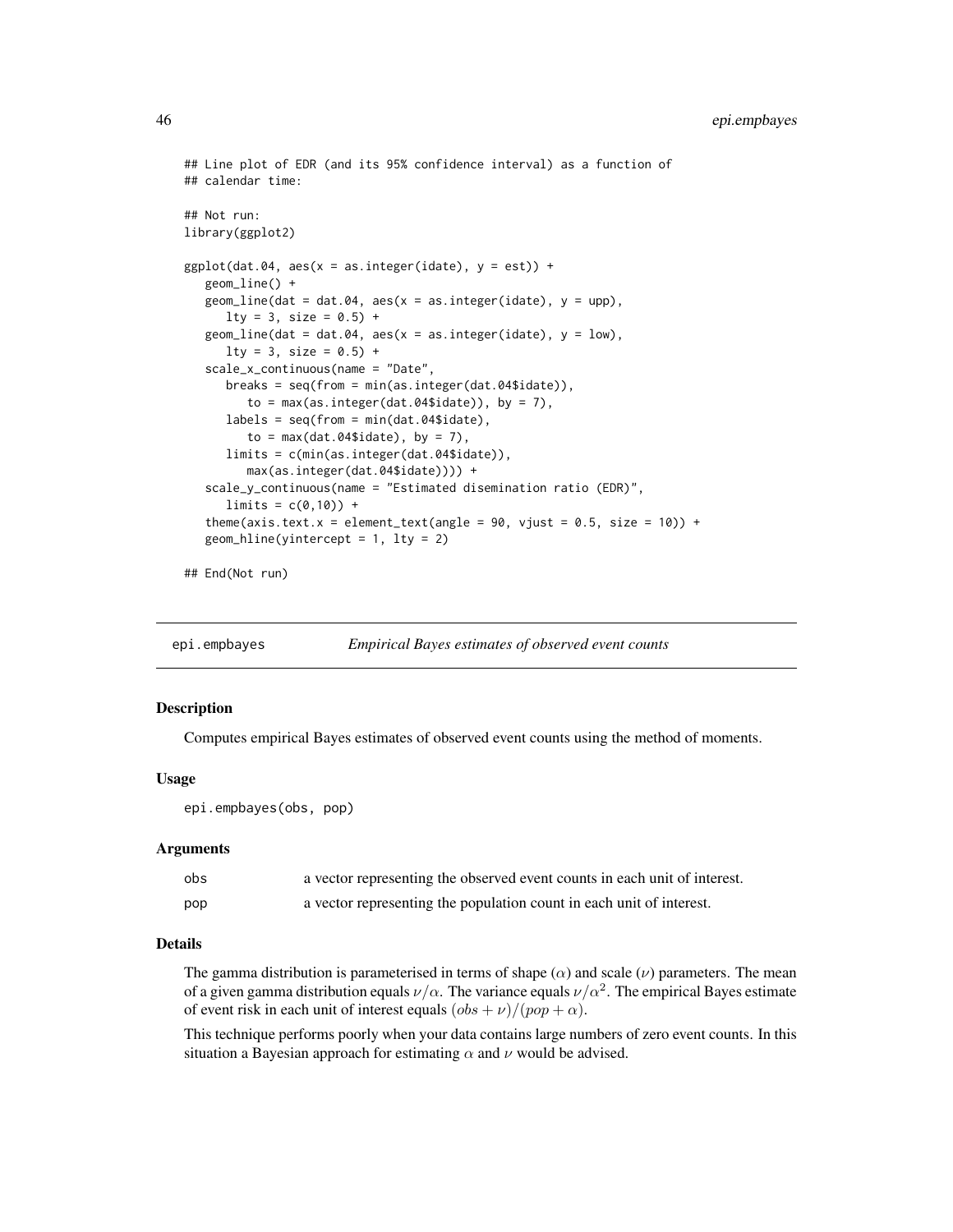# epi.empbayes 47

# Value

A data frame with four elements: gamma the mean event risk across all units, phi the variance of event risk across all units, alpha the estimated shape parameter of the gamma distribution, and nu the estimated scale parameter of the gamma distribution.

## References

Bailey TC, Gatrell AC (1995). Interactive Spatial Data Analysis. Longman Scientific & Technical. London, pp. 303 - 308.

Langford IH (1994). Using empirical Bayes estimates in the geographical analysis of disease risk. Area 26: 142 - 149.

Meza J (2003). Empirical Bayes estimation smoothing of relative risks in disease mapping. Journal of Statistical Planning and Inference 112: 43 - 62.

```
data(epi.SClip)
obs <- epi.SClip$cases; pop <- epi.SClip$population
est <- epi.empbayes(obs, pop)
crude.p <- ((obs) / (pop)) * 100000
crude.r <- rank(crude.p)
ebay.p <- ((obs + est[4]) / (pop + est[3])) * 100000
dat <- data.frame(rank = c(crude.r, crude.r),
  Method = c(rep("Crude", times = length(crude.r)),
     rep("Empirical Bayes", times = length(crude.r))),
  est = c(crude.p, ebay.p)## Scatter plot showing the crude and empirical Bayes adjusted lip cancer
## incidence rates as a function of district rank for the crude lip
## cancer incidence rates:
## Not run:
library(ggplot2)
ggplot(data, aes(x = rank, y = est, colour = Method)) +geom_point() +
   scale_x_continuous(name = "District rank",
     breaks = seq(from = 0, to = 60, by = 10),
     labels = seq(from = 0, to = 60, by = 10),
     limits = c(0,60) +
 scale_y_continuous(limits = c(0,30), name = "Lip cancer incidence rates
      (cases per 100,000 person years)")
## End(Not run)
```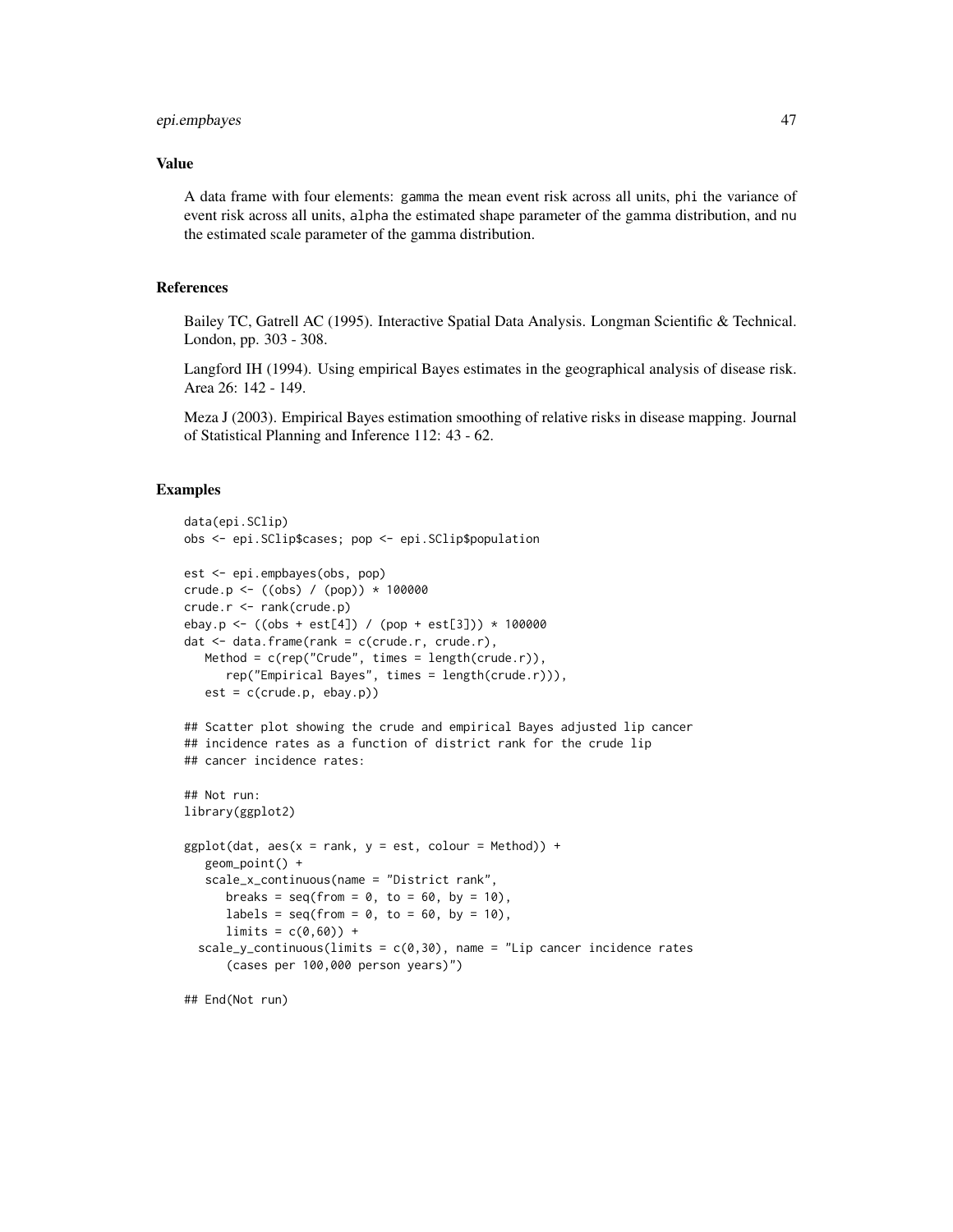This data set provides results of six trials investigating rates of use of epidural anaesthesia during childbirth. Each trial is made up of a group where a caregiver (midwife, nurse) provided support intervention and a group where standard care was provided. The objective was to determine if there were higher rates of epidural use when a caregiver was present at birth.

#### Usage

data(epi.epidural)

#### Format

A data frame with 6 observations on the following 5 variables.

trial the name and year of the trial.

ev.trt number of births in the caregiver group where an epidural was used.

n.trt number of births in the caregiver group.

ev.ctrl number of births in the standard care group where an epidural was used.

n.ctrl number of births in the standard care group.

#### References

Deeks JJ, Altman DG, Bradburn MJ (2001). Statistical methods for examining heterogeneity and combining results from several studies in meta-analysis. In: Egger M, Davey Smith G, Altman D (eds). Systematic Review in Health Care Meta-Analysis in Context. British Medical Journal, London, pp. 291 - 299.

epi.herdtest *Estimate the characteristics of diagnostic tests applied at the herd (group) level*

## Description

When tests are applied to individuals within a group we may wish to designate the group as being either diseased or non-diseased on the basis of the individual test results. This function estimates sensitivity and specificity of this testing regime at the group (or herd) level.

## Usage

```
epi.herdtest(se, sp, P, N, n, k)
```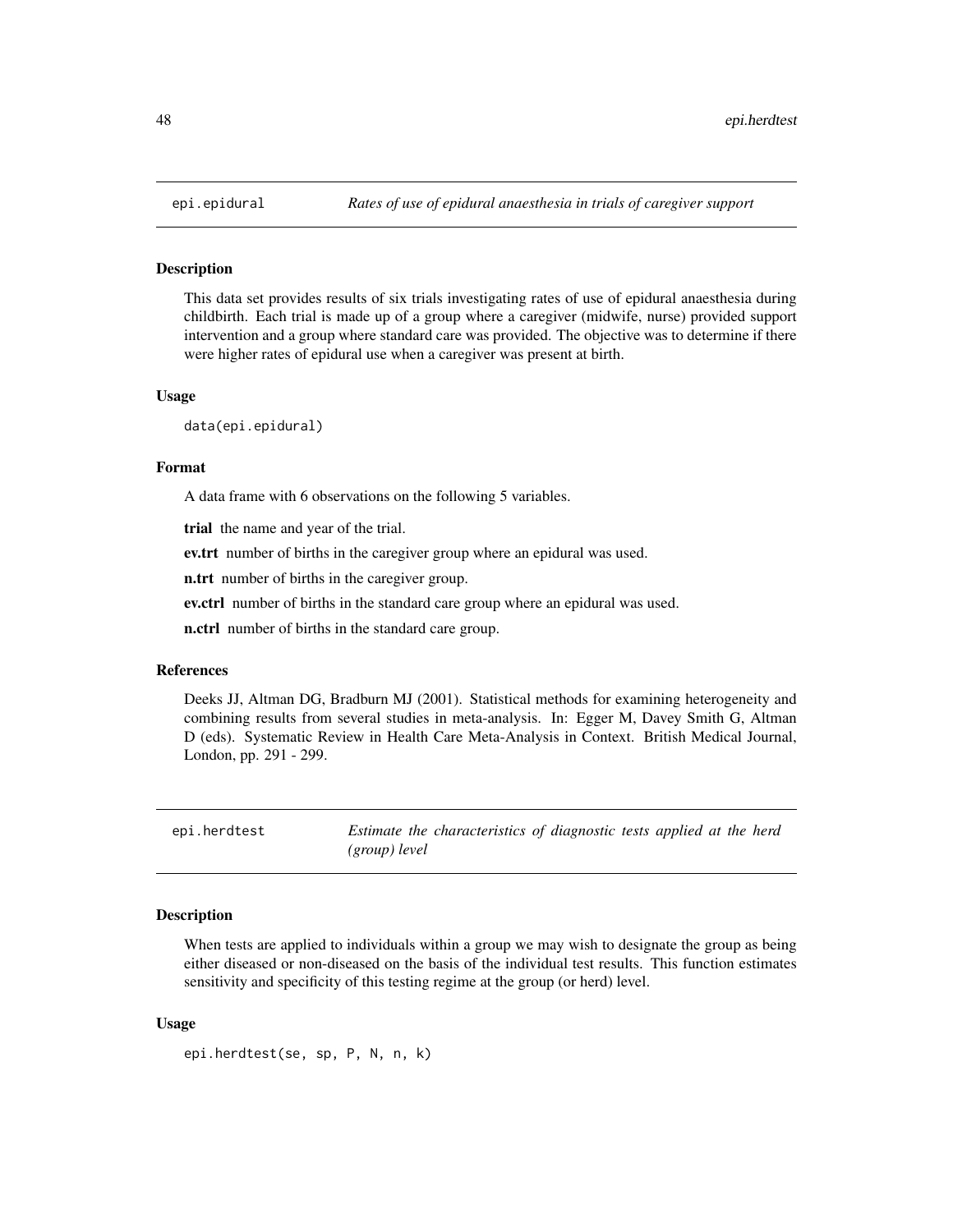# epi.herdtest 49

#### Arguments

| se | a vector of length one defining the sensitivity of the individual test used.                                         |
|----|----------------------------------------------------------------------------------------------------------------------|
| sp | a vector of length one defining the specificity of the individual test used.                                         |
| P  | scalar, defining the estimated true prevalence.                                                                      |
| N  | scalar, defining the herd size.                                                                                      |
| n  | scalar, defining the number of individuals to be tested per group (or herd).                                         |
| k  | scalar, defining the critical number of individuals testing positive that will denote<br>the group as test positive. |

### Value

A data frame with four elements: APpos the probability of obtaining a positive test, APneg the probability of obtaining a negative test, HSe the estimated group (herd) sensitivity, and HSp the estimated group (herd) specificity.

# Note

The method implemented in this function is based on the hypergeometric distribution.

## Author(s)

Ron Thornton, MAF New Zealand, PO Box 2526 Wellington, New Zealand.

## References

Dohoo I, Martin W, Stryhn H (2003). Veterinary Epidemiologic Research. AVC Inc, Charlottetown, Prince Edward Island, Canada, pp. 113 - 115.

# Examples

```
## EXAMPLE 1:
## We wish to estimate the herd-level sensitivity and specificity of
## a testing regime using an individual animal test of sensitivity 0.391
## and specificity 0.964. The estimated true prevalence of disease is 0.12.
## Assume that 60 individuals will be tested per herd and we have
## specified that two or more positive test results identify the herd
## as positive.
epi.herdtest(se = 0.391, sp = 0.964, P = 0.12, N = 1E06, n = 60, k = 2)
## This testing regime gives a herd sensitivity of 0.95 and a herd
## specificity of 0.36. With a herd sensitivity of 0.95 we can be
```
## confident that we will declare a herd infected if it is infected. ## With a herd specficity of only 0.36, we will declare 0.64 of disease ## negative herds as infected, so false positives are a problem.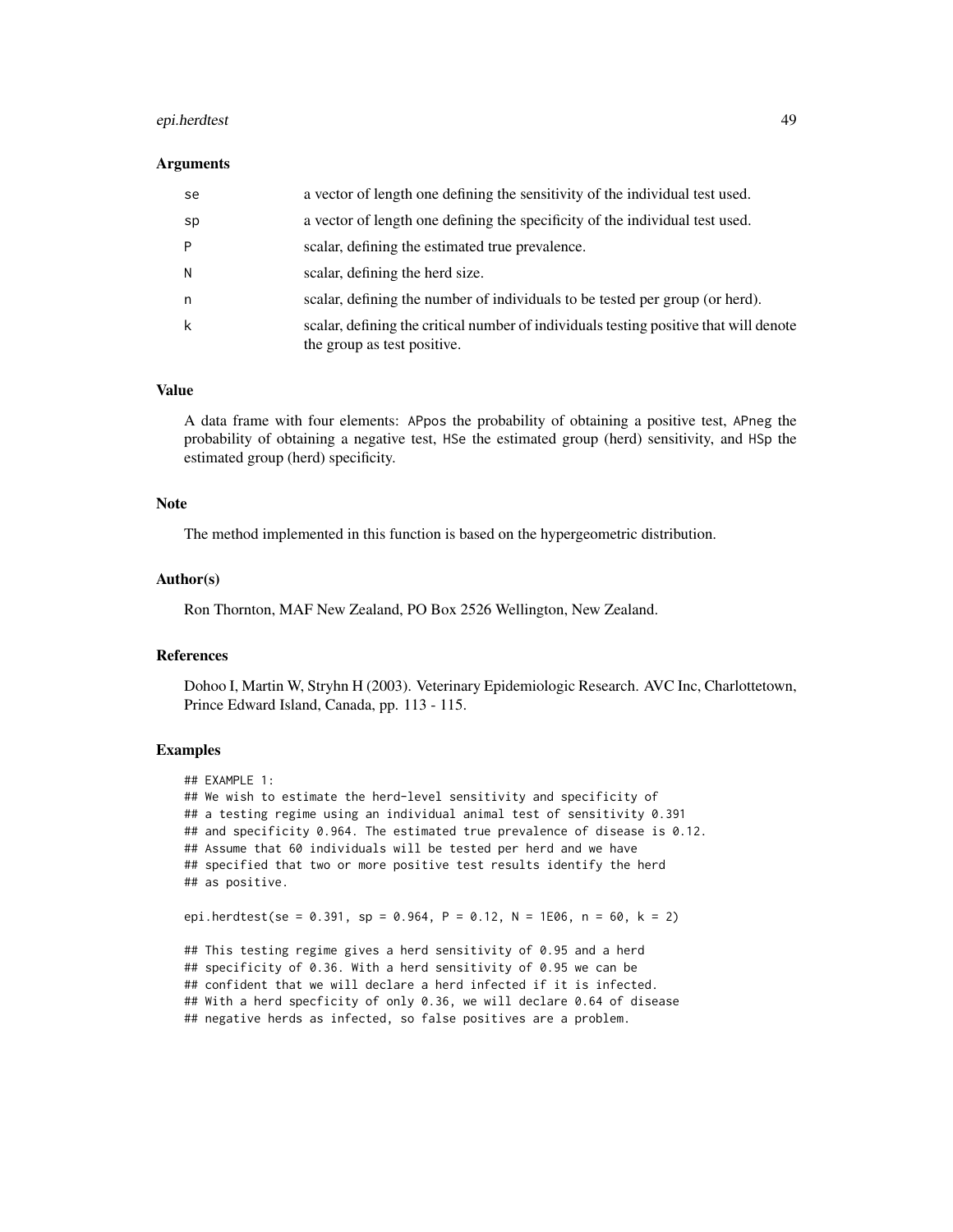Between 1972 and 1980 an industrial waste incinerator operated at a site about 2 kilometres southwest of the town of Coppull in Lancashire, England. Addressing community concerns that there were greater than expected numbers of laryngeal cancer cases in close proximity to the incinerator Diggle et al. (1990) conducted a study investigating risks for laryngeal cancer, using recorded cases of lung cancer as controls. The study area is 20 km x 20 km in size and includes location of residence of patients diagnosed with each cancer type from 1974 to 1983. The site of the incinerator was at easting 354500 and northing 413600.

## Usage

data(epi.incin)

# Format

A data frame with 974 observations on the following 3 variables.

xcoord easting coordinate (in metres) of each residence.

ycoord northin coordinate (in metres) of each residence.

status disease status:  $0 = \text{lung cancer}, 1 = \text{laryngeal cancer}.$ 

### Source

Bailey TC and Gatrell AC (1995). Interactive Spatial Data Analysis. Longman Scientific & Technical. London.

#### References

Diggle P, Gatrell A, and Lovett A (1990). Modelling the prevalence of cancer of the larynx in Lancashire: A new method for spatial epidemiology. In: Thomas R (Editor), Spatial Epidemiology. Pion Limited, London, pp. 35 - 47.

Diggle P (1990). A point process modelling approach to raised incidence of a rare phenomenon in the viscinity of a prespecified point. Journal of the Royal Statistical Society A 153: 349 - 362.

Diggle P, Rowlingson B (1994). A conditional approach to point process modelling of elevated risk. Journal of the Royal Statistical Society A 157: 433 - 440.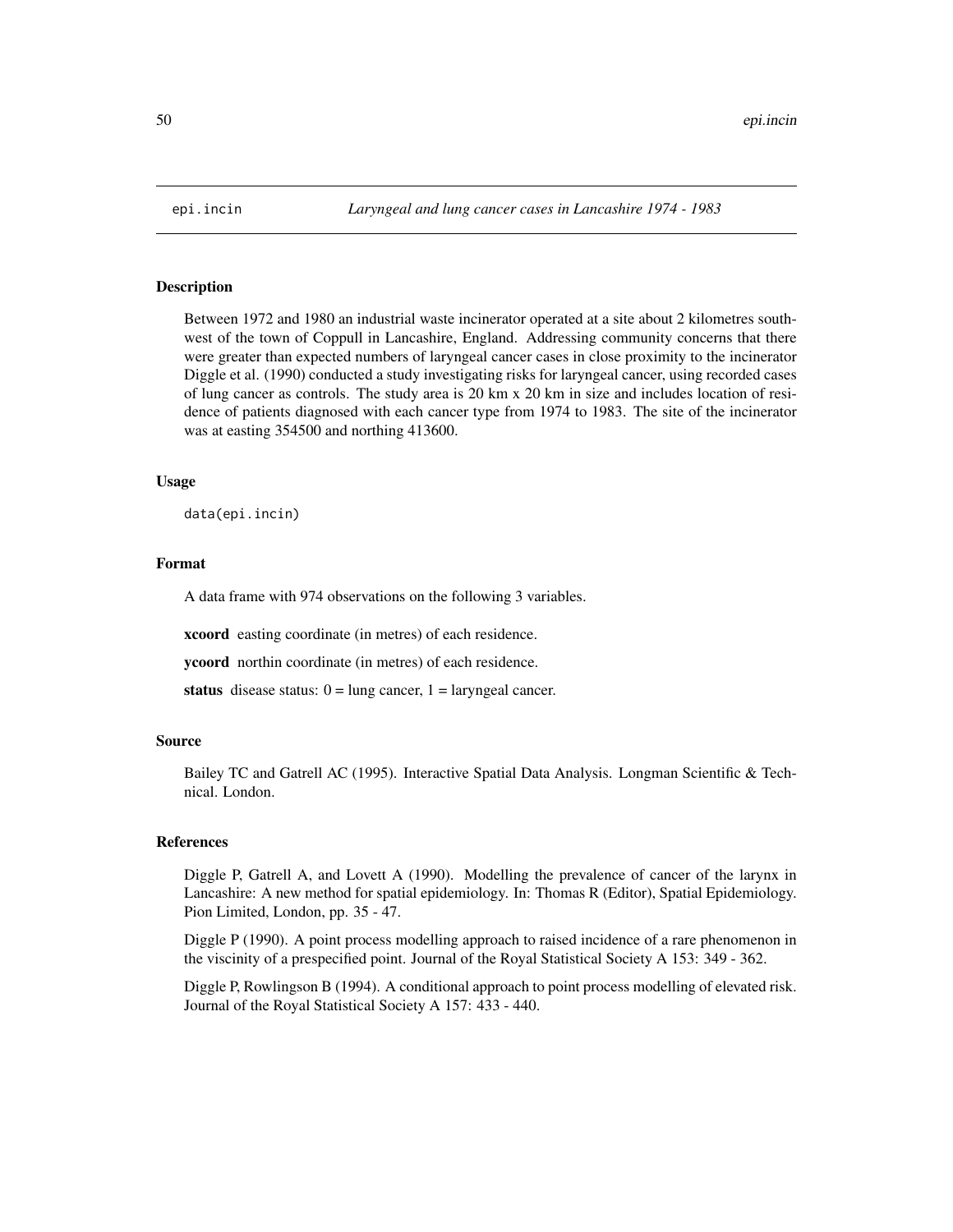<span id="page-50-0"></span>

Compute indirectly adjusted incidence risks and standardised mortality (incidence) ratios.

# Usage

epi.indirectadj(obs, pop, std, units, conf.level = 0.95)

# Arguments

| obs        | a one column matrix representing the number of observed number of events in<br>each strata. The dimensions of obs must be named (see the examples, below).                                                                                                                                                                                                                                                                      |
|------------|---------------------------------------------------------------------------------------------------------------------------------------------------------------------------------------------------------------------------------------------------------------------------------------------------------------------------------------------------------------------------------------------------------------------------------|
| pop        | a matrix representing population size. Rows represent strata (e.g. region);<br>columns represent the levels of the covariate to be adjusted for (e.g. age class,<br>gender). The sum of each row will equal the total population size within each<br>stratum. If there are no covariates pop will be a one column matrix. The dimen-<br>sions of the pop matrix must be named (see the examples, below).                        |
| std        | a one row matrix specifying the standard incidence risks to be applied to each<br>level of the covariate to be adjusted for. The length of std should be one plus<br>the number of covariates to be adjusted for (the additional value represents the<br>incidence risk in the entire population). If there are no covariates to adjust for<br>std is a single number representing the incidence risk in the entire population. |
| units      | multiplier for the incidence risk estimates.                                                                                                                                                                                                                                                                                                                                                                                    |
| conf.level | magnitude of the returned confidence interval. Must be a single number between<br>$0$ and $1$ .                                                                                                                                                                                                                                                                                                                                 |

# Details

Indirect standardisation can be performed whenever the stratum-specific incidence risk estimatesare either unknown or unreliable. If the stratum-specific incidence risk estimates are known, direct standardisation is preferred.

Confidence intervals for the standardised mortality ratio estimates are based on the Poisson distribution (see Breslow and Day 1987, p 69 - 71 for details).

## Value

A list containing the following:

| crude.strata | the crude incidence risk estimates for each stratum.               |
|--------------|--------------------------------------------------------------------|
| adi.strata   | the indirectly adjusted incidence risk estimates for each stratum. |
| smr          | the standardised mortality (incidence) ratios for each stratum.    |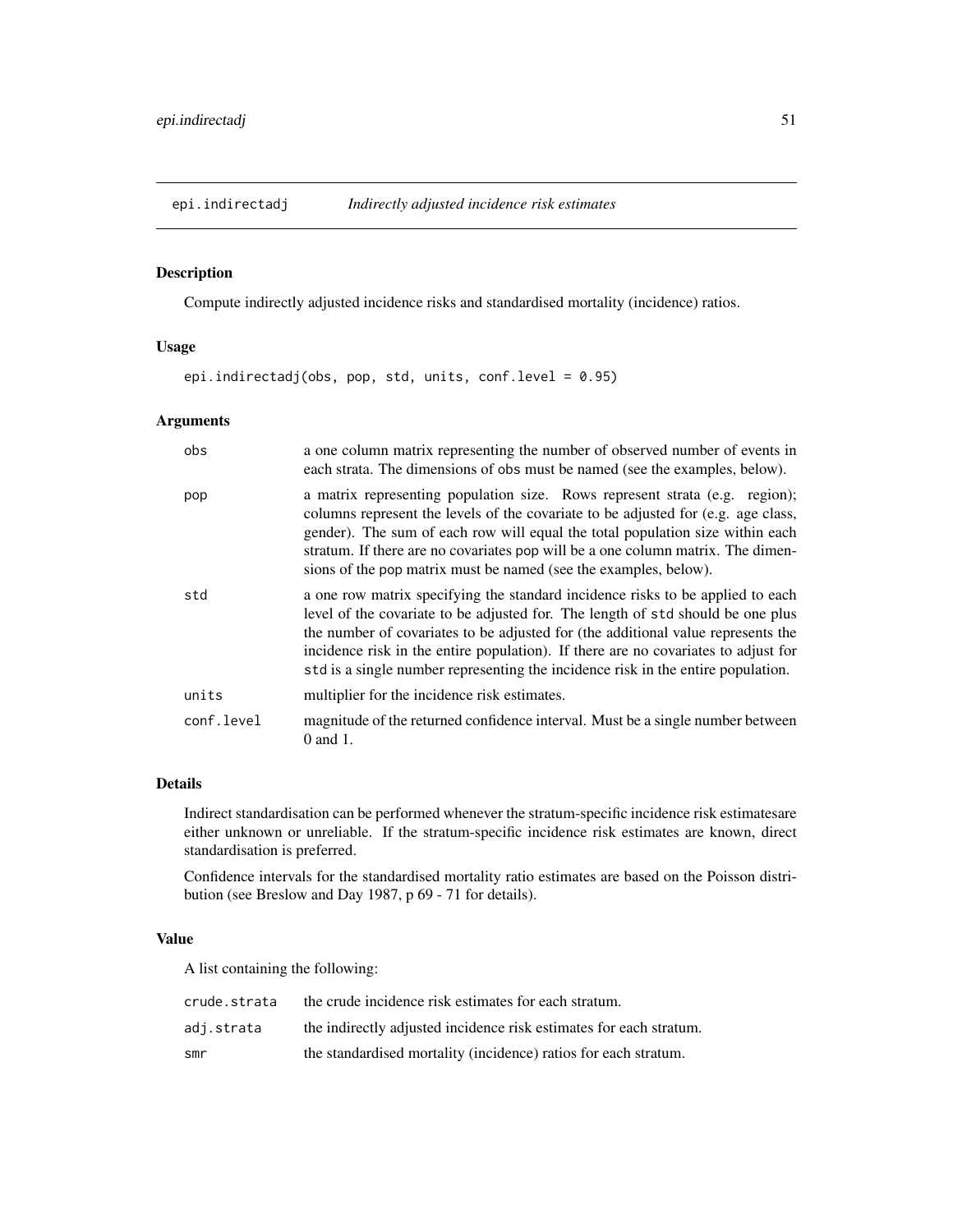#### Author(s)

Thanks to Dr. Telmo Nunes (UISEE/DETSA, Faculdade de Medicina Veterinaria - UTL, Rua Prof. Cid dos Santos, 1300-477 Lisboa Portugal) for details and code for the confidence interval calculations.

## References

Breslow NE, Day NE (1987). Statistical Methods in Cancer Reasearch: Volume II - The Design and Analysis of Cohort Studies. Lyon: International Agency for Cancer Research.

Dohoo I, Martin W, Stryhn H (2009). Veterinary Epidemiologic Research. AVC Inc, Charlottetown, Prince Edward Island, Canada, pp. 85 - 89.

Rothman KJ, Greenland S (1998). Modern Epidemiology, second edition. Lippincott Williams & Wilkins, Philadelphia.

Sahai H, Khurshid A (1993). Confidence intervals for the mean of a Poisson distribution: A review. Biometrical Journal 35: 857 - 867.

Sahai H, Khurshid A (1996). Statistics in Epidemiology. Methods, Techniques and Applications. CRC Press, Baton Roca.

## See Also

[epi.directadj](#page-36-0)

```
## EXAMPLE 1 (without covariates):
## Adapted from Dohoo, Martin and Stryhn (2009). In this example the frequency
## of tuberculosis is expressed as incidence risk (i.e. the number of
## tuberculosis positive herds divided by the size of the herd population at
## risk). In their text, Dohoo et al. present the data as incidence rate (the
## number of tuberculosis positive herds per herd-year at risk).
## Data have been collected on the incidence of tuberculosis in two
## areas ("A" and "B"). Provided are the counts of (new) incident cases and
## counts of the herd population at risk. The standard incidence risk for
## the total population is 0.060 (6 cases per 100 herds at risk):
obs < - matrix(data = c(58, 130), nrow = 2, byrow = TRUE,
  dimnames = list(c("A", "B"), "")pop <- matrix(data = c(1000, 2000), nrow = 2, byrow = TRUE,
  dimnames = list(c("A", "B"), ""))
std <- 0.060
epi.indirectadj(obs = obs, pop = pop, std = std, units = 100,
  conf<math>level = 0.95## EXAMPLE 2 (with covariates):
## We now have, for each area, data stratified by herd type (dairy, beef).
## The standard incidence risks for beef herds, dairy herds, and the total
## population are 0.025, 0.085, and 0.060 cases per herd, respectively:
```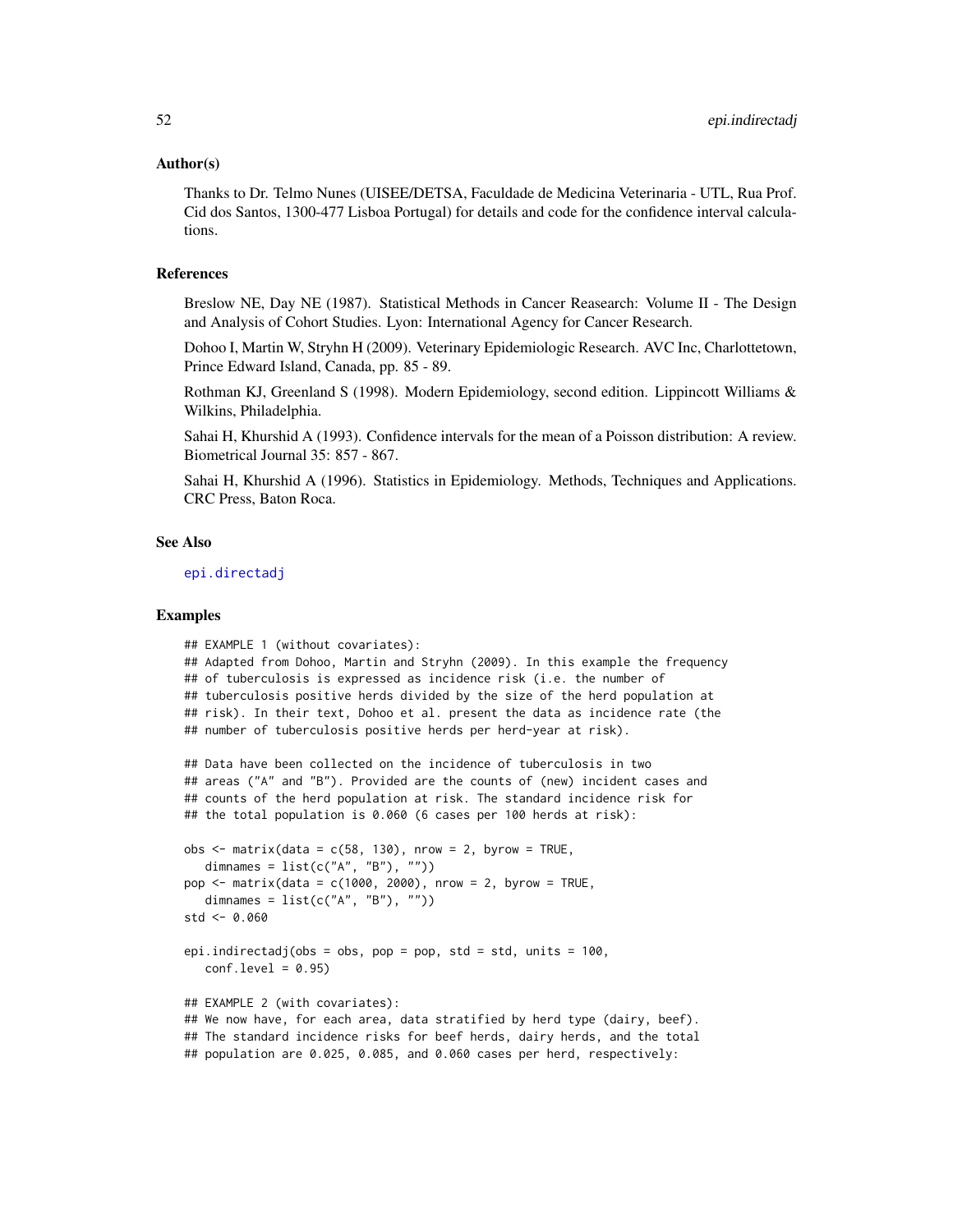```
obs \le matrix(data = c(58, 130), nrow = 2, byrow = TRUE,
  dimnames = list(c("A", "B"), ""))
pop <- matrix(data = c(550, 450, 500, 1500), nrow = 2, byrow = TRUE,
  dimnames = list(c("A", "B"), c("Beef", "Dairy")))
std <- matrix(data = c(0.025, 0.085, 0.060), nrow = 1, byrow = TRUE,
  dimnames = list("", c("Beef", "Dairy", "Total")))
epi.indirectadj(obs = obs, pop = pop, std = std, units = 100,
  conf<math>. level = 0.95## > $crude.strata
## > est lower upper
## > A 5.8 4.404183 7.497845
## > B 6.5 5.430733 7.718222
## > $adj.strata
## > est lower upper
## > A 6.692308 5.076923 8.423077
## > B 5.571429 4.628571 6.557143
## > $smr.strata
## > obs exp est lower upper
## > A 58 52 1.1153846 0.8461538 1.403846
## > B 130 140 0.9285714 0.7714286 1.092857
## The crude incidence risk of tuberculosis in area A was 5.8
## (95% CI 4.0 to 7.5) cases per 100 herds at risk. The crude incidence
## risk of tuberculosis in area B was 6.5 (95% CI 5.4 to 7.7) cases
## per 100 herds at risk.
## The indirectly adjusted incidence risk of tuberculosis in area A was 6.7
## (95% CI 5.1 to 8.4) cases per 100 herds at risk. The indirectly
## adjusted incidence risk of tuberculosis in area B was 5.6
## (95% CI 4.6 to 6.6) cases per 100 herds at risk.
```
epi.insthaz *Event instantaneous hazard based on Kaplan-Meier survival estimates*

### **Description**

Compute event instantaneous hazard on the basis of a Kaplan-Meier survival function.

#### Usage

epi.insthaz(survfit.obj, conf.level = 0.95)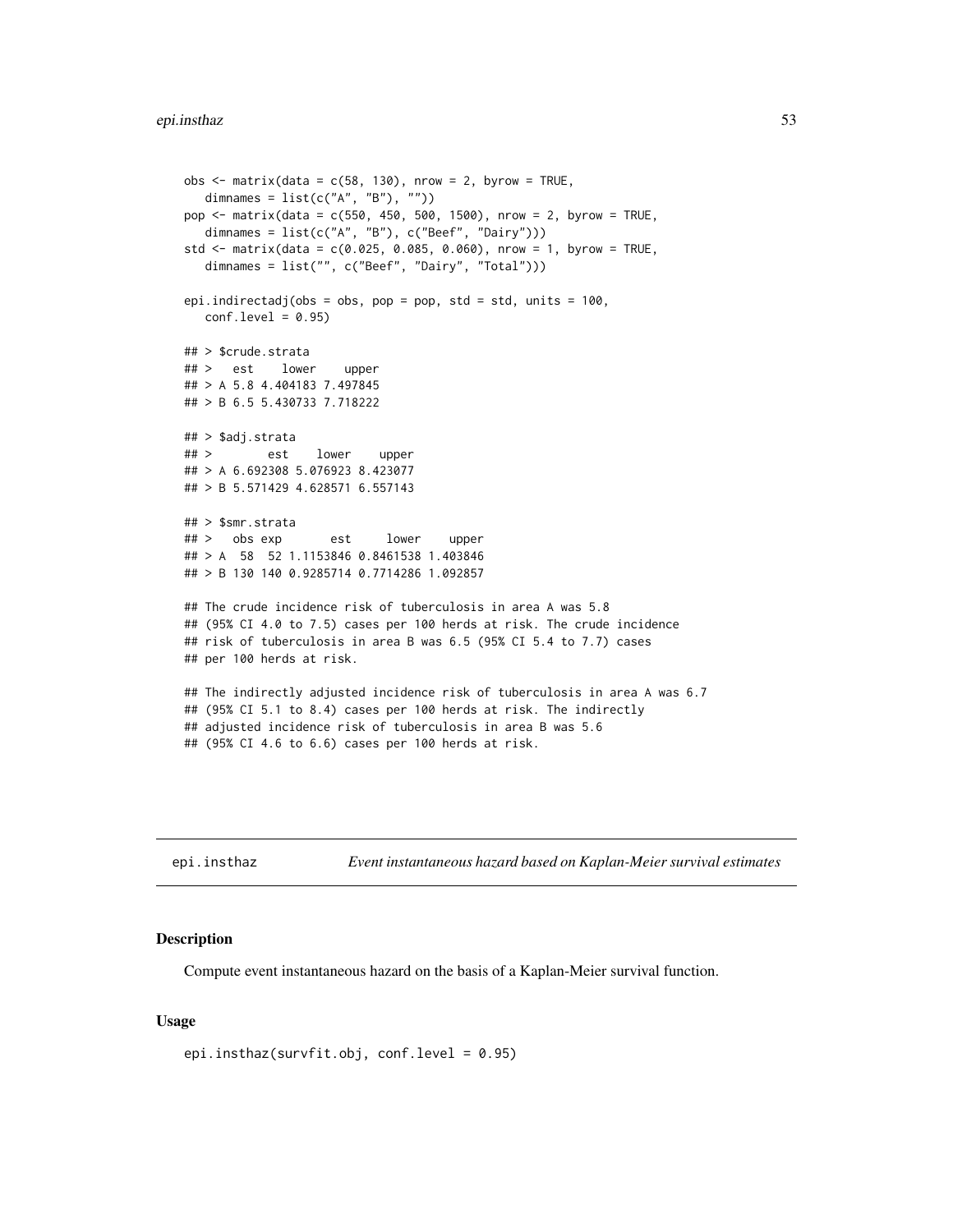#### Arguments

| survfit.obj | a survfit object, computed using the survival package.                                          |
|-------------|-------------------------------------------------------------------------------------------------|
| conf.level  | magnitude of the returned confidence interval. Must be a single number between<br>$0$ and $1$ . |

## Details

Computes the instantaneous hazard of the event of interest, equivalent to the proportion of the population failing per unit time.

### Value

A data frame with three or four elements: strata the strata identifier, time the observed failure times, sest the observed Kaplan-Meier survival function, slow the lower bound of the confidence interval for the observed Kaplan-Meier survival function, supp the upper bound of the confidence interval for the observed Kaplan-Meier survival function, hest the observed instantaneous hazard (the proportion of the population at risk experiencing the event of interest per unit time), hlow the lower bound of the confidence interval for the observed instantaneous hazard, and hupp the upper bound of the confidence interval for the observed instantaneous hazard.

## **References**

Venables W, Ripley B (2002). Modern Applied Statistics with S, fourth edition. Springer, New York, pp. 353 - 385.

Singer J, Willett J (2003). Applied Longitudinal Data Analysis Modeling Change and Event Occurrence. Oxford University Press, London, pp. 348.

```
library(survival)
dat <- lung
dat$status <- ifelse(dat$status == 1, 0, dat$status)
dat$status <- ifelse(dat$status == 2, 1, dat$status)
dat$sex <- factor(dat$sex, levels = c(1,2), labels = c("Male", "Female"))lung.km01 <- survfit(Surv(time = time, event = status) \sim 1, data = dat)
lung.haz01 <- epi.insthaz(lung.km01, conf.level = 0.95)
lung.shaz01 <- data.frame(
 time = lowess(lung.haz01$time, lung.haz01$hlow, f = 0.20)$x,
 hest = lowess(lung.haz01$time, lung.haz01$hest, f = 0.20)$y,
 hlow = lowess(lung.haz01$time, lung.haz01$hlow, f = 0.20)$y,
 hupp = lowess(lung.haz01$time, lung.haz01$hupp, f = 0.20)$y)
plot(x = lung.haz01$time, y = lung.haz01$hest, xlab = "Time (days)",
  ylab = "Daily probability of event", type = "s",
  col = "grey", ylim = c(0, 0.05))lines(x = lung.shape1$time, y = lung.shape1$hest,lty = 1, lwd = 2, col = "black")
```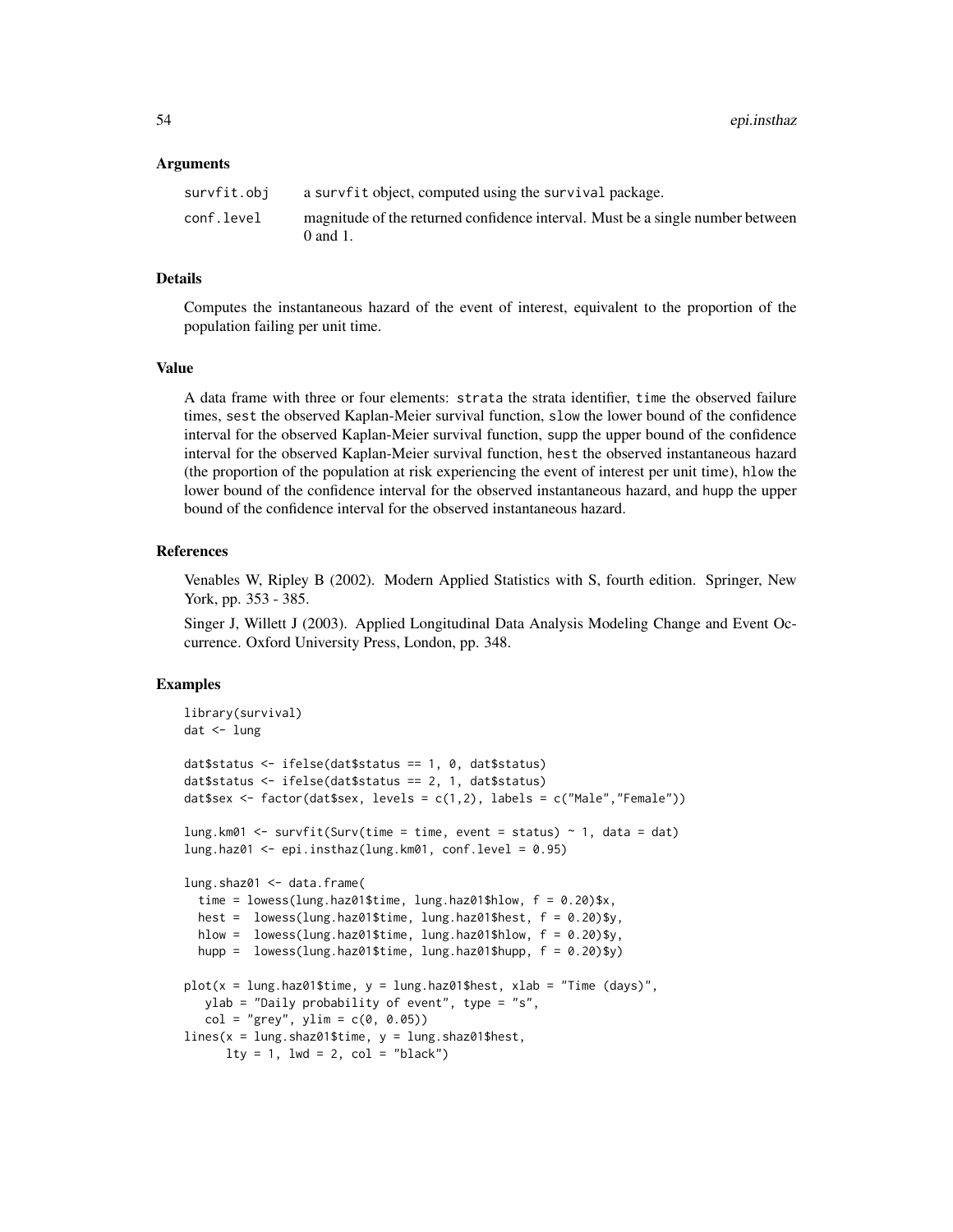#### epi.insthaz 55

```
lines(x = lung.shape1$time, y = lung.shape1$hlow,lty = 2, lwd = 1, col = "black")lines(x = lung.shaz01$time, y = lung.shaz01$hupp,
     lty = 2, lwd = 1, col = "black")## Not run:
library(ggplot2)
ggplot() +
 theme_bw() +
 geom_step(data = lung.haz01, aes(x = time, y = hest), colour = "grey") +
 geom_smooth(data = lung.haz01, aes(x = time, y = host), method = "loess",
     color = "black", size = 0.75, linetype = "solid",se = FALSE, span = 0.20) +geom_smooth(data = lung.haz01, aes(x = time, y = hlow), method = "loess",
     colour = "black", size = 0.5, linetype = "dashed",
     se = FALSE, span = 0.20) +geom_smooth(data = lung.haz01, aes(x = time, y = hupp), method = "loess",
     colour = "black", size = 0.5, linetype = "dashed",
     se = FALSE, span = 0.20) +scale_x_continuous(limits = c(0,1000), name = "Time (days)") +
 scale_y_continuous(limits = c(0, 0.05), name = "Daily probability of event")
## End(Not run)
## Stratify by gender:
lung.km02 <- survfit(Surv(time = time, event = status) ~ sex, data = dat)
lung.haz02 <- epi.insthaz(lung.km02, conf.level = 0.95)
## Not run:
library(ggplot2)
ggplot() +
 theme_bw() +
 geom_step(data = lung.haz02, aes(x = time, y = heat), colour = "grey") +
 facet_grid(strata ~ .) +
 geom_smooth(data = lung.haz02, aes(x = time, y = heat), method = "loess",
     color = "black", size = 0.75, linetype = "solid",se = FALSE, span = 0.20) +geom_smooth(data = lung.haz02, aes(x = time, y = hlow), method = "loess",
     colour = "black", size = 0.5, linetype = "dashed",
     se = FALSE, span = 0.20) +geom_smooth(data = lung.haz02, aes(x = time, y = hupp), method = "loess",
     colour = "black", size = 0.5, linetype = "dashed",
     se = FALSE, span = 0.20) +scale_x_continuous(limits = c(0,1000), name = "Time (days)") +
 scale_y_continuous(limits = c(0, 0.05), name = "Daily probability of event")
## End(Not run)
```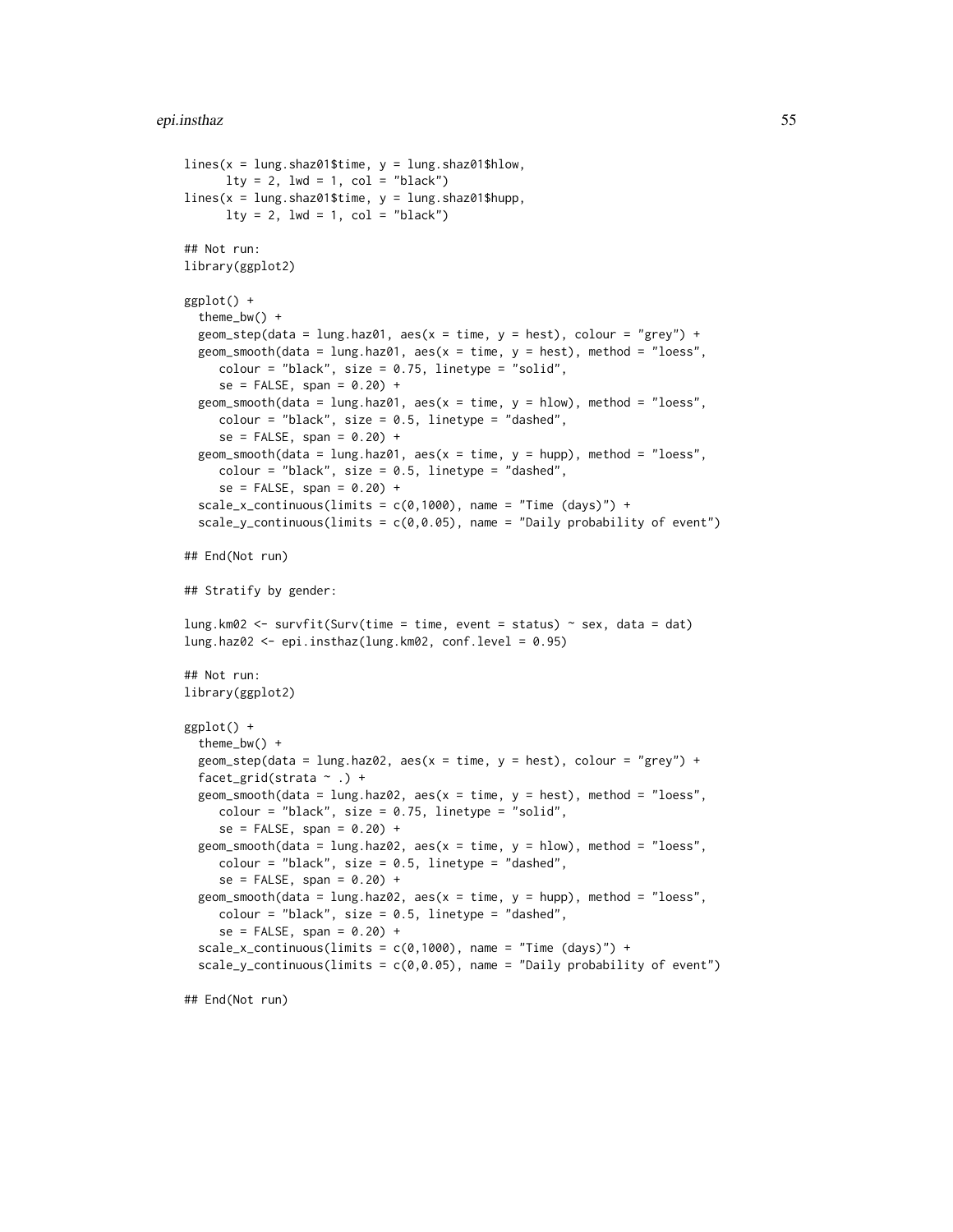For two binary explanatory variables included in a logistic regression as an interaction term, computes the relative excess risk due to interaction, the proportion of outcomes among those with both exposures attributable to interaction, and the synergy index. Confidence interval calculations are based on the delta method described by Hosmer and Lemeshow (1992).

#### Usage

```
epi.interaction(model, coef, param = c("product", "dummy"),
   type = c("RERI", "APAB", "S"), conf. level = 0.95)
```
## Arguments

| mode1      | an object of class glm, clogit or coxph.                                                                                                                                                                                                                                                                                                                      |
|------------|---------------------------------------------------------------------------------------------------------------------------------------------------------------------------------------------------------------------------------------------------------------------------------------------------------------------------------------------------------------|
| coef       | a vector listing the positions of the coefficients of the interaction terms in the<br>model. What row numbers of the regression table summary list the coefficients<br>for the interaction terms included in the model?                                                                                                                                       |
| param      | character stringing specifying the type of coding used for the variables included<br>in the interaction term. Options are product where two risk factors and one<br>product term are used to represent the interaction and dummy where the two risk<br>factors are combined into a single variable with four levels. See the examples,<br>below, for details. |
| type       | character string specifying the type of analysis to be run. Options are RERI<br>the relative excess risk due to interaction, APAB the proportion of disease among<br>those with both exposures that is attributable to interaction of the two exposures,<br>and S the synergy index.                                                                          |
| conf.level | magnitude of the returned confidence interval. Must be a single number between<br>$0$ and $1$ .                                                                                                                                                                                                                                                               |

## Details

Interaction on an additive scale means that the combined effect of two exposures is greater (or less) than the sum of the individual effects of two exposures. Interaction on a multiplicative scale means that the combined effect of the two exposures is greater (or less) than the product of the individual effects of the two exposures.

This function calculates three indices to assess the presence of additive interaction, as defined by Rothman (1998): (1) the relative excess risk due to interaction (RERI, sometimes called the interaction contrast ratio), (2) the proportion of disease among those with both exposures that is attributable to their interaction (AP[AB]), and (3) the synergy index (S).

A RERI of one means no iteraction or exactly additivity. A RERI of greater than one means positive interaction or more than additivity. A RERI of less than one means negative interaction or less than additivity. RERI ranges from zero to infinity.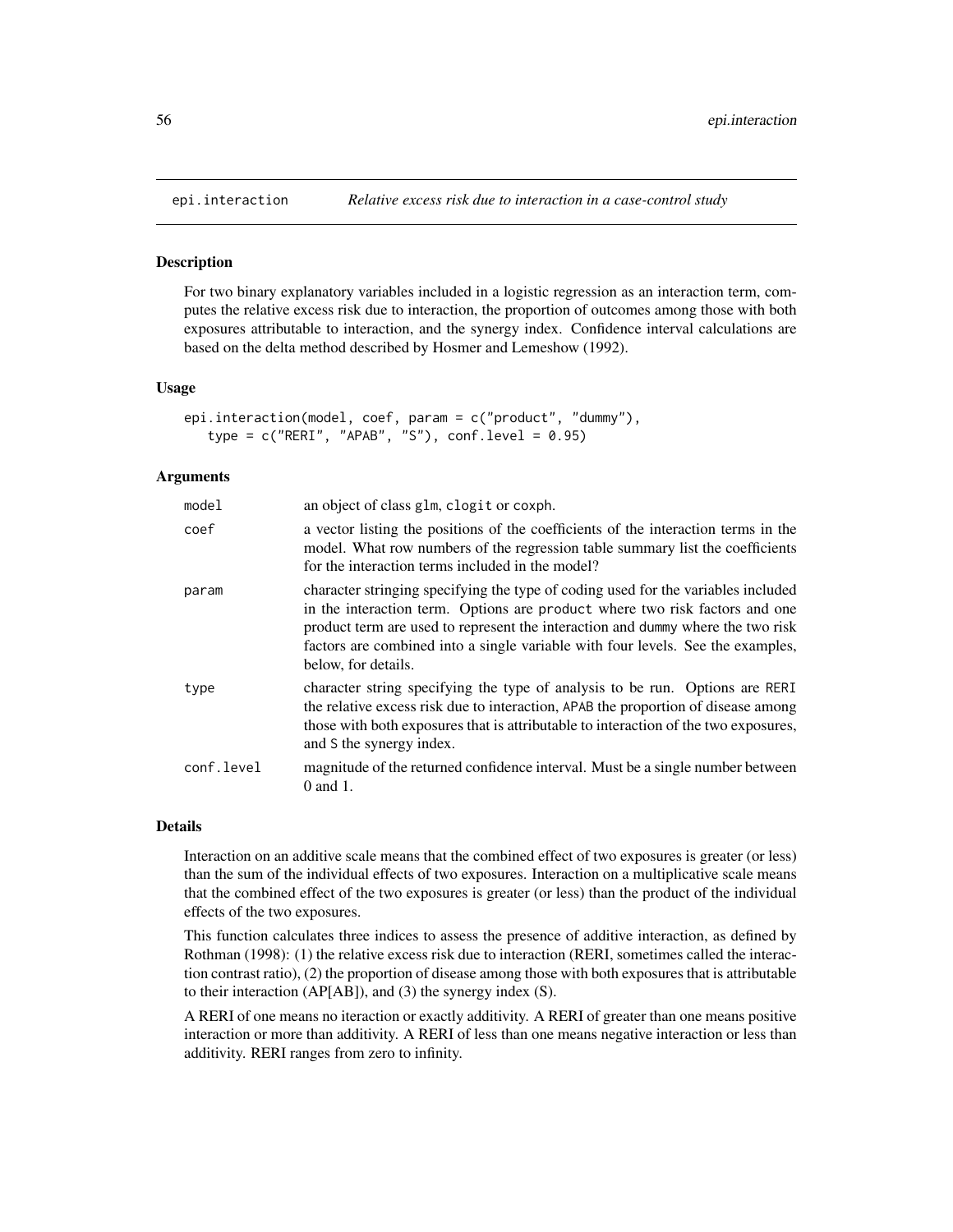An AP[AB] of zero means no interaction or exactly additivity. An AP[AB] greater than zero means positive interaction or more than additivity. An AP[AB] of less than zero means negative interaction or less than additivity. AP[AB] ranges from  $-1$  to  $+1$ .

The synergy index is the ratio of the combined effects and the individual effects. An S of one means no interaction or exactly additivity. An S of greater than one means positive interaction or more than additivity. An S of less than one means negative interaction or less than additivity. S ranges from zero to infinity.

In the absence of interaction  $AP[AB] = 0$  and RERI and  $S = 1$ .

Skrondal (2003) advocates for use of the synergy index as a summary measure of additive interaction, showing that when regression models adjust for the effect of confounding variables (as in the majority of cases) RERI and AP may be biased, while S remains unbiased.

This function uses the delta method to calculate the confidence intervals for each of the interaction measures, as described by Hosmer and Lemeshow (1992). An error will be returned if the point estimate of the synergy index is less than one. In this situation a warning is issued advising the user to re-parameterise their model as a linear odds model. See Skrondal (2003) for details.

A measure of multiplicative interaction is RR11 / (RR10 \* RR01). If RR11 / (RR10 \* RR01) equals one means no multiplicative interaction. If RR11 / (RR10 \* RR01) is greater than one multiplicative interaction is said to be positive. If RR11 / (RR10 \* RR01) is less than one multiplicative interaction is said to be negative.

# Value

A data frame listing:

| est   | the point estimate of the requested additive interaction measure.                |
|-------|----------------------------------------------------------------------------------|
| lower | the lower bound of the confidence interval of the requested additive interaction |
|       | measure.                                                                         |
| upper | the upper bound of the confidence interval of the requested additive interaction |
|       | measure.                                                                         |

#### References

Chen S-C, Wong R-H, Shiu L-J, Chiou M-C, Lee H (2008). Exposure to mosquito coil smoke may be a risk factor for lung cancer in Taiwan. Journal of Epidemiology 18: 19 - 25.

Hosmer DW, Lemeshow S (1992). Confidence interval estimation of interaction. Epidemiology 3: 452 - 456.

Kalilani L, Atashili J (2006). Measuring additive interaction using odds ratios. Epidemiologic Perspectives & Innovations doi:10.1186/1742-5573-3-5.

Knol MJ, VanderWeele TJ (2012). Recommendations for presenting analyses of effect modification and interaction. International Journal of Epidemiology 41: 514 - 520.

Rothman K, Greenland S (1998). Modern Epidemiology. Lippincott - Raven Philadelphia, USA.

Rothman K, Keller AZ (1972). The effect of joint exposure to alcohol and tabacco on risk of cancer of the mouth and pharynx. Journal of Chronic Diseases 23: 711 - 716.

Skrondal A (2003). Interaction as departure from additivity in case-control studies: A cautionary note. American Journal of Epidemiology 158: 251 - 258.

VanderWeele TJ, Knol MJ (2014). A tutorial on interaction. Epidemiologic Methods 3: 33 - 72.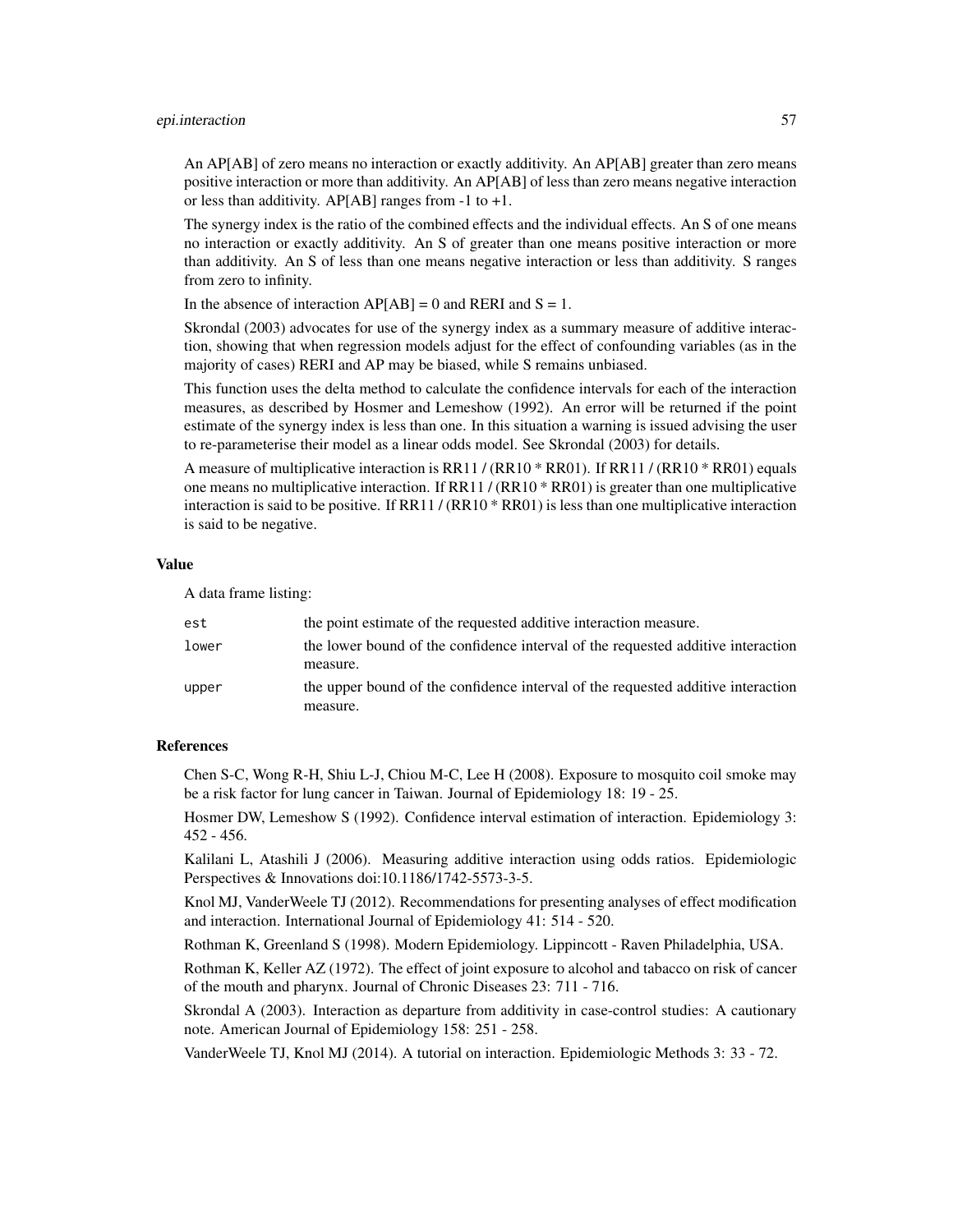```
## Data from Rothman and Keller (1972) evaluating the effect of joint exposure
## to alcohol and tabacco on risk of cancer of the mouth and pharynx (cited in
## Hosmer and Lemeshow, 1992):
can \leq c(rep(1, times = 231), rep(0, times = 178), rep(1, times = 11),
   rep(0, times = 38)smk \leq c(rep(1, times = 225), rep(0, times = 6), rep(1, times = 166),
   rep(0, times = 12), rep(1, times = 8), rep(0, times = 3), rep(1, times = 18),rep(0, times = 20)alc \leq c(rep(1, times = 409), rep(0, times = 49))
dat <- data.frame(alc, smk, can)
## Table 2 of Hosmer and Lemeshow (1992):
dat.glm01 <- glm(can \sim alc + smk + alc:smk, family = binomial, data = dat)
summary(dat.glm01)
## What is the measure of effect modification on the additive scale?
epi.interaction(model = dat.glm01, param = "product", coef = c(2,3,4),
   type = "RERI", conf<math>level = 0.95)
## Measure of interaction on the additive scale: RERI 3.73
## (95% CI -1.84 -- 9.32), page 453 of Hosmer and Lemeshow (1992).
## Rothman defines an alternative coding scheme to be employed for
## parameterising an interaction term. Using this approach, instead of using
## two risk factors and one product term to represent the interaction (as
## above) the risk factors are combined into one variable with (in this case)
## four levels:
## a.neg b.neg: 0 0 0
## a.pos b.neg: 1 0 0
## a.neg b.pos: 0 1 0
## a.pos b.pos: 0 0 1
dat$d <- rep(NA, times = nrow(dat))
dat$d[dat$alc == 0 & dat$smk == 0] < -0dat$d[dat$alc == 1 & dat$smk == 0] <- 1
dat$d[dat$alc == 0 & dat$smk == 1] < -2dat$d[dat$a1c == 1 & add $dat$smk == 1] <- 3dat$d <- factor(dat$d)
## Table 3 of Hosmer and Lemeshow (1992):
dat.glm02 <- glm(can \sim d, family = binomial, data = dat)
summary(dat.glm02)
## What is the measure of effect modification on the additive scale?
epi.interaction(model = dat.glm02, param = "dummy", coef = c(2,3,4),
   type = "RERI", conf<math>level = 0.95)
## Measure of interaction on the additive scale: RERI 3.73
```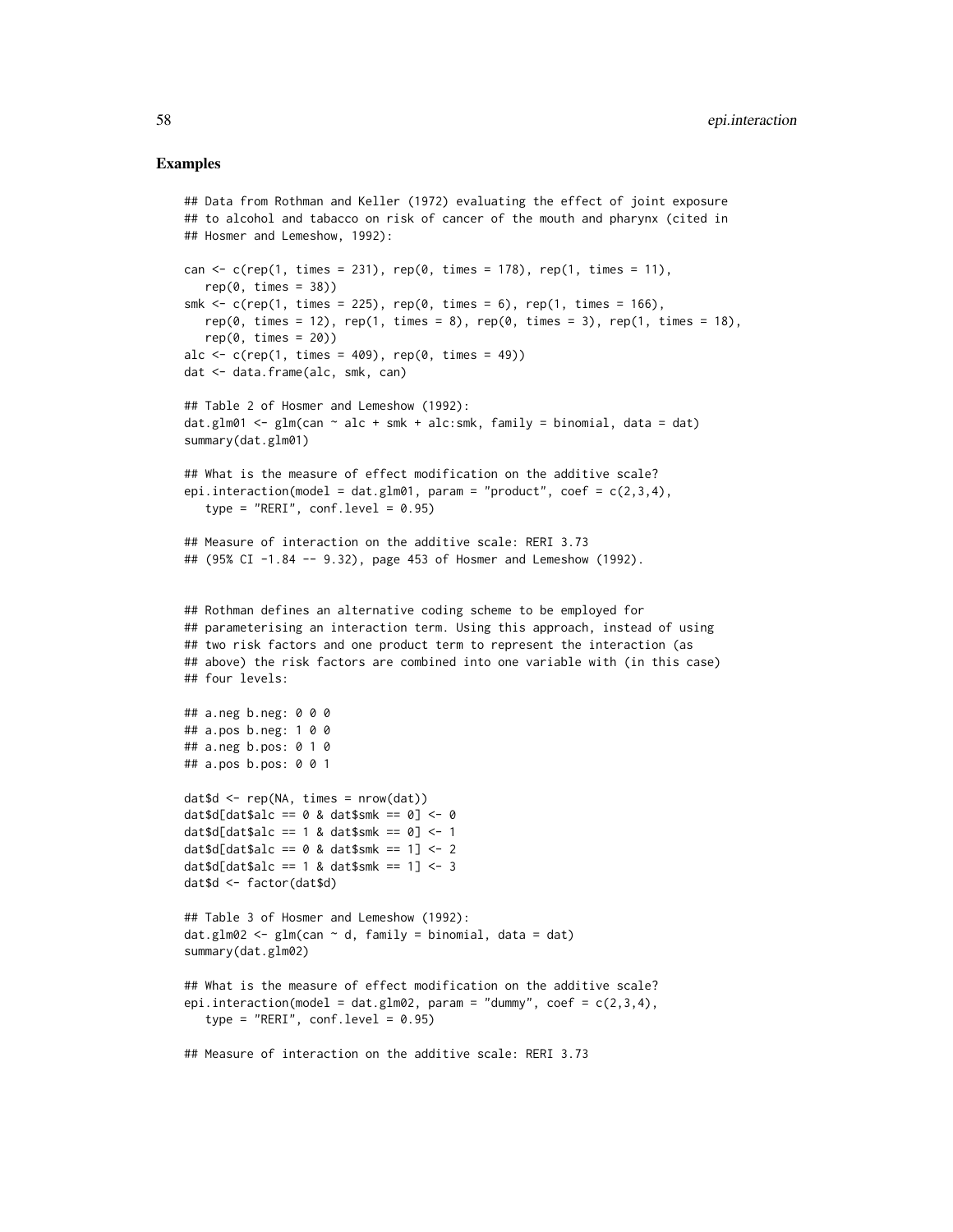#### epi.iv 59

```
## (95% CI -1.84 -- 9.32), page 455 of Hosmer and Lemeshow (1992).
## What is the measure of effect modification on the multiplicative scale?
## See VanderWeele and Knol (2014) page 36 and Knol and Vanderweele (2012)
## for details.
beta1 <- as.numeric(dat.glm01$coefficients[2])
beta2 <- as.numeric(dat.glm01$coefficients[3])
beta3 <- as.numeric(dat.glm01$coefficients[4])
exp(beta3) / (exp(beta1) * exp(beta2))
## Measure of interaction on the multiplicative scale: 0.093.
```
<span id="page-58-0"></span>epi.iv *Fixed-effects meta-analysis of binary outcomes using the inverse variance method*

# **Description**

Computes individual study odds or risk ratios for binary outcome data. Computes the summary odds or risk ratio using the inverse variance method. Performs a test of heterogeneity among trials. Performs a test for the overall difference between groups (that is, after pooling the studies, do treated groups differ significantly from controls?).

# Usage

epi.iv(ev.trt, n.trt, ev.ctrl, n.ctrl, names, method = "odds.ratio", alternative =  $c("two-sided", "less", "greater"), conf. level = 0.95)$ 

## Arguments

| ev.trt      | observed number of events in the treatment group.                                                        |
|-------------|----------------------------------------------------------------------------------------------------------|
| n.trt       | number in the treatment group.                                                                           |
| ev.ctrl     | observed number of events in the control group.                                                          |
| $n.$ ctrl   | number in the control group.                                                                             |
| names       | character string identifying each trial.                                                                 |
| method      | a character string indicating the method to be used. Options are odds. ratio or<br>risk.ratio.           |
| alternative | a character string specifying the alternative hypothesis, must be one of two. sided,<br>greater or less. |
| conf.level  | magnitude of the returned confidence interval. Must be a single number between<br>$0$ and $1$ .          |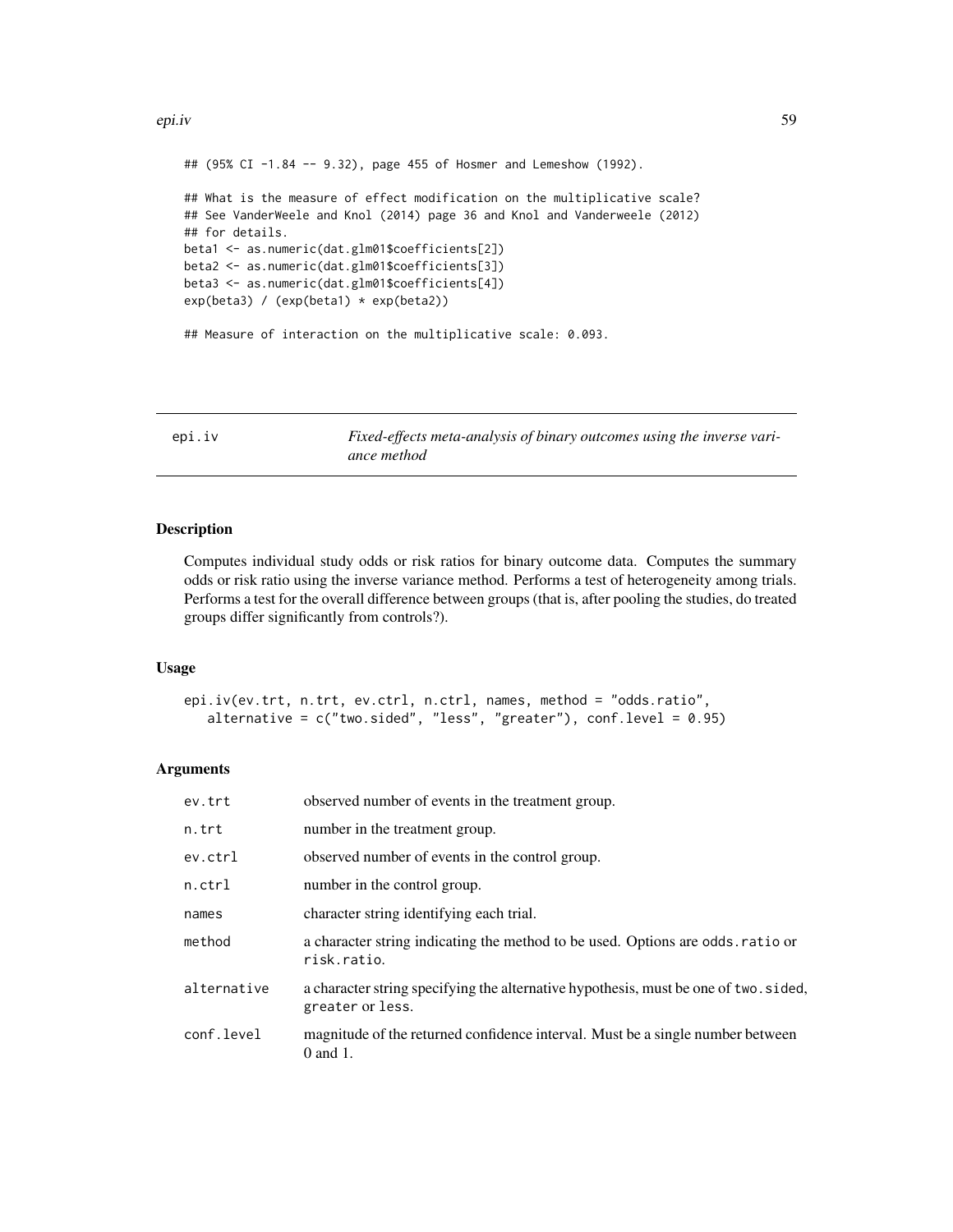# Details

Using this method, the inverse variance weights are used to compute the pooled odds ratios and risk ratios. The inverse variance weights should be used to indicate the weight each trial contributes to the meta-analysis.

alternative = "greater" tests the hypothesis that the inverse variance summary measure of association is greater than 1.

# Value

A list containing:

| 0R            | the odds ratio for each trial and the lower and upper bounds of the confidence<br>interval of the odds ratio for each trial.                     |
|---------------|--------------------------------------------------------------------------------------------------------------------------------------------------|
| <b>RR</b>     | the risk ratio for each trial and the lower and upper bounds of the confidence<br>interval of the risk ratio for each trial.                     |
| OR.summary    | the inverse variance summary odds ratio and the lower and upper bounds of the<br>confidence interval of the inverse variance summary odds ratio. |
| RR.summary    | the inverse variance summary risk ratio and the lower and upper bounds of the<br>confidence interval of the inverse variance summary risk ratio. |
| weights       | the raw and inverse variance weights assigned to each trial.                                                                                     |
| heterogeneity | a vector containing Q the heterogeneity test statistic, df the degrees of freedom<br>and its associated P-value.                                 |
| Hsq           | the relative excess of the heterogeneity test statistic Q over the degrees of free-<br>dom df.                                                   |
| Isa           | the percentage of total variation in study estimates that is due to heterogeneity<br>rather than chance.                                         |
| effect        | a vector containing z the test statistic for overall treatment effect and its associ-<br>ated P-value.                                           |

# Note

The inverse variance method performs poorly when data are sparse, both in terms of event rates being low and trials being small. The Mantel-Haenszel method ([epi.mh](#page-64-0)) is more robust when data are sparse.

Using this method, the inverse variance weights are used to compute the pooled odds ratios and risk ratios.

The function checks each strata for cells with zero frequencies. If a zero frequency is found in any cell, 0.5 is added to all cells within the strata.

# References

Deeks JJ, Altman DG, Bradburn MJ (2001). Statistical methods for examining heterogeneity and combining results from several studies in meta-analysis. In: Egger M, Davey Smith G, Altman D (eds). Systematic Review in Health Care Meta-Analysis in Context. British Medical Journal, London, 2001, pp. 291 - 299.

Higgins JP, Thompson SG (2002). Quantifying heterogeneity in a meta-analysis. Statistics in Medicine 21: 1539 - 1558.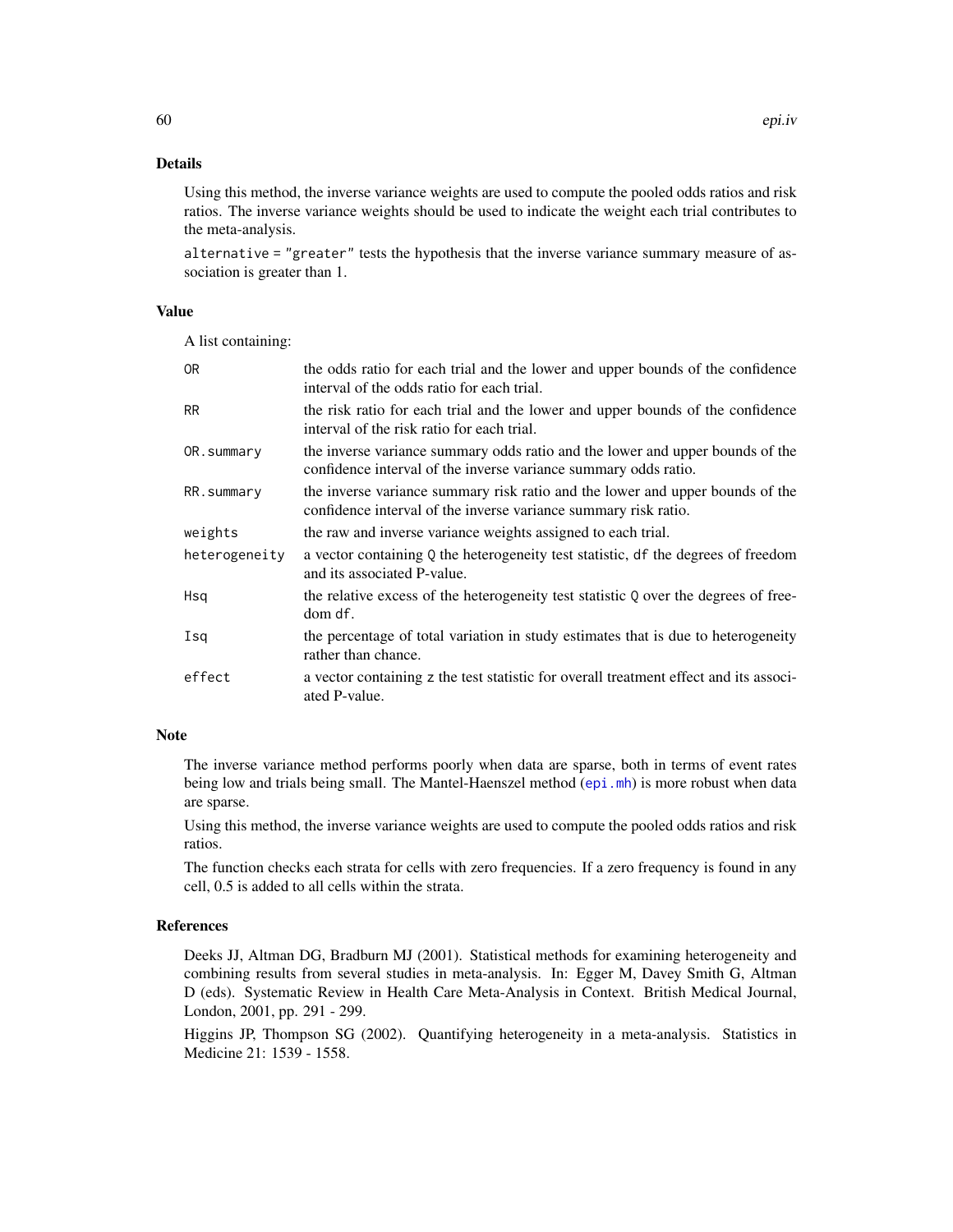#### epi.kappa 61

# See Also

[epi.dsl](#page-41-0), [epi.mh](#page-64-0), [epi.smd](#page-81-0)

## Examples

```
data(epi.epidural)
epi.iv(ev.trt = epi.epidural$ev.trt, n.trt = epi.epidural$n.trt,
  ev.ctrl = epi.epidural$ev.ctrl, n.ctrl = epi.epidural$n.ctrl,
  names = as.character(epi.epidural$trial), method = "odds.ratio",
  alternative = "two.sided", conf. level = 0.95)
```

| epi.kappa | Kappa statistic |  |
|-----------|-----------------|--|
|-----------|-----------------|--|

# Description

Computes the kappa statistic and its confidence interval.

## Usage

```
epi.kappa(dat, method = "fleiss", alternative = c("two.sided", "less",
   "greater"), conf<math>level = 0.95)
```
## Arguments

| dat         | an object of class table comprised of 2 rows and 2 columns listing the individual<br>cell frequencies.   |
|-------------|----------------------------------------------------------------------------------------------------------|
| method      | a character string indicating the method to use. Options are fleiss, watson or<br>altman.                |
| alternative | a character string specifying the alternative hypothesis, must be one of two. sided,<br>greater or less. |
| conf.level  | magnitude of the returned confidence interval. Must be a single number between<br>$0$ and $1$ .          |

# Details

Kappa is a measure of agreement beyond the level of agreement expected by chance alone. The observed agreement is the proportion of samples for which both methods (or observers) agree.

The bias and prevalence adjusted kappa (Byrt et al. 1993) provides a measure of observed agreement, an index of the bias between observers, and an index of the differences between the overall proportion of 'yes' and 'no' assessments.

Common interpretations for the kappa statistic are as follows: < 0.2 slight agreement, 0.2 - 0.4 fair agreement, 0.4 - 0.6 moderate agreement, 0.6 - 0.8 substantial agreement, > 0.8 almost perfect agreement.

The argument alternative = "greater" tests the hypothesis that kappa is greater than 0.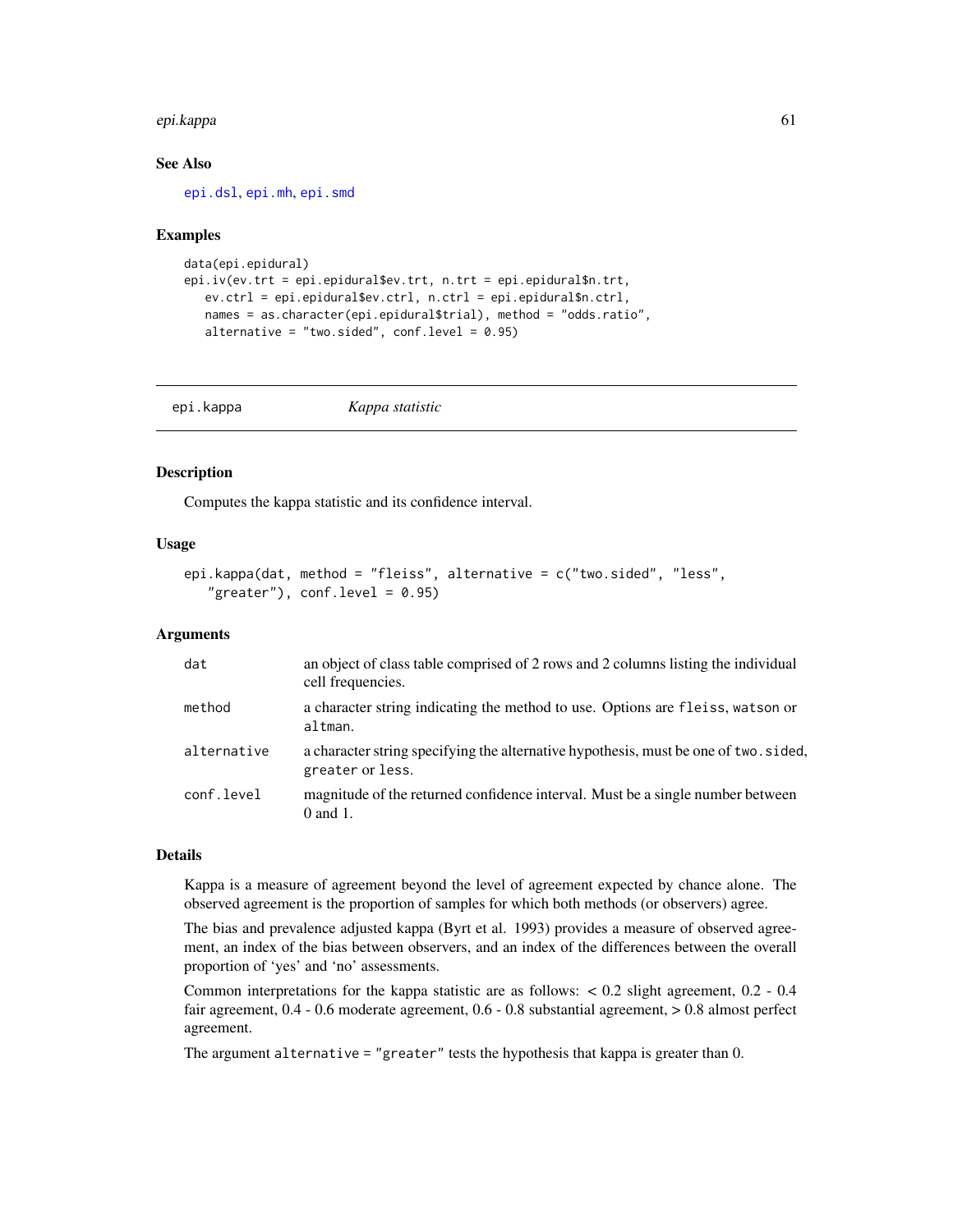# Value

A list containing the following:

| prop.agree | a data frame with obs the observed proportion of agreement and exp the ex-<br>pected proportion of agreement.                                                                              |
|------------|--------------------------------------------------------------------------------------------------------------------------------------------------------------------------------------------|
| pindex     | a data frame with the prevalence index, the standard error of the prevalence index<br>and the lower and upper bounds of the confidence interval for the prevalence<br>index.               |
| bindex     | a data frame with the bias index, the standard error of the bias index and the<br>lower and upper bounds of the confidence interval for the bias index.                                    |
| pabak      | a data frame with the prevalence and bias corrected kappa statistic and the lower<br>and upper bounds of the confidence interval for the prevalence and bias corrected<br>kappa statistic. |
| kappa      | a data frame with the kappa statistic, the standard error of the kappa statistic and<br>the lower and upper bounds of the confidence interval for the kappa statistic.                     |
| z          | a data frame containing the z test statistic for kappa and its associated P-value.                                                                                                         |
| mcnemar    | a data frame containing the McNemar test statistic for kappa and its associated<br>P-value.                                                                                                |

**Note** 

|                       | $Obs1 +$ | $Obs1 -$ | Total        |
|-----------------------|----------|----------|--------------|
| Obs $2 +$<br>$Obs2 -$ | a<br>C   | b<br>d   | a+b<br>$c+d$ |
| Total                 | a+c      | $b+d$    | $a+b+c+d=N$  |

The kappa coefficient is influenced by the prevalence of the condition being assessed. A prevalence effect exists when the proportion of agreements on the positive classification differs from that of the negative classification. If the prevalence index is high (that is, the prevalence of a positive rating is very high or very low) chance agreement is also high and the value of kappa is reduced accordingly. The effect of prevalence on kappa is greater for large values of kappa than for small values (Byrt et al. 1993). Using the notation above, the prevalence index is calculated as  $((a/N) - (d/N))$ . Confidence intervals for the prevalence index are based on methods used for a difference in two proportions. See Rothman (2002, p 135 equation 7-2) for details.

Bias is the extent to which raters disagree on the proportion of positive (or negative) cases. Bias affects interpretation of the kappa coefficient. When there is a large amount of bias, kappa is higher than when bias is low or absent. In contrast to prevalence, the effect of bias is greater when kappa is small than when it is large (Byrt et al. 1993). Using the notation above, the bias index is calculated as  $((a + b)/N - (a + c)/N)$ . Confidence intervals for the bias index are based on methods used for a difference in two proportions. See Rothman (2002, p 135 equation 7-2) for details.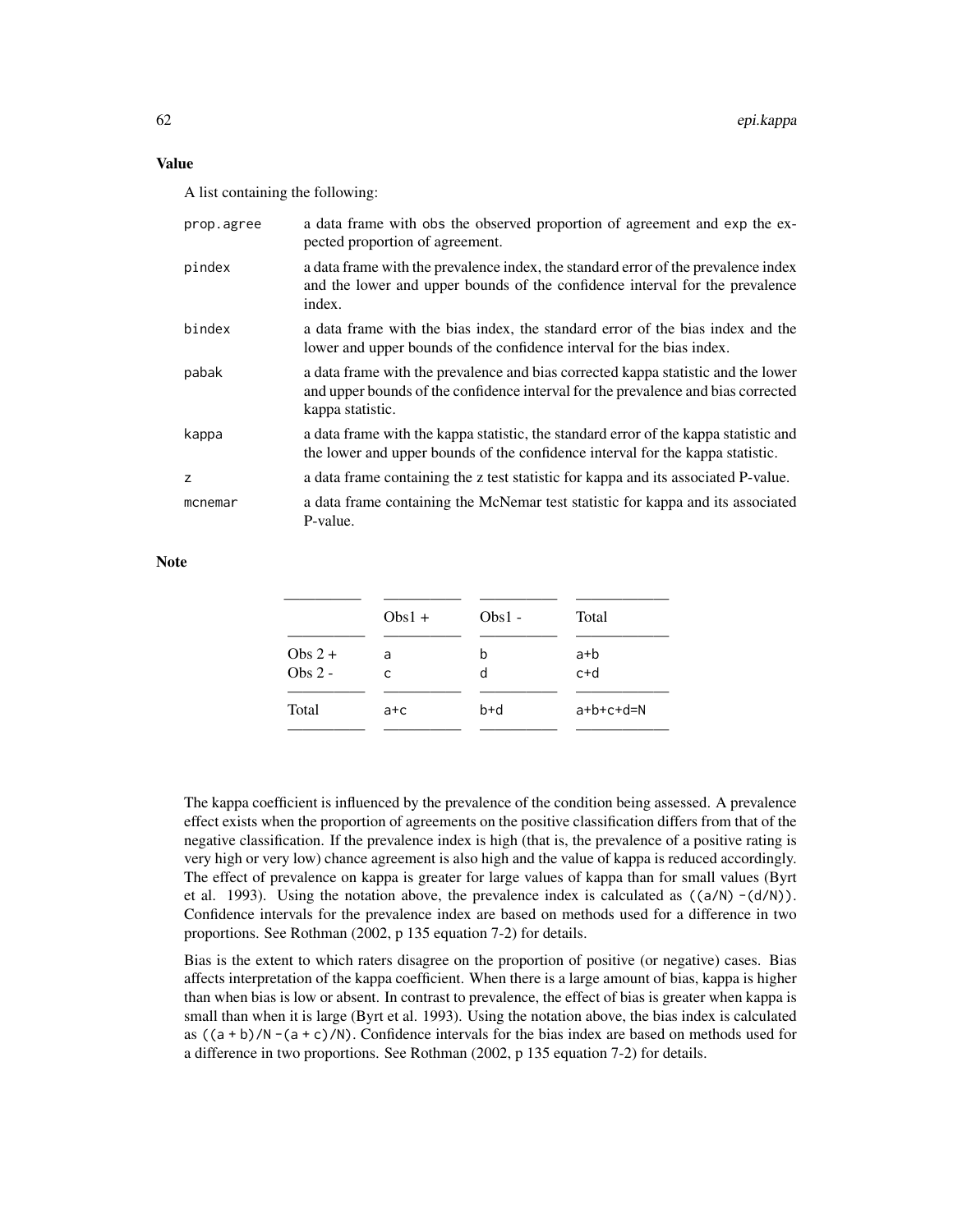#### epi.kappa 63

The McNemar test is used to test for the presence of bias. A statistically significant McNemar test (generally if  $P < 0.05$ ) shows that there is evidence of a systematic difference between the proportion of 'positive' responses from the two methods. If one method provides the 'true values' (i.e. it is regarded as the gold standard method) the absence of a systematic difference implies that there is no bias. However, a non-significant result indicates only that there is no evidence of a systematic effect. A systematic effect may be present, but the power of the test may be inadequate to determine its presence.

# References

Altman DG, Machin D, Bryant TN, Gardner MJ (2000). Statistics with Confidence, second edition. British Medical Journal, London, pp. 116 - 118.

Byrt T, Bishop J, Carlin JB (1993). Bias, prevalence and kappa. Journal of Clinical Epidemiology 46: 423 - 429.

Dohoo I, Martin W, Stryhn H (2010). Veterinary Epidemiologic Research, second edition. AVC Inc, Charlottetown, Prince Edward Island, Canada, pp. 98 - 99.

Fleiss JL, Levin B, Paik MC (2003). Statistical Methods for Rates and Proportions, third edition. John Wiley & Sons, London, 598 - 626.

Rothman KJ (2002). Epidemiology An Introduction. Oxford University Press, London, pp. 130 - 143.

Silva E, Sterry RA, Kolb D, Mathialagan N, McGrath MF, Ballam JM, Fricke PM (2007) Accuracy of a pregnancy-associated glycoprotein ELISA to determine pregnancy status of lactating dairy cows twenty-seven days after timed artificial insemination. Journal of Dairy Science 90: 4612 - 4622.

Sim J, Wright CC (2005) The kappa statistic in reliability studies: Use, interpretation, and sample size requirements. Physical Therapy 85: 257 - 268.

Watson PF, Petrie A (2010) Method agreement analysis: A review of correct methodology. Theriogenology 73: 1167 - 1179.

```
## EXAMPLE 1:
## Kidney samples from 291 salmon were split with one half of the
## samples sent to each of two laboratories where an IFAT test
## was run on each sample. The following results were obtained:
## Lab 1 positive, lab 2 positive: 19
## Lab 1 positive, lab 2 negative: 10
## Lab 1 negative, lab 2 positive: 6
## Lab 1 negative, lab 2 negative: 256
dat \leq as.table(matrix(c(19,10,6,256), nrow = 2, byrow = TRUE))
colnames(dat) <- c("L1-pos","L1-neg")
rownames(dat) <- c("L2-pos","L2-neg")
epi.kappa(dat, method = "fleiss", alternative = "greater", conf.level = 0.95)
## The z test statistic is 11.53 (P < 0.01). We accept the alternative
```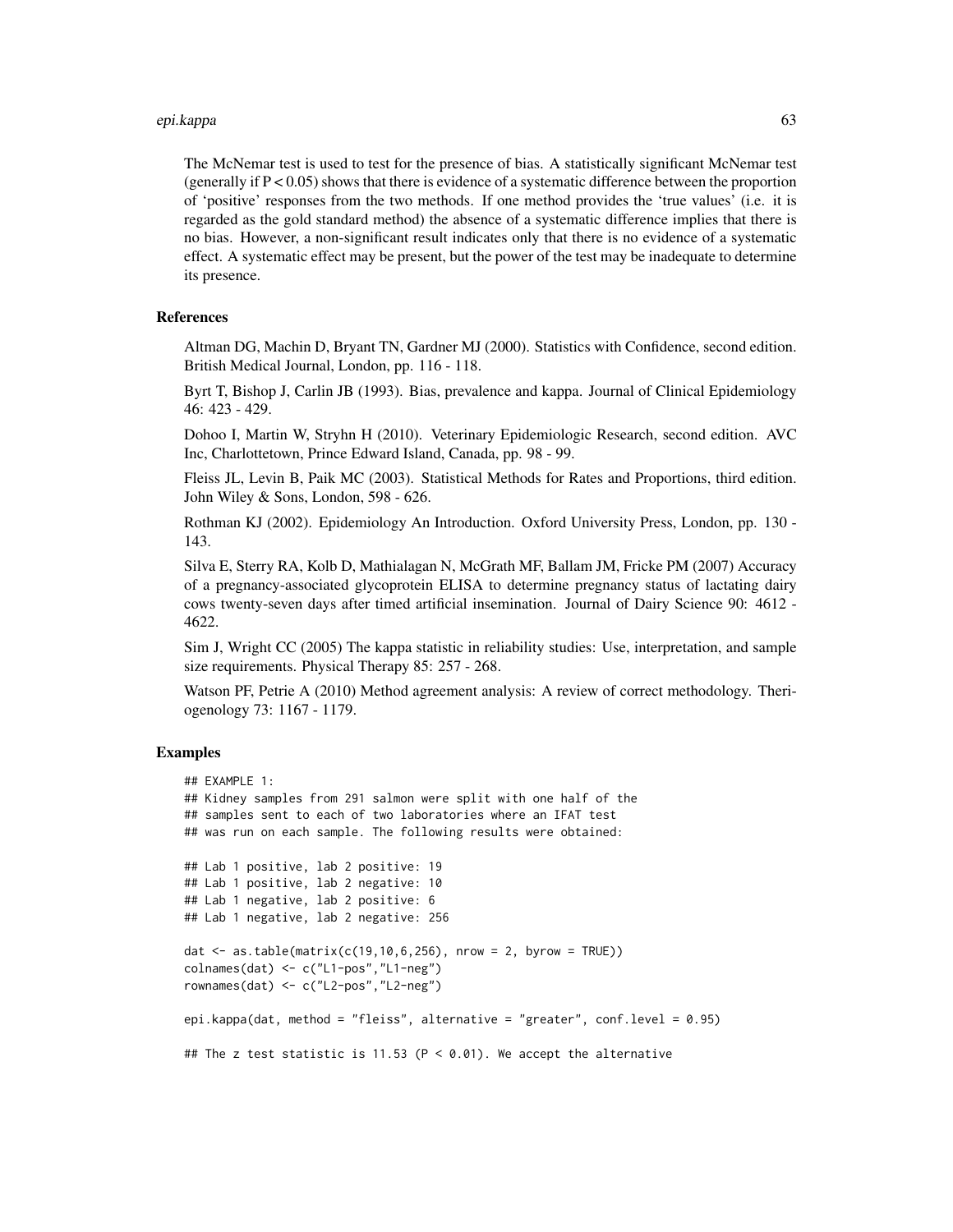```
## hypothesis that the kappa statistic is greater than zero.
## The proportion of agreements after chance has been excluded is
## 0.67 (95% CI 0.56 to 0.79). We conclude that, on the basis of
## this sample, that there is substantial agreement between the two
## laboratories.
## EXAMPLE 2 (from Watson and Petrie 2010, page 1170):
## Silva et al. (2007) compared an early pregnancy enzyme-linked immunosorbent
## assay test for pregnancy associated glycoprotein on blood samples collected
## from lactating dairy cows at day 27 after artificial insemination with
## transrectal ultrasound (US) diagnosis of pregnancy at the same stage.
## The results were as follows:
## ELISA positive, US positive: 596
## ELISA positive, US negative: 61
## ELISA negative, US positive: 29
## ELISA negative, Ul negative: 987
dat \leq as.table(matrix(c(596,61,29,987), nrow = 2, byrow = TRUE))
colnames(dat) <- c("US-pos","US-neg")
rownames(dat) <- c("ELISA-pos","ELISA-neg")
epi.kappa(dat, method = "watson", alternative = "greater", conf.level = 0.95)
## The proportion of agreements after chance has been excluded is
## 0.89 (95% CI 0.86 to 0.91). We conclude that that there is substantial
## agreement between the two pregnancy diagnostic methods.
```
epi.ltd *Lactation to date and standard lactation milk yields*

### Description

Calculate lactation to date and standard lactation (that is, 305 or 270 day) milk yields.

#### Usage

epi.ltd(dat, std =  $"305"$ )

#### Arguments

| dat | an eight column data frame listing (in order) cow identifier, herd test identifier,<br>lactation number, herd test days in milk, lactation length (NA if lactation incom- |
|-----|---------------------------------------------------------------------------------------------------------------------------------------------------------------------------|
|     | plete), herd test milk yield (litres), herd test fat (percent), and herd test protein<br>(percent).                                                                       |
| std | std = "305" returns 305-day milk volume, fat, and protein yield. $std = "270"$<br>returns 270-day milk volume, fat, and protein yield.                                    |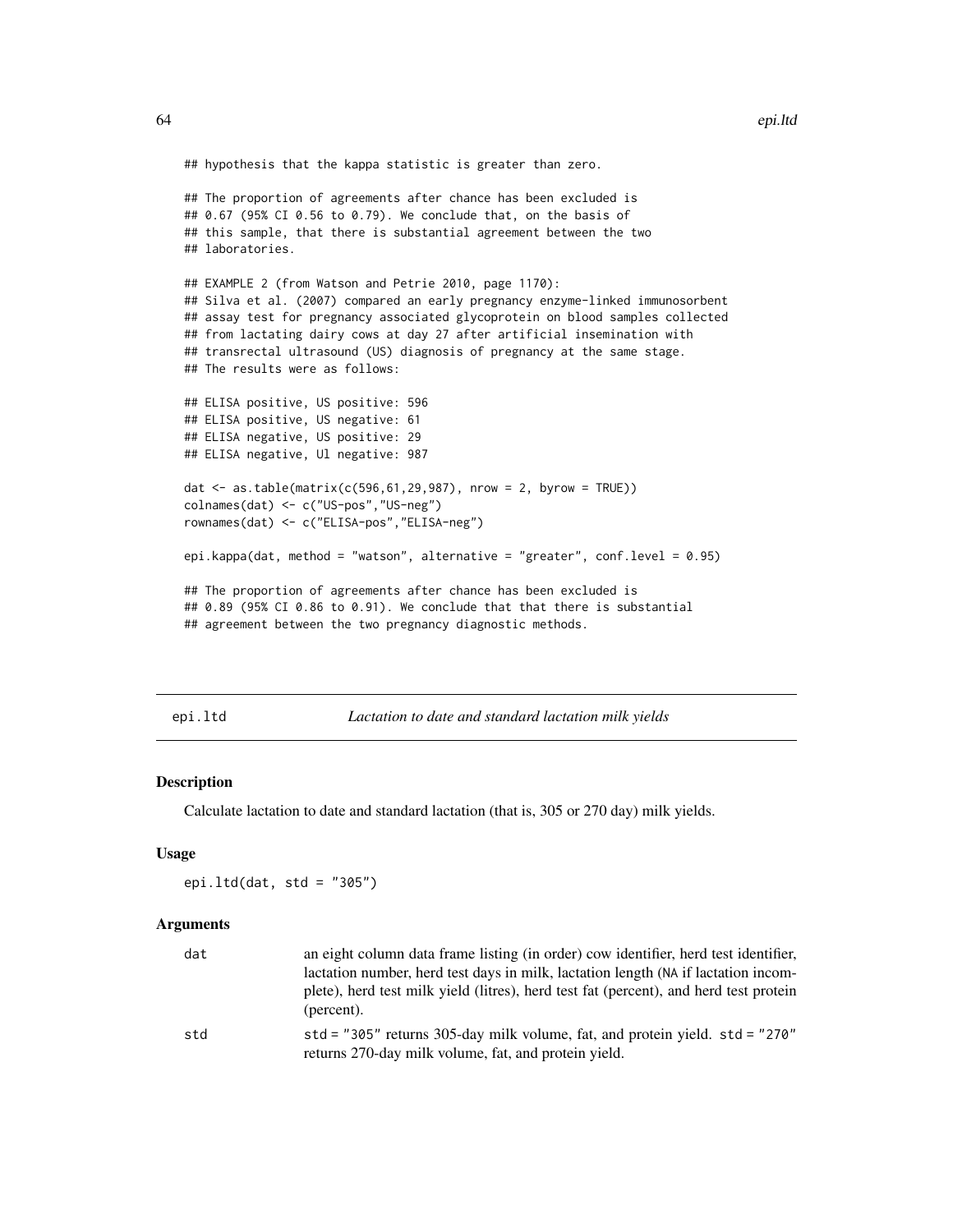#### epi.mh 65

## Details

Lactation to date yields will only be calculated if there are four or more herd test events.

# Value

A data frame with nine elements: ckey cow identifier, lact lactation number, llen lactation length, vltd milk volume (litres) to last herd test or dry off date (computed on the basis of lactation length, fltd fat yield (kilograms) to last herd test or dry off date (computed on the basis of lactation length, pltd protein yield (kilograms) to last herd test or dry off date (computed on the basis of lactation length, vstd 305-day or 270-day milk volume yield (litres), fstd 305-day or 270-day milk fat yield (kilograms), and pstd 305-day or 270-day milk protein yield (kilograms).

# Author(s)

Nicolas Lopez-Villalobos (IVABS, Massey University, Palmerston North New Zealand) and Mark Stevenson (Faculty of Veterinary and Agricultural Sciences, The University of Melbourne, Australia).

# References

Kirkpatrick M, Lofsvold D, Bulmer M (1990). Analysis of the inheritance, selection and evolution of growth trajectories. Genetics 124: 979 - 993.

## Examples

```
## Generate some herd test data:
ckey \leq rep(1, times = 12)
pkey <- 1:12
lact \leq rep(1:2, each = 6)
dim <- c(25,68,105,145,200,240,30,65,90,130,190,220)
llen < c(280, 280, 280, 280, 280, 280, 280, NA, NA, NA, NA, NA)vol <- c(18,30,25,22,18,12,20,32,27,24,20,14)
fat \leq c(4.8, 4.3, 4.5, 4.7, 4.8, 4.9, 4.8, 4.3, 4.5, 4.7, 4.8, 4.9)/100
pro <- c(3.7,3.5,3.6,3.7,3.8,3.9,3.7,3.5,3.6,3.7,3.8,3.9)/100
dat <- data.frame(ckey, pkey, lact, dim, llen, vol, fat, pro)
## Lactation to date and 305-day milk, fat, and protein yield:
epi.ltd(dat, std = "305")## Lactation to date and 270-day milk, fat, and protein yield:
epi.ltd(dat, std = "270")
```
<span id="page-64-0"></span>epi.mh *Fixed-effects meta-analysis of binary outcomes using the Mantel-Haenszel method*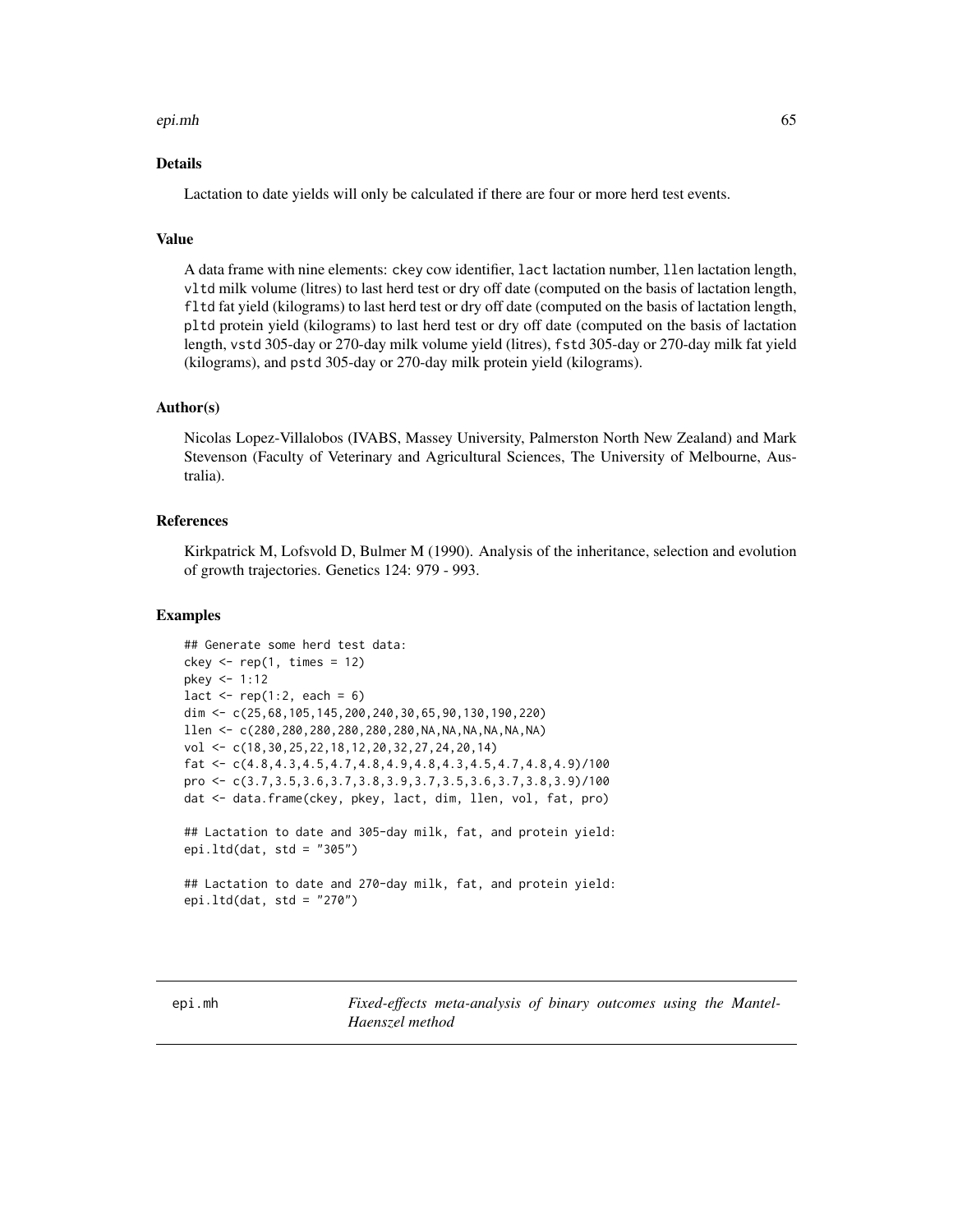Computes individual study odds or risk ratios for binary outcome data. Computes the summary odds or risk ratio using the Mantel-Haenszel method. Performs a test of heterogeneity among trials. Performs a test for the overall difference between groups (that is, after pooling the studies, do treated groups differ significantly from controls?).

# Usage

```
epi.mh(ev.trt, n.trt, ev.ctrl, n.ctrl, names, method = "odds.ratio",
   alternative = c("two.sided", "less", "greater"), conf.level = 0.95)
```
### Arguments

| ev.trt      | observed number of events in the treatment group.                                                        |
|-------------|----------------------------------------------------------------------------------------------------------|
| n.trt       | number in the treatment group.                                                                           |
| ev.ctrl     | observed number of events in the control group.                                                          |
| $n.$ ctrl   | number in the control group.                                                                             |
| names       | character string identifying each trial.                                                                 |
| method      | a character string indicating the method to be used. Options are odds ratio or<br>risk.ratio.            |
| alternative | a character string specifying the alternative hypothesis, must be one of two. sided,<br>greater or less. |
| conf.level  | magnitude of the returned confidence interval. Must be a single number between<br>$0$ and $1$ .          |

## Details

alternative = "greater" tests the hypothesis that the Mantel-Haenszel summary measure of association is greater than 1.

# Value

A list containing the following:

| 0 <sub>R</sub> | the odds ratio for each trial and the lower and upper bounds of the confidence<br>interval of the odds ratio for each trial.                   |
|----------------|------------------------------------------------------------------------------------------------------------------------------------------------|
| <b>RR</b>      | the risk ratio for each trial and the lower and upper bounds of the confidence<br>interval of the risk ratio for each trial.                   |
| OR.summary     | the Mantel-Haenszel summary odds ratio and the lower and upper bounds of the<br>confidence interval of the Mantel-Haenszel summary odds ratio. |
| RR.summary     | the Mantel-Haenszel summary risk ratio and the lower and upper bounds of the<br>confidence interval of the Mantel-Haenszel summary risk ratio. |
| weights        | the raw and inverse variance weights assigned to each trial.                                                                                   |
| heterogeneity  | a vector containing Q the heterogeneity test statistic, df the degrees of freedom<br>and its associated P-value.                               |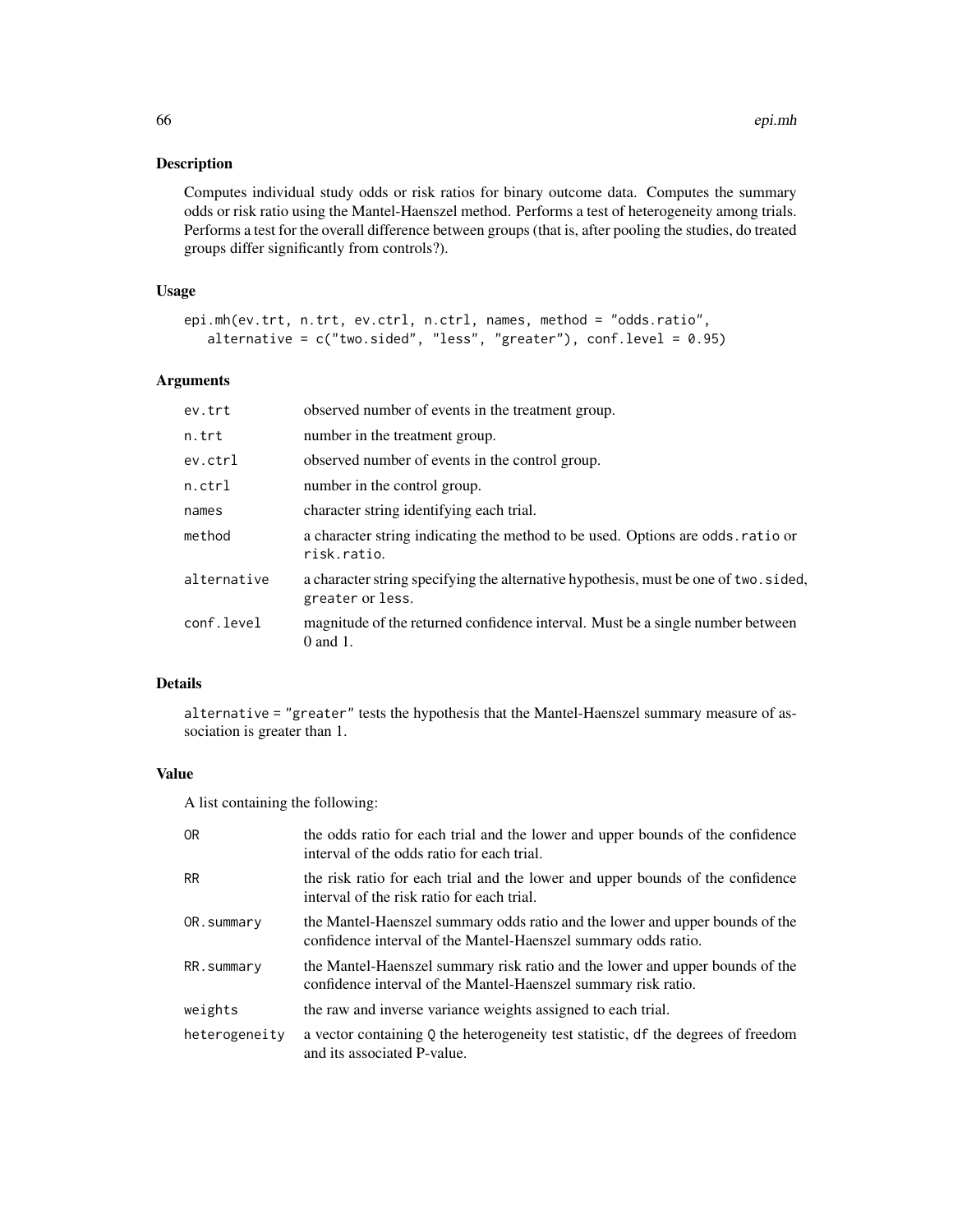| Hsa    | the relative excess of the heterogeneity test statistic Q over the degrees of free-<br>dom df.           |
|--------|----------------------------------------------------------------------------------------------------------|
| Isa    | the percentage of total variation in study estimates that is due to heterogeneity<br>rather than chance. |
| effect | a vector containing z the test statistic for overall treatment effect and its associ-<br>ated P-value.   |

## **Note**

Using this method, the pooled odds and risk ratios are computed using the raw individual study weights. The methodology for computing the Mantel-Haenszel summary odds ratio follows the approach decribed in Deeks, Altman and Bradburn MJ (2001, pp 291 - 299).

The function checks each strata for cells with zero frequencies. If a zero frequency is found in any cell, 0.5 is added to all cells within the strata.

#### References

Deeks JJ, Altman DG, Bradburn MJ (2001). Statistical methods for examining heterogeneity and combining results from several studies in meta-analysis. In: Egger M, Davey Smith G, Altman D (eds). Systematic Review in Health Care Meta-Analysis in Context. British Medical Journal, London, 2001, pp. 291 - 299.

Higgins JP, Thompson SG (2002). Quantifying heterogeneity in a meta-analysis. Statistics in Medicine 21: 1539 - 1558.

# See Also

[epi.dsl](#page-41-0)[,epi.iv](#page-58-0)[,epi.smd](#page-81-0)

#### Examples

```
data(epi.epidural)
epi.mh(ev.trt = epi.epidural$ev.trt, n.trt = epi.epidural$n.trt,
  ev.ctrl = epi.epidural$ev.ctrl, n.ctrl = epi.epidural$n.ctrl,
  names = as.character(epi.epidural$trial), method = "odds.ratio",
  alternative = "two.sided", conf. level = 0.95)
```
epi.nomogram *Post-test probability of disease given sensitivity and specificity of a test*

## **Description**

Compute the post-test probability of disease given sensitivity and specificity of a test.

# Usage

```
epi.nomogram(se, sp, lr, pre.pos, verbose = FALSE)
```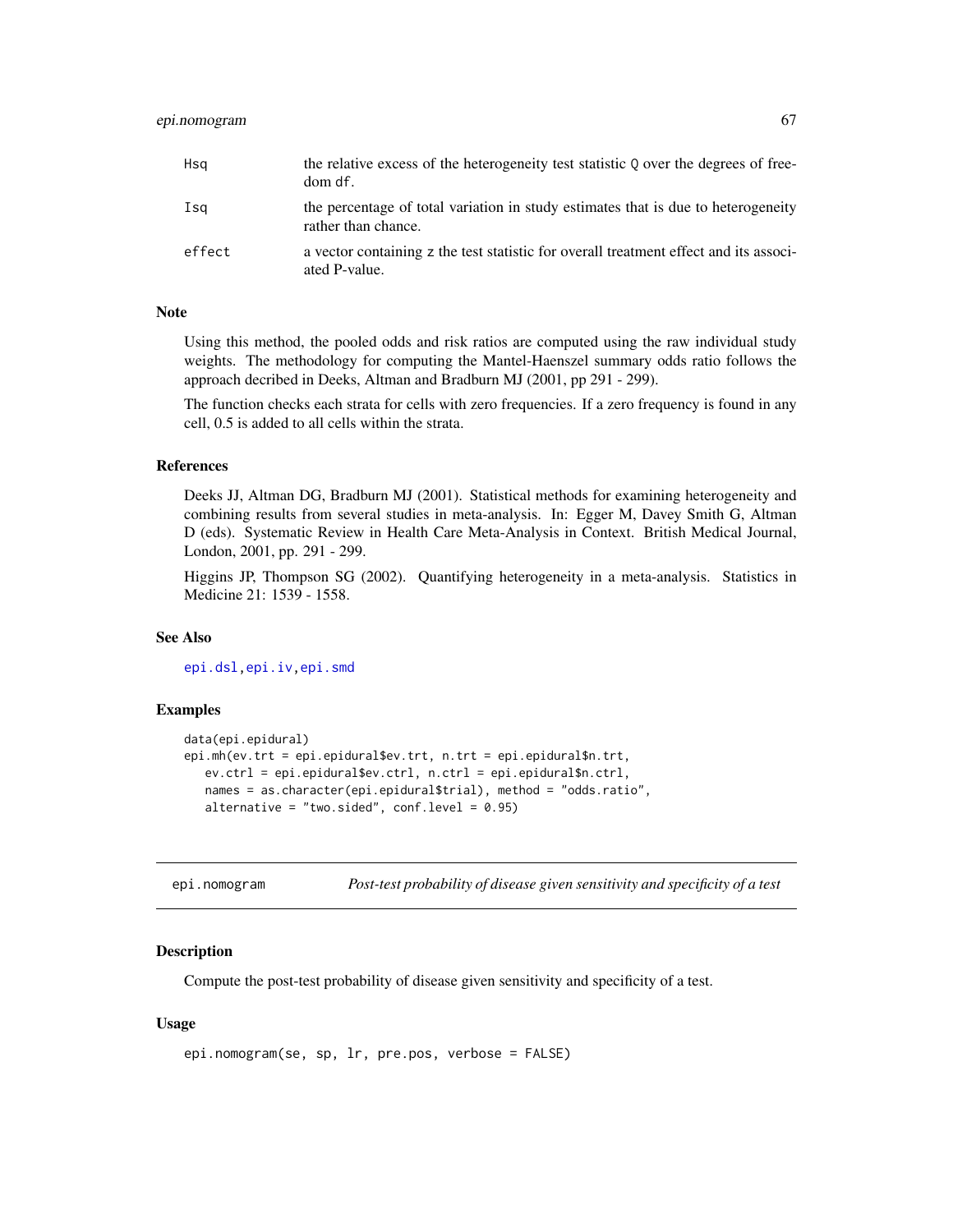#### Arguments

| se      | test sensitivity $(0 - 1)$ .                                                                                                                |
|---------|---------------------------------------------------------------------------------------------------------------------------------------------|
| sp      | test specificity $(0 - 1)$ .                                                                                                                |
| 1r      | a vector of length 2 listing the positive and negative likelihood ratio (respec-<br>tively) of the test. Ignored if se and sp are not null. |
| pre.pos | the pre-test probability of the outcome.                                                                                                    |
| verbose | logical, indicating whether detailed or summary results are to be returned.                                                                 |

#### Value

A list containing the following:

| 1r    | a data frame listing the likelihood ratio of a positive and negative test.                                                                                                                                                                               |
|-------|----------------------------------------------------------------------------------------------------------------------------------------------------------------------------------------------------------------------------------------------------------|
| prior | a data frame listing the pre-test probability of being outcome (i.e. disease) posi-<br>tive, as entered by the user.                                                                                                                                     |
| post  | a data frame listing: opos. tpos the post-test probability of being outcome (i.e.<br>disease) positive given a positive test result and opos, they the post-test proba-<br>bility of being outcome (i.e. disease) positive given a negative test result. |

## References

Caraguel C, Vanderstichel R (2013). The two-step Fagan's nomogram: ad hoc interpretation of a diagnostic test result without calculation. Evidence Based Medicine 18: 125 - 128.

Hunink M, Glasziou P (2001). Decision Making in Health and Medicine - Integrating Evidence and Values. Cambridge University Press, pp. 128 - 156.

### Examples

```
## EXAMPLE 1:
## You are presented with a dog with lethargy, exercise intolerance,
## weight gain and bilaterally symmetric truncal alopecia. You are
## suspicious of hypothyroidism and take a blood sample to measure
## basal serum thyroxine (T4).
## You believe that around 5% of dogs presented to your clinic with
## a signalment of general debility have hypothyroidism. The serum T4
## has a sensitivity of 0.89 and specificity of 0.85 for diagnosing
## hypothyroidism in the dog. The laboratory reports a serum T4
## concentration of 22.0 nmol/L (reference range 19.0 to 58.0 nmol/L).
## What is the post-test probability that this dog is hypothyroid?
epi.nomogram(se = 0.89, sp = 0.85, lr = NA, pre.pos = 0.05, verbose = FALSE)
## If the test is positive the post-test probability that this dog is
## hypothyroid is 0.24. If the test is negative the post-test probability
## that this dog is hypothyroid is 0.0068.
```
## EXAMPLE 2: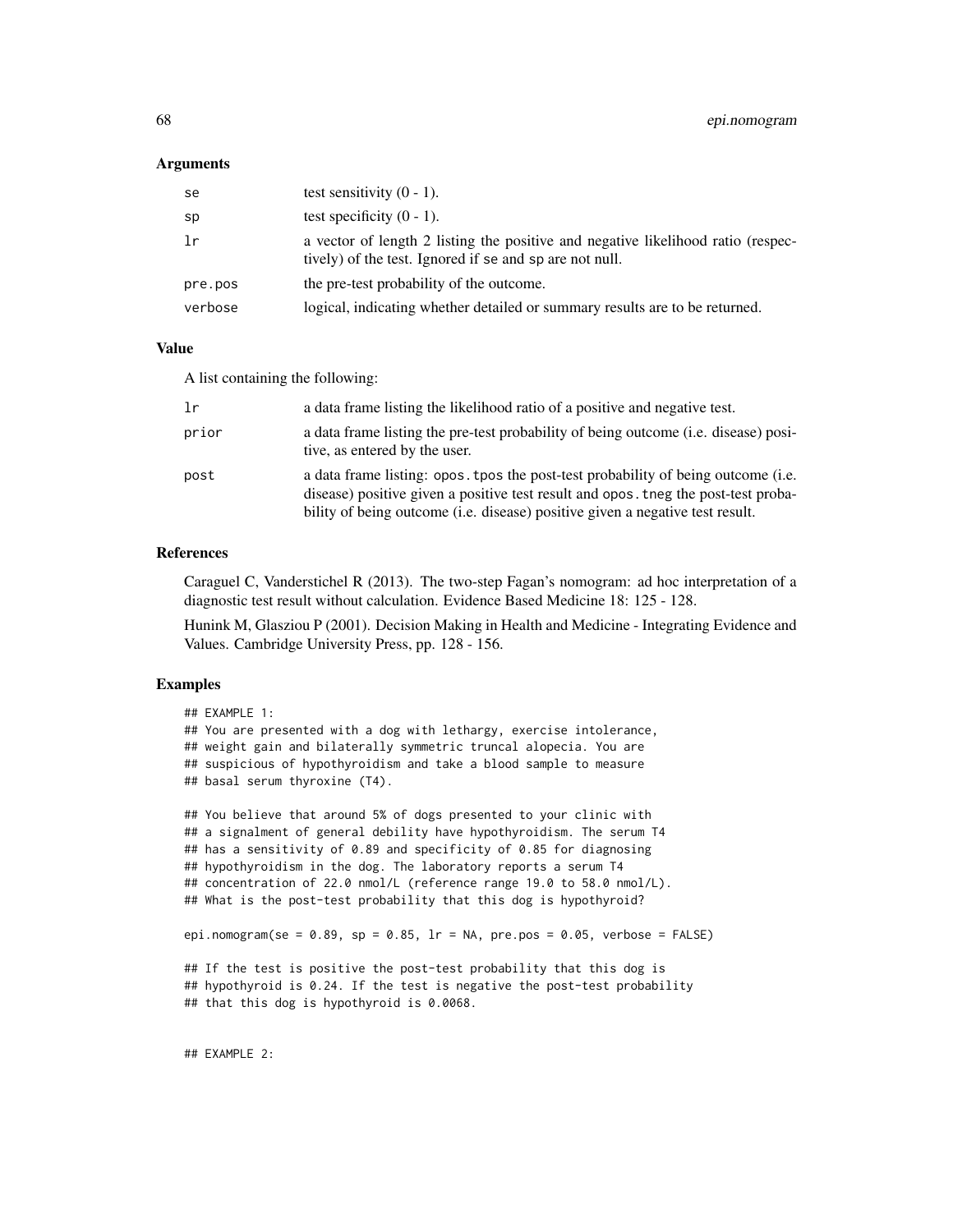#### epi.occc 69

## A dog is presented to you with severe pruritis. You suspect sarcoptic ## mange and decide to take a skin scraping (LR+ 9000; LR- 0.1). The scrape ## returns a negative result (no mites are seen). What is the post-test ## probability that your patient has sarcoptic mange? You recall that you ## diagnose around 3 cases of sarcoptic mange per year in a clinic that ## sees approximately 2 -- 3 dogs per week presented with pruritic skin disease. pre.pos <-  $3 / (3 * 52)$ epi.nomogram(se = NA, sp = NA,  $lr = c(9000, 0.1)$ , pre.pos = pre.pos, verbose = FALSE) ## If the skin scraping is negative the post-test probability that this dog ## has sarcoptic mange is 0.002.

epi.occc *Overall concordance correlation coefficient (OCCC)*

#### Description

Overall concordance correlation coefficient (OCCC) for agreement on a continuous measure based on Lin (1989, 2000) and Barnhart et al. (2002).

#### Usage

epi.occc(dat, na.rm = FALSE, pairs = FALSE)

## S3 method for class 'epi.occc'  $print(x, \ldots)$ 

## S3 method for class 'epi.occc' summary(object, ...)

## Arguments

| dat               | a matrix, or a matrix like object. Rows correspond to cases/observations, columns<br>corresponds to raters/variables. |
|-------------------|-----------------------------------------------------------------------------------------------------------------------|
| na.rm             | logical. Should missing values (including NaN) be removed?                                                            |
| pairs             | logical. Should the return object contain pairwise statistics? See Details.                                           |
| x, object         | an object of class epi. occc.                                                                                         |
| $\cdot\cdot\cdot$ | further arguments passed to print methods.                                                                            |

## Details

The index proposed by Barnhart et al. (2002) is the same as the index suggested by Lin (1989) in the section of future studies with a correction of a typographical error in Lin (2000).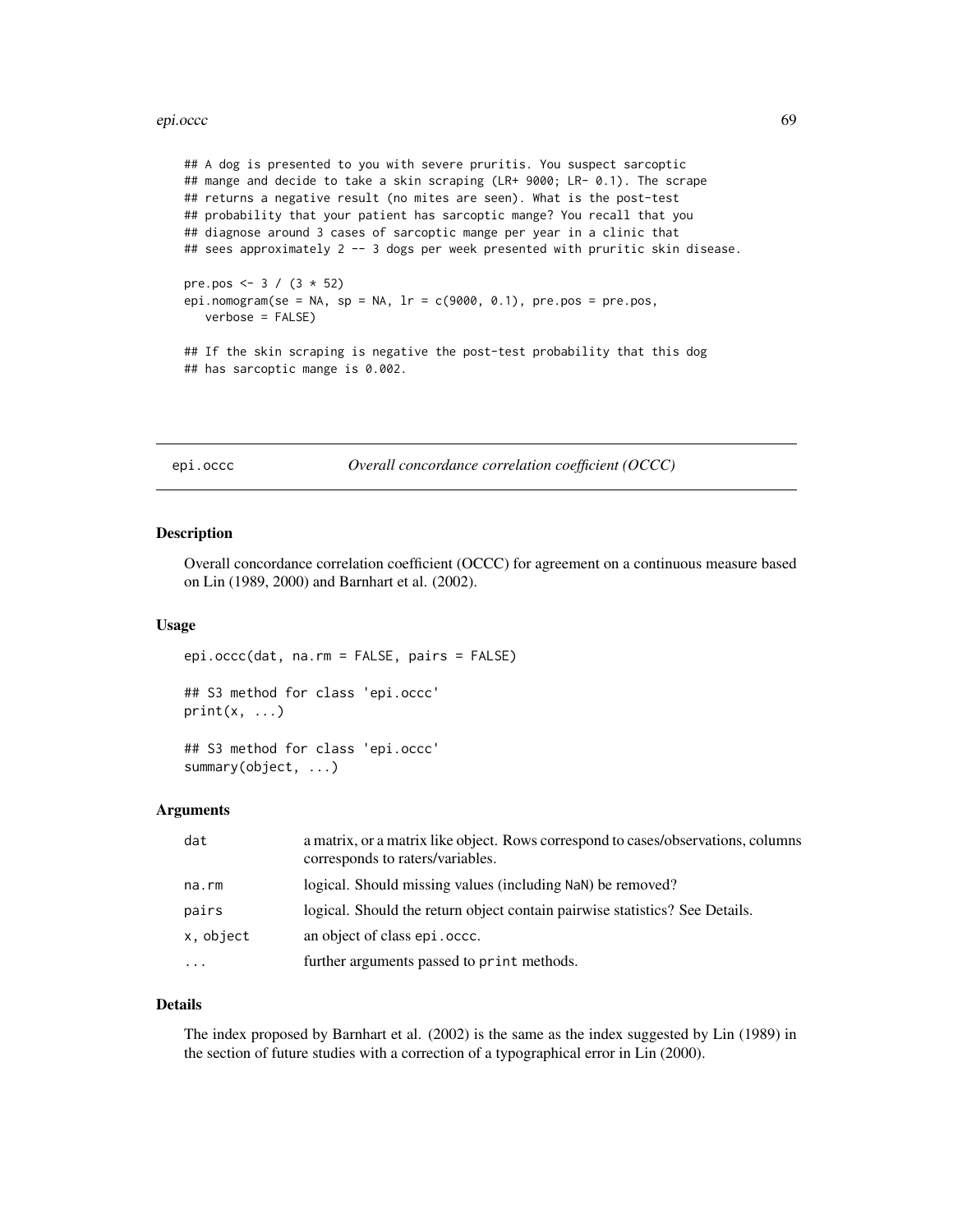An object of class epi. occc with the following list elements (notation follows Barnhart et al. 2002):

- occc: the value of the overall concordance correlation coefficient  $(\rho_o^c)$ ,
- oprec: overall precision  $(\rho)$ ,
- oaccu: overall accuracy  $(\chi^a)$ ,
- pairs: a list with following elements (only if pairs = TRUE, otherwise NULL; column indices for the pairs (j,k) follow lower-triangle column-major rule based on a ncol(x) times  $ncol(x)$ matrix),
	- $\sim$  ccc: pairwise CCC values ( $\rho_{jk}^c$ ),
	- prec: pairwise precision values  $(\rho_{ik})$ ,
	- accu: pairwise accuracy values  $(\chi^a_{jk})$ ,
	- ksi: pairwise weights  $(\xi_{jk})$ ,
	- scale: pairwise scale values  $(v_{ik})$ ,
	- location: pairwise location values  $(u_{jk})$ ,
- data.name: name of the input data dat.

## Author(s)

Peter Solymos, solymos@ualberta.ca.

# References

Barnhart H X, Haber M, Song J (2002). Overall concordance correlation coefficient for evaluating agreement among multiple observers. Biometrics 58: 1020 - 1027.

Lin L (1989). A concordance correlation coefficient to evaluate reproducibility. Biometrics 45: 255 - 268.

Lin L (2000). A note on the concordance correlation coefficient. Biometrics 56: 324 - 325.

# See Also

[epi.ccc](#page-22-0)

```
## Generate some artificial ratings data:
set.seed(1234)
p <- runif(10, 0, 1)
x \le replicate(n = 5, expr = rbinom(10, 4, p) + 1)
rval \leq epi.occc(dat = x, pairs = TRUE)
print(rval); summary(rval)
```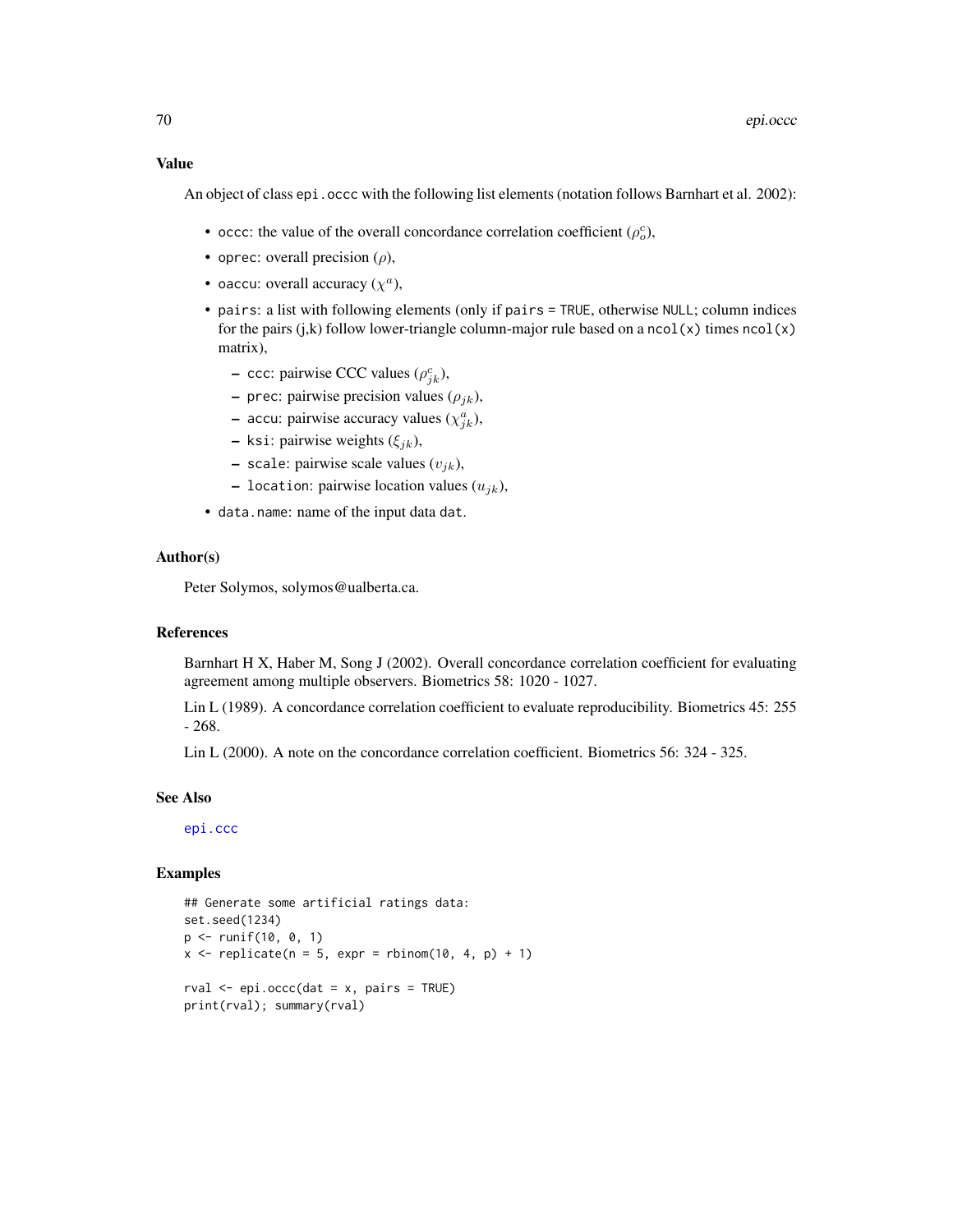Creates an offset vector based on a list.

#### Usage

```
epi.offset(id.names)
```
# Arguments

id.names a list identifying the [location] of each case. This must be a factor.

# Details

This function is useful for supplying spatial data to WinBUGS.

# Value

A vector of length (1 + length of id). The first element of the offset vector is 1, corresponding to the position at which data for the first factor appears in id. The second element of the offset vector corresponds to the position at which the second factor appears in id and so on. The last element of the offset vector corresponds to the length of the id list.

# References

Bailey TC, Gatrell AC (1995). Interactive Spatial Data Analysis. Longman Scientific & Technical. London.

Langford IH (1994). Using empirical Bayes estimates in the geographical analysis of disease risk. Area 26: 142 - 149.

```
dat <- c(1,1,1,2,2,2,2,3,3,3)
dat <- as.factor(dat)
offset <- epi.offset(dat)
offset
## [1] 1 4 8 10
```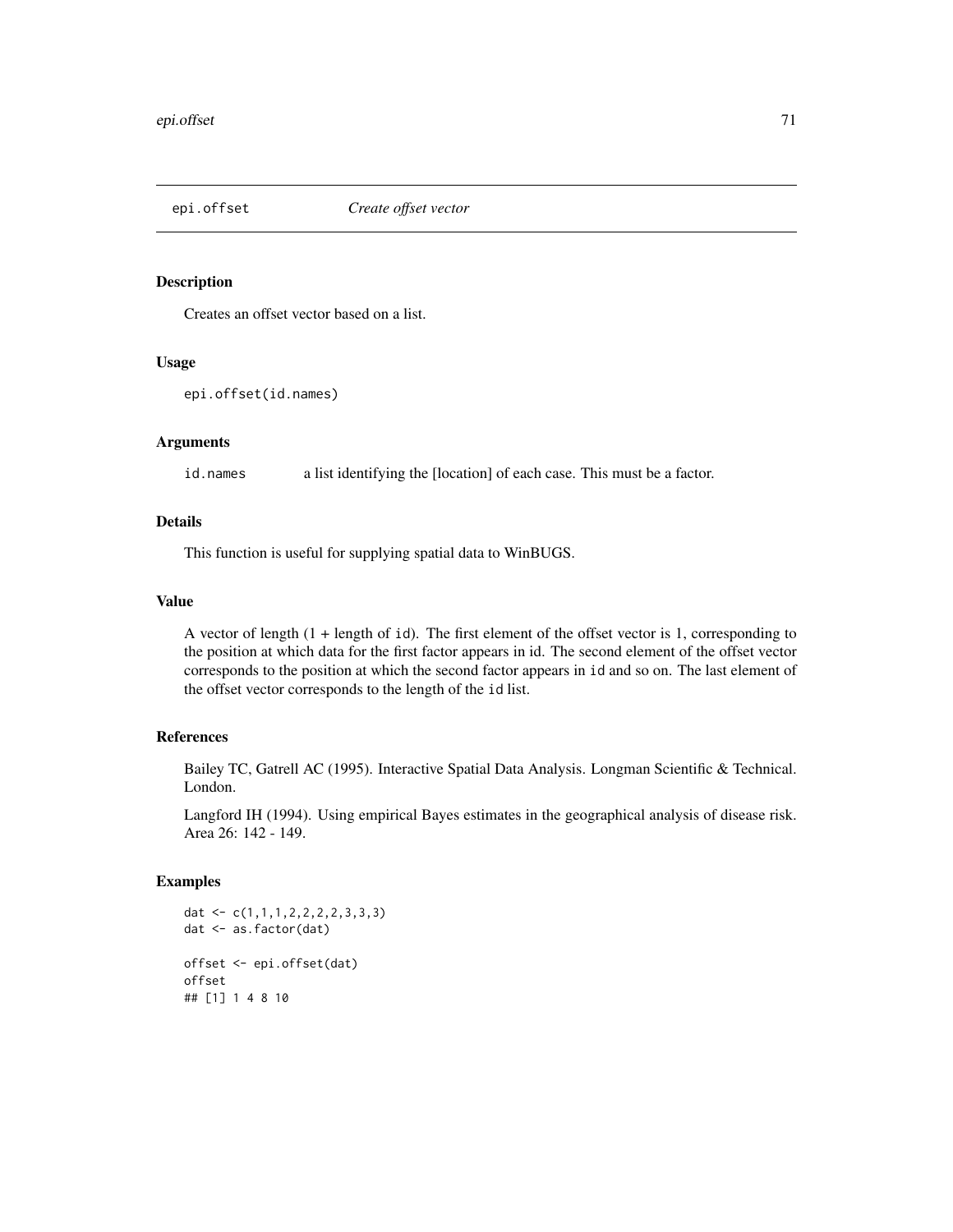We may wish to designate a group of individuals (e.g. a herd) as being either diseased or nondiseased on the basis of pooled samples. This function estimates sensitivity and specificity of this testing regime at the group (or herd) level.

## Usage

epi.pooled(se, sp, P, m, r)

## Arguments

| se | a vector of length one defining the sensitivity of the individual test used.  |
|----|-------------------------------------------------------------------------------|
| sp | a vector of length one defining the specificity of the individual test used.  |
| P  | scalar, defining the estimated true prevalence.                               |
| m  | scalar, defining the number of individual samples to make up a pooled sample. |
|    | scalar, defining the number of pooled samples per group (or herd).            |

## Value

A list containing the following:

| <b>HAPneg</b> | the apparent prevalence in a disease negative herd. |
|---------------|-----------------------------------------------------|
| HSe           | the estimated group (herd) level sensitivity.       |
| HSp           | the estimated group (herd) level specificity.       |

# References

Dohoo I, Martin W, Stryhn H (2003). Veterinary Epidemiologic Research. AVC Inc, Charlottetown, Prince Edward Island, Canada, pp. 115 - 117 .

Christensen J, Gardner IA (2000). Herd-level interpretation of test results for epidemiologic studies of animal diseases. Preventive Veterinary Medicine 45: 83 - 106.

# Examples

## We want to test dairy herds for Johne's disease using faecal culture ## which has a sensitivity and specificity of 0.647 and 0.981, respectively. ## Suppose we pool faecal samples from five cows together and use six pooled ## samples per herd. What is the herd level sensitivity and specificity ## based on this approach (assuming homogenous mixing)?

epi.pooled(se = 0.647, sp = 0.981, P = 0.12, m = 5, r = 6)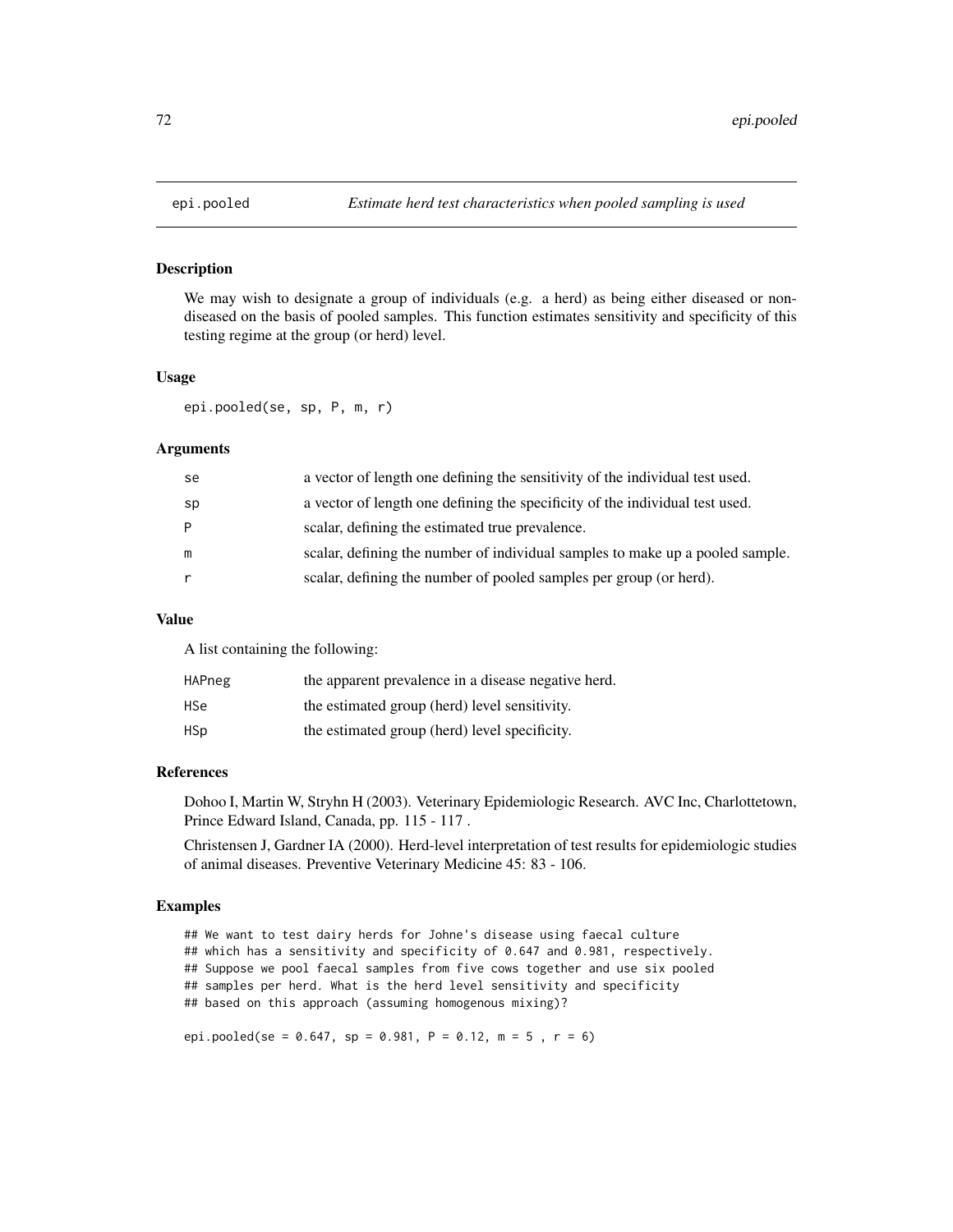# epi.popsize 73

```
## Herd level sensitivity is 0.927, herd level specificity is 0.562.
## Sensitivity at the herd level is increased using the pooled sampling
## approach; herd level specificity is decreased.
```
epi.popsize *Estimate population size*

# **Description**

Estimates population size on the basis of capture-recapture sampling.

# Usage

```
epi.popsize(T1, T2, T12, conf.level = 0.95, verbose = FALSE)
```
## Arguments

| T1              | an integer representing the number of individuals tested in the first round.                    |
|-----------------|-------------------------------------------------------------------------------------------------|
| T <sub>2</sub>  | an integer representing the number of individuals tested in the second round.                   |
| T <sub>12</sub> | an integer representing the number of individuals tested in both the first and<br>second round. |
| conf.level      | magnitude of the returned confidence interval. Must be a single number between<br>$0$ and $1$ . |
| verbose         | logical indicating whether detailed or summary results are to be returned.                      |

#### Value

Returns the estimated population size and an estimate of the numbers of individuals that remain untested.

# References

Cannon RM, Roe RT (1982). Livestock Disease Surveys A Field Manual for Veterinarians. Australian Government Publishing Service, Canberra, pp. 34.

# Examples

```
## In a field survey 400 feral pigs are captured, marked and then released.
## On a second occassion 40 of the orignal capture are found when another 400
## pigs are captured. Estimate the size of this feral pig population. Estimate
## the number of feral pigs that have not been tested.
epi.popsize(T1 = 400, T2 = 400, T12 = 40, conf.level = 0.95, verbose = FALSE)
## Estimated population size: 4000 (95% CI 3125 - 5557)
## Estimated number of untested pigs: 3240 (95% CI 2365 - 4797)
```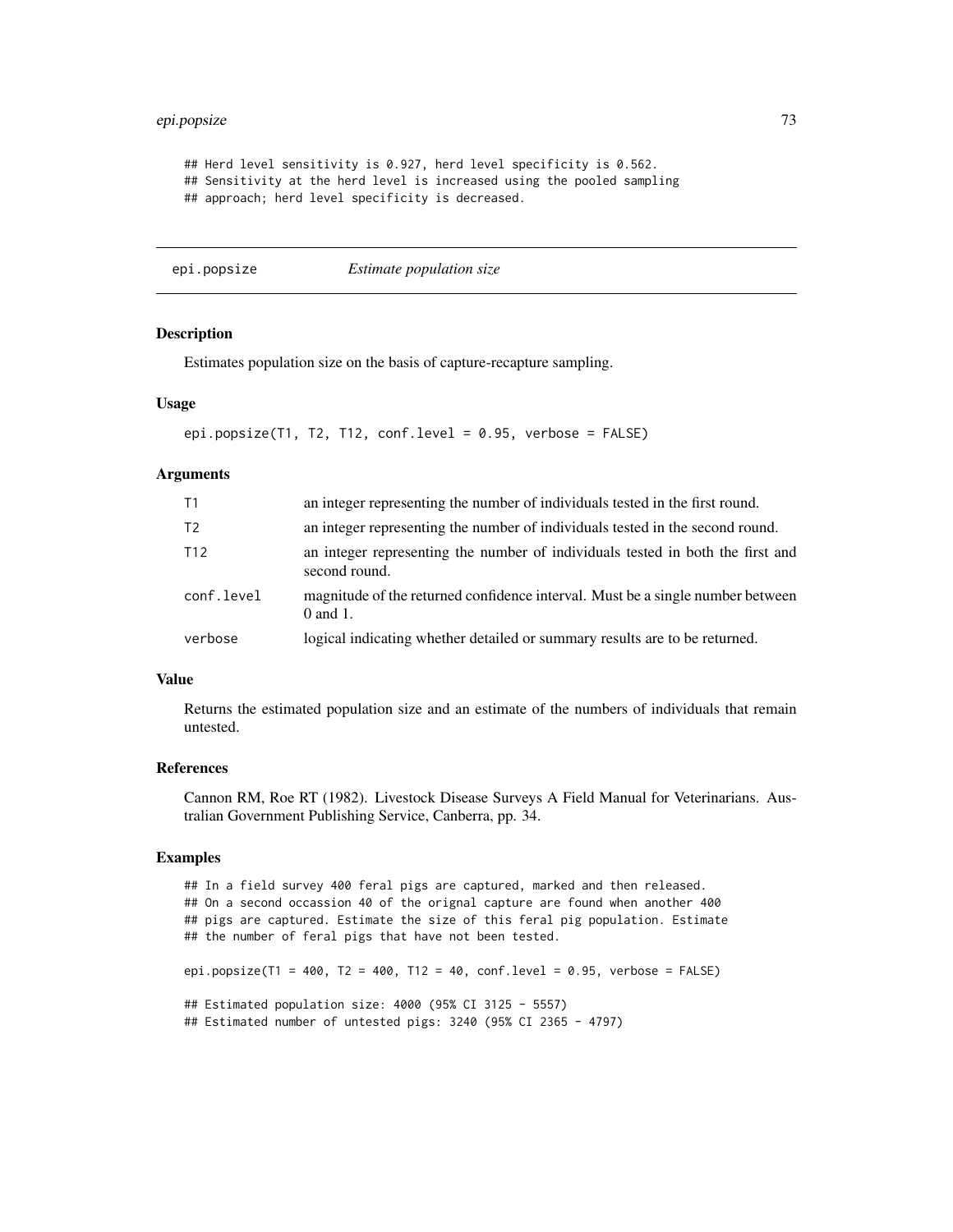## Description

Compute partial rank correlation coefficients.

# Usage

epi.prcc(dat, sided.test = 2, conf.level =  $0.95$ )

## Arguments

| dat        | a data frame comprised of $K + 1$ columns and N rows, where K represents the<br>number of model parameters being evaluated and N represents the number of<br>replications of the model. The last column of the data frame (i.e. column $K + 1$ )<br>provides the model output.                |
|------------|-----------------------------------------------------------------------------------------------------------------------------------------------------------------------------------------------------------------------------------------------------------------------------------------------|
| sided.test | use a one- or two-sided test? Use a two-sided test if you wish to evaluate whether<br>or not the partial rank correlation coefficient is greater than or less than zero. Use<br>a one-sided test to evaluate whether or not the partial rank correlation coefficient<br>is greater than zero. |
| conf.level | magnitude of the returned confidence intervals. Must be a single number be-<br>tween 0 and 1.                                                                                                                                                                                                 |

# Details

Calculation of the PRCC enables the determination of the statistical relationships between each input parameter and the outcome variable while keeping all of the other input parameters constant at their expected value (Conover, 1980). This procedure enables the independent effects of each parameter to be determined, even when the parameters are correlated. A PRCC indicates the degree of monotonicity between a specific input variable and an outcome; therefore only outcome variables that are monotonically related to the input parameters should be chosen for this analysis (Conover, 1980; Iman and Conover 1980). Monotonicity can be assessed by examining scatterplots where each input variable is plotted as a function of the outcome variable. The sign of the PRCC indicates the qualitative relationship between each input variable and the outcome variable. The magnitude of the PRCC indicates the importance of the uncertainty in the input variable in contributing to the imprecision in predicting the value of the outcome variable. The relative importance of the input variables can be directly evaluated by comparing the values of the PRCC.

If the number of parameters K is greater than the number of model replications N an error will be returned.

## Value

A data frame with three elements: est the point estimate of the partial rank corellation coefficient between each input parameter and the outcome, lower the lower bound of the confidence interval of the partial rank corellation coefficient, upper the upper bound of the confidence interval of the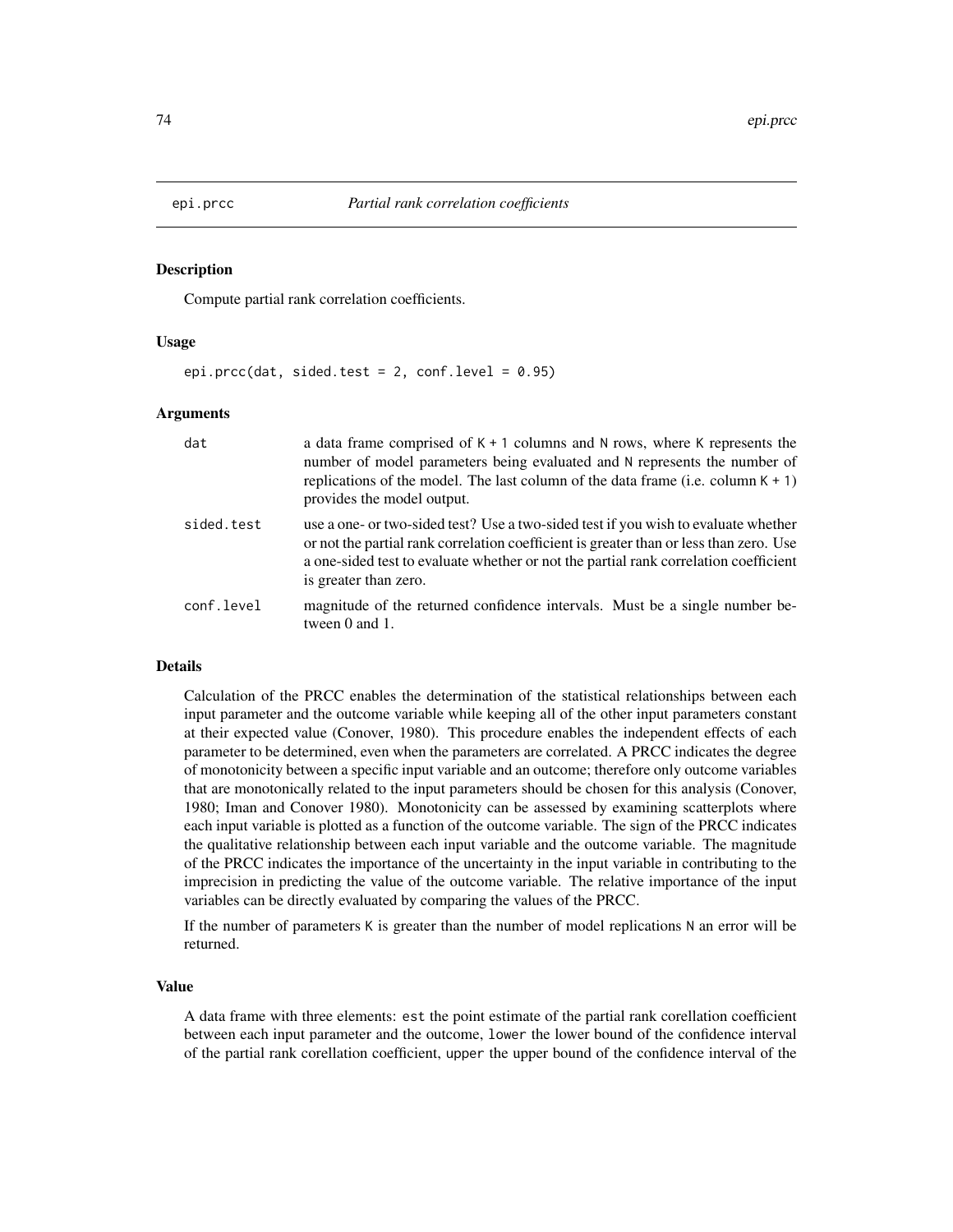#### epi.prev 75

partial rank corellation coefficient, test. statistic the test statistic used to determine the significance of non-zero values of the partial rank correlation coefficient, and p.value the associated P-value.

# Author(s)

Jonathon Marshall, J.C.Marshall@massey.ac.nz.

#### References

Blower S, Dowlatabladi H (1994). Sensitivity and uncertainty analysis of complex models of disease transmission: an HIV model, as an example. International Statistical Review 62: 229 - 243.

Conover WJ (1980). Practical Nonparametric Statistics, 2nd edition, John Wiley and Sons Inc., New York, NY.

Iman RL, Conover WJ (1982). A distribution-free approach to inducing rank correlation among input variables. Communication in Statistics — Simulation and Computation 11: 311 - 334.

Sanchez M, Blower S (1997) Uncertainty and sensitivity analysis of the basic reproductive rate. American Journal of Epidemiology 145: 1127 - 1137.

#### Examples

## Create a matrix of simulation results:  $x1 \le -$  rnorm(n = 10, mean = 120, sd = 130)  $x2 \le -$  rnorm(n = 10, mean = 80, sd = 5)  $x3 \le -$  rnorm(n = 10, mean = 40, sd = 20)  $y \le -2 + (0.5 \times x1) - (1.7 \times x2) + (0.2 \times x3)$ dat <- data.frame(X1 = x1, X2 = x2, X3 = x3, Y = y) epi.prcc(dat, sided.test = 2, conf.level =  $0.95$ )

epi.prev *Estimate true prevalence*

## Description

Compute the true prevalence of a disease in a population on the basis of an imperfect test.

#### Usage

```
epi.prev(pos, tested, se, sp, method = "wilson", units = 100, conf.level = 0.95)
```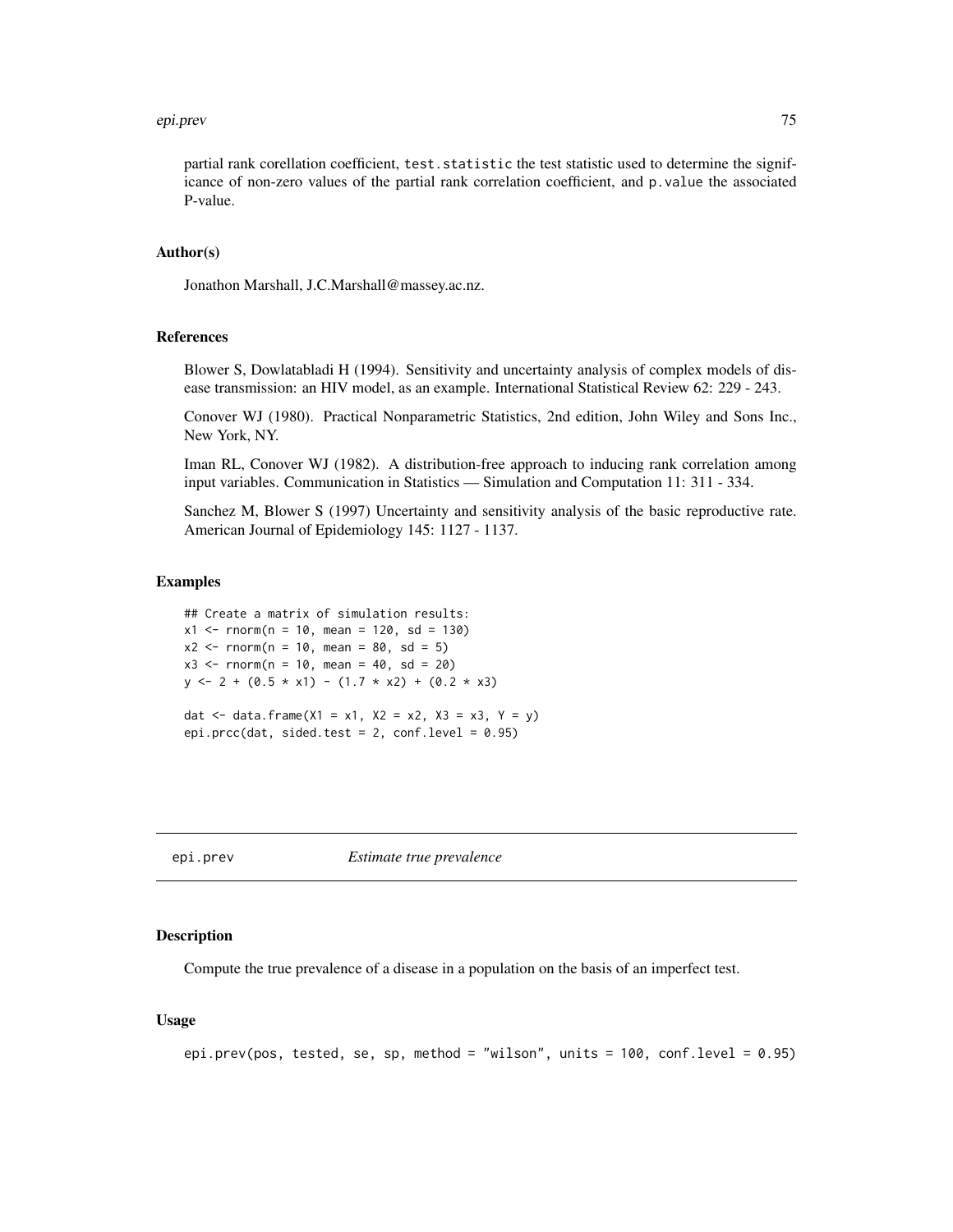## **Arguments**

| pos        | a vector listing the count of positive test results for each population.                                                                                                                 |
|------------|------------------------------------------------------------------------------------------------------------------------------------------------------------------------------------------|
| tested     | a vector listing the count of subjects tested for each population.                                                                                                                       |
| se         | test sensitivity $(0 - 1)$ , se can either be a single number or a vector of the same<br>length as pos. See the examples, below, for details.                                            |
| sp         | test specificity $(0 - 1)$ . sp can either be a single number or a vector of the same<br>length as pos. See the examples, below, for details.                                            |
| method     | a character string indicating the confidence interval calculation method to use.<br>Options are "c-p" (Cloppper-Pearson), "sterne" (Sterne), "blaker" (Blaker)<br>and "wilson" (Wilson). |
| units      | multiplier for the prevalence estimates.                                                                                                                                                 |
| conf.level | magnitude of the returned confidence interval. Must be a single number between<br>$0$ and $1$ .                                                                                          |

# Details

Appropriate confidence intervals for the adjusted prevalence estimate are provided, accounting for the change in variance that arises from imperfect test sensitivity and specificity (see Reiczigel et al 2010 for details).

The Clopper-Pearson method is known to be too conservative for two-sided intervals (Blaker 2000, Agresti and Coull 1998). Blaker's and Sterne's methods (Blaker 2000, Sterne 1954) provide smaller exact two-sided confidence interval estimates.

# Value

A list containing the following:

| ap | the point estimate of apparent prevalence and the lower and upper bounds of the<br>confidence interval around the apparent prevalence estimate. |
|----|-------------------------------------------------------------------------------------------------------------------------------------------------|
| tp | the point estimate of the true prevalence and the lower and upper bounds of the<br>confidence interval around the true prevalence estimate.     |

# Note

This function uses apparent prevalence, test sensitivity and test specificity to estimate true prevalence (after Rogan and Gladen, 1978). Confidence intervals for the apparent and true prevalence estimates are based on code provided by Reiczigel et al. (2010).

If apparent prevalence is less than (1 - diagnostic test specificity) the Rogan Gladen estimate of true prevalence will be less than zero (Speybroeck et al. 2012). If the apparent prevalence is greater than the diagnostic test sensitivity the Rogan Gladen estimate of true prevalence will be greater than one.

When  $AP < (1 - Sp)$  the function issues a warning to alert the user that the estimate of true prevalence is invalid. A similar warning is issued when AP > Se. In either situation a Bayesian approach for estimation of true prevalence is recommended. See Messam et al. (2008) for a concise introduction to this topic.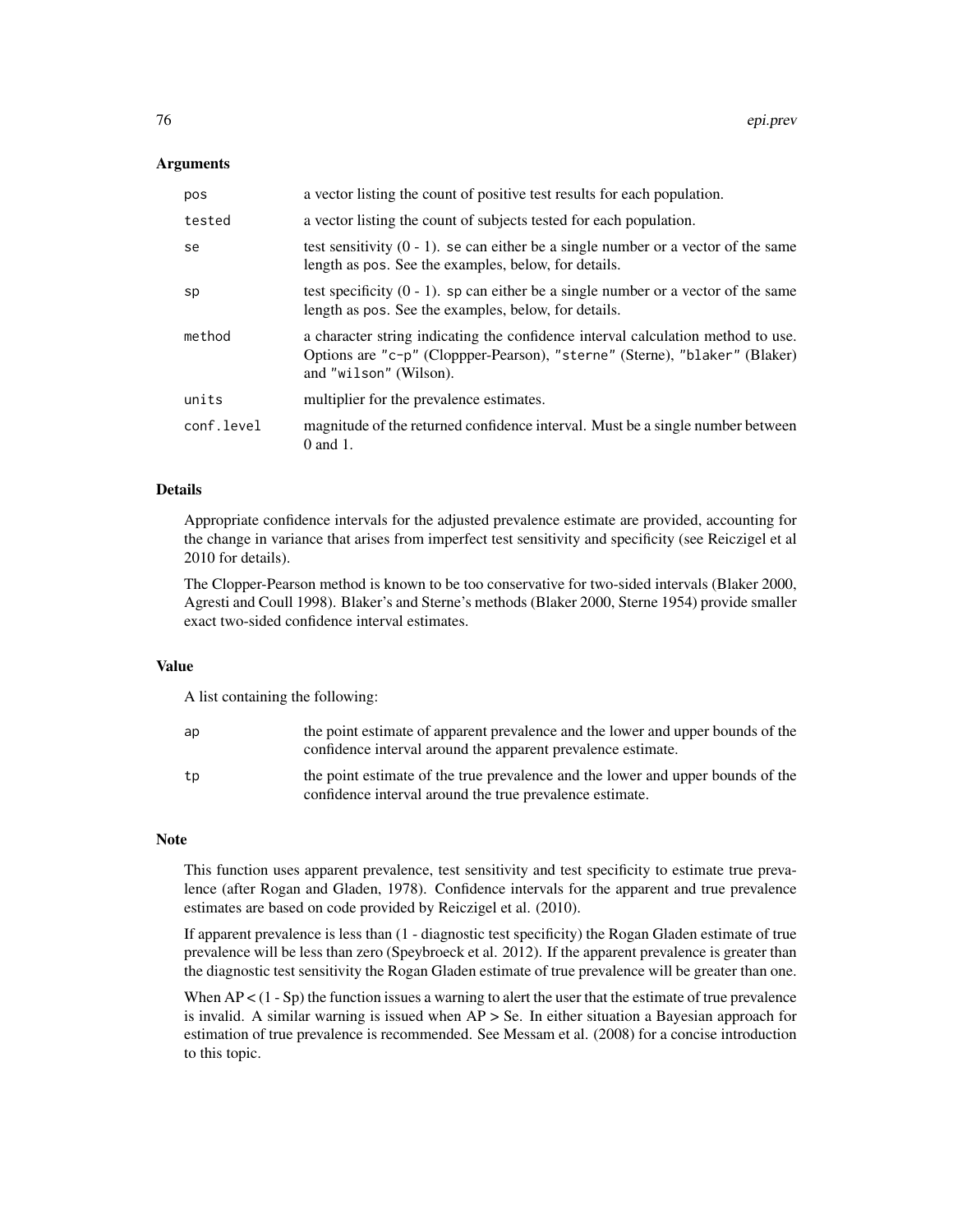#### epi.prev 77

## References

Abel U (1993). DieBewertung Diagnostischer Tests. Hippokrates, Stuttgart.

Agresti A, Coull BA (1998). Approximate is better than 'exact' for interval estimation of binomial proportions. American Statistician 52: 119 - 126.

Blaker H (2000). Confidence curves and improved exact confidence intervals for discrete distributions. Canadian Journal of Statistics 28: 783 - 798.

Clopper CJ, Pearson ES (1934). The use of confidence of fiducial limits illustrated in the case of the binomial. Biometrika 26: 404 - 413.

Gardener IA, Greiner M (1999). Advanced Methods for Test Validation and Interpretation in Veterinary Medicince. Freie Universitat Berlin, ISBN 3-929619-22-9; 80 pp.

Messam L, Branscum A, Collins M, Gardner I (2008) Frequentist and Bayesian approaches to prevalence estimation using examples from Johne's disease. Animal Health Research Reviews 9: 1 - 23.

Reiczigel J, Foldi J, Ozsvari L (2010). Exact confidence limits for prevalence of disease with an imperfect diagnostic test. Epidemiology and Infection 138: 1674 - 1678.

Rogan W, Gladen B (1978). Estimating prevalence from results of a screening test. American Journal of Epidemiology 107: 71 - 76.

Speybroeck N, Devleesschauwer B, Joseph L, Berkvens D (2012). Misclassification errors in prevalence estimation: Bayesian handling with care. International Journal of Public Health DOI:10.1007/s00038- 012-0439-9.

Sterne TE (1954). Some remarks on confidence or fiducial limits. Biometrika 41: 275 - 278.

# Examples

```
## A simple random sample of 150 cows from a herd of 2560 is taken.
## Each cow is given a screening test for brucellosis which has a
## sensitivity of 96% and a specificity of 89%. Of the 150 cows tested
## 45 were positive to the screening test. What is the estimated prevalence
## of brucellosis in this herd (and its 95% confidence interval)?
epi.prev(pos = 45, tested = 150, se = 0.96, sp = 0.89, method = "blaker",
```
units =  $100$ , conf.level =  $0.95$ )

## The estimated true prevalence of brucellosis in this herd is 22 (95% 14 ## to 32) cases per 100 cows at risk.

```
## Moujaber et al. (2008) analysed the seroepidemiology of Helicobacter pylori
## infection in Australia. They reported seroprevalence rates together with
## 95% confidence intervals by age group using the Clopper-Pearson exact
## method (Clopper and Pearson, 1934). The ELISA test they applied had 96.4%
## sensitivity and 92.7% specificity. A total of 151 subjects 1 -- 4 years
## of age were tested. Of this group 6 were positive. What is the estimated
## true prevalence of Helicobacter pylori in this age group?
```

```
epi.prev(pos = 6, tested = 151, se = 0.964, sp = 0.927, method = "c-p",
  units = 100, conf.level = 0.95)
```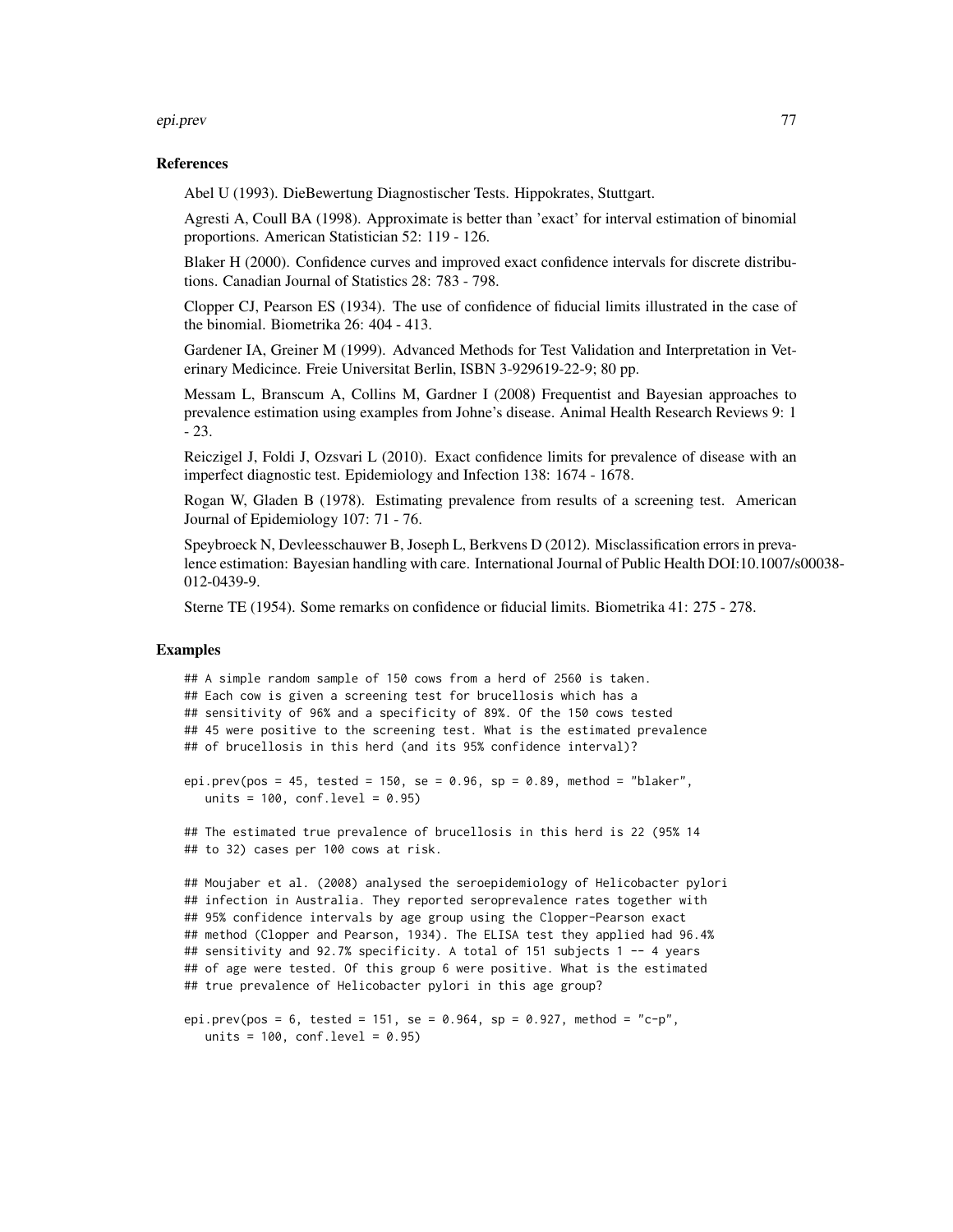#### 78 epi.psi

```
## The estimated true prevalence of Helicobacter pylori in 1 -- 4 year olds is
## -4 (95% CI -6 to 1) cases per 100. Warning issued by function to alert
## user that estimate of true prevalence invalid.
## Three dairy herds are tested for tuberculosis. On each herd a different test
## regime is used (each with a different diagnostic test sensitivity and
## specificity). The number of animals tested in each herd were 210, 189 and
## 124, respectively. The number of test-positives in each herd were 8, 12
## and 7. Test sensitivities were 0.60, 0.65 and 0.70 (respectively). Test
## specificities were 0.90, 0.95 and 0.99. What is the estimated true
## prevalence of tuberculosis in the three herds?
rval \le epi.prev(pos = c(80,100,50), tested = c(210,189,124),
   se = c(0.60, 0.65, 0.70), sp = c(0.90, 0.95, 0.99), method = "blaker",
   units = 100, conf.level = 0.95)
round(rval$tp, digits = 3)
## True prevalence estimates for each herd:
## Herd 1: 56 (95% CI 43 to 70) cases per 100 cows.
## Herd 2: 80 (95% CI 68 to 92) cases per 100 cows.
## Herd 3: 57 (95% CI 45 to 70) cases per 100 cows.
```
#### epi.psi *Proportional similarity index*

# Description

Compute proportional similarity index.

#### Usage

```
epi.psi(dat, itno = 99, conf.level = 0.95)
```

| dat        | a data frame providing details of the distributions to be compared (in columns).<br>The first column (either a character of factor) lists the levels of each distribu-<br>tion. Additional columns list the number of events for each factor level for each<br>distribution to be compared. |
|------------|---------------------------------------------------------------------------------------------------------------------------------------------------------------------------------------------------------------------------------------------------------------------------------------------|
| itno       | scalar, numeric defining the number of bootstrap simulations to be run to gener-<br>ate a confidence interval around the proportional similarity index estimate.                                                                                                                            |
| conf.level | scalar, numeric defining the magnitude of the returned confidence interval for<br>each proportional similarity index estimate.                                                                                                                                                              |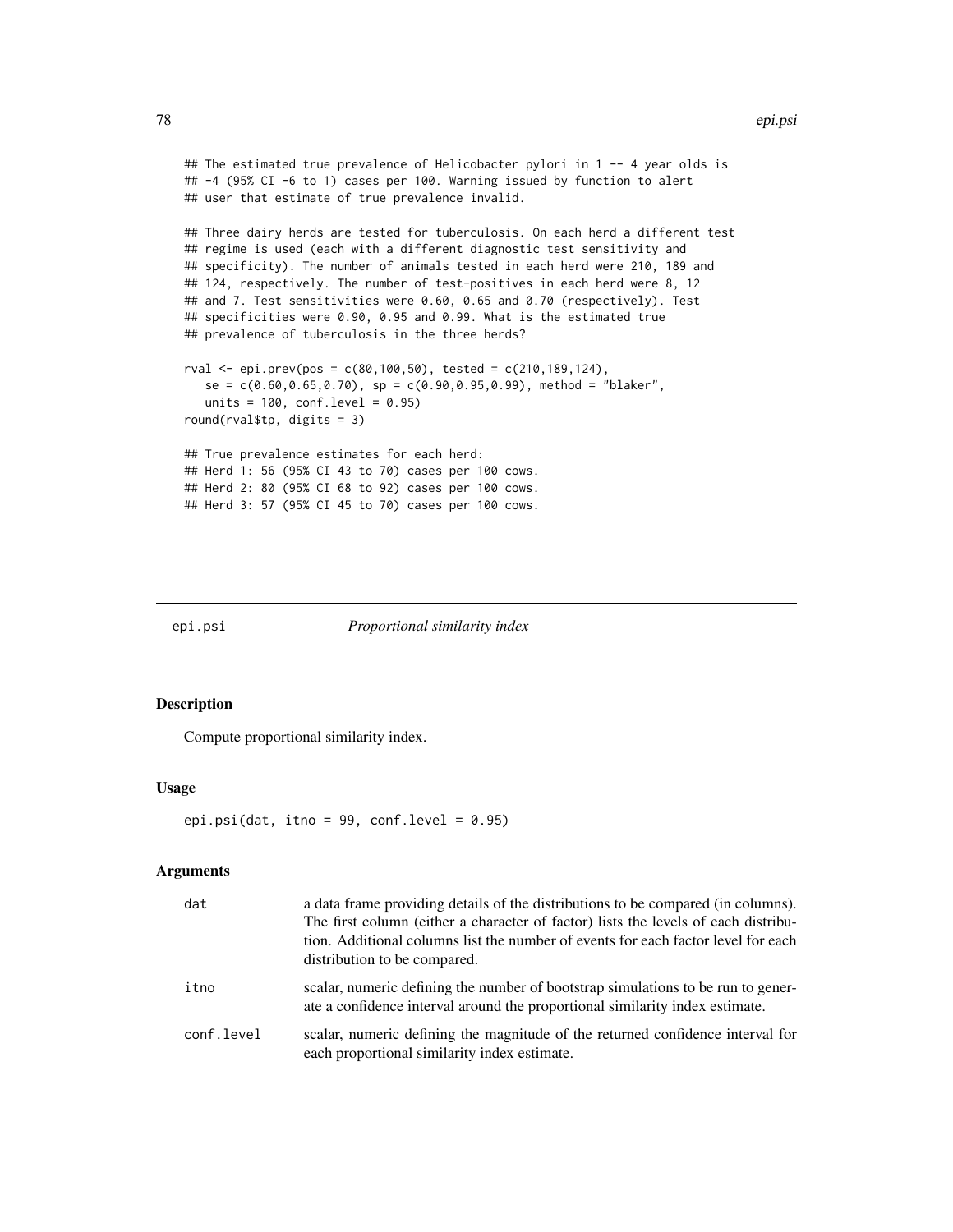#### epi.psi 79

## Details

The proportional similarity or Czekanowski index is an objective and simple measure of the area of intersection between two non-parametric frequency distributions (Feinsinger et al. 1981). PIS values range from 1 for identical frequency distributions to 0 for distributions with no common types. Bootstrap confidence intervals for this measure are estimated based on the approach developed by Garrett et al. (2007).

# Value

A five column data frame listing: v1 the name of the reference column, v2 the name of the comparison column, est the estimated proportional similarity index, lower the lower bound of the estimated proportional similarity index, and upper the upper bound of the estimated proportional similarity index.

## References

Feinsinger P, Spears EE, Poole RW (1981) A simple measure of niche breadth. Ecology 62: 27 - 32.

Garrett N, Devane M, Hudson J, Nicol C, Ball A, Klena J, Scholes P, Baker M, Gilpin B, Savill M (2007) Statistical comparison of Campylobacter jejuni subtypes from human cases and environmental sources. Journal of Applied Microbiology 103: 2113 - 2121. DOI: 10.1111/j.1365- 2672.2007.03437.x.

Mullner P, Collins-Emerson J, Midwinter A, Carter P, Spencer S, van der Logt P, Hathaway S, French NP (2010). Molecular epidemiology of Campylobacter jejuni in a geographically isolated country with a uniquely structured poultry industry. Applied Environmental Microbiology 76: 2145 - 2154. DOI: 10.1128/AEM.00862-09.

Rosef O, Kapperud G, Lauwers S, Gondrosen B (1985) Serotyping of Campylobacter jejuni, Campylobacter coli, and Campylobacter laridis from domestic and wild animals. Applied and Environmental Microbiology, 49: 1507 - 1510.

# Examples

```
## EXAMPLE 1:
```

```
## A cross-sectional study of Australian thoroughbred race horses was
## carried out. The sampling frame for the study comprised all horses
## registered with Racing Australia in 2017 - 2018. A random sample of horses
## was selected from the sampling frame and the owners of each horse
## invited to take part in the study. Counts of source population horses
## and study population horses are provided below. How well did the geographic
## distribution of study population horses match the source population?
```

```
state <- c("NSW","VIC","QLD","WA","SA","TAS","NT","Abroad")
srcp <- c(11372,10722,7371,4200,2445,1029,510,101)
stup <- c(622,603,259,105,102,37,22,0)
dat.df <- data.frame(state, srcp, stup)
```

```
epi.psi(dat.df, itno = 99, conf.level = 0.95)
```
## The proportional similarity index for these data was 0.88 (95% CI 0.86 to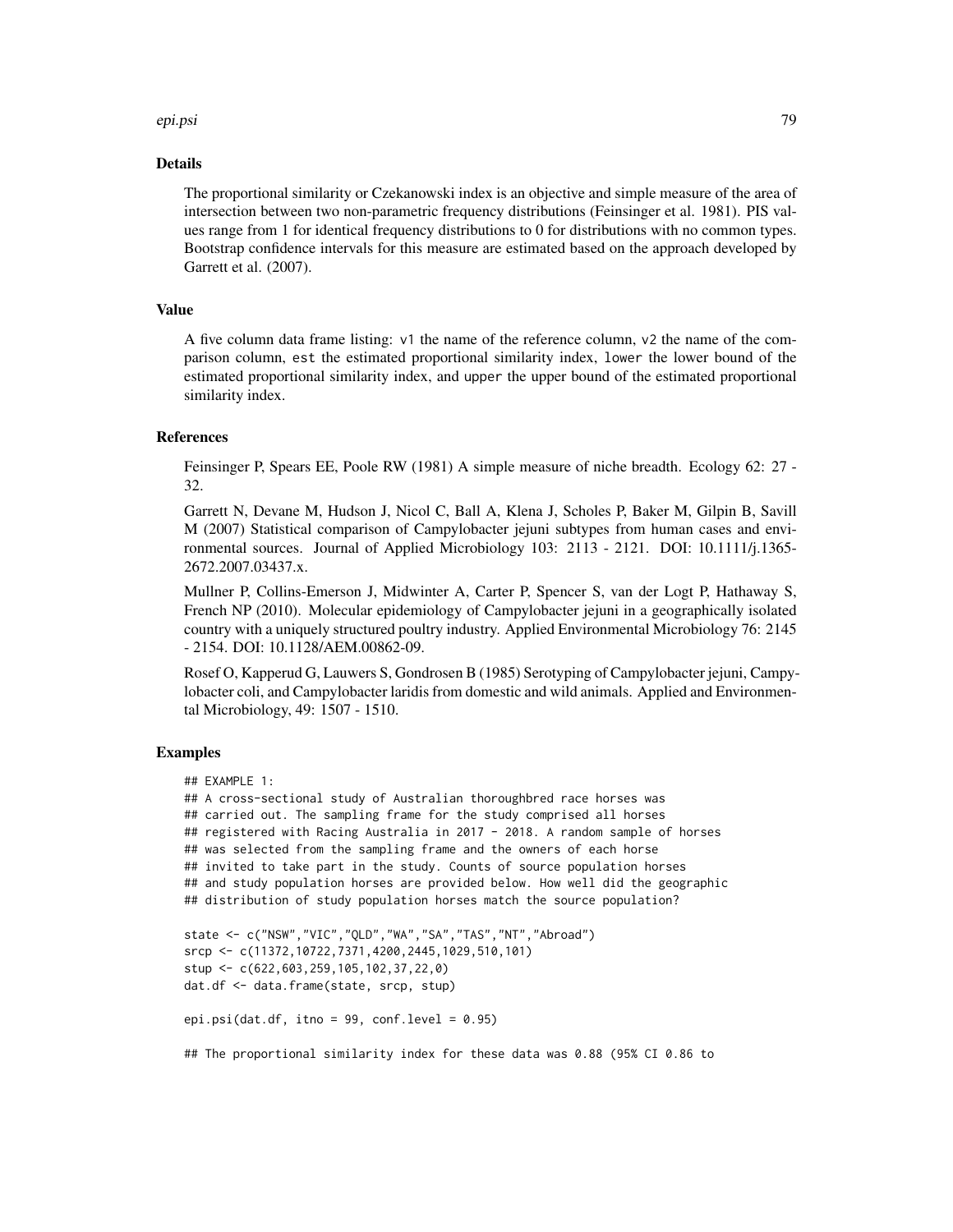```
## 0.90). We conclude that the distribution of sampled horses by state
## was consistent with the distribution of the source population by state.
## Not run:
## Compare the relative frequencies of the source and study populations
## by state graphically:
library(ggplot2)
dat.df$psrcp <- dat.df$srcp / sum(dat.df$srcp)
dat.df$pstup <- dat.df$stup / sum(dat.df$stup)
dat.df <- dat.df[sort.list(dat.df$psrcp),]
dat.df$state <- factor(dat.df$state, levels = dat.df$state)
## Data frame for ggplot2:
gdat.df <- data.frame(state = rep(dat.df$state, times = 2),
  pop = c(rep("Source", times = nrow(dat.df)),
     rep("Study", times = nrow(dat.df))),
  pfreq = c(dat.df$psrcp, dat.df$pstup))
gdat.df$state <- factor(gdat.df$state, levels = dat.df$state)
## Bar chart of relative frequencies by state faceted by population:
ggplot(data = gdat.df, aes(x = state, y = pfreq)) +geom_bar(stat = 'identity', position = position_dodge(), color = "grey") +
 facet_grid(~ pop) +
 scale_x_discrete(name = "State") +
  scale_y_continuous(limits = c(0, 0.50), name = "Proportion")
## End(Not run)
```
epi.RtoBUGS *R to WinBUGS data conversion*

## **Description**

Writes data from an R list to a text file in WinBUGS-compatible format.

#### Usage

epi.RtoBUGS(datalist, towhere)

#### Arguments

| datalist | a list (normally, with named elements) which may include scalars, vectors, ma- |
|----------|--------------------------------------------------------------------------------|
|          | trices, arrays of any number of dimensions, and data frames.                   |
| towhere  | a character string identifying where the file is to be written.                |

#### Details

The function doesn't check to ensure that only numbers are being produced. In particular, factor labels in a dataframe will be output to the file, which normally won't be desired.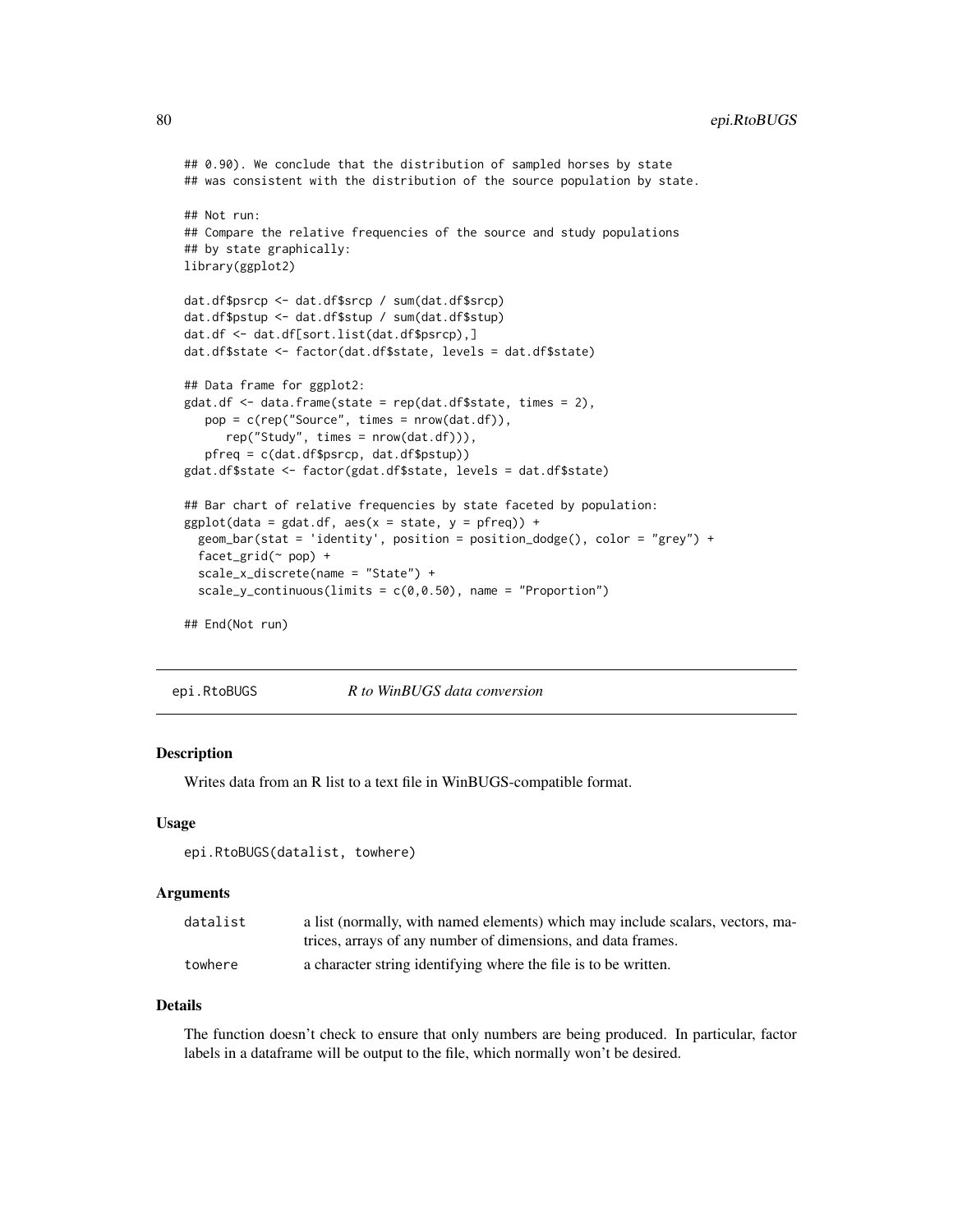#### epi.SClip 81

# Author(s)

Terry Elrod (terry.elrod@ualberta.ca), Kenneth Rice.

# References

Best, NG. WinBUGS 1.3.1 Short Course, Brisbane, November 2000.

epi.SClip *Lip cancer in Scotland 1975 - 1980*

# Description

This data set provides counts of lip cancer diagnoses made in Scottish districts from 1975 to 1980. In addition to district-level counts of disease events and estimates of the size of the population at risk, the data set contains (for each district) an estimate of the percentage of the population involved in outdoor industry (agriculture, fishing, and forestry). It is known that exposure to sunlight is a risk factor for cancer of the lip and high counts are to be expected in districts where there is a high proportion of the workforce involved in outdoor industry.

## Usage

data(epi.SClip)

# Format

A data frame with 56 observations on the following 6 variables.

gridcode alternative district identifier.

id numeric district identifier (1 to 56).

district district name.

cases number of lip cancer cases diagnosed 1975 - 1980.

population total person years at risk 1975 - 1980.

prop.ag percent of the population engaged in outdoor industry.

#### Source

This data set has been analysed by a number of authors including Clayton and Kaldor (1987), Conlon and Louis (1999), Stern and Cressie (1999), and Carlin and Louis (2000, p 270).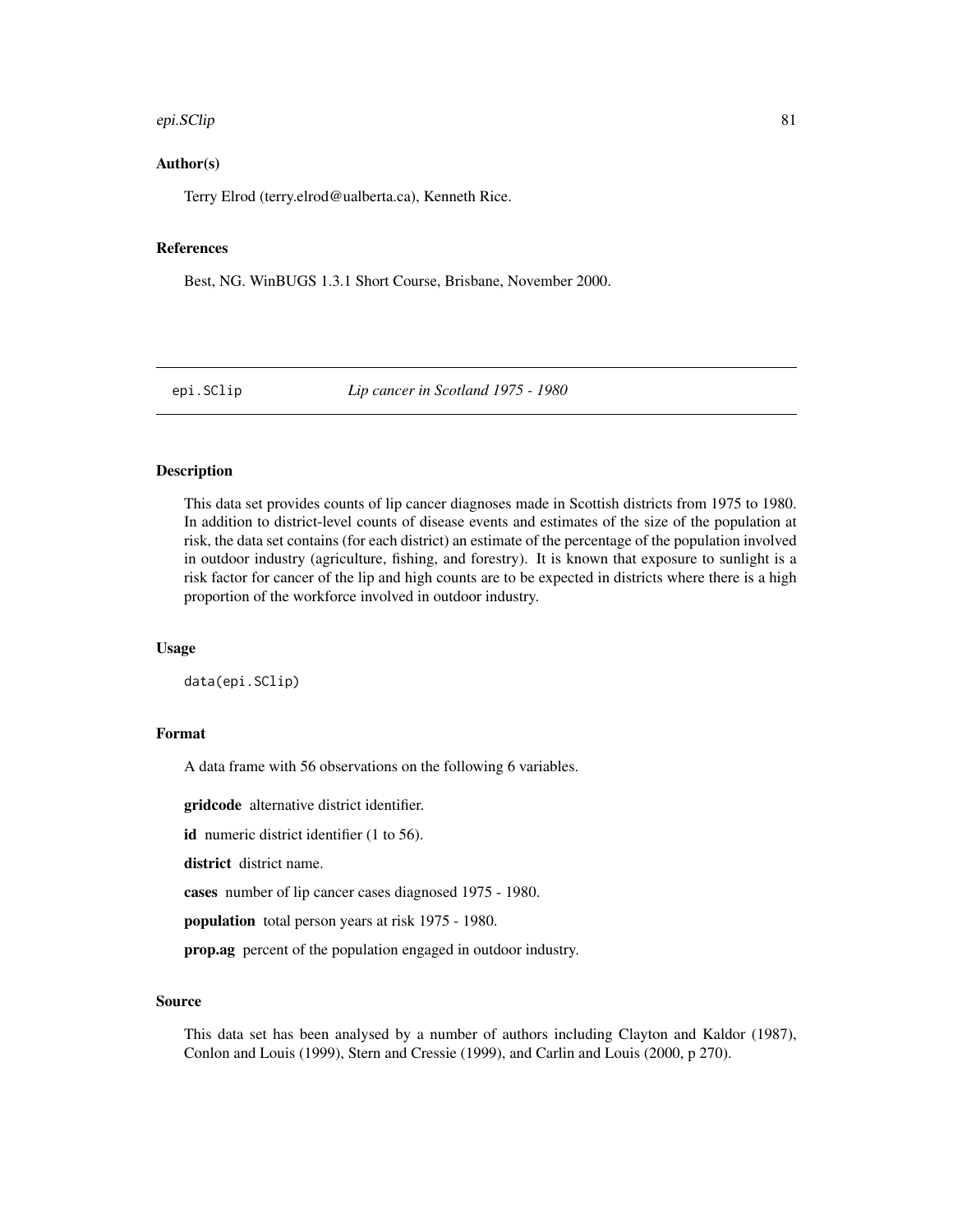## References

Clayton D, Kaldor J (1987). Empirical Bayes estimates of age-standardized relative risks for use in disease mapping. Biometrics 43: 671 - 681.

Conlon EM, Louis TA (1999). Addressing multiple goals in evaluating region-specific risk using Bayesian methods. In: Lawson AB (Editor), Disease Mapping and Risk Assessment for Public Health. John Wiley & Sons, Ltd, Chichester, pp. 31 - 47.

Stern H, Cressie N (1999). Inference in extremes in disease mapping. In: Lawson AB (Editor), Disease Mapping and Risk Assessment for Public Health. John Wiley & Sons, Ltd, Chichester, pp. 63 - 84.

Carlin BP, Louis TA (2000). Bayes and Empirical Bayes Methods for Data Analysis - Monographs on Statistics and Applied Probability 69. Chapman and Hall, London, pp. 270.

epi.smd *Fixed-effects meta-analysis of continuous outcomes using the standardised mean difference method*

# **Description**

Computes the standardised mean difference and confidence intervals of the standardised mean difference for continuous outcome data.

# Usage

```
epi.smd(mean.trt, sd.trt, n.trt, mean.ctrl, sd.ctrl, n.ctrl,
   names, method = "cohens", conf.level = 0.95)
```

| mean.trt   | a vector, defining the mean outcome in the treatment group.                                     |
|------------|-------------------------------------------------------------------------------------------------|
| sd.trt     | a vector, defining the standard deviation of the outcome in the treatment group.                |
| n.trt      | a vector, defining the number of subjects in the treatment group.                               |
| mean.ctrl  | a vector, defining the mean outcome in the control group.                                       |
| sd.ctrl    | a vector, defining the standard deviation of the outcome in the control group.                  |
| n.ctrl     | a vector, defining the number of subjects in the control group.                                 |
| names      | character string identifying each trial.                                                        |
| method     | a character string indicating the method to be used. Options are cohens or<br>hedges and glass. |
| conf.level | magnitude of the returned confidence interval. Must be a single number between<br>$0$ and $1$ . |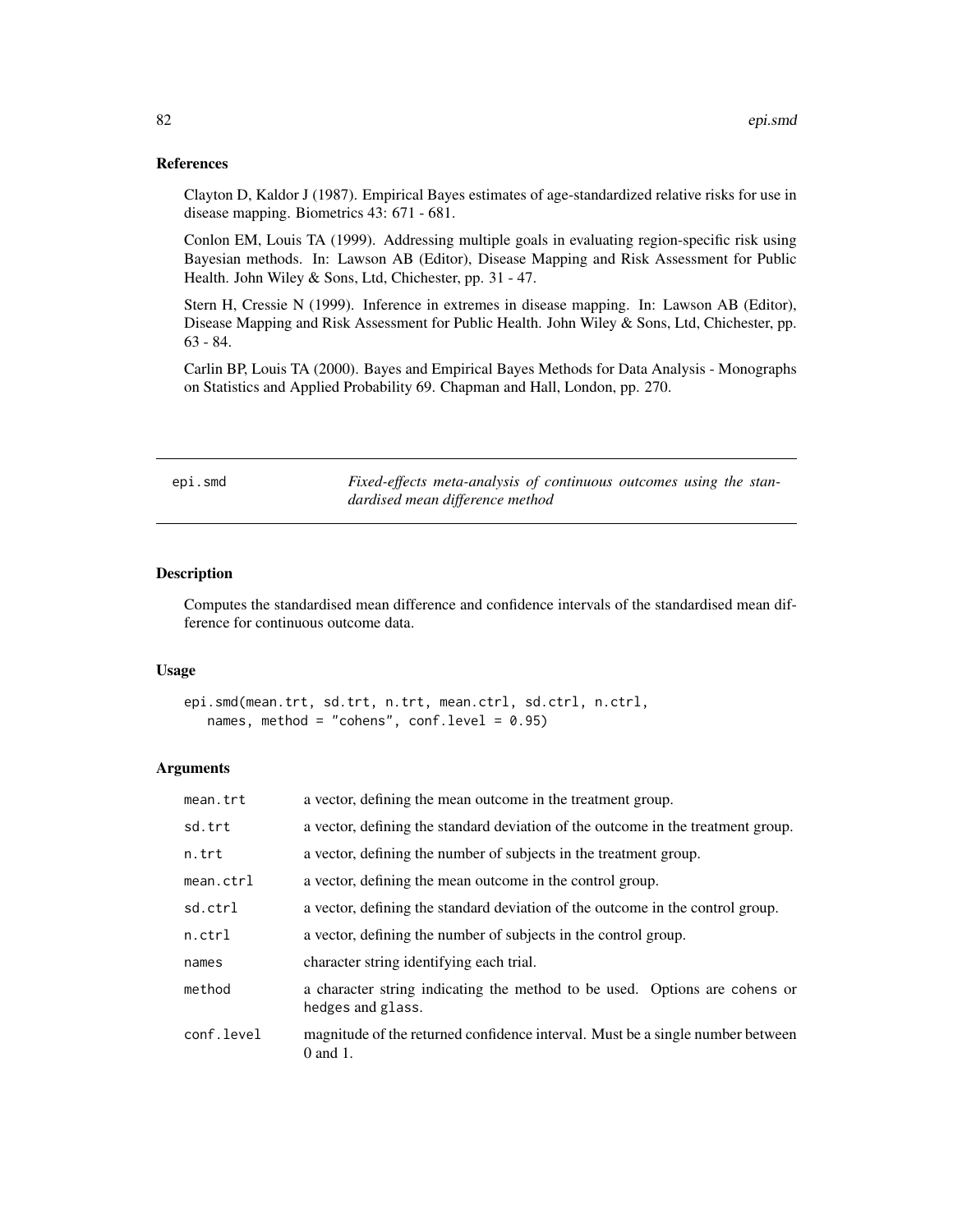#### epi.smd 83

# Value

A list containing the following:

| md            | standardised mean difference and its confidence interval computed for each trial.                                |
|---------------|------------------------------------------------------------------------------------------------------------------|
| md.invar      | the inverse variance (fixed effects) summary standardised mean difference.                                       |
| md.dsl        | the DerSimonian and Laird (random effects) summary standardised mean dif-<br>ference.                            |
| heterogeneity | a vector containing 0 the heterogeneity test statistic, df the degrees of freedom<br>and its associated P-value. |

# Note

The standardised mean difference method is used when trials assess the same outcome, but measure it in a variety of ways. For example: a set of trials might measure depression scores in psychiatric patients but use different methods to quantify depression. In this circumstance it is necessary to standardise the results of the trials to a uniform scale before they can be combined. The standardised mean difference method expresses the size of the treatment effect in each trial relative to the variability observed in that trial.

# References

Deeks JJ, Altman DG, Bradburn MJ (2001). Statistical methods for examining heterogeneity and combining results from several studies in meta-analysis. In: Egger M, Davey Smith G, Altman D (eds). Systematic Review in Health Care Meta-Analysis in Context. British Medical Journal, London, pp. 290 - 291.

# See Also

[epi.dsl](#page-41-0)[,epi.iv](#page-58-0)[,epi.mh](#page-64-0)

# Examples

```
## EXAMPLE 1:
## A systematic review comparing assertive community treatment (ACT) for the
## severely mentally ill was compared to standard care. A systematic review
## comparing ACT to standard care found three trials that assessed mental
## status after 12 months. All three trials used a different scoring system,
## so standardisation is required before they can be compared.
names <- c("Audini", "Morse", "Lehman")
mean.trt <- c(41.4, 0.95, -4.10)
mean.ctrl <- c(42.3, 0.89, -3.80)
sd.trt <- c(14, 0.76, 0.83)
sd.ctrl <- c(12.4, 0.65, 0.87)
n.trt <- c(30, 37, 67)
n.ctrl <- c(28, 35, 58)
```

```
epi.smd(mean.trt, sd.trt, n.trt, mean.ctrl, sd.ctrl, n.ctrl,
  names, method = "cohens", conf.level = 0.95)
```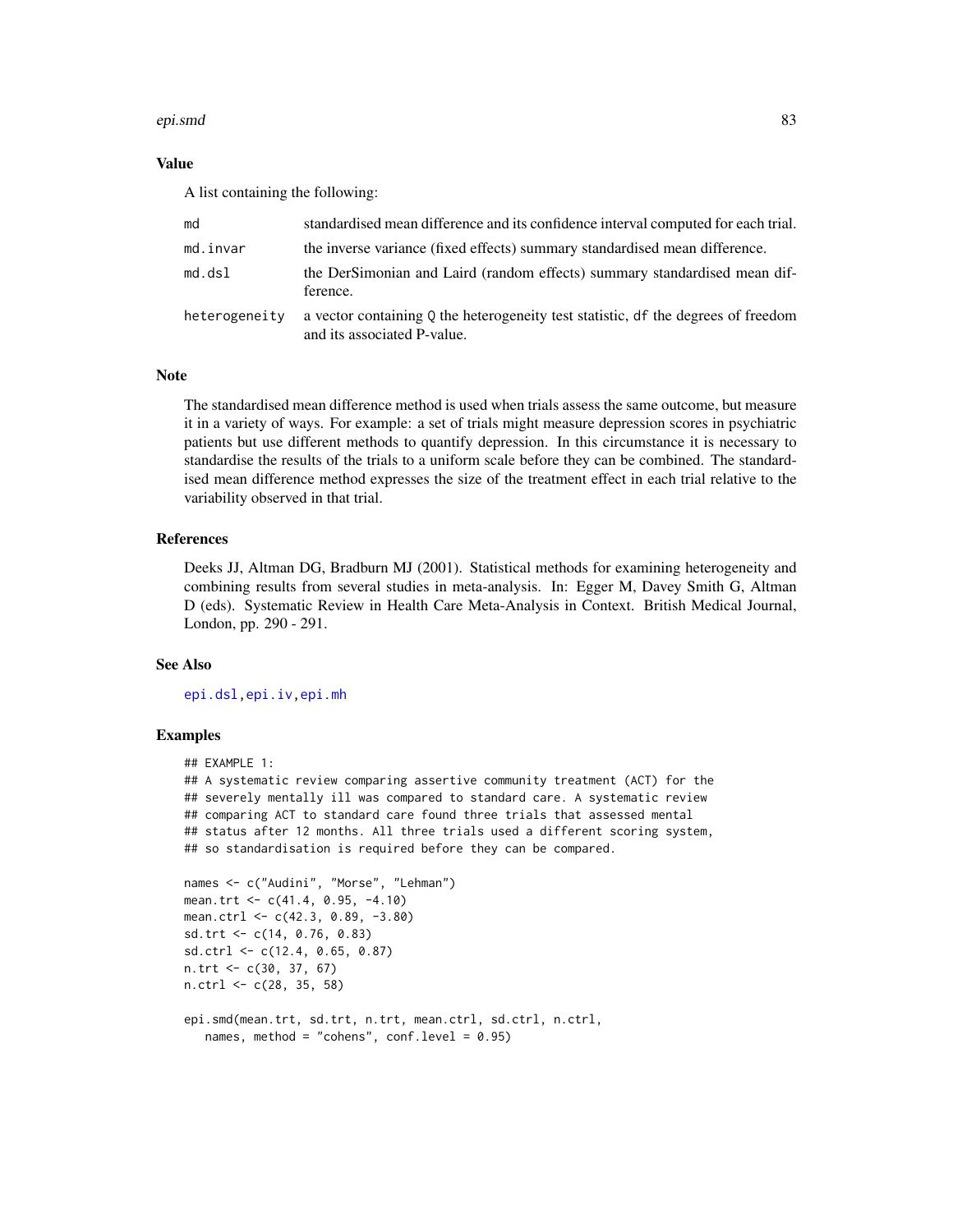epi.smr *Confidence intervals and tests of significance of the standardised mortality [morbidity] ratio*

# Description

Computes confidence intervals and tests of significance of the standardised mortality [morbidity] ratio.

## Usage

epi.smr(obs, exp, method = "byar", conf.level =  $0.95$ )

# Arguments

| obs        | integer, defining the observed number of events.                                                                                                               |
|------------|----------------------------------------------------------------------------------------------------------------------------------------------------------------|
| exp        | number, defining the expected number of events.                                                                                                                |
| method     | character string, defining the method used. Options are chi2, mid.p, fisher,<br>byar, rothman.greenland, ury.wiggins and vandenbroucke. See details,<br>below. |
| conf.level | magnitude of the returned confidence interval. Must be a single number between<br>$0$ and $1$ .                                                                |

# Details

This function calculates the standardised mortality [morbidity] ratio based on scalars defining the observed and expected number of [disease] events.

The hypothesis that the SMR equals one is tested using the Chi square test, the Mid-P exact test, the Fisher exact test and Byar's approximation. Confidence intervals for the SMR are calculated using the Mid-P exact test, the Fisher exact test, Byar's approximation, Rothman and Greenland's method, Ury and Wiggin's method and the Vandenbroucke method.

Exact confidence intervals and p-values should be used when the number of observed events is less than or equal to five. For greater numbers of observed events, the approximation methods (Byar's, Rothman and Greenland, Ury and Wiggins and Vandenbroucke) should be used.

A two-sided test of significance is returned, using the test statistic appropriate for the method used.

## Value

A data frame listing:

| obs   | the observed number of events, as entered by the user. |
|-------|--------------------------------------------------------|
| exp   | the expected number of events, as entered by the user. |
| est   | the point estimate of the SMR.                         |
| lower | the lower bound of the confidence interval of the SMR. |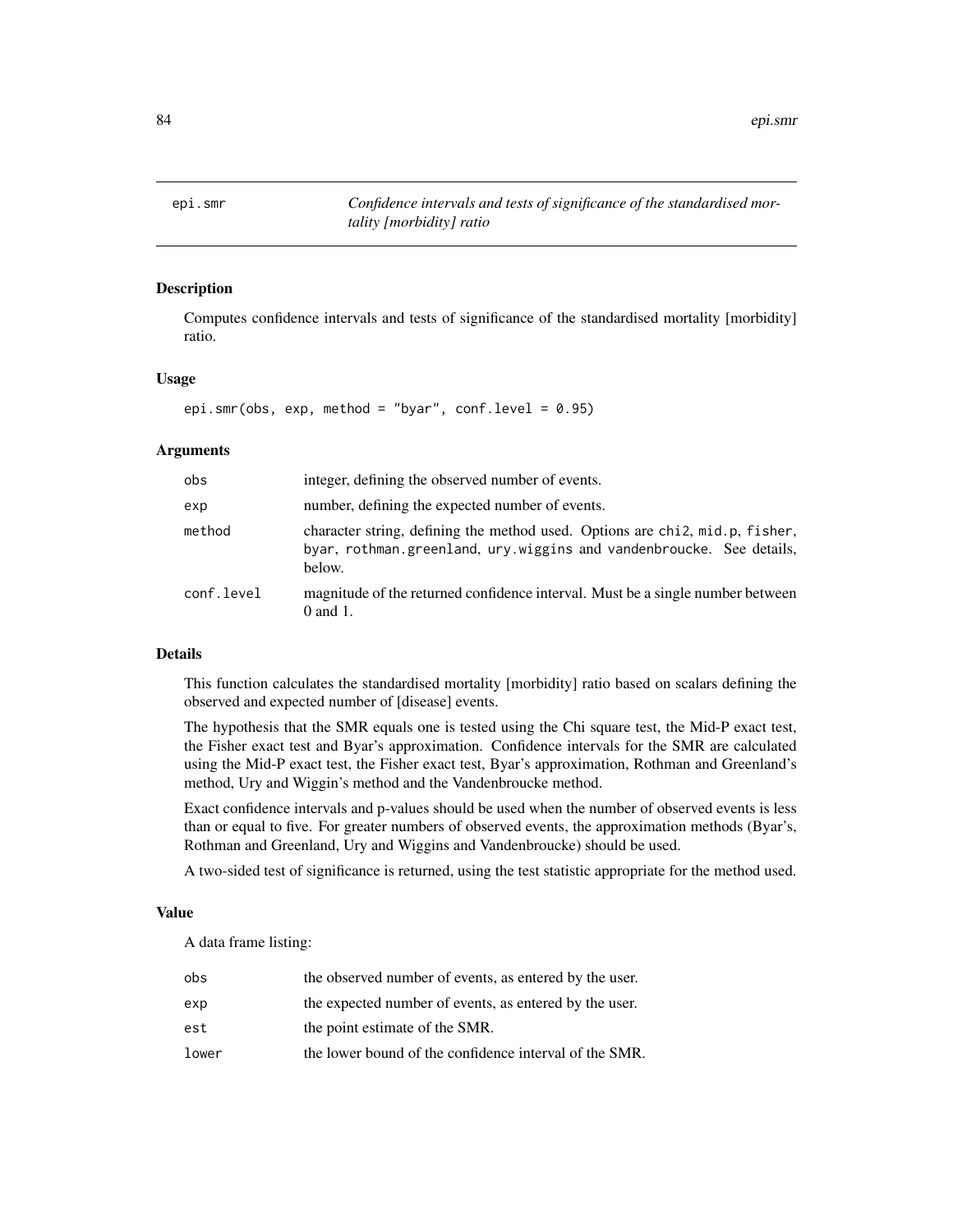#### epi.smr 85

| upper   | the upper bound of the confidence interval of the SMR.                                                                                        |
|---------|-----------------------------------------------------------------------------------------------------------------------------------------------|
|         | test. statistic test statistic of the significance of the SMR.                                                                                |
| p.value | the probability that the null hypothesis (i.e. the number of observed events di-<br>vided by the expected number of events equals 1) is true. |

## Note

Only 90%, 95% and 99% confidence limits are computed using the Ury and Wiggins method. If conf.level does not equal 0.90, 0.95 or 0.99 NAs are returned for the lower and upper bound of the SMR confidence interval.

Only 95% confidence limits are computed using Vandenbroucke's method. If conf.level does not equal 0.95 NAs are returned for the lower and upper bound of the SMR confidence interval.

# References

Armitage P, Berry G, Mathews J (2002). Statistical Methods in Medical Research. Blackwell Publications London.

Miettinen OS (1974). Comment. Journal of the American Statistical Association 69: 380 - 382.

Rothman K, Boice J (1979). Epidemiologic Analysis with a Programmable Calculator. U.S. Department of Health, Education, and Welfare, Public Health Service, National Institutes of Health, Washington, USA.

Rothman K, Greenland S, Lash T (2008). Modern Epidemiology. Lippincott, Williams and Wilkins Philadelphia, USA.

Snedecor G, Cochran W (1989). Statistical Methods. Iowa University Press Ames, Iowa.

Ury H, Wiggins A (1985). Another shortcut method for calculating the confidence interval of a Poisson variable (or of a standardized mortality ratio). American Journal of Epidemiology 122, 197 - 198.

Vandenbroucke J, (1982). A shortcut method for calculating the 95 percent confidence interval of the standardized mortality ratio (Letter). American Journal of Epidemiology 115, 303 - 304.

#### Examples

```
## EXAMPLE 1:
## The observed number of disease events in a province is 4; the expected
## number of disease events is 3.3. What is the standardised morbidity ratio
## and its 95% confidence interval? Test the hypothesis that the SMR equals
## one.
epi.smr(obs = 4, exp = 3.3, method = "mid.p", conf. level = 0.95)
## The standardised morbidity ratio is 1.2 (95% CI 0.38 to 2.9). We accept
## the null hypothesis and conclude that the SMR does not significantly
## differ from one (p = 0.657).
```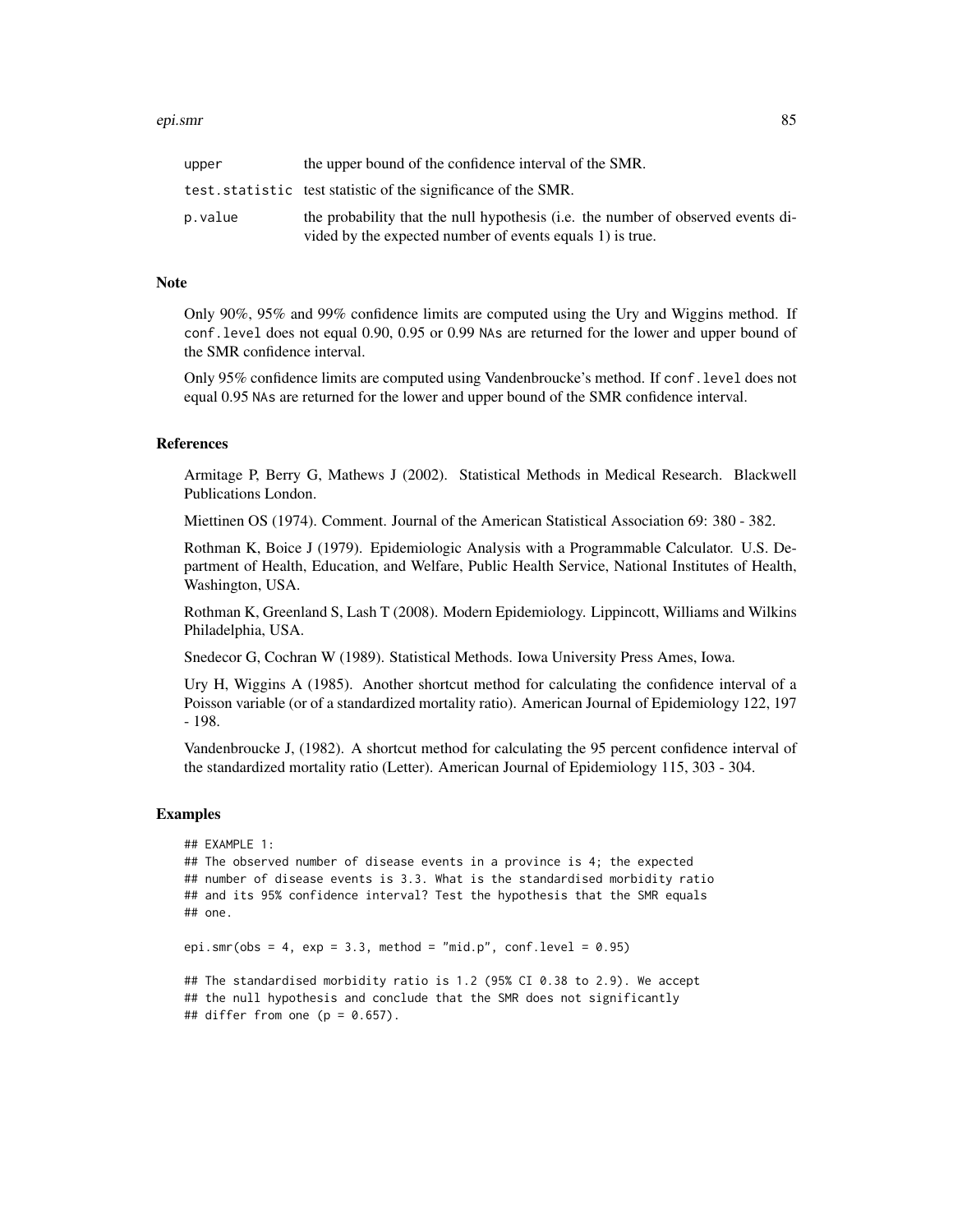epi.sscc *Sample size, power or minimum detectable odds ratio for an unmatched or matched case-control study*

# Description

Calculates the sample size, power or minimum detectable odds ratio for an unmatched or matched case-control study.

## Usage

```
epi.sscc(OR, p0, n, power, r = 1, rho.cc = 0, design = 1, sided.test = 2,
  nfractional = FALSE, conf.level = 0.95, method = "unmatched", fleiss = FALSE)
```
# Arguments

| 0R          | scalar, the expected study odds ratio.                                                                                                                                                                                                                                                                                          |
|-------------|---------------------------------------------------------------------------------------------------------------------------------------------------------------------------------------------------------------------------------------------------------------------------------------------------------------------------------|
| p0          | scalar, the prevalence of exposure amongst the controls.                                                                                                                                                                                                                                                                        |
| n           | scalar, the total number of subjects in the study (i.e. the number of cases plus<br>the number of controls).                                                                                                                                                                                                                    |
| power       | scalar, the required study power.                                                                                                                                                                                                                                                                                               |
| r           | scalar, the number in the control group divided by the number in the case group.                                                                                                                                                                                                                                                |
| rho.cc      | scalar, the correlation between case and control exposures for matched pairs.<br>Ignored when method = "unmatched".                                                                                                                                                                                                             |
| design      | scalar, the design effect.                                                                                                                                                                                                                                                                                                      |
| sided.test  | use a one- or two-sided test? Use a two-sided test if you wish to evaluate whether<br>or not the odds of exposure in cases is greater than or less than the odds of<br>exposure in controls. Use a one-sided test to evaluate whether or not the odds of<br>exposure in cases is greater than the odds of exposure in controls. |
| nfractional | logical, return fractional sample size.                                                                                                                                                                                                                                                                                         |
| conf.level  | scalar, the level of confidence in the computed result.                                                                                                                                                                                                                                                                         |
| method      | a character string defining the method to be used. Options are unmatched or<br>matched.                                                                                                                                                                                                                                         |
| fleiss      | logical, indicating whether or not the Fleiss correction should be applied. This<br>argument is ignored when method = "matched".                                                                                                                                                                                                |

# Details

This function implements the methodology described by Dupont (1988). A detailed description of sample size calculations for case-control studies (with numerous worked examples, many of them reproduced below) is provided by Woodward (2005), pp. 381 to 426.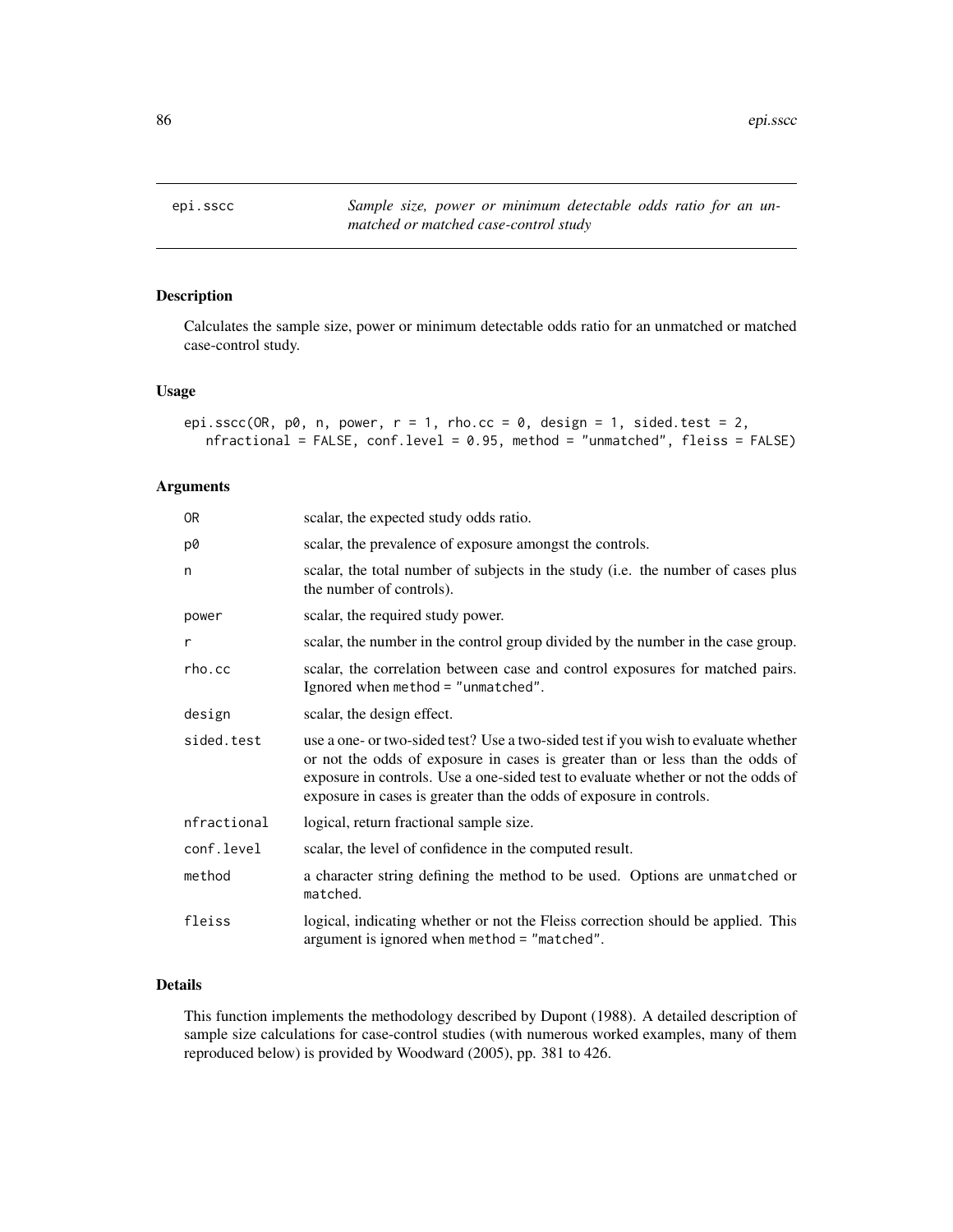#### epi.sscc 87

#### Value

A list containing the following:

| n.total   | the total number of subjects required to estimate the specified odds ratio at the<br>desired level of confidence and power ( <i>i.e.</i> the number of cases plus the number<br>of controls). |
|-----------|-----------------------------------------------------------------------------------------------------------------------------------------------------------------------------------------------|
| n.case    | the total number of case subjects required to estimate the specified odds ratio at<br>the desired level of confidence and power.                                                              |
| n.control | the total number of control subjects required to estimate the specified odds ratio<br>at the desired level of confidence and power.                                                           |
| power     | the power of the study given the number of study subjects, the specified odds<br>ratio and the desired level of confidence.                                                                   |
| 0R        | the expected detectable odds ratio given the number of study subjects, the de-<br>sired power and desired level of confidence.                                                                |

## **Note**

The power of a study is its ability to demonstrate the presence of an association, given that an association actually exists.

See the documentation for [epi.sscohortc](#page-96-0) for an example using the design facility implemented in this function.

# References

Dupont WD (1988) Power calculations for matched case-control studies. Biometrics 44: 1157 - 1168.

Fleiss JL (1981). Statistical Methods for Rates and Proportions. Wiley, New York.

Kelsey JL, Thompson WD, Evans AS (1986). Methods in Observational Epidemiology. Oxford University Press, London, pp. 254 - 284.

Woodward M (2005). Epidemiology Study Design and Data Analysis. Chapman & Hall/CRC, New York, pp. 381 - 426.

# Examples

```
## EXAMPLE 1 (from Woodward 2005 p. 412):
## A case-control study of the relationship between smoking and CHD is
## planned. A sample of men with newly diagnosed CHD will be compared for
## smoking status with a sample of controls. Assuming an equal number of
## cases and controls, how many study subject are required to detect an
## odds ratio of 2.0 with 0.90 power using a two-sided 0.05 test? Previous
## surveys have shown that around 0.30 of males without CHD are smokers.
epi.sscc(OR = 2.0, p0 = 0.30, n = NA, power = 0.90, r = 1, rho.cc = 0,
   design = 1, sided.test = 2, nfractional = FALSE, conf.level = 0.95,
   method = "unmatched", fleiss = FALSE)
```
## A total of 376 men need to be sampled: 188 cases and 188 controls.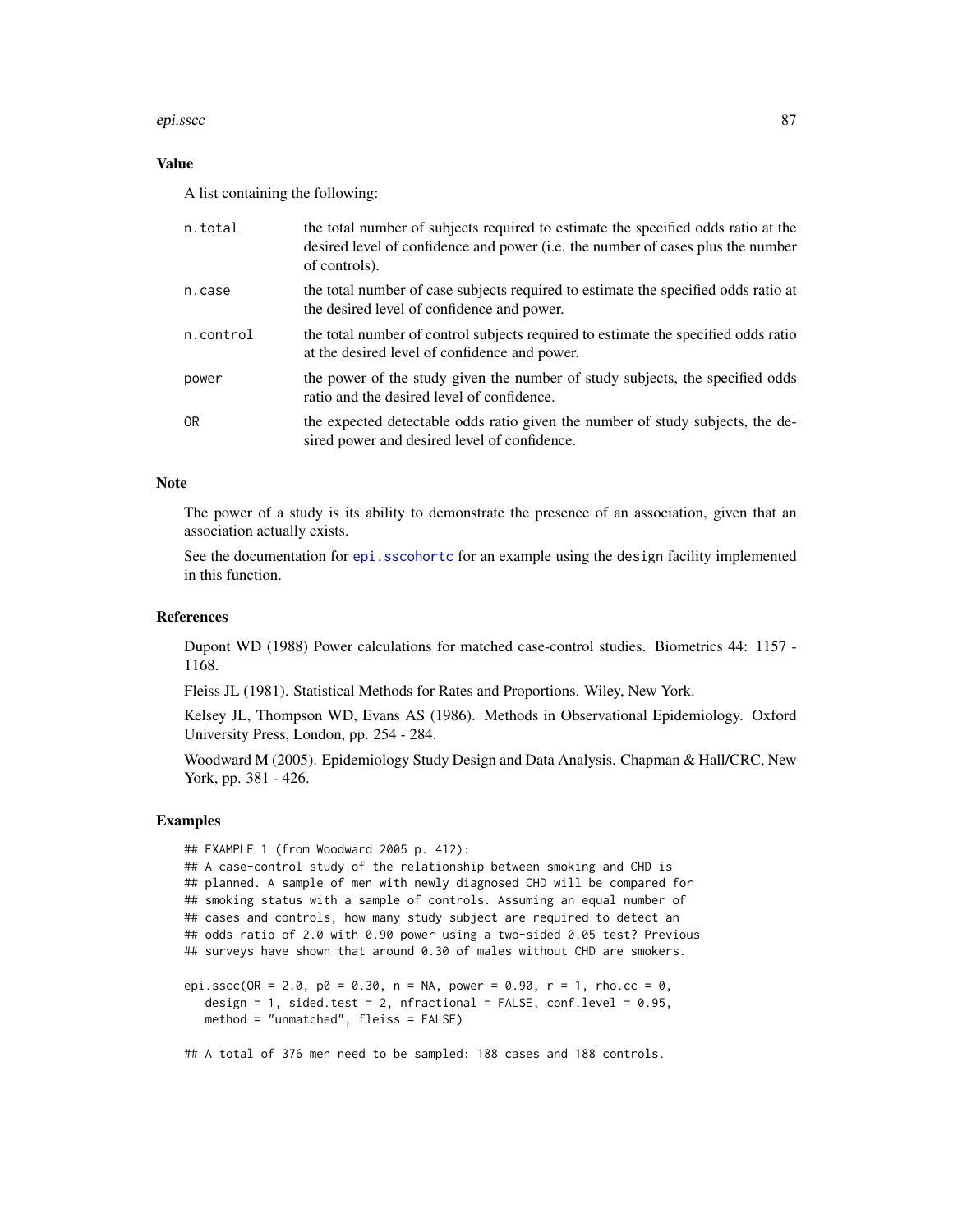```
## EXAMPLE 2 (from Woodward 2005 p. 414):
## Suppose we wish to determine the power to detect an odds ratio of 2.0
## using a two-sided 0.05 test when 188 cases and 940 controls
## are available (that is, the ratio of controls to cases is 5:1). Assume
## the prevalence of smoking in males without CHD is 0.30.
n < -188 + 940epi.sscc(OR = 2.0, p0 = 0.30, n = n, power = NA, r = 5, rho.cc = 0,
  design = 1, sided.test = 2, nfractional = FALSE, conf.level = 0.95,
  method = "unmatched", fleiss = TRUE)
## The power of this study, with the given sample size allocation is 0.99.
## EXAMPLE 3:
## The following statement appeared in a study proposal to identify risk
## factors for campylobacteriosis in humans:
## `We will prospectively recruit 300 culture-confirmed Campylobacter cases
## reported under the Public Health Act. We will then recruit one control per
## case from general practices of the enrolled cases, using frequency matching
## by age and sex. With exposure levels of 10% (thought to be realistic
## given past foodborne disease case control studies) this sample size
## will provide 80% power to detect an odds ratio of 2 at the 5% alpha
## level.'
## Confirm the statement that 300 case subjects will provide 80% power in
## this study.
epi.sscc(OR = 2.0, p0 = 0.10, n = 600, power = NA, r = 1, rho.cc = 0.01,
  design = 1, sided.test = 2, nfractional = FALSE, conf.level = 0.95,
  method = "matched", fleiss = TRUE)
## If the true odds ratio for Campylobacter in exposed subjects relative to
## unexposed subjects is 2.0 we will be able to reject the null hypothesis
## that this odds ratio equals 1 with probability (power) 0.826. The Type I
# error probability associated with this test of this null hypothesis is 0.05.
## EXAMPLE 4:
## We wish to conduct a case-control study to assess whether bladder cancer
## may be associated with past exposure to cigarette smoking. Cases will be
## patients with bladder cancer and controls will be patients hospitalised
## for injury. It is assumed that 20% of controls will be smokers or past
## smokers, and we wish to detect an odds ratio of 2 with power 90%.
## Three controls will be recruited for every case. How many subjects need
## to be enrolled in the study?
epi.sscc(OR = 2.0, p0 = 0.20, n = NA, power = 0.90, r = 3, rho.cc = 0,
  design = 1, sided.test = 2, nfractional = FALSE, conf.level = 0.95,
  method = "unmatched", fleiss = FALSE)
```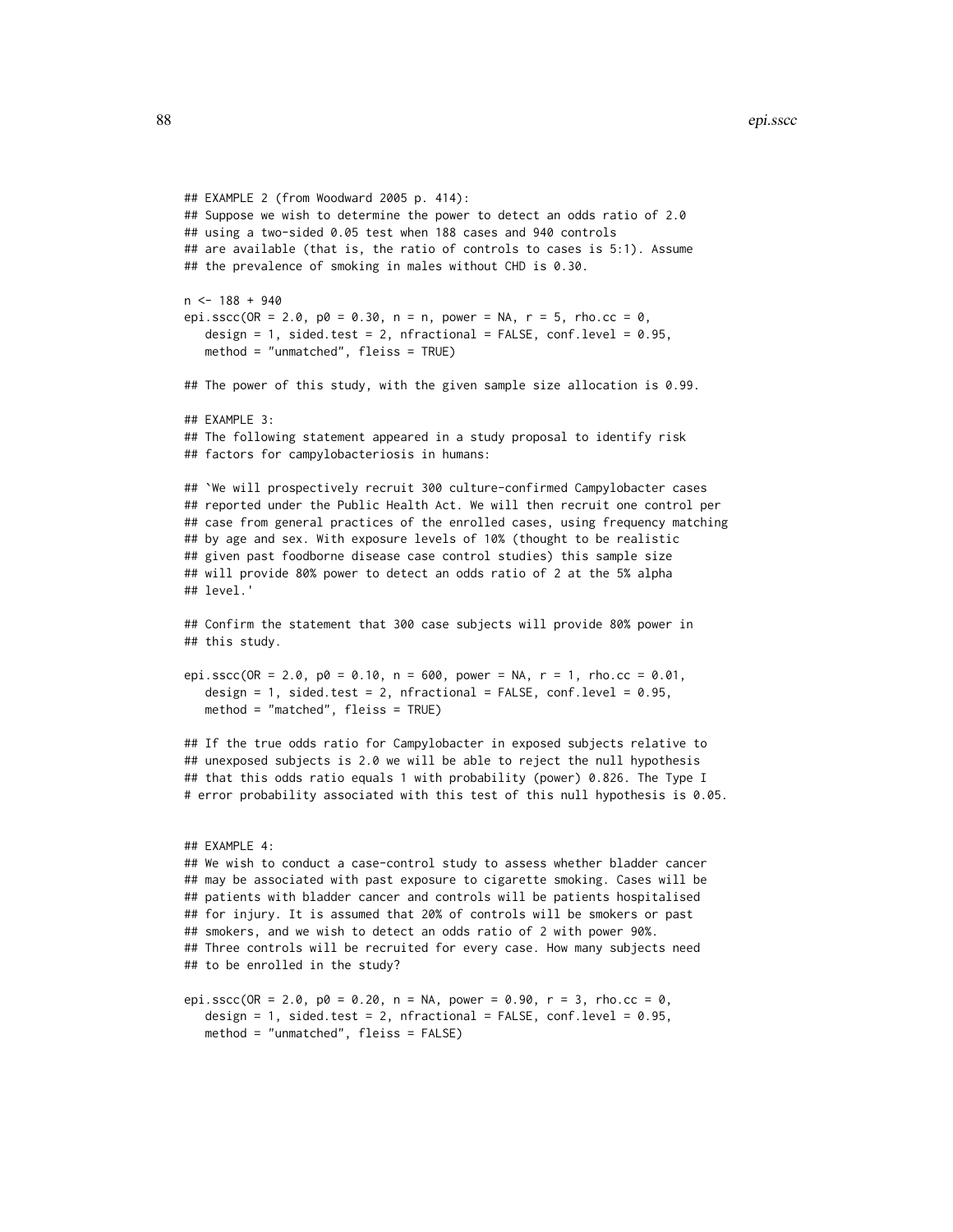#### epi.sscc 89

```
## 465 controls.
## An alternative is to conduct a matched case-control study rather than the
## unmatched design outlined above. One case will be matched to one control
## and the correlation between case and control exposures for matched pairs
## (rho) is estimated to be 0.01 (low). Using the same assumptions as those
## described above, how many study subjects will be required?
epi.sscc(OR = 2.0, p0 = 0.20, n = NA, power = 0.90, r = 1, rho.cc = 0.01,
   design = 1, sided.test = 2, nfractional = FALSE, conf.level = 0.95,
   method = "matched", fleiss = FALSE)
## A total of 456 subjects need to be enrolled in the study: 228 cases and
## 228 controls.
## EXAMPLE 5:
## Code to reproduce the isograph shown in Figure 2 in Dupont (1988):
r <- 1
p0 = seq(from = 0.05, to = 0.95, length = 50)OR \leq seq(from = 1.05, to = 6, length = 100)
dat \leq expand.grid(p0 = p0, OR = OR)
dat$n.total <- NA
for(i in 1:nrow(dat)){
   dat$n.total[i] <- epi.sscc(OR = dat$OR[i], p0 = datsp0[i], n = NA,
   power = 0.80, r = 1, rho.cc = 0, design = 1, sided.test = 2,
   nfractional = FALSE, conf.level = 0.95, method = "unmatched",
   fleiss = FALSE)$n.total
}
grid.n <- matrix(dat$n.total, nrow = length(p0))
breaks <- c(22:30,32,34,36,40,45,50,55,60,70,80,90,100,125,150,175,
   200,300,500,1000)
par(max = c(5, 5, 0, 5), bty = "n")contour(x = p\theta, y = 0R, z = log10(grid.n), add = FALSE, levels = log10(breaks),
   labels = breaks, xlim = c(\emptyset,1), ylim = c(1,6), las = 1, method = "flattest",
   xlab = 'Proportion of controls exposed', ylab = "Minimum OR to detect")
## Not run:
## The same plot using ggplot2:
library(ggplot2); library(directlabels)
p \leq - ggplot(data = dat, aes(x = p0, y = OR, z = n.total)) +
  geom_contour(aes(colour = ..level..), breaks = breaks) +
  scale_x_continuous(limits = c(0,1), name = "Proportion of controls exposed") +
  scale_y_continuous(limits = c(1,6), name = "Minimum OR to detect")
print(direct.label(p, list("far.from.others.borders", "calc.boxes",
   "enlarge.box", hjust = 1, vjust = 1, box.color = NA,
```
## A total of 620 subjects need to be enrolled in the study: 155 cases and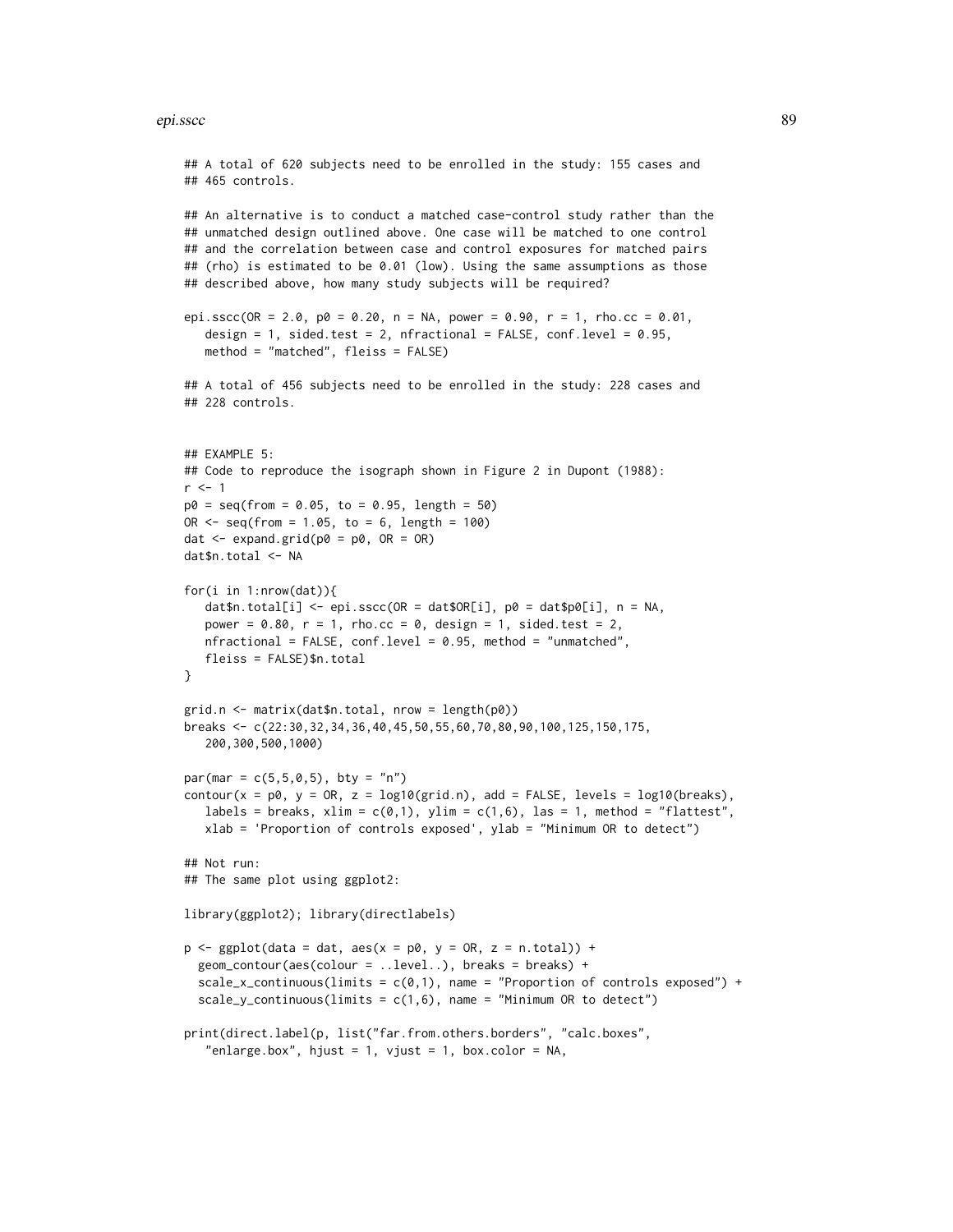```
fill = "transparent", "draw.rects")))
## End(Not run)
## EXAMPLE 6:
## From page 1164 of Dupont (1988). A matched case control study is to be
## carried out to quantify the association between exposure A and an outcome B.
## Assume the prevalence of exposure in controls is 0.60 and the
## correlation between case and control exposures for matched pairs (rho) is
## 0.20 (moderate). Assuming an equal number of cases and controls, how many
## subjects need to be enrolled into the study to detect an odds ratio of 3.0
## with 0.80 power using a two-sided 0.05 test?
epi.sscc(OR = 3.0, p0 = 0.60, n = NA, power = 0.80, r = 1, rho.cc = 0.2,
  design = 1, sided.test = 2, nfractional = FALSE, conf.level = 0.95,
  method = "matched", fleiss = FALSE)
## A total of 162 subjects need to be enrolled in the study: 81 cases and
## 81 controls.
## How many cases and controls are required if we select three
## controls per case?
epi.sscc(OR = 3.0, p0 = 0.60, n = NA, power = 0.80, r = 3, rho.cc = 0.2,
  design = 1, sided.test = 2, nfractional = FALSE, conf.level = 0.95,
  method = "matched", fleiss = FALSE)
## A total of 204 subjects need to be enrolled in the study: 51 cases and
## 153 controls.
```

| epi.ssclus1estb | Sample size to estimate a binary outcome using one-stage cluster sam- |
|-----------------|-----------------------------------------------------------------------|
|                 | pling                                                                 |

# Description

Sample size to estimate a binary outcome using one-stage cluster sampling.

## Usage

```
epi.ssclus1estb(b, Py, epsilon.r, rho, nfractional = FALSE, conf.level = 0.95)
```

| b  | scalar integer or vector of length two, the number of individual listing units in<br>each cluster to be sampled. See details, below. |
|----|--------------------------------------------------------------------------------------------------------------------------------------|
| Py | scalar number, an estimate of the unknown population proportion.                                                                     |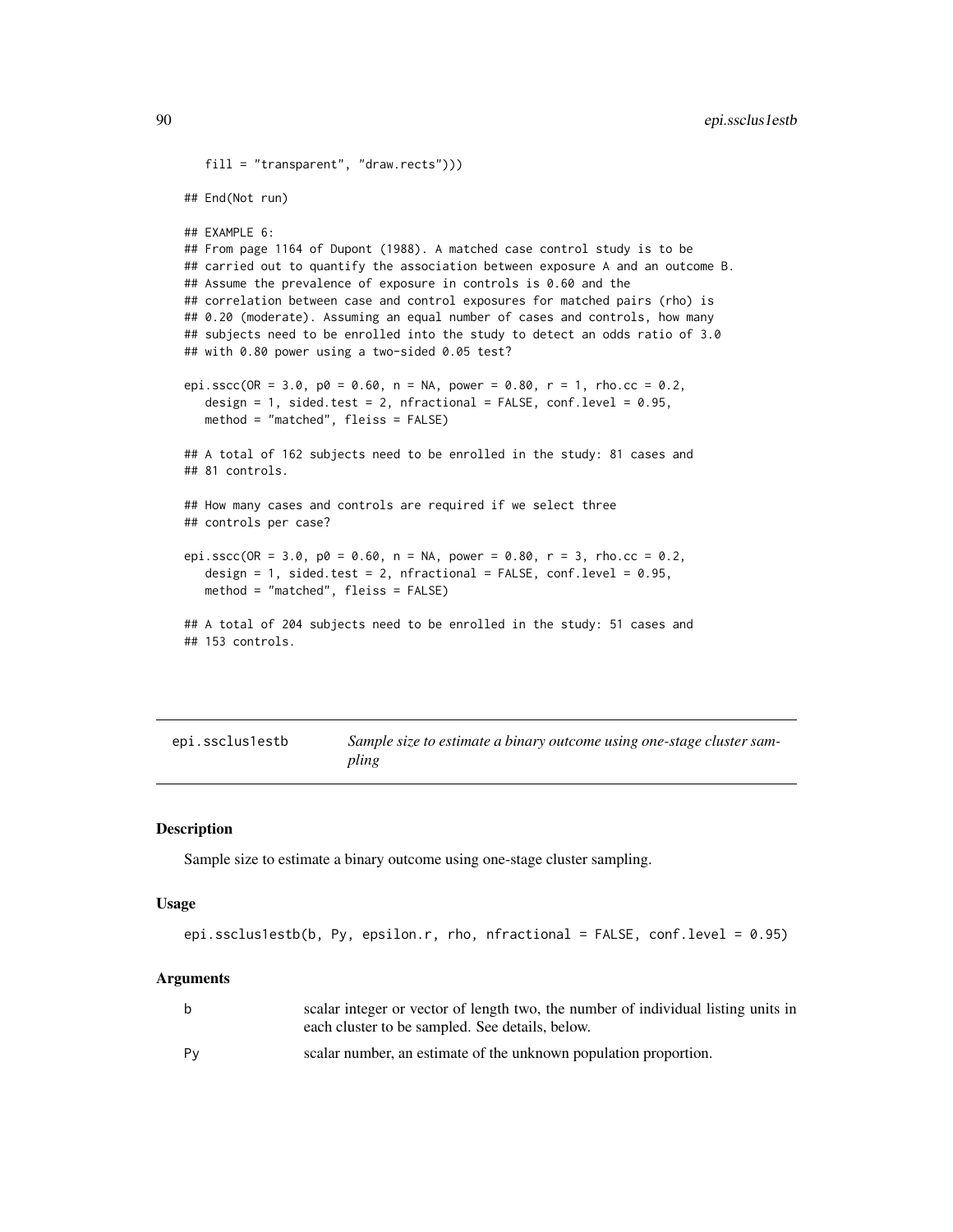| epsilon.r   | the maximum relative difference between the estimate and the unknown popu-<br>lation value. |
|-------------|---------------------------------------------------------------------------------------------|
| rho         | scalar number, the intracluster correlation.                                                |
| nfractional | logical, return fractional sample size.                                                     |
| conf.level  | scalar, defining the level of confidence in the computed result.                            |

## Details

b as a scalar integer represents the total number of individual listing units from each cluster to be sampled. If b is a vector of length two the first element represents the mean number of individual listing units to be sampled from each cluster and the second element represents the standard deviation of the number of individual listing units to be sampled from each cluster.

At least 25 primary sampling units are recommended for one-stage cluster sampling designs. If less than 25 clusters are returned by the function a warning is issued.

#### Value

A list containing the following:

| n.psu      | the total number of primary sampling units (clusters) to be sampled for the spec-<br>ified level of confidence and relative error. |
|------------|------------------------------------------------------------------------------------------------------------------------------------|
| n.ssu      | the total number of secondary sampling units to be sampled for the specified<br>level of confidence and relative error.            |
| <b>DEF</b> | the design effect.                                                                                                                 |
| rho        | the intractuster correlation, as entered by the user.                                                                              |

#### References

Levy PS, Lemeshow S (1999). Sampling of Populations Methods and Applications. Wiley Series in Probability and Statistics, London, pp. 258.

Machin D, Campbell MJ, Tan SB, Tan SH (2018). Sample Sizes for Clinical, Laboratory ad Epidemiological Studies, Fourth Edition. Wiley Blackwell, London, pp. 195 - 214.

#### Examples

## An aid project has distributed cook stoves in a single province in a ## resource-poor country. At the end of three years, the donors would like ## to know what proportion of households are still using their donated cook ## stove. A cross-sectional study is planned where villages in the province ## will be sampled and all households (approximately 75 per village) will be ## visited to determine whether or not the donated stove is still in use. ## A pilot study of the prevalence of stove usage in five villages ## showed that 0.46 of householders were still using their stove. The ## intracluster correlation for a study of this type is unknown, but thought ## to be relatively high.

# If the donor wanted to be 90% confident that the survey estimate of stove ## usage was within 10% of the true population value, how many villages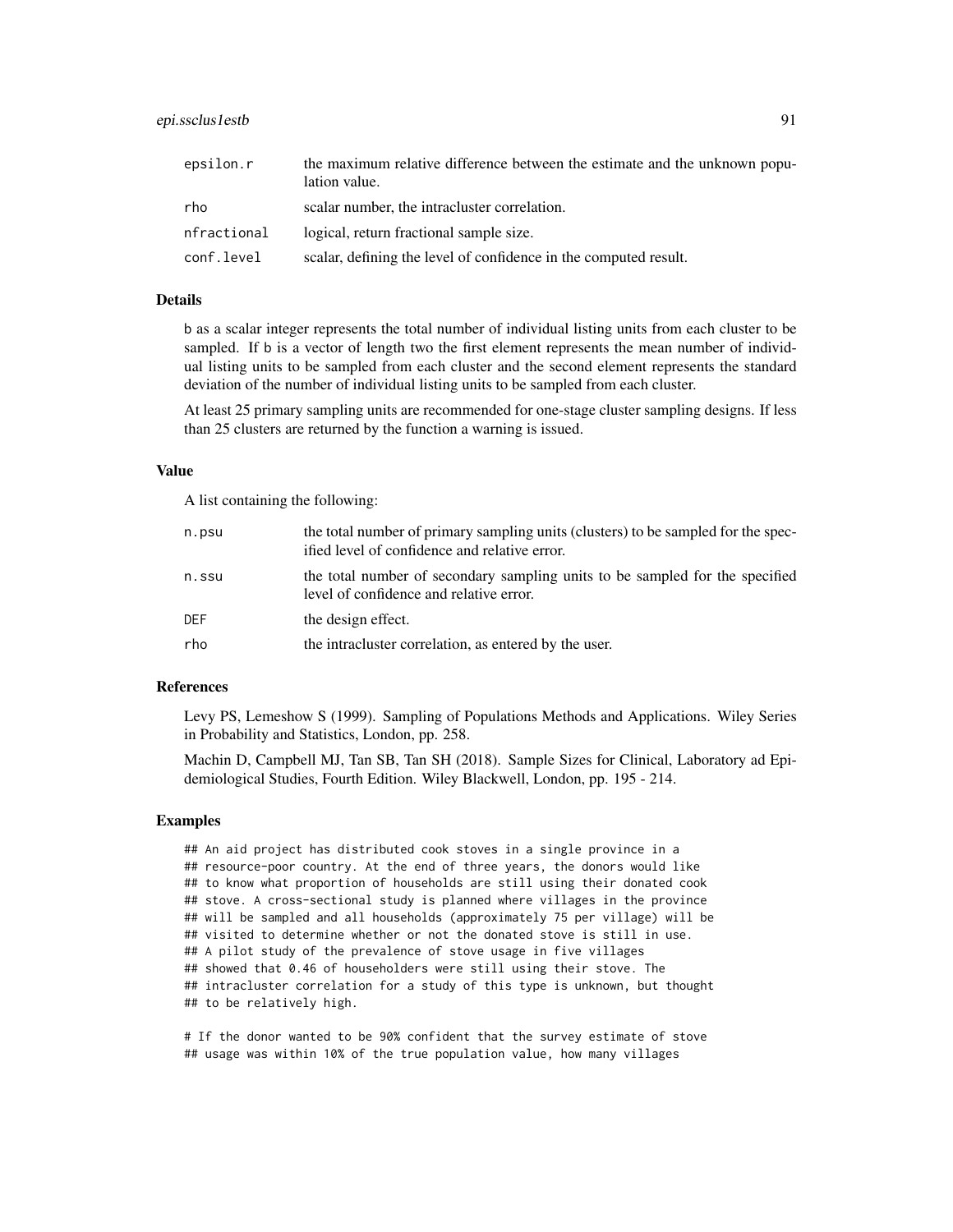```
## (i.e. clusters) would need to be sampled?
epi.ssclus1estb(b = 75, Py = 0.46, epsilon.r = 0.10, rho = 0.20,
  nfractional = FALSE, conf.level = <math>0.90</math>)## A total of 67 villages need to be sampled to meet the specifications
## of this study.
## Now imagine the situation where the number of households per village
## varies. We are told that the average number of households per village is
## 75 with the 0.025 quartile 40 households and the 0.975 quartile 180
## households. The expected standard deviation of the number of households
## per village is (180 - 40) / 4 = 35. How many villages need to be sampled?
epi.ssclus1estb(b = c(75,35), Py = 0.46, epsilon.r = 0.10, rho = 0.20,
  nfractional = FALSE, conf.level = 0.90)
## A total of 81 villages need to be sampled to meet the specifications
## of this study.
```

| epi.ssclus1estc | Sample size to estimate a continuous outcome using one-stage cluster |
|-----------------|----------------------------------------------------------------------|
|                 | sampling                                                             |

#### Description

Sample size to estimate a continuous outcome using one-stage cluster sampling.

# Usage

```
epi.ssclus1estc(b, N, xbar, xsigma, epsilon.r, rho, nfractional = FALSE,
  conf.level = 0.95
```

| $\mathbf b$ | scalar integer or vector of length two, the number of individual listing units in<br>each cluster to be sampled. See details, below. |
|-------------|--------------------------------------------------------------------------------------------------------------------------------------|
| N           | scalar integer, representing the total number of individual listing units in the<br>population.                                      |
| xbar        | scalar number, the expected mean of the continuous variable to be estimated.                                                         |
| xsigma      | scalar number, the expected standard deviation of the continuous variable to be<br>estimated.                                        |
| epsilon.r   | scalar number, the maximum relative difference between the estimate and the<br>unknown population value.                             |
| rho         | scalar number, the intracluster correlation.                                                                                         |
| nfractional | logical, return fractional sample size.                                                                                              |
| conf.level  | scalar number, the level of confidence in the computed result.                                                                       |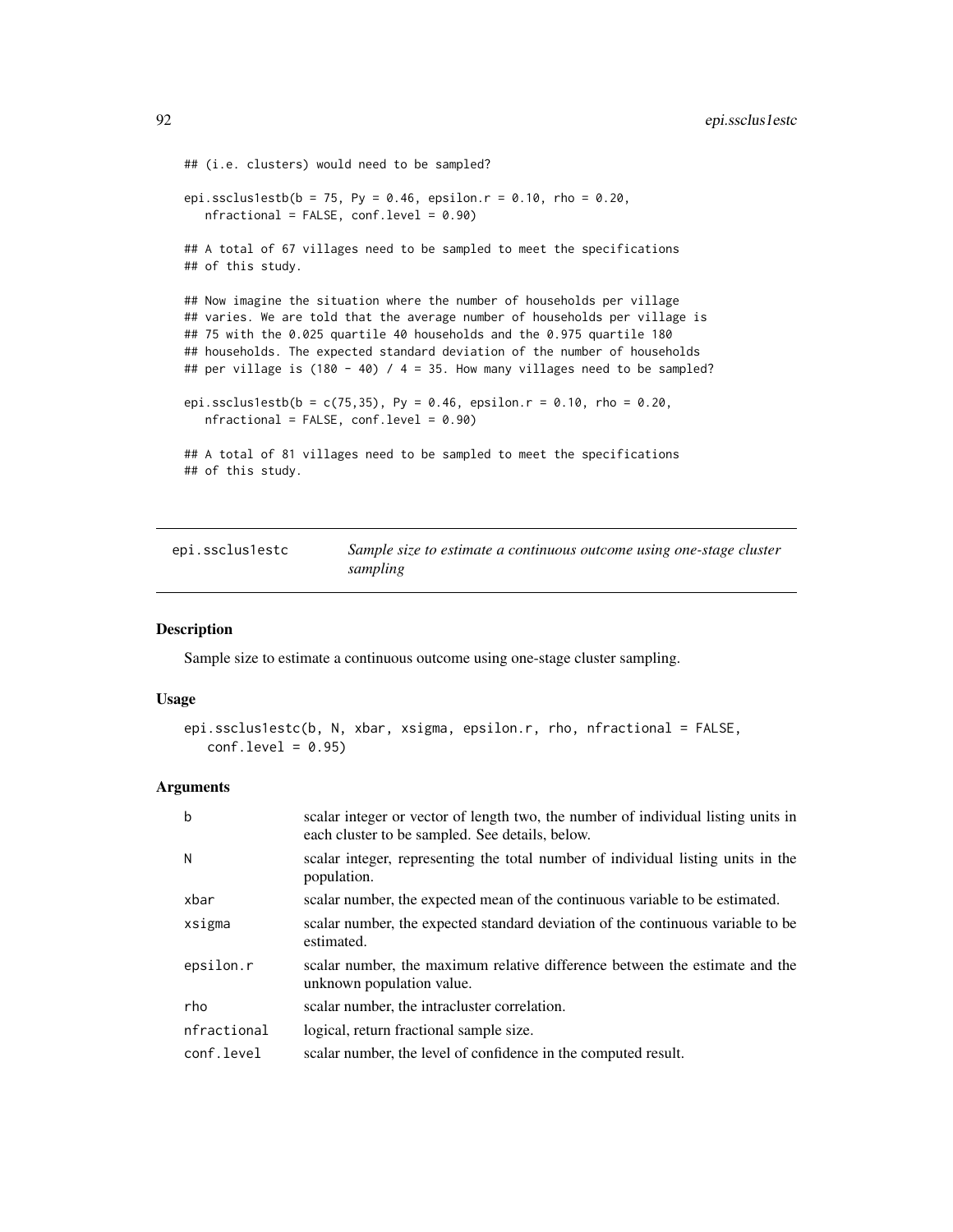# epi.ssclus1estc 93

#### Details

b as a scalar integer represents the total number of individual listing units from each cluster to be sampled. If b is a vector of length two the first element represents the mean number of individual listing units to be sampled from each cluster and the second element represents the standard deviation of the number of individual listing units to be sampled from each cluster.

#### Value

A list containing the following:

| n.psu | the total number of primary sampling units (clusters) to be sampled for the spec-<br>ified level of confidence and relative error. |
|-------|------------------------------------------------------------------------------------------------------------------------------------|
| n.ssu | the total number of secondary sampling units to be sampled for the specified<br>level of confidence and relative error.            |
| DEF   | the design effect.                                                                                                                 |
| rho   | the intracluster correlation, as entered by the user.                                                                              |

## References

Levy PS, Lemeshow S (1999). Sampling of Populations Methods and Applications. Wiley Series in Probability and Statistics, London, pp. 258.

Machin D, Campbell MJ, Tan SB, Tan SH (2018). Sample Sizes for Clinical, Laboratory ad Epidemiological Studies, Fourth Edition. Wiley Blackwell, London, pp. 195 - 214.

## Examples

## A survey to estimate the average number of residents over 75 years of ## age that require the services of a nurse in a given retirement village is ## to be carried out using a one-stage cluster sampling strategy. ## There are five housing complexes in the village with 25 residents in each. ## We expect that there might be an average of 34 residents meeting this ## criteria (SD 5.5). We would like the estimated sample size to provide us ## with an estimate that is within 10% of the true value. Previous studies ## report an intracluster correlation for the number of residents requiring the ## services of a nurse in this retirement village housing complexes to ## be 0.10. How many housing complexes (clusters) should be sampled?

```
epi.ssclus1estc(b = 25, N = 5 * 25, xbar = 34, xsigma = 5.5,
  epsilon.r = 0.10, rho = 0.10, nfractional = FALSE, conf.level = 0.95)
```
## A total of 2 housing complexes need to be sampled to meet the specifications ## of this study.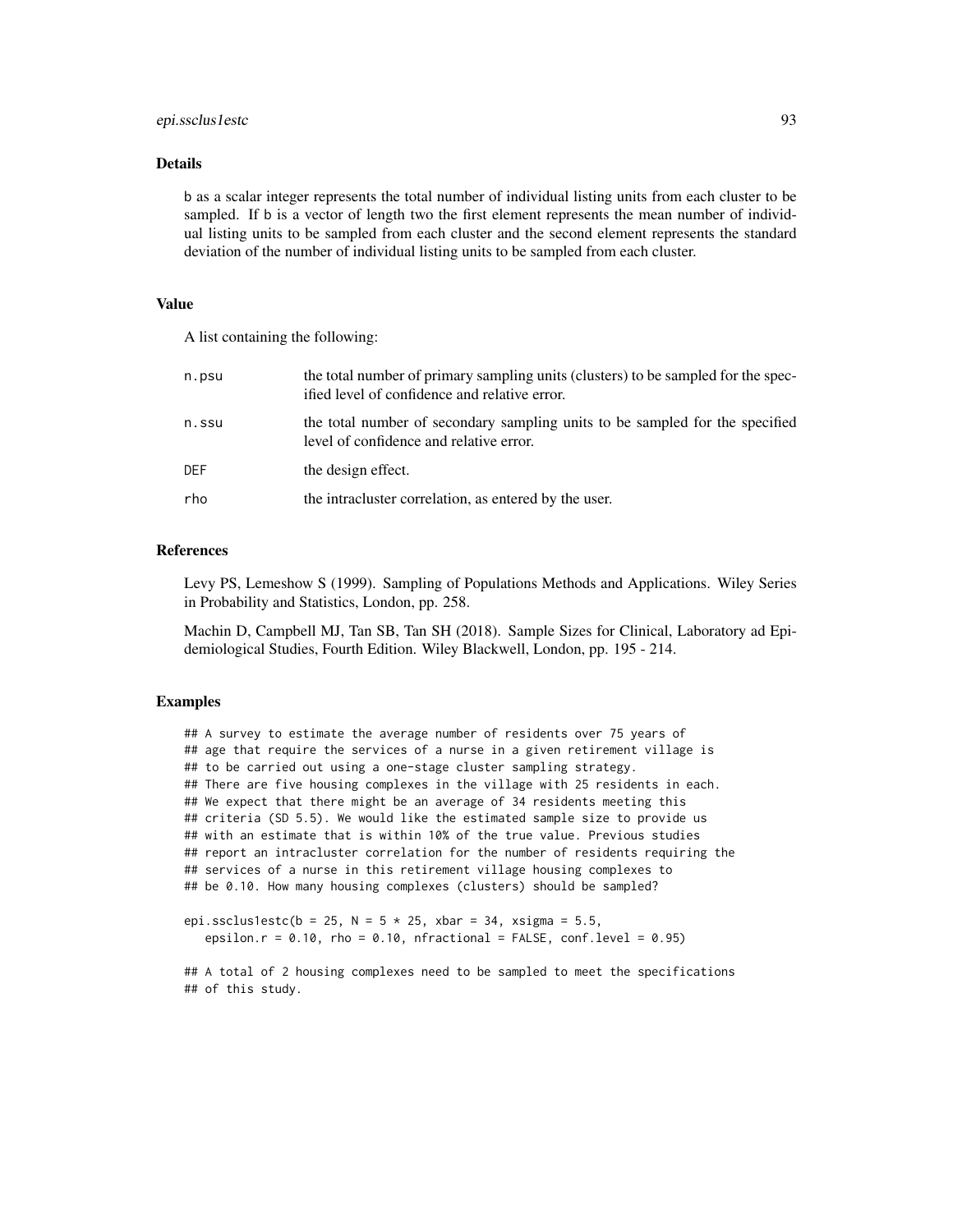# **Description**

Number of clusters to be sampled to estimate a binary outcome using two-stage cluster sampling.

## Usage

epi.ssclus2estb(b, Py, epsilon.r, rho, nfractional = FALSE, conf.level = 0.95)

## Arguments

| $\mathbf b$ | scalar integer or vector of length two, the number of individual listing units in<br>each cluster to be sampled. See details, below. |
|-------------|--------------------------------------------------------------------------------------------------------------------------------------|
| Py          | scalar number, an estimate of the unknown population proportion.                                                                     |
| epsilon.r   | the maximum relative difference between the estimate and the unknown popu-<br>lation value.                                          |
| rho         | scalar number, the intracluster correlation.                                                                                         |
| nfractional | logical, return fractional sample size.                                                                                              |
| conf.level  | scalar, defining the level of confidence in the computed result.                                                                     |

# Details

b as a scalar integer represents the total number of individual listing units from each cluster to be sampled. If b is a vector of length two the first element represents the mean number of individual listing units to be sampled from each cluster and the second element represents the standard deviation of the number of individual listing units to be sampled from each cluster.

The methodology used in this function follows closely the approach described by Bennett et al. (1991). At least 25 primary sampling units are recommended for two-stage cluster sampling designs. If less than 25 clusters are returned by the function a warning is issued.

As a rule of thumb, around 30 clusters will provide good estimates of the true population value with an acceptable level of precision (Binkin et al. 1992) when: (1) the true population value is between  $10\%$  and  $90\%$ ; and (2) the desired absolute error is around  $5\%$ . For a fixed number of individuals selected per cluster (e.g. 10 individuals per cluster or 30 individuals per cluster), collecting information on more than 30 clusters can improve the precision of the final population estimate, however, beyond around 60 clusters the improvement in precision is minimal.

#### Value

A list containing the following:

n.psu the total number of primary sampling units (clusters) to be sampled for the specified level of confidence and relative error.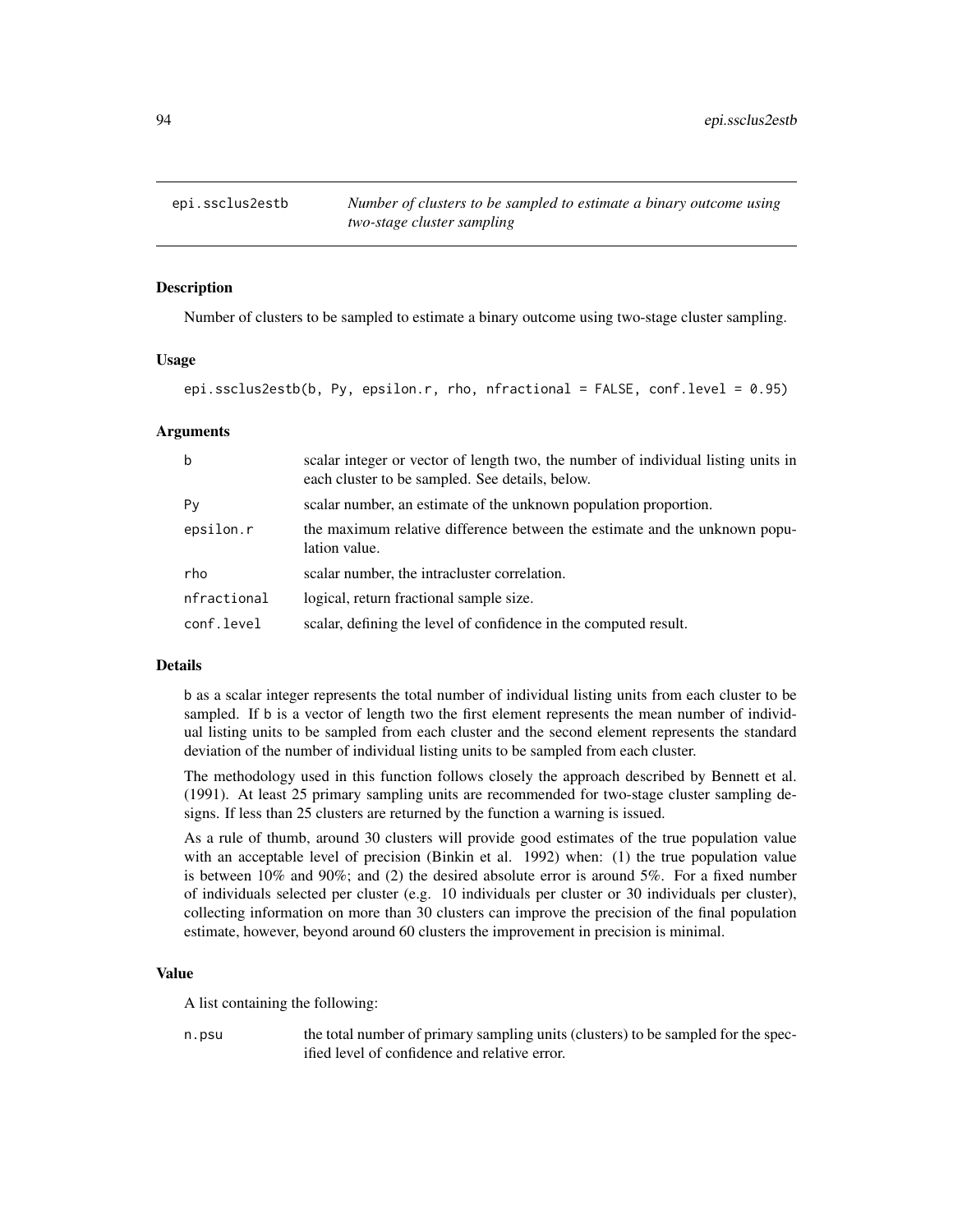| n.ssu | the total number of secondary sampling units to be sampled for the specified<br>level of confidence and relative error. |
|-------|-------------------------------------------------------------------------------------------------------------------------|
| DEF   | the design effect.                                                                                                      |
| rho   | the intracluster correlation, as entered by the user.                                                                   |

#### References

Bennett S, Woods T, Liyanage W, Smith D (1991). A simplified general method for cluster-sample surveys of health in developing countries. World Health Statistics Quarterly 44: 98 - 106.

Binkin N, Sullivan K, Staehling N, Nieburg P (1992). Rapid nutrition surveys: How many clusters are enough? Disasters 16: 97 - 103.

Machin D, Campbell MJ, Tan SB, Tan SH (2018). Sample Sizes for Clinical, Laboratory ad Epidemiological Studies, Fourth Edition. Wiley Blackwell, London, pp. 195 - 214.

## Examples

## EXAMPLE 1 (from Bennett et al. 1991 p 102): ## We intend to conduct a cross-sectional study to determine the prevalence ## of disease X in a given country. The expected prevalence of disease is ## thought to be around 20%. Previous studies report an intracluster ## correlation for this disease to be 0.02. Suppose that we want to be 95% ## certain that our estimate of the prevalence of disease is within 5% of ## the true population value and that we intend to sample 20 individuals per ## cluster. How many clusters should be sampled to meet the requirements of the ## study?

```
epi.ssclus2estb(b = 20, Py = 0.20, epsilon.r = 0.05 / 0.20, rho = 0.02,
  nfractional = FALSE, conf.level = 0.95)
```
## A total of 17 clusters need to be sampled to meet the specifications ## of this study. epi.ssclus2estb returns a warning message that the number of ## clusters is less than 25.

epi.ssclus2estc *Number of clusters to be sampled to estimate a continuous outcome using two-stage cluster sampling*

## **Description**

Number of clusters to be sampled to estimate a continuous outcome using two-stage cluster sampling.

#### Usage

```
epi.ssclus2estc(b, N, xbar, xsigma, epsilon.r, rho, nfractional = FALSE,
  conf.level = 0.95
```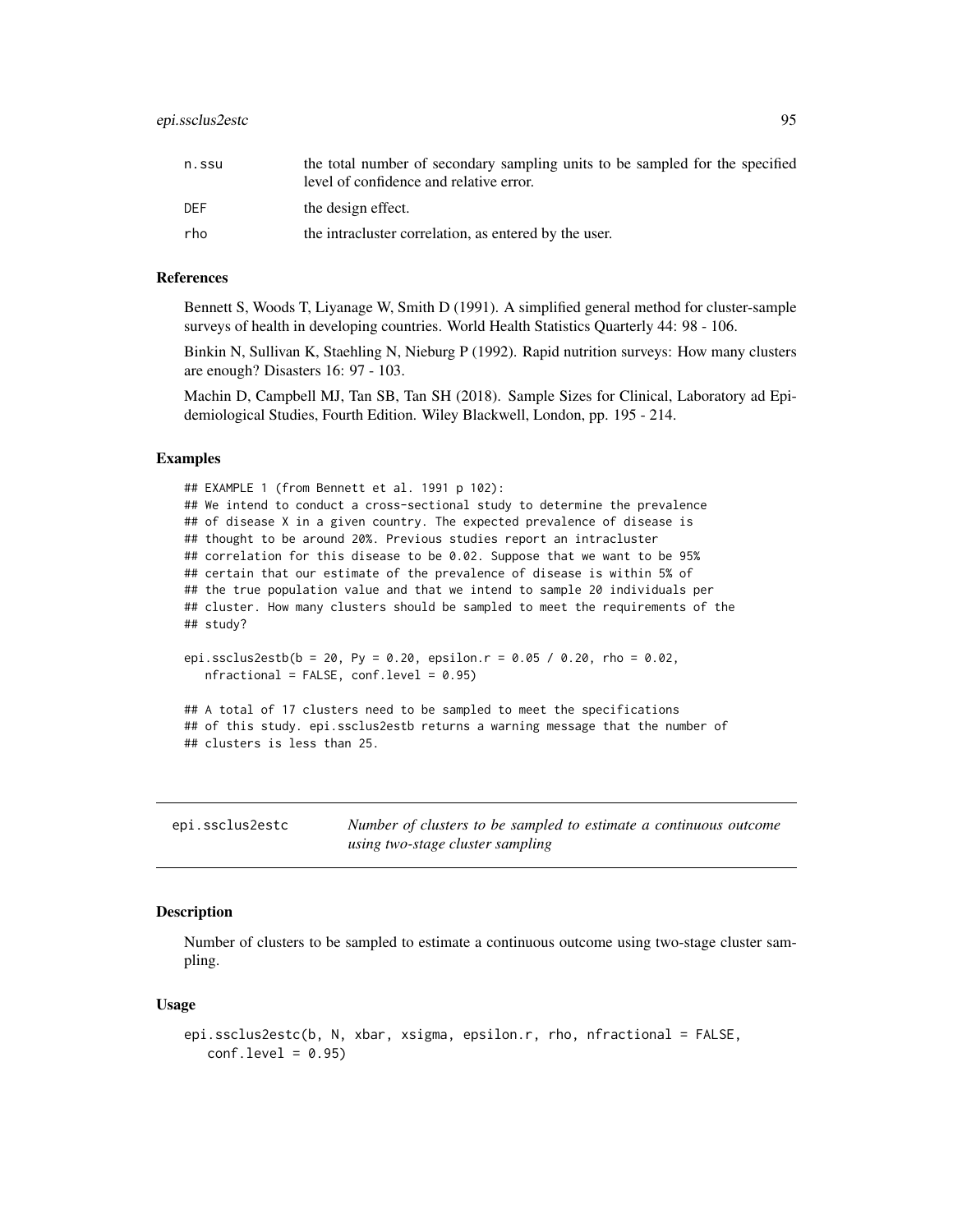# Arguments

| b           | scalar integer or vector of length two, the number of individual listing units in<br>each cluster to be sampled. See details, below. |
|-------------|--------------------------------------------------------------------------------------------------------------------------------------|
| N           | scalar integer, representing the total number of individual listing units in the<br>population.                                      |
| xbar        | scalar number, the expected mean of the continuous variable to be estimated.                                                         |
| xsigma      | scalar number, the expected standard deviation of the continuous variable to be<br>estimated.                                        |
| epsilon.r   | scalar number, the maximum relative difference between the estimate and the<br>unknown population value.                             |
| rho         | scalar number, the intracluster correlation.                                                                                         |
| nfractional | logical, return fractional sample size.                                                                                              |
| conf.level  | scalar number, the level of confidence in the computed result.                                                                       |

## Details

b as a scalar integer represents the total number of individual listing units from each cluster to be sampled. If b is a vector of length two the first element represents the mean number of individual listing units to be sampled from each cluster and the second element represents the standard deviation of the number of individual listing units to be sampled from each cluster.

# Value

A list containing the following:

| n.psu | the total number of primary sampling units (clusters) to be sampled for the spec-<br>ified level of confidence and relative error. |
|-------|------------------------------------------------------------------------------------------------------------------------------------|
| n.ssu | the total number of secondary sampling units to be sampled for the specified<br>level of confidence and relative error.            |
| DEF   | the design effect.                                                                                                                 |
| rho   | the intractuster correlation, as entered by the user.                                                                              |
|       |                                                                                                                                    |

#### References

Levy PS, Lemeshow S (1999). Sampling of Populations Methods and Applications. Wiley Series in Probability and Statistics, London, pp. 292.

Machin D, Campbell MJ, Tan SB, Tan SH (2018). Sample Sizes for Clinical, Laboratory ad Epidemiological Studies, Fourth Edition. Wiley Blackwell, London, pp. 195 - 214.

# Examples

## EXAMPLE 1 (from Levy and Lemeshow p 292):

## We intend to conduct a survey of nurse practitioners to estimate the

## average number of patients seen by each nurse. There are five health

## centres in the study area, each with three nurses. We intend to sample

## two nurses from each health centre. We would like to be 95% confident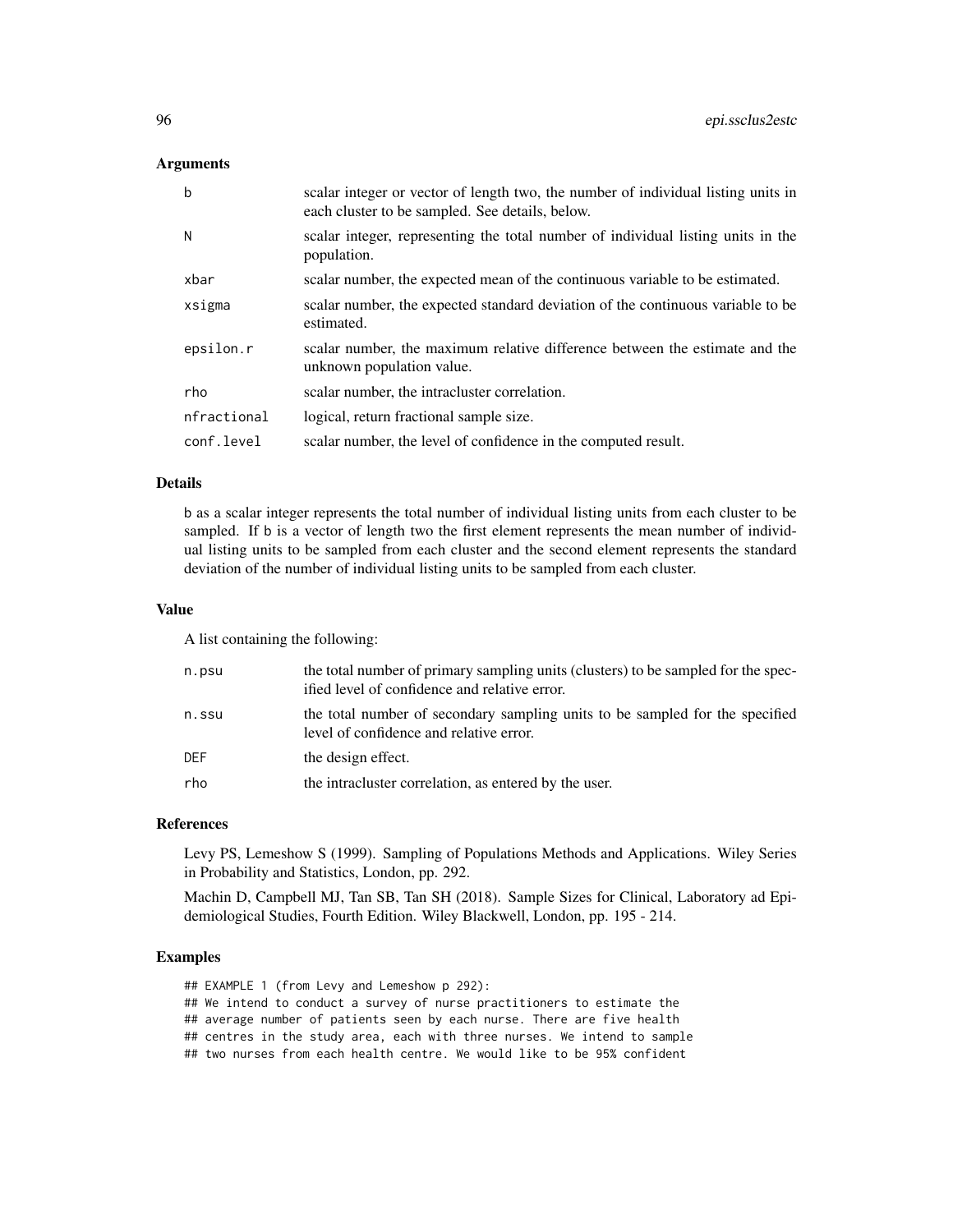# epi.sscohortc 97

## that our estimate is within 30% of the true population value. We expect ## that the mean number of patients seen at the health centre level ## is 84 (var 567) and the mean number of patients seen at the nurse ## level is 28 (var 160). Previous studies report an intracluster ## correlation for the number of patients seen per nurse to be 0.02. ## How many health centres should be sampled? epi.ssclus2estc(b = 2, N = 15, xbar = 28, xsigma = sqrt(160), epsilon.r =  $0.30$ , rho =  $0.02$ , nfractional = FALSE, conf.level =  $0.95$ ) ## A total of 3 health centres need to be sampled to meet the specifications ## of this study.

<span id="page-96-0"></span>epi.sscohortc *Sample size, power or minimum detectable incidence risk ratio for a cohort study using individual count data*

# Description

Sample size, power or minimum detectable incidence risk ratio for a cohort study using individual count data.

# Usage

```
epi.sscohortc(irexp1, irexp0, pexp = NA, n = NA, power = 0.80, r = 1,
   N, design = 1, sided.test = 2, finite.correction = FALSE,
   nfractional = FALSE, conf.level = 0.95)
```

| irexp1       | the expected incidence risk of the outcome in the exposed group $(0 \text{ to } 1)$ .                                                                                                                                                                                                                                                                                                                    |
|--------------|----------------------------------------------------------------------------------------------------------------------------------------------------------------------------------------------------------------------------------------------------------------------------------------------------------------------------------------------------------------------------------------------------------|
| irexp0       | the expected incidence risk of the outcome in the non-exposed group $(0 \text{ to } 1)$ .                                                                                                                                                                                                                                                                                                                |
| pexp         | the expected prevalence of exposure to the hypothesised risk factor in the popu-<br>lation $(0 \text{ to } 1)$ .                                                                                                                                                                                                                                                                                         |
| n            | scalar, defining the total number of subjects in the study (i.e. the number in both<br>the exposed and unexposed groups).                                                                                                                                                                                                                                                                                |
| power        | scalar, the required study power.                                                                                                                                                                                                                                                                                                                                                                        |
| $\mathsf{r}$ | scalar, the number in the exposed group divided by the number in the unexposed<br>group.                                                                                                                                                                                                                                                                                                                 |
| N            | scalar, the estimated number of individuals in the population.                                                                                                                                                                                                                                                                                                                                           |
| design       | scalar, the estimated design effect.                                                                                                                                                                                                                                                                                                                                                                     |
| sided.test   | use a one- or two-sided test? Use a two-sided test if you wish to evaluate whether<br>or not the outcome incidence risk in the exposed group is greater than or less<br>than the outcome incidence risk in the unexposed group. Use a one-sided test<br>to evaluate whether or not the outcome incidence risk in the exposed group is<br>greater than the outcome incidence risk in the unexposed group. |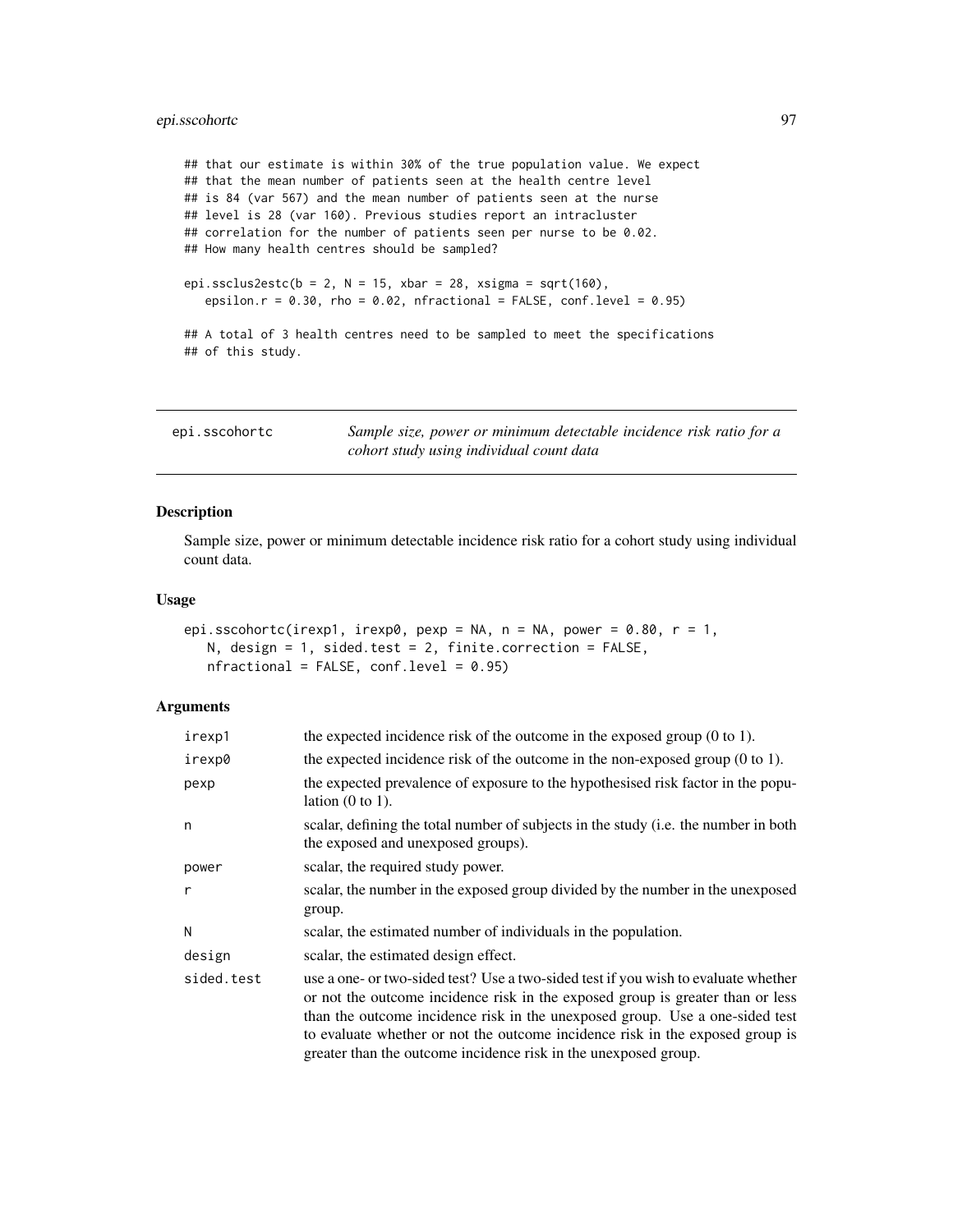| finite.correction |                                                                  |
|-------------------|------------------------------------------------------------------|
|                   | logical, apply a finite correction factor?                       |
| nfractional       | logical, return fractional sample size.                          |
| conf.level        | scalar, defining the level of confidence in the computed result. |

# Details

The methodology in this function follows the approach described in Chapter 8 of Woodward (2005), pp. 381 - 426.

# Value

A list containing the following:

| n.total | the total number of subjects required for the specified level of confidence and<br>power, respecting the requirement for r times as many individuals in the exposed<br>(treatment) group compared with the non-exposed (control) group.                              |
|---------|----------------------------------------------------------------------------------------------------------------------------------------------------------------------------------------------------------------------------------------------------------------------|
| n.exp1  | the total number of subjects in the exposed (treatment) group for the specified<br>level of confidence and power, respecting the requirement for r times as many<br>individuals in the exposed (treatment) group compared with the non-exposed<br>(control) group.   |
| n.exp0  | the total number of subjects in the non-exposed (control) group for the specified<br>level of confidence and power, respecting the requirement for r times as many<br>individuals in the exposed (treatment) group compared with the non-exposed<br>(control) group. |
| power   | the power of the study given the number of study subjects, the expected effect<br>size and level of confidence.                                                                                                                                                      |
| irr     | the incidence risk of the outcome in the exposed group divided by the incidence<br>risk of the outcome in the unexposed group (the incidence risk ratio).                                                                                                            |
| or      | the odds of the outcome in the exposed group divided by the odds of the outcome<br>in the unexposed group (the odds ratio).                                                                                                                                          |

# Note

The power of a study is its ability to demonstrate the presence of an association, given that an association actually exists.

Values need to be entered for irexp0, pexp, n, and power to return a value for irr. In this situation, the lower value of irr represents the maximum detectable incidence risk ratio that is less than 1; the upper value of irr represents the minimum detectable incidence risk ratio greater than 1. A value for pexp doesn't need to be entered if you want to calculate sample size or study power.

When calculating study power or minimum detectable incidence risk ratio when finite.correction = TRUE the function takes the values of n and N entered by the user and back-calculates a value of n assuming an infinite population. Values for power, irr and or are then returned, assuming the back-calculated value of n is equivalent to the value of n entered by the user.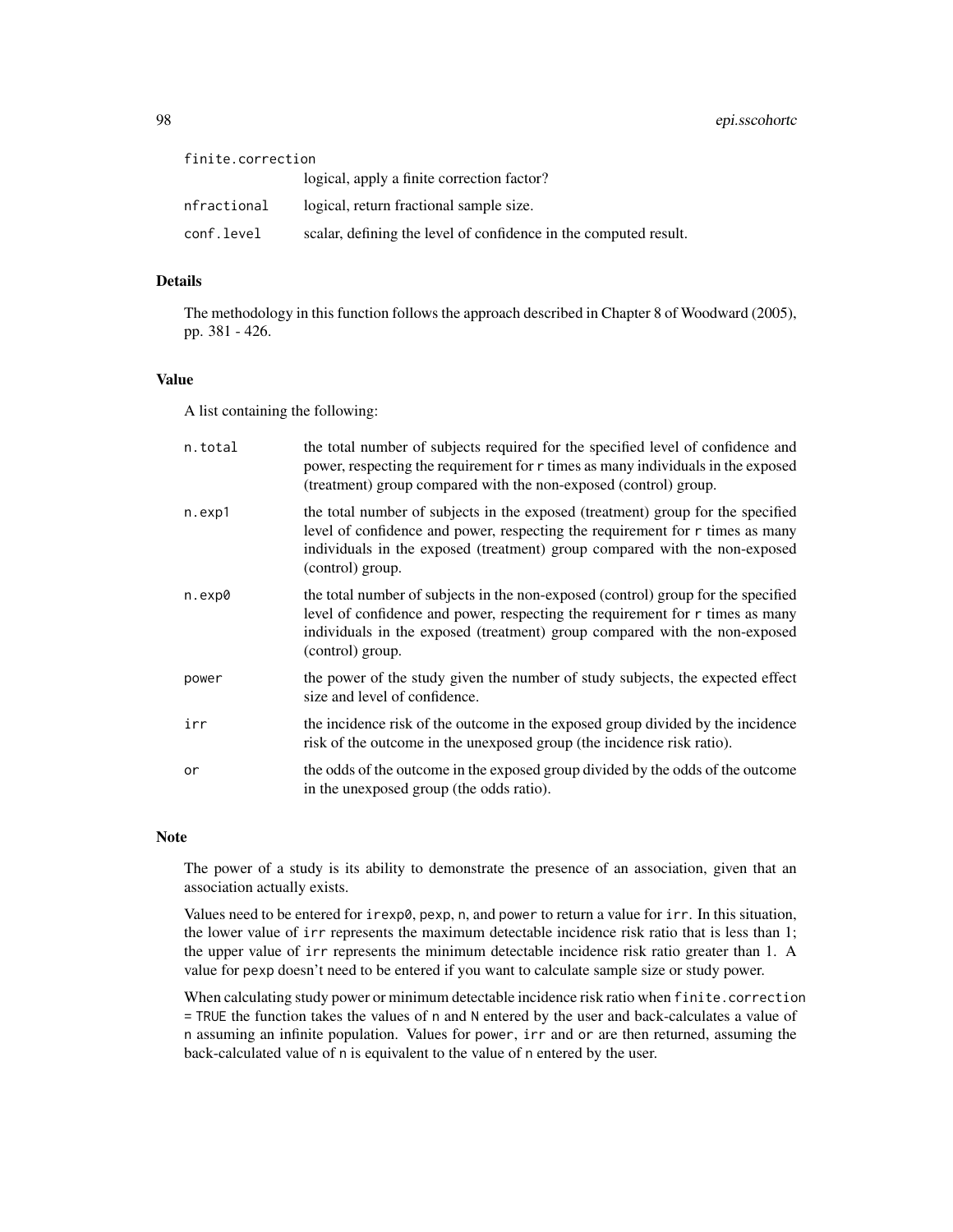# epi.sscohortc 99

#### References

Kelsey JL, Thompson WD, Evans AS (1986). Methods in Observational Epidemiology. Oxford University Press, London, pp. 254 - 284.

Woodward M (2005). Epidemiology Study Design and Data Analysis. Chapman & Hall/CRC, New York, pp. 381 - 426.

## Examples

## EXAMPLE 1 (from Woodward 2005 p. 406):

```
## A cohort study of smoking and coronary heart disease (CHD) in middle aged men
## is planned. A sample of men will be selected at random from the population
## and those that agree to participate will be asked to complete a
## questionnaire. The follow-up period will be 5 years. The investigators would
## like to be 0.90 sure of being able to detect when the risk ratio of CHD
## is 1.4 for smokers, using a 0.05 significance test. Previous evidence
## suggests that the incidence risk of death in non-smokers is 413 per
## 100,000 per year. Assuming equal numbers of smokers and non-smokers are
## sampled, how many men should be sampled overall?
irexp1 = 1.4 \star (5 \star 413)/100000; irexp0 = (5 \star 413)/100000
epi.sscohortc(irexp1 = irexp1, irexp0 = irexp0, pexp = NA, n = NA,
  power = 0.90, r = 1, N = NA, design = 1, sided.test = 1,
   finite.correction = FALSE, nfractional = FALSE, conf.level = 0.95)
## A total of 12,130 men need to be sampled (6065 smokers and 6065 non-smokers).
## EXAMPLE 2 (from Woodward 2005 p. 406):
## Say, for example, we are only able to enrol 5000 subjects into the study
## described above. What is the minimum and maximum detectable risk ratio?
irexp0 = (5 * 413)/100000epi.sscohortc(irexp1 = NA, irexp0 = irexp0, pexp = NA, n = 5000,
   power = 0.90, r = 1, N = NA, design = 1, sided.test = 1,
   finite.correction = FALSE, nfractional = FALSE, conf.level = 0.95)
## The minimum detectable risk ratio >1 is 1.65. The maximum detectable
## risk ratio <1 is 0.50.
## EXAMPLE 3:
## A study is to be carried out to assess the effect of a new treatment for
## anoestrus in dairy cattle. What is the required sample size if we expect
## the proportion of cows responding in the treatment (exposed) group to be
## 0.30 and the proportion of cows responding in the control (unexposed) group
## to be 0.15? The required power for this study is 0.80 using a two-sided
## 0.05 test.
epi.sscohortc(irexp1 = 0.30, irexp0 = 0.15, pexp = NA, n = NA,
  power = 0.80, r = 1, N = NA, design = 1, sided.test = 2,
```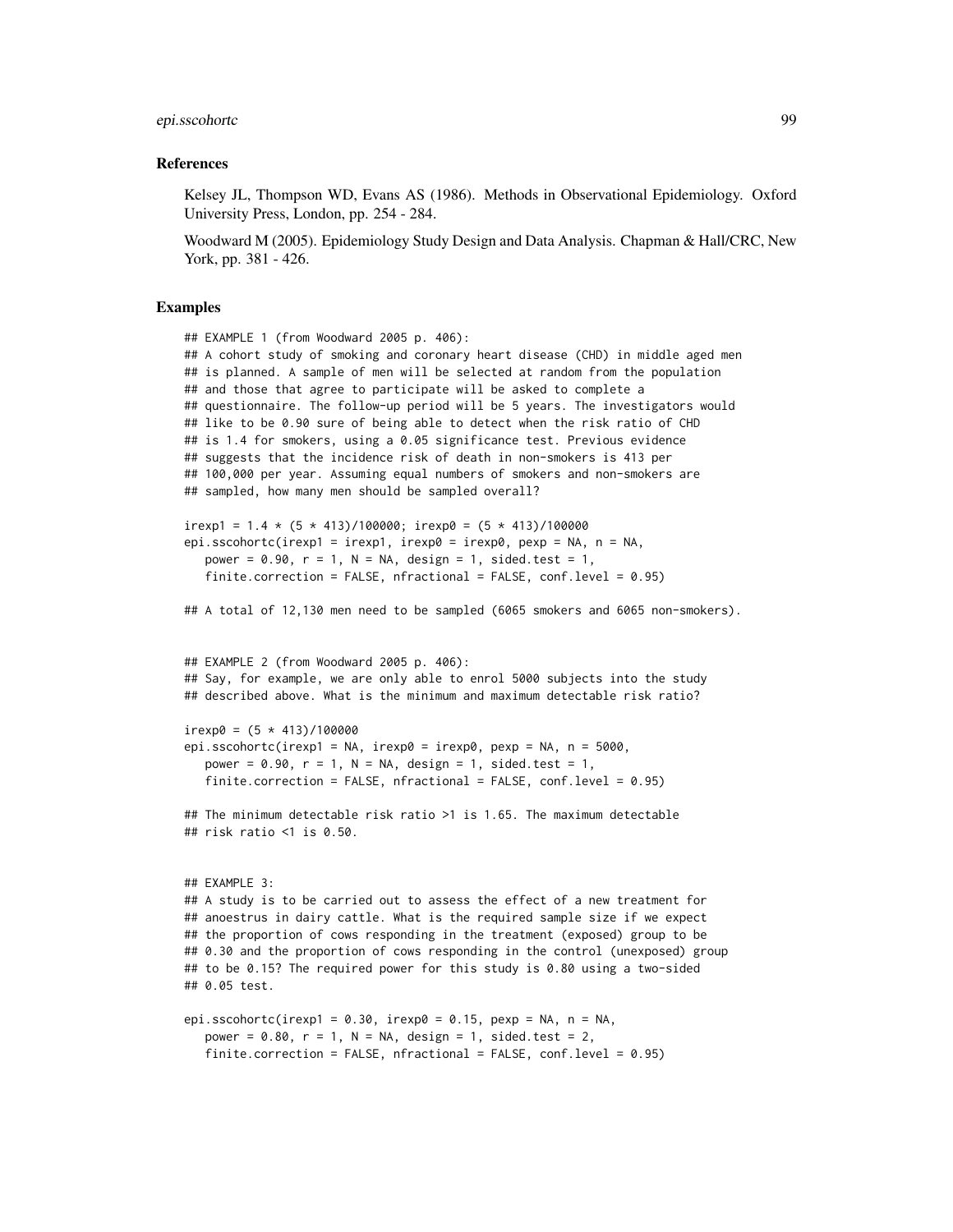```
## A total of 242 cows are required: 121 in the treatment (exposed) group and
## 121 in the control (unexposed) group.
## Assume now that this study is going to be carried out using animals from a
## number of herds. What is the required sample size when you account for the
## observation that response to treatment is likely to cluster within herds?
## For the exercise, assume that the intra-cluster correlation coefficient
## (the rate of homogeneity, rho) for this treatment is 0.05 and the
## average number of cows sampled per herd will be 30.
## Calculate the design effect, given rho = (design - 1) / (nbar - 1),
## where nbar equals the average number of individuals per cluster:
design <- 0.05 * (30 - 1) + 1
epi.sscohortc(irexp1 = 0.30, irexp0 = 0.15, pexp = NA, n = NA,
   power = 0.80, r = 1, N = NA, design = design, sided.test = 2,
   finite.correction = FALSE, nfractional = FALSE, conf.level = 0.95)
## A total of 592 cows are required for this study: 296 in the treatment group
## and 296 in the control group.
```

| epi.sscohortt | Sample size, power or minimum detectable incidence rate ratio for a |
|---------------|---------------------------------------------------------------------|
|               | cohort study using person or animal time data                       |

# Description

Sample size, power or minimum detectable incidence rate ratio for a cohort study using person or animal time data.

### Usage

```
epi.sscohortt(irexp1, irexp0, FT = NA, n, power, r = 1, design = 1, sided.test = 2,
  nfractional = FALSE, conf.level = 0.95
```

| irexp1 | the expected incidence rate of the outcome in the exposed group $(0 \text{ to } 1)$ .                                     |
|--------|---------------------------------------------------------------------------------------------------------------------------|
| irexp0 | the expected incidence rate of the outcome in the non-exposed group $(0 \text{ to } 1)$ .                                 |
| FT.    | the follow-up period (in years) for the study.                                                                            |
| n      | scalar, defining the total number of subjects in the study (i.e. the number in both<br>the exposed and unexposed groups). |
| power  | scalar, the required study power.                                                                                         |
| r      | scalar, the number in the exposed group divided by the number in the unexposed<br>group.                                  |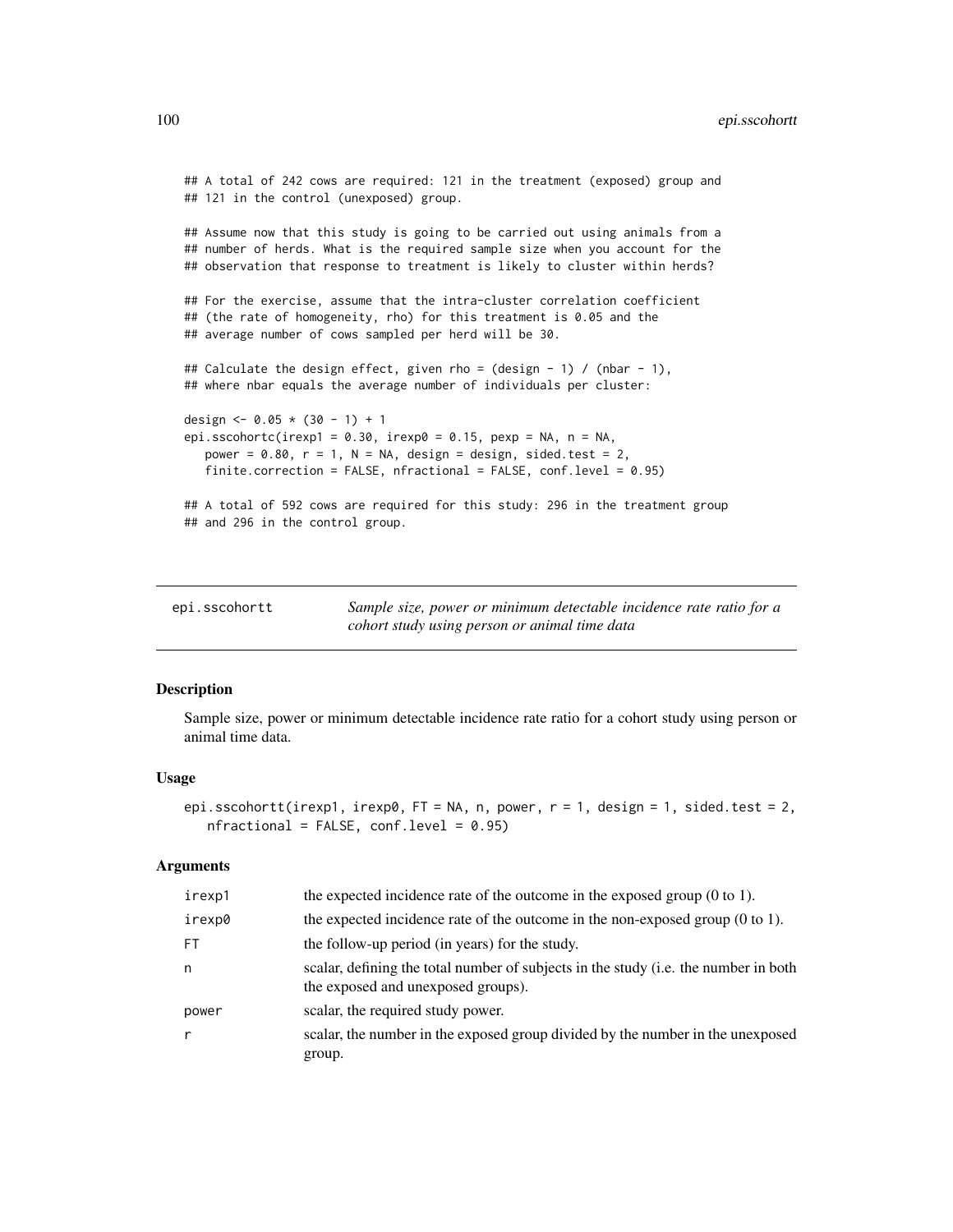# epi.sscohortt 101

| design      | scalar, the estimated design effect.                                                                                                                                                                                                                                                                                                                                                                     |
|-------------|----------------------------------------------------------------------------------------------------------------------------------------------------------------------------------------------------------------------------------------------------------------------------------------------------------------------------------------------------------------------------------------------------------|
| sided.test  | use a one- or two-sided test? Use a two-sided test if you wish to evaluate whether<br>or not the outcome incidence rate in the exposed group is greater than or less<br>than the outcome incidence rate in the unexposed group. Use a one-sided test<br>to evaluate whether or not the outcome incidence rate in the exposed group is<br>greater than the outcome incidence rate in the unexposed group. |
| nfractional | logical, return fractional sample size.                                                                                                                                                                                                                                                                                                                                                                  |
| conf.level  | scalar, defining the level of confidence in the computed result.                                                                                                                                                                                                                                                                                                                                         |

# Details

The methodology in this function follows the approach described in Lwanga and Lemeshow (1991).

#### Value

A list containing the following:

| n.total | the total number of subjects required for the specified level of confidence and<br>power, respecting the requirement for r times as many individuals in the treat-<br>ment group compared with the control group.                 |
|---------|-----------------------------------------------------------------------------------------------------------------------------------------------------------------------------------------------------------------------------------|
| n.exp1  | the total number of subjects in the treatment group for the specified level of con-<br>fidence and power, respecting the requirement for $r$ times as many individuals<br>in the treatment group compared with the control group. |
| n.exp0  | the total number of subjects in the control group for the specified level of confi-<br>dence and power, respecting the requirement for $r$ times as many individuals in<br>the treatment group compared with the control group.   |
| power   | the power of the study given the number of study subjects, the expected effect<br>size and level of confidence.                                                                                                                   |
| irr     | the incidence rate of the outcome in the exposed group divided by the incidence<br>rate in the unexposed group (the incidence rate ratio).                                                                                        |

# Note

The power of a study is its ability to demonstrate the presence of an association, given that an association actually exists.

Values need to be entered for irexp0, n, and power to return a value for irr. In this situation, the lower value of irr represents the maximum detectable incidence rate ratio that is less than 1; the upper value of irr represents the minimum detectable incidence rate ratio greater than 1.

See the documentation for [epi.sscohortc](#page-96-0) for an example using the design facility implemented in this function.

# References

Lemeshow S, Hosmer D, Klar J, Lwanga S (1990). Adequacy of Sample Size in Health Studies. John Wiley and Sons, New York.

Lwanga S, Lemeshow S (1991). Sample Size Determination in Health Studies. World Health Organization, Geneva.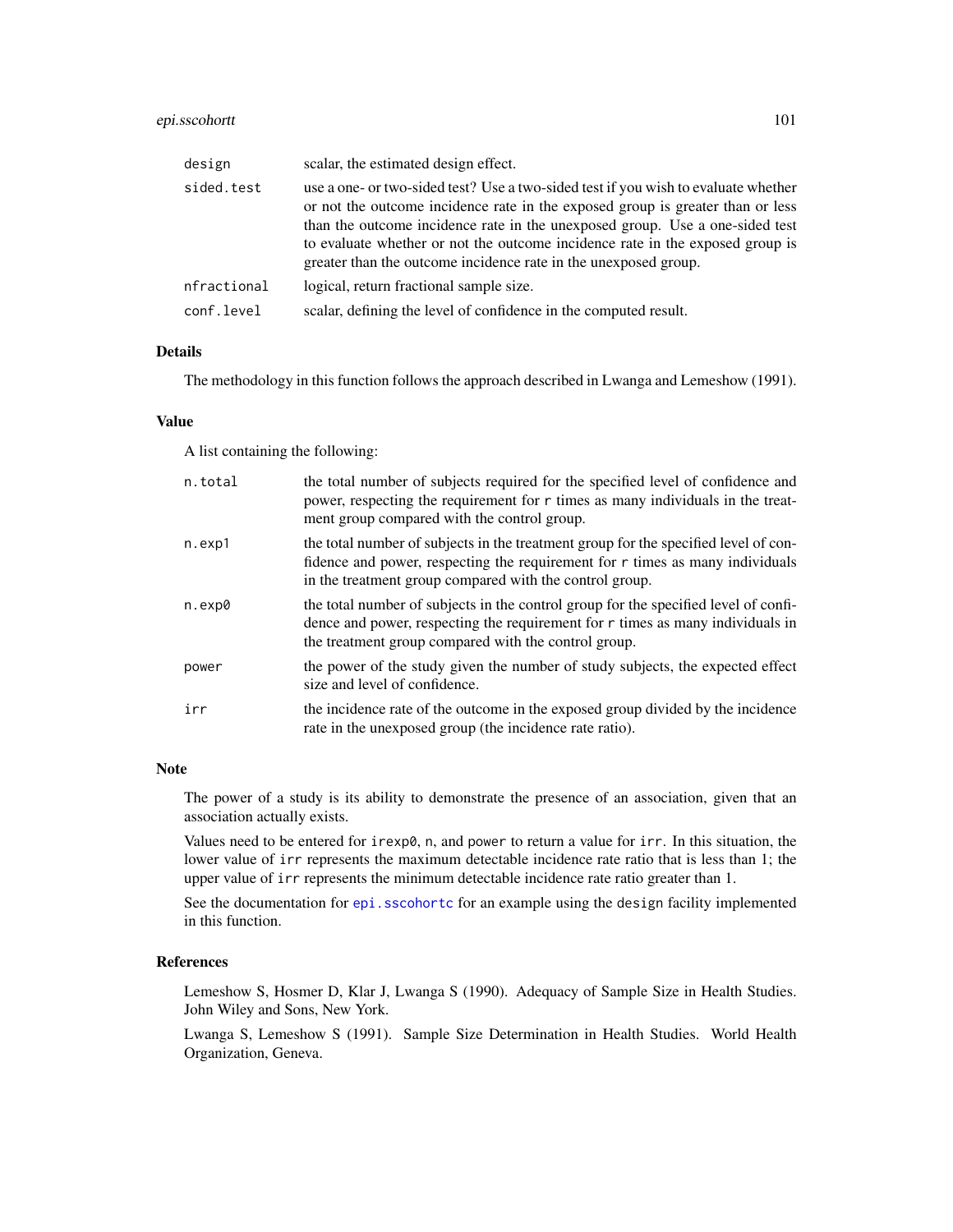#### Examples

## EXAMPLE 1 (from Lwanga and Lemeshow 1991 p. 19): ## As part of a study of the long-term effect of noise on workers in a ## particularly noisy industry, it is planned to follow up a cohort of people ## who were recruited into the industry during a given period of time and to ## compare them with a similar cohort of individuals working in a much ## quieter industry. Subjects will be followed up for the rest of their lives or ## until their hearing is impaired. The results of a previous small-scale survey ## suggest that the annual incidence rate of hearing impairment in the noisy ## industry may be as much as 25%. How many people should be followed up ## in each of the groups (which are to be of equal size) to test the hypothesis ## that the incidence rates for hearing impairment in the two groups are the ## same, at the 5% level of significance and with a power of 80%? The ## alternative hypothesis is that the annual incidence rate for hearing ## impairment in the quieter industry is not more than the national average of ## about 10% (for people in the same age range), whereas in the noisy ## industry it differs from this.

## Note: An anunual incidence rate of 25% is equivalent to 25 cases of hearing ## impairment per 100 individuals per year.

epi.sscohortt(irexp1 =  $0.25$ , irexp0 =  $0.10$ , FT = NA, n = NA, power =  $0.80$ ,  $r = 1$ , design = 1, sided.test = 2, nfractional = FALSE, conf.level = 0.95)

```
## A total of 46 subjects are required for this study: 23 in the exposed
## group and 23 in the unexposed group.
```
## EXAMPLE 2 (from Lwanga and Lemeshow 1991 p. 19): ## A study similar to that described above is to be undertaken, but the ## duration of the study will be limited to 5 years. How many subjects should ## be followed up in each group?

```
epi.sscohortt(irexp1 = 0.25, irexp0 = 0.10, FT = 5, n = NA, power = 0.80,
  r = 1, design = 1, sided.test = 2, nfractional = FALSE, conf.level = 0.95)
```
## A total of 130 subjects are required for this study: 65 in the exposed ## group and 65 in the unexposed group.

epi.sscompb *Sample size, power and minimum detectable risk ratio when comparing binary outcomes*

## **Description**

Sample size, power and minimum detectable risk ratio when comparing binary outcomes.

#### Usage

```
epi.sscompb(treat, control, n, power, r = 1, design = 1,
   sided.test = 2, nfractional = FALSE, conf.level = 0.95)
```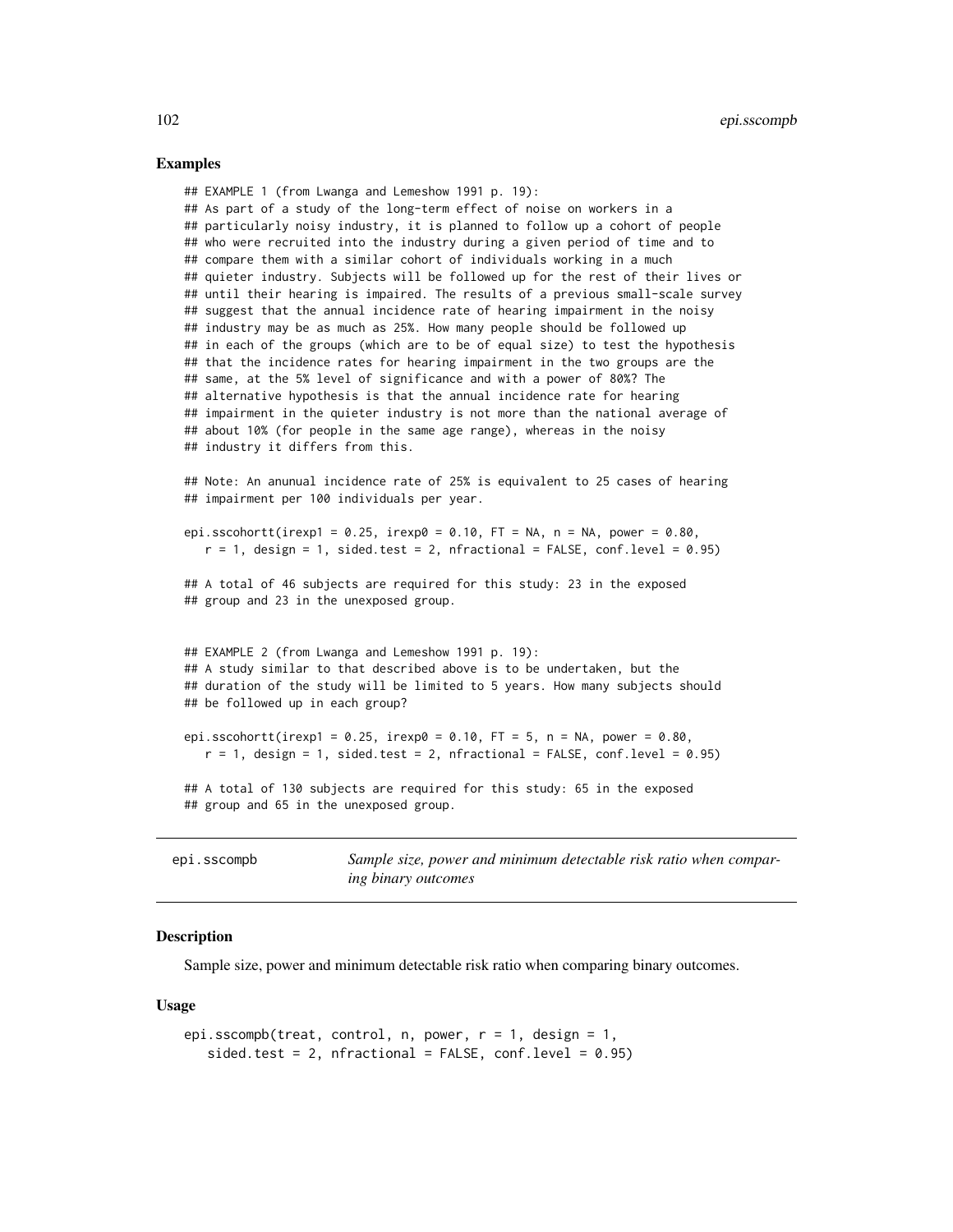# epi.sscompb 103

# Arguments

| treat       | the expected proportion for the treatment group (see below).                                                                                                                                                                                                                                                                                                                                                                              |
|-------------|-------------------------------------------------------------------------------------------------------------------------------------------------------------------------------------------------------------------------------------------------------------------------------------------------------------------------------------------------------------------------------------------------------------------------------------------|
| control     | the expected proportion for the control group (see below).                                                                                                                                                                                                                                                                                                                                                                                |
| n           | scalar, defining the total number of subjects in the study (i.e. the number in the<br>treatment plus the number in the control group).                                                                                                                                                                                                                                                                                                    |
| power       | scalar, the required study power.                                                                                                                                                                                                                                                                                                                                                                                                         |
| r           | scalar, the number in the treatment group divided by the number in the control<br>group.                                                                                                                                                                                                                                                                                                                                                  |
| design      | scalar, the estimated design effect.                                                                                                                                                                                                                                                                                                                                                                                                      |
| sided.test  | use a one- or two-sided test? Use a two-sided test if you wish to evaluate whether<br>or not the outcome proportion in the exposed (treatment) group is greater than<br>or less than the outcome proportion in the unexposed (control) group. Use a<br>one-sided test to evaluate whether or not the outcome proportion in the exposed<br>(treatment) group is greater than the outcome proportion in the unexposed (con-<br>trol) group. |
| nfractional | logical, return fractional sample size.                                                                                                                                                                                                                                                                                                                                                                                                   |
| conf.level  | scalar, defining the level of confidence in the computed result.                                                                                                                                                                                                                                                                                                                                                                          |

# Details

The methodology in this function follows the approach described in Chapter 8 of Woodward (2005).

With this function it is assumed that one of the two proportions is known and we want to test the null hypothesis that the second proportion is equal to the first. Users are referred to the epi.s scohortc function which relates to the two-sample problem where neither proportion is known (or assumed, at least).

Because there is much more uncertainty in the two sample problem where neither proportion is known, epi.sscohortc returns much larger sample size estimates. This function (epi.sscompb) should be used in particular situations such as when a politician claims that at least 90% of the population use seatbelts and we want to see if the data supports this claim.

# Value

A list containing the following:

| n.total   | the total number of subjects required for the specified level of confidence and<br>power, respecting the requirement for r times as many individuals in the treat-<br>ment group compared with the control group.                 |
|-----------|-----------------------------------------------------------------------------------------------------------------------------------------------------------------------------------------------------------------------------------|
| n.treat   | the total number of subjects in the treatment group for the specified level of con-<br>fidence and power, respecting the requirement for $r$ times as many individuals<br>in the treatment group compared with the control group. |
| n.control | the total number of subjects in the control group for the specified level of confi-<br>dence and power, respecting the requirement for $r$ times as many individuals in<br>the treatment group compared with the control group.   |
| power     | the power of the study given the number of study subjects, the expected effect<br>size and level of confidence.                                                                                                                   |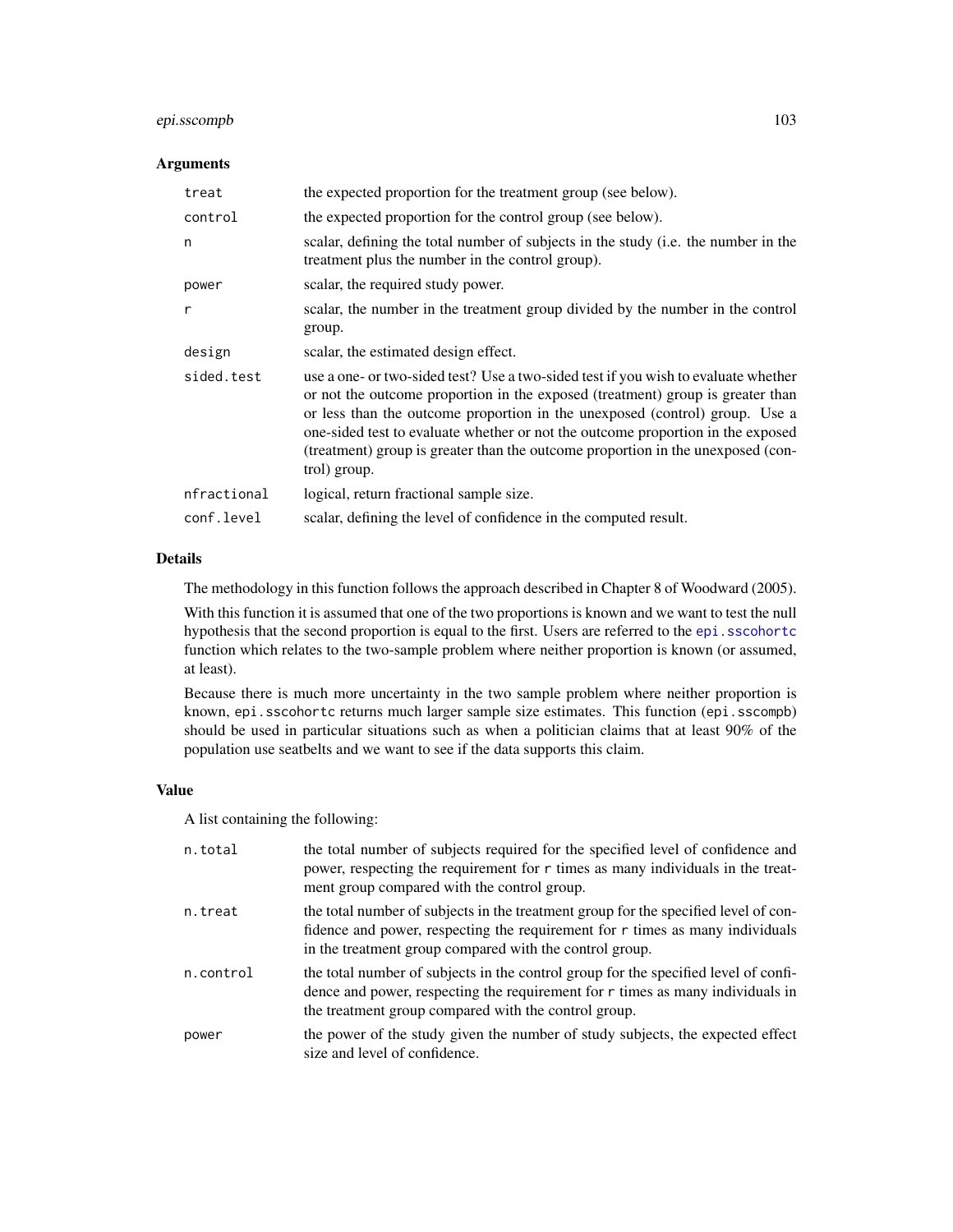lambda the proportion in the treatment group divided by the proportion in the control group (a risk ratio).

## Note

The power of a study is its ability to demonstrate the presence of an association, given that an association actually exists.

Values need to be entered for control, n, and power to return a value for lambda. In this situation, the lower value of lambda represents the maximum detectable risk ratio that is less than 1; the upper value of lambda represents the minimum detectable risk ratio greater than 1.

See the documentation for [epi.sscohortc](#page-96-0) for an example using the design facility implemented in this function.

## References

Fleiss JL (1981). Statistical Methods for Rates and Proportions. Wiley, New York.

Kelsey JL, Thompson WD, Evans AS (1986). Methods in Observational Epidemiology. Oxford University Press, London, pp. 254 - 284.

Woodward M (2005). Epidemiology Study Design and Data Analysis. Chapman & Hall/CRC, New York, pp. 381 - 426.

#### Examples

```
## EXAMPLE 1 (from Woodward 2005 pp. 403 - 404):
## A government initiative has decided to reduce the prevalence of male
## smoking to, at most, 30%. A sample survey is planned to test, at the
## 0.05 level, the hypothesis that the percentage of smokers in the male
## population is 30% against the one-sided alternative that it is greater.
## The survey should be able to find a prevalence of 32%, when it is true,
## with 0.90 power. How many men need to be sampled?
epi.sscompb(treat = 0.30, control = 0.32, n = NA, power = 0.90,
  r = 1, design = 1, sided.test = 1, nfractional = FALSE, conf.level = 0.95)
## ## A total of 18,316 men should be sampled: 9158 in the treatment group and
## 9158 in the control group. The risk ratio (that is, the prevalence of
## smoking in males post government initiative divided by the prevalence of
## smoking in males pre inititative is 0.94.
## EXAMPLE 2:
## If we sample only 10,000 men (5000 in the treatment group and 5000 in the
## control group) what is the maximum detectable risk ratio that is less
## than 1?
epi.sscompb(treat = NA, control = 0.32, n = 10000, power = 0.90,
  r = 1, design = 1, sided.test = 1, nfractional = FALSE, conf.level = 0.95)
## If we sample only 10,000 men the maximum detectable risk ratio will be 0.91.
```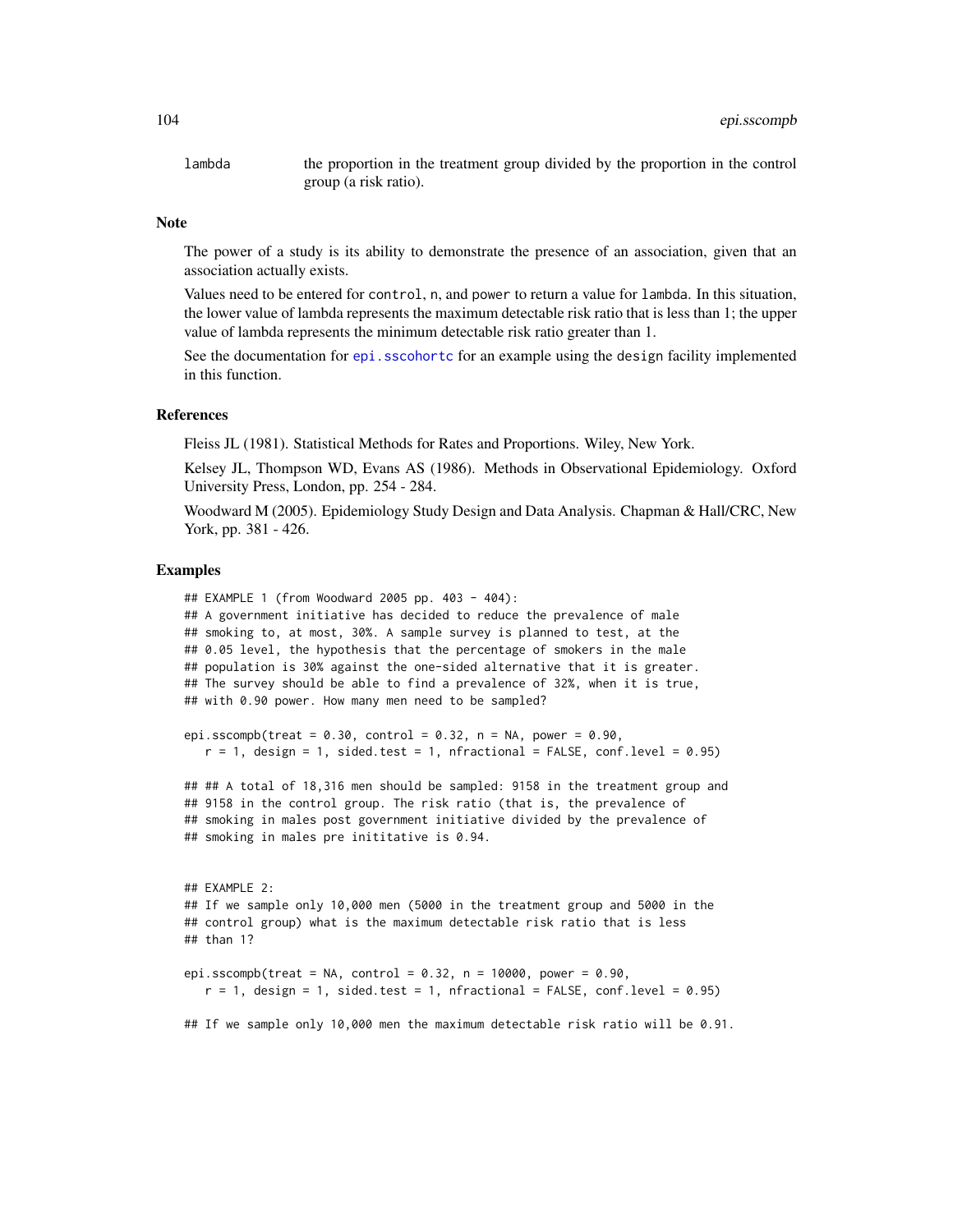epi.sscompc *Sample size, power and minimum detectable difference when comparing continuous outcomes*

# Description

Sample size, power and minimum detectable difference when comparing continuous outcomes.

# Usage

```
epi.sscompc(treat, control, n, sigma, power, r = 1, design = 1,
   sided.test = 2, nfractional = FALSE, conf.level = 0.95)
```
# Arguments

| treat       | the expected value for the treatment group (see below).                                                                                                                                                                                                                                                                                                                                  |
|-------------|------------------------------------------------------------------------------------------------------------------------------------------------------------------------------------------------------------------------------------------------------------------------------------------------------------------------------------------------------------------------------------------|
| control     | the expected value for the control group (see below).                                                                                                                                                                                                                                                                                                                                    |
| n           | scalar, defining the total number of subjects in the study (i.e. the number in the<br>treatment and control group).                                                                                                                                                                                                                                                                      |
| sigma       | the expected standard deviation of the variable of interest for both treatment and<br>control groups.                                                                                                                                                                                                                                                                                    |
| power       | scalar, the required study power.                                                                                                                                                                                                                                                                                                                                                        |
| r           | scalar, the number in the treatment group divided by the number in the control<br>group.                                                                                                                                                                                                                                                                                                 |
| design      | scalar, the estimated design effect.                                                                                                                                                                                                                                                                                                                                                     |
| sided.test  | use a one- or two-sided test? Use a two-sided test if you wish to evaluate whether<br>or not the outcome in the exposed (treatment) group is greater than or less than<br>the outcome in the unexposed (control) group. Use a one-sided test to evaluate<br>whether or not the outcome in the exposed (treatment) group is greater than the<br>outcome in the unexposed (control) group. |
| nfractional | logical, return fractional sample size.                                                                                                                                                                                                                                                                                                                                                  |
| conf.level  | scalar, defining the level of confidence in the computed result.                                                                                                                                                                                                                                                                                                                         |

# Details

The methodology in this function follows the approach described in Chapter 8 of Woodward (2005), pp. 381 - 426.

# Value

A list containing the following:

n.total the total number of subjects required for the specified level of confidence and power, respecting the requirement for r times as many individuals in the treatment group compared with the control group.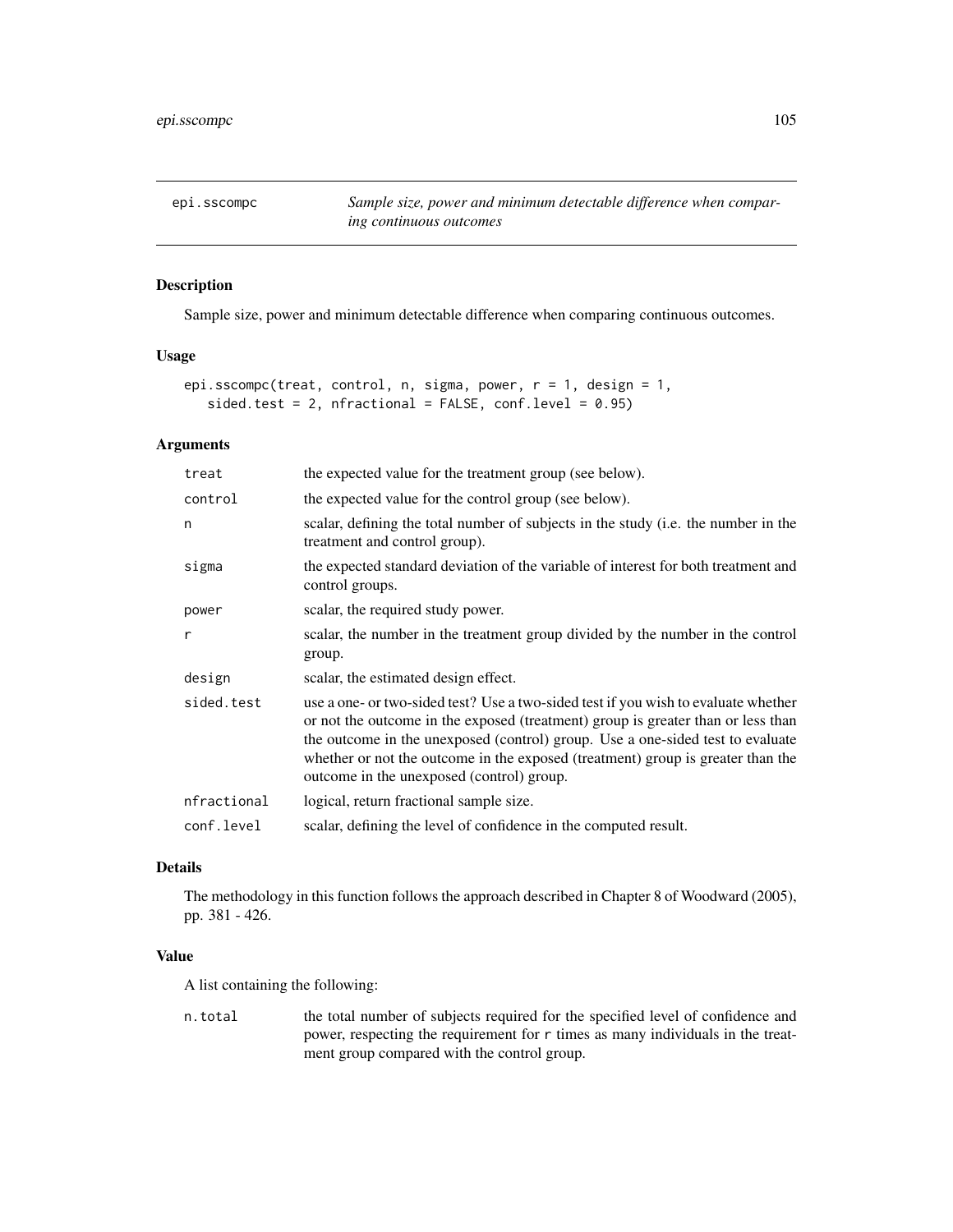| n.treat   | the total number of subjects in the treatment group for the specified level of con-<br>fidence and power, respecting the requirement for $r$ times as many individuals<br>in the treatment group compared with the control group. |
|-----------|-----------------------------------------------------------------------------------------------------------------------------------------------------------------------------------------------------------------------------------|
| n.control | the total number of subjects in the control group for the specified level of confi-<br>dence and power, respecting the requirement for r times as many individuals in<br>the treatment group compared with the control group.     |
| power     | the power of the study given the number of study subjects, the expected effect<br>size and level of confidence.                                                                                                                   |
| delta     | the minimum detectable difference given the specified level of confidence and<br>power.                                                                                                                                           |

#### **Note**

The power of a study is its ability to demonstrate the presence of an association, given that an association actually exists.

A detailed description of sample size calculations for case-control studies (with numerous worked examples, many of them reproduced below) is provided by Woodward (2005), pages 381 to 426.

See the documentation for epi. sscohortc for an example using the design facility implemented in this function.

#### References

Kelsey JL, Thompson WD, Evans AS (1986). Methods in Observational Epidemiology. Oxford University Press, London, pp. 254 - 284.

Woodward M (2005). Epidemiology Study Design and Data Analysis. Chapman & Hall/CRC, New York, pp. 381 - 426.

# Examples

## EXAMPLE 1 (from Woodward 2005 p. 399):

## Supposed we wish to test, at the 5% level of significance, the hypothesis ## that cholesterol means in a population are equal in two study years against ## the one-sided alternative that the mean is higher in the second of the ## two years. Suppose that equal sized samples will be taken in each year, ## but that these will not necessarily be from the same individuals (i.e. the ## two samples are drawn independently). Our test is to have a power of 0.95 ## at detecting a difference of 0.5 mmol/L. The standard deviation of serum ## cholesterol in humans is assumed to be 1.4 mmol/L.

```
epi.sscompc(treat = 5, control = 4.5, n = NA, sigma = 1.4, power = 0.95,
  r = 1, design = 1, sided.test = 1, nfractional = FALSE, conf.level = 0.95)
```
## To satisfy the study requirements 340 individuals need to be tested: 170 in ## the first year and 170 in the second year.

```
## EXAMPLE 2 (from Woodward 2005 pp. 399 - 400):
## Women taking oral contraceptives sometimes experience anaemia due to
## impaired iron absorption. A study is planned to compare the use of iron
```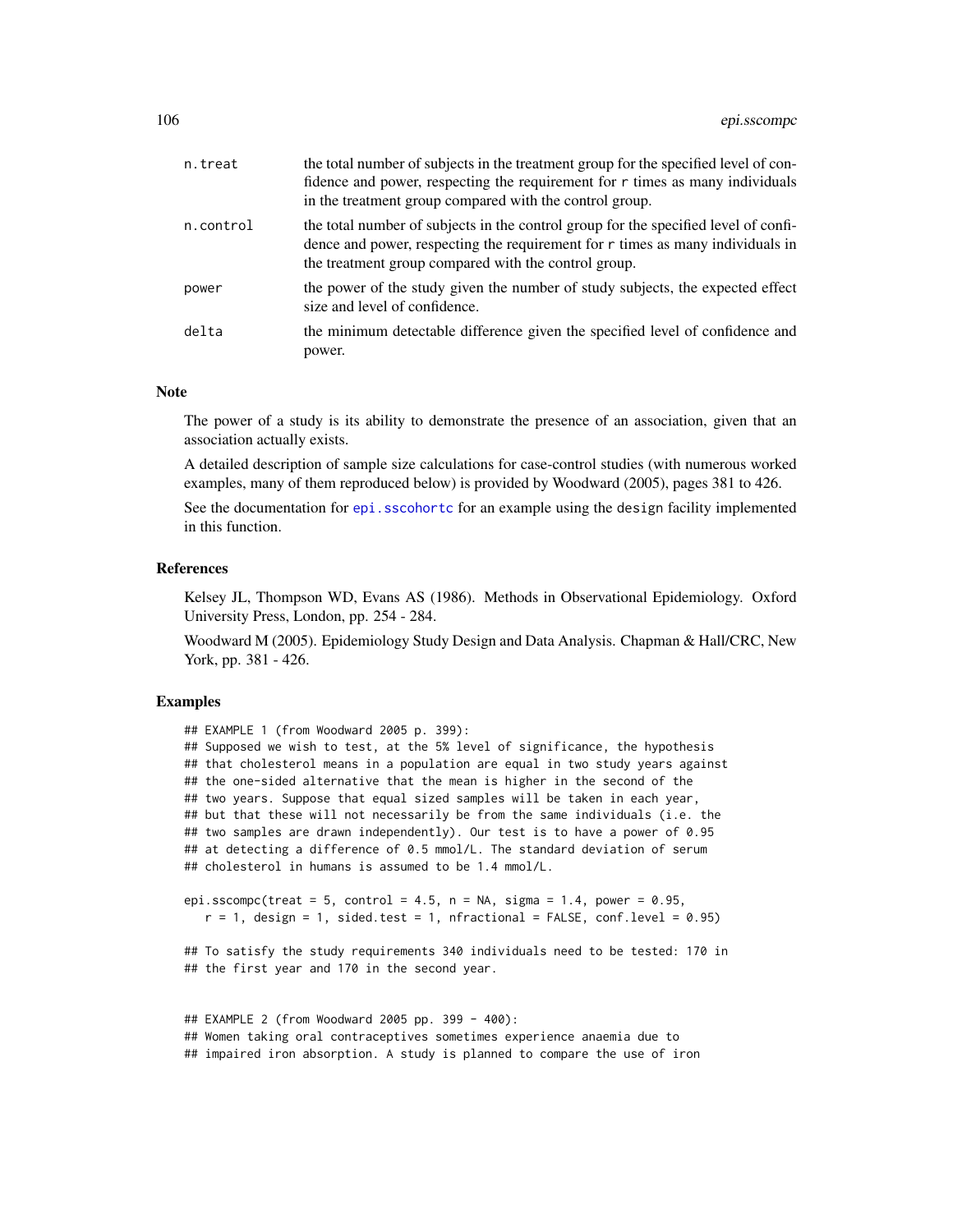# epi.sscomps 107

```
## tablets against a course of placebos. Oral contraceptive users are
## randomly allocated to one of the two treatment groups and mean serum
## iron concentration compared after 6 months. Data from previous studies
## indicates that the standard deviation of the increase in iron
## concentration will be around 4 micrograms% over a 6-month period.
## The average increase in serum iron concentration without supplements is
## also thought to be 4 micrograms%. The investigators wish to be 90% sure
## of detecting when the supplement doubles the serum iron concentration using
## a two-sided 5% significance test. It is decided to allocate 4 times as many
## women to the treatment group so as to obtain a better idea of its effect.
## How many women should be enrolled in this study?
epi.sscompc(treat = 8, control = 4, n = NA, sigma = 4, power = 0.90,
   r = 4, design = 1, sided.test = 2, nfractional = FALSE, conf.level = 0.95)
## The estimated sample size is 70. We allocate 70/5 = 14 women to the
## placebo group and four times as many (56) to the iron treatment group.
```
epi.sscomps *Sample size, power and minimum detectable hazard when comparing time to event*

# Description

Sample size, power and minimum detectable hazard when comparing time to event.

#### Usage

```
epi.sscomps(treat, control, n, power, r = 1, design = 1,
   sided.test = 2, nfractional = FALSE, conf.level = 0.95)
```

| treat        | the expected value for the treatment group (see below).                                                                                                                                                                                                                                                                                                                                                              |
|--------------|----------------------------------------------------------------------------------------------------------------------------------------------------------------------------------------------------------------------------------------------------------------------------------------------------------------------------------------------------------------------------------------------------------------------|
| control      | the expected value for the control group (see below).                                                                                                                                                                                                                                                                                                                                                                |
| n            | scalar, defining the total number of subjects in the study (i.e. the number in the<br>treatment and control group).                                                                                                                                                                                                                                                                                                  |
| power        | scalar, the required study power.                                                                                                                                                                                                                                                                                                                                                                                    |
| $\mathsf{r}$ | scalar, the number in the treatment group divided by the number in the control<br>group. This argument is ignored when method = "proportions".                                                                                                                                                                                                                                                                       |
| design       | scalar, the estimated design effect.                                                                                                                                                                                                                                                                                                                                                                                 |
| sided.test   | use a one- or two-sided test? Use a two-sided test if you wish to evaluate whether<br>or not the outcome hazard in the exposed (treatment) group is greater than or less<br>than the outcome hazard in the unexposed (control) group. Use a one-sided test<br>to evaluate whether or not the outcome hazard in the exposed (treatment) group<br>is greater than the outcome hazard in the unexposed (control) group. |
| nfractional  | logical, return fractional sample size.                                                                                                                                                                                                                                                                                                                                                                              |
| conf.level   | scalar, defining the level of confidence in the computed result.                                                                                                                                                                                                                                                                                                                                                     |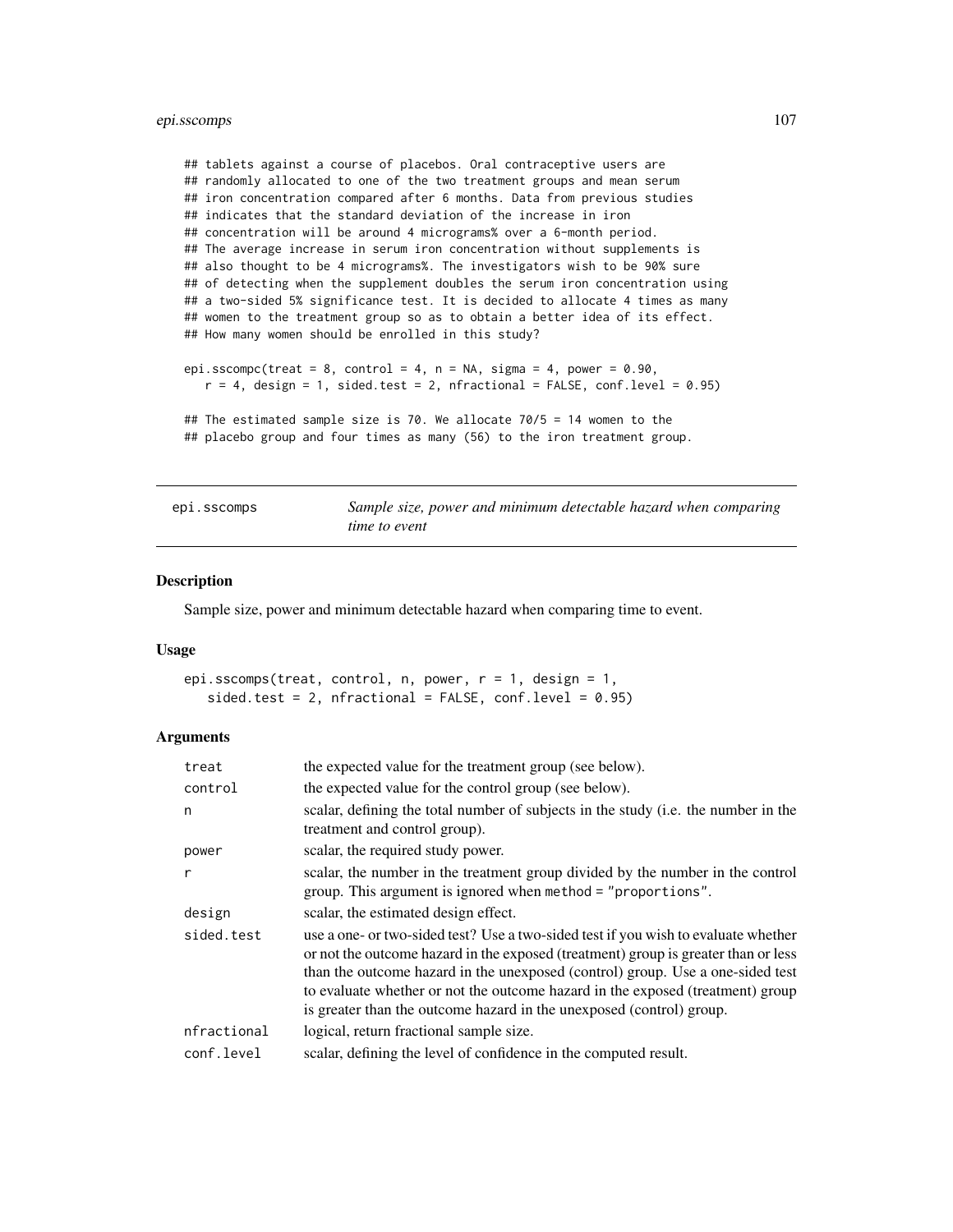# Details

The argument treat is the proportion of treated subjects that will have not experienced the event of interest at the end of the study period and control is the proportion of control subjects that will have not experienced the event of interest at the end of the study period. See Therneau and Grambsch pp 61 - 65.

# Value

A list containing one or more of the following:

| n.crude | the crude estimated total number of events required for the specified level of<br>confidence and power.                                                                                                              |
|---------|----------------------------------------------------------------------------------------------------------------------------------------------------------------------------------------------------------------------|
| n.total | the total estimated number of events required for the specified level of confi-<br>dence and power, respecting the requirement for r times as many events in the<br>treatment group compared with the control group. |
| hazard  | the minimum detectable hazard ratio $>1$ and the maximum detectable hazard<br>ratio $<1$ .                                                                                                                           |
| power   | the power of the study given the number of events, the expected hazard ratio and<br>level of confidence.                                                                                                             |

# Note

The power of a study is its ability to demonstrate the presence of an association, given that an association actually exists.

See the documentation for [epi.sscohortc](#page-96-0) for an example using the design facility implemented in this function.

# References

Therneau TM, Grambsch PM (2000). Modelling Survival Data - Extending the Cox Model. Springer, London, pp. 61 - 65.

Woodward M (2005). Epidemiology Study Design and Data Analysis. Chapman & Hall/CRC, New York, pp. 381 - 426.

# Examples

```
## EXAMPLE 1 (from Therneau and Grambsch 2000 p. 63):
## The 5-year survival probability of patients receiving a standard treatment
## is 0.30 and we anticipate that a new treatment will increase it to 0.45.
## Assume that a study will use a two-sided test at the 0.05 level with 0.90
## power to detect this difference. How many events are required?
epi.sscomps(treat = 0.45, control = 0.30, n = NA, power = 0.90,
  r = 1, design = 1, sided.test = 2, nfractional = FALSE, conf.level = 0.95)
## A total of 250 events are required. Assuming one event per individual,
## assign 125 individuals to the treatment group and 125 to the control group.
```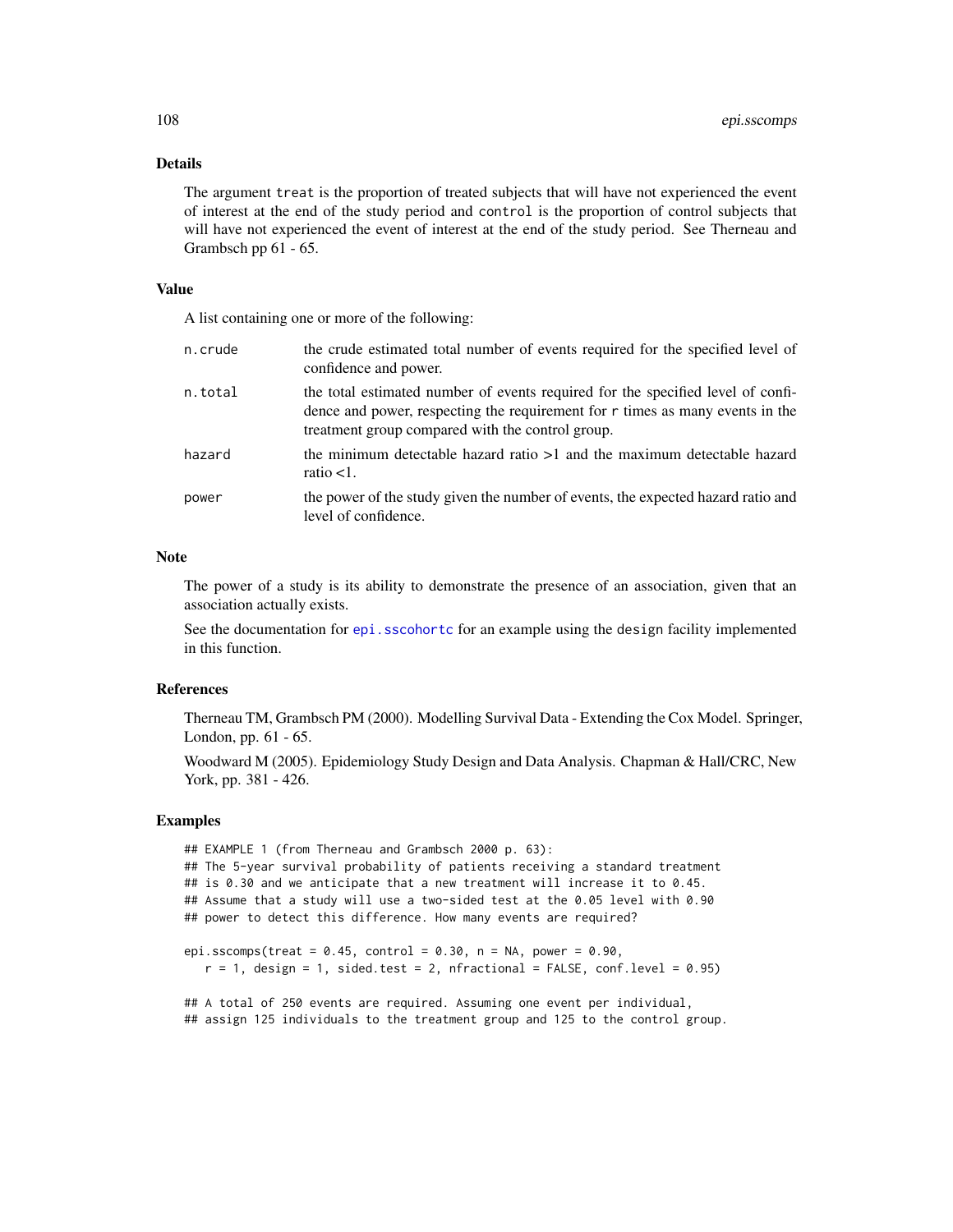# epi.ssdetect 109

```
## EXAMPLE 2 (from Therneau and Grambsch 2000 p. 63):
## What is the minimum detectable hazard in a study involving 500 subjects where
## the treatment to control ratio is 1:1, assuming a power of 0.90 and a
## 2-sided test at the 0.05 level?
epi.sscomps(treat = NA, control = NA, n = 500, power = 0.90,
   r = 1, design = 1, sided.test = 2, nfractional = FALSE, conf.level = 0.95)
## Assuming treatment increases time to event (compared with controls), the
## minimum detectable hazard of a study involving 500 subjects (250 in the
## treatment group and 250 in the controls) is 1.33.
```
epi.ssdetect *Sample size to detect an event*

## Description

Sample size to detect at least one event (e.g. a disease-positive individual) in a population. The method adjusts sample size estimates on the basis of test sensitivity and can account for series and parallel test interpretation.

## Usage

```
epi.ssdetect(N, prev, se, sp, interpretation = "series", covar = c(0,0),
   finite.correction = TRUE, nfractional = FALSE, conf.level = 0.95)
```
# Arguments

| N                 | a vector of length one or two defining the size of the population. The first ele-<br>ment of the vector defines the number of clusters, the second element defining<br>the mean number of sampling units per cluster.                                                                                                                                                                                                         |  |
|-------------------|-------------------------------------------------------------------------------------------------------------------------------------------------------------------------------------------------------------------------------------------------------------------------------------------------------------------------------------------------------------------------------------------------------------------------------|--|
| prev              | a vector of length one or two defining the prevalence of disease in the popula-<br>tion. The first element of the vector defines the between-cluster prevalence, the<br>second element defines the within-cluster prevalence.                                                                                                                                                                                                 |  |
| se                | a vector of length one or two defining the sensitivity of the test(s) used.                                                                                                                                                                                                                                                                                                                                                   |  |
| sp                | a vector of length one or two defining the specificity of the test(s) used.                                                                                                                                                                                                                                                                                                                                                   |  |
|                   | interpretation a character string indicating how test results should be interpreted. Options are<br>series or parallel.                                                                                                                                                                                                                                                                                                       |  |
| covar             | a vector of length two defining the covariance between test results for disease<br>positive and disease negative groups. The first element of the vector is the co-<br>variance between test results for disease positive subjects. The second element<br>of the vector is the covariance between test results for disease negative subjects.<br>Use covar = $c(\theta, \theta)$ (the default) if these values are not known. |  |
| finite.correction |                                                                                                                                                                                                                                                                                                                                                                                                                               |  |
|                   | logical, apply finite correction? See details, below.                                                                                                                                                                                                                                                                                                                                                                         |  |
| nfractional       | logical, return fractional sample size.                                                                                                                                                                                                                                                                                                                                                                                       |  |
| conf.level        | scalar, defining the level of confidence in the computed result.                                                                                                                                                                                                                                                                                                                                                              |  |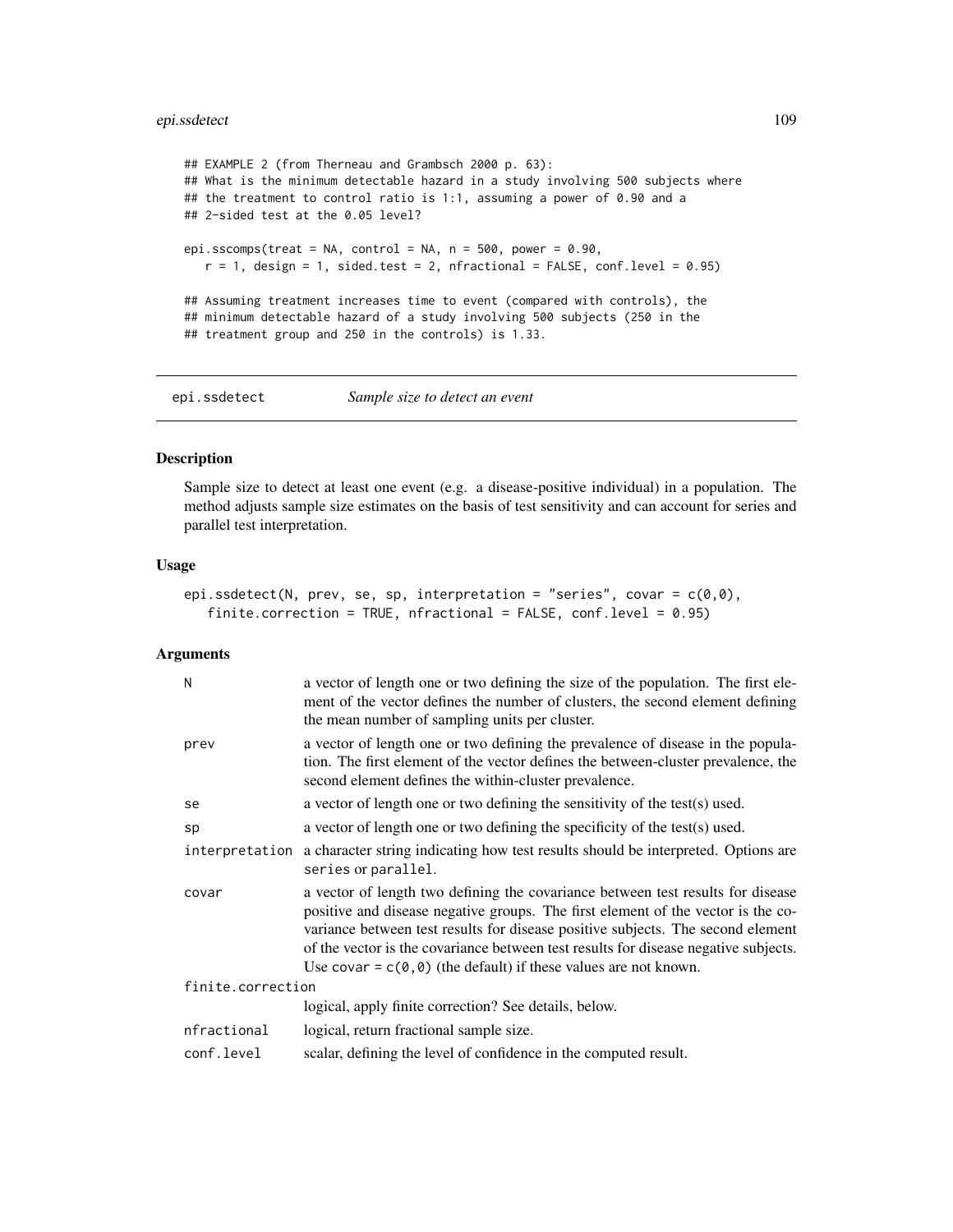#### Value

A list containing the following:

| performance | The sensitivity and specificity of the testing strategy.                |
|-------------|-------------------------------------------------------------------------|
| sample.size | The number of clusters, units, and total number of units to be sampled. |

### **Note**

Sample size calculations are carried out using the binomial distribution and an approximation of the hypergeometric distribution (MacDiarmid 1988). Because the hypergeometric distribution takes into account the size of the population being sampled finite.correction = TRUE is only applied to the binomial sample size estimates.

Define se1 and se2 as the sensitivity for the first and second test, sp1 and sp2 as the specificity for the first and second test, p111 as the proportion of disease-positive subjects with a positive test result to both tests and p000 as the proportion of disease-negative subjects with a negative test result to both tests. The covariance between test results for the disease-positive group is  $p111 - se1 * se2$ . The covariance between test results for the disease-negative group is  $p000 - sp1 * sp2$ .

# References

Cannon RM (2001). Sense and sensitivity — designing surveys based on an imperfect test. Preventive Veterinary Medicine 49: 141 - 163.

Dohoo I, Martin W, Stryhn H (2009). Veterinary Epidemiologic Research. AVC Inc, Charlottetown, Prince Edward Island, Canada, pp. 54.

MacDiarmid S (1988). Future options for brucellosis surveillance in New Zealand beef herds. New Zealand Veterinary Journal 36, 39 - 42. DOI: 10.1080/00480169.1988.35472.

# Examples

```
## EXAMPLE 1:
## We would like to confirm the absence of disease in a single 1000-cow
## dairy herd. We expect the prevalence of disease in the herd to be 5%.
## We intend to use a single test with a sensitivity of 0.90 and a
## specificity of 1.00. How many samples should we take to be 95% certain
## that, if all tests are negative, the disease is not present?
epi.ssdetect(N = 1000, prev = 0.05, se = 0.90, sp = 1.00, interpretation =
   "series", covar = c(0,0), finite.correction = TRUE, nfractional = FALSE,
   conf<math>. level = 0.95## Using the hypergeometric distribution, we need to sample 65 cows.
## EXAMPLE 2:
## We would like to confirm the absence of disease in a study area. If the
## disease is present we expect the between-herd prevalence to be 8% and the
## within-herd prevalence to be 5%. We intend to use two tests: the first has
## a sensitivity and specificity of 0.90 and 0.80, respectively. The second
## has a sensitivity and specificity of 0.95 and 0.85, respectively. The two
```
## tests will be interpreted in parallel. How many herds and cows within herds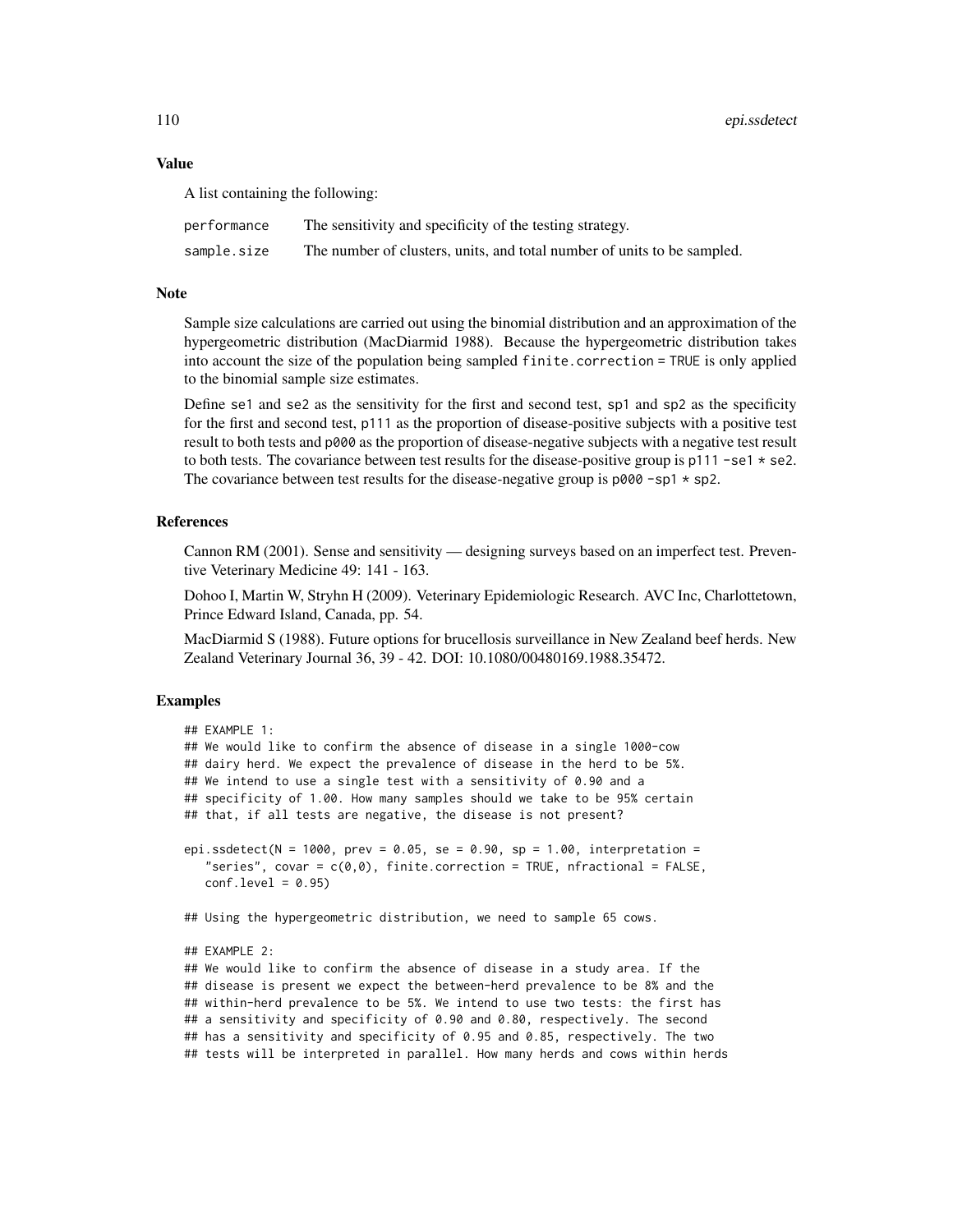# epi.ssdxtest 111

```
## should we sample to be 95% certain that the disease is not present in the
## study area if all tests are negative? There area is comprised of
## approximately 5000 herds and the average number of cows per herd is 100.
epi.ssdetect(N = c(5000, 100), prev = c(0.08, 0.05), se = c(0.90, 0.95),
   sp = c(0.80, 0.85), interpretation = "parallel", covar = c(0,0),
   finite.correction = TRUE, nfractional = FALSE, conf.level = 0.95)
## We need to sample 46 cows from 40 herds (a total of 1840 samples).
## The sensitivity of this testing regime is 99%. The specificity of this
## testing regime is 68%.
## EXAMPLE 3:
## You want to document the absence of Mycoplasma from a 200-sow pig herd.
## Based on your experience and the literature, a minimum of 20% of sows
## would have seroconverted if Mycoplasma were present in the herd. How many
## sows do you need to sample?
epi.ssdetect(N = 200, prev = 0.20, se = 1.00, sp = 1.00, interpretation =
   "series", covar = c(0,0), finite.correction = TRUE, nfractional = FALSE,
  conf<math>level = 0.95epi.ssdetect(N = 200, prev = 0.20, se = 1.00, sp = 1.00, conf.level = 0.95)
## If you test 15 sows and all test negative you can state that you are 95%
## confident that the prevalence rate of Mycoplasma in the herd is less than
## 20%.
```
epi.ssdxtest *Sample size to validate a diagnostic test in the absence of a gold standard*

#### Description

Sample size to validate a diagnostic test in the absence of a gold standard.

#### Usage

```
epi.ssdxtest(pi, se, sp, epsilon.api, epsilon.ase, epsilon.asp, epsilon.asesp,
   r = 1, nfractional = FALSE, verbose = FALSE, conf.level = 0.95)
```
#### Arguments

| рi | vector of length two, the expected prevalence of the outcome of interest in the<br>two populations $(0 \text{ to } 1)$ , respectively. |
|----|----------------------------------------------------------------------------------------------------------------------------------------|
| se | vector of length two, the expected diagnostic sensitivity of the first and second<br>test $(0 \text{ to } 1)$ , respectively.          |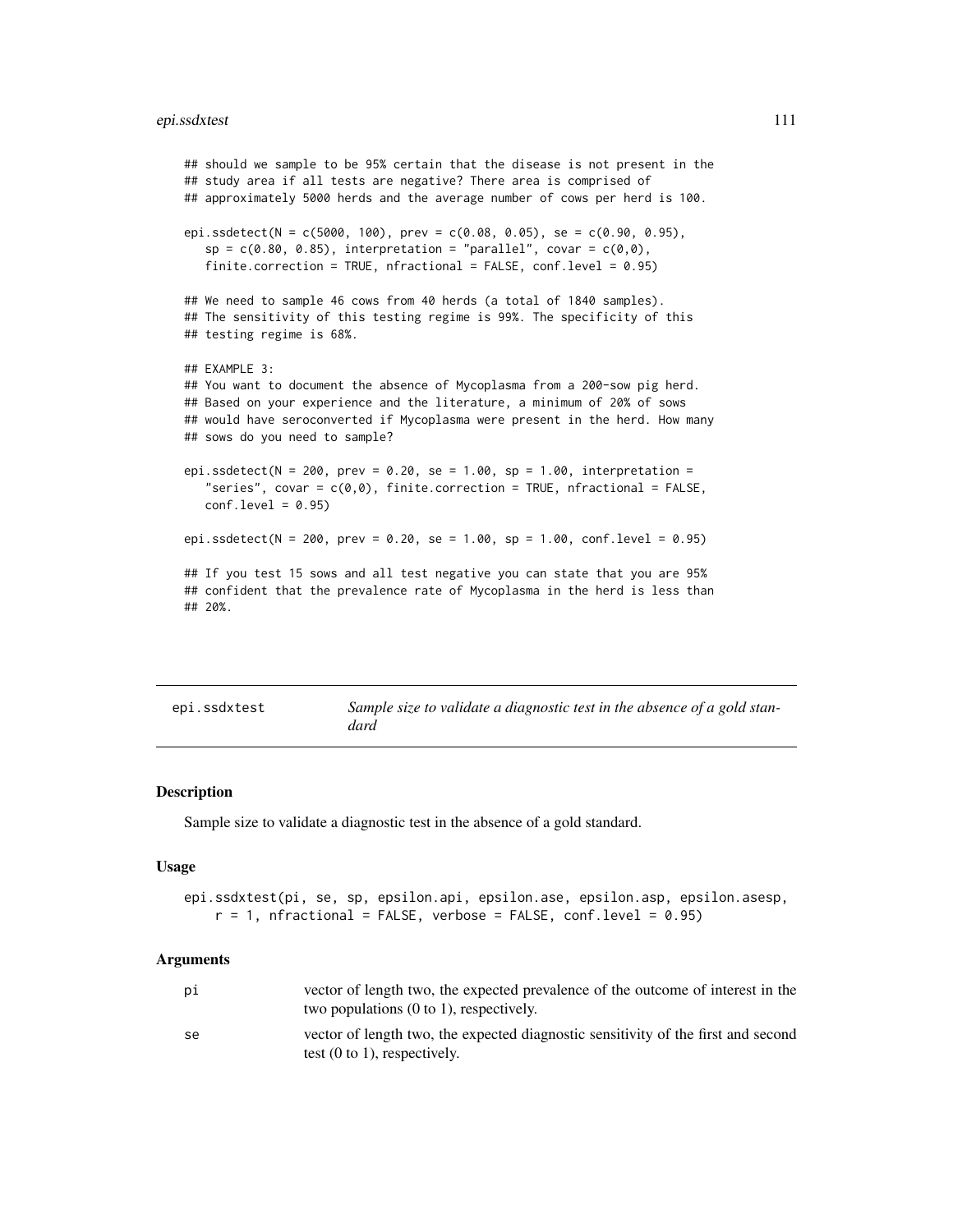| sp            | vector of length two, the expected diagnostic specificity of the first and second<br>test $(0 \text{ to } 1)$ , respectively.        |
|---------------|--------------------------------------------------------------------------------------------------------------------------------------|
| epsilon.api   | vector of length two, the absolute error for the prevalence of the outcome of<br>interest in the first and second study populations. |
| epsilon.ase   | vector of length two, the absolute error for the sensitivity estimate of the first<br>and second test.                               |
| epsilon.asp   | vector of length two, the absolute error for the specificity estimate of the first<br>and second test.                               |
| epsilon.asesp | vector of length two, the absolute error for the difference in the two sensitivity<br>and specificity estimates.                     |
| r             | scalar, the required number in the second population divided by the number in<br>the first population.                               |
| nfractional   | logical, return fractional sample size.                                                                                              |
| verbose       | logical, return sample size estimates for se, sp, and pi?                                                                            |
| conf.level    | scalar, defining the level of confidence in the computed result.                                                                     |

#### Details

Hui and Walter (1980) describe an approach for estimating the sensitivity and specificity of a diagnostic test in the absence of a gold standard. Their method involves testing individuals from two populations with two conditionally independent diagnostic tests (neither of which is a gold standard). With such data, all six parameters of interest (two sensitivities, two specificities and two prevalences) can be estimated since there are six degrees of freedom available. The methodology in this function follows the sample size calculation methods described by Georgiadis et al (2005).

In their paper Georgiadis et al (2005) parameterise the uncertainty in the prevalence, sensitivity and specificity estimates in terms of the width of the confidence interval. For consistency with the other sample size calculation functions in epiR the amount of uncertainty in the prevalence, sensitivity and specificity is parameterised in absolute terms. Using this approach, if we set se =  $c(0.80, 0.90)$  and epsilon.ase =  $c(0.05, 0.10)$  the number of subjects to return an estimate of se1 that is between 0.75 and 0.85 and se2 that is between 0.80 and 1.0 will be returned.

#### Value

When verbose = TRUE a data frame listing the required sample size to estimate:

| p1             | the prevalence of the outcome of interest in population 1.       |
|----------------|------------------------------------------------------------------|
| p <sub>2</sub> | the prevalence of the outcome of interest in population 2.       |
| se1            | the sensitivity of the first diagnostic test.                    |
| se2            | the sensitivity of the second diagnostic test.                   |
| sp1            | the specificity of the first diagnostic test.                    |
| sp2            | the specificity of the second diagnostic test.                   |
| se1.se2        | the difference in the sensitivities of the two diagnostic tests. |
| sp1.sp2        | the difference in the specificities of the two diagnostic tests. |
|                |                                                                  |

When verbose = FALSE a data frame listing the maximum of the sample size estimates listed when verbose = TRUE.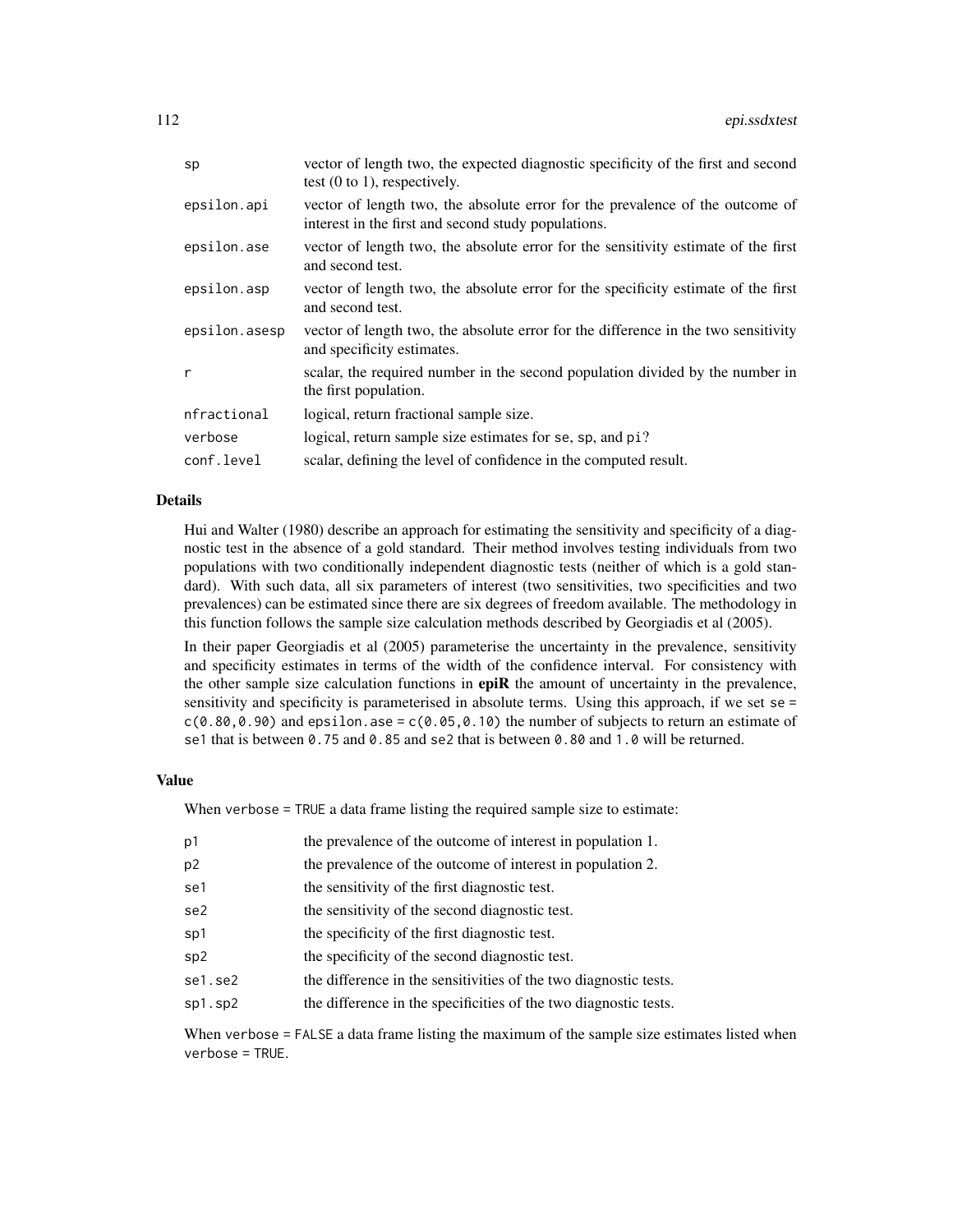#### epi.ssequb 113

#### References

Georgiadis M, Johnson W, Gardner I (2005) Sample size determination for estimation of the accuracy of two conditionally independent tests in the absence of a gold standard. Preventive Veterinary Medicine 71, 1 - 10. DOI: 10.1016/j.prevetmed.2005.04.004.

Hui SL, Walter SD (1980) Estimating the error rates of diagnostic tests. Biometrics 36, 167 - 171.

Nielsen SS, Gronbaek C, Agger JF, Houe H (2002) Maximum-likelihood estimation of sensitivity and specificity of ELISAs and faecal culture for diagnosis of paratuberculosis. Preventive Veterinary Medicine 53, 191 - 204. DOI: 10.1016/s0167-5877(01)00280-x.

#### Examples

```
## EXAMPLE 1 (from Georgiadis et al. 2005, pp. 5):
## Nielsen et al. (2002) presented data from the evaluation of a milk
## antibody ELISA and faecal culture for the diagnosis of Mycobacterium avium
## subsp. paratuberculosis infection in cattle. Because the ELISA detects
## antibodies and culture is based on isolation of the bacterium in faeces
## we can reasonably assume that the two tests are conditionally independent.
## How many cattle need to be sampled if we wanted to be 95% certain that
## our estimate of diagnostic sensitivity and specificity of the two tests
## is within 0.05 of the true population value assuming the number sampled
## in the second population divided by the number sampled in the first
## population is 0.817? The prevalence of Mycobacterium avium subsp.
## paratuberculosis is thought to be 0.093 and 0.204, respectively. Assume
## the sensitivity of the the ELISA and faecal culture is 0.349 and 0.534,
## respectively. Assume the specificity of the ELISA and faecal culture is
## 0.995 and 0.894, respectively.
```

```
epi.ssdxtest(pi = c(0.093, 0.204), se = c(0.349, 0.534), sp = c(0.995, 0.894),
   epsilon.api = c(0.05,0.05), epsilon.ase = c(0.05,0.05),
   epsilon.asp = c(0.05,0.05), epsilon.asesp = c(0.05,0.05),
   r = 0.817, nfractional = FALSE, verbose = FALSE, conf.level = 0.95)
```
## A total of 63,887 cattle need to be sampled (35,161 from population 1 and ## 28,726 from population 2) to meet the requirements of the study.

<span id="page-112-0"></span>epi.ssequb *Sample size for a parallel equivalence trial, binary outcome*

## Description

Sample size for a parallel equivalence trial, binary outcome.

## Usage

```
epi.ssequb(treat, control, delta, n, r = 1, power, nfractional = FALSE, alpha)
```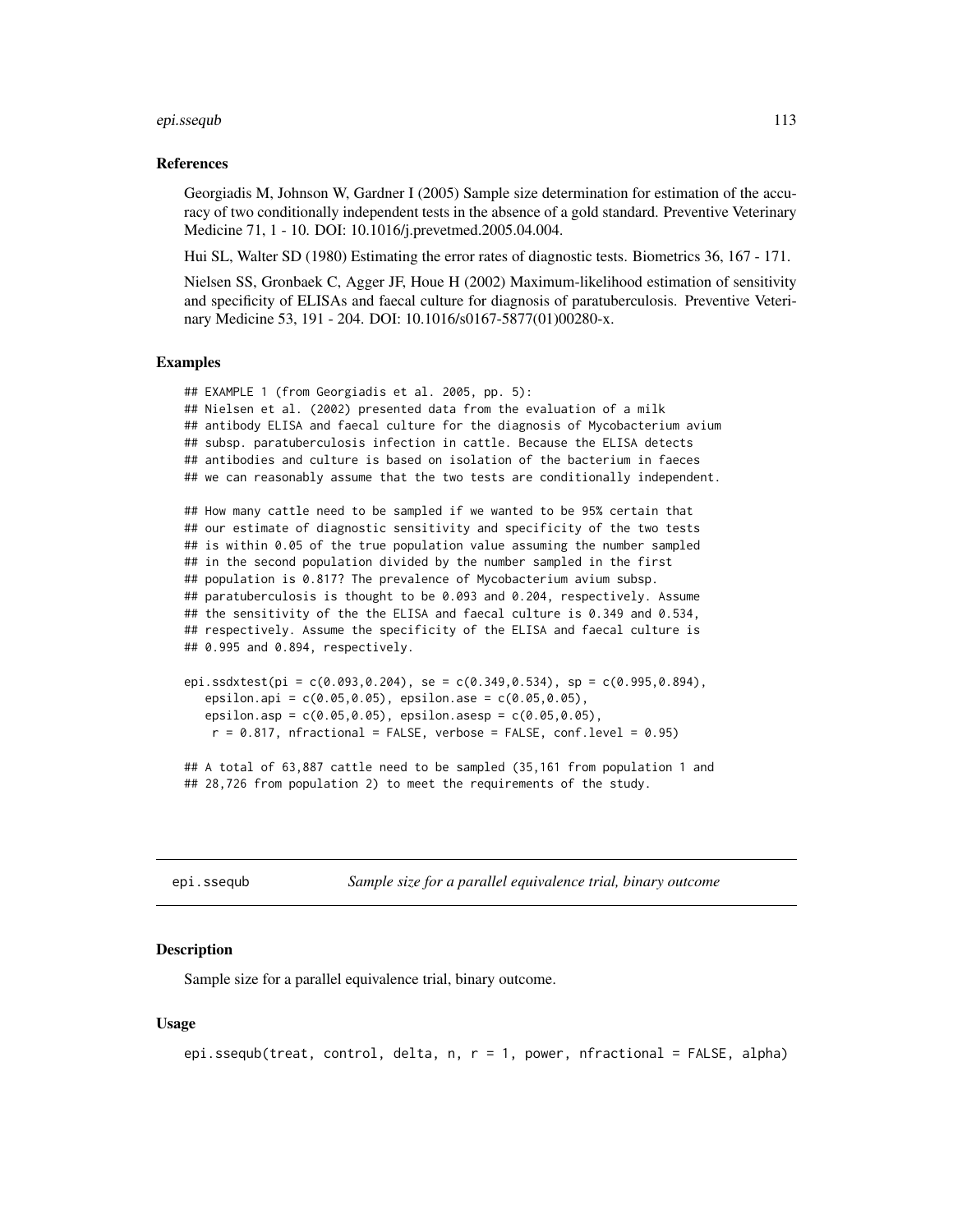#### Arguments

| treat       | the expected proportion of successes in the treatment group.                                                                      |
|-------------|-----------------------------------------------------------------------------------------------------------------------------------|
| control     | the expected proportion of successes in the control group.                                                                        |
| delta       | the equivalence limit, expressed as the change in the outcome of interest that<br>represents a clinically meaningful diffference. |
| n           | scalar, the total number of study subjects in the trial.                                                                          |
| r           | scalar, the number in the treatment group divided by the number in the control<br>group.                                          |
| power       | scalar, the required study power.                                                                                                 |
| nfractional | logical, return fractional sample size.                                                                                           |
| alpha       | scalar, defining the desired alpha level.                                                                                         |

# Value

A list containing the following:

| n.total   | the total number of study subjects required.                 |  |
|-----------|--------------------------------------------------------------|--|
| n.treat   | the required number of study subject in the treatment group. |  |
| n.control | the required number of study subject in the control group.   |  |
| power     | the specified or calculated study power.                     |  |

#### **Note**

Consider a clinical trial comparing two groups, a standard treatment (s) and a new treatment (n). In each group, a proportion of subjects respond to the treatment:  $P_s$  and  $P_n$ .

With a superiority trial we specify the maximum acceptable difference between  $P_s$  and  $P_n$  as  $\delta$ . The null hypothesis is  $H_0: P_n - P_s \leq \delta$  and the alternative hypothesis is  $H_1: P_n - P_s > \delta$ .

An equivalence trial is used if you want to prove that two treatments produce the same clinical outcomes. With an equivalence trial, we specify the maximum acceptable difference between  $P_n$ and  $P_s$  as  $\delta$ . The null hypothesis is  $H_0 : |P_s - P_n| \ge \delta$  and the alternative hypothesis is  $H_1$ :  $|P_s - P_n| < \delta$ . In bioequivalence trials, a 90% confidence interval is often used. The value of the maximum acceptable difference  $\delta$  is chosen so that a patient will not detect any change in effect when replacing the standard treatment with the new treatment.

With a non-inferiority trial we specify the maximum acceptable difference between  $P_n$  and  $P_s$  as δ. The null hypothesis is  $H_0: P_s - P_n \geq \delta$  and the alternative hypothesis is  $H_1: P_s - P_n < \delta$ . The aim of a non-inferiority trial is show that a new treatment is not (much) inferior to a standard treatment. Showing non-inferiority can be of interest because: (a) it is often not ethically possible to do a placebo-controlled trial, (b) the new treatment is not expected to be better than the standard treatment on primary efficacy endpoints, but is safer, (c) the new treatment is not expected to be better than the standard treatment on primary efficacy endpoints, but is cheaper to produce or easier to administer, (d) the new treatment is not expected to be better than the standard treatment on primary efficacy endpoints in clinical trial, but compliance will be better outside the clinical trial and hence efficacy better outside the trial.

To summarise (adapted from Machin et al. 2009, page 105):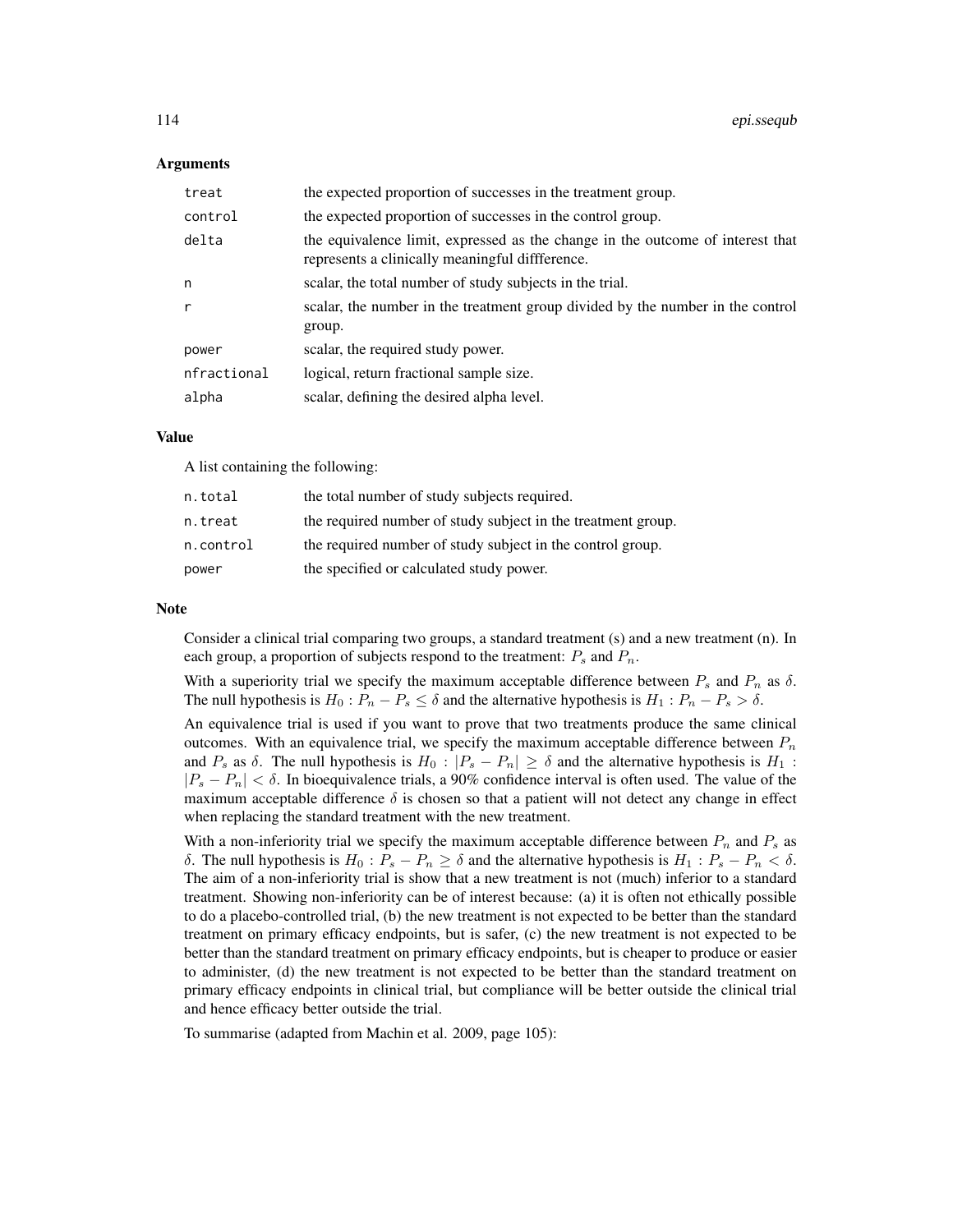| Test for        | Null hypothesis                                  | Alt hypothesis            | Type I           | Type II               |
|-----------------|--------------------------------------------------|---------------------------|------------------|-----------------------|
| Superiority     | $H0$ : Pn - Ps $\leq$ delta                      | $H1: Pn - Ps > delta$     | 2 sided, $5.0\%$ | 1 sided, 10 or $20\%$ |
| Equivalence     | $H0:$ $\text{Pn} - \text{Psl} \geq \text{delta}$ | $H1:$ $ Pn - Ps  <$ delta | 1 sided, $5.0\%$ | 1 sided, $20\%$       |
| Non-inferiority | $H0$ : Pn - Ps $\geq$ delta                      | $H1: Pn - Ps <$ delta     | 1 sided, $2.5\%$ | 1 sided, 10 or $20\%$ |

Superiority trial: H1 is that the new treatment is better than the standard treatment. Equivalence trial: H1 is that the new treatment is not too different from the standard treatment. Non-inferiority trial: H1 is that the new treatment is not much worse than the standard treatment.

When calculating the power of a study, note that the variable n refers to the total study size (that is, the number of subjects in the treatment group plus the number in the control group).

# References

Chow S, Shao J, Wang H (2008). Sample Size Calculations in Clinical Research. Chapman & Hall/CRC Biostatistics Series, pp. 91.

Ewald B (2013). Making sense of equivalence and non-inferiority trials. Australian Prescriber 36: 170 - 173.

Julious SA (2004). Sample sizes for clinical trials with normal data. Statistics in Medicine 23: 1921 - 1986.

Julious SA (2009). Estimating Samples Sizes in Clinical Trials. CRC, New York.

Machin D, Campbell MJ, Tan SB, Tan SH (2009). Sample Size Tables for Clinical Studies. Wiley Blackwell, New York.

# Examples

```
## EXAMPLE 1 (from Machin, Campbell, Tan and Tan 2009 p. 113):
## Bennett, Dismukes, Duma et al. (1979) designed a clinical trial to test
## whether combination chemotherapy for a shorter period would be at least
## as good as conventional therapy for patients with cryptococcal meningitis.
## They recruited 39 patients to each treatment arm and wished to conclude
## that a difference of less than 20% in response rate between the treatments
## would indicate equivalence. Assuming a one-sided test size of 10%, a
## power of 80% and an overall response rate of 50%, what would be a
## realistic sample size if the trial were to be repeated?
```

```
epi.ssequb(treat = 0.50, control = 0.50, delta = 0.20, n = NA, r = 1,
  power = 0.80, nfractional = FALSE, alpha = 0.10)
```

```
## A total of 166 subjects need to be enrolled in the trial, 83 in the
## treatment group and 83 in the control group.
```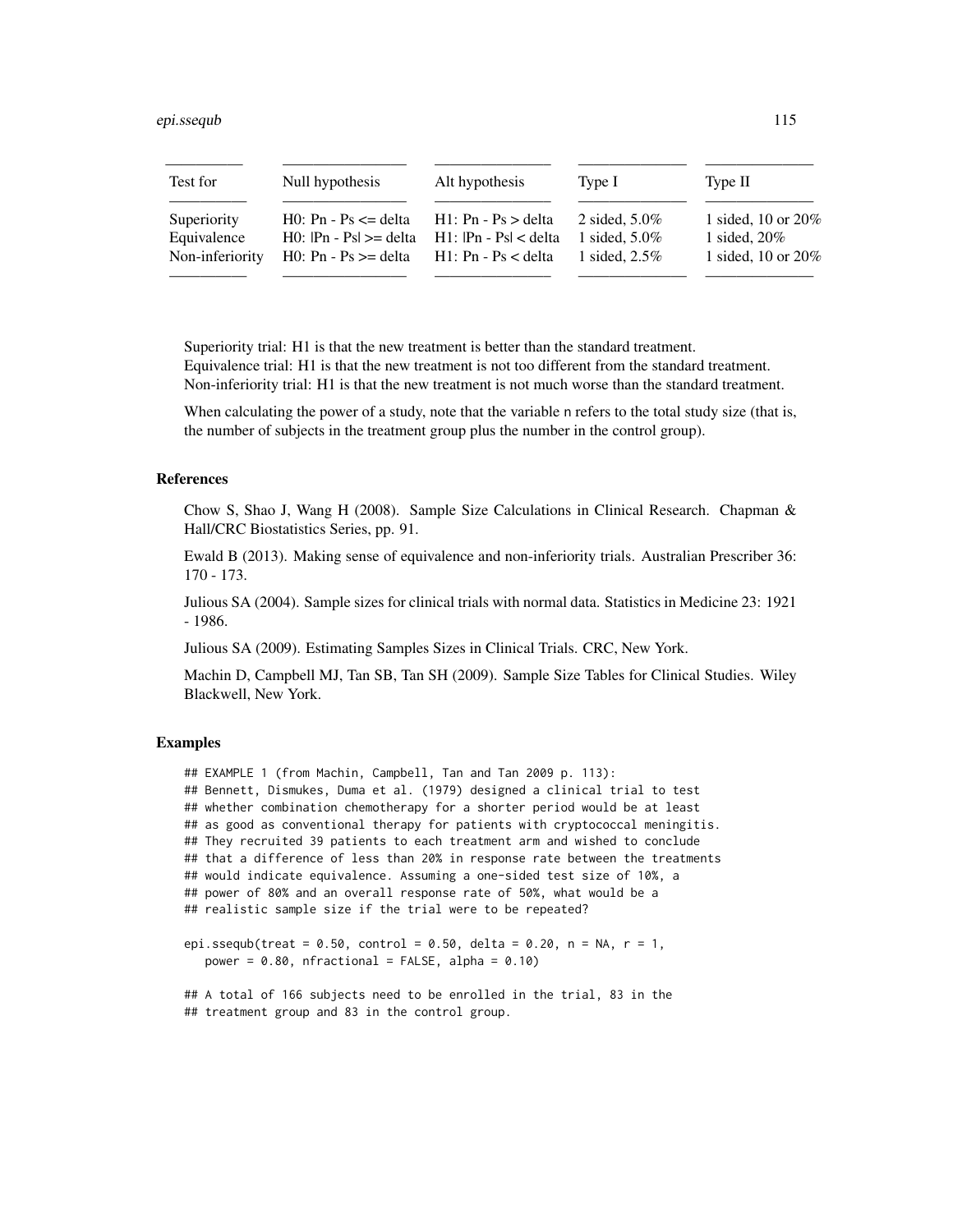## Description

Sample size for a parallel equivalence trial, continuous outcome.

# Usage

```
epi.ssequc(treat, control, sd, delta, n, r = 1, power, nfractional = FALSE,
   alpha)
```
## Arguments

| treat        | the expected mean of the outcome of interest in the treatment group.                                                              |
|--------------|-----------------------------------------------------------------------------------------------------------------------------------|
| control      | the expected mean of the outcome of interest in the control group.                                                                |
| sd           | the expected population standard deviation of the outcome of interest.                                                            |
| delta        | the equivalence limit, expressed as the change in the outcome of interest that<br>represents a clinically meaningful diffference. |
| n            | scalar, the total number of study subjects in the trial.                                                                          |
| $\mathsf{r}$ | scalar, the number in the treatment group divided by the number in the control<br>group.                                          |
| power        | scalar, the required study power.                                                                                                 |
| nfractional  | logical, return fractional sample size.                                                                                           |
| alpha        | scalar, defining the desired alpha level.                                                                                         |

### Value

A list containing the following:

| n.total   | the total number of study subjects required.                 |  |
|-----------|--------------------------------------------------------------|--|
| n.treat   | the required number of study subject in the treatment group. |  |
| n.control | the required number of study subject in the control group.   |  |
| power     | the specified or calculated study power.                     |  |

# Note

Consider a clinical trial comparing two groups, a standard treatment (s) and a new treatment (n). In each group, a proportion of subjects respond to the treatment:  $P_s$  and  $P_n$ .

With a superiority trial we specify the maximum acceptable difference between  $P_n$  and  $P_s$  as  $\delta$ . The null hypothesis is  $H_0: P_n - P_s \leq \delta$  and the alternative hypothesis is  $H_1: P_n - P_s > \delta$ .

An equivalence trial is used if want to prove that two treatments produce the same clinical outcomes. With an equivalence trial, we specify the maximum acceptable difference between  $P_n$  and  $P_s$  as  $\delta$ . The null hypothesis is  $H_0: |P_s - P_n| \ge \delta$  and the alternative hypothesis is  $H_1: |P_s - P_n| < \delta$ . In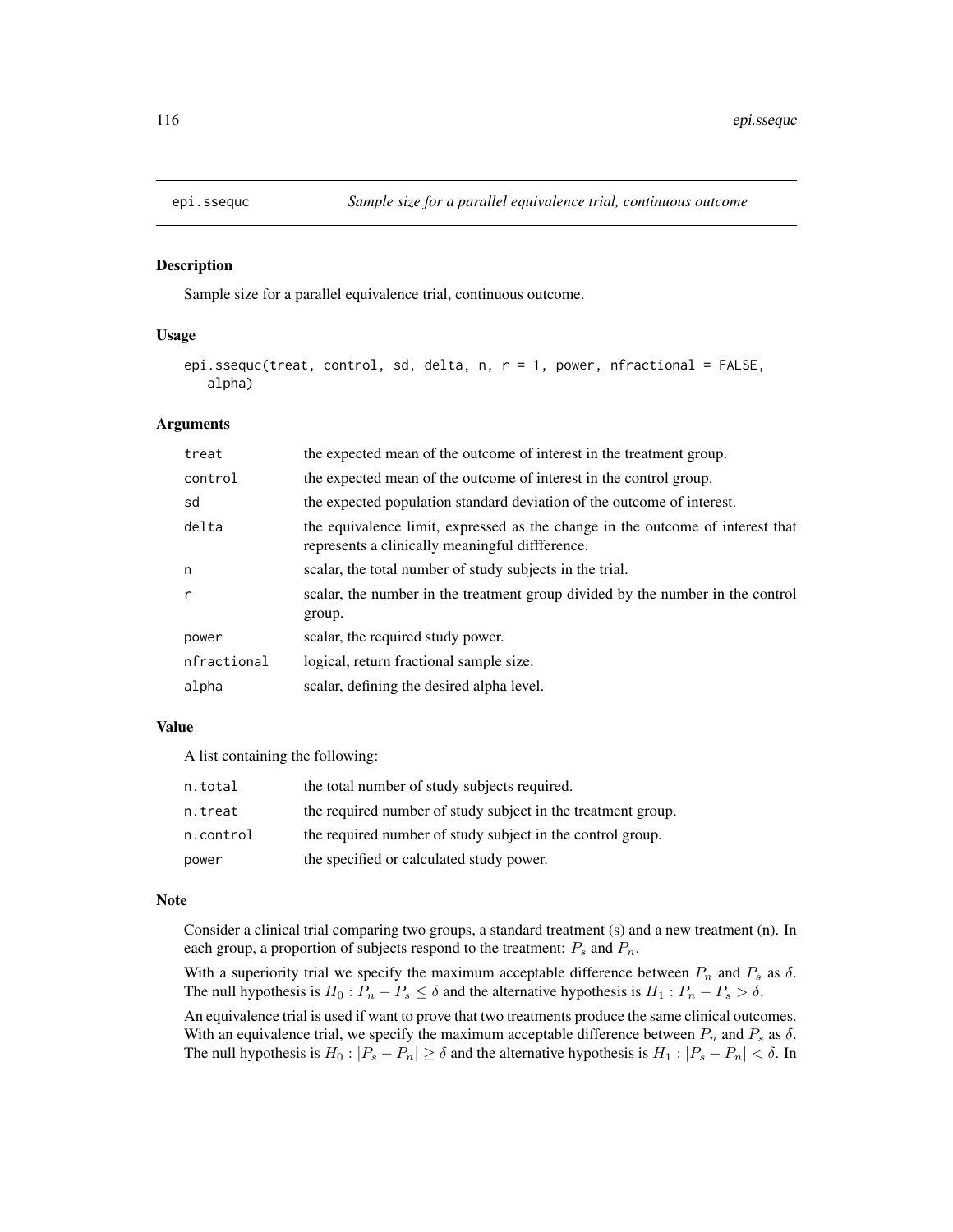#### epi.sseque the contract of the contract of the contract of the contract of the contract of the contract of the contract of the contract of the contract of the contract of the contract of the contract of the contract of the

bioequivalence trials, a 90% confidence interval is often used. The value of the maximum acceptable difference  $\delta$  is chosen so that a patient will not detect any change in effect when replacing the standard treatment with the new treatment.

With a non-inferiority trial, we specify the maximum acceptable difference between  $P_n$  and  $P_s$  as δ. The null hypothesis is  $H_0$ :  $P_s - P_n \geq \delta$  and the alternative hypothesis is  $H_1$ :  $P_s - P_n < \delta$ . The aim of a non-inferiority trial is show that a new treatment is not (much) inferior to a standard treatment. Showing non-inferiority can be of interest because: (a) it is often not ethically possible to do a placebo-controlled trial, (b) the new treatment is not expected to be better than the standard treatment on primary efficacy endpoints, but is safer, (c) the new treatment is not expected to be better than the standard treatment on primary efficacy endpoints, but is cheaper to produce or easier to administer, (d) the new treatment is not expected to be better than the standard treatment on primary efficacy endpoints in clinical trial, but compliance will be better outside the clinical trial and hence efficacy better outside the trial.

For a summary of the key features of superiority, equivalence and non-inferiority trials, refer to the documentation for [epi.ssequb](#page-112-0).

When calculating the power of a study, note that the variable n refers to the total study size (that is, the number of subjects in the treatment group plus the number in the control group).

#### References

Bennett JE, Dismukes WE, Duma RJ, Medoff G, Sande MA, Gallis H, Leonard J, Fields BT, Bradshaw M, Haywood H, McGee Z, Cate TR, Cobbs CG, Warner JF and Alling DW (1979). A comparison of amphotericin B alone and combined flucytosine in the treatment of cryptococcal meningitis. New England Journal of Medicine 301: 126 - 131.

Chow S, Shao J, Wang H (2008). Sample Size Calculations in Clinical Research. Chapman & Hall/CRC Biostatistics Series, pp. 91.

Ewald B (2013). Making sense of equivalence and non-inferiority trials. Australian Prescriber 36: 170 - 173.

Julious SA (2004). Sample sizes for clinical trials with normal data. Statistics in Medicine 23: 1921 - 1986.

Julious SA (2009). Estimating Samples Sizes in Clinical Trials. CRC, New York.

Machin D, Campbell MJ, Tan SB, Tan SH (2009). Sample Size Tables for Clinical Studies. Wiley Blackwell, New York.

# Examples

```
## EXAMPLE 1 (from Machin, Campbell, Tan and Tan 2009 p. 113):
## It is anticipated that patients on a particular drug have a mean diastolic
## blood pressure of 96 mmHg, as against 94 mmHg on an alternative. It is also
## anticipated that the standard deviation of diastolic BP is approximately
## 8 mmHg. If one wishes to confirm that the difference is likely to be less
## than 5 mmHg, that is, one wishes to show equivalence, how many patients
## are need to be enrolled in the trial? Assume 80% power and
## 95% significance.
```

```
epi.ssequc(treat = 94, control = 96, sd = 8, delta = 5, n = NA,
  r = 1, power = 0.80, nfractional = FALSE, alpha = 0.05)
```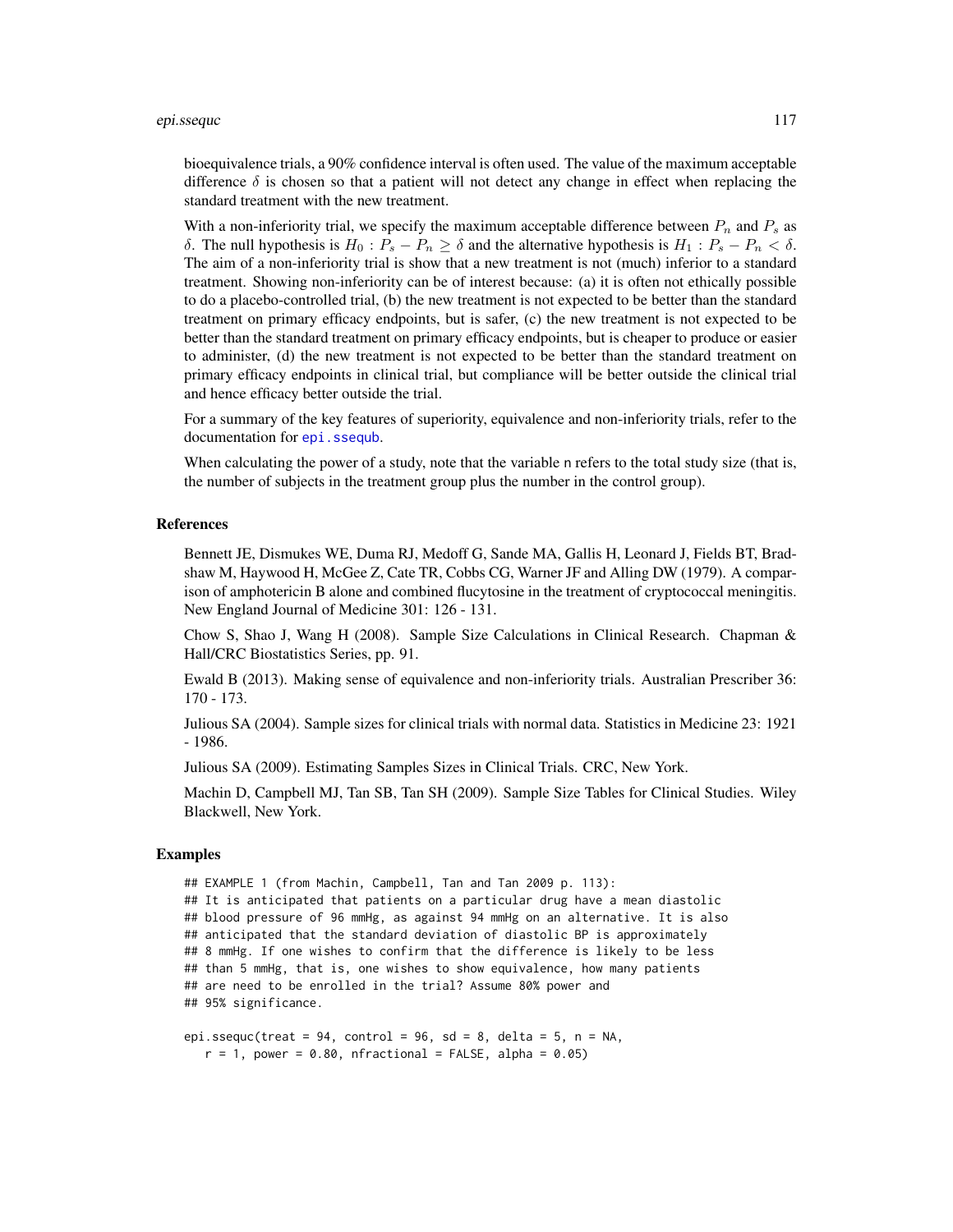```
## A total of 244 subjects need to be enrolled in the trial, 122 in the
## treatment group and 122 in the control group.
## EXAMPLE 2 (from Chow S, Shao J, Wang H 2008, p. 64):
## A pharmaceutical company is interested in conducting a clinical trial
## to compare two cholesterol lowering agents for treatment of patients with
## congestive heart disease using a parallel design. The primary efficacy
## parameter is the LDL. In what follows, we will consider the situation
## where the intended trial is for testing equivalence of mean responses
## in LDL. Assume that 80% power is required at a 5% level of significance.
## In this example, we assume a 5 unit (i.e. delta = 5) change of LDL is
## considered of clinically meaningful difference. Assume the standard
## of LDL is 10 units and the LDL concentration in the treatment group is 20
## units and the LDL concentration in the control group is 21 units.
epi.ssequc(treat = 20, control = 21, sd = 10, delta = 5, n = NA,
  r = 1, power = 0.80, nfractional = FALSE, alpha = 0.05)
## A total of 216 subjects need to be enrolled in the trial, 108 in the
## treatment group and 108 in the control group.
## EXAMPLE 2 (cont.):
## Suppose only 150 subjects were enrolled in the trial, 75 in the treatment
## group and 75 in the control group. What is the estimated study power?
epi.ssequc(treat = 0.20, control = 0.21, sd = 0.10, delta = 0.05, n = 150,
  r = 1, power = NA, nfractional = FALSE, alpha = 0.05)
## With only 150 subjects the estimated study power is 0.58.
```
epi.ssninfb *Sample size for a non-inferiority trial, binary outcome*

#### Description

Sample size for a non-inferiority trial, binary outcome.

#### Usage

```
epi.ssninfb(treat, control, delta, n, r = 1, power, nfractional = FALSE, alpha)
```
#### Arguments

| treat   | the expected proportion of successes in the treatment group.                                                                     |
|---------|----------------------------------------------------------------------------------------------------------------------------------|
| control | the expected proportion of successes in the control group.                                                                       |
| delta   | the equivalence limit, expressed as the change in the outcome of interest that<br>represents a clinically meaningful difference. |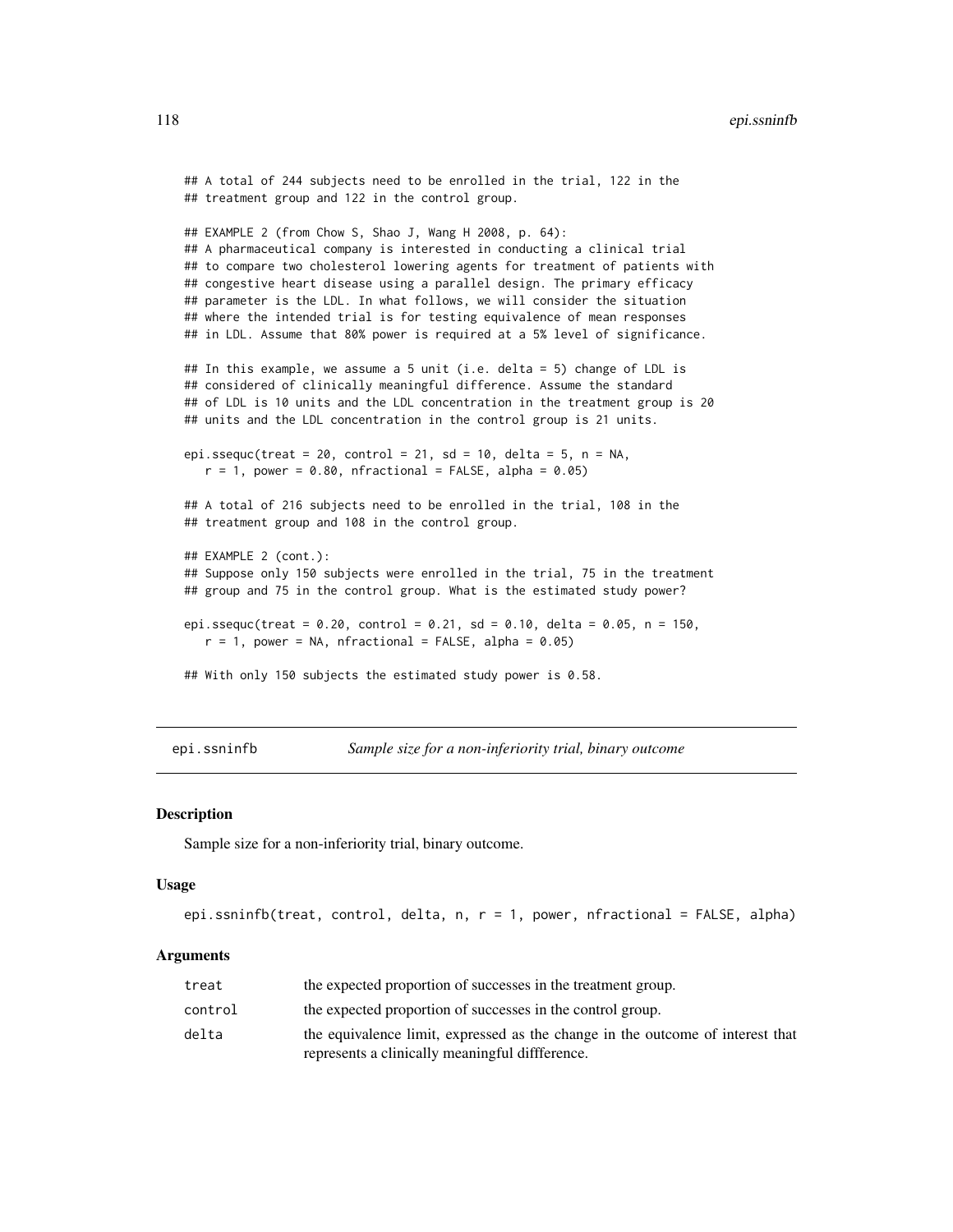#### epi.ssninfb 119

| n           | scalar, the total number of study subjects in the trial.                                 |
|-------------|------------------------------------------------------------------------------------------|
| r           | scalar, the number in the treatment group divided by the number in the control<br>group. |
| power       | scalar, the required study power.                                                        |
| nfractional | logical, return fractional sample size.                                                  |
| alpha       | scalar, defining the desired alpha level.                                                |

## Value

A list containing the following:

| n.total   | the total number of study subjects required.                 |
|-----------|--------------------------------------------------------------|
| n.treat   | the required number of study subject in the treatment group. |
| n.control | the required number of study subject in the control group.   |
| power     | the specified or calculated study power.                     |

## Note

Consider a clinical trial comparing two groups, a standard treatment (s) and a new treatment (n). In each group, a proportion of subjects respond to the treatment:  $P_s$  and  $P_n$ .

With a superiority trial we specify the maximum acceptable difference between  $P_n$  and  $P_s$  as  $\delta$ . The null hypothesis is  $H_0$ :  $P_n - P_s \le \delta$  and the alternative hypothesis is  $H_1$ :  $P_n - P_s > \delta$ .

An equivalence trial is used if want to prove that two treatments produce the same clinical outcomes. With an equivalence trial, we specify the maximum acceptable difference between  $P_n$  and  $P_s$  as  $\delta$ . The null hypothesis is  $H_0: |P_s - P_n| \ge \delta$  and the alternative hypothesis is  $H_1: |P_s - P_n| < \delta$ . In bioequivalence trials, a 90% confidence interval is often used. The value of the maximum acceptable difference  $\delta$  is chosen so that a patient will not detect any change in effect when replacing the standard treatment with the new treatment.

With a non-inferiority trial, we specify the maximum acceptable difference between  $P_n$  and  $P_s$  as δ. The null hypothesis is  $H_0$ :  $P_s - P_n \geq \delta$  and the alternative hypothesis is  $H_1$ :  $P_s - P_n < \delta$ . The aim of a non-inferiority trial is show that a new treatment is not (much) inferior to a standard treatment. Showing non-inferiority can be of interest because: (a) it is often not ethically possible to do a placebo-controlled trial, (b) the new treatment is not expected to be better than the standard treatment on primary efficacy endpoints, but is safer, (c) the new treatment is not expected to be better than the standard treatment on primary efficacy endpoints, but is cheaper to produce or easier to administer, (d) the new treatment is not expected to be better than the standard treatment on primary efficacy endpoints in clinical trial, but compliance will be better outside the clinical trial and hence efficacy better outside the trial.

For a summary of the key features of superiority, equivalence and non-inferiority trials, refer to the documentation for [epi.ssequb](#page-112-0).

When calculating the power of a study, note that the variable n refers to the total study size (that is, the number of subjects in the treatment group plus the number in the control group).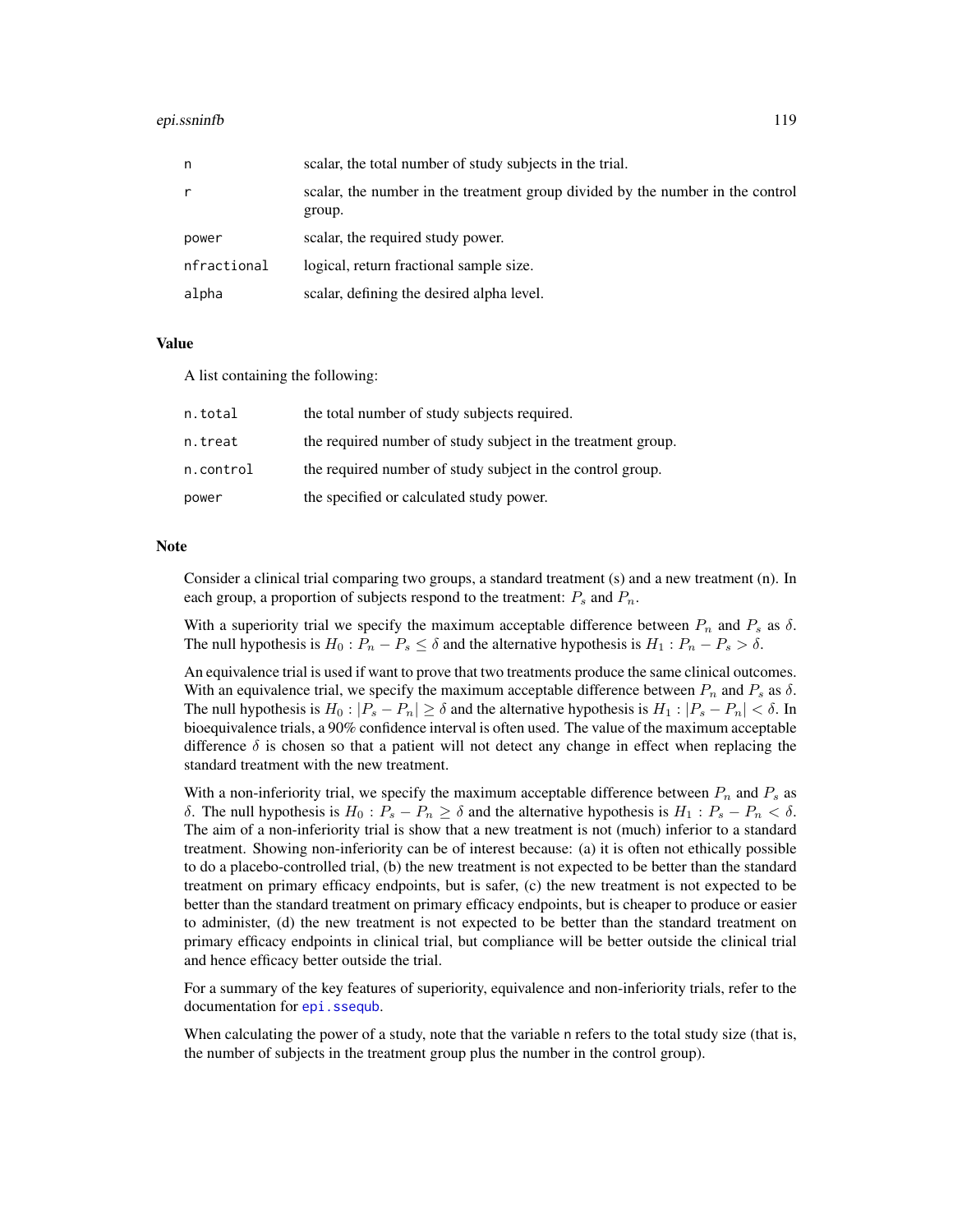## References

Blackwelder WC (1982). Proving the null hypothesis in clinical trials. Controlled Clinical Trials 3: 345 - 353.

Ewald B (2013). Making sense of equivalence and non-inferiority trials. Australian Prescriber 36: 170 - 173.

Julious SA (2004). Sample sizes for clinical trials with normal data. Statistics in Medicine 23: 1921 - 1986.

Julious SA (2009). Estimating Samples Sizes in Clinical Trials. CRC, New York.

Machin D, Campbell MJ, Tan SB, Tan SH (2009). Sample Size Tables for Clinical Studies. Wiley Blackwell, New York.

Scott IA (2009). Non-inferiority trials: determining whether alternative treatments are good enough. Medical Journal of Australia 190: 326 - 330.

Zhong B (2009). How to calculate sample size in randomized controlled trial? Journal of Thoracic Disease 1: 51 - 54.

#### Examples

```
## EXAMPLE 1 (from Chow S, Shao J, Wang H 2008, p. 90):
## suppose a pharmaceutical company would like to conduct a clinical trial to
## compare the efficacy of two antimicrobial agents when administered orally
## to patients with skin infections.
## Assume the true mean cure rate of the treatment is 0.85 and the true mean
## cure rate of the control is 0.65. We consider a difference of less than 0.10
## in cure rate to be of no clinical importance (i.e. delta = -0.10).
## Assuming a one-sided test size of 5% and a power of 80% how many
## subjects should be included in the trial?
epi.ssninfb(treat = 0.85, control = 0.65, delta = -0.10, n = NA, r = 1,
  power = 0.80, nfractional = FALSE, alpha = 0.05)
## A total of 50 subjects need to be enrolled in the trial, 25 in the
## treatment group and 25 in the control group.
## EXAMPLE 1 (cont.):
## Suppose only 40 subjects were enrolled in the trial, 20 in the treatment
## group and 20 in the control group. What is the estimated study power?
epi.ssninfb(treat = 0.85, control = 0.65, delta = -0.10, n = 40, r = 1,
  power = NA, nfractional = FALSE, alpha = 0.05)
## With only 40 subjects the estimated study power is 0.73.
```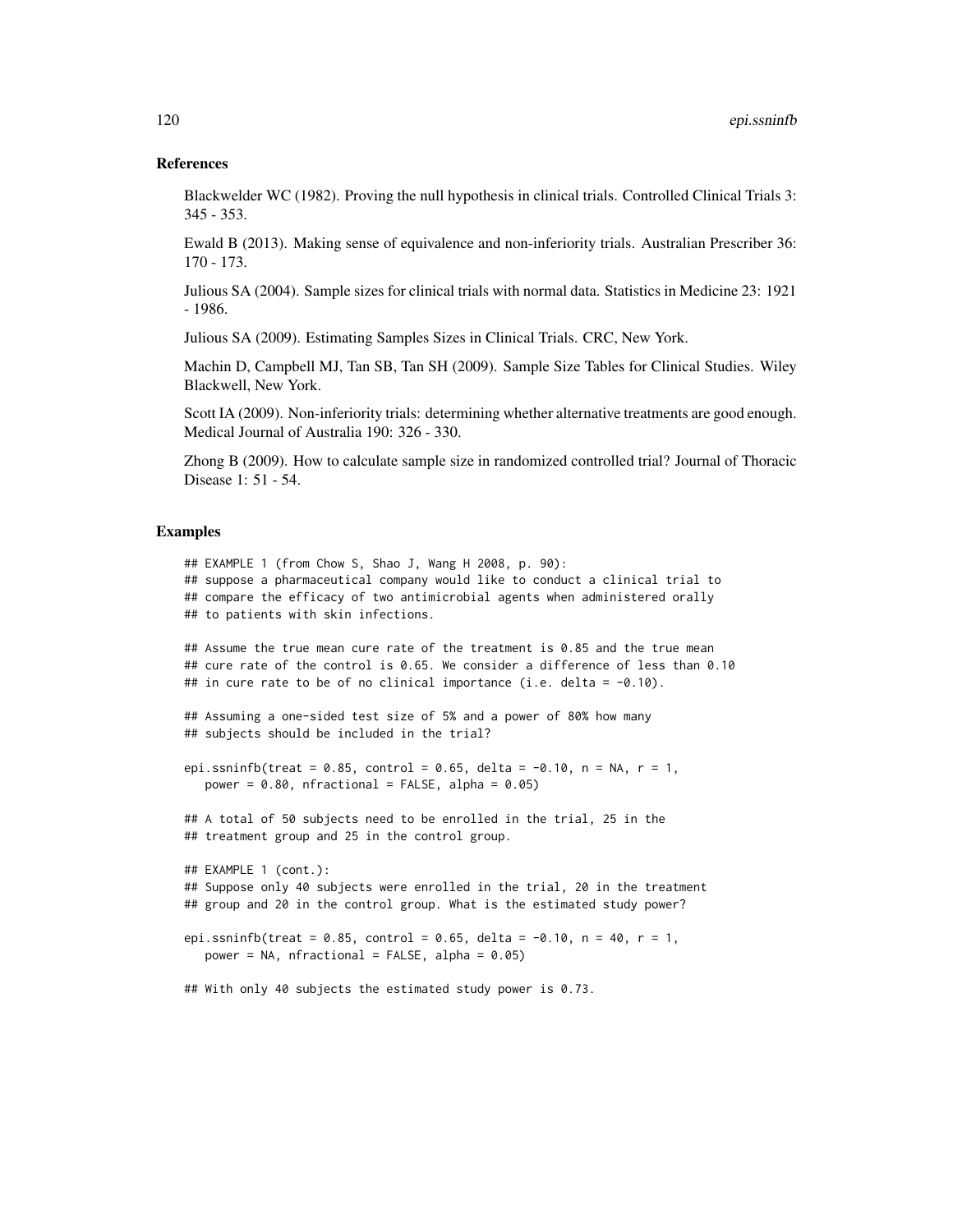# Description

Sample size for a non-inferiority trial, continuous outcome.

# Usage

```
epi.ssninfc(treat, control, sd, delta, n, r = 1, power, nfractional = FALSE,
   alpha)
```
## Arguments

| treat        | the expected mean of the outcome of interest in the treatment group.                                                              |
|--------------|-----------------------------------------------------------------------------------------------------------------------------------|
| control      | the expected mean of the outcome of interest in the control group.                                                                |
| sd           | the expected population standard deviation of the outcome of interest.                                                            |
| delta        | the equivalence limit, expressed as the change in the outcome of interest that<br>represents a clinically meaningful diffference. |
| n            | scalar, the total number of study subjects in the trial.                                                                          |
| $\mathsf{r}$ | scalar, the number in the treatment group divided by the number in the control<br>group.                                          |
| power        | scalar, the required study power.                                                                                                 |
| nfractional  | logical, return fractional sample size.                                                                                           |
| alpha        | scalar, defining the desired alpha level.                                                                                         |

# Value

A list containing the following:

| n.total   | the total number of study subjects required.                 |
|-----------|--------------------------------------------------------------|
| n.treat   | the required number of study subject in the treatment group. |
| n.control | the required number of study subject in the control group.   |
| power     | the specified or calculated study power.                     |

### Note

Consider a clinical trial comparing two groups, a standard treatment (s) and a new treatment (n). In each group, a proportion of subjects respond to the treatment:  $P_s$  and  $P_n$ .

With a superiority trial we specify the maximum acceptable difference between  $P_n$  and  $P_s$  as  $\delta$ . The null hypothesis is  $H_0: P_n - P_s \leq \delta$  and the alternative hypothesis is  $H_1: P_n - P_s > \delta$ .

An equivalence trial is used if want to prove that two treatments produce the same clinical outcomes. With an equivalence trial, we specify the maximum acceptable difference between  $P_n$  and  $P_s$  as  $\delta$ . The null hypothesis is  $H_0: |P_s - P_n| \ge \delta$  and the alternative hypothesis is  $H_1: |P_s - P_n| < \delta$ . In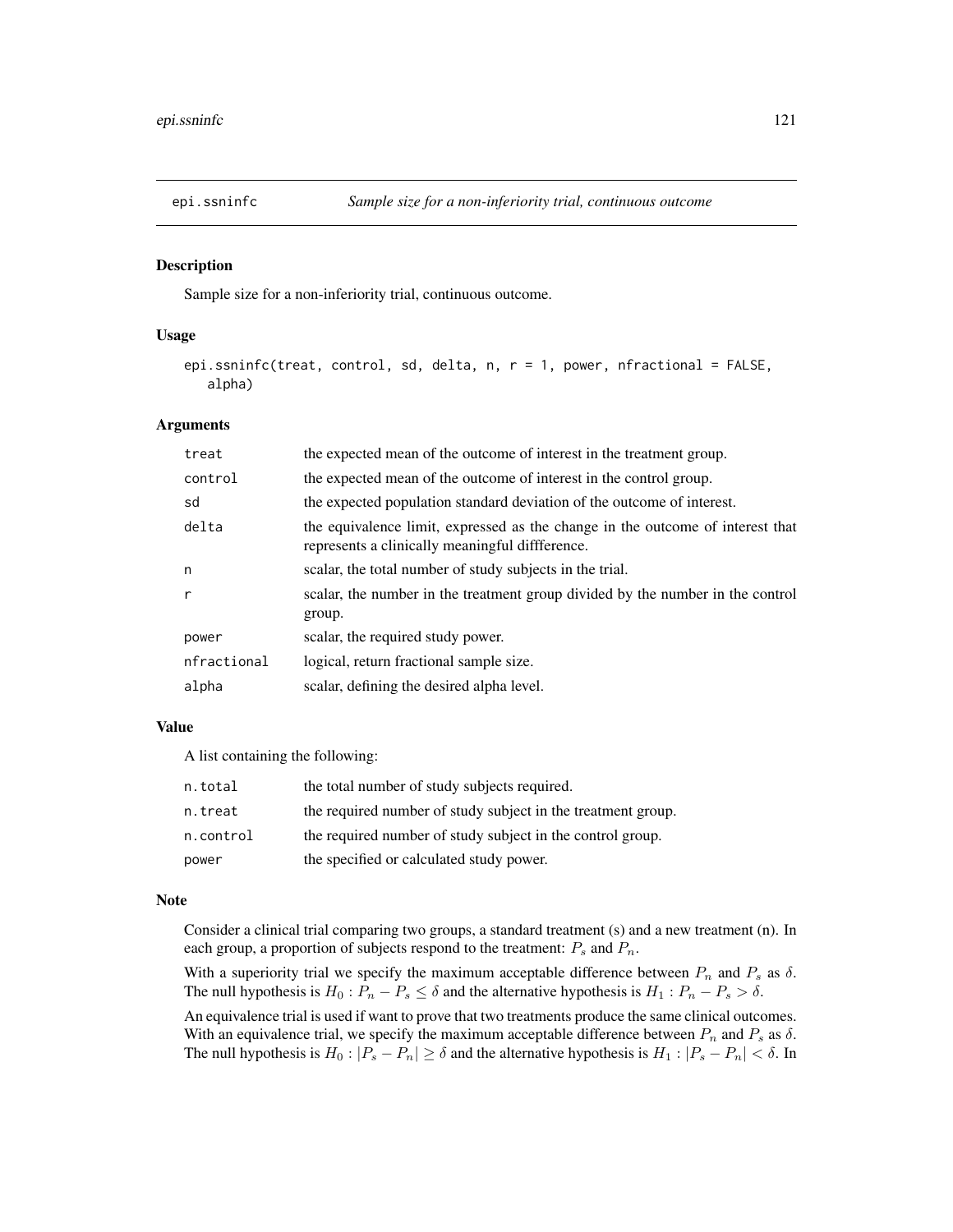bioequivalence trials, a 90% confidence interval is often used. The value of the maximum acceptable difference  $\delta$  is chosen so that a patient will not detect any change in effect when replacing the standard treatment with the new treatment.

With a non-inferiority trial, we specify the maximum acceptable difference between  $P_n$  and  $P_s$  as δ. The null hypothesis is  $H_0$ :  $P_s - P_n \geq \delta$  and the alternative hypothesis is  $H_1$ :  $P_s - P_n < \delta$ . The aim of a non-inferiority trial is show that a new treatment is not (much) inferior to a standard treatment. Showing non-inferiority can be of interest because: (a) it is often not ethically possible to do a placebo-controlled trial, (b) the new treatment is not expected to be better than the standard treatment on primary efficacy endpoints, but is safer, (c) the new treatment is not expected to be better than the standard treatment on primary efficacy endpoints, but is cheaper to produce or easier to administer, (d) the new treatment is not expected to be better than the standard treatment on primary efficacy endpoints in clinical trial, but compliance will be better outside the clinical trial and hence efficacy better outside the trial.

For a summary of the key features of superiority, equivalence and non-inferiority trials, refer to the documentation for [epi.ssequb](#page-112-0).

When calculating the power of a study, note that the variable n refers to the total study size (that is, the number of subjects in the treatment group plus the number in the control group).

# References

Blackwelder WC (1982). Proving the null hypothesis in clinical trials. Controlled Clinical Trials 3: 345 - 353.

Ewald B (2013). Making sense of equivalence and non-inferiority trials. Australian Prescriber 36: 170 - 173.

Julious SA (2004). Sample sizes for clinical trials with normal data. Statistics in Medicine 23: 1921 - 1986.

Julious SA (2009). Estimating Samples Sizes in Clinical Trials. CRC, New York.

Machin D, Campbell MJ, Tan SB, Tan SH (2009). Sample Size Tables for Clinical Studies. Wiley Blackwell, New York.

Scott IA (2009). Non-inferiority trials: determining whether alternative treatments are good enough. Medical Journal of Australia 190: 326 - 330.

Zhong B (2009). How to calculate sample size in randomized controlled trial? Journal of Thoracic Disease 1: 51 - 54.

# Examples

```
## EXAMPLE 1 (from Chow S, Shao J, Wang H 2008, p. 61 - 62):
## A pharmaceutical company is interested in conducting a clinical trial
## to compare two cholesterol lowering agents for treatment of patients with
## congestive heart disease using a parallel design. The primary efficacy
## parameter is the LDL. In what follows, we will consider the situation
## where the intended trial is for testing non-inferiority of mean responses
## in LDL. Assume that 80% power is required at a 5% level of significance.
```
## In this example, we assume a 5% (i.e. delta = 0.05) change in LDL is ## a clinically meaningful difference. Assume the standard deviation of ## LDL is 0.10 and the LDL concentration in the treatment group is 0.20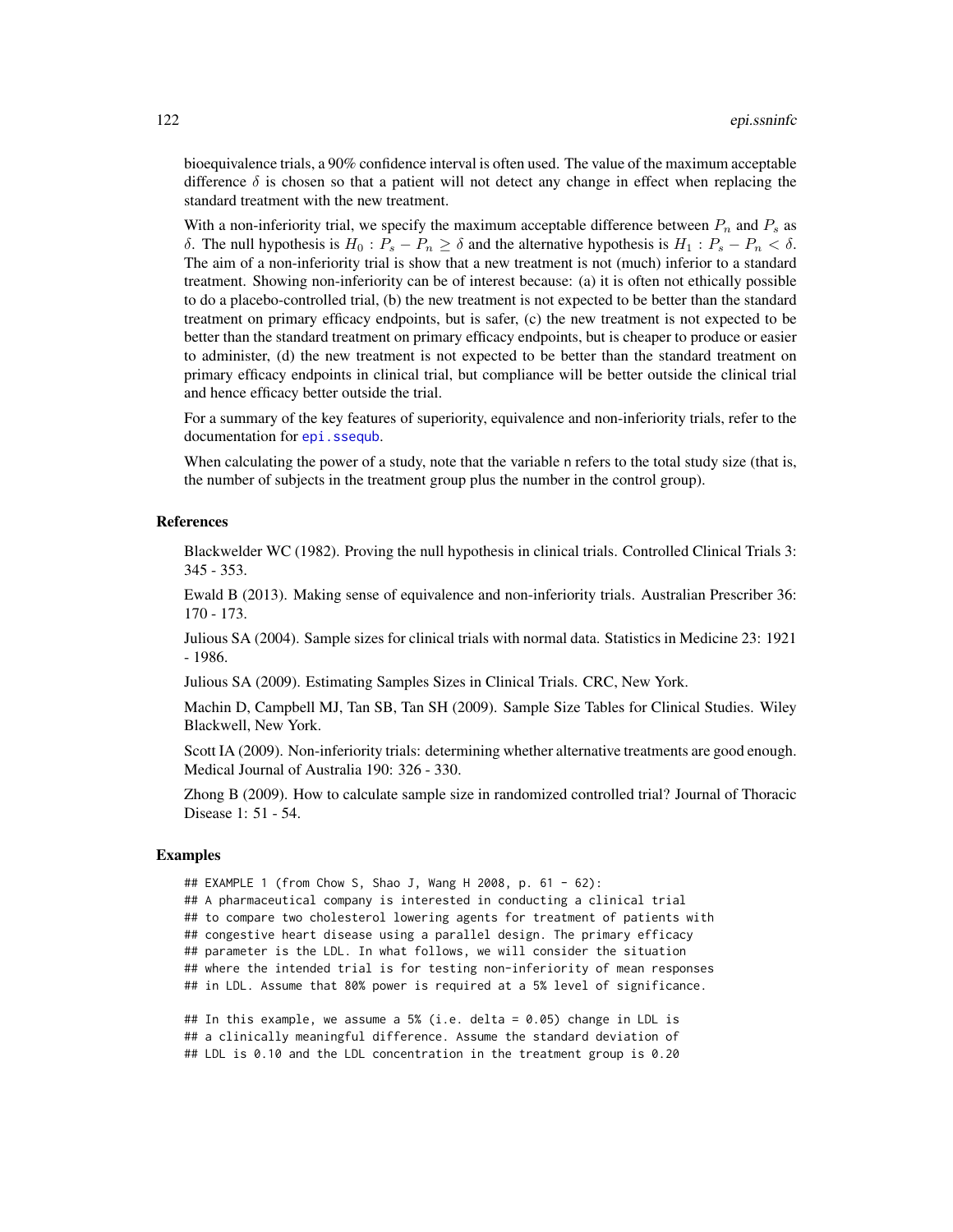# epi.sssimpleestb 123

## units and the LDL concentration in the control group is 0.20 units. epi.ssninfc(treat =  $0.20$ , control =  $0.20$ , sd =  $0.10$ , delta =  $0.05$ , n = NA,  $r = 1$ , power = 0.80, nfractional = FALSE, alpha = 0.05) ## A total of 100 subjects need to be enrolled in the trial, 50 in the ## treatment group and 50 in the control group.

| epi.sssimpleestb | Sample size to estimate a binary outcome using simple random sam- |
|------------------|-------------------------------------------------------------------|
|                  | pling                                                             |

# Description

Sample size to estimate a binary outcome using simple random sampling.

#### Usage

```
epi.sssimpleestb(N = 1E+06, Py, epsilon.r, se, sp, nfractional = FALSE,
   conf<math>level = 0.95
```
## Arguments

| N           | scalar integer, the total number of individual listing units in the population.                          |
|-------------|----------------------------------------------------------------------------------------------------------|
| Py          | scalar number, an estimate of the population proportion to be estimated.                                 |
| epsilon.r   | scalar number, the maximum relative difference between the estimate and the<br>unknown population value. |
| se          | the diagnostic sensitivity of the method used to detect positive outcomes $(0 - 1)$ .                    |
| sp          | the diagnostic specificity of the method used to detect positive outcomes $(0 - 1)$ .                    |
| nfractional | logical, return fractional sample size.                                                                  |
| conf.level  | scalar number, the level of confidence in the computed result.                                           |

# Value

Returns an integer defining the required sample size.

# Note

The sample size calculation method implemented in this function follows the approach described by Humphry et al. (2004) accounting for imperfect diagnostic sensitivity and specificity.

epsilon.r defines the maximum relative difference between our estimate and the unknown population value. The sample estimate should not differ in absolute value from the true unknown population parameter d by more than epsilon.  $r * d$ .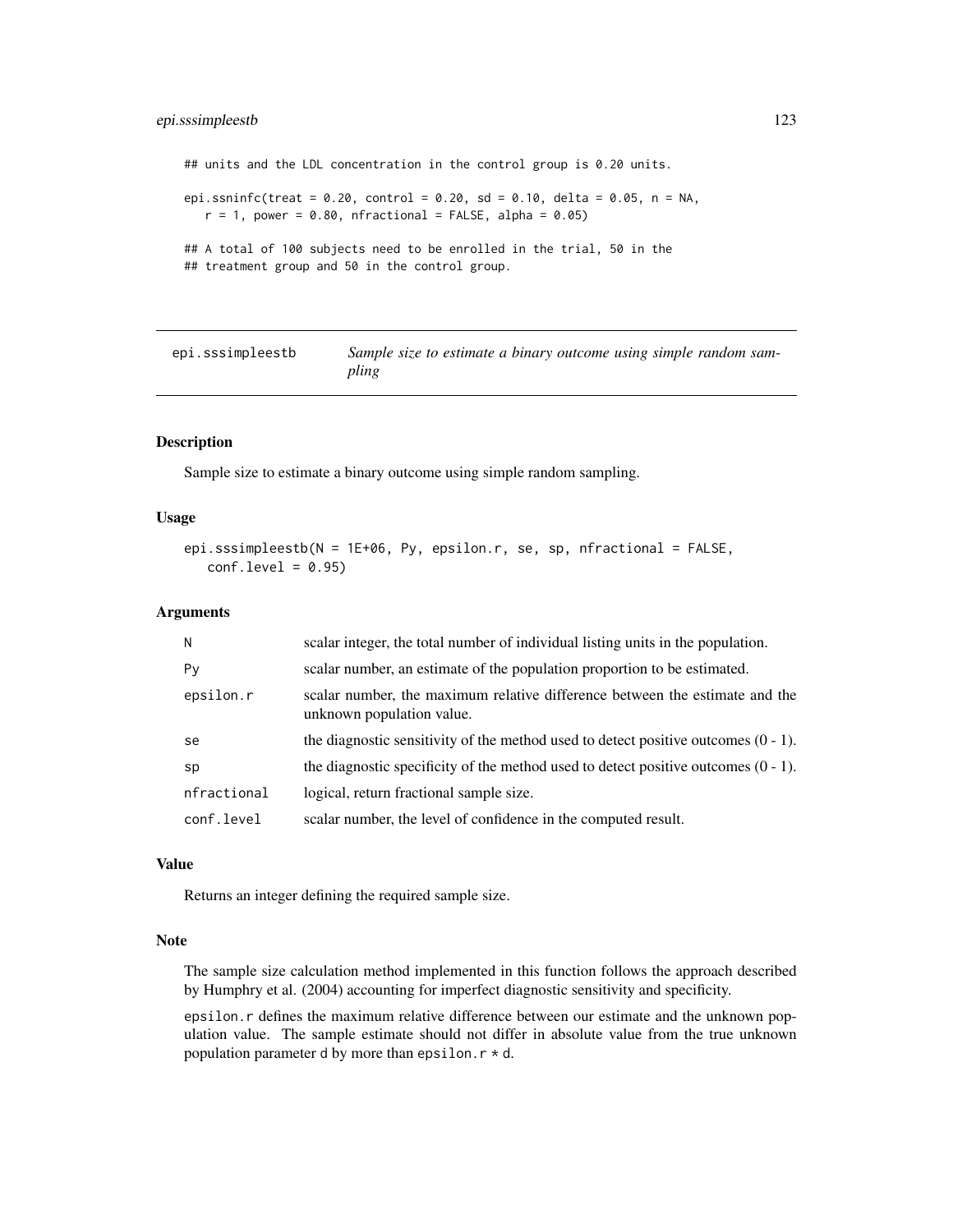#### References

Getachew T, Getachew G, Sintayehu G, Getenet M, Fasil A (2016). Bayesian estimation of sensitivity and specificity of Rose Bengal, complement fixation, and indirect ELISA tests for the diagnosis of bovine brucellosis in Ethiopia. Veterinary Medicine International. DOI: 10.1155/2016/8032753

Humphry RW, Cameron A, Gunn GJ (2004). A practical approach to calculate sample size for herd prevalence surveys. Preventive Veterinary Medicine 65: 173 - 188.

Levy PS, Lemeshow S (1999). Sampling of Populations Methods and Applications. Wiley Series in Probability and Statistics, London, pp. 70 - 75.

Scheaffer RL, Mendenhall W, Lyman Ott R (1996). Elementary Survey Sampling. Duxbury Press, New York, pp. 95.

Otte J, Gumm I (1997). Intra-cluster correlation coefficients of 20 infections calculated from the results of cluster-sample surveys. Preventive Veterinary Medicine 31: 147 - 150.

# Examples

```
## EXAMPLE 1:
## We want to estimate the seroprevalence of Brucella abortus in a population
## of cattle. An estimate of the unknown prevalence of B. abortus in this
## population is 0.15. We would like to be 95% certain that our estimate is
## within 20% of the true proportion of the population seropositive to
## B. abortus. Calculate the required sample size assuming use of a test
## with perfect diagnostic sensitivity and specificity.
n.crude \leq epi.sssimpleestb(N = 1E+06, Py = 0.15, epsilon.r = 0.20,
  se = 1.00, sp = 1.00, nfractional = FALSE, conf.level = 0.95)
n.crude
## A total of 545 cattle need to be sampled to meet the requirements of the
## survey.
## EXAMPLE 1 (continued):
## THE OIE recommends that the compliment fixation test (CFT) is used for
## bovine brucellosis prevalence estimation. Assume the diagnostic sensitivity
## and specficity of the bovine brucellosis CFT to be used is 0.94 and 0.88
## respectively (Getachew et al. 2016). Re-calculate the required sample size
## accounting for imperfect diagnostic test performance.
n.crude \leq epi.sssimpleestb(N = 1E+06, Py = 0.15, epsilon.r = 0.20,
   se = 0.94, sp = 0.88, nfractional = FALSE, conf.level = 0.95)
n.crude
## A total of 1168 cattle need to be sampled to meet the requirements of the
## survey.
## EXAMPLE 1 (continued):
## Being seropositive to brucellosis is likely to cluster within herds.
## Otte and Gumm (1997) cite the intraclass correlation coefficient (rho) of
## Brucella abortus to be in the order of 0.09. Adjust the sample size
```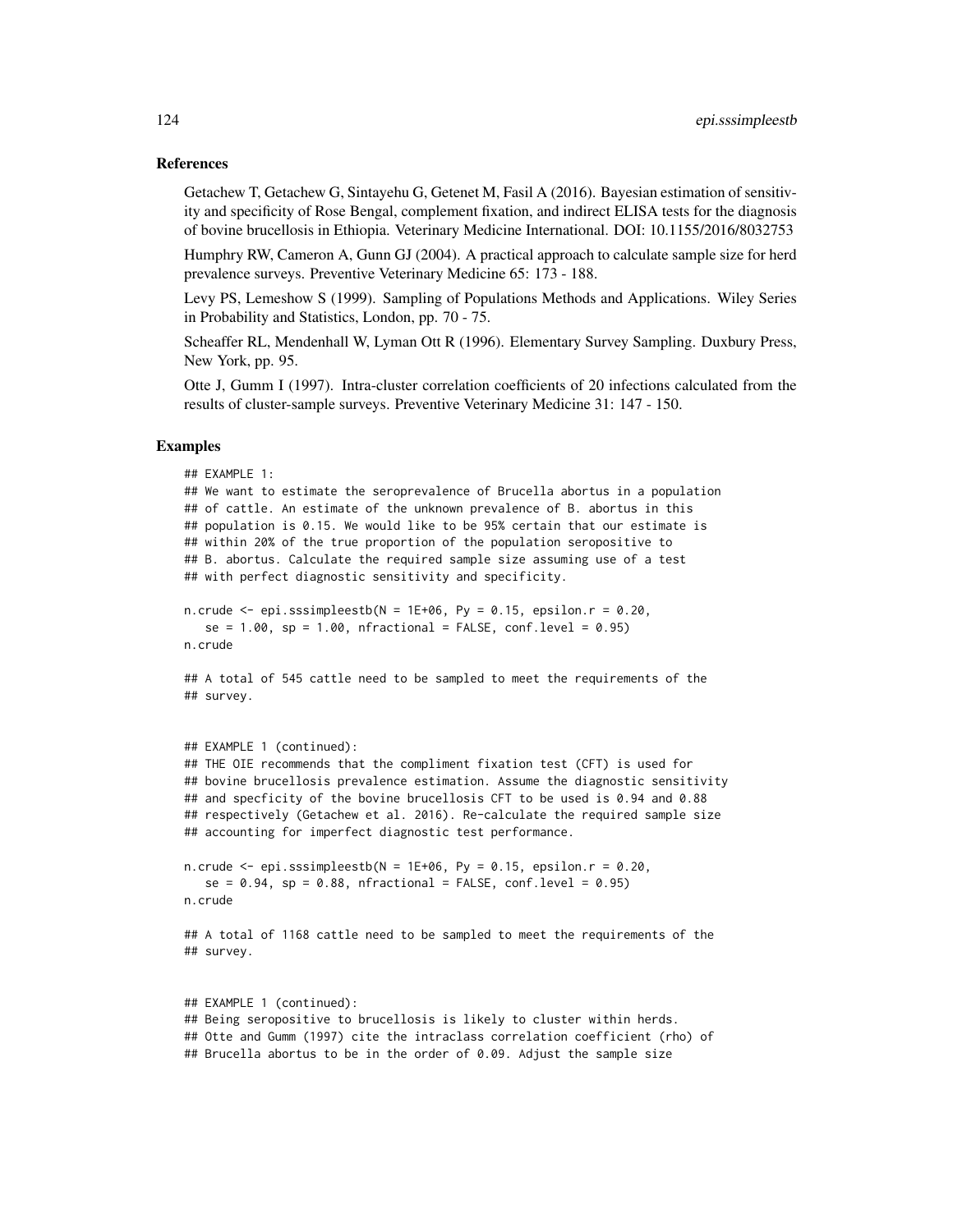# epi.sssimpleestc 125

```
## estimate to account for clustering at the herd level. Assume that, on
## average, 20 animals will be sampled per herd:
## Let D equal the design effect and nbar equal the average number of
## individuals per cluster:
## rho = (D - 1) / (nbar - 1)## Solving for D:
## D \le - rho * (nbar - 1) + 1
rho <- 0.09; nbar <- 20
D \le - rho * (nbar - 1) + 1
n.adj <- ceiling(n.crude * D)
n.adj
## After accounting for use of an imperfect diagnostic test and the presence
## of clustering of brucellosis positivity at the herd level we estimate that
## a total of 3166 cattle need to be sampled to meet the requirements of
## the survey.
```

| epi.sssimpleestc | Sample size to estimate a continuous outcome using simple random |
|------------------|------------------------------------------------------------------|
|                  | sampling                                                         |

#### Description

Sample size to estimate a continuous outcome using simple random sampling.

# Usage

```
epi.sssimpleestc(N = 1E+06, xbar, sigma, epsilon.r, nfractional = FALSE,
   conf. level = 0.95
```
## Arguments

| N           | scalar integer, representing the total number of individual listing units in the<br>population.          |
|-------------|----------------------------------------------------------------------------------------------------------|
| xbar        | scalar number, the expected mean of the continuous variable to be estimated.                             |
| sigma       | scalar number, the expected standard deviation of the continuous variable to be<br>estimated.            |
| epsilon.r   | scalar number, the maximum relative difference between the estimate and the<br>unknown population value. |
| nfractional | logical, return fractional sample size.                                                                  |
| conf.level  | scalar number, the level of confidence in the computed result.                                           |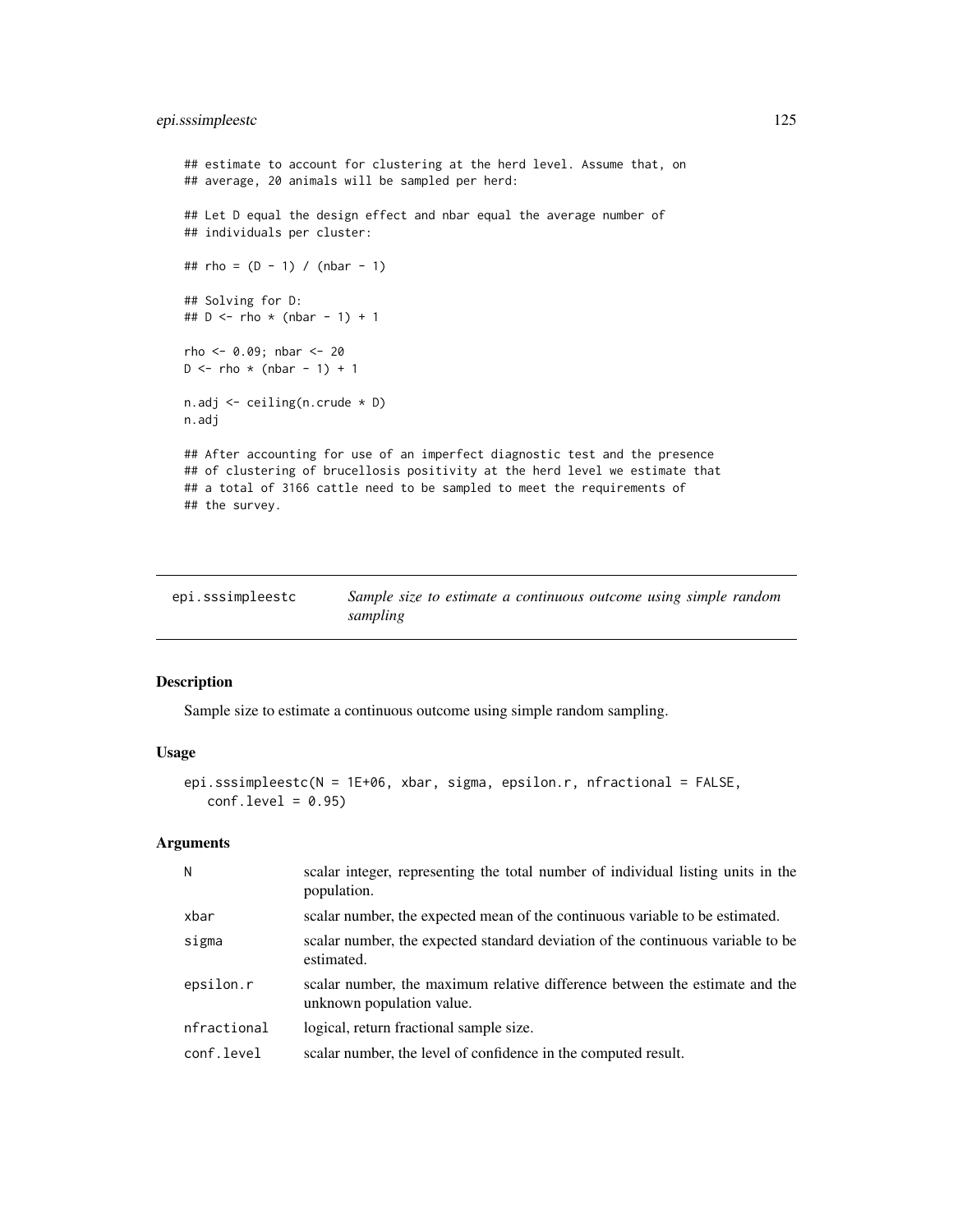Value

Returns an integer defining the required sample size.

#### Note

epsilon.r defines the maximum relative difference between our estimate and the unknown population value. The sample estimate should not differ in absolute value from the true unknown population parameter d by more than epsilon.  $r * d$ .

# References

Levy PS, Lemeshow S (1999). Sampling of Populations Methods and Applications. Wiley Series in Probability and Statistics, London, pp. 70 - 75.

Scheaffer RL, Mendenhall W, Lyman Ott R (1996). Elementary Survey Sampling. Duxbury Press, New York, pp. 95.

Otte J, Gumm I (1997). Intra-cluster correlation coefficients of 20 infections calculated from the results of cluster-sample surveys. Preventive Veterinary Medicine 31: 147 - 150.

# Examples

```
## EXAMPLE 1:
```
## A city contains 20 neighbourhood health clinics and it is desired to take a ## sample of clinics to estimate the total number of persons from all these ## clinics who have been given, during the past 12 month period, prescriptions ## for a recently approved antidepressant. If we assume that the average number ## of people seen at these clinics is 1500 per year with the standard deviation ## equal to 300, and that approximately 5% of patients (regardless of clinic) ## are given this drug, how many clinics need to be sampled to yield an estimate ## that is within 20% of the true population value?

```
pmean <- 1500 * 0.05; psigma <- (300 * 0.05)
epi.sssimpleestc(N = 20, xbar = pmean, sigma = psigma, epsilon.r = 0.20,
  nfractional = FALSE, conf.level = 0.95)
```
## Four clinics need to be sampled to meet the requirements of the survey.

```
## EXAMPLE 2:
## We want to estimate the mean bodyweight of deer on a farm. There are 278
## animals present. We anticipate the mean body weight to be around 200 kg
## and the standard deviation of body weight to be 30 kg. We would like to
## be 95% certain that our estimate is within 10 kg of the true mean. How
## many deer should be sampled?
```
epi.sssimpleestc(N = 278, xbar = 200, sigma = 30, epsilon.r = 10 / 200,  $nfractional = FALSE, conf.level = 0.95)$ 

## A total of 31 deer need to be sampled to meet the requirements of the survey.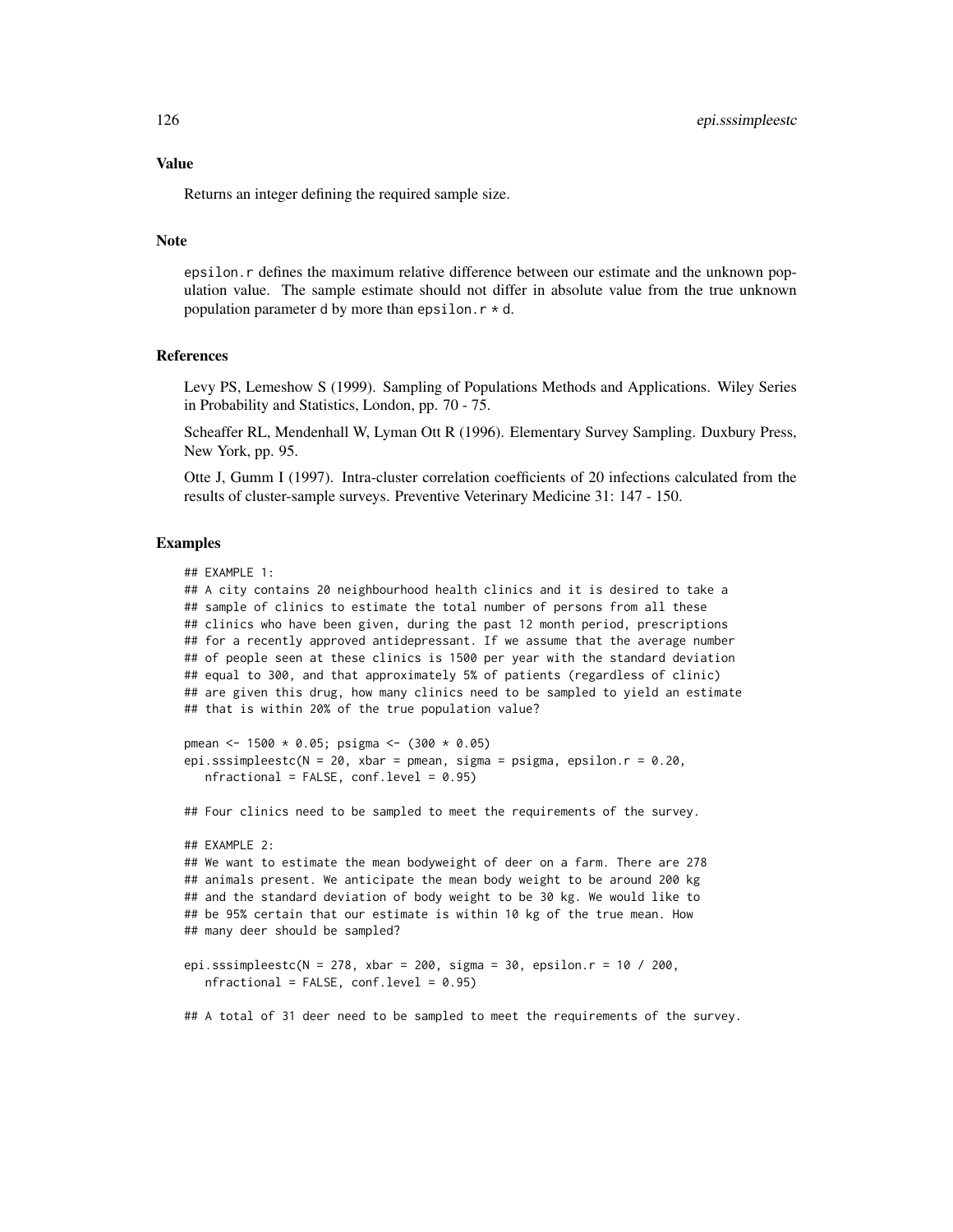epi.ssstrataestb *Sample size to estimate a binary outcome using stratified random sampling*

# Description

Sample size to estimate a binary outcome using stratified random sampling.

#### Usage

```
epi.ssstrataestb(strata.n, strata.Py, epsilon.r, nfractional = FALSE,
   conf. level = 0.95
```
# Arguments

| strata.n    | vector of integers, the number of individual listing units in each strata.                                              |
|-------------|-------------------------------------------------------------------------------------------------------------------------|
| strata.Py   | vector of numbers, the expected proportion of individual listing units with the<br>outcome of interest for each strata. |
| epsilon.r   | scalar number, the maximum relative difference between the estimate and the<br>unknown population value.                |
| nfractional | logical, return fractional sample size.                                                                                 |
| conf.level  | scalar number, the level of confidence in the computed result.                                                          |

#### Value

A list containing the following:

|              | strata.sample the estimated sample size for each strata.                                                                                                                                                                                                                                                                                    |
|--------------|---------------------------------------------------------------------------------------------------------------------------------------------------------------------------------------------------------------------------------------------------------------------------------------------------------------------------------------------|
| strata.total | the estimated total size.                                                                                                                                                                                                                                                                                                                   |
| strata.stats | mean the mean across all strata, sigma, bx the among-strata variance, sigma, wx<br>the within-strata variance, and sigma x the among-strata variance plus the within-<br>strata variance, rel. var the within-strata variance divided by the square of the<br>mean, and gamma the ratio of among-strata variance to within-strata variance. |

# Author(s)

Mark Stevenson (Faculty of Veterinary and Agricultural Sciences, The University of Melbourne, Australia).

Javier Sanchez (Atlantic Veterinary College, University of Prince Edward Island, Charlottetown Prince Edward Island, C1A 4P3, Canada).

#### References

Levy PS, Lemeshow S (1999). Sampling of Populations Methods and Applications. Wiley Series in Probability and Statistics, London, pp. 175 - 179.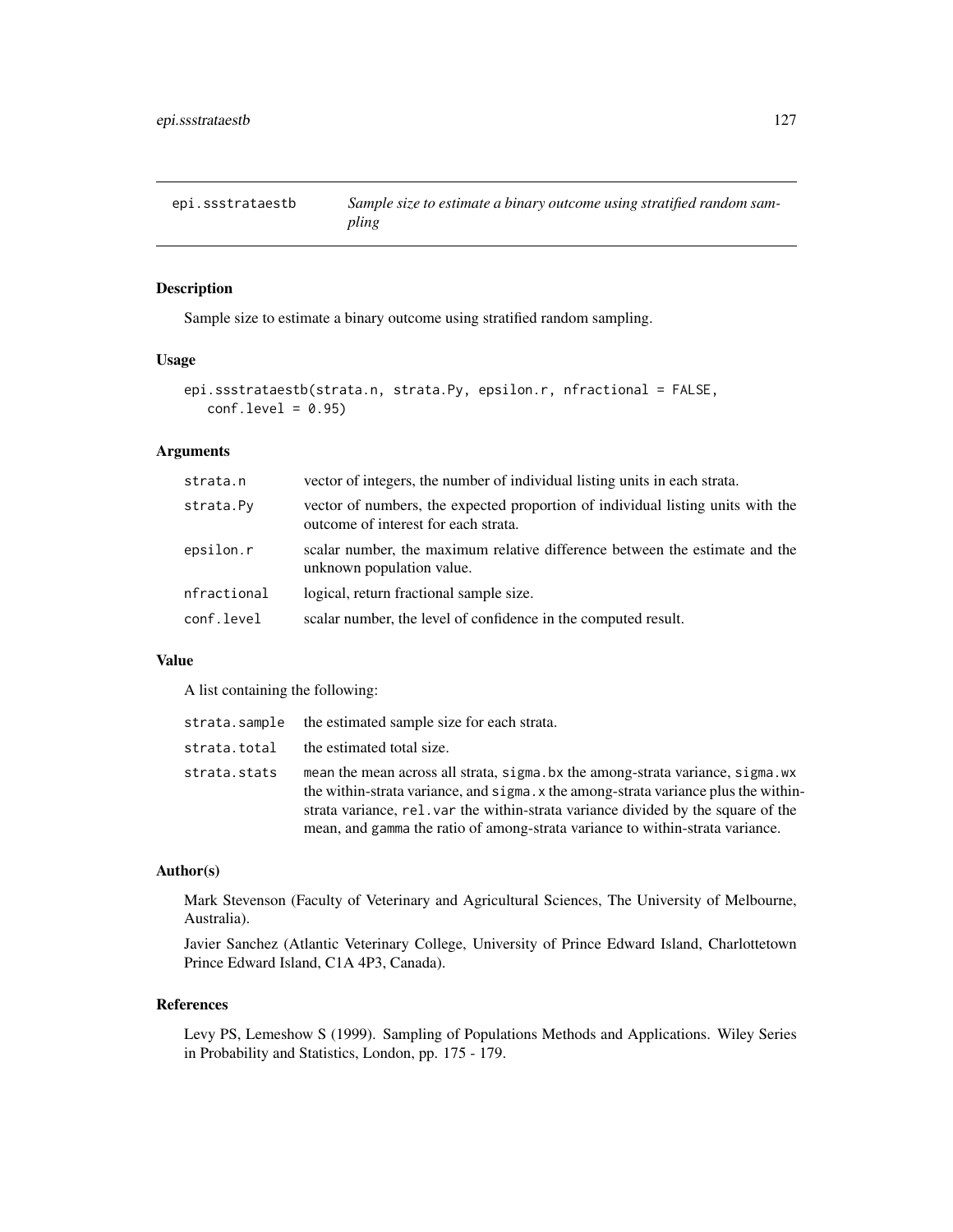# Examples

```
## EXAMPLE 1:
## Dairies are to be sampled to determine the proportion of herd managers
## using foot bathes. Herds are stratified according to size (small, medium,
## and large). The number of herds in each strata are 1500, 2500, and 4000
## (respectively). A review of the literature indicates that use of foot bathes
## on farms is in the order of 0.50, with the probability of usage increasing
## as herds get larger. How many dairies should be sampled?
strata.n <- c(1500, 2500, 4000)
strata.Py <- c(0.50, 0.60, 0.70)
epi.ssstrataestb(strata.n, strata.Py, epsilon.r = 0.20, nfractional = FALSE,
   conf<math>level = 0.95## A total of 55 herds should be sampled: 11 small, 18 medium, and 28 large.
```

| epi.ssstrataestc | Sample size to estimate a continuous outcome using a stratified ran- |
|------------------|----------------------------------------------------------------------|
|                  | dom sampling design                                                  |

#### Description

Sample size to estimate a continuous outcome using a stratified random sampling design.

# Usage

```
epi.ssstrataestc(strata.n, strata.xbar, strata.sigma, epsilon.r,
  nfractional = FALSE, conf.level = 0.95
```
# Arguments

| strata.n     | vector of integers, defining the number of individual listing units in each strata.                                        |
|--------------|----------------------------------------------------------------------------------------------------------------------------|
| strata.xbar  | vector of numbers, defining the expected means of the continuous variable to be<br>estimated for each strata.              |
| strata.sigma | vector of numbers, defining the expected standard deviation of the continuous<br>variable to be estimated for each strata. |
| epsilon.r    | scalar number, the maximum relative difference between the estimate and the<br>unknown population value.                   |
| nfractional  | logical, return fractional sample size.                                                                                    |
| conf.level   | scalar number, the level of confidence in the computed result.                                                             |
|              |                                                                                                                            |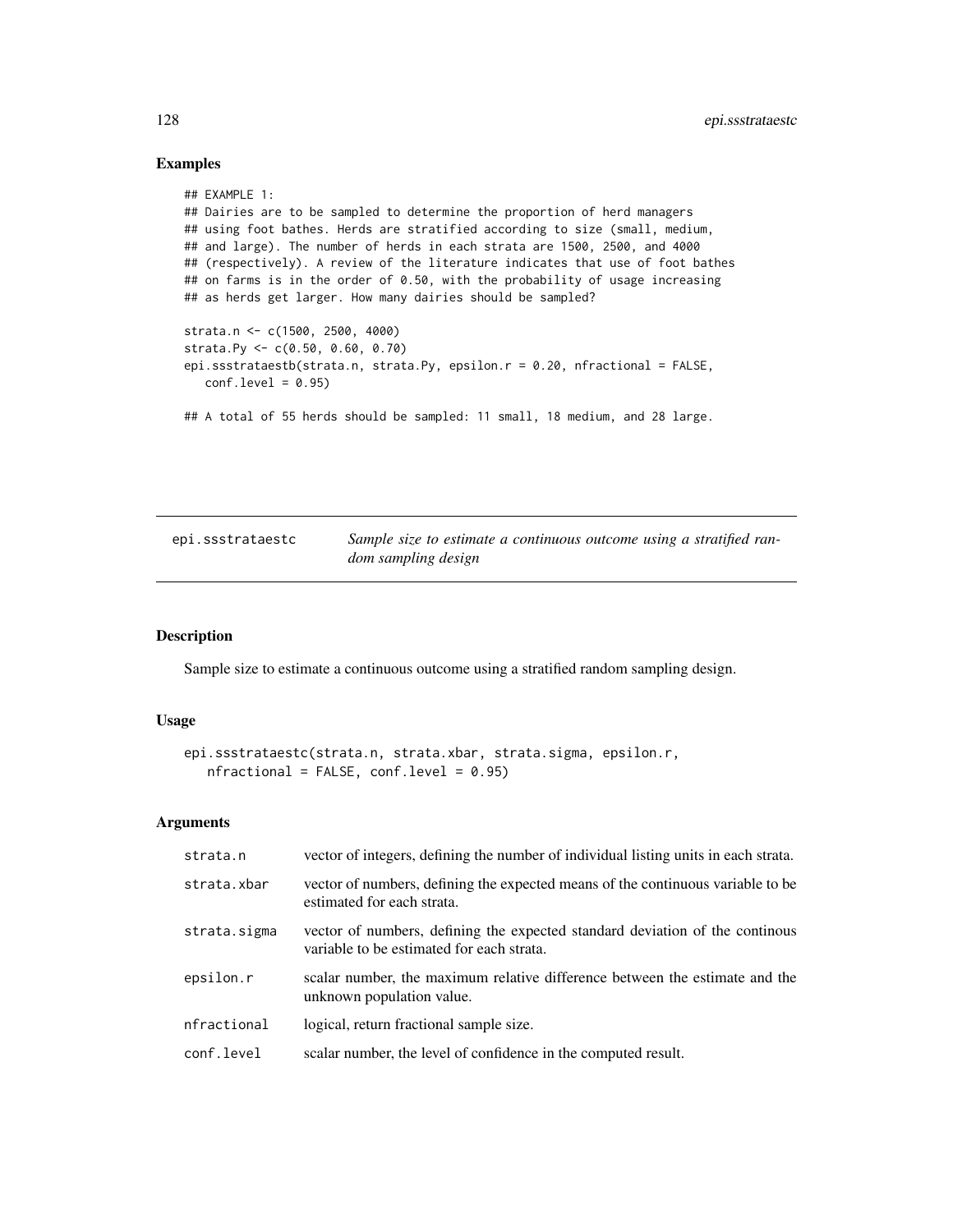#### epi.ssstrataestc 129

# Value

A list containing the following:

|              | strata.sample the estimated sample size for each strata.                                                                                                                                                                                                                                                                                     |
|--------------|----------------------------------------------------------------------------------------------------------------------------------------------------------------------------------------------------------------------------------------------------------------------------------------------------------------------------------------------|
| strata.total | the estimated total size.                                                                                                                                                                                                                                                                                                                    |
| strata.stats | mean the mean across all strata, sigma, bx the among-strata variance, sigma, wx<br>the within-strata variance, and sigma. x the among-strata variance plus the within-<br>strata variance, rel. var the within-strata variance divided by the square of the<br>mean, and gamma the ratio of among-strata variance to within-strata variance. |

## Author(s)

Mark Stevenson (Faculty of Veterinary and Agricultural Sciences, The University of Melbourne, Australia).

Javier Sanchez (Atlantic Veterinary College, University of Prince Edward Island, Charlottetown Prince Edward Island, C1A 4P3, Canada).

# References

Levy PS, Lemeshow S (1999). Sampling of Populations Methods and Applications. Wiley Series in Probability and Statistics, London, pp. 175 - 179.

#### Examples

```
## EXAMPLE 1:
## Hospital episodes (Levy and Lemeshow 1999, page 176 -- 178)
## We plan to take a sample of the members of a health maintenance
## organisation (HMO) for purposes of estimating the average number
## of hospital episodes per person per year. The sample will be selected
## from membership lists according to age (under 45 years, 45 -- 64 years,
## 65 years and over). The number of members in each strata are 600, 500,
## and 400 (respectively). Previous data estimates the mean number of
## hospital episodes per year for each strata as 0.164, 0.166, and 0.236
## (respectively). The variance of these estimates are 0.245, 0.296, and
## 0.436 (respectively). How many from each strata should be sampled to be
## 95% that the sample estimate of hospital episodes is within 20% of the
## true value?
strata.n <- c(600, 500, 400)
strata.xbar <- c(0.164, 0.166, 0.236)
strata.sigma <- sqrt(c(0.245, 0.296, 0.436))
```

```
epi.ssstrataestc(strata.n, strata.xbar, strata.sigma, epsilon.r = 0.20,
  nfractional = FALSE, conf.level = 0.95
```

```
## The number allocated to the under 45 years, 45 -- 64 years, and 65 years
## and over stratums should be 224, 187, and 150 (a total of 561). These
## results differ from the worked example provided in Levy and Lemeshow where
## certainty is set to approximately 99%.
```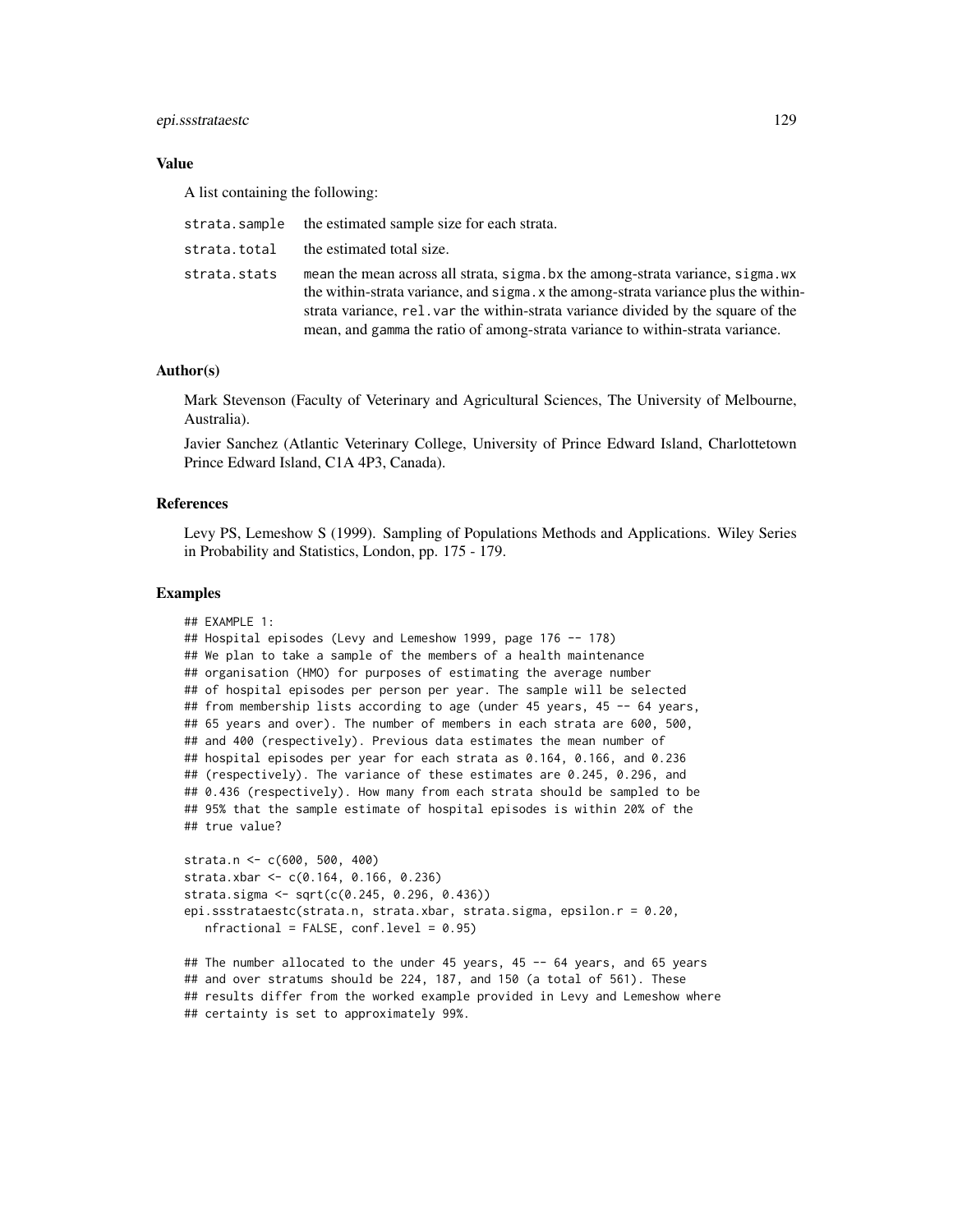## Description

Sample size for a parallel superiority trial, binary outcome.

# Usage

```
epi.sssupb(treat, control, delta, n, r = 1, power, nfractional = FALSE, alpha)
```
## Arguments

| treat       | the expected proportion of successes in the treatment group.                                                                      |
|-------------|-----------------------------------------------------------------------------------------------------------------------------------|
| control     | the expected proportion of successes in the control group.                                                                        |
| delta       | the equivalence limit, expressed as the change in the outcome of interest that<br>represents a clinically meaningful diffference. |
| n           | scalar, the total number of study subjects in the trial.                                                                          |
| r           | scalar, the number in the treatment group divided by the number in the control<br>group.                                          |
| power       | scalar, the required study power.                                                                                                 |
| nfractional | logical, return fractional sample size.                                                                                           |
| alpha       | scalar, defining the desired alpha level.                                                                                         |

# Value

A list containing the following:

| n.total   | the total number of study subjects required.                 |
|-----------|--------------------------------------------------------------|
| n.treat   | the required number of study subject in the treatment group. |
| n.control | the required number of study subject in the control group.   |
| power     | the specified or calculated study power.                     |

# Note

Consider a clinical trial comparing two groups, a standard treatment (s) and a new treatment (n). In each group, a proportion of subjects respond to the treatment:  $P_s$  and  $P_n$ .

With a superiority trial we specify the maximum acceptable difference between  $P_n$  and  $P_s$  as  $\delta$ . TThe null hypothesis is  $H_0: P_n - P_s \le \delta$  and the alternative hypothesis is  $H_1: P_n - P_s > \delta$ .

An equivalence trial is used if want to prove that two treatments produce the same clinical outcomes. With an equivalence trial, we specify the maximum acceptable difference between  $P_n$  and  $P_s$  as  $\delta$ . The null hypothesis is  $H_0: |P_s - P_n| \ge \delta$  and the alternative hypothesis is  $H_1: |P_s - P_n| < \delta$ . In bioequivalence trials, a 90% confidence interval is often used. The value of the maximum acceptable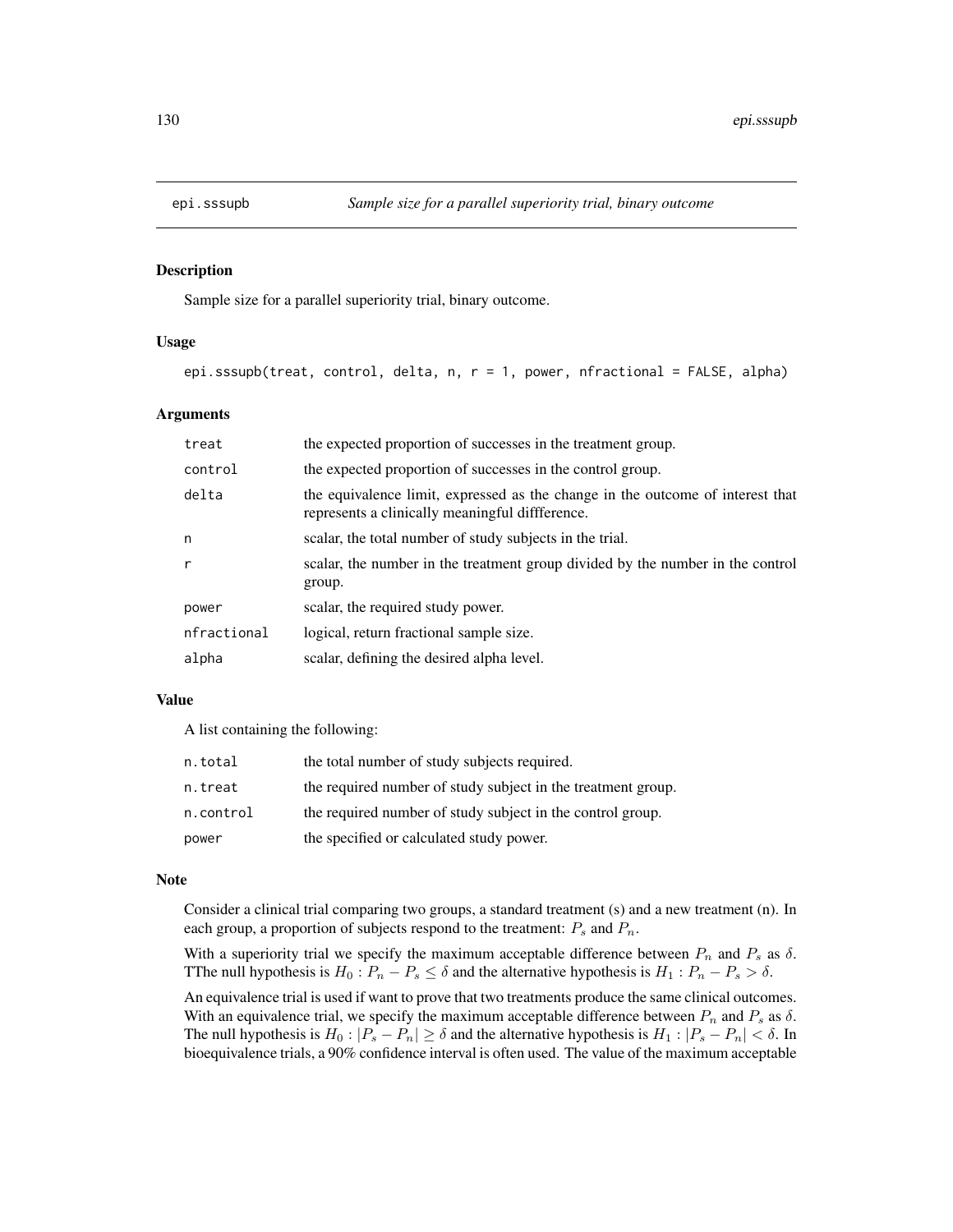#### epi.sssupb 131

difference  $\delta$  is chosen so that a patient will not detect any change in effect when replacing the standard treatment with the new treatment.

With a non-inferiority trial, we specify the maximum acceptable difference between  $P_n$  and  $P_s$  as δ. The null hypothesis is  $H_0: P_s - P_n \geq \delta$  and the alternative hypothesis is  $H_1: P_s - P_n < \delta$ . The aim of a non-inferiority trial is show that a new treatment is not (much) inferior to a standard treatment. Showing non-inferiority can be of interest because: (a) it is often not ethically possible to do a placebo-controlled trial, (b) the new treatment is not expected to be better than the standard treatment on primary efficacy endpoints, but is safer, (c) the new treatment is not expected to be better than the standard treatment on primary efficacy endpoints, but is cheaper to produce or easier to administer, (d) the new treatment is not expected to be better than the standard treatment on primary efficacy endpoints in clinical trial, but compliance will be better outside the clinical trial and hence efficacy better outside the trial.

For a summary of the key features of superiority, equivalence and non-inferiority trials, refer to the documentation for [epi.ssequb](#page-112-0).

When calculating the power of a study, note that the variable n refers to the total study size (that is, the number of subjects in the treatment group plus the number in the control group).

#### References

Chow S, Shao J, Wang H (2008). Sample Size Calculations in Clinical Research. Chapman & Hall/CRC Biostatistics Series, page 90.

Julious SA (2004). Sample sizes for clinical trials with normal data. Statistics in Medicine 23: 1921 - 1986.

Pocock SJ (1983). Clinical Trials: A Practical Approach. Wiley, New York.

#### Examples

```
## EXAMPLE 1 (from Chow S, Shao J, Wang H 2008, p. 91):
## Suppose that a pharmaceutical company is interested in conducting a
## clinical trial to compare the efficacy of two antimicrobial agents
## when administered orally once daily in the treatment of patients
## with skin infections. In what follows, we consider the situation
## where the intended trial is for testing superiority of the
## test drug over the active control drug. For this purpose, the following
## assumptions are made. First, sample size calculation will be performed
## for achieving 80% power at the 5% level of significance.
## Assume the true mean cure rates of the treatment agents and the active
## control are 85% and 65%, respectively. Assume the superiority
## margin is 5%.
epi.sssupb(treat = 0.85, control = 0.65, delta = 0.05, n = NA,
   r = 1, power = 0.80, nfractional = FALSE, alpha = 0.05)
## A total of 196 subjects need to be enrolled in the trial, 98 in the
```
## treatment group and 98 in the control group.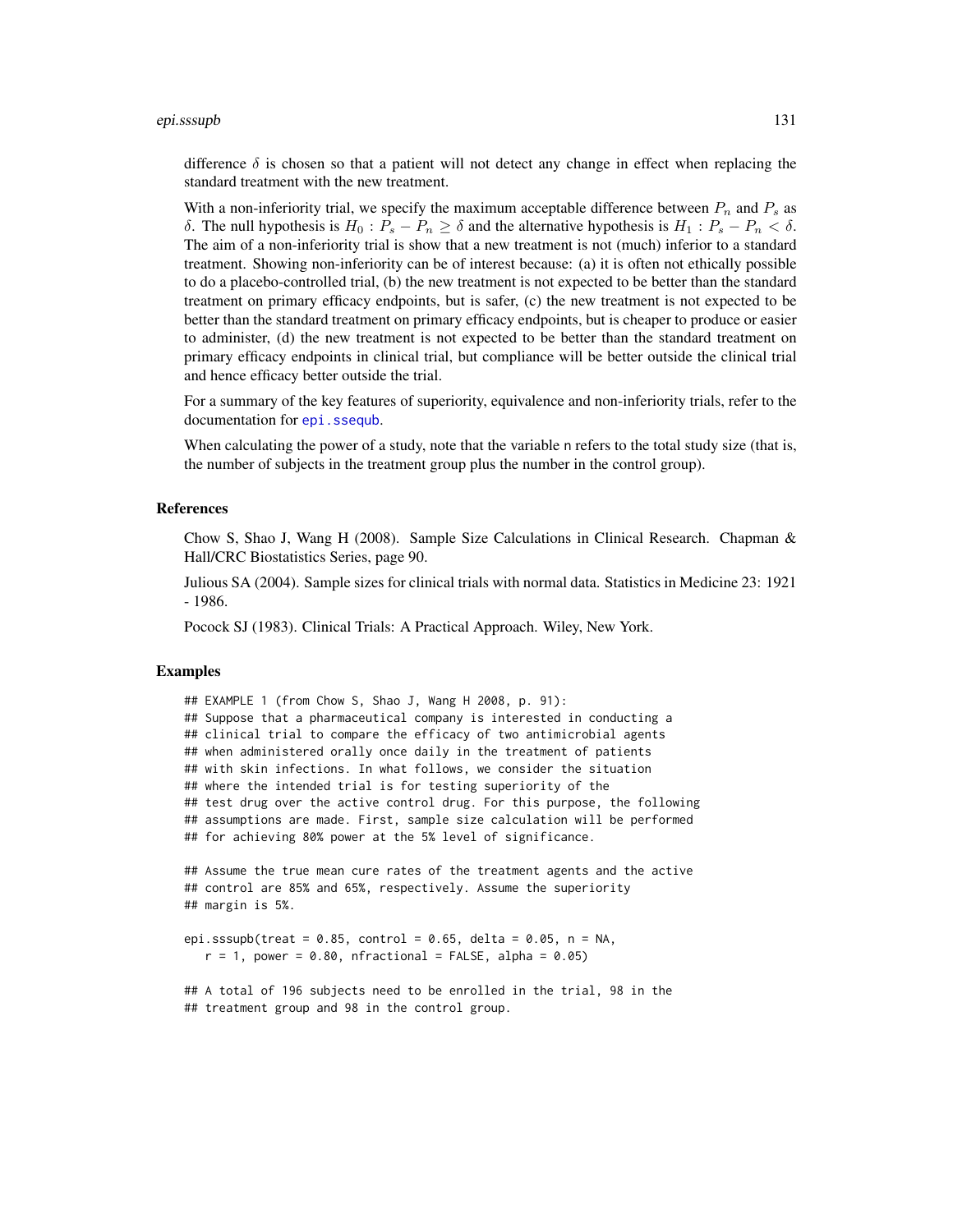## Description

Sample size for a parallel superiority trial, continuous outcome.

# Usage

```
epi.sssupc(treat, control, sd, delta, n, r = 1, power, nfractional = FALSE,
   alpha)
```
## Arguments

| treat        | the expected mean of the outcome of interest in the treatment group.                                                              |
|--------------|-----------------------------------------------------------------------------------------------------------------------------------|
| control      | the expected mean of the outcome of interest in the control group.                                                                |
| sd           | the expected population standard deviation of the outcome of interest.                                                            |
| delta        | the equivalence limit, expressed as the change in the outcome of interest that<br>represents a clinically meaningful diffference. |
| n            | scalar, the total number of study subjects in the trial.                                                                          |
| $\mathsf{r}$ | scalar, the number in the treatment group divided by the number in the control<br>group.                                          |
| power        | scalar, the required study power.                                                                                                 |
| nfractional  | logical, return fractional sample size.                                                                                           |
| alpha        | scalar, defining the desired alpha level.                                                                                         |

### Value

A list containing the following:

| n.total   | the total number of study subjects required.                 |
|-----------|--------------------------------------------------------------|
| n.treat   | the required number of study subject in the treatment group. |
| n.control | the required number of study subject in the control group.   |
| power     | the specified or calculated study power.                     |

# Note

Consider a clinical trial comparing two groups, a standard treatment (s) and a new treatment (n). In each group, a proportion of subjects respond to the treatment:  $P_s$  and  $P_n$ .

With a superiority trial we specify the maximum acceptable difference between  $P_n$  and  $P_s$  as  $\delta$ . The null hypothesis is  $H_0: P_n - P_s \leq \delta$  and the alternative hypothesis is  $H_1: P_n - P_s > \delta$ .

An equivalence trial is used if want to prove that two treatments produce the same clinical outcomes. With an equivalence trial, we specify the maximum acceptable difference between  $P_n$  and  $P_s$  as  $\delta$ . The null hypothesis is  $H_0: |P_s - P_n| \ge \delta$  and the alternative hypothesis is  $H_1: |P_s - P_n| < \delta$ . In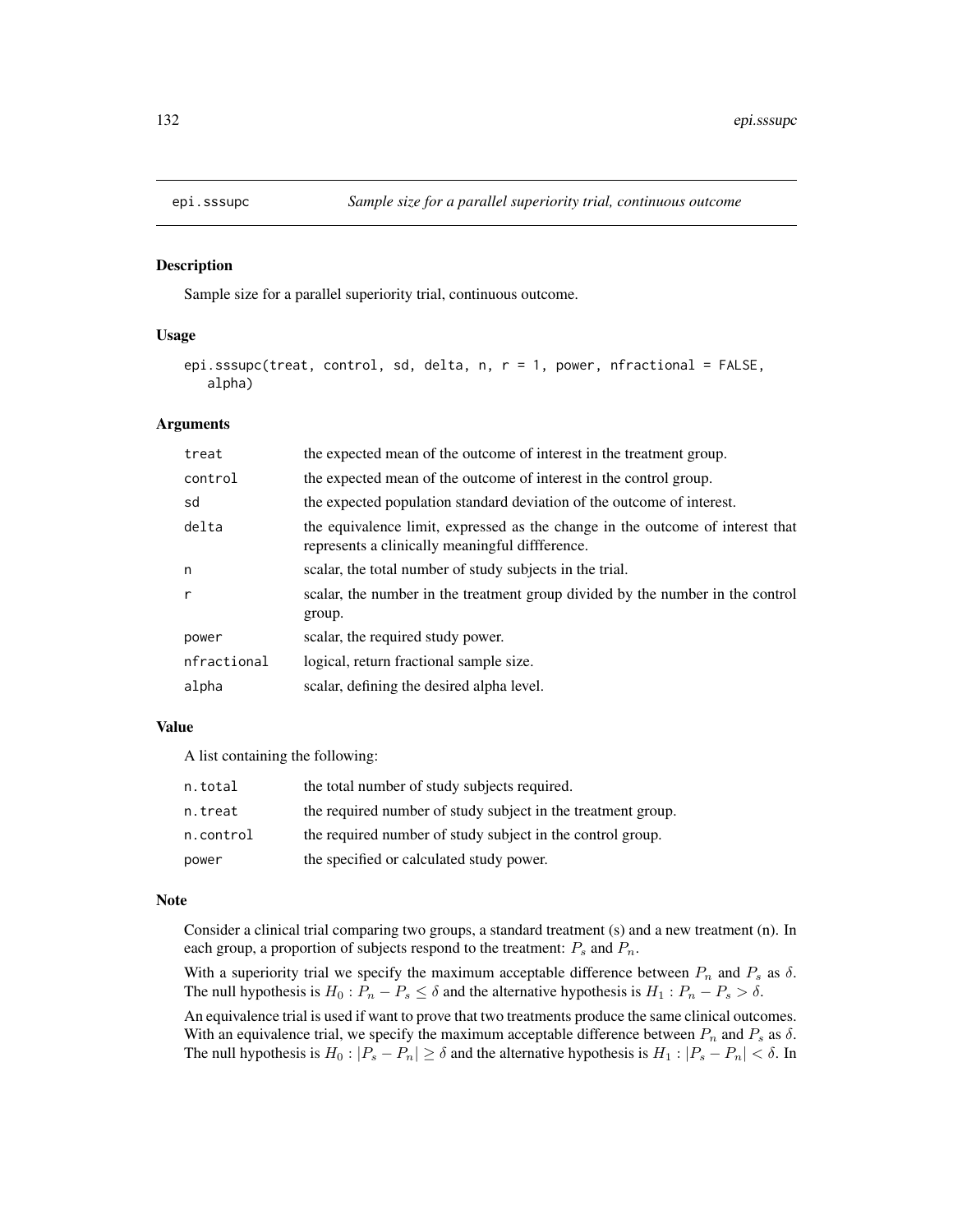#### epi.sssupc 133

bioequivalence trials, a 90% confidence interval is often used. The value of the maximum acceptable difference  $\delta$  is chosen so that a patient will not detect any change in effect when replacing the standard treatment with the new treatment.

With a non-inferiority trial, we specify the maximum acceptable difference between  $P_n$  and  $P_s$  as δ. The null hypothesis is  $H_0: P_s - P_n \ge \delta$  and the alternative hypothesis is  $H_1: P_s - P_n < \delta$ . The aim of a non-inferiority trial is show that a new treatment is not (much) inferior to a standard treatment. Showing non-inferiority can be of interest because: (a) it is often not ethically possible to do a placebo-controlled trial, (b) the new treatment is not expected to be better than the standard treatment on primary efficacy endpoints, but is safer, (c) the new treatment is not expected to be better than the standard treatment on primary efficacy endpoints, but is cheaper to produce or easier to administer, (d) the new treatment is not expected to be better than the standard treatment on primary efficacy endpoints in clinical trial, but compliance will be better outside the clinical trial and hence efficacy better outside the trial.

For a summary of the key features of superiority, equivalence and non-inferiority trials, refer to the documentation for [epi.ssequb](#page-112-0).

When calculating the power of a study, note that the variable n refers to the total study size (that is, the number of subjects in the treatment group plus the number in the control group).

# References

Chow S, Shao J, Wang H (2008). Sample Size Calculations in Clinical Research. Chapman & Hall/CRC Biostatistics Series, page 61.

Julious SA (2004). Sample sizes for clinical trials with normal data. Statistics in Medicine 23: 1921 - 1986.

Pocock SJ (1983). Clinical Trials: A Practical Approach. Wiley, New York.

## Examples

```
## EXAMPLE 1
## A pharmaceutical company is interested in conducting a clinical trial
## to compare two cholesterol lowering agents for treatment of patients with
## congestive heart disease (CHD) using a parallel design. The primary
## efficacy parameter is the concentration of high density lipoproteins.
## (HDL). We consider the situation where the intended trial is to test
## superiority of the test drug over the active control agent. Sample
## size calculations are to be calculated to achieve 80% power at the
## 5% level of significance.
## In this example, we assume that if treatment results in a 5 unit
## (i.e. delta = 5) increase in HDL it is declared to be superior to the
## active control. Assume the standard deviation of HDL is 10 units and
## the HDL concentration in the treatment group is 20 units and the
## HDL concentration in the control group is 20 units.
epi.sssupc(treat = 20, control = 20, sd = 10, delta = 5, n = NA,
```

```
r = 1, power = 0.80, nfractional = FALSE, alpha = 0.05)
```
## A total of 100 subjects need to be enrolled in the trial, 50 in the ## treatment group and 50 in the control group.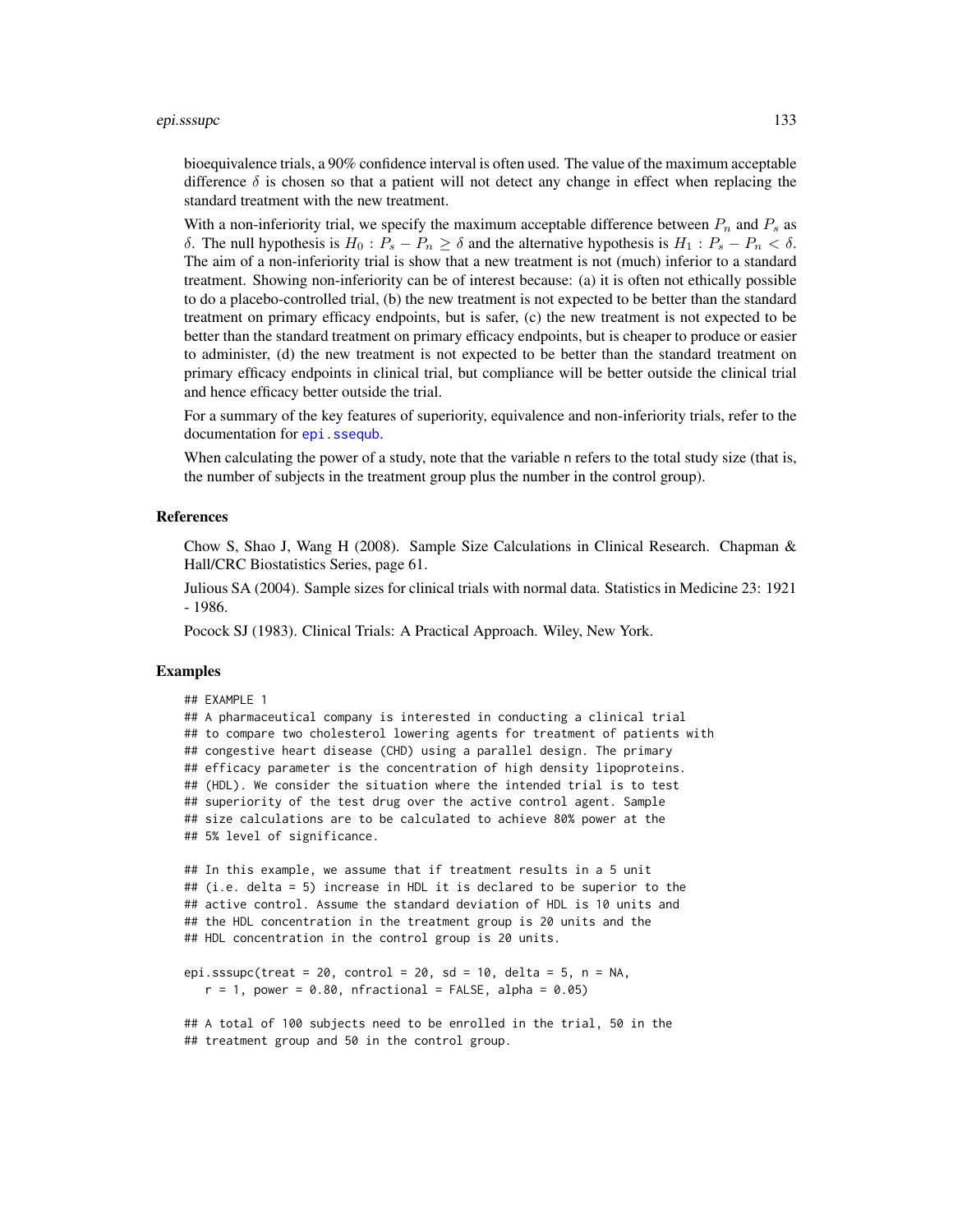epi.ssxsectn *Sample size, power or minimum detectable prevalence ratio or odds ratio for a cross-sectional study*

# Description

Sample size, power or minimum detectable prevalence ratio or odds ratio for a cross-sectional study.

# Usage

```
epi.ssxsectn(pdexp1, pdexp0, pexp = NA, n = NA, power = 0.80, r = 1,
   N, design = 1, sided.test = 2, finite.correction = FALSE,
   nfractional = FALSE, conf.level = 0.95)
```
# Arguments

| pdexp1            | the expected prevalence of the outcome in the exposed group $(0 \text{ to } 1)$ .                                                                                                                                                                                                                                                                                                                        |
|-------------------|----------------------------------------------------------------------------------------------------------------------------------------------------------------------------------------------------------------------------------------------------------------------------------------------------------------------------------------------------------------------------------------------------------|
| pdexp0            | the expected prevalence of the outcome in the non-exposed group $(0 \text{ to } 1)$ .                                                                                                                                                                                                                                                                                                                    |
| pexp              | the expected prevalence of exposure to the hypothesised risk factor in the popu-<br>lation $(0 \text{ to } 1)$ .                                                                                                                                                                                                                                                                                         |
| n                 | scalar, defining the total number of subjects in the study (i.e. the number in both<br>the exposed and unexposed groups).                                                                                                                                                                                                                                                                                |
| power             | scalar, the required study power.                                                                                                                                                                                                                                                                                                                                                                        |
| r                 | scalar, the number in the exposed group divided by the number in the unexposed<br>group.                                                                                                                                                                                                                                                                                                                 |
| N                 | scalar, the estimated number of individuals in the population.                                                                                                                                                                                                                                                                                                                                           |
| design            | scalar, the estimated design effect.                                                                                                                                                                                                                                                                                                                                                                     |
| sided.test        | use a one- or two-sided test? Use a two-sided test if you wish to evaluate whether<br>or not the outcome incidence risk in the exposed group is greater than or less<br>than the outcome incidence risk in the unexposed group. Use a one-sided test<br>to evaluate whether or not the outcome incidence risk in the exposed group is<br>greater than the outcome incidence risk in the unexposed group. |
| finite.correction |                                                                                                                                                                                                                                                                                                                                                                                                          |
|                   | logical, apply a finite correction factor?                                                                                                                                                                                                                                                                                                                                                               |
| nfractional       | logical, return fractional sample size.                                                                                                                                                                                                                                                                                                                                                                  |
| conf.level        | scalar, defining the level of confidence in the computed result.                                                                                                                                                                                                                                                                                                                                         |

# Details

The methodology in this function follows the approach described in Chapter 8 of Woodward (2005), pp. 381 - 426.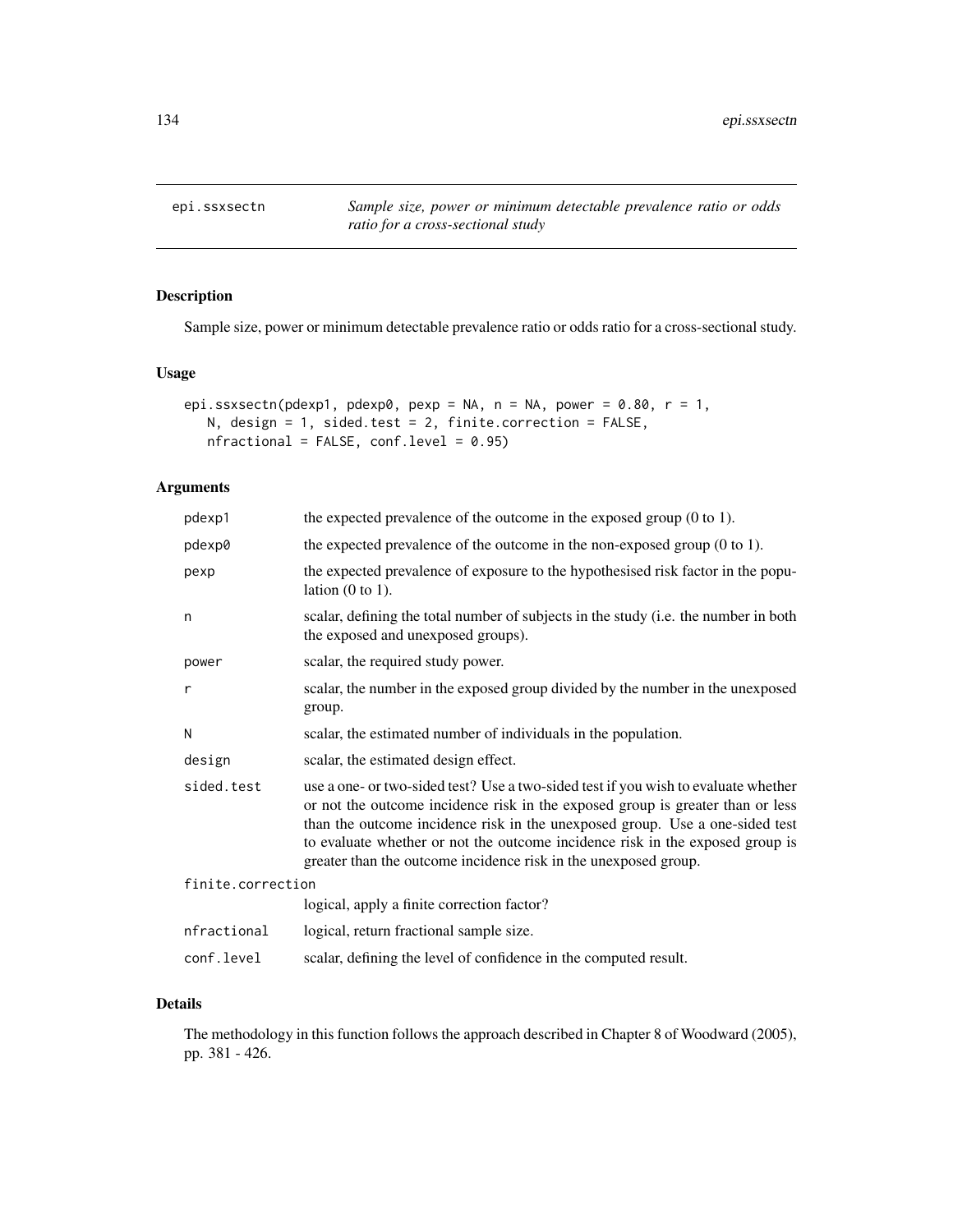#### epi.ssxsectn 135

# Value

A list containing the following:

| n.total | the total number of subjects required for the specified level of confidence and<br>power, respecting the requirement for r times as many individuals in the exposed<br>(treatment) group compared with the non-exposed (control) group.                              |
|---------|----------------------------------------------------------------------------------------------------------------------------------------------------------------------------------------------------------------------------------------------------------------------|
| n.exp1  | the total number of subjects in the exposed (treatment) group for the specified<br>level of confidence and power, respecting the requirement for r times as many<br>individuals in the exposed (treatment) group compared with the non-exposed<br>(control) group.   |
| n.exp0  | the total number of subjects in the non-exposed (control) group for the specified<br>level of confidence and power, respecting the requirement for r times as many<br>individuals in the exposed (treatment) group compared with the non-exposed<br>(control) group. |
| power   | the power of the study given the number of study subjects, the expected effect<br>size and level of confidence.                                                                                                                                                      |
| pr      | the prevalence of the outcome in the exposed group divided by the prevalence<br>of the outcome in the unexposed group (the prevalence ratio).                                                                                                                        |
| or      | the odds of the outcome in the exposed group divided by the odds of the outcome<br>in the unexposed group (the odds ratio).                                                                                                                                          |

# Note

The power of a study is its ability to demonstrate the presence of an association, given that an association actually exists.

Values need to be entered for pdexp0, pexp, n, and power to return a value for the prevalence ratio pr and odds ratio or. In this situation, the lower value of pr represents the maximum detectable prevalence ratio that is less than 1; the upper value of pr represents the minimum detectable prevalence ratio greater than 1. A value for pexp doesn't need to be entered if you want to calculate sample size or study power.

When calculating study power or minimum detectable prevalence risk ratio when finite.correction = TRUE the function takes the values of n and N entered by the user and back-calculates a value of n assuming an infinite population. Values for power, pr and or are then returned, assuming the back-calculated value of n is equivalent to the value of n entered by the user.

See the documentation for [epi.sscohortc](#page-96-0) for an example using the design facility implemented in this function.

# References

Kelsey JL, Thompson WD, Evans AS (1986). Methods in Observational Epidemiology. Oxford University Press, London, pp. 254 - 284.

Mittleman MA (1995). Estimation of exposure prevalence in a population at risk using data from cases and an external estimate of the relative risk. Epidemiology 6: 551 - 553.

Woodward M (2005). Epidemiology Study Design and Data Analysis. Chapman & Hall/CRC, New York, pp. 381 - 426.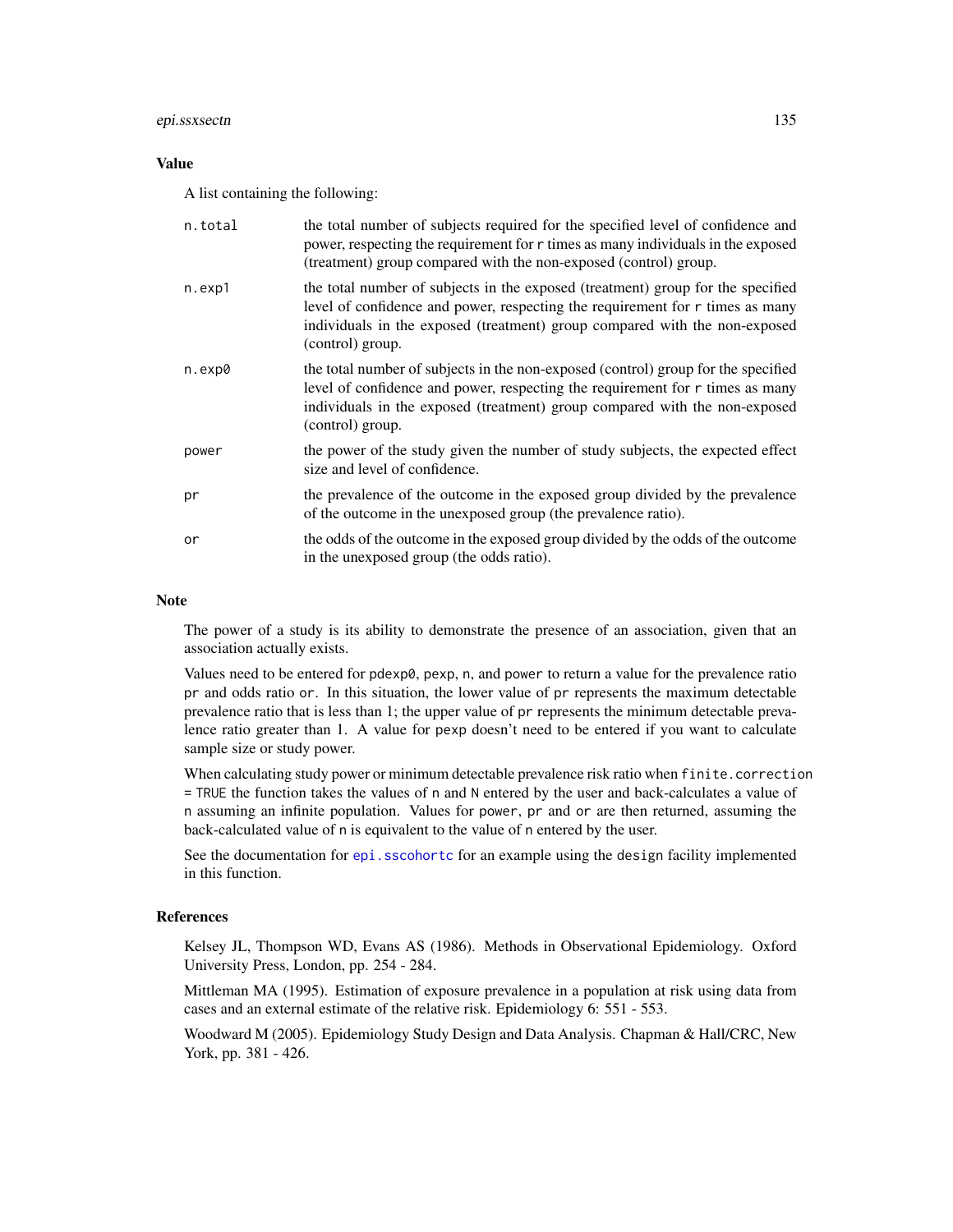#### Examples

```
## EXAMPLE 1:
## A cross-sectional study is to be carried out to quantify the association
## between farm management type (intensive, extensive) and evidence of
## Q fever in dairy goat herds. The investigators would like to be 0.80 sure
## of being able to detect when the risk ratio of Q fever is 2.0 for
## intensively managed herds, using a 0.05 significance test. Previous evidence
## suggests that the prevalence of Q fever in extensively managed dairy goat
## herds is 5 per 100 herds at risk and the prevalence of intensively managed
## herds in the population (the prevalence of exposure) is around 0.20.
## Assuming equal numbers of intensively managed and extensively managed
## herds will be sampled, how many herds need to be enrolled into the study?
## You estimate that there are around 60 dairy goat herds in your study area.
pdexp1 = 2.0 * (5 / 100); pdexp0 = 5 / 100
epi.ssxsectn(pdexp1 = pdexp1, pdexp0 = pdexp0, pexp = 0.20, n = NA,
   power = 0.80, r = 1, N = 60, design = 1, sided.test = 2,
   finite.correction = TRUE, nfractional = FALSE, conf.level = 0.95)
## A total of 58 of the 60 herds need to be enrolled into the study
## (29 intensively managed and 29 extensively managed herds).
## EXAMPLE 2:
## Say, for example, we're only able to enrol 45 herds into the study
## described above. What is the minimum and maximum detectable prevalence
## ratio and minimum and maximum detectable odds ratio?
pdexp0 = 5 / 100
epi.ssxsectn(pdexp1 = NA, pdexp0 = pdexp0, pexp = 0.20, n = 45,
  power = 0.80, r = 1, N = 60, design = 1, sided.test = 2,
   finite.correction = TRUE, nfractional = FALSE, conf.level = 0.95)
## The minimum detectable prevalence ratio >1 is 3.64. The maximum detectable
## prevalence ratio <1 is 0.
## The minimum detectable odds ratio >1 is 4.65. The maximum detectable
## odds ratio <1 is 0.
```
epi.tests *Sensitivity, specificity and predictive value of a diagnostic test*

## Description

Computes true and apparent prevalence, sensitivity, specificity, positive and negative predictive values, and positive and negative likelihood ratios from count data provided in a 2 by 2 table.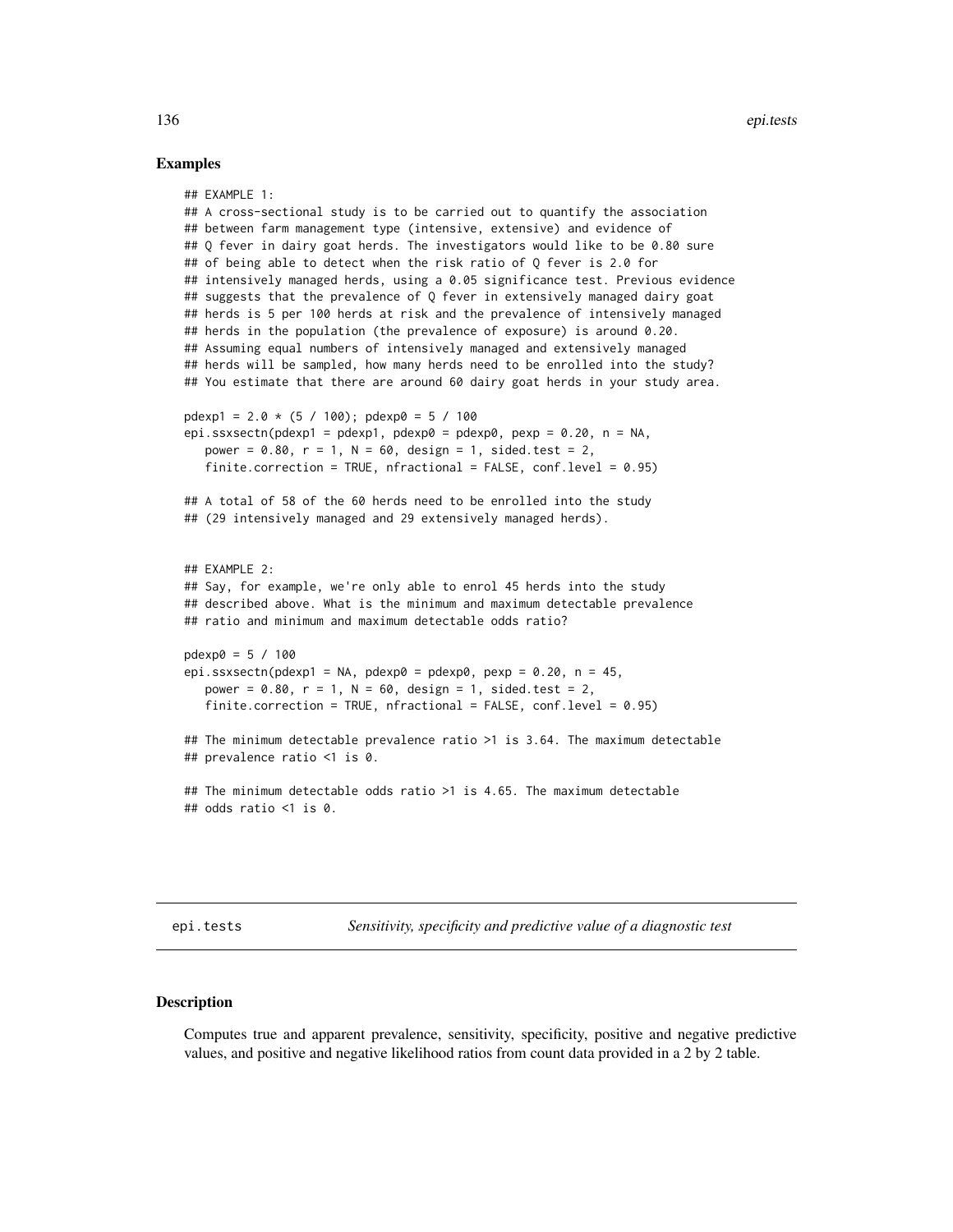#### epi.tests 137

# Usage

```
epi.tests(dat, conf.level = 0.95)
## S3 method for class 'epi.tests'
print(x, \ldots)## S3 method for class 'epi.tests'
summary(object, ...)
```
# Arguments

| dat        | an object of class table containing the individual cell frequencies (see below).                |
|------------|-------------------------------------------------------------------------------------------------|
| conf.level | magnitude of the returned confidence interval. Must be a single number between<br>$0$ and $1$ . |
| x, object  | an object of class epi. tests.                                                                  |
| $\cdots$   | Ignored.                                                                                        |

## Details

Exact binomial confidence limits are calculated for test sensitivity, specificity, and positive and negative predictive value (see Collett 1999 for details).

Confidence intervals for positive and negative likelihood ratios are based on formulae provided by Simel et al. (1991).

Diagnostic accuracy is defined as the proportion of all tests that give a correct result. Diagnostic odds ratio is defined as how much more likely will the test make a correct diagnosis than an incorrect diagnosis in patients with the disease (Scott et al. 2008). The number needed to diagnose is defined as the number of paitents that need to be tested to give one correct positive test. Youden's index is the difference between the true positive rate and the false positive rate. Youden's index ranges from -1 to +1 with values closer to 1 if both sensitivity and specificity are high (i.e. close to 1).

# Value

An object of class epi.tests containing the following:

| aprev    | apparent prevalence.       |
|----------|----------------------------|
| tprev    | true prevalence.           |
| se       | test sensitivity.          |
| sp       | test specificity.          |
| diag.acc | diagnostic accuracy.       |
| diag.or  | diagnostic odds ratio.     |
| nnd      | number needed to diagnose. |
| youden   | Youden's index.            |
| ppv      | positive predictive value. |
| npv      | negative predictive value. |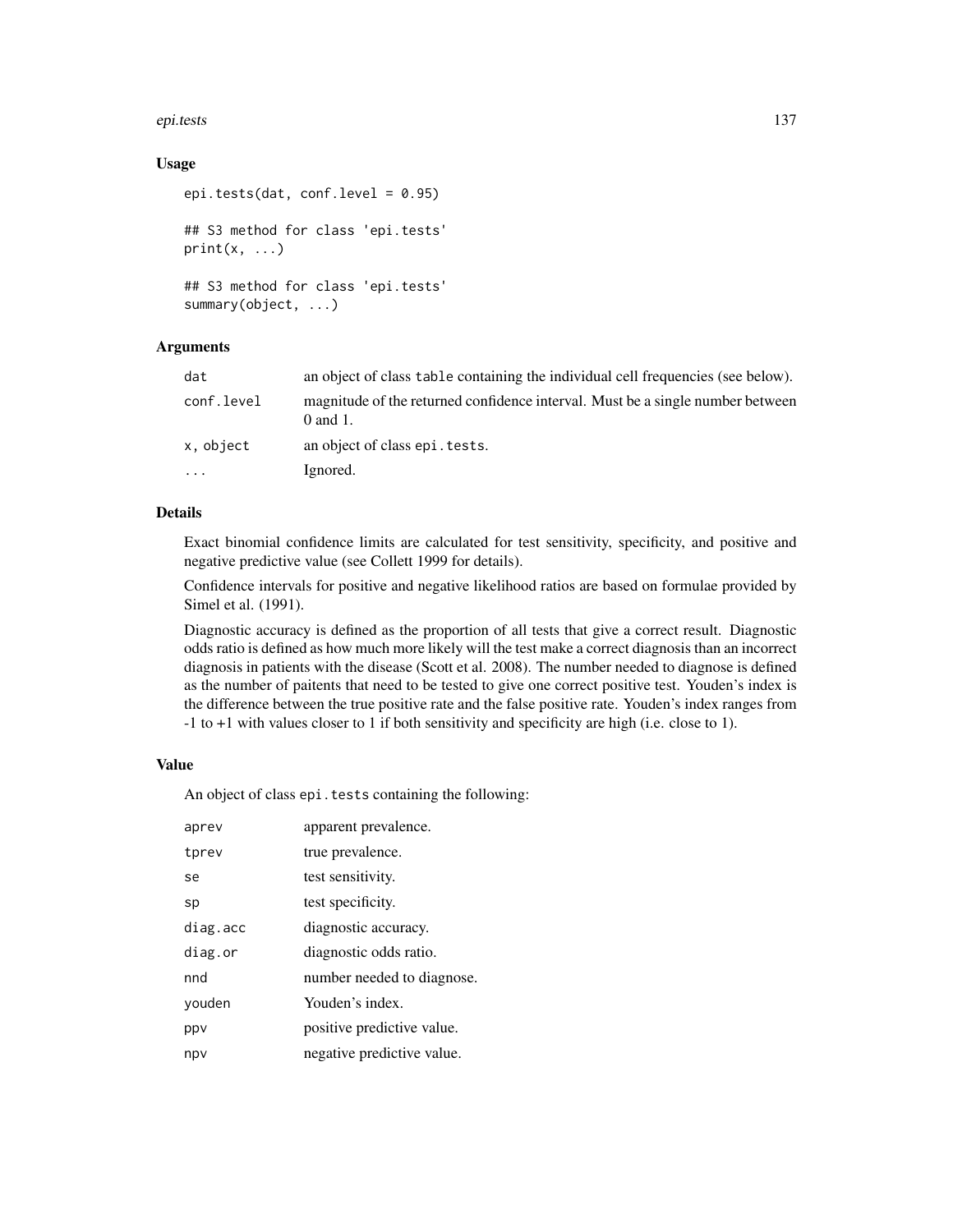| plr | likelihood ratio of a positive test.                                                                                                                      |
|-----|-----------------------------------------------------------------------------------------------------------------------------------------------------------|
| nlr | likelihood ratio of a negative test.                                                                                                                      |
| pro | the proportion of subjects with the outcome ruled out.                                                                                                    |
| pri | the proportion of subjects with the outcome ruled in.                                                                                                     |
| pfp | of all the subjects that are truly outcome negative, the proportion that are incor-<br>rectly classified as positive (the proportion of false positives). |
| pfn | of all the subjects that are truly outcome positive, the proportion that are incor-<br>rectly classified as negative (the proportion of false negative).  |

#### Note

|                   |         | Disease + Disease - Total |              |
|-------------------|---------|---------------------------|--------------|
| $Test +$<br>Test- | a<br>c  | h<br>d                    | a+b<br>$c+d$ |
| Total             | $a + c$ | b+d                       | $a+b+c+d$    |

#### Author(s)

Mark Stevenson (Faculty of Veterinary and Agricultural Sciences, The University of Melbourne, Australia). Charles Reynard (School of Medical Sciences, The University of Manchester, United Kingdom).

#### References

Altman DG, Machin D, Bryant TN, and Gardner MJ (2000). Statistics with Confidence, second edition. British Medical Journal, London, pp. 28 - 29.

Bangdiwala SI, Haedo AS, Natal ML (2008). The agreement chart as an alternative to the receiveroperating characteristic curve for diagnostic tests. Journal of Clinical Epidemiology 61: 866 - 874.

Collett D (1999). Modelling Binary Data. Chapman & Hall/CRC, Boca Raton Florida, pp. 24.

Scott IA, Greenburg PB, Poole PJ (2008). Cautionary tales in the clinical interpretation of studies of diagnostic tests. Internal Medicine Journal 38: 120 - 129.

Simel D, Samsa G, Matchar D (1991). Likelihood ratios with confidence: Sample size estimation for diagnostic test studies. Journal of Clinical Epidemiology 44: 763 - 770.

Greg Snow (2008) Need help in calculating confidence intervals for sensitivity, specificity, PPV & NPV. R-sig-Epi Digest 23(1): 3 March 2008.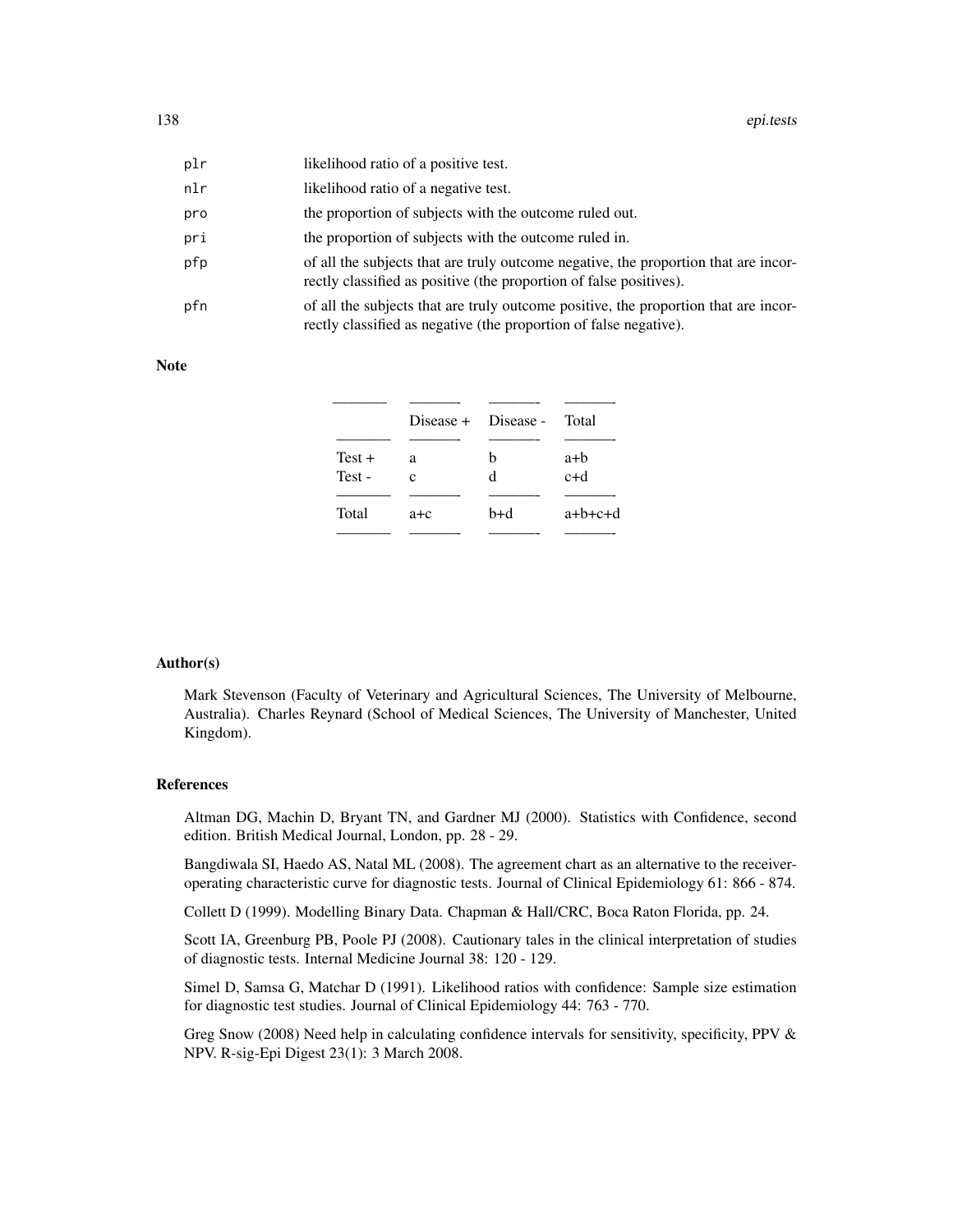#### epi.tests 139

## Examples

```
## EXAMPLE 1:
## From Scott et al. 2008, Table 1. A new diagnostic test was trialled
## on 1586 patients. Of 744 patients that were disease positive, 670 were
## test positive. Of 842 patients that were disease negative, 640 were
## test negative. What is the likeliood ratio of a positive test?
## What is the number needed to diagnose?
dat <- as.table(matrix(c(670,202,74,640), nrow = 2, byrow = TRUE))
colnames(dat) <- c("Dis+","Dis-")
rownames(dat) <- c("Test+","Test-")
rval \leq epi.tests(dat, conf.level = 0.95)
print(rval); summary(rval)
## Test sensitivity is 0.90 (95% CI 0.88 -- 0.92). Test specificity is
## 0.76 (95% CI 0.73 -- 0.79). The likelihood ratio of a positive test
## is 3.75 (95% CI 3.32 to 4.24). The number needed to diagnose is
## 1.51 (95% CI 1.41 to 1.65). Around 15 persons need to be tested
## to return 10 positive tests.
## EXAMPLE 2:
## A biomarker assay has been developed to identify patients that are at
## high risk of experiencing myocardial infarction. The assay varies on
## a continuous scale, from 0 to 1. Researchers believe that a biomarker
## assay result of greater than or equal to 0.60 renders a patient test
## positive, that is, at elevated risk of experiencing a heart attack
## over the next 12 months.
## Generate data consistent with the information provided above. Assume the
## prevalence of high risk subjects in your population is 0.35:
set.seed(1234)
dat \le data.frame(out = rbinom(n = 200, size = 1, prob = 0.35),
   bm = runif(n = 200, min = 0, max = 1))## Classify study subjects as either test positive or test negative
## according to their biomarker test result:
dat$test \le ifelse(dat$bm >= 0.6, 1, 0)
## Generate a two-by-two table:
tab <- table(dat$test, dat$out)[2:1,2:1]
rval \le epi.tests(tab, conf.level = 0.95)
# What proportion of subjects are ruled out as being at high risk of
## myocardial infarction?
rval$elements$pro
# Answer: 0.61 (95% CI 0.54 to 0.68).
# What proportion of subjects are ruled in as being at high risk of
## myocardial infarction?
rval$elements$pri
# Answer: 0.38 (95% CI 0.32 to 0.45).
```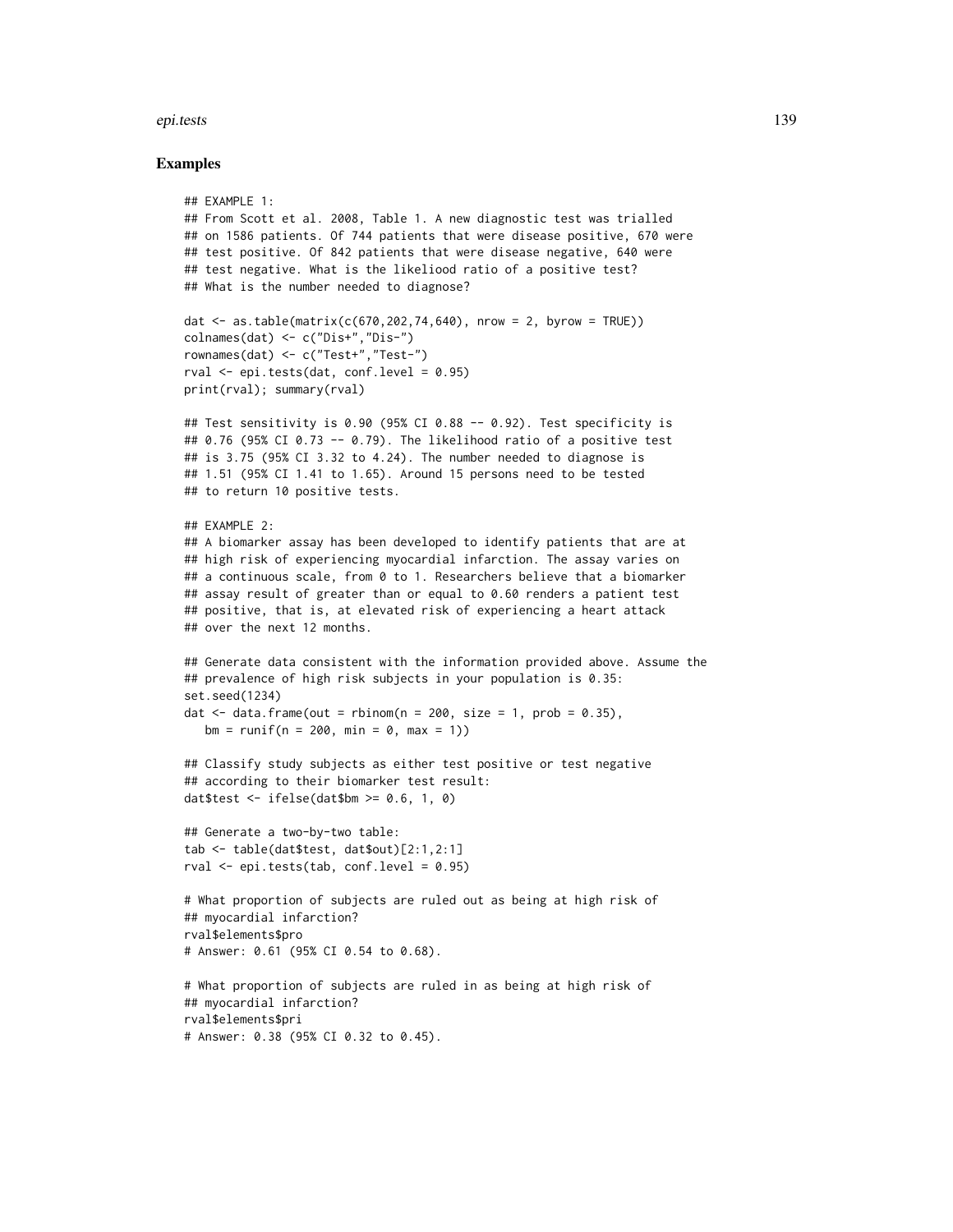# 140 rsu.adjrisk

```
# What is the proportion of false positive results?
rval$elements$pfp
# Answer: 0.37 (95% CI 0.29 to 0.45).
# What is the proportion of false negative results?
rval$elements$pfn
# Answer: 0.58 (95% CI 0.44 to 0.70).
```
rsu.adjrisk *Adjusted risk values*

# Description

Calculates adjusted risk estimates for given relative risk and population proportions. This is an intermediate calculation in the calculation of effective probability of infection for risk-based surveillance activities.

# Usage

rsu.adjrisk(rr, ppr)

#### Arguments

| rr  | vector or matrix, defining the relative risk values for each strata in the popula-<br>tion. See details. |
|-----|----------------------------------------------------------------------------------------------------------|
| ppr | vector of length rr defining the population proportions in each strata.                                  |

# **Details**

On some occasions there is interest in calculating adjusted risk values for a series of relative risk estimates drawn from (for example) a probability distribution. In this situation a matrix is passed to argument rr with the columns of the matrix corresponding to the number of risk strata and the rows corresponding to the number of iterations for simulation. When data are entered in this format rsu.adjrisk returns a matrix of adjusted risk values of the same dimension. See Example 3, below.

# Value

A vector of adjusted risk values listed in order of rr.)

#### References

Martin P, Cameron A, Greiner M (2007). Demonstrating freedom from disease using multiple complex data sources 1: A new methodology based on scenario trees. Preventive Veterinary Medicine 79: 71 - 97.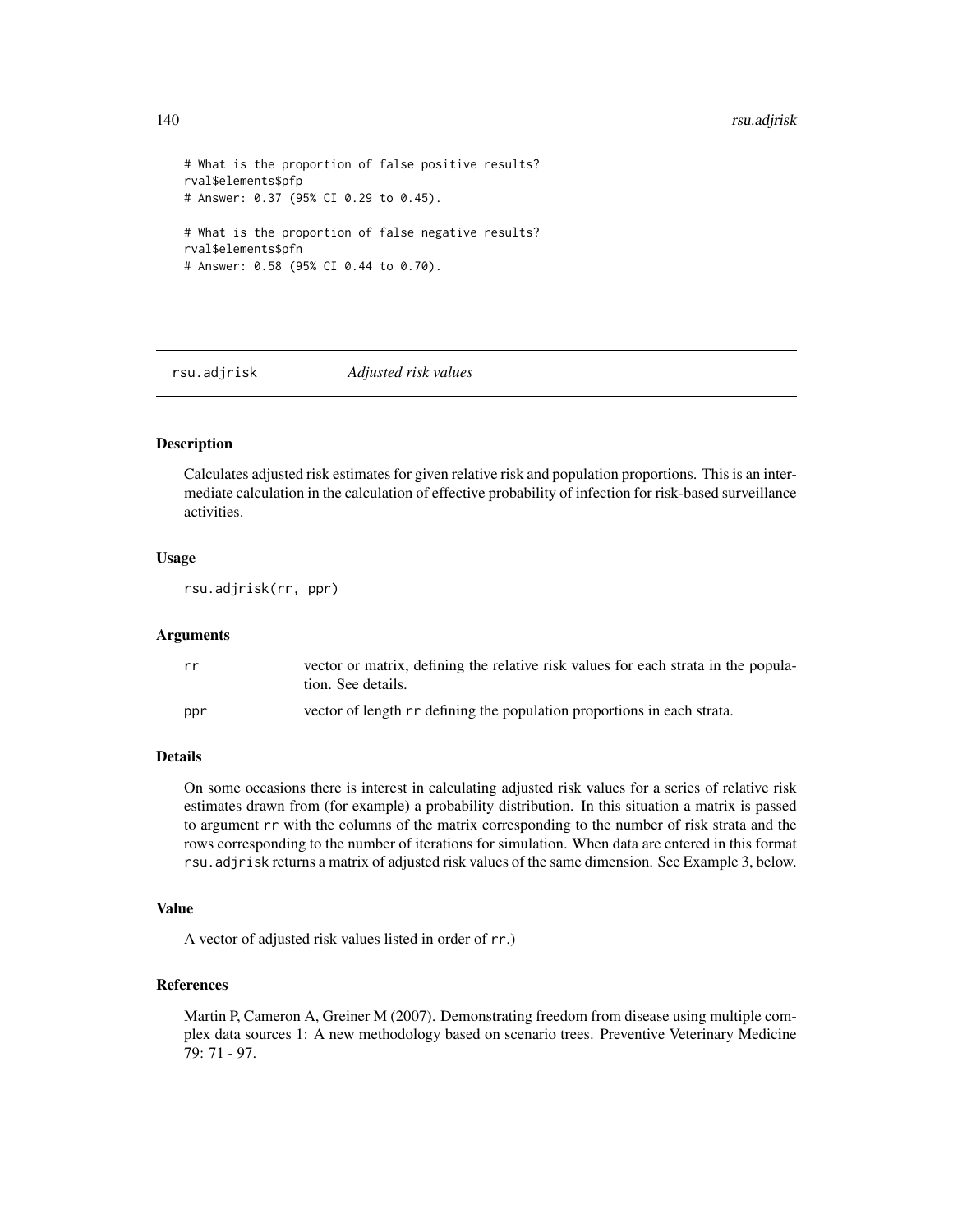#### rsu.adjrisk 141

#### Examples

```
## EXAMPLE 1:
## The relative risk of a given disease in an area of your country is 5
## compared with a known reference 'low risk' area. A recent census shows that
## 10% of the population are resident in the high risk area and 90%
## are resident in the low risk area.
## Calculate the adjusted relative risks for each area.
rsu.adjrisk(rr = c(5,1), ppr = c(0.10, 0.90))
## The adjusted relative risks for the high and low risk areas are 3.6 and
## 0.7, respectively.
## EXAMPLE 2:
## Re-calculate the adjusted relative risks assuming there are 'high',
## 'medium' and 'low' risk areas. The relative risks for the high, medium
## and low risk areas are 5, 3 and 1, respectively. Population proportions for
## each area are 0.10, 0.10 and 0.80, respectively.
rsu.adjrisk(rr = c(5,3,1), ppr = c(0.10,0.10,0.80))
## The adjusted relative risks for the high, medium and low risk areas are
## 3.1, 1.9 and 0.6, respectively.
## EXAMPLE 3:
## Consider now the situation where we are not certain of our relative risk
## estimates for the high, medium and low risk areas described in Example 2
## so we ask a group of experts for their opinion. Minimum, mode and maximum
## relative risk estimates for the high and medium risk areas are defined
## using a PERT distribution. For the high risk area the mode of the
## relative risk is 5 with a minimum of 3 and a maximum of 20. For the medium
## risk area the mode of the relative risk is 3 with a minimum of 2 and a
## maximum of 20. As before, the population proportions for each area are
## 0.10, 0.10 and 0.80, respectively. Take 10 random draws from a PERT
## distribution (using the rpert function in package mc2d) and calculate
## the adjusted relative risks for each draw:
## Not run:
## Set up an empty matrix to collect the simulated relative risk values:
nsims <- 10; nrcat <- 3
rr < - matrix(NA, nrow = nsims, ncol = nrcat)
## Use the mc2d package to take nsims random draws from the PERT distribution:
rr[,1] <- mc2d::rpert(n = nsims, min = 3, mode = 5, max = 20)rr[, 2] <- mc2d::rpert(n = nsims, min = 2, mode = 3, max = 5)## The low risk area is the reference, so its relative risk values are 1:
rr[, 3] < -1
```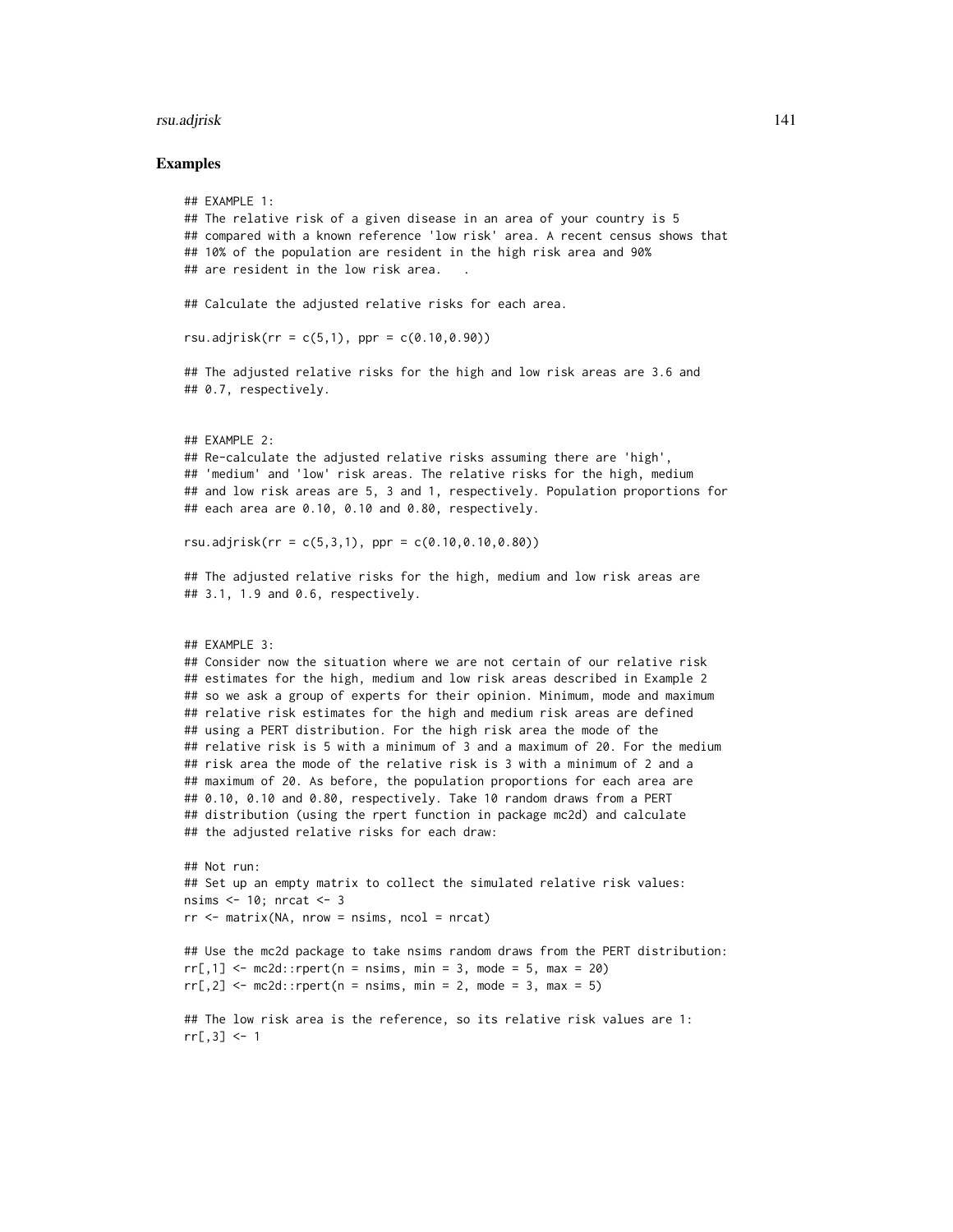```
## Population proportions:
ppr <- c(0.10,0.10,0.80)
rval.df <- rsu.adjrisk(rr, ppr)
summary(rval.df)
## The median adjusted relative risks for the high, medium and low risk area
## are 3.6, 1.6 and 0.5 (respectively). The minimum adjusted relative risks
## are 2.5, 1.3 and 0.39, repectively. The maximum adjusted relative risks
## are 5.5, 2.3 and 0.72, respectively.
## End(Not run)
```

| rsu.dxtest | Sensitivity and specificity of diagnostic tests interpreted in series or |
|------------|--------------------------------------------------------------------------|
|            | parallel                                                                 |

# Description

Calculates the sensitivity and specificity of two diagnostic tests interpreted in series or parallel.

# Usage

```
rsu.dxtest(se, sp, interpretation = "series", covar = c(\emptyset, \emptyset))
```
# Arguments

| se    | a vector of length two defining the diagnostic sensitivity of the two tests.                                                                                                                                                                                                                                                                                                                                                             |
|-------|------------------------------------------------------------------------------------------------------------------------------------------------------------------------------------------------------------------------------------------------------------------------------------------------------------------------------------------------------------------------------------------------------------------------------------------|
| sp    | a vector of length two defining the diagnostic specificity of the two tests.                                                                                                                                                                                                                                                                                                                                                             |
|       | interpretation a character string indicating how the test results should be interpreted. Options<br>are series or parallel.                                                                                                                                                                                                                                                                                                              |
| covar | a vector of length two defining the covariance between test results for disease<br>positive and disease negative groups. The first element of the vector is the co-<br>variance between test results for disease positive subjects. The second element<br>of the vector is the covariance between test results for disease negative subjects.<br>Use covar = $c(\theta, \theta)$ (the default) if the tests are known to be independent. |

#### Value

A list comprised of two elements:

| se | scalar, the estimated diagnostic sensitivity. |
|----|-----------------------------------------------|
| sp | scalar, the estimated diagnostic specificity. |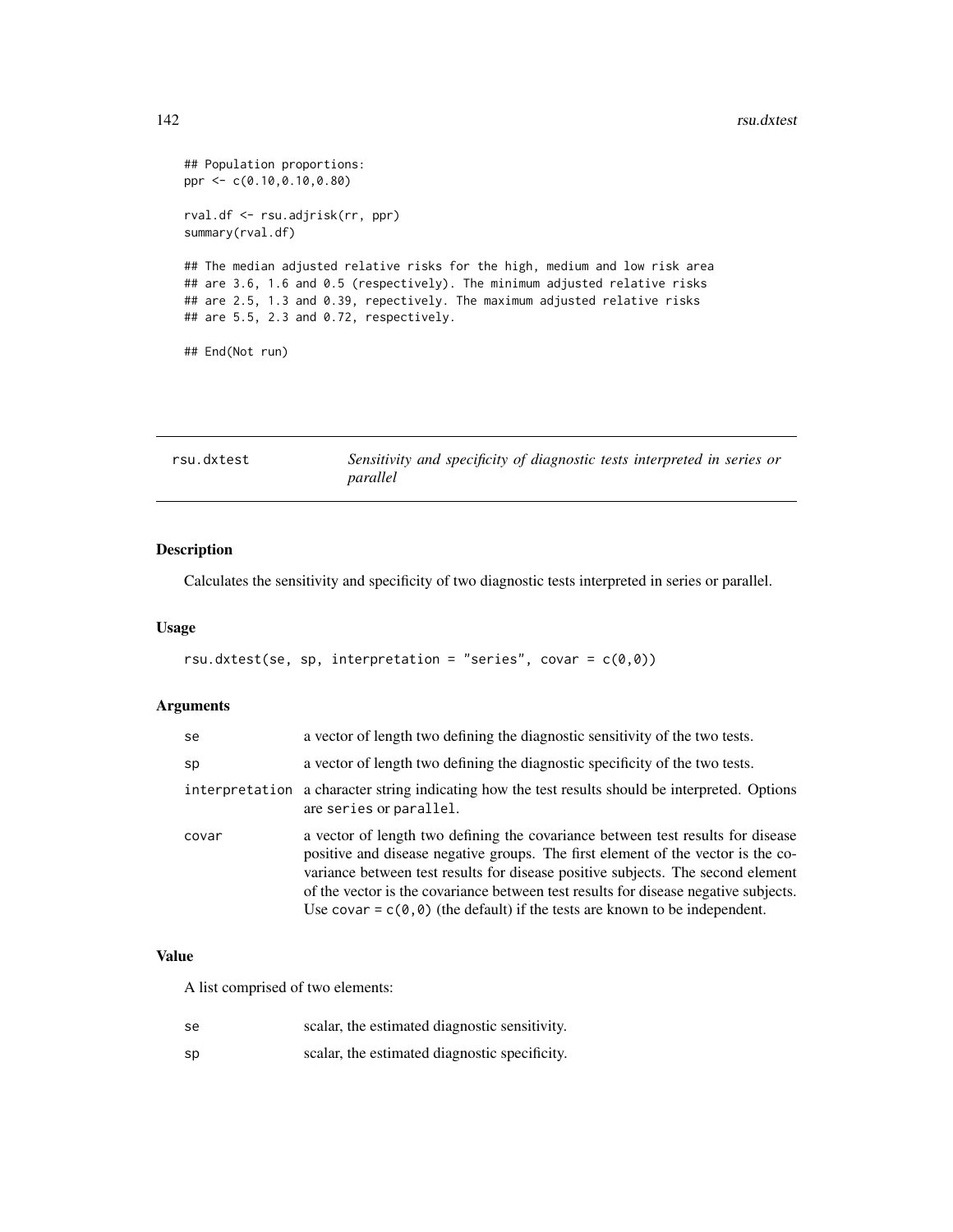#### rsu.epinf 143

# Note

With interpretation = "series" a subject is declared test positive if both of the tests performed return a positive result. With interpretation = "parallel" a subject is declared test positive if one of the tests performed return a positive result.

Intepreting test results in series increases diagnostic specificity. Interpreting test results in parallel increases diagnostic sensitivity.

## References

Dohoo I, Martin S, Stryhn H (2009). Veterinary Epidemiologic Research. AVC Inc Charlottetown, Prince Edward Island, Canada.

Martin S, Meek A, Willeberg P (1987). Veterinary Epidemiology Principles and Methods. Iowa State University Press Ames.

#### Examples

```
## EXAMPLE 1:
## You would like to confirm the absence of disease in a study area. You
## intend to use two tests: the first has a sensitivity and specificity of
## 0.90 and 0.80, respectively. The second has a sensitivity and specificity
## of 0.95 and 0.85, respectively. You need to make sure that an individual
## that returns a positive test really has disease, so the tests will be
## interpreted in series (to improve specificity).
## What is the diagnostic sensitivity and specificity of this testing
## regime?
rsu.dxtest(se = c(0.90, 0.95), sp = c(0.80, 0.85),
   interpretation = "series", covar = c(\emptyset, \emptyset))
## Interpretation of these tests in series returns a diagnostic sensitivity
## of 0.855 and a diagnostic specificity of 0.97.
```
rsu.epinf *Effective probability of disease*

#### **Description**

Calculates the effective probability of disease (adjusted design prevalence) for each risk group within a population.

## Usage

```
rsu.epinf(pstar, rr, ppr)
```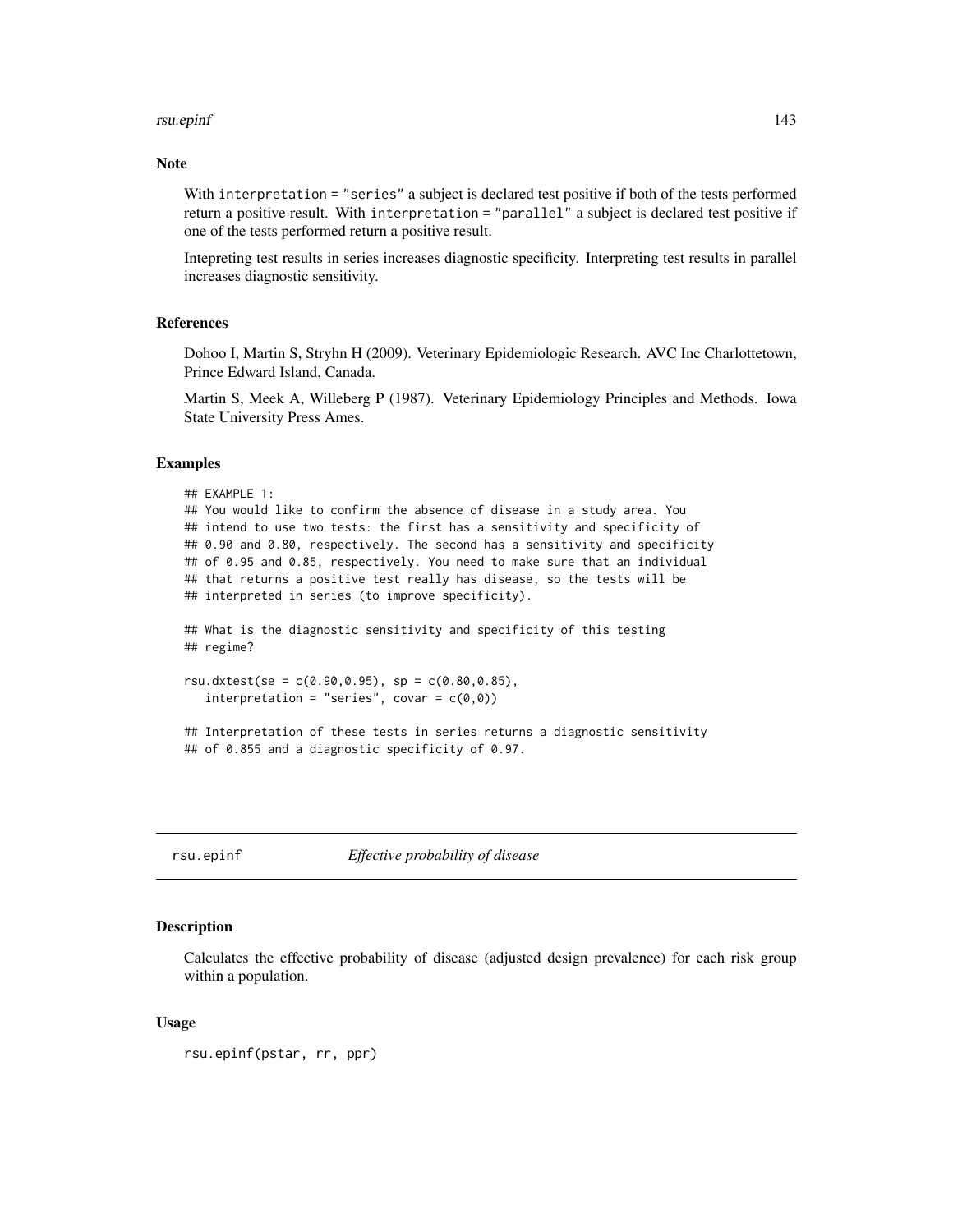#### Arguments

| pstar | scalar, the design prevalence.                                               |
|-------|------------------------------------------------------------------------------|
| rr    | vector, defining the relative risk values for each strata in the population. |
| ppr   | vector of length rr defining the population proportions in each strata.      |

# Value

A list of comprised of two elements:

| epinf    | a vector listing the effective probability of infection listed in order of rr. |
|----------|--------------------------------------------------------------------------------|
| adj.risk | a vector listing the adjusted risk values listed in order of rr.               |

## Examples

```
## EXAMPLE 1:
## For a given disease of interest you believe that there is a 'high risk'
## and 'low risk' area in your country. The risk of disease in the high risk
## area compared with the low risk area is 5. A recent census shows that
## 10% of the population are resident in the high risk area and 90%
## are resident in the low risk area. You elect to set a design prevalence
## of 0.10.
## Calculate the effective probability of infection for each area.
rsu.epinf(pstar = 0.1, rr = c(5,1), ppr = c(0.10,0.90))
## The effective probabilities of infection for the high and low risk areas
## are 0.36 and 0.07, respectively.
## EXAMPLE 2:
## Re-calculate the effective probabilities of infection assuming there are
## 'high', 'medium' and 'low' risk areas. The risk of disease in the
## medium risk area compared with the low risk area is 3. Population
## proportions for each area are 0.10, 0.10 and 0.80, respectively.
rsu.epinf(pstar = 0.10, rr = c(5,3,1), ppr = c(0.10,0.10,0.80))
## The effective probabilities of infection for the high, medium and low
## risk areas are 0.31, 0.19 and 0.06, respectively.
```
rsu.pfree.equ *Equilibrium probability of disease freedom assuming representative or risk based sampling*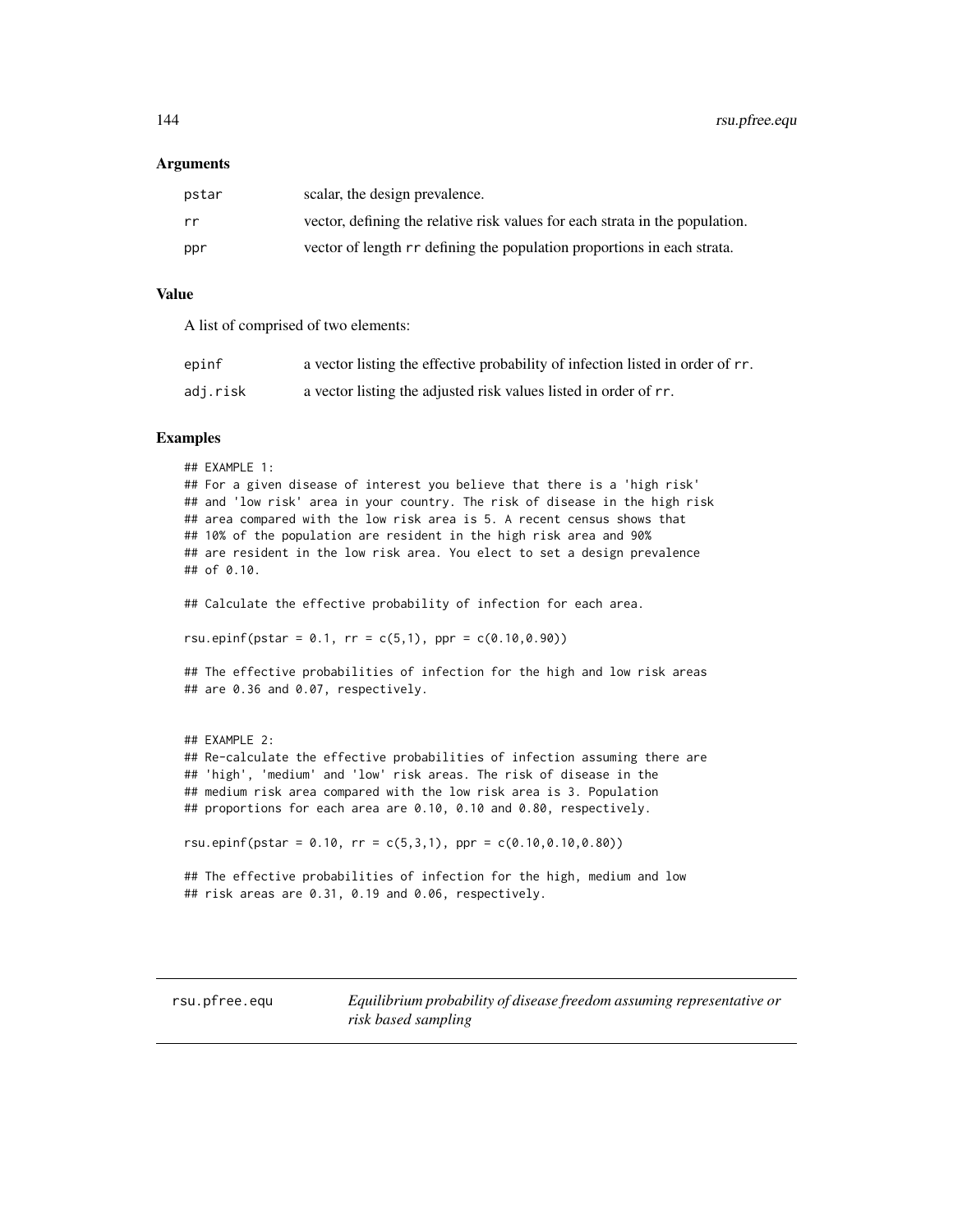# rsu.pfree.equ 145

#### Description

Calculates the long-term equilibrium probability of disease freedom and equilibrium prior probability of freedom, after discounting for the probability that disease has been introduced into the population and assuming population sensitivity and probability of introduction are constant over time. It does not specify how long it might take to reach equilibrium.

### Usage

```
rsu.pfree.equ(se.p, p.intro)
```
#### Arguments

| se.p    | scalar or vector, the surveillance system (population-level) sensitivity for the<br>given time period.              |
|---------|---------------------------------------------------------------------------------------------------------------------|
| p.intro | scalar or vector of the same length as sep representing the probability of disease<br>introduction for time period. |

# Value

A list comprised of two elements:

## (rounded to 3 digits)?

| epfree  | a vector listing the equilibrium probability of disease freedom.            |
|---------|-----------------------------------------------------------------------------|
| depfree | a vector listing the discounted equilibrium probability of disease freedom. |

# Examples

```
## EXAMPLE 1:
## The current (ongoing) surveillance system for a given disease in your
## country has been estimated to have a population sensitivity of 0.60 per
## time period (one year). Assuming the probability of disease introduction
## per unit time is 0.02, what is the eventual plateau level for confidence
## of freedom and how long will it take to reach this level, assuming a
# prior (starting) confidence of freedom of 0.50?
## Firstly, estimate the equilibrium (plateau) confidence of freedom:
conf.eq \le rsu.pfree.equ(se.p = 0.60, p.intro = 0.02)
conf.eq
## The equilibrium discounted probability of disease freedom is 0.986.
## Next, calculate confidence of freedom over 20 time periods for se.p = 0.60
## and p.intro = 0.02:
rval.df \le rsu.pfree.rs (se.p = rep(0.6, times = 20),
   p.intro = rep(0.02, times = 20), prior = 0.50)head(rval.df)
## When does the confidence of freedom first reach the equilibrium value
```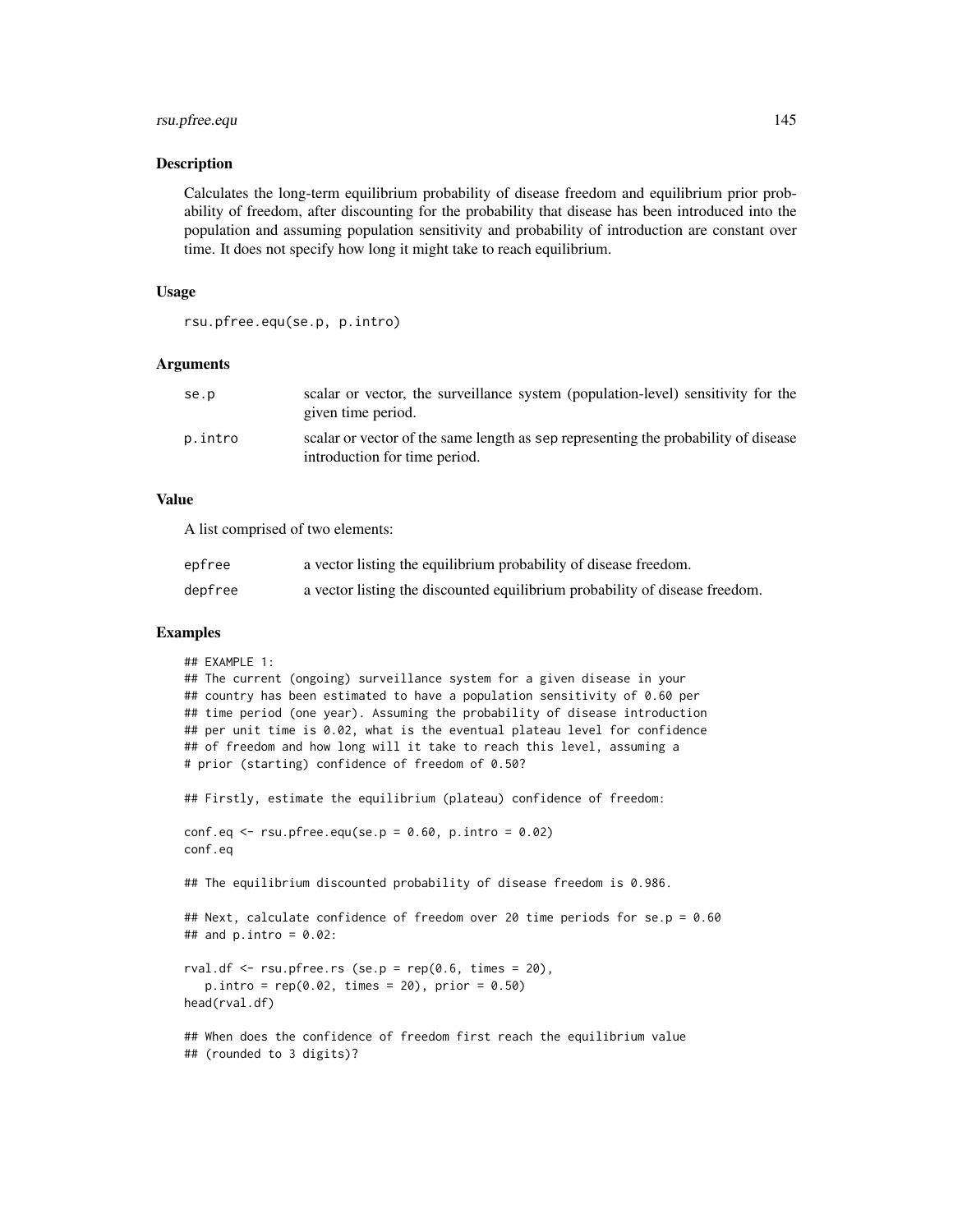```
rsep.p <- which(rval.df$pfree >= round(conf.eq$depfree, digits = 3))
rsep.p[1]
## It takes 9 time periods (years) to reach the equilibrium level of 0.986.
## EXAMPLE 2:
## You have been asked to design a surveillance system to detect a given
## disease in your country. If the probability of disease introduction per
## unit time is 0.10, what surveillance system sensitivity do you need to
## be 95% certain that disease is absent based on the testing carried out as
## part of your program?
## Generate a vector of candidate surveillance system sensitivity estimates
## from 0.1 to 0.99:
se.p <- seq(from = 0.10, to = 0.99, by = 0.01)
## Calculate the probability of disease freedom for each of the candidate
## surveillance system sensitivity estimates:
rval.df \le- rsu.pfree.equ(se.p = se.p, p.intro = 0.10)
rval.df <- data.frame(se.p = se.p, depfree = rval.df$depfree)
head(rval.df)
## Which of the surveillance system sensitivity estimates returns a
## probability of freedom greater than 0.95?
rsep.p <- rval.df$se.p[rval.df$depfree > 0.95]
rsep.p[1]
## The required surveillance system sensitivity for this program is 0.69.
## Plot the results:
## Not run:
library(ggplot2)
ggplot(data = rval.df, aes(x = se.p, y = depfree)) +geom_point() +
   geom_line() +
   scale_x_{continuous} (limits = c(0,1),name = "Surveillance system sensitivity") +
   scale_y_{continuous(limits = c(0,1),name = "Equilibrium discounted probability of disease freedom") +
  geom_hline(aes(yintercept = 0.95), linetype = "dashed") +
  geom_vline(aes(xintercept = rsep.p[1]), linetype = "dashed") +
   theme_bw()
```
## End(Not run)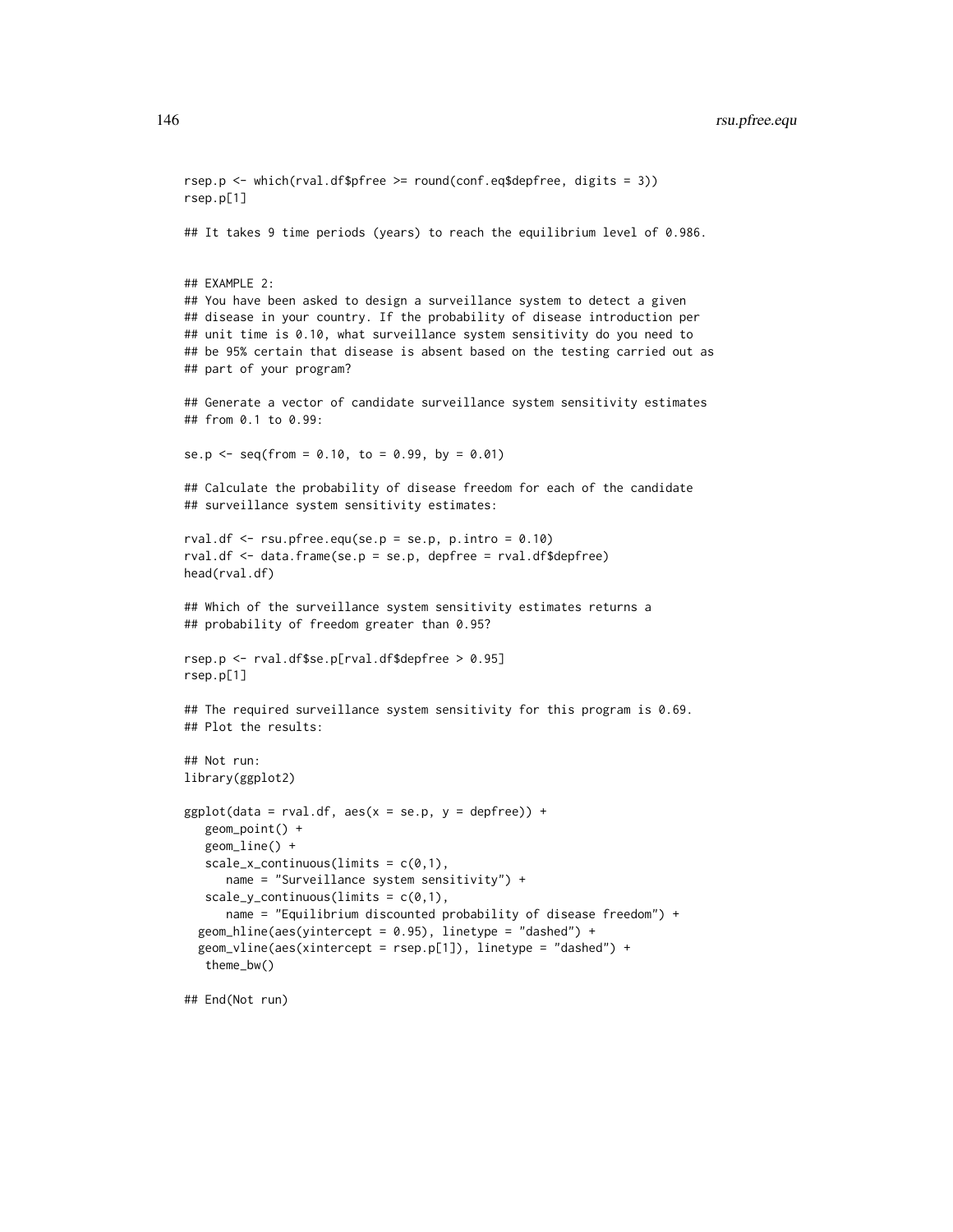rsu.pfree.rs *Calculate Probability of freedom for given population sensitivity and probability of introduction*

## Description

Calculates the posterior probability (confidence) of disease freedom (negative predictive value) for one or more population sensitivity (se.p) estimates, over one or more time periods.

#### Usage

rsu.pfree.rs(se.p, p.intro =  $0$ , prior =  $0.5$ , by.time = TRUE)

## Arguments

| se.p    | scalar, vector or matrix representing the population sensitivity estimates. se.p<br>will be scalar if you're calculating the posterior probability of disease freedom<br>for a single time period. If se.p is a vector set by $time = TRUE$ if the se.p<br>estimates are for separate time periods. Set by . time = FALSE if the se. p esti-<br>mates are variations (iterations) within a single time period. If se. p is a matrix,<br>columns represent consecutive time periods and rows represent multiple se.p<br>estimates per time period.                                               |
|---------|-------------------------------------------------------------------------------------------------------------------------------------------------------------------------------------------------------------------------------------------------------------------------------------------------------------------------------------------------------------------------------------------------------------------------------------------------------------------------------------------------------------------------------------------------------------------------------------------------|
| p.intro | scalar, vector or matrix representing the probability of disease introduction per<br>time period. If p. intro is scalar this value is applied across all se.p values<br>and time periods. If $p$ intro is a vector set by time = TRUE if the $p$ intro<br>estimates are for separate time periods. Set by time = FALSE if the p. intro<br>estimates are variations (iterations) within a single time period. If p. intro is a<br>matrix it should have the same dimensions as se.p with columns representing<br>time periods and rows representing multiple p. intro estimates per time period. |
| prior   | scalar or vector of the same length as the number of rows of se. p representing<br>the prior probability of disease freedom before surveillance.                                                                                                                                                                                                                                                                                                                                                                                                                                                |
| by.time | logical, representing the type of analysis. See details, below.                                                                                                                                                                                                                                                                                                                                                                                                                                                                                                                                 |

# Details

The by.time argument is used for two specific circumstances.

Use by . time = TRUE if the se.p estimates are a vector of values for consecutive time periods. Use by.time = FALSE if the se.p estimates are a vector of multiple values (iterations) for a single time period.

Use by. times  $=$  TRUE if se.p is a symmetrical matrix and  $p$ . intro is a vector of values representing the probability of disease introduction over consecutive time periods. Use by.time = FALSE if se.p is a symmetrical matrix (with columns for time periods and rows representing estimates of se.p within each time period) and p.intro is a vector of values corresponding to multiple values for a single time period that are the same across all periods.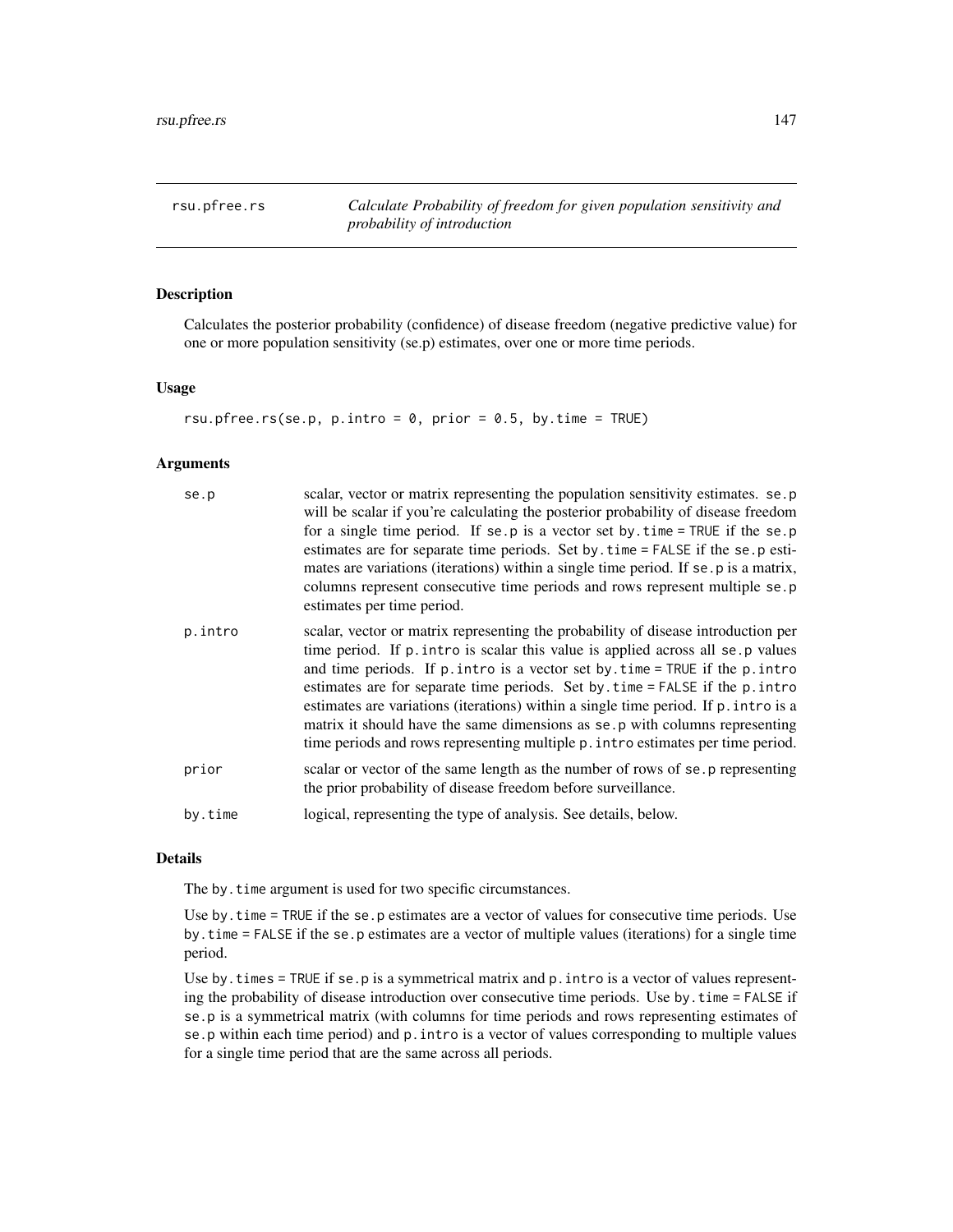# Value

A list comprised of six elements:

| PFree             | The posterior probability of disease freedom.                     |  |
|-------------------|-------------------------------------------------------------------|--|
| SeP               | The population sensitivity.                                       |  |
| PIntro            | The probability of disease introduction (as entered by the user). |  |
| Discounted prior  |                                                                   |  |
|                   | The discounted prior confidence of disease freedom.               |  |
| Equilibrium PFree |                                                                   |  |
|                   | The equilibrium probability of disease freedom.                   |  |
| Equilibrium prior |                                                                   |  |
|                   | The equilibrium discounted prior probability of disease freedom.  |  |

# References

Martin P, Cameron A, Greiner M (2007). Demonstrating freedom from disease using multiple complex data sources 1: A new methodology based on scenario trees. Preventive Veterinary Medicine 79: 71 - 97.

Martin P, Cameron A, Barfod K, Sergeant E, Greiner M (2007). Demonstrating freedom from disease using multiple complex data sources 2: Case study - classical swine fever in Denmark. Preventive Veterinary Medicine 79: 98 - 115.

# Examples

```
## EXAMPLE 1:
## You have estimated herd-sensitivity for 20 herds for a disease of concern,
## all returned negative results. What is the confidence of disease freedom
## for these herds, assuming that based on other data, 20% of herds in the
## region are estimated to be disease positive?
## Generate 20 herd sensitivity estimates, using random values between 70%
## and 95%:
herd.sens <- runif(n = 20, min = 0.70, max = 0.95)
## The background herd prevalence is 0.20, so the prior confidence of freedom
## is 1 - 0.2 = 0.8. For this example we assume the prior is applicable at
## the time of sampling so p.intro = 0 (the default) and we are carrying out
## an analysis using multiple estimates of population sensitivities for a
## single time period so we set by.time = FALSE.
rval.df \leq rsu.pfree.rs(se.p = herd.sens, p.intro = 0, prior = 0.80,
  by.time = FALSE)rval.df <- data.frame(SeP = rval.df$SeP, PFree = rval.df$PFree)
range(rval.df$SeP)
## The herd-level probability of disease freedom ranges from about 0.93 to
## 0.99 depending on individual herd level sensitivity values.
```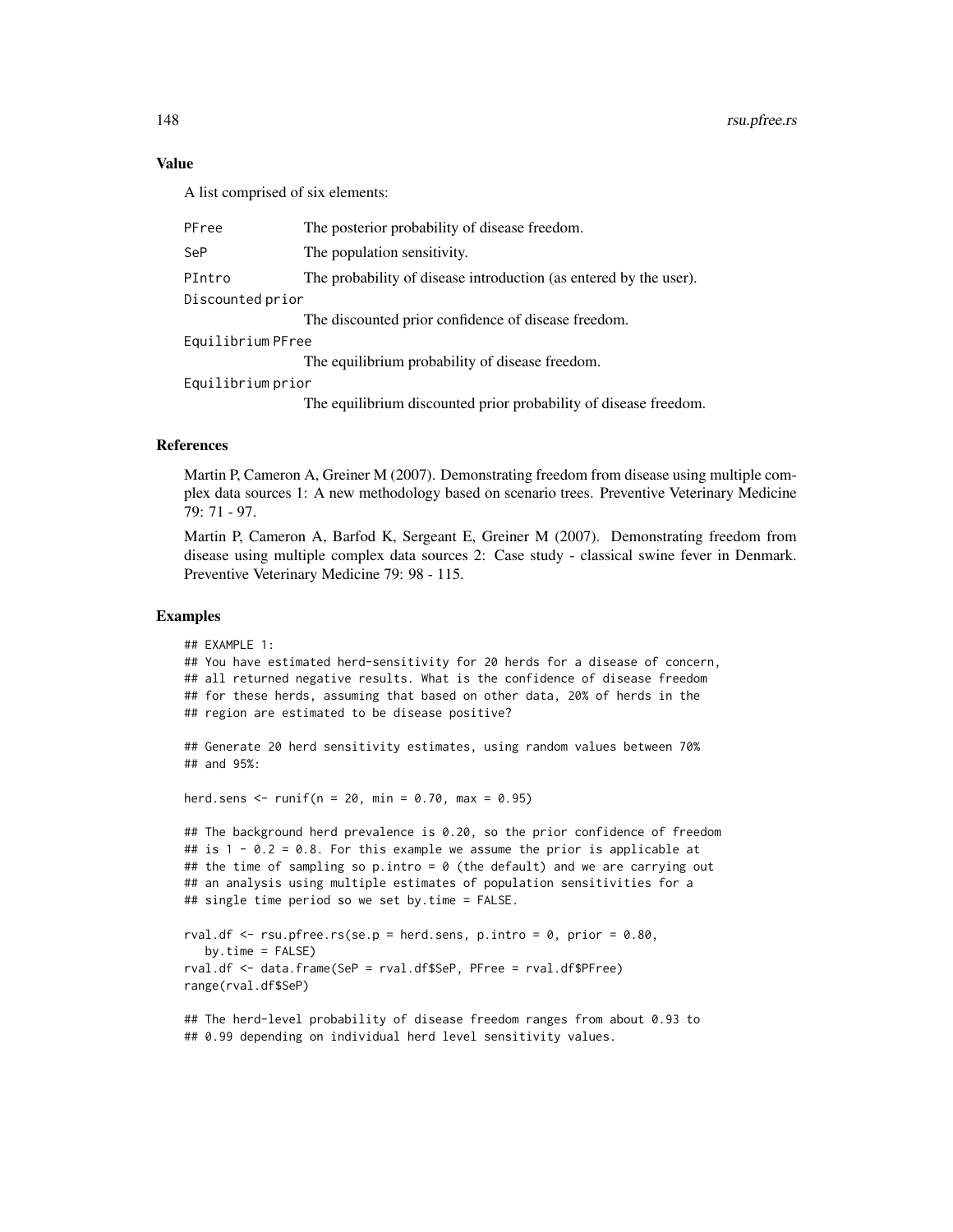```
## EXAMPLE 2:
## You have analysed 12 months of surveillance data for disease X, to provide
## 12 monthly estimates of population sensitivity. In addition, based on
## previous data, the monthly probability of the introduction of disease is
## estimated to be in the range of 0.005 (0.5%) to 0.02 (2%). The prior
## confidence of disease freedom is assumed to be 0.5 (i.e. uninformed).
## What is your level of confidence of disease freedom at the end of the 12
## month surveillance period?
## Generate 12, monthly estimates of se.p and p.intro:
pop.sens <- runif(n = 12, min = 0.40, max = 0.70)
pintro <- runif(n = 12, min = 0.005, max = 0.020)
## For this example we're analysing a single population over multiple time
## periods, so we set by.time = TRUE:
rval.df \le rsu.pfree.rs(se.p = pop.sens, p.intro = pintro, prior = 0.50,
  by.time = TRUE)
rval.df \le data.frame(mnum = 1:12, mchar = seq(as.Date("2020/1/1"),
  by = "month", length.out = 12), SeP = t(rval.df$SeP),
  PFree = t(rval.df$PFree))
## Plot the probability of disease freedom as a function of time:
plot(x = rval.df$mnum, y = rval.df$PFree, xlim = c(1,12), ylim = c(0,1),
  xlab = "Month", ylab = "Probability of disease freedom",
  pch = 16, type = nb'', xaxt = 'n'')
axis(side = 1, at = rval.df$mmum,labels = format(rval.df$mchar, format = "%b"))
abline(h = 0.95, 1ty = 2)## Not run:
library(ggplot2); library(scales)
ggplot(data = rval.df, aes(x = mchar, y =PFree)) +geom_line(col = "black") +
 scale_x_date(breaks = date_breaks("1 month"), labels = date_format("%b"),
     name = "Month") +scale_y_continuous(limits = c(0,1), name = "Probability of disease freedom") +
 geom_hline(yintercept = 0.95, linetype = "dashed") +
 theme_bw()
## End(Not run)
## The estimated probability of disease freedom (Pfree) increases over time
## from about 0.70 (or less) to >0.99, depending on the actual se.p values
## generated by simulation.
## EXAMPLE 3:
## Extending the above example, instead of a simple deterministic estimate,
## you decide to use simulation to account for uncertainty in the monthly
```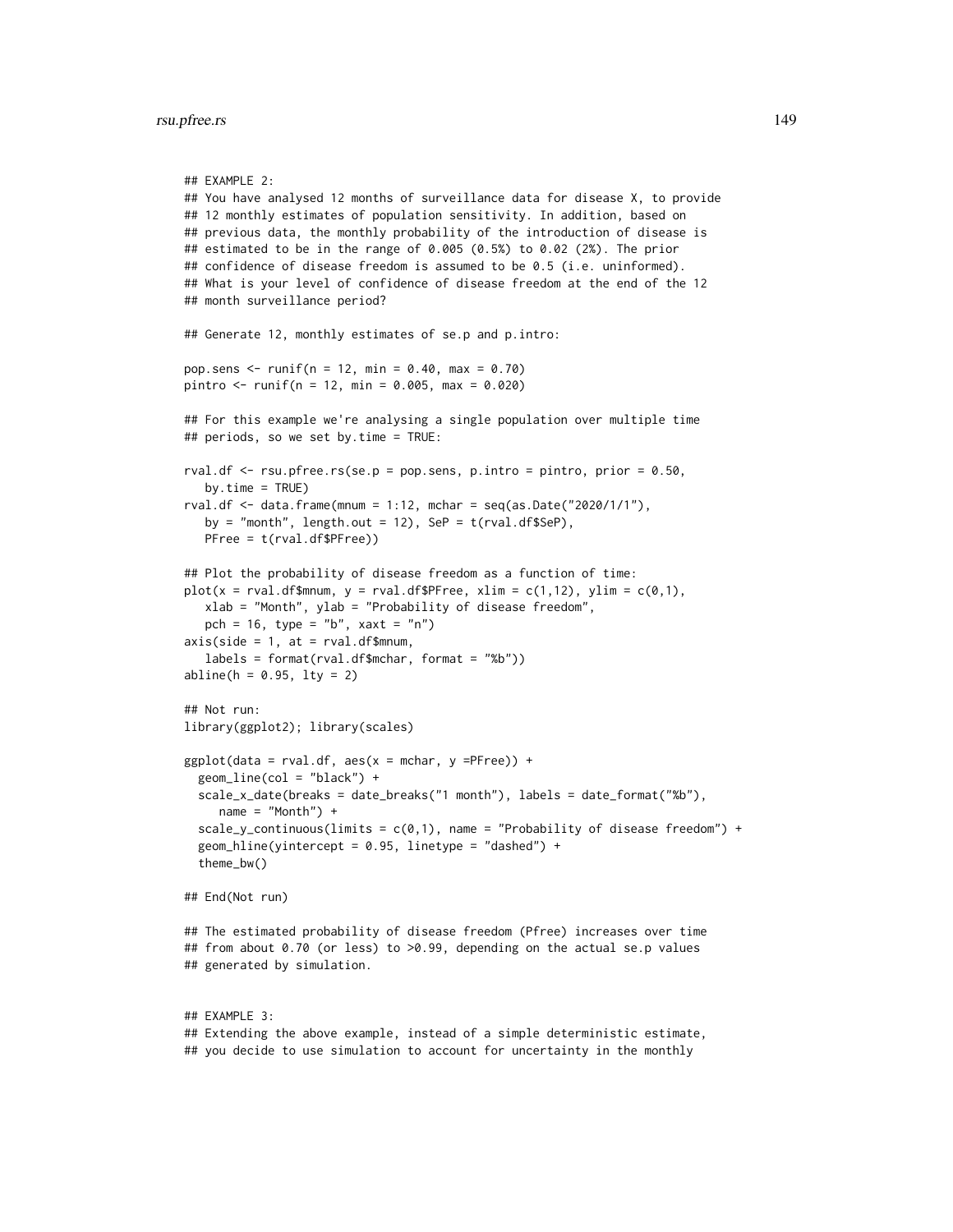```
## se.p and p.intro estimates.
## For simplicity, we generate 1200 random estimates of se.p and coerce them
## into a matrix with 12 columns and 100 rows:
pop.sens <- matrix(runif(n = 1200, min = 0.40, max = 0.70), nrow = 100)
## For p.intro we generate a vector of 100 random values, which will then be
## used across all time periods:
pintro <- runif(n = 100, min = 0.005, max = 0.020)
## For this example, because se.p is a matrix and p.intro is a vector matching
## one of the dimensions of se.p, by.time is ignored:
rval.df \leq rsu.pfree.rs(se.p = pop.sens, p.intro = pintro, prior = 0.5,
  by.time = TRUE)
## Calculate 95% confidence intervals for the probability of disease freedom:
rval.df <- apply(rval.df$PFree, FUN = quantile, MARGIN = 2,
  probs = c(0.025,0.5,0.975))
rval.df \leq data.frame(mnum = 1:12, mchar = seq(as.Date("2020/1/1"),
  by = "month", length.out = 12), t(rval.df))
## Plot the probability of disease freedom as a function of time. Dashed lines
## show the lower and upper bound of the confidence interval around the
## probability of disease freedom estimates:
plot(x = rval.df$mmum, y = rval.df$X50., xlim = c(1,12), ylim = c(0,1),xlab = "Month", ylab = "Probability of disease freedom",
   type = "1", lwd = 2, xaxt = "n")axis(side = 1, at = rval.df$mmum, labels = format(rval.df$mchar, format = "%b")lines(x = \text{rval}.df$mnum, y = \text{rval}.df$X2.5., type = "l", lty = 2)
lines(x = rval.df$mmum, y = rval.df$X97.5., type = "l", lty = 2)## Not run:
library(ggplot2); library(scales)
ggplot(data = rval.df, aes(x = mchar, y = X50.)) +geom_line(col = "black") +
 geom\_ribbon(aes(ymin = X2.5., ymax = X97.5.), alpha = 0.25) +scale_x_date(breaks = date_breaks("1 month"), labels = date_format("%b"),
     name = "Month") +scale_y_continuous(limits = c(\emptyset,1), name = "Probability of disease freedom") +
 theme_bw()
## End(Not run)
## The median probability of disease freedom increases over time from about
## 0.7 (or less) to >0.99, depending on the actual se.p values generated by
```
## simulation.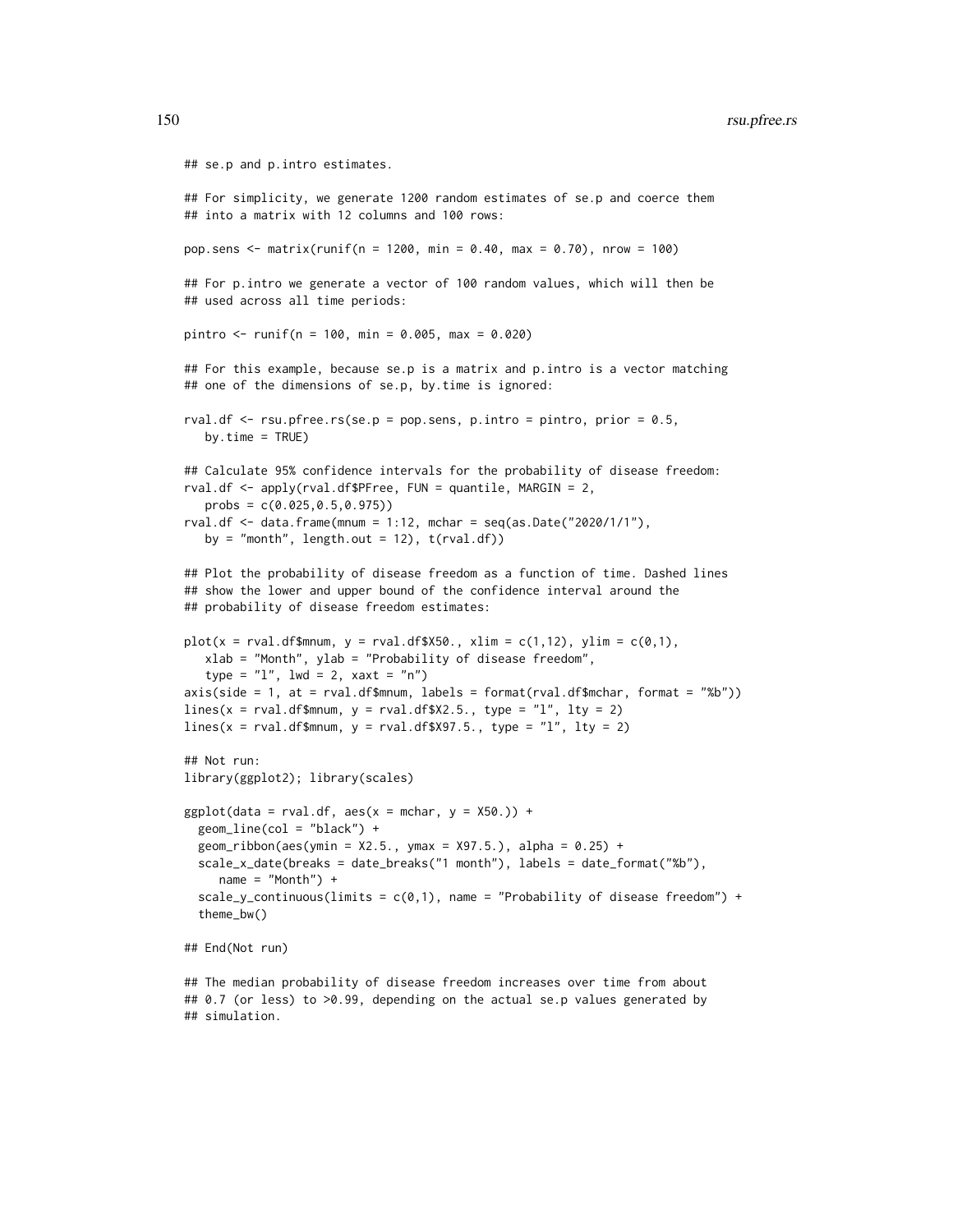## Description

Calculates design prevalence required for given sample size and desired surveillance system (populationlevel) sensitivity, assuming representative sampling, imperfect test sensitivity and perfect test specificity.

### Usage

rsu.pstar(N = NA, n, se.p, se.u)

# Arguments

| N.   | scalar or vector, integer representing the population size. Use NA if unknown.                                           |
|------|--------------------------------------------------------------------------------------------------------------------------|
| n.   | scalar or vector, integer representing the number of units sampled.                                                      |
| se.p | scalar or vector of the same length as n representing the desired surveillance<br>system (population-level) sensitivity. |
| se.u | scalar or vector of the same length as n representing the unit sensitivity.                                              |

## Value

A vector of design prevalence estimates.

## References

MacDiarmid S (1988). Future options for brucellosis surveillance in New Zealand beef herds. New Zealand Veterinary Journal 36: 39 - 42.

Martin S, Shoukri M, Thorburn M (1992). Evaluating the health status of herds based on tests applied to individuals. Preventive Veterinary Medicine 14: 33 - 43.

#### Examples

```
## EXAMPLE 1:
## In a study to provide evidence that your country is free of a given disease
## a total of 280 individuals are sampled. Assume a desired surveillance system
## sensitivity of 0.95 and an individual unit diagnostic sensitivity of 0.98.
## If all unit tests return a negative result, what is the maximum prevalence
## if disease is actually present in the population (i.e. what is the design
## prevalence)?
```
rsu.pstar(N = NA, n = 280, se.p = 0.95, se.u = 0.98)

## If 280 individuals are sampled and tested and each returns a negative test ## result the maximum prevalence (if disease is actually present in the ## population) is 0.011.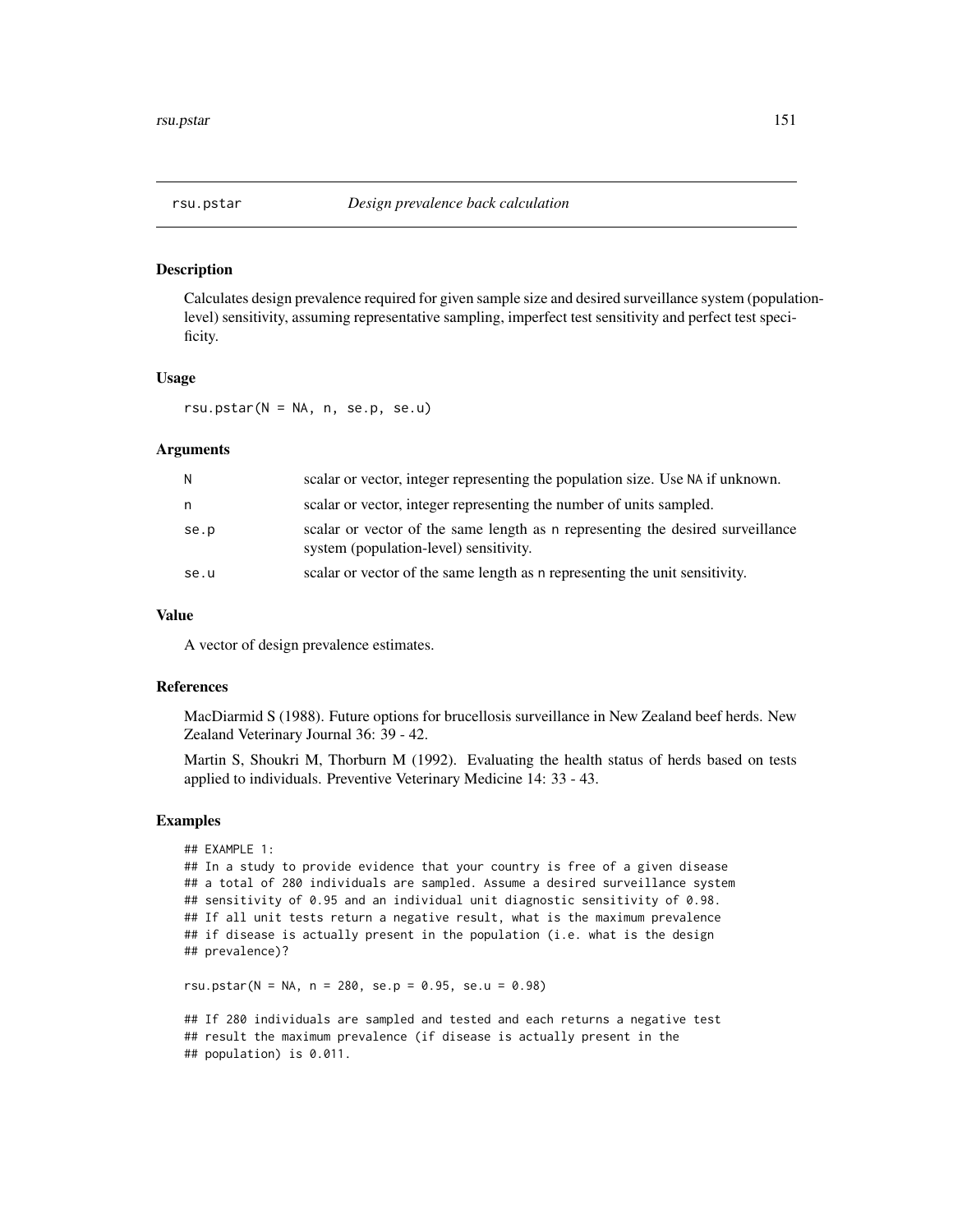```
## EXAMPLE 2:
## In a study to provide evidence disease freedom a total of 30 individuals
## are sampled from a set of cattle herds. Assume cattle herds in the study
## region range from 100 to 5000 cows. As above, assume a desired surveillance
## system sensitivity of 0.95 and an individuals unit diagnostic sensitivity
## of 0.98. If all 30 unit tests return a negative result, what is the expected
## design prevalence for each herd?
round(rsu.pstar(N = c(100, 500, 1000, 5000), n = 30,
   se.p = 0.95, se.u = 0.98), digits = 3)
## The expected herd level design prevalence ranges from 0.086 (for a 100
## cow herd) to 0.102 (for a 5000 cow herd).
```

| rsu.sep | Probability that the prevalence of disease in a population is less than |
|---------|-------------------------------------------------------------------------|
|         | or equal to a specified design prevalence                               |

## Description

Calculates the probability that the prevalence of disease in a population is less than or equal to a specified design prevalence following return of a specified number of negative test results.

#### Usage

rsu.sep(N, n, pstar, se.u)

#### Arguments

| N     | scalar or vector, integer representing the population size.                               |
|-------|-------------------------------------------------------------------------------------------|
| n     | scalar or vector, integer representing the number of units sampled.                       |
| pstar | scalar or vector of the same length as n representing the desired design preva-<br>lence. |
| se.u  | scalar or vector of the same length as a representing the unit sensitivity.               |

#### Value

A vector of the estimated probability that the prevalence of disease in the population is less than or equal to the specified design prevalence.

# References

MacDiarmid S (1988). Future options for brucellosis surveillance in New Zealand beef herds. New Zealand Veterinary Journal 36: 39 - 42.

Martin S, Shoukri M, Thorburn M (1992). Evaluating the health status of herds based on tests applied to individuals. Preventive Veterinary Medicine 14: 33 - 43.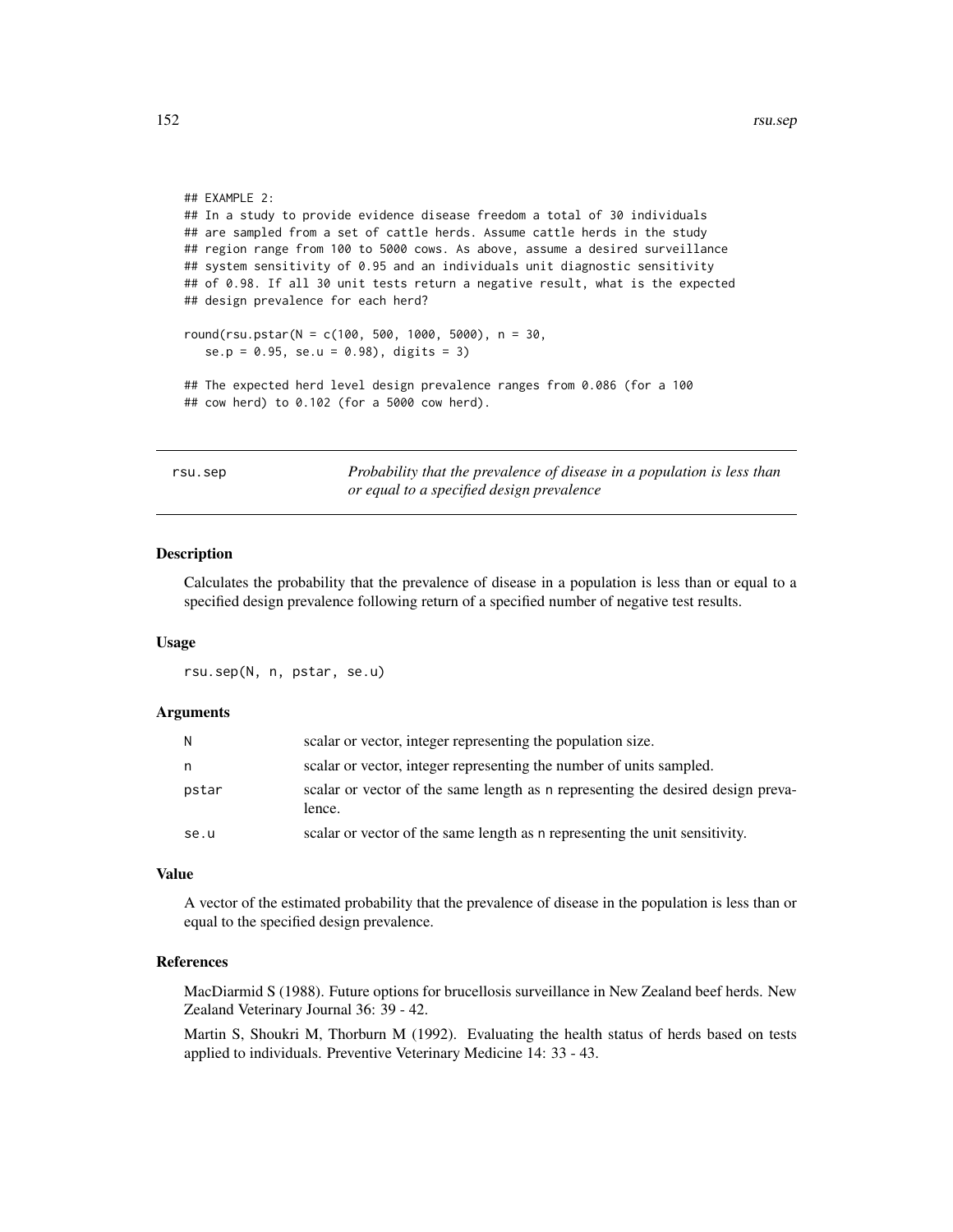# rsu.sep.cens 153

#### Examples

```
## EXAMPLE 1:
## The population size in a provincial area is 193,000. In a given two-
## week period 7764 individuals have been tested for COVID-19 using an
## approved PCR test which is believed to have a diagnostic sensitivity of
## 0.85. All individuals have returned a negative result. What is the
## probability that the prevalence of COVID-19 in this population is less
## than or equal to 100 cases per 100,000?
rsu.sep(N = 193000, n = 7764, pstar = 100 / 100000, se.u = 0.85)
## If all of the 7764 individuals returned a negative test we can be more than
## 99% confident that the prevalence of COVID-19 in the province is less
## than 100 per 100,000.
## EXAMPLE 2:
## What is the probability that the prevalence of COVID-19 is less than or
## equal to 10 cases per 100,000?
rsu.sep(N = 193000, n = 7764, pstar = 10 / 100000, se.u = 0.85)
## If all of the 7764 individuals returned a negative test we can be 48%
## confident that the prevalence of COVID-19 in the province is less
## than 10 per 100,000.
```
rsu.sep.cens *Surveillance system sensitivity assuming data from a population census*

# Description

Calculates the surveillance system (population-level) sensitivity for disease detection assuming imperfect test sensitivity, perfect test specificity and when every unit in the population is tested (a census).

#### Usage

 $rsu.\nsep.cens(d = 1, se.u)$ 

#### Arguments

| d.   | scalar integer defining the expected number of infected units in the population  |
|------|----------------------------------------------------------------------------------|
|      | (that is, the population size multiplied by the design prevalence).              |
| se.u | scalar or vector of numbers between 0 and 1 defining the unit sensitivity of the |
|      | test.                                                                            |

## Value

A vector of surveillance system (population-level) sensitivities.)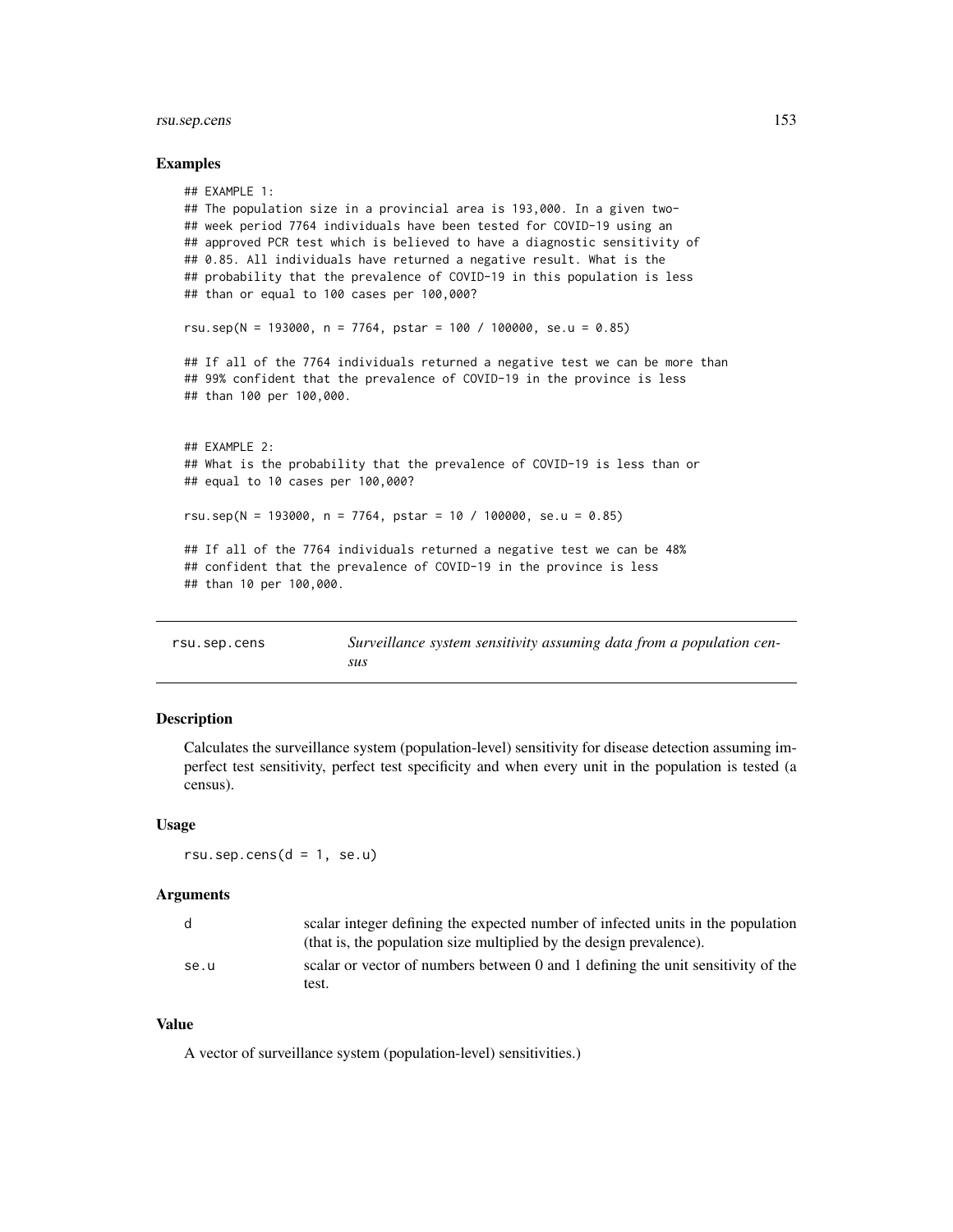## Examples

```
## EXAMPLE 1:
## Every animal in a population is to be sampled and tested using a test
## with a diagnostic sensitivity of 0.80. What is the probability that
## disease will be detected if we expect that there are five infected animals
## in the population?
rsu.sep.cens(d = 5, se.u = 0.80)
## The probability that disease will be detected (i.e. the surveillance
## system sensitivity) is 0.99 (i.e. quite high, even though the sensitivity
## of the test is relatively low).
## EXAMPLE 2:
## Calculate the surveillance system sensitivity assuming every animal in
## populations of size 10, 50, 100, 250 and 500 will be sampled and tested,
## assuming a design prevalence in each population of 0.01 and use of a test
## with a diagnostic sensitivity of 0.92.
rsu.sep.cens(d = ceiling(0.01 * c(10, 50, 100, 250, 500)), se.u = 0.92)
## For the populations comprised of 100 animals or less the surveillance
## system sensitivity is 0.92. For the populations comprised of greater than
## or equal to 250 animals the surveillance system sensitivity is greater
## than 0.99.
```
rsu.sep.pass *Surveillance system sensitivity assuming passive surveillance and representative sampling within clusters*

# Description

Calculates the surveillance system (population-level) sensitivity for detection of disease for a passive surveillance system assuming comprehensive population coverage and sampling of clinical cases within diseased clusters.

#### Usage

```
rsu.sep.pass(N, n, step.p, pstar.c, p.inf.u, se.u)
```

| N | scalar or vector of length equal to the number of rows in step. p representing<br>the population size.                    |
|---|---------------------------------------------------------------------------------------------------------------------------|
| n | scalar or vector of length equal to the number of rows in step. p representing<br>the number of units tested per cluster. |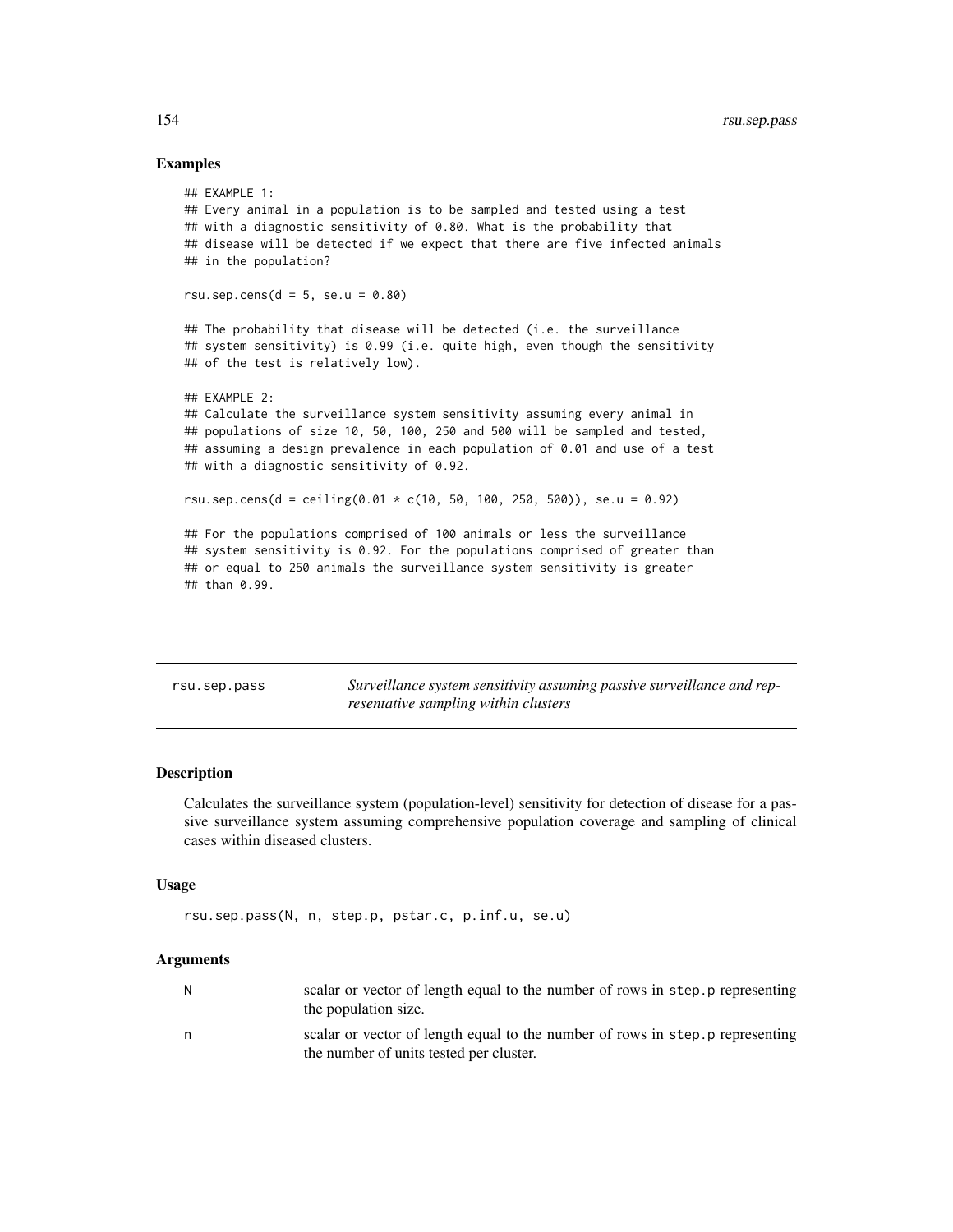# rsu.sep.pass 155

| step.p  | vector or matrix of detection probabilities $(0 \text{ to } 1)$ for each step in the detec-<br>tion process. If a vector each value represents a step probability for a single<br>calculation. If a matrix, columns are step probabilities and rows are simulation<br>iterations. |
|---------|-----------------------------------------------------------------------------------------------------------------------------------------------------------------------------------------------------------------------------------------------------------------------------------|
| pstar.c | scalar $(0 \text{ to } 1)$ or vector of length equal to the number of rows in step. p repre-<br>senting the cluster-level design prevalence.                                                                                                                                      |
| p.inf.u | scalar $(0 \text{ to } 1)$ or vector of length equal to the number of rows in step. p repre-<br>senting the probability of disease in sampled and tested units. This is equivalent<br>to the positive predictive value for a given prior probability of infection.                |
| se.u    | scalar (0 to 1) or vector of length equal to the number of rows in step.p, repre-<br>senting the unit sensitivity.                                                                                                                                                                |

# Value

A list comprised of two elements:

| se.p | scalar or vector, the estimated surveillance system (population-level) sensitivity<br>of detection. |
|------|-----------------------------------------------------------------------------------------------------|
| se.c | scalar or vector, the estimated cluster-level sensitivity of detection.                             |

If step.p is a vector, scalars are returned. If step.p is a matrix, values are vectors of length equal to the number of rows in step.p.

# References

Lyngstad T, Hellberg H, Viljugrein H, Bang Jensen B, Brun E, Sergeant E, Tavornpanich S (2016). Routine clinical inspections in Norwegian marine salmonid sites: A key role in surveillance for freedom from pathogenic viral haemorrhagic septicaemia (VHS). Preventive Veterinary Medicine 124: 85 - 95. DOI: 10.1016/j.prevetmed.2015.12.008.

## Examples

```
## EXAMPLE 1:
## A passive surveillance system for disease X operates in your country.
## There are four steps to the diagnostic cascade with detection probabilities
## for each process of 0.10, 0.20, 0.90 and 0.99, respectively. Assuming the
## probability that a unit actually has disease if it is submitted for
## testing is 0.98, the sensitivity of the diagnostic test used at the unit
## level is 0.90, the population is comprised of 1000 clusters (herds),
## five animals from each cluster (herd) are tested and the cluster-level
## design prevalence is 0.01, what is the sensitivity of disease detection
## at the cluster (herd) and population level?
rsu.sep.pass(N = 1000, n = 5, step.p = c(0.10, 0.20, 0.90, 0.99),
  pstar.c = 0.01, p.inf.u = 0.98, se.u = 0.90)
```

```
## The sensitivity of disease detection at the cluster (herd) level is 0.018.
## The sensitivity of disease detection at the population level is 0.16.
```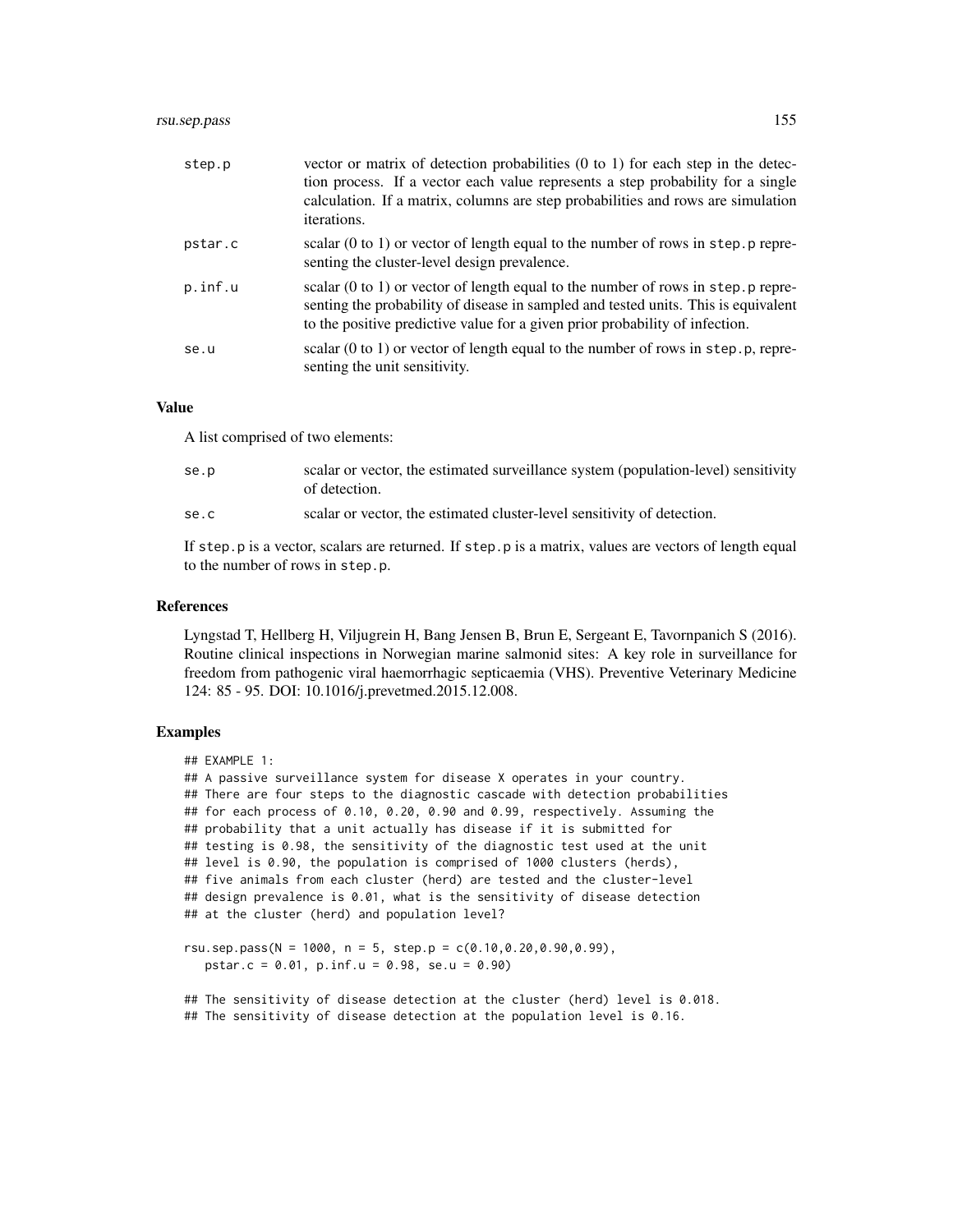rsu.sep.rb *Surveillance system sensitivity assuming risk-based sampling and varying unit sensitivity*

# Description

Calculates surveillance system (population-level) sensitivity assuming one-stage, risk-based sampling and varying unit sensitivity using either the binomial or hypergeometric methods.

# Usage

rsu.sep.rb(N, rr, ppr, df, pstar, method = "binomial")

# Arguments

| N      | vector of the same length as rr, population size estimates for each risk group.                                                                                                                                       |
|--------|-----------------------------------------------------------------------------------------------------------------------------------------------------------------------------------------------------------------------|
| rr     | vector of length equal to the number of risk strata, the relative risk values.                                                                                                                                        |
| ppr    | vector of the same length as rr, population proportions for each risk group.                                                                                                                                          |
| df     | a data frame of values for each combination of risk stratum and sensitivity level.<br>Column 1 = risk group index, column 2 = unit sensitivities, column 3 = the<br>sample size for risk group and unit sensitivity). |
| pstar  | scalar, the design prevalence.                                                                                                                                                                                        |
| method | character string indicating the method to be used. Options are binomial or<br>hypergeometric. See details, below.                                                                                                     |

# Details

If method = binomial N is ignored and values for ppr need to be entered. Conversely, if method = hypergeometric, ppr is ignored and calculated from N.

# Value

A list comprised of five elements:

| sep      | scalar, the population-level sensitivity estimate.    |
|----------|-------------------------------------------------------|
| epi      | vector, effective probability of infection estimates. |
| adj.risk | vector, adjusted risks.                               |
| n        | vector, sample size by risk group                     |
| se.u     | a vector of the mean sensitivity for each risk group. |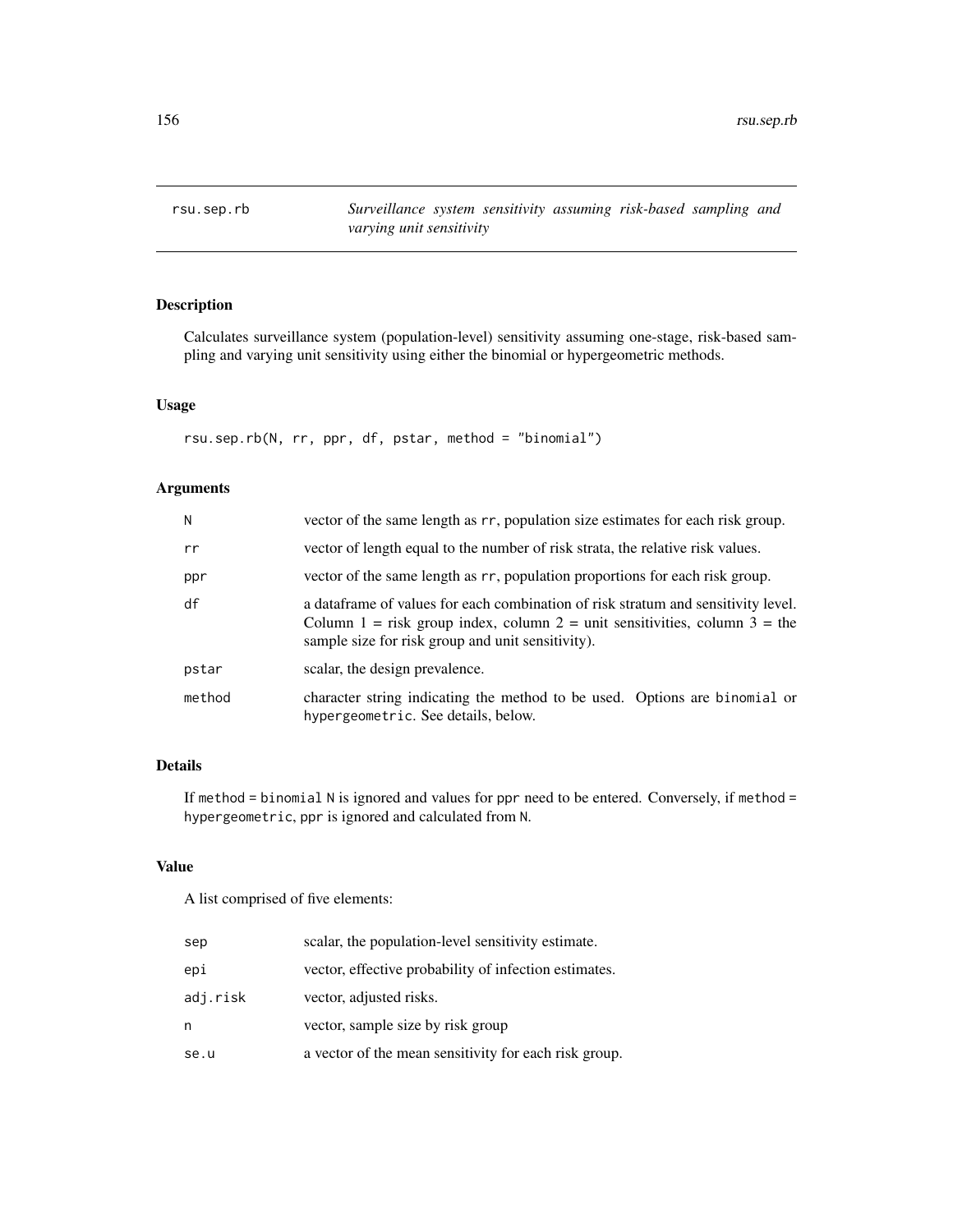## rsu.sep.rb1rf 157

#### Examples

```
## EXAMPLE 1:
## Calculate the surveillance system sensitivity assuming one-stage risk-
## based sampling assuming a population comprised of high risk (n = 200
## clusters) and low risk (n = 1800 clusters) where the probability of
## disease in the high risk group is 5 times that of the low risk group.
## Four clusters will be sampled with n = 80, 30, 20 and 30 surveillance
## units within each cluster tested using a test with diagnostic sensitivity
## at the surveillance unit level of 0.92, 0.85, 0.92 and 0.85, respectively.
## Assume a design prevalence of 0.01.
rg \leftarrow c(1,1,2,2)se.u <- c(0.92,0.85,0.92,0.85)
n < -c(80, 30, 20, 30)df <- data.frame(rg, se.u, n)
rsu.sep.rb(N = c(200,1800), rr = c(5,1), ppr = NA, df = df, pstar = 0.01,
   method = "hypergeometric")
## The expected surveillance system sensitivity is 0.993.
## EXAMPLE 2:
## Recalculate, assuming that we don't know the size of the cluster population
## at risk.
## When the size of the cluster population at risk is unknown we set N = NA## and enter values for ppr (the proportion of the population in each risk
## group). Assume (from above) that 0.10 of the cluster population are in the
## high risk group and 0.90 are in the low risk group.
rsu.sep.rb(N = NA, rr = c(5,1), ppr = c(0.10,0.90), df = df, pstar = 0.01,
   method = "binomial")
## The expected surveillance system sensitivity is 0.980.
```

| rsu.sep.rb1rf | Surveillance system sensitivity assuming risk-based sampling on one |  |  |
|---------------|---------------------------------------------------------------------|--|--|
|               | risk factor                                                         |  |  |

## **Description**

Calculates risk-based surveillance system (population-level) sensitivity with a single risk factor, assuming one-stage risk-based sampling and allowing unit sensitivity to vary among risk strata.

# Usage

```
rsu.sep.rb1rf(N, n, rr, ppr, pstar, se.u, method = "binomial")
```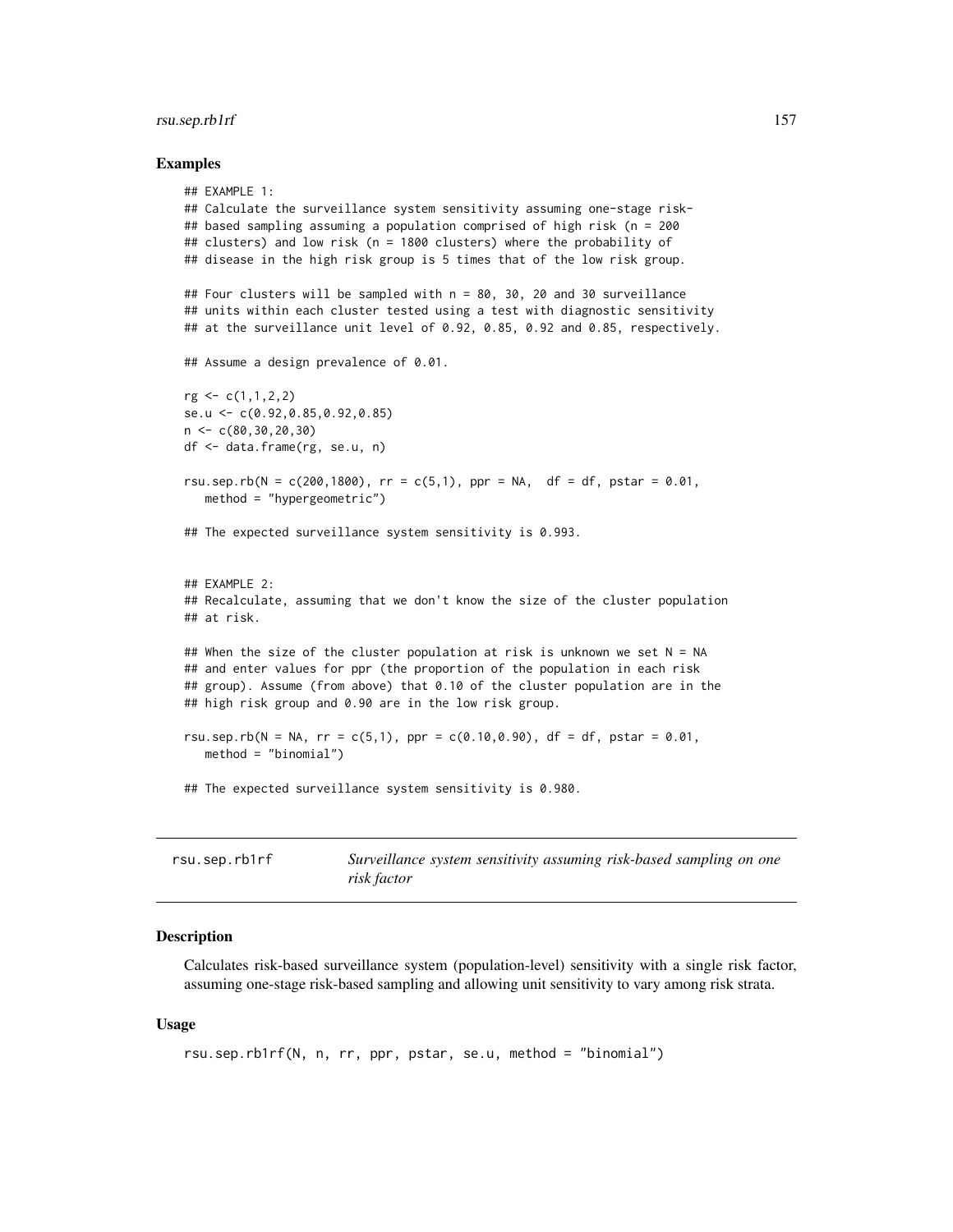## Arguments

| N      | scalar or vector of the same length as that vector of r rdefining the population<br>size per risk strata. Ignored if method = "binomial".                  |
|--------|------------------------------------------------------------------------------------------------------------------------------------------------------------|
| n      | scalar or vector of the same length as that vector of r r defining the sample size<br>per risk strata.                                                     |
| rr     | scalar or vector of the same length as that vector of ppr defining the relative risk<br>values.                                                            |
| ppr    | scalar or vector of the same length as that vector of r rdefining the population<br>proportions in each risk strata. Ignored if method = "hypergeometric". |
| pstar  | scalar, defining the design prevalence.                                                                                                                    |
| se.u   | scalar or vector of the same length as that vector of rr defining the unit sensitiv-<br>ity (which can vary across strata).                                |
| method | character string indicating the method to be used. Options are binomial or<br>hypergeometric. See details, below.                                          |

## Details

If method = binomial N is ignored and values for ppr need to be entered. Conversely, if method = hypergeometric, ppr is ignored and calculated from N.

#### Value

A list comprised of two elements:

| se.p     | scalar, surveillance system (population-level) sensitivity estimates. |
|----------|-----------------------------------------------------------------------|
| epi      | vector, effective probability of infection estimates.                 |
| adj.risk | vector, adjusted relative risk estimates.                             |

# Examples

## EXAMPLE 1:

## A cross-sectional study is to be carried out to confirm the absence of ## disease using one-stage risk based sampling. Assume a design prevalence of ## 0.10 at the cluster (herd) level and the total number of clusters in ## the population is unknown. Clusters are categorised as being either high, ## medium or low risk with the probability of disease for clusters in the ## high and medium risk area 5 and 3 times the probability of disease in the ## low risk area. The proportions of clusters in the high, medium and low risk ## area are 0.10, 0.10 and 0.80, respectively and you elect to sample five ## clusters from each of the three areas using a test with diagnostic ## sensitivity of 0.90. What is the surveillance system sensitivity?

rsu.sep.rb1rf(N = NA, n = c(5,5,5), rr = c(5,3,1), ppr = c(0.10,0.10,0.80), pstar =  $0.10$ , se.u =  $0.90$ , method = "binomial")

## The surveillance system sensitivity is 0.94.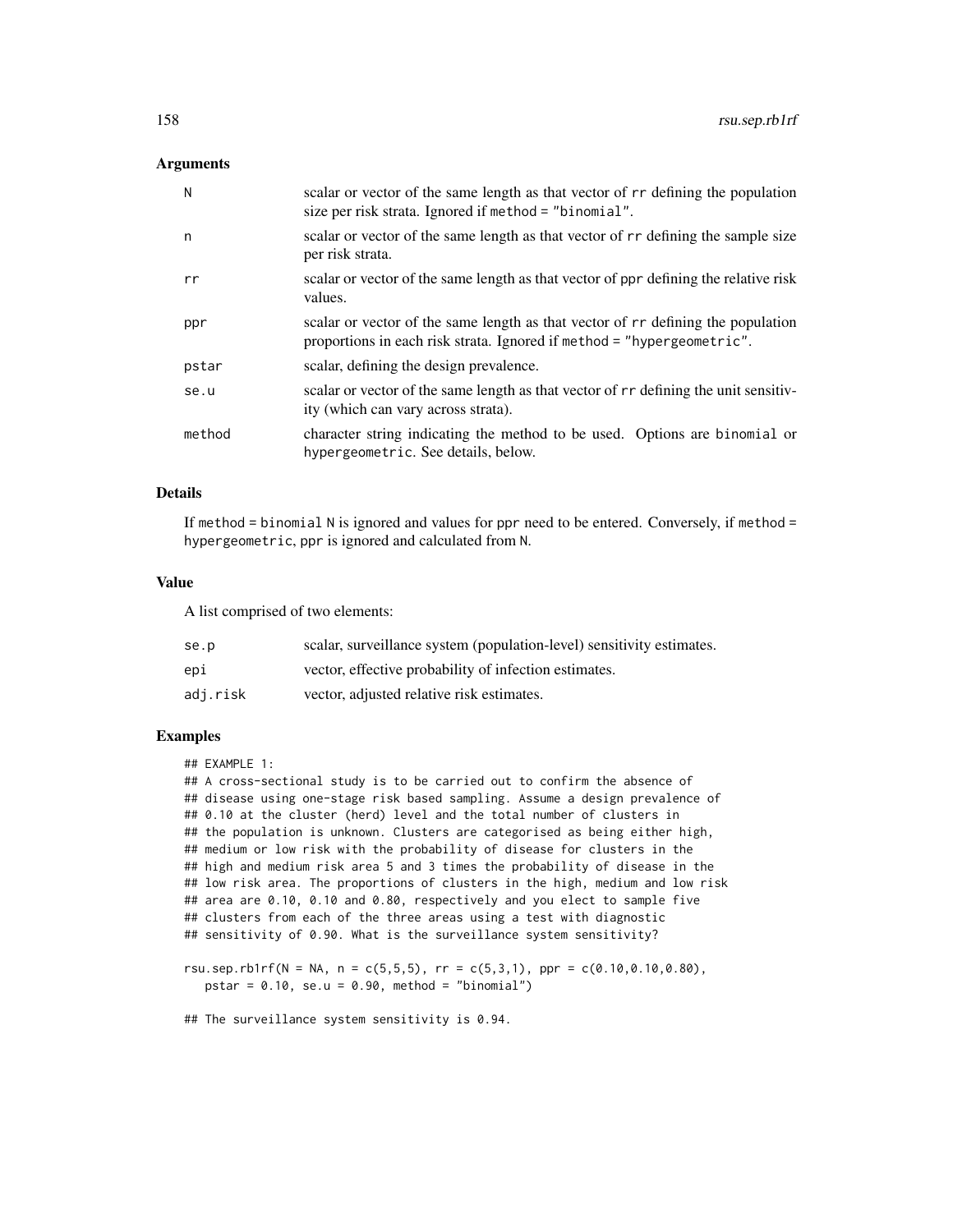# rsu.sep.rb2rf 159

```
## EXAMPLE 2:
## Same scenario as above, but this time assume we know how many clusters are
## in the high, medium and low risk areas: 10, 10 and 80, respectively. What is
## the surveillance system sensitivity?
rsu.sep.rb1rf(N = c(10,10,80), n = c(5,5,5), rr = c(5,3,1), ppr = NA,
   pstar = 0.10, se.u = 0.90, method = "hypergeometric")
## The surveillance system sensitivity is 0.96, almost identical to that
## calculated above where the binomial distribution was used to account for
## not knowing the size of the cluster population at risk.
```

| rsu.sep.rb2rf | Surveillance system sensitivity assuming risk-based sampling on two |
|---------------|---------------------------------------------------------------------|
|               | risk factors                                                        |

# Description

Calculates risk-based surveillance system (population-level) sensitivity with a two risk factors, assuming [one-stage] risk-based sampling and allowing unit sensitivity to vary among risk strata.

# Usage

rsu.sep.rb2rf(N, n, rr1, ppr1, rr2, ppr2, pstar, se.u, method = "binomial")

| N      | matrix of population sizes for each risk group. Rows = levels of $rr1$ , columns =<br>levels of rr2.                                                                                                          |
|--------|---------------------------------------------------------------------------------------------------------------------------------------------------------------------------------------------------------------|
| n      | matrix of the number of surveillance units tested in each risk group. Rows $=$<br>levels of $rr1$ , columns = levels of $rr2$ .                                                                               |
| rr1    | scalar or vector defining the first set of relative risk values.                                                                                                                                              |
| ppr1   | scalar or vector of the same length as that vector of rr1 defining the population<br>proportions in each of the first risk strata. Proportions must sum to one. Ignored<br>if method = "hypergeometric".      |
| rr2    | matrix of relative risks for the second risk factor. Rows = levels of $rr1$ , columns<br>$=$ levels of rr2.                                                                                                   |
| ppr2   | scalar or vector of the same length as that vector of rr1 defining the population<br>proportions in each of the second risk strata. Row proportions must sum to one.<br>Ignored if method = "hypergeometric". |
| pstar  | scalar, defining the design prevalence.                                                                                                                                                                       |
| se.u   | scalar or vector of the same length as that vector of rr1 defining the unit sensi-<br>tivity (which can vary across strata).                                                                                  |
| method | character string indicating the method to be used. Options are binomial or<br>hypergeometric. See details, below.                                                                                             |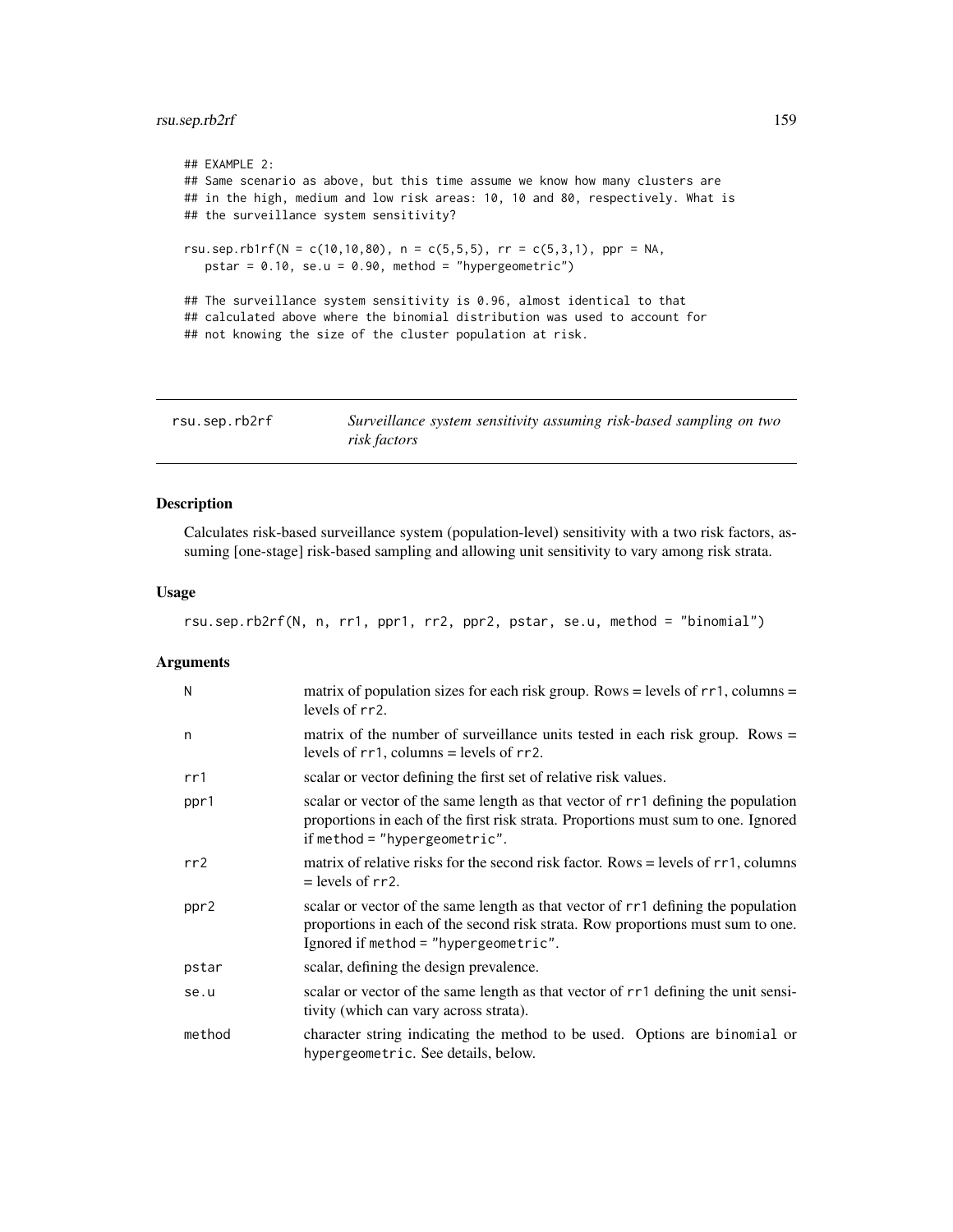# Details

If method = binomial N is ignored and values for ppr need to be entered. Conversely, if method = hypergeometric, ppr is ignored and calculated from N.

#### Value

A list comprised of two elements:

| se.p      | scalar, surveillance system (population-level) sensitivity estimates. |
|-----------|-----------------------------------------------------------------------|
| epi       | vector, effective probability of infection estimates.                 |
| adj.risk1 | vector, adjusted relative risk estimates for the first risk factor.   |
| adj.risk2 | vector, adjusted relative risk estimates for the second risk factor.  |

#### Examples

```
## EXAMPLE 1:
```
## A cross-sectional study is to be carried out to confirm the absence of ## disease using risk based sampling. Assume a design prevalence of 0.01 ## at the surveillance unit level. Surveillance units are categorised as ## being either high or low risk with the probability of disease for ## high risk surveillance units 3 times the probability of disease for low ## risk units. The proportion of units in each risk group is 0.20 and 0.80, ## respectively.

## Within each of the two risk categories the probability of disease varies ## with age with younger age groups having four times the risk of disease ## as older age groups. In the high risk area 10% of the population are young ## and 90% are old. In the low risk area 30% of the population are young and ## 70% are old.

## The total number of surveillance units in the population is unknown. The ## numbers of young and old surveillance units tested in the high and low risk ## groups are 40, 20, 20 and 10, respectively. You intend to use a test with ## diagnostic sensitivity of 0.80. What is the surveillance system sensitivity?

```
rsu.sep.rb2rf(N = NA, n = rbind(c(40,20), c(20,10)),
  rr1 = c(3,1),
  ppr1 = c(0.20, 0.80),
  rr2 = rbind(c(4,1), c(4,1)),ppr2 = rbind(c(0.10,0.90), c(0.30,0.70)),
  pstar = 0.01,
  se.u = 0.80, method = "binomial")$se.p
```

```
## The surveillance system sensitivity is 0.93.
```
## EXAMPLE 2: ## This example shows the importance of sampling high risk groups. Take the ## same scenario as above but switch the relative proportions sampled by ## risk group --- taking a greater number of samples from the low risk group ## compared with the high risk group: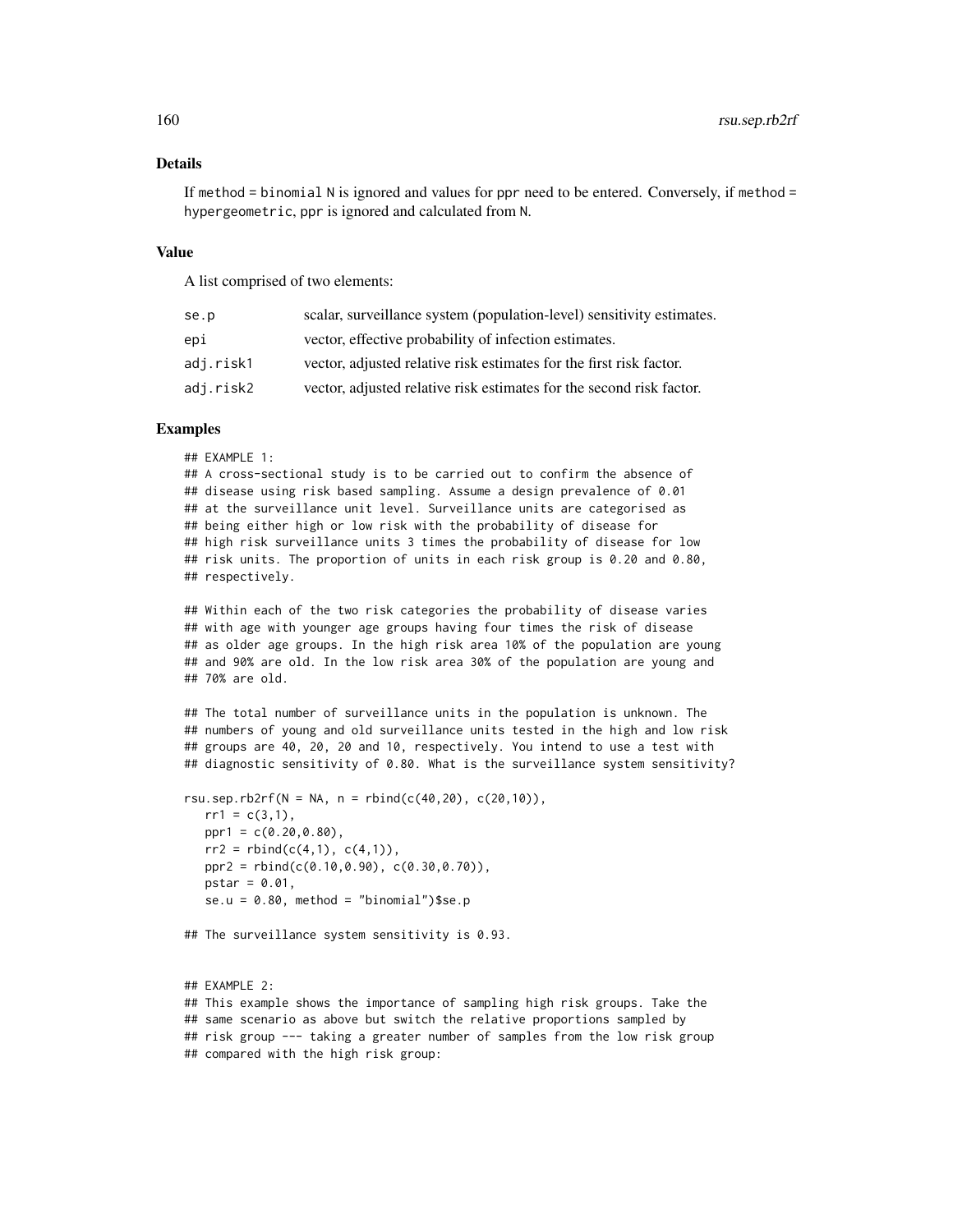```
rsu.sep.rb2rf(N = NA, n = rbind(c(10,20), c(20,40)),
  rr1 = c(3,1),ppr1 = c(0.20, 0.80),
  rr2 = rbind(c(4,1), c(4,1)),ppr2 = rbind(c(0.10,0.90), c(0.30,0.70)),
  pstar = 0.01,
  se.u = 0.80, method = "binomial")$se.p
## The surveillance system sensitivity is 0.69. Here we've taken exactly the
```
## same number of samples as Example 1, but there's a substantial decrease ## in surveillance system sensitivity because we've concentrated sampling on

## a low risk group (decreasing our ability to detect disease).

rsu.sep.rb2st *Surveillance system sensitivity assuming risk based, two-stage sampling*

# Description

Calculates the surveillance system sensitivity for detection of disease assuming risk based, twostage sampling (sampling of clusters and sampling of units within clusters), imperfect test sensitivity and perfect test specificity. The method allows for a single risk factor at each stage.

#### Usage

```
rsu.sep.rb2st(H = NA, N = NA, n, pstar.c, pstar.u, rg, rr.c, rr.u,
  ppr.c, ppr.u, se.u)
```

| H       | scalar, integer representing the total number of clusters in the population. Use<br>NA if unknown.                                                               |
|---------|------------------------------------------------------------------------------------------------------------------------------------------------------------------|
| N       | vector, integer representing the number of surveillance units within each cluster.<br>Use NA if unknown.                                                         |
| n       | vector, integer representing the number of surveillance units tested within each<br>cluster.                                                                     |
| pstar.c | scalar, numeric $(0 \text{ to } 1)$ the cluster-level design prevalence.                                                                                         |
| pstar.u | scalar, numeric $(0 \text{ to } 1)$ the unit-level design prevalence.                                                                                            |
| rg      | vector, listing the risk group (index) for each cluster.                                                                                                         |
| rr.c    | cluster level relative risks (vector of length corresponding to the number of risk<br>strata), use $rr \cdot c = c(1, 1)$ if a risk factor does not apply.       |
| rr.u    | surveillance unit level relative risks (vector of length corresponding to the num-<br>ber of risk strata), use $rr.u = c(1, 1)$ if a risk factor does not apply. |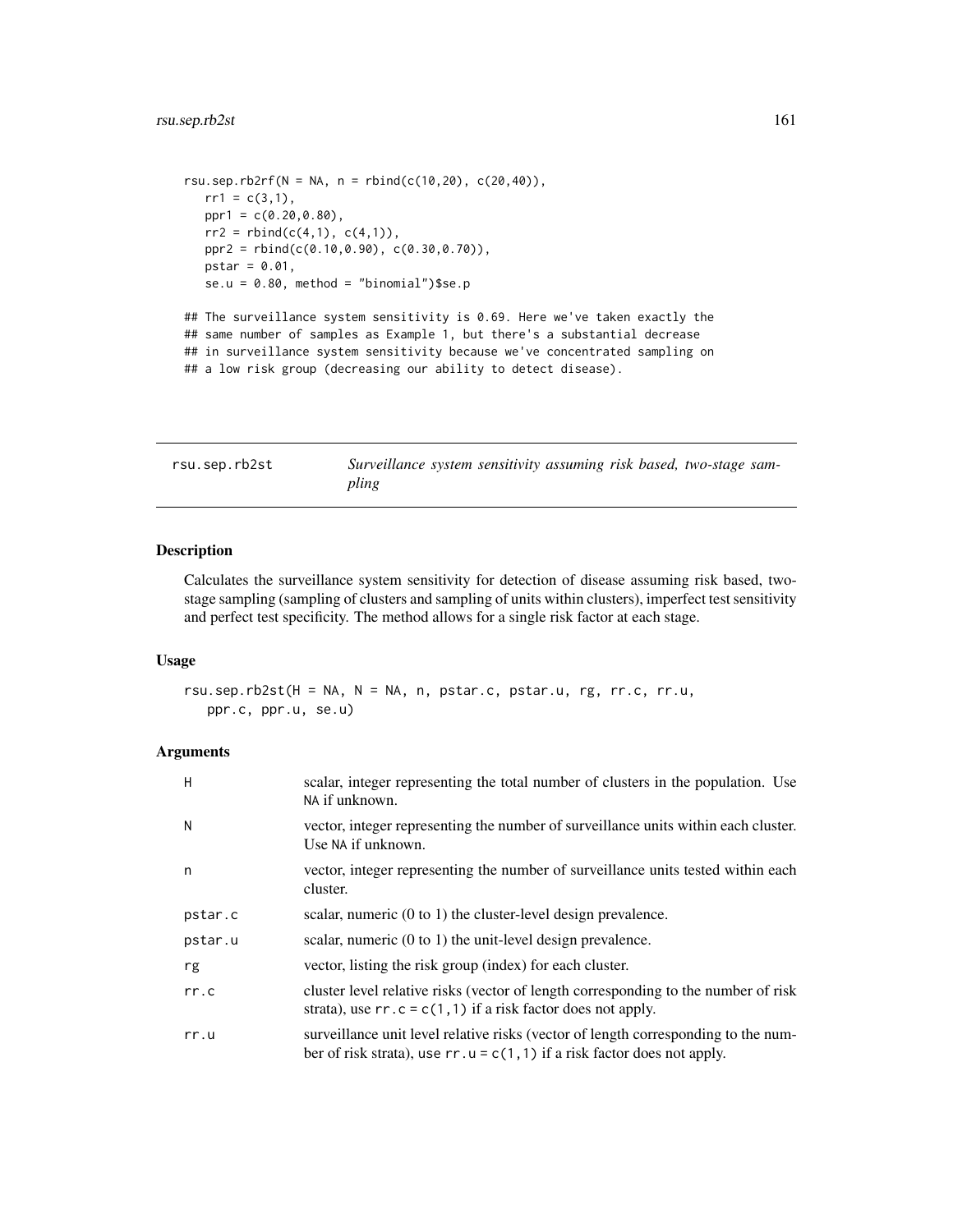| ppr.u | matrix providing the surveillance unit level population proportions for each risk<br>group. One row for each cluster, columns = unit level risk groups, not required<br>if N is provided. |
|-------|-------------------------------------------------------------------------------------------------------------------------------------------------------------------------------------------|
| ppr.c | vector listing the cluster level population proportions for each risk category. Use<br>NA if there are no cluster level risk factors.                                                     |
| se.u  | scalar, numeric $(0 \text{ to } 1)$ , representing the sensitivity of the diagnostic test at the<br>individual surveillance unit level.                                                   |

### Value

A list comprised of:

| se.p | the surveillance system (population-level) sensitivity of detection. |
|------|----------------------------------------------------------------------|
| se.c | the cluster-level sensitivity of detection.                          |

#### Examples

## EXAMPLE 1:

## You have been asked to provide an assessment of a surveillance program ## for Actinobacillus hyopneumoniae in pigs. It is known that there are ## high risk and low risk areas for A. hypopneumoniae in your country with ## the estimated probability of disease in the high risk area thought to ## be around 3.5 times that of the probability of disease in the low risk area. ## It is known that 10% of the 1784 pig herds in the study area are in the ## high risk area and 90% are in the low risk area.

## The risk of A. hypopneumoniae is dependent on age, with adult pigs around ## five times more likely to be A. hypopneumoniae positive compared with ## younger (grower) pigs.

## Pigs from 20 herds have been sampled: 5 from the low-risk area and 15 from ## the high-risk area. All of the tested pigs were adults: no grower pigs ## were tested.

## The ELISA for A. hypopneumoniae in pigs has a diagnostic sensitivity ## of 0.95.

## What is the surveillance system sensitivity if we assume a design ## prevalence of 1 per 100 at the cluster (herd) level and 5 per 100 ## at the surveillance system unit (pig) level?

# There are 1784 herds in the study area:

 $H < -1784$ 

# Twenty of the 1784 herds are sampled. Generate 20 herds of varying size: set.seed(1234)

hsize  $\le$  rlnorm(n = 20, meanlog =  $\log(10)$ , sdlog =  $\log(8)$ ) hsize  $\le$  round(hsize + 20, digits = 0)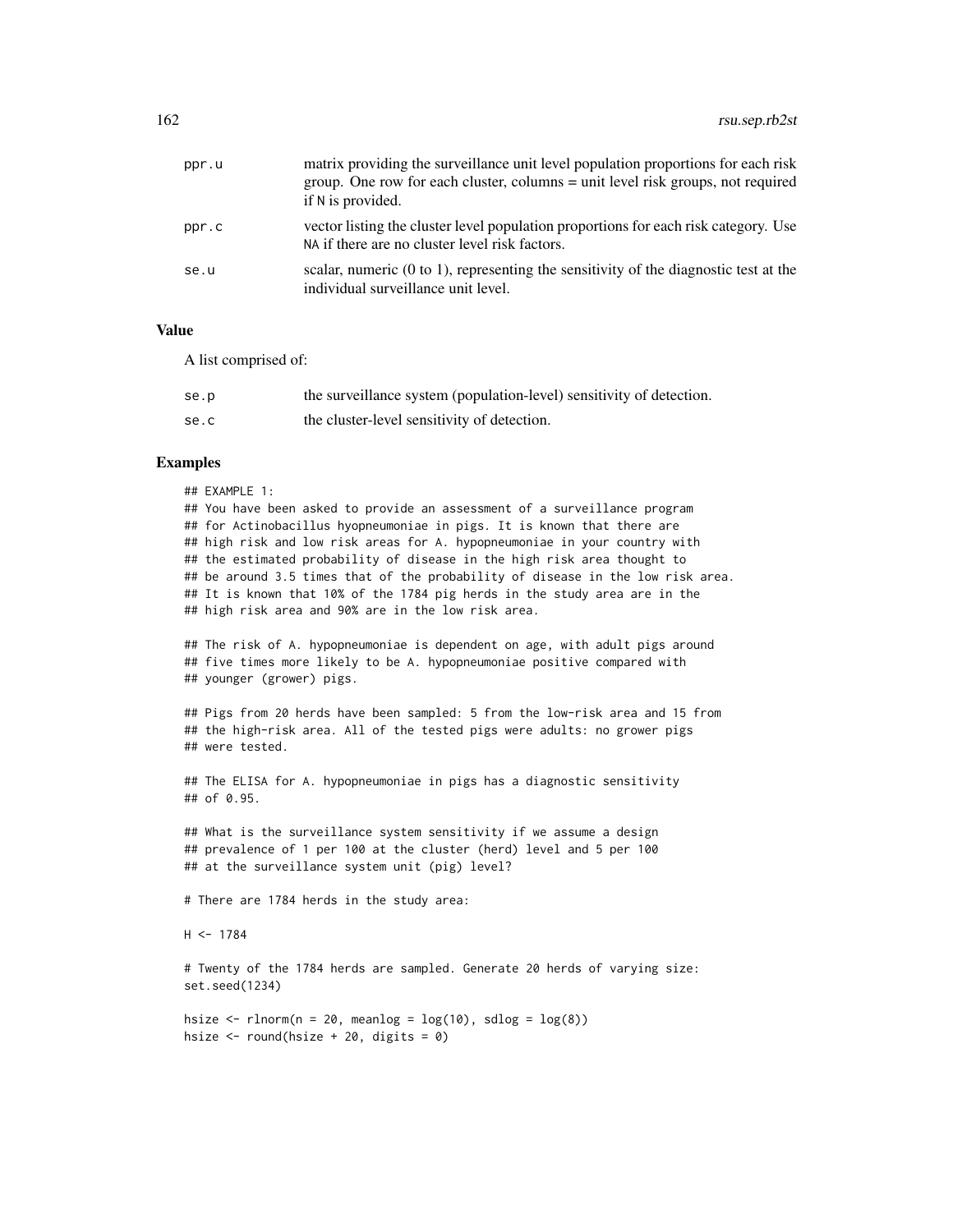```
# Generate a matrix listing the number of growers and finishers in each of
## the 20 sampled herds. Anywhere between 80% and 95% of the animals in
## each herd are growers:
set.seed(1234)
pctg <- runif(n = 20, min = 0.80, max = 0.95)ngrow \le round(pctg * hsize, digits = 0)
nfini <- hsize - ngrow
N <- cbind(ngrow, nfini)
# Generate a matrix listing the number of grower and finisher pigs sampled
## from each herd:
nsgrow \leq rep(0, times = 20)
nsfini <- ifelse(nfini <= 15, nfini, 15)
n <- cbind(nsgrow, nsfini)
# The herd-level design prevalence is 0.01 and the individual pig-level design
## prevalence is 0.05:
pstar.c <- 0.01
pstar.u <- 0.05
# For herds in the high-risk area the probability being A. hyopneumoniae
## positive is 3.5 times that of herds in the low-risk area. Ninety
## percent of herds are in the low risk area and 10% are in the high risk area:
rr.c \leq c(1,3.5)ppr.c <- c(0.9,0.1)
## We've sampled 5 herds from the low risk area and 15 herds from the
## high risk area:
rg \leftarrow c(rep(1, times = 5), rep(2, times = 15))## For finishers the probability being A. hyopneumoniae positive is 5 times
## that of growers:
rr.u < c(1,5)## The diagnostic sensitivity of the A. hyopneumoniae ELISA is 0.95:
se.u <- 0.95
rsu.sep.rb2st(H = H, N = N, n = n,
   pstar.c = pstar.c, pstar.u = pstar.u,
   rg = rg, rr.c = rr.c, rr.u = rr.u,ppr.c = ppr.c, ppr.u = NA,
   se.u = se.u)
## The estimated surveillance system sensitivity of this program is 0.31.
```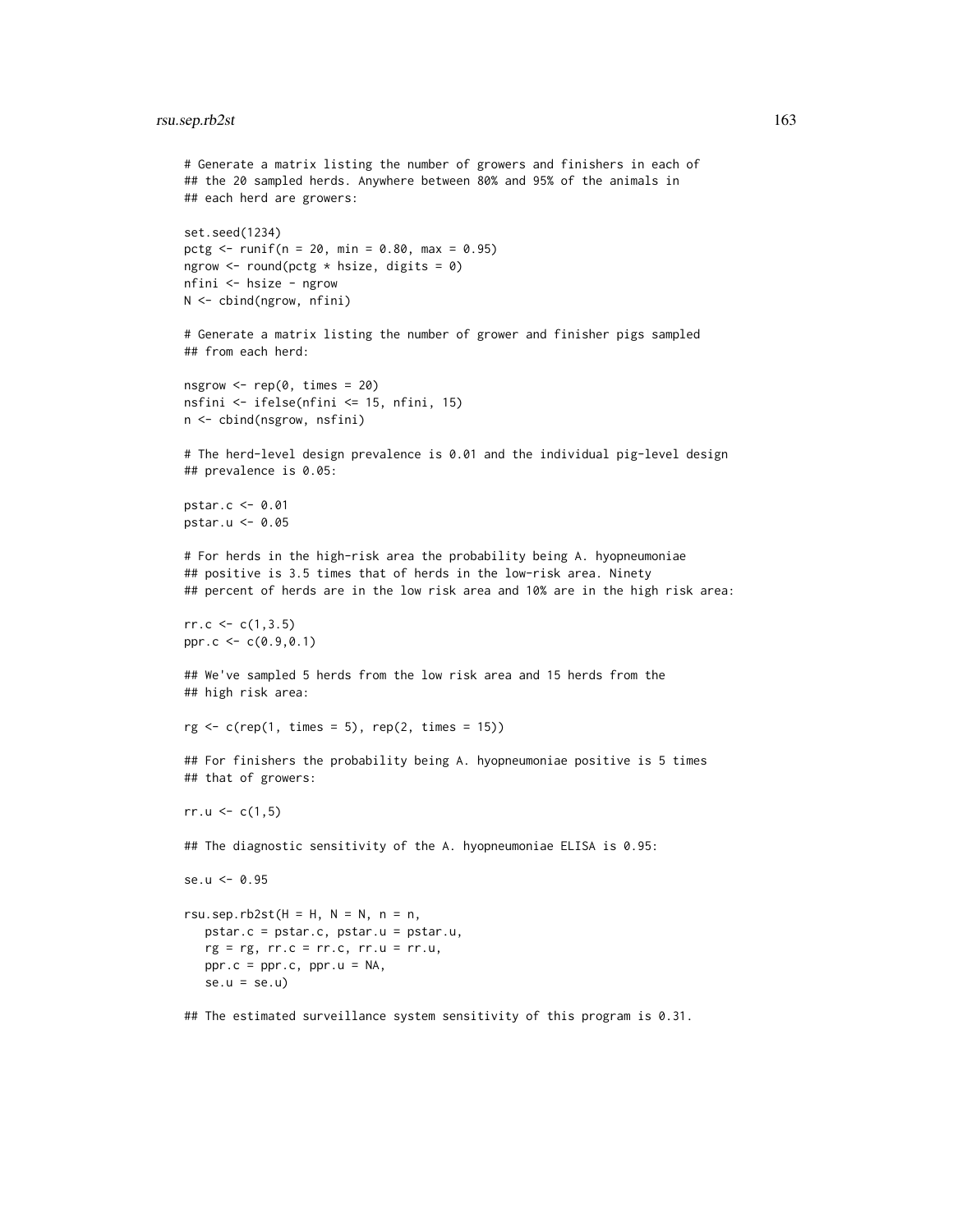```
## EXAMPLE 2:
## Repeat these analyses assuming we don't know the total number of pig herds
## in the population and we have only an estimate of the proportions of
## growers and finishers in each herd.
## Generate a matrix listing the proportion of growers and finishers in each
## of the 20 sampled herds:
ppr.u <- \text{cbind}(\text{rep}(0.9, \text{ times} = 20), \text{rep}(0.1, \text{ times} = 20))# Set H (the number of clusters) and N (the number of surveillance units
## within each cluster) to NA:
rsu.sep.rb2st(H = NA, N = NA, n = n,
   pstar.c = pstar.c, pstar.u = pstar.u,
   rg = rg, rr.c = rr.c, rr.u = rr.u,ppr.c = ppr.c, ppr.u = ppr.u,
   se.u = se.u)
## The estimated surveillance system sensitivity is 0.20.
```

| rsu.sep.rbvarse | Surveillance system sensitivity assuming risk based sampling and |  |  |  |  |
|-----------------|------------------------------------------------------------------|--|--|--|--|
|                 | varying unit sensitivity                                         |  |  |  |  |

# Description

Calculates the surveillance system (population-level) sensitivity for detection of disease assuming risk based sampling and varying unit sensitivity.

# Usage

```
rsu.sep.rbvarse(N, rr, df, pstar)
```

| N     | scalar integer or vector of integers the same length as rr, representing the pop-<br>ulation size. Use NA if unknown.                                                                                              |
|-------|--------------------------------------------------------------------------------------------------------------------------------------------------------------------------------------------------------------------|
| rr    | relative risk values (vector of values corresponding to the number of risk strata).                                                                                                                                |
| df    | data frame of values for each combination of risk stratum and sensitivity level,<br>column 1 = risk group index, column 2 = unit sensitivity, column $3 = n$ (sample<br>size for risk group and unit sensitivity). |
| pstar | scalar representing the design prevalence.                                                                                                                                                                         |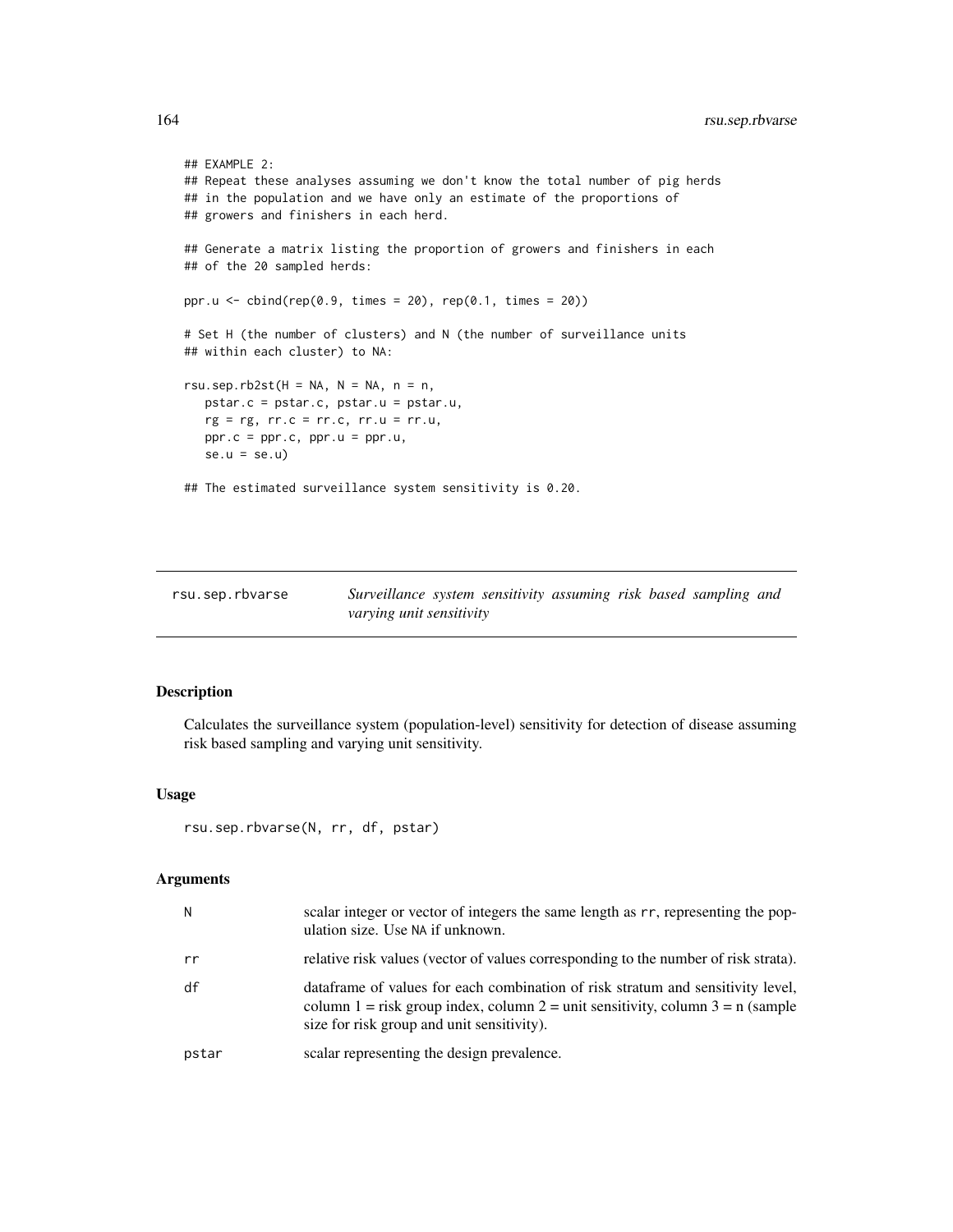#### rsu.sep.rs 165

#### Value

A list comprised of five elements:

| sep      | scalar, the population-level sensitivity estimate.    |
|----------|-------------------------------------------------------|
| epi      | vector, effective probability of infection estimates. |
| adj.risk | vector, adjusted risks.                               |
| n        | vector, sample size by risk group                     |
| se.u     | a vector of the mean sensitivity for each risk group. |

## References

MacDiarmid S (1988). Future options for brucellosis surveillance in New Zealand beef herds. New Zealand Veterinary Journal 36: 39 - 42.

Martin S, Shoukri M, Thorburn M (1992). Evaluating the health status of herds based on tests applied to individuals. Preventive Veterinary Medicine 14: 33 - 43.

#### Examples

```
## EXAMPLE 1:
## A study has been carried out to detect Johne's disease in a population of
## cattle. There are two risk groups ('high' and 'low') with the risk of
## disease in the high risk group five times that of the low risk group.
## The number of animals sampled and unit sensitivity varies by risk group, as
## detailed below. Assume there number of cattle in the high risk and low risk
## group is 200 and 1800, respectively.
## Calculate the surveillance system sensitivity assuming a design prevalence
## of 0.01.
rg <- c(1,1,2,2)
se.u <- c(0.92,0.85,0.92,0.85)
n <- c(80,30,20,30)
df <- data.frame(rg = rg, se.u = se.u, n = n)
rsu.sep.rbvarse(N = c(200, 1800), rr = c(5, 1), df = df, pstar = 0.01)
```

```
## The surveillance system sensitivity is 0.99.
```
rsu.sep.rs *Surveillance system sensitivity assuming representative sampling*

# Description

Calculates the surveillance system (population-level) sensitivity for detection of disease assuming representative sampling, imperfect test sensitivity and perfect test specificity using the hypergeometric method if N is known and the binomial method if N is unknown.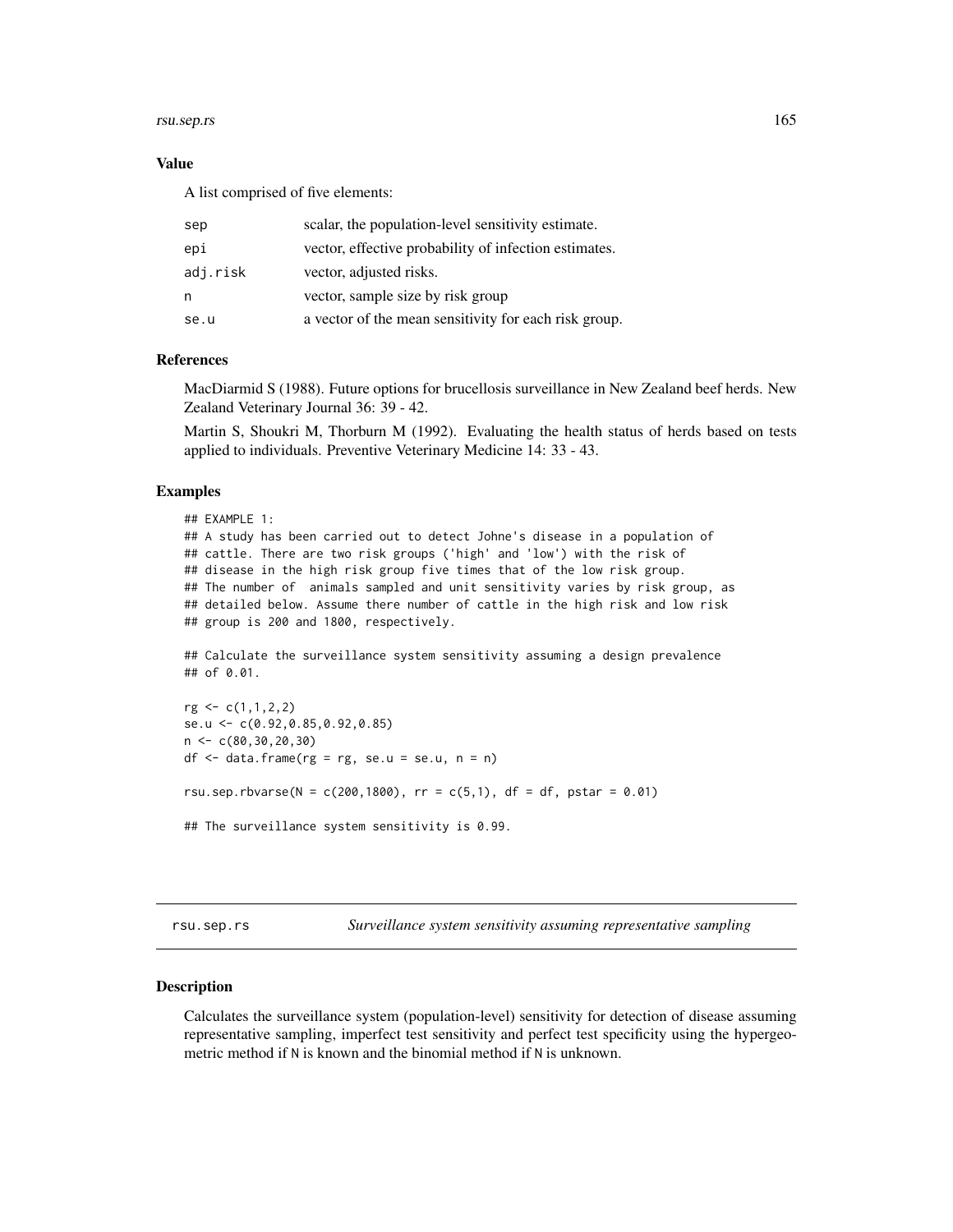#### Usage

rsu.sep.rs( $N = NA$ , n, pstar, se.u = 1)

#### **Arguments**

| N     | scalar integer or vector of integers the same length as n, representing the popu-<br>lation size. Use NA if unknown. |
|-------|----------------------------------------------------------------------------------------------------------------------|
| n     | scalar integer or vector of integers representing the number of units tested.                                        |
| pstar | scalar numeric or vector of numbers the same length as a representing the design<br>prevalence. See details, below.  |
| se.u  | scalar numeric or vector of numbers the same length as n representing the unit<br>sensitivity.                       |

## Value

A vector of surveillance system (population-level) sensitivity estimates.

### References

MacDiarmid S (1988). Future options for brucellosis surveillance in New Zealand beef herds. New Zealand Veterinary Journal 36: 39 - 42.

Martin S, Shoukri M, Thorburn M (1992). Evaluating the health status of herds based on tests applied to individuals. Preventive Veterinary Medicine 14: 33 - 43.

## Examples

```
## EXAMPLE 1:
## Three hundred samples are to be tested from a population of animals to
## confirm the absence of a disease. The total size of the population is
## unknown. Assuming a design prevalence of 0.01 and a test with
## diagnostic sensitivity of 0.95 will be used what is the sensitivity of
## disease detection at the population level?
rsu.sep.rs(N = NA, n = 300, pstar = 0.01, se.u = 0.95)
## The sensitivity of disease detection at the population level is 0.943.
## EXAMPLE 2:
## Thirty animals from five herds ranging in size from 80 to 100 head are to be
## sampled to confirm the absence of a disease. Assuming a design prevalence
## of 0.01 and a test with diagnostic sensitivity of 0.95 will be used, what
## is the sensitivity of disease detection for each herd?
N < - seq(from = 80, to = 100, by = 5)
n \leq -\text{rep}(30, \text{ times} = \text{length}(N))rsu.sep.rs(N = N, n = n, pstar = 0.01, se.u = 0.95)
## The sensitivity of disease detection for each herd ranges from 0.28 to
## 0.36.
```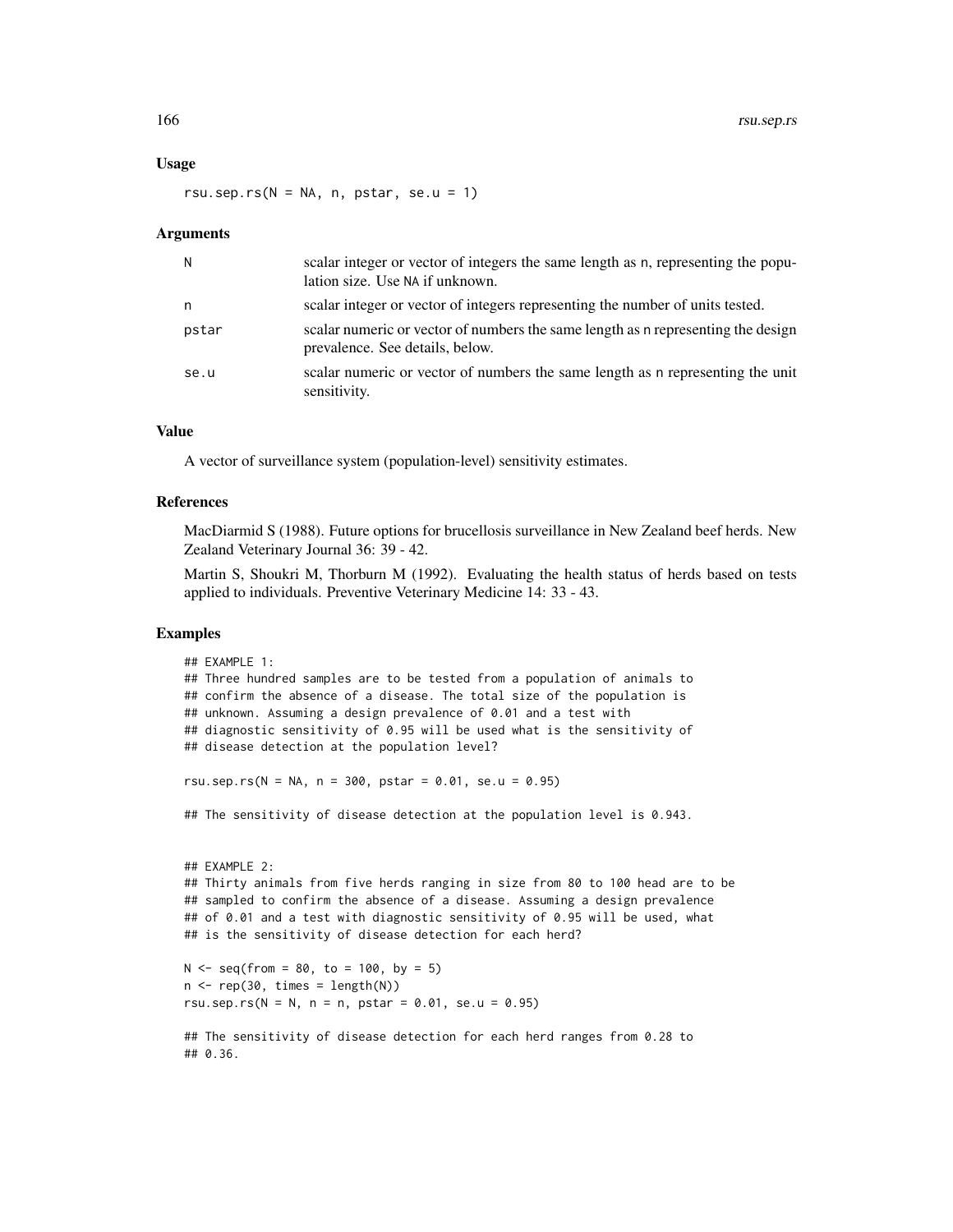rsu.sep.rs2st *Surveillance system sensitivity assuming representative two-stage sampling*

# Description

Calculates the surveillance system sensitivity for detection of disease assuming two-stage sampling (sampling of clusters and sampling of units within clusters), imperfect test sensitivity and perfect test specificity.

# Usage

rsu.sep.rs2st( $H = NA$ ,  $N = NA$ , n, pstar.c, pstar.u, se.u = 1)

# Arguments

| H       | scalar, integer representing the total number of clusters in the population. Use<br>NA if unknown.                         |
|---------|----------------------------------------------------------------------------------------------------------------------------|
| N       | vector, integer representing the number of units within each cluster. Use NA if<br>unknown.                                |
| n       | vector, integer representing the number of units tested within each cluster.                                               |
| pstar.c | scalar, numeric $(0 \text{ to } 1)$ representing the cluster-level design prevalence.                                      |
| pstar.u | scalar, numeric (0 to 1) representing the unit-level design prevalence.                                                    |
| se.u    | scalar, numeric $(0 \text{ to } 1)$ , representing the sensitivity of the diagnostic test at the<br>individual unit level. |

# Value

A list comprised of:

| se.p | the surveillance system (population-level) sensitivity of detection.    |
|------|-------------------------------------------------------------------------|
| se.c | the cluster-level sensitivity of detection.                             |
| se.u | the unit-level sensitivity of detection.                                |
| N    | the number of units within each cluster, as entered by the user.        |
| n    | the number of units tested within each cluster, as entered by the user. |

#### Note

If pstar.c is not a proportion N must be provided and N must be greater than n.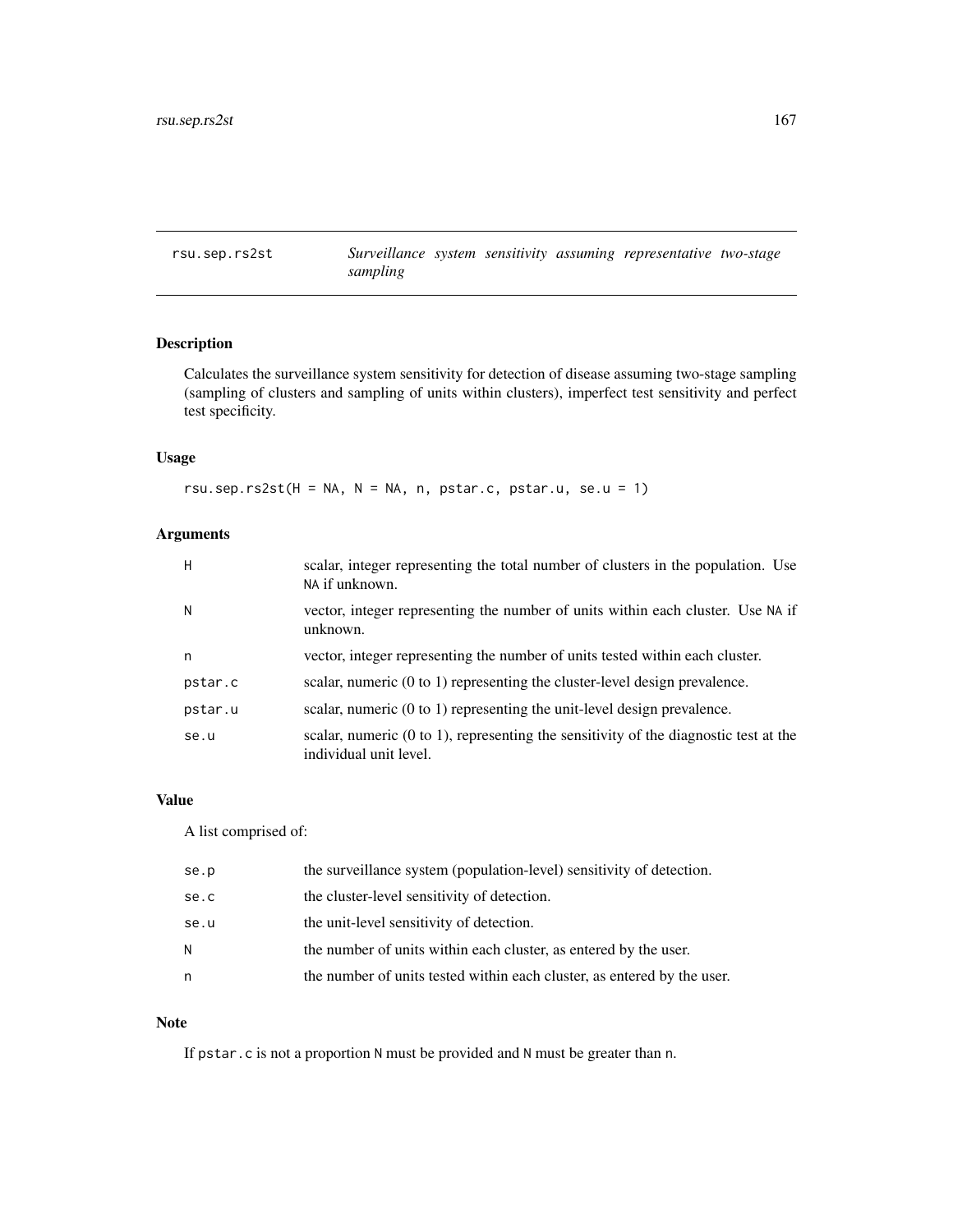## Examples

```
## EXAMPLE 1:
## A study is to be conducted to confirm the absence of enzootic bovine
## leukosis disease in your country. Four herds are to be sampled from a
## population of 500 herds. There are 550, 250, 700 and 200 cows in each of
## the four herds. From each of the four herds 30 animals are to be sampled.
## The design prevalence for this study is set to 0.01 at the herd level
## and if a herd is positive for leukosis the individual animal level
## design prevalence is set to 0.10. Assuming a test with diagnostic
## sensitivity of 0.98 will be used, what is the sensitivity of
## disease detection at the population and cluster (herd) level?
rsu.sep.rs2st(H = 500, N = c(550,250,700,200), n = rep(30, times = 4),
   pstar.c = 0.01, pstar.u = 0.10, se.u = 0.98)
## The population level sensitivity of detection is 0.037. The cluster level
## sensitivity of detection ranges from 0.950 to 0.958.
```

| rsu.sep.rsfreecalc | Surveillance system sensitivity for detection of disease assuming rep- |
|--------------------|------------------------------------------------------------------------|
|                    | resentative sampling and imperfect test sensitivity and specificity.   |

# Description

Calculates the surveillance system (population-level) sensitivity for detection of disease assuming representative sampling and imperfect test sensitivity and specificity.

#### Usage

rsu.sep.rsfreecalc(N, n, c = 1, pstar, se.u, sp.u)

| N     | scalar, integer representing the total number of subjects eligible to be sampled.<br>Use NA if unknown.                                                                                                                                                      |
|-------|--------------------------------------------------------------------------------------------------------------------------------------------------------------------------------------------------------------------------------------------------------------|
| n     | scalar, integer representing the total number of subjects sampled.                                                                                                                                                                                           |
|       | scalar, integer representing the cut-point number of positives to classify a cluster<br>as positive. If the number of positives is less than c the cluster is negative; if the<br>number of positives is greater than or equal to c the cluster is positive. |
| pstar | scalar, numeric, representing the design prevalence, the hypothetical outcome<br>prevalence to be detected. See details, below.                                                                                                                              |
| se.u  | scalar, numeric $(0 \text{ to } 1)$ representing the diagnostic sensitivity of the test at the<br>unit level.                                                                                                                                                |
| sp.u  | scalar, numeric $(0 \text{ to } 1)$ representing the diagnostic specificity of the test at the<br>unit level.                                                                                                                                                |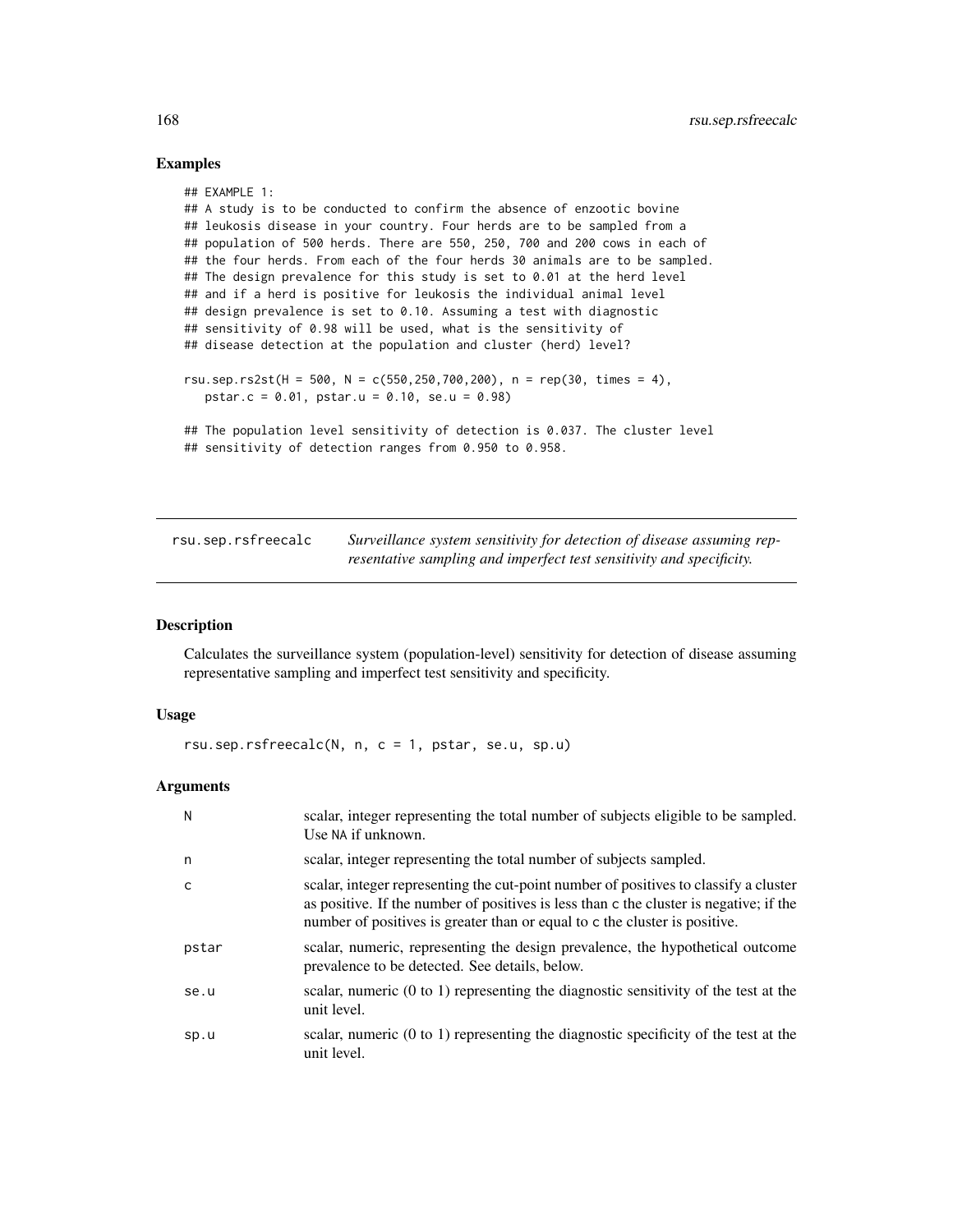#### rsu.sep.rsfreecalc 169

#### Details

If a value for N is entered surveillance system sensitivity is calculated using the hypergeometric distribution. If N is NA surveillance system sensitivity is calculated using the binomial distribution.

### Value

A scalar representing the surveillance system (population-level) sensitivity.

# References

Cameron A, Baldock C (1998a). A new probability formula for surveys to substantiate freedom from disease. Preventive Veterinary Medicine 34: 1 - 17.

Cameron A, Baldock C (1998b). Two-stage sampling in surveys to substantiate freedom from disease. Preventive Veterinary Medicine 34: 19 - 30.

Cameron A (1999). Survey Toolbox for Livestock Diseases — A practical manual and software package for active surveillance of livestock diseases in developing countries. Australian Centre for International Agricultural Research, Canberra, Australia.

## Examples

```
## EXAMPLE 1:
## Thirty animals from a herd of 150 are to be tested using a test with
## diagnostic sensitivity 0.90 and specificity 0.98. What is the
## surveillance system sensitivity assuming a design prevalence of 0.10 and
## two or more positive tests will be interpreted as a positive result?
rsu.sep.rsfreecalc(N = 150, n = 30, c = 2, pstar = 0.10,
   se.u = 0.90, sp.u = 0.98## If a random sample of 30 animals is taken from a population of 150 and
## a positive test result is defined as two or more individuals returning
## a positive test, the probability of detecting disease if the population is
## diseased at a prevalence of 0.10 is 0.87.
## FXAMPLF 2:
## Repeat these calculations assuming herd size is unknown:
rsu.sep.rsfreecalc(N = NA, n = 30, c = 2, pstar = 0.10,
  se.u = 0.90, sp.u = 0.98)
## If a random sample of 30 animals is taken from a population of unknown size
```
## and a positive test result is defined as two or more individuals returning ## a positive test, the probability of detecting disease if the population is ## diseased at a prevalence of 0.10 is 0.85.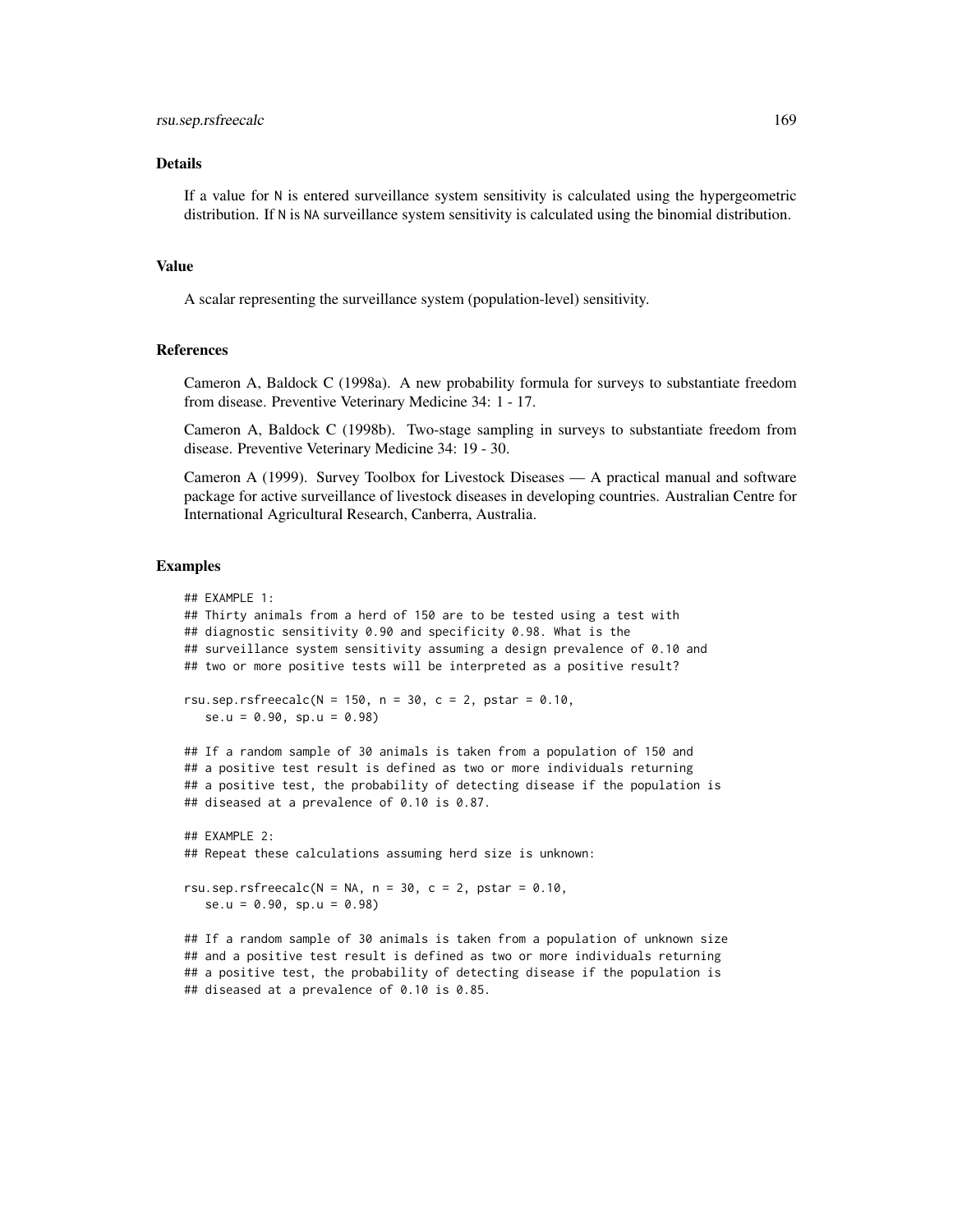# Description

Calculates surveillance system (population-level) sensitivity for multiple components, accounting for lack of independence (overlap) between components.

#### Usage

rsu.sep.rsmult(C = NA, pstar.c, rr, ppr, se.c)

#### Arguments

| C       | scalar integer or vector of the same length as rr, representing the population<br>sizes (number of clusters) for each risk group.                                                                                                                                                                                                                                                                                                         |
|---------|-------------------------------------------------------------------------------------------------------------------------------------------------------------------------------------------------------------------------------------------------------------------------------------------------------------------------------------------------------------------------------------------------------------------------------------------|
| pstar.c | scalar $(0 \text{ to } 1)$ representing the cluster level design prevalence.                                                                                                                                                                                                                                                                                                                                                              |
| rr      | vector of length equal to the number of risk strata, representing the cluster rela-<br>tive risks.                                                                                                                                                                                                                                                                                                                                        |
| ppr     | vector of the same length as r r representing the cluster level population propor-<br>tions. Ignored if C is specified.                                                                                                                                                                                                                                                                                                                   |
| se.c    | surveillance system sensitivity estimates for clusters in each component and cor-<br>responding risk group. A list with multiple elements where each element is a<br>dataframe of population sensitivity values from a separate surveillance system<br>component. The first column equals the clusterid, the second column equals<br>the cluster-level risk group index and the third column equals the population<br>sensitivity values. |

# Value

A list comprised of two elements:

| se.p         | a matrix (or vector if C is not specified) of population-level (surveillance system) |
|--------------|--------------------------------------------------------------------------------------|
|              | sensitivities (binomial and hypergeometric and adjusted vs unadjusted).              |
| se.component | a matrix of adjusted and unadjusted sensitivities for each component.                |

# Examples

```
## EXAMPLE 1:
## You are working with a population that is comprised of indviduals in
## 'high' and 'low' risk area. There are 300 individuals in the high risk
## area and 1200 individuals in the low risk area. The risk of disease for
## those in the high risk area is assumed to be three times that of the low
## risk area.
```
 $C < -c(300, 1200)$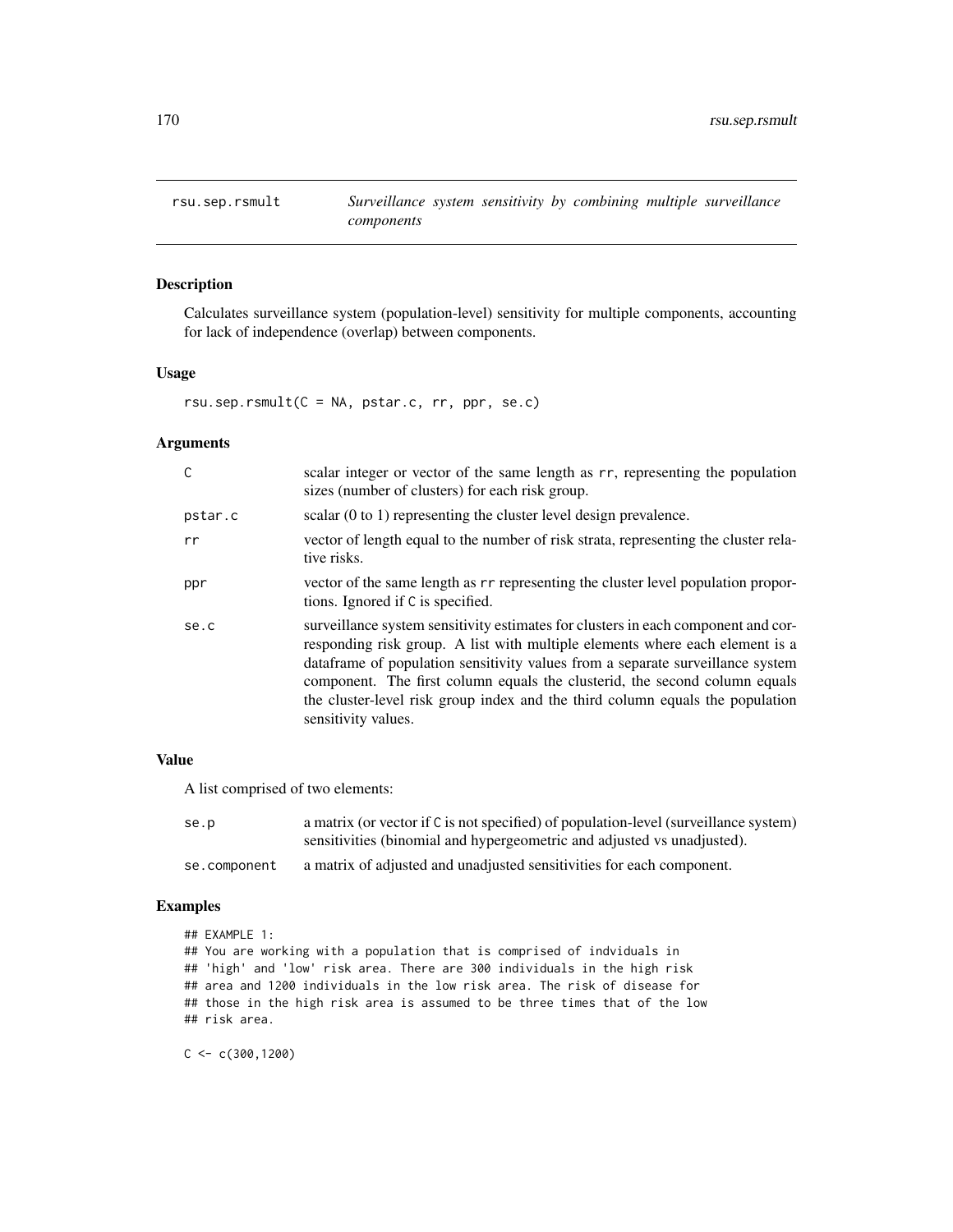# rsu.sep.rspool 171

```
pstar.c <- 0.01
rr < c(3,1)## Generate population sensitivity values for clusters in each component of
## the surveillance system. Each of the three dataframes below lists id,
## rg (risk group) and cse (component sensitivity):
comp1 \leq data.frame(id = 1:100,
   rg = c(rep(1, time = 50), rep(2, times = 50)),cse = rep(0.5, times = 100)comp2 \leq data.frame(id = seq(from = 2, to = 120, by = 2),
   rg = c(rep(1, times = 25), rep(2, times = 35)),cse = runif(n = 60, min = 0.5, max = 0.8)comp3 \le data.frame(id = seq(from = 5, to = 120, by = 5),
   rg = c(rep(1, times = 10), rep(2, times = 14)),cse = runif(n = 24, min = 0.7, max = 1))# Combine the three components into a list:
se.c <- list(comp1, comp2, comp3)
## What is the overall population-level (surveillance system) sensitivity?
rsu.sep.rsmult(C = C, pstar.c = pstar.c, rr = rr, ppr = NA, se.c = se.c)
## The overall adjusted system sensitivity (calculated using the binomial
## distribution) is 0.85.
## EXAMPLE 2:
## Assume that you don't know exactly how many individuals are in the high
## and low risk areas but you have a rough estimate that the proportion of
## the population in each area is 0.2 and 0.8, respectively. What is the
## population-level (surveillance system) sensitivity?
ppr <- c(0.20,0.80)
rsu.sep.rsmult(C = NA, pstar.c = pstar.c, rr = rr, ppr = ppr, se.c = se.c)
## The overall adjusted system sensitivity (calculated using the binomial
## distribution) is 0.85.
```
rsu.sep.rspool *Surveillance system sensitivity assuming representative sampling, imperfect pooled sensitivity and perfect pooled specificity*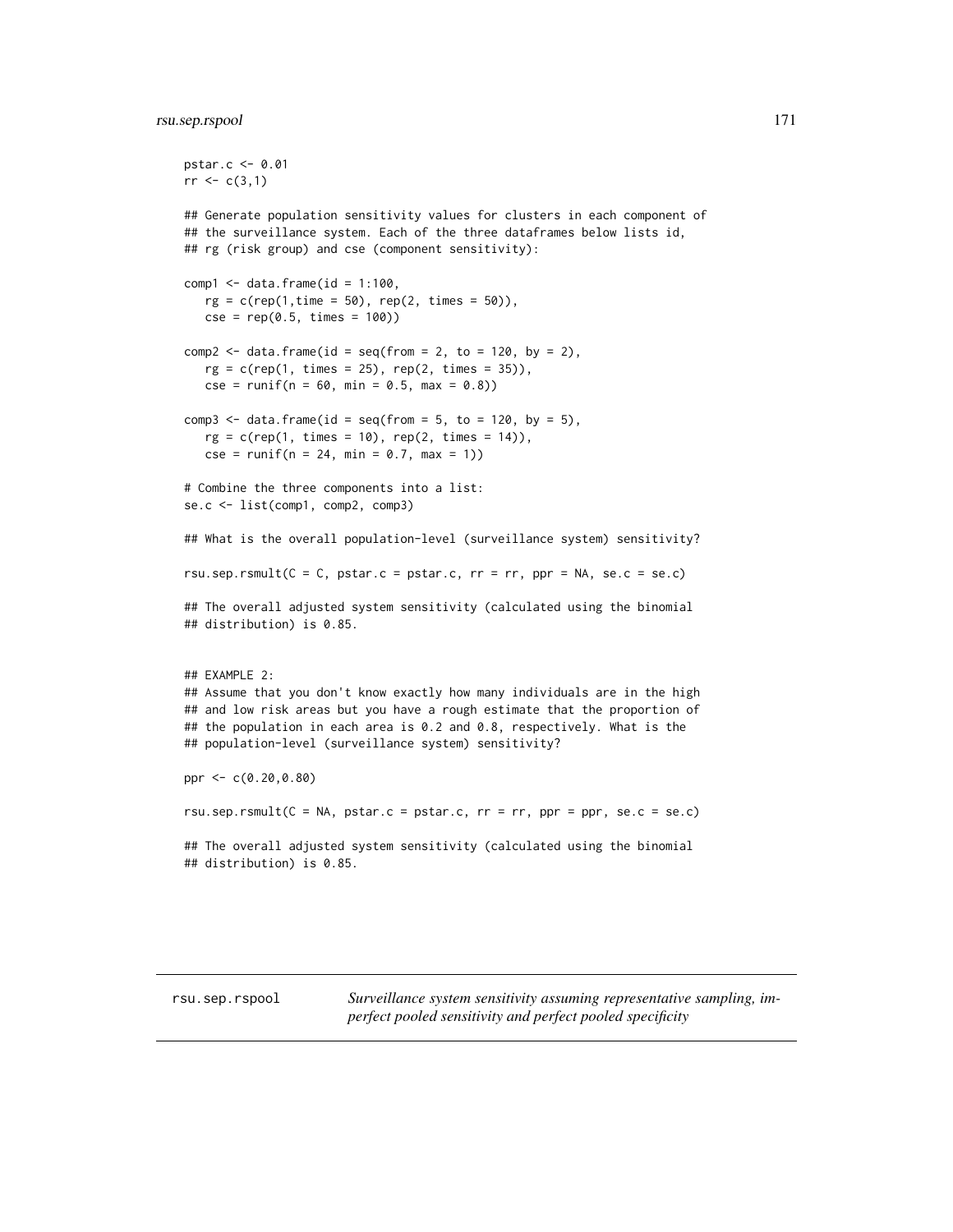#### **Description**

Calculates the surveillance system (population-level) sensitivity and specificity for detection of disease assuming representative sampling and allowing for imperfect sensitivity and specificity of the pooled test.

## Usage

rsu.sep.rspool(r, k, pstar, pse, psp = 1)

# Arguments

| r     | scalar or vector representing the number of pools.                                                                                         |
|-------|--------------------------------------------------------------------------------------------------------------------------------------------|
| k     | scalar or vector of the same length as r representing the number of individual<br>units that contribute to each pool (i.e. the pool size). |
| pstar | scalar or vector of the same length as r representing the design prevalence.                                                               |
| pse   | scalar or vector of the same length as r representing the pool-level sensitivity.                                                          |
| psp   | scalar or vector of the same length as r representing the pool-level specificity.                                                          |

#### Value

A list comprised of two elements:

| se.p | scalar or vector, the surveillance system (population-level) sensitivity estimates. |
|------|-------------------------------------------------------------------------------------|
| sp.p | scalar or vector, the surveillance system (population-level) specificity estimates. |

# References

Christensen J, Gardner I (2000). Herd-level interpretation of test results for epidemiologic studies of animal diseases. Preventive Veterinary Medicine 45: 83 - 106.

# Examples

```
## EXAMPLE 1:
## To confirm your country's disease freedom status you intend to use a test
## applied at the herd level. The test is expensive so you decide to pool the
## samples taken from individual herds. If you decide to collect 60 pools,
## each comprised of samples from five herds what is the sensitivity of
## disease detection assuming a design prevalence of 0.01 and the sensitivity
## and specificity of the pooled test equals 1.0?
rsu.sep.rspool(r = 60, k = 5, pstar = 0.01, pse = 1, psp = 1)
## This testing regime returns a population-level sensitivity of disease
## detection of 0.95.
## EXAMPLE 2:
```
## Repeat these calculations assuming the sensitivity of the pooled test ## equals 0.90.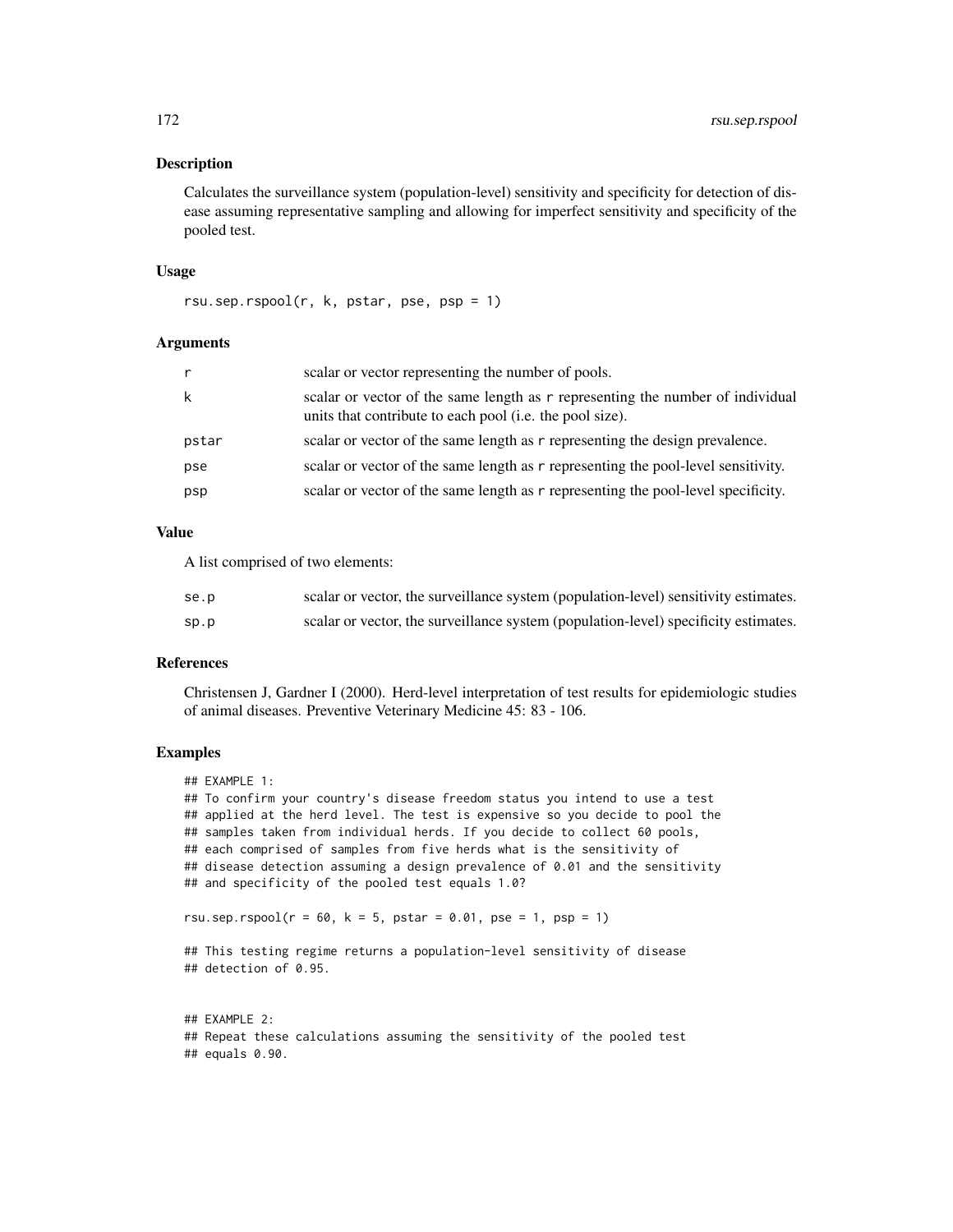```
rsu.sep.rspool(r = 60, k = 5, pstar = 0.01, pse = 0.90, psp = 1)
## If the sensitivity of the pooled test equals 0.90 the population-level
## sensitivity of disease detection is 0.93. How can we improve population-
## level sensitivity? Answer: include more pools in the study.
rsu.sep.rspool(r = 70, k = 5, pstar = 0.01, pse = 0.90, psp = 1)
## Testing 70 pools, each comprised of samples from 5 herds returns a
## population-level sensitivity of disease detection of 0.95.
```

| rsu.sep.rsvarse | Surveillance system sensitivity assuming representative sampling and |
|-----------------|----------------------------------------------------------------------|
|                 | varying unit sensitivity                                             |

# Description

Calculates the surveillance system (population-level) sensitivity for detection of disease assuming representative sampling and varying unit sensitivity.

#### Usage

rsu.sep.rsvarse(N = NA, pstar, se.u)

#### Arguments

| N     | scalar integer or vector of integers the same length as se.u, representing the<br>population size. Use NA if unknown. |
|-------|-----------------------------------------------------------------------------------------------------------------------|
| pstar | scalar representing the design prevalence.                                                                            |
| se.u  | vector of numbers the same length as N representing the individual unit sensitiv-<br>ities.                           |

### Value

A vector of surveillance system (population-level) sensitivity estimates.

# References

MacDiarmid S (1988). Future options for brucellosis surveillance in New Zealand beef herds. New Zealand Veterinary Journal 36: 39 - 42.

Martin S, Shoukri M, Thorburn M (1992). Evaluating the health status of herds based on tests applied to individuals. Preventive Veterinary Medicine 14: 33 - 43.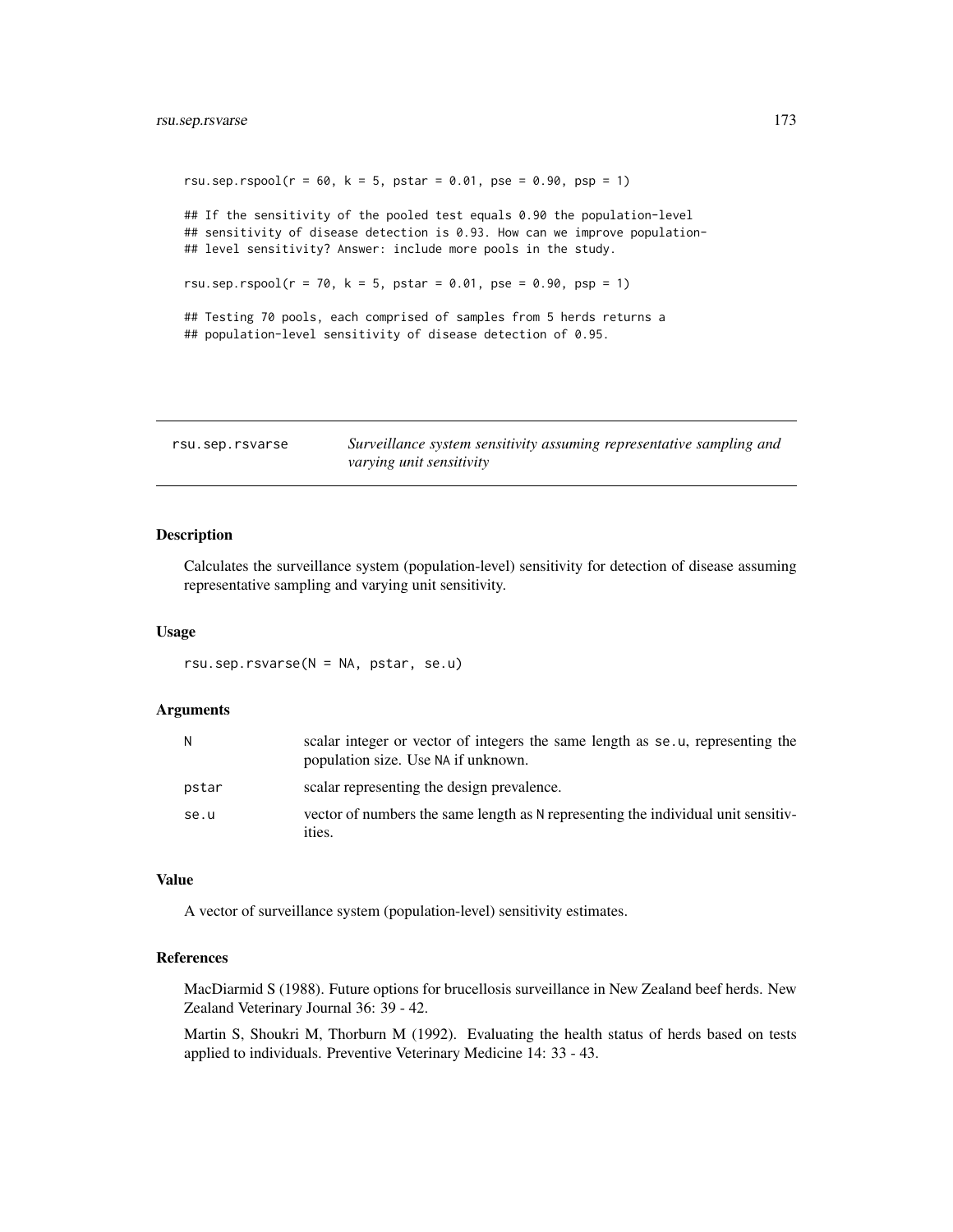## Examples

```
## EXAMPLE 1:
## A study has been carried out to detect Johne's disease in a population of
## cattle. A random sample of 50 herds from a herd population of unknown size
## has been selected and, from each selected herd, a variable number of animals
## have been tested using faecal culture which is assumed to have a diagnostic
## sensitivity in the order of 0.60.
## The number of animals tested in each of the 50 herds is:
set.seed(1234)
ntest \le round(runif(n = 50, min = 10, max = 30), digits = 0)
ntest
## Calculate the herd level sensitivity of disease detection, assuming we've
## been provided with no details of the number of animals in each of the 50
## herds. Assume a within-herd design prevalence of 0.05:
herd.se \leq rsu.sep.rs(N = NA, n = ntest, pstar = 0.05, se.u = 0.60)
range(herd.se)
## The herd level sensitivity of detection varies between 0.26 and 0.60.
## Calculate the surveillance system sensitivity assuming a herd-level design
## prevalence of 0.01:
rsu.sep.rsvarse(N = NA, pstar = 0.01, se.u = herd.se)
## The surveillance system sensitivity is 0.20.
```
rsu.spp.rs *Surveillance system specificity assuming representative sampling*

# **Description**

Calculates surveillance system (population level) specificity assuming representative sampling and imperfect test specificity.

#### Usage

rsu.spp.rs $(N, n, c = 1, sp.u)$ 

# Arguments

| N. | scalar or vector of the same length as that vector of n defining the [cluster] |
|----|--------------------------------------------------------------------------------|
|    | population size. Use NA if the size of the population not known, or for a more |
|    | general application see details, below.                                        |

n scalar or vector defining the sample size.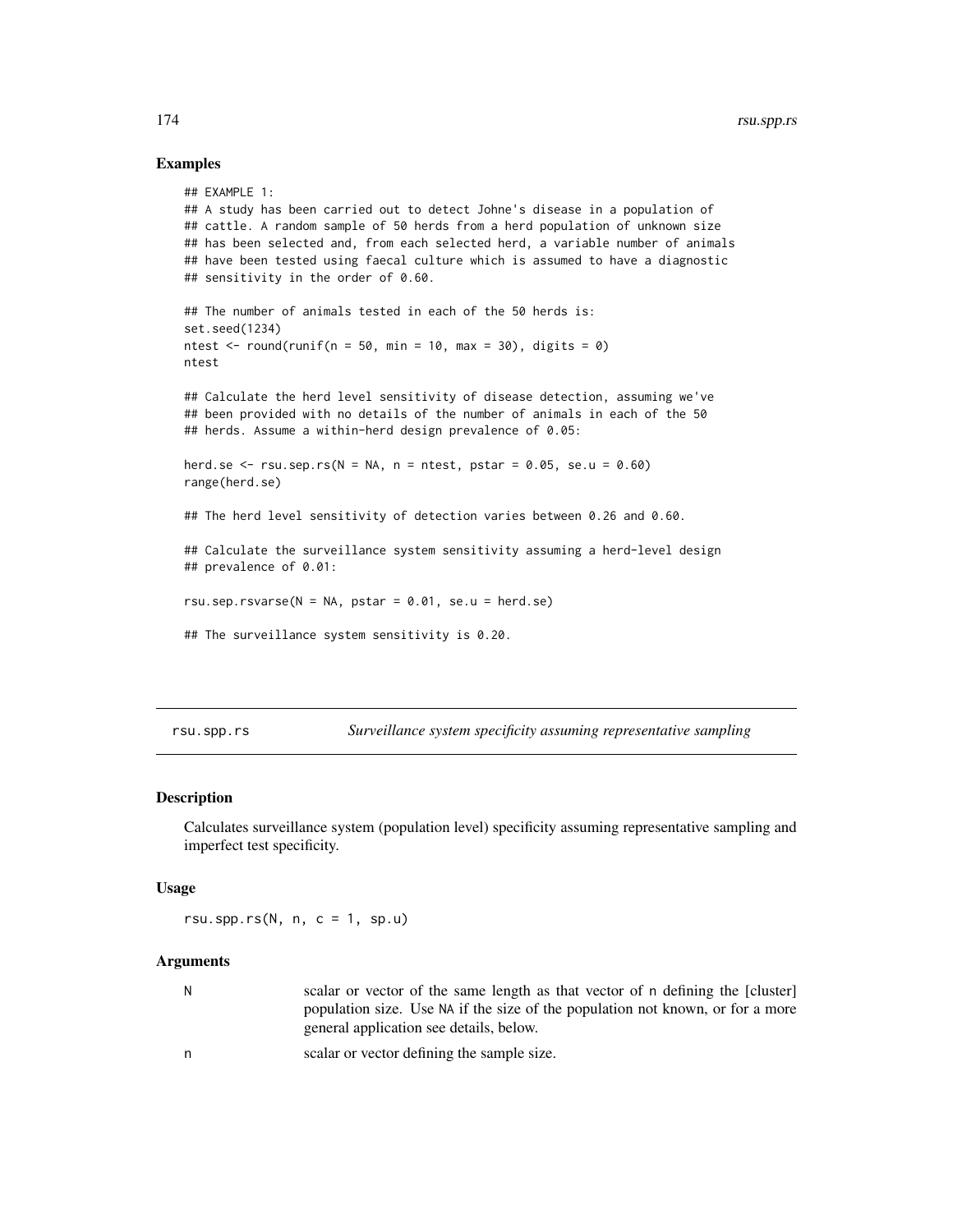#### rsu.spp.rs 175

| C.   | scalar or vector of the same length as that vector of n defining the cut-point                   |
|------|--------------------------------------------------------------------------------------------------|
|      | number of positives to classify a cluster as positive, if the number of positive                 |
|      | samples is less than c the cluster is declared is negative, if the number of positive            |
|      | samples is greater than c the cluster is declared positive.                                      |
| sp.u | scalar $(0 \text{ to } 1)$ or vector of same length as n, the specificity of the diagnostic test |
|      | at the surveillance unit level.                                                                  |

#### Details

This function calculates population specificity using the hypergeometric distribution if N and c are provided and the binomial distribution otherwise.

If N is provided the number of false positives is fixed, based on N and test specificity sp.u. This implies that test specificity is a fixed individual-level characteristic (e.g. due to specific crossreacting infection). If N is not supplied, cluster (e.g. herd) specificity is a random binomial function based only on the number of samples and test specificity (i.e. specificity is a function of the test and independent of individual characteristics).

#### Value

A vector of population specificity estimates.

## References

Martin S, Shoukri M, Thorburn M (1992). Evaluating the health status of herds based on tests applied to individuals. Preventive Veterinary Medicine 14: 33 - 43.

## Examples

```
## EXAMPLE 1:
## Calculate the surveillance system specificity (i.e. the probability that
## an uninfected population will be correctly identified as negative) if 30
## surveillance units have been tested from a population of 150 using a
## diagnostic test with surveillance unit specificity of 0.90, using a
## cut-point of one or more positives to consider the population positive.
## A specificity of 0.90 means that 9 out of 10 samples from disease-negative
## surveillance units will return a negative result (i.e. one of them will be
## a false positive).
rsu.spp.rs(N = 150, n = 30, c = 1, sp.u = 0.90)
## The surveillance system specificity is 0.03. There is a probability of
## 0.03 that all 30 samples will be negative.
## EXAMPLE 2:
## Now assume we set a cut-point of 6. That is, 6 or more samples have to
## return a positive result for us to declare the population positive:
rsu.spp.rs(N = 150, n = 30, c = 6, sp.u = 0.90)
```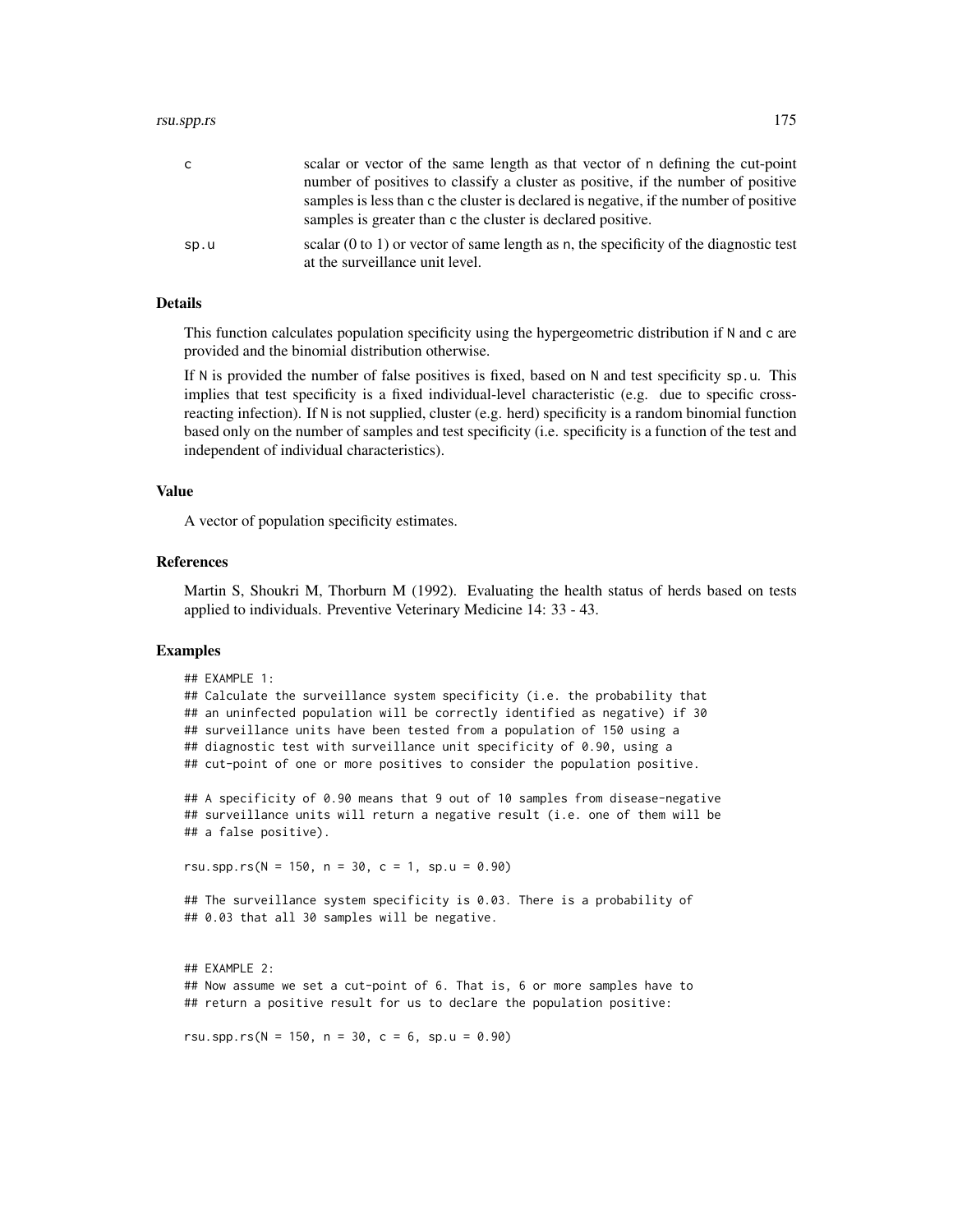## The surveillance system specificity is 0.95.

rsu.sspfree.rs *Sample size to achieve a desired probability of disease freedom assuming representative sampling*

# Description

Calculates the required sample size to achieve a desired (posterior) probability of disease freedom assuming representative sampling, imperfect test sensitivity and perfect test specificity.

#### Usage

rsu.sspfree.rs(N = NA, prior, p.intro, pstar, pfree, se.u)

# Arguments

| N       | scalar integer or vector of integers the same length as n, representing the popu-<br>lation size. Use NA if unknown.               |
|---------|------------------------------------------------------------------------------------------------------------------------------------|
| prior   | scalar probability $(0 \text{ to } 1)$ , representing the prior probability that the population<br>is free of disease.             |
| p.intro | scalar or vector of the same length as pfree, representing the probability of<br>disease introduction during the next time period. |
| pstar   | scalar numeric or vector of numbers the same length as pfree representing the<br>design prevalence.                                |
| pfree   | scalar numeric or vector of numbers the same length as pfree representing the<br>desired probability of disease freedom.           |
| se.u    | scalar $(0 \text{ to } 1)$ representing the sensitivity of the diagnostic test at the surveil-<br>lance unit level.                |

# Value

A list comprised of three elements:

| n         | a vector listing the required sample sizes.            |
|-----------|--------------------------------------------------------|
| sep       | a vector listing the population sensitivity estimates. |
| adj.prior | a vector listing the adjusted priors.                  |

# Note

This function returns the sample size to achieve a desired (posterior) probability of disease freedom. Function rsu. sssep. rs returns the sample size to achieve a desired surveillance system sensitivity.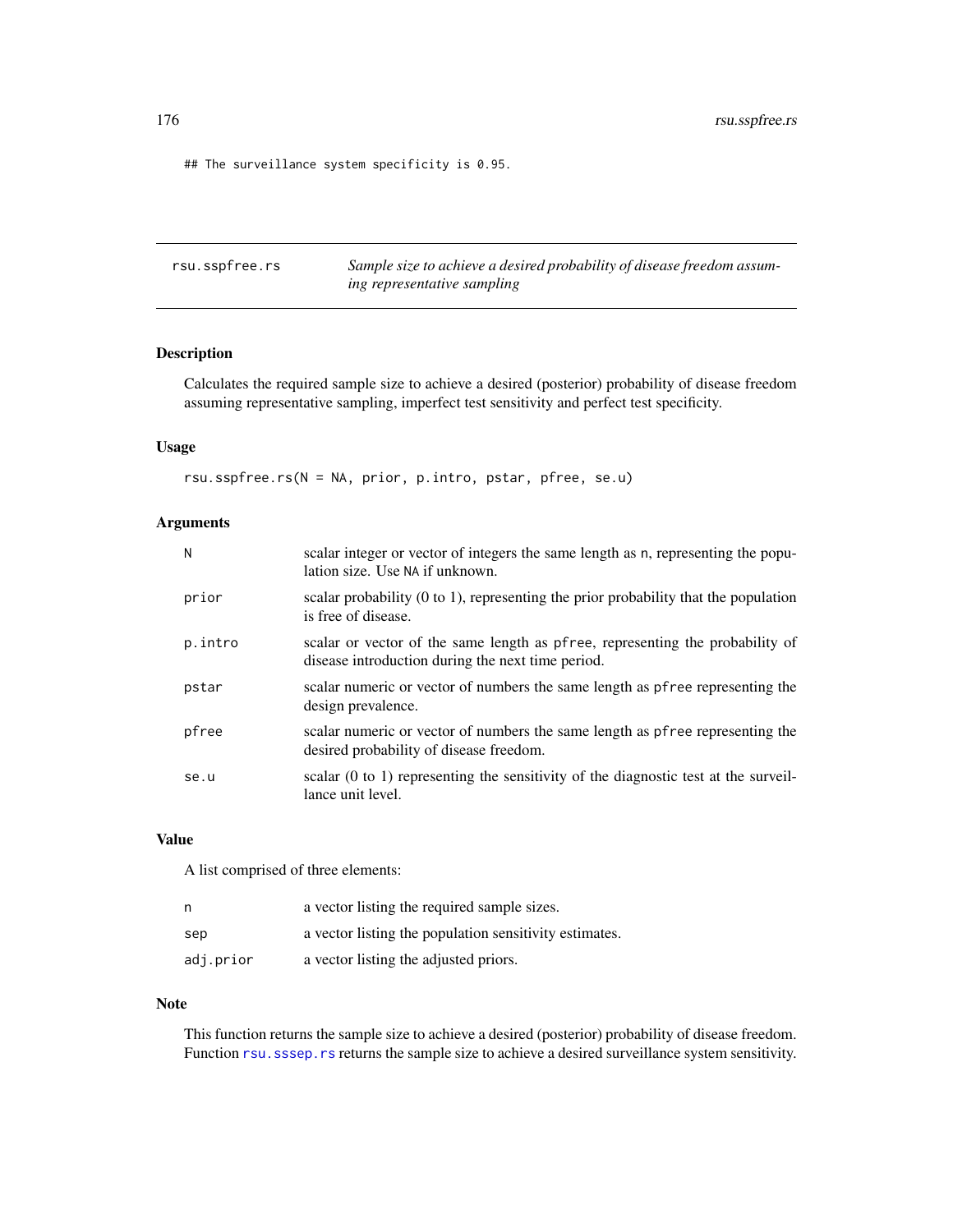## References

Martin P, Cameron A, Greiner M (2007). Demonstrating freedom from disease using multiple complex data sources 1: A new methodology based on scenario trees. Preventive Veterinary Medicine 79: 71 - 97.

Martin P, Cameron A, Barfod K, Sergeant E, Greiner M (2007). Demonstrating freedom from disease using multiple complex data sources 2: Case study - Classical swine fever in Denmark. Preventive Veterinary Medicine 79: 98 - 115.

## Examples

```
## EXAMPLE 1:
## Prior surveillance activities and expert opinion lead you to believe that
## there's a 75% chance that your country is free of disease X. To confirm
## your country's disease freedom status you intend to use a test at the herd
## level which has a diagnostic sensitivity of 0.95. The probability of
## disease introduction during the time period of interest is relatively
## low, say 0.01. How many herds need to be sampled to be 95% confident
## that the country is free of disease X assuming a design prevalence of
## 0.01?
rsu.sspfree.rs(N = NA, prior = 0.75, p.intro = 0.01, pstar = 0.01,
  pfree = 0.95, se.u = 0.95)
## A total of 198 herds need to be sampled to meet the requirements of the
```

| rsu.sssep.rb2st1rf | Sample size to achieve a desired surveillance system sensitivity assum- |
|--------------------|-------------------------------------------------------------------------|
|                    | ing risk-based 2-stage sampling on one risk factor at the cluster level |

#### Description

## study.

Calculates the sample size to achieve a desired surveillance system sensitivity assuming risk-based 2-stage sampling on one risk factor at the cluster level, imperfect test sensitivity and perfect test specificity.

#### Usage

```
rsu.sssep.rb2st1rf(rr, ppr, spr, pstar.c, se.c, pstar.u, se.u, se.p)
```

| rr  | vector, defining the relative risk values for each strata in the population. |
|-----|------------------------------------------------------------------------------|
| ppr | vector of length r rdefining the population proportions in each strata.      |
| spr | vector of length rr defining the planned number of units to be sampled from  |
|     | each strata.                                                                 |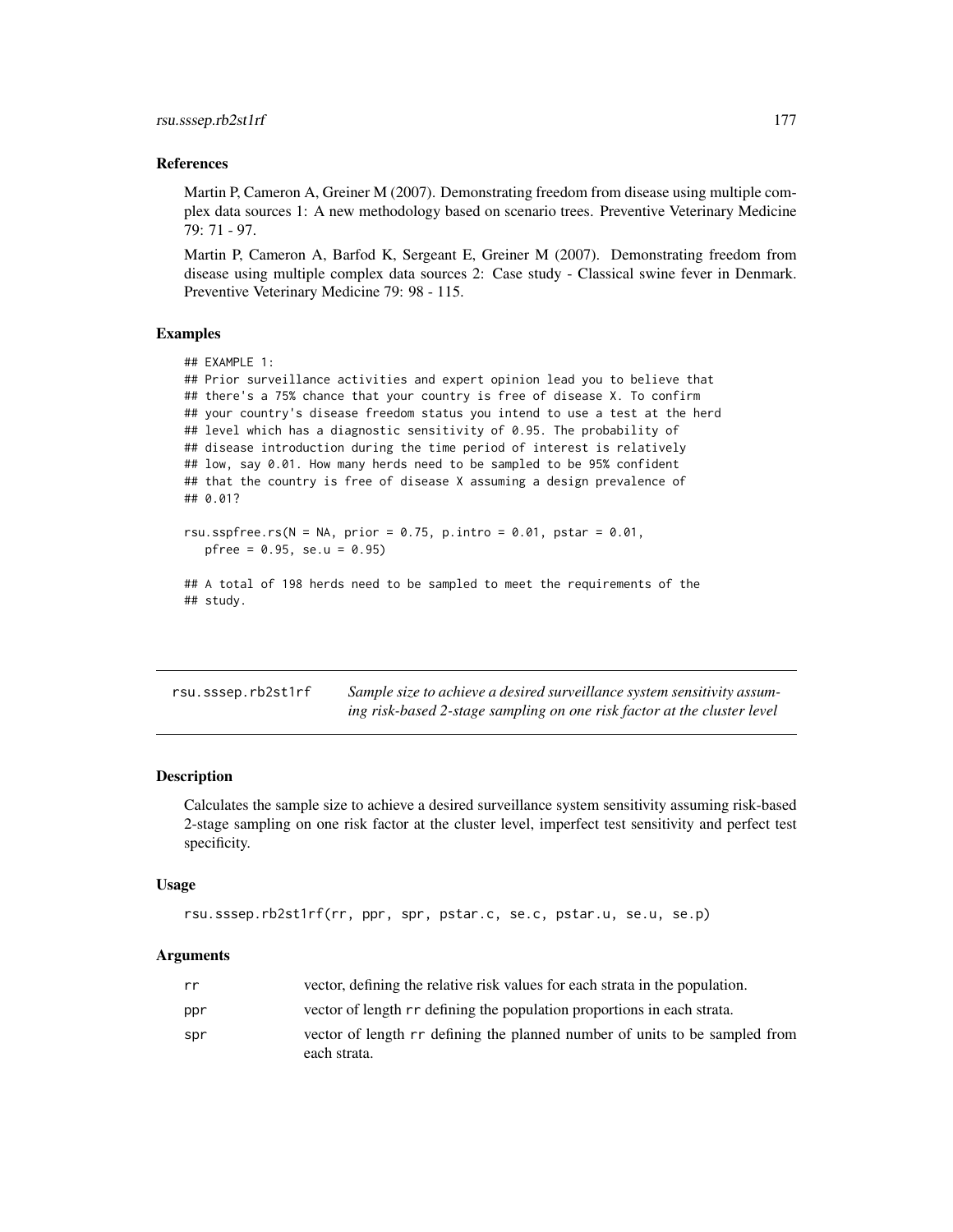| pstar.c | scalar (either a proportion or integer) defining the cluster level design preva-<br>lence.                          |
|---------|---------------------------------------------------------------------------------------------------------------------|
| se.c    | scalar proportion, defining the desired cluster level sensitivity.                                                  |
| pstar.u | scalar (either a proportion or integer) defining the surveillance unit level design<br>prevalence.                  |
| se.u    | scalar $(0 \text{ to } 1)$ representing the sensitivity of the diagnostic test at the surveil-<br>lance unit level. |
| se.p    | scalar (0 to 1) representing the desired surveillance system (population-level)<br>sensitivity.                     |

## Value

A list comprised of seven elements:

| n.clusters          | scalar, the total number of clusters to be sampled.                                                         |  |  |
|---------------------|-------------------------------------------------------------------------------------------------------------|--|--|
|                     | n.clusters.per.strata                                                                                       |  |  |
|                     | a vector of the same length as r r listing the numbers of clusters to be sampled<br>from each risk stratum. |  |  |
| n.units             | scalar, the total number of units to be sampled.                                                            |  |  |
| n.units.per.strata  |                                                                                                             |  |  |
|                     | a vector of the same length of rr listing the total numbers of units to be sampled                          |  |  |
|                     | from each risk stratum.                                                                                     |  |  |
| n.units.per.cluster |                                                                                                             |  |  |
|                     | scalar, the number of units to be sampled from each cluster.                                                |  |  |
| epinf               | a vector of the same length of rr listing the effective probability of infection for<br>each risk stratum.  |  |  |
| adj.risk            | a vector of the same length of r r listing the adjusted risk values for each risk<br>stratum.               |  |  |

# Examples

## A cross-sectional study is to be carried out to confirm the absence of ## disease using risk based sampling. The population of interest is comprised ## of individual sampling units managed within clusters.

## Clusters are stratified into 'high', 'medium' and 'low' risk areas ## where the cluster-level risk of disease in the high risk area compared ## with the low risk area is 5 and the cluster-level risk of disease in ## the medium risk area compared with the low risk area is 3.

## The proportions of the population at risk in the high, medium and low ## risk area are 0.10, 0.20 and 0.70, respectively. The proportion of samples ## taken from the high, medium and low risk areas will be 0.40, 0.40 and ## 0.20, respectively.

## You intend to use a test with diagnostic sensitivity of 0.90 and you'd ## like to take a sufficient number of samples to return a cluster-level ## sensitivity of 0.80 and a population-level (system) sensitivity of 0.95.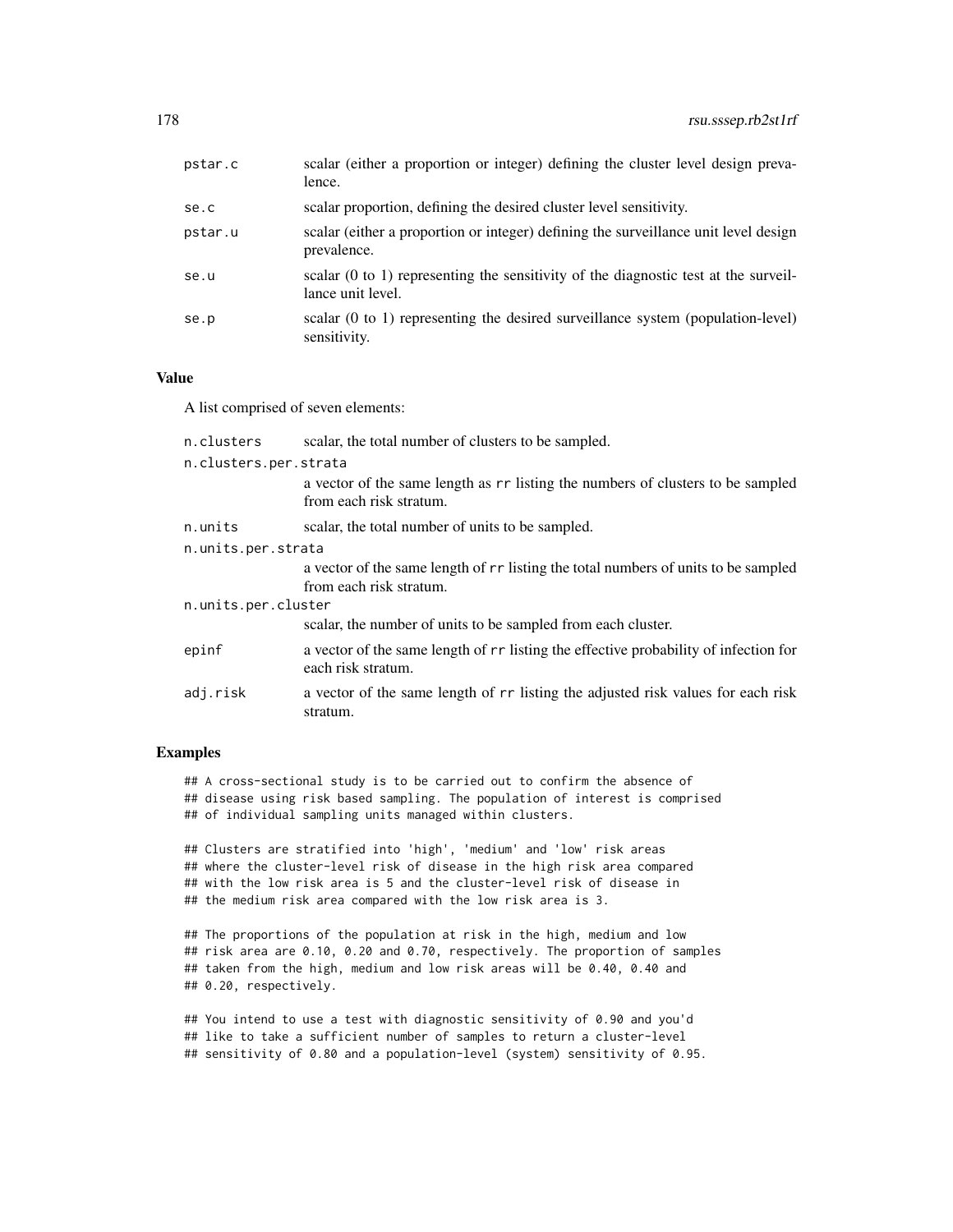## How many units need to be sampled to meet the requirements of the study?

```
rr < c(5,3,1)ppr <- c(0.10,0.20,0.70)
spr <- c(0.40,0.40,0.20)
rsu.sssep.rb2st1rf(rr, ppr, spr, pstar.c = 0.01, se.c = 0.80,
   pstar.u = 0.10, se.u = 0.90, se.p = 0.95)
## A total of 197 clusters needs to be sampled, 79 from the high risk area,
## 79 from the medium risk area and 39 from the low risk area. A total of
## 18 units should be sampled from each cluster, 3546 units in total.
```

| rsu.sssep.rb2st2rf | Sample size to achieve a desired surveillance system sensitivity as- |
|--------------------|----------------------------------------------------------------------|
|                    | suming risk-based 2-stage sampling on two risk factors at either the |
|                    | cluster level, unit level, or both                                   |

## Description

Calculates the sample size to achieve a desired surveillance system sensitivity assuming risk-based 2-stage sampling on two risk factors at either the cluster level, the unit level or both, imperfect test sensitivity and perfect test specificity.

#### Usage

```
rsu.sssep.rb2st2rf(rr.c, ppr.c, spr.c, pstar.c, se.c,
   rr.u, ppr.u, spr.u, pstar.u, se.u, se.p)
```

| rr.c    | vector, corresponding to the number of risk strata defining the relative risk values<br>at the cluster level.           |
|---------|-------------------------------------------------------------------------------------------------------------------------|
| ppr.c   | vector of length equal to that of rr. c defining the population proportions at the<br>cluster level.                    |
| spr.c   | vector of length equal to that of rr.c defining the planned surveillance propor-<br>tions at the cluster level.         |
| pstar.c | scalar (either a proportion or integer) defining the cluster level design preva-<br>lence.                              |
| se.c    | scalar (proportion), the desired cluster level sensitivity.                                                             |
| rr.u    | vector, corresponding to the number of risk strata defining the relative risk values<br>at the surveillance unit level. |
| ppr.u   | vector, of length equal to that of r r. u defining the population proportions at the<br>surveillance unit level.        |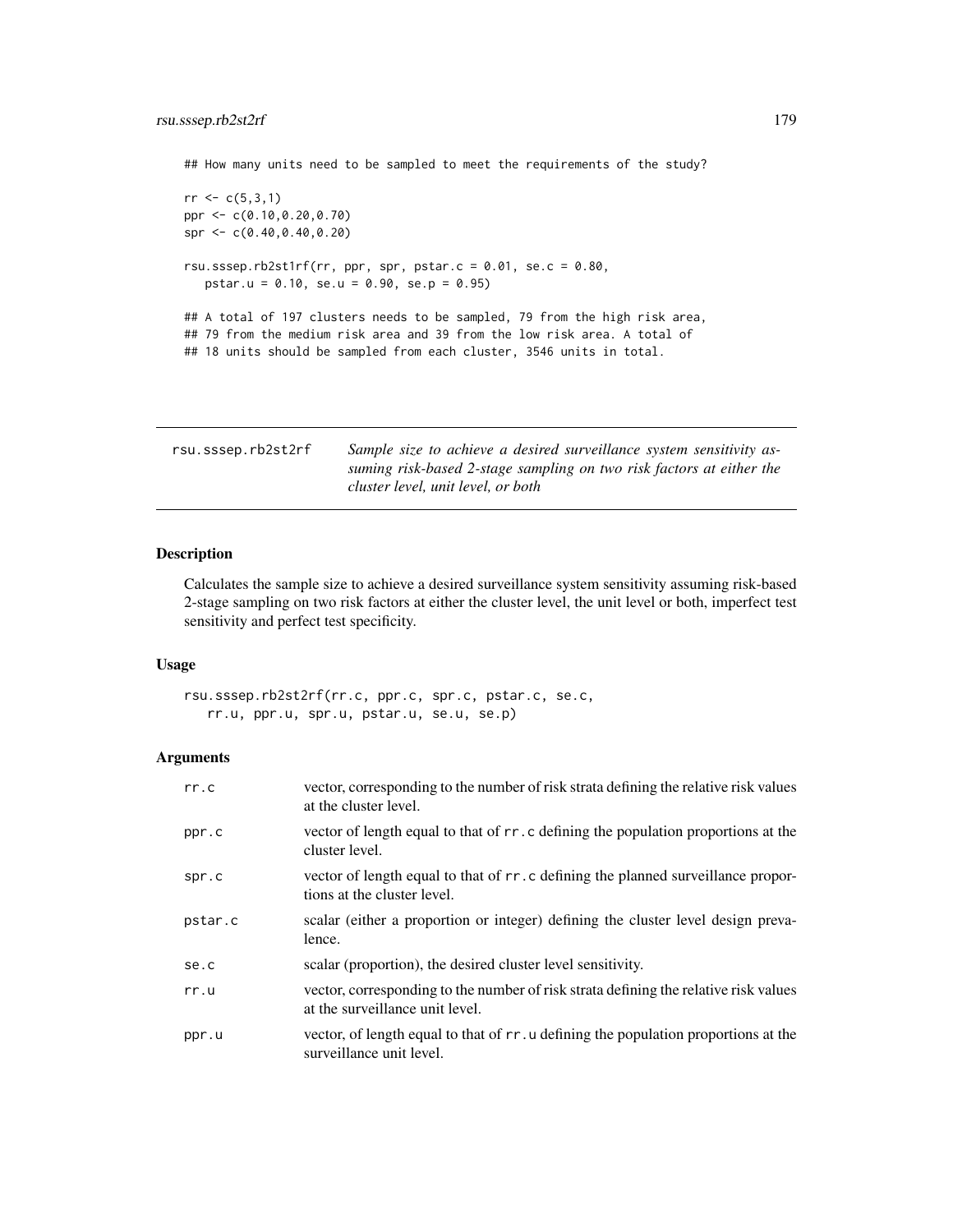| spr.u   | vector of length equal to that of rr. u defining the planned surveillance propor-<br>tions at the surveillance unit level. |
|---------|----------------------------------------------------------------------------------------------------------------------------|
| pstar.u | scalar (either a proportion or integer) defining the surveillance unit level design<br>prevalence.                         |
| se.u    | scalar $(0 \text{ to } 1)$ representing the sensitivity of the diagnostic test at the surveil-<br>lance unit level.        |
| se.p    | scalar $(0 \text{ to } 1)$ representing the desired surveillance system (population-level)<br>sensitivity                  |

## Value

A list comprised of two elements:

| clusters | scalar, the total number of clusters to be sampled.            |
|----------|----------------------------------------------------------------|
| units    | scalar, the total number of units to sample from each cluster. |

#### Examples

## EXAMPLE 1: ## A cross-sectional study is to be carried out to confirm the absence of ## disease using risk based sampling. Assume a design prevalence of 0.02 ## at the cluster (herd) level and a design prevalence of 0.10 at the ## surveillance unit (individual) level. Clusters are categorised as ## being either high, medium or low risk with the probability of disease for ## clusters in the high and medium risk area 5 and 3 times the probability of ## disease in the low risk area. The proportions of clusters in the high, ## medium and low risk area are 0.10, 0.20 and 0.70, respectively. The ## proportion of samples from the high, medium and low risk area will be ## 0.40, 0.40 and 0.20, respectively.

## Surveillance units (individuals) are categorised as being either high or ## low risk with the probability of disease for units in the high risk group ## 4 times the probability of disease in the low risk group. The proportions ## of units in the high and low risk groups are 0.10 and 0.90, respectively. ## All of your samples will be taken from units in the high risk group.

## You intend to use a test with diagnostic sensitivity of 0.95 and you'd ## like to take sufficient samples to be 95% certain that you've detected ## disease at the population level, 95% certain that you've detected disease ## at the cluster level and 95% at the surveillance unit level. How many ## clusters and how many units need to be sampled to meet the requirements ## of the study?

```
rsu.sssep.rb2st2rf(
```
 $rr.c = c(5,3,1)$ , ppr.c =  $c(0.1,0.2,0.7)$ , spr.c =  $c(0.4,0.4,0.2)$ , pstar.c = 0.02, se.c = 0.50,  $rr.u = c(4,1)$ ,  $ppr.u = c(0.1, 0.9)$ ,  $spr.u = c(1,0)$ , pstar.u = 0.10, se.u = 0.90,  $se.p = 0.95$ 

## A total of 82 clusters needs to be sampled: 33 from the high risk area,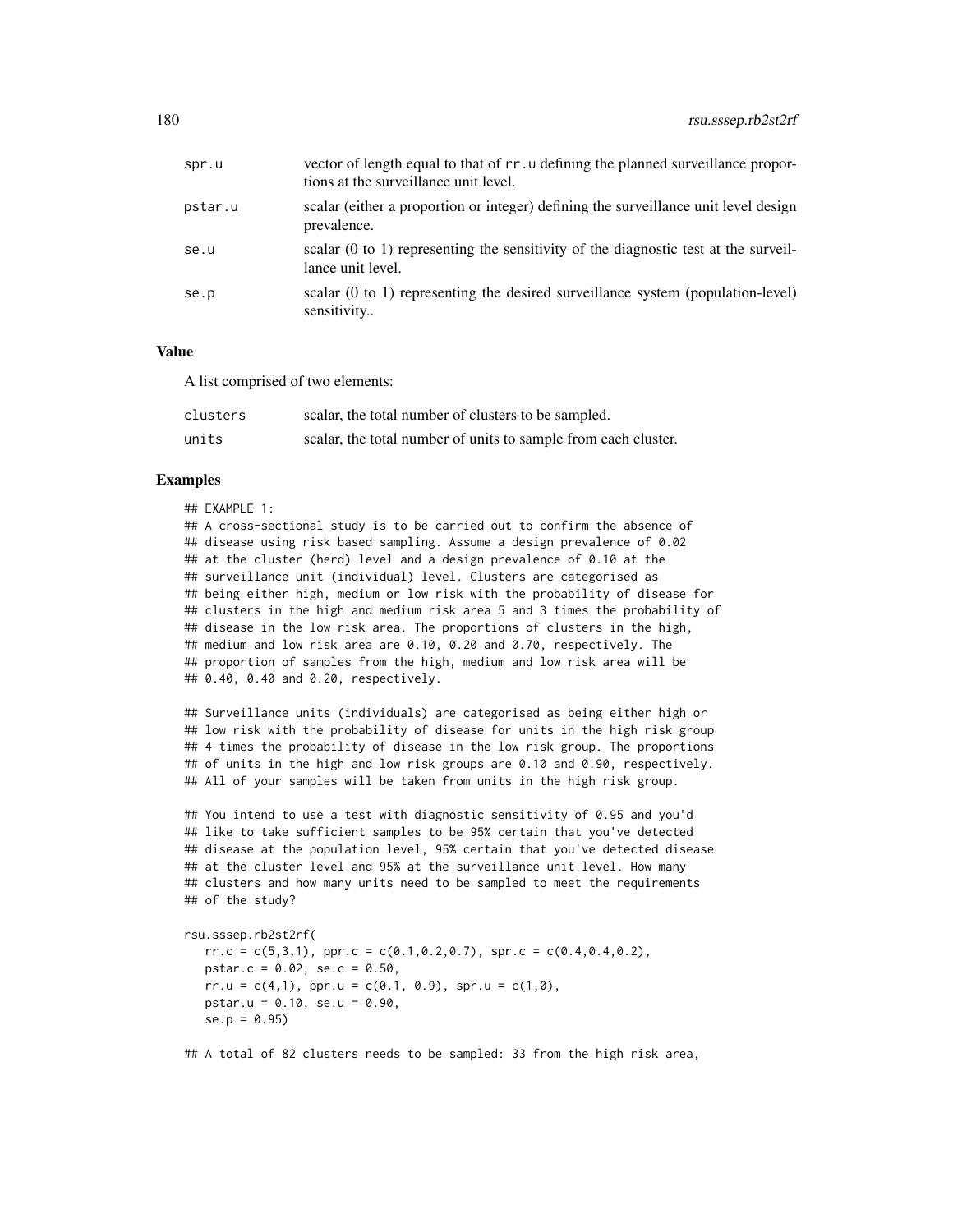<span id="page-180-0"></span>## 33 from the medium risk area and 16 from the low risk area. A total of ## 9 units should be sampled from each cluster.

rsu.sssep.rbmrg *Sample size to achieve a desired surveillance system sensitivity assuming risk-based sampling and multiple sensitivity values within risk groups*

# Description

Sample the size to achieve a desired population sensitivity assuming risk-based sampling, multiple sensitivity values within risk groups for each risk group and perfect test specificity.

## Usage

rsu.sssep.rbmrg(pstar, rr, ppr, spr, spr.rg, se.p, se.u)

# Arguments

| pstar  | scalar, the design prevalence.                                                                                                                                                                                       |
|--------|----------------------------------------------------------------------------------------------------------------------------------------------------------------------------------------------------------------------|
| rr     | vector of length equal to the number of risk strata, the relative risk values.                                                                                                                                       |
| ppr    | vector of the same length as r r, population proportions for each risk group.                                                                                                                                        |
| spr    | vector of the same length as rr, the planned surveillance proportions for each<br>risk group.                                                                                                                        |
| spr.rg | matrix with rows equal to the number of risk groups and columns equal to the<br>number of sensitivity values (row sums must equal 1), the proportions of sam-<br>ples for each sensitivity value in each risk group. |
| se.p   | scalar $(0 \text{ to } 1)$ representing the desired surveillance system (population-level)<br>sensitivity.                                                                                                           |
| se.u   | vector $(0 \text{ to } 1)$ representing the sensitivity of the diagnostic test at the surveil-<br>lance unit level.                                                                                                  |

## Value

A list comprised of three elements:

| n       | matrix of sample sizes for each risk and sensitivity group. |
|---------|-------------------------------------------------------------|
| epi     | a vector of effective probability of infection estimates.   |
| mean.se | a vector of the mean sensitivity for each risk group.       |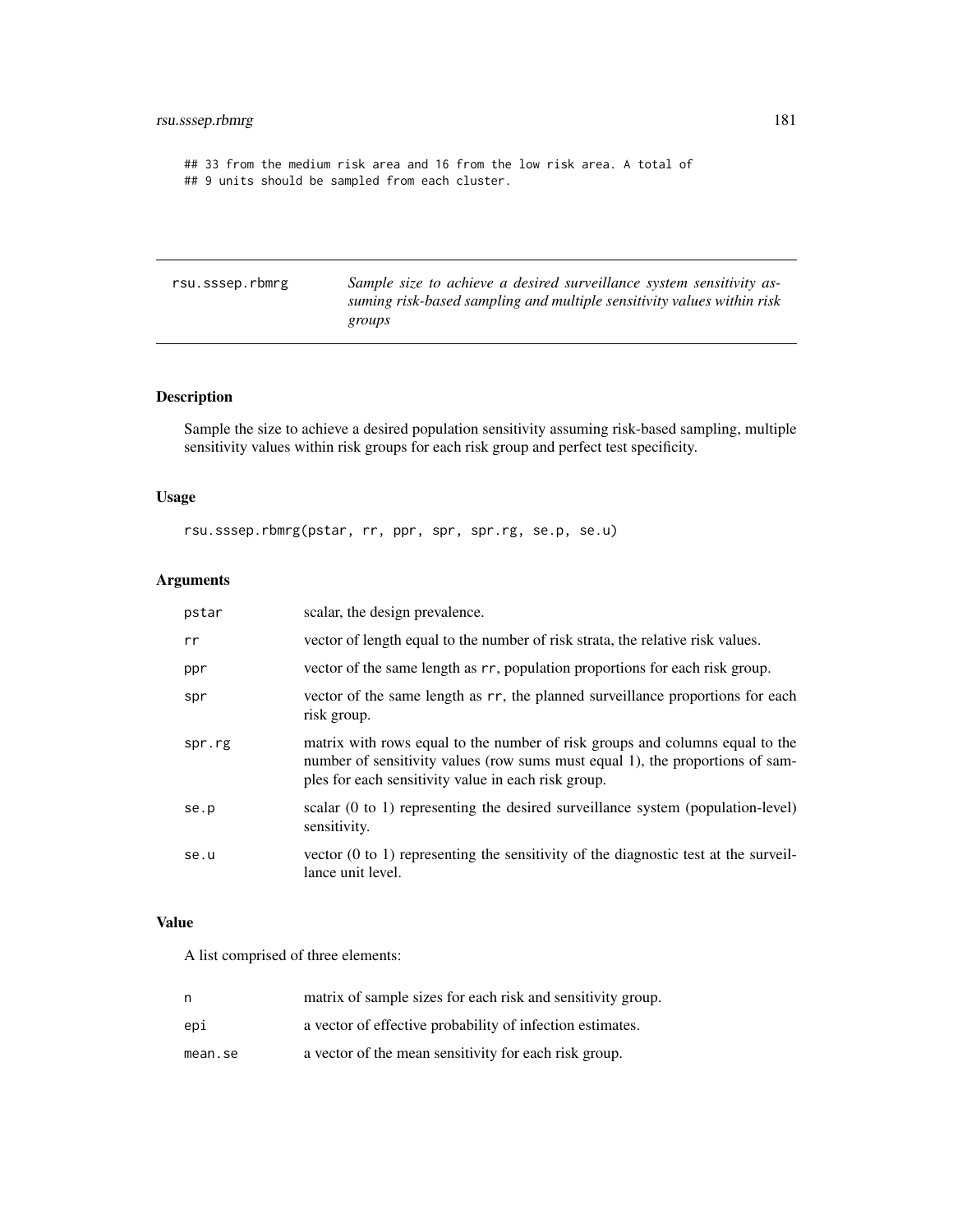## Examples

```
## EXAMPLE 1:
## You are working with a disease of cattle where the prevalence is believed
## to vary according to herd type. The risk of disease is 5 times greater
## in dairy herds and 3 times greater in mixed herds compared with the
## reference category, beef herds. The distribution of dairy, mixed and beef
## herds in the population of interest is 0.10, 0.10 and 0.80, respectively.
## You intend to distribute your sampling effort 0.4, 0.4 and 0.2 across dairy,
## mixed and beef herds, respectively.
## Within each of the three risk groups a single test with a diagnostic
## sensitivity of 0.95 will be used. How many herds need to be sampled if
## you want to be 95% certain of detecting disease if it is present in the
## population at a prevalence of 1% or greater?
## Generate a matrix listing the proportions of samples for each test in
## each risk group (the number of rows equal the number of risk groups,
## the number of columns equal the number of tests):
m \le rbind(1,1,1)
rsu.sssep.rbmrg(pstar = 0.01, rr = c(5,3,1), ppr = c(0.1,0.1,0.8),
   spr = c(0.4, 0.4, 0.2), spr.rg = m, se.p = 0.95, se.u = 0.95)
## A total of 147 herds need to be sampled: 59 dairy, 59 mixed and 29
## beef herds.
## EXAMPLE 2:
## Now assume that one of two tests will be used for each herd. The first
## test has a diagnostic sensitivity of 0.92. The second test has a diagnostic
## sensitivity of 0.80. The proportion of dairy, mixed and beef herds receiving
## the first test is 0.80, 0.50 and 0.70, respectively (which means that 0.20,
## 0.50 and 0.30 receive the second test, respectively).
## Recalculate the sample size.
m \leftarrow \text{rbind}(c(0.8, 0.2), c(0.5, 0.5), c(0.7, 0.3))rsu.sssep.rbmrg(pstar = 0.01, rr = c(5,3,1), ppr = c(0.1,0.1,0.8),
   spr = c(0.4, 0.4, 0.2), spr.rg = m, se.p = 0.95, se.u = c(0.92, 0.80)## A total of 159 herds need to be sampled: 64 dairy, 64 mixed and 31
## beef herds.
```
<span id="page-181-0"></span>

rsu.sssep.rbsrg *Sample size to achieve a desired surveillance system sensitivity assuming risk-based sampling and a single sensitivity value for each risk group*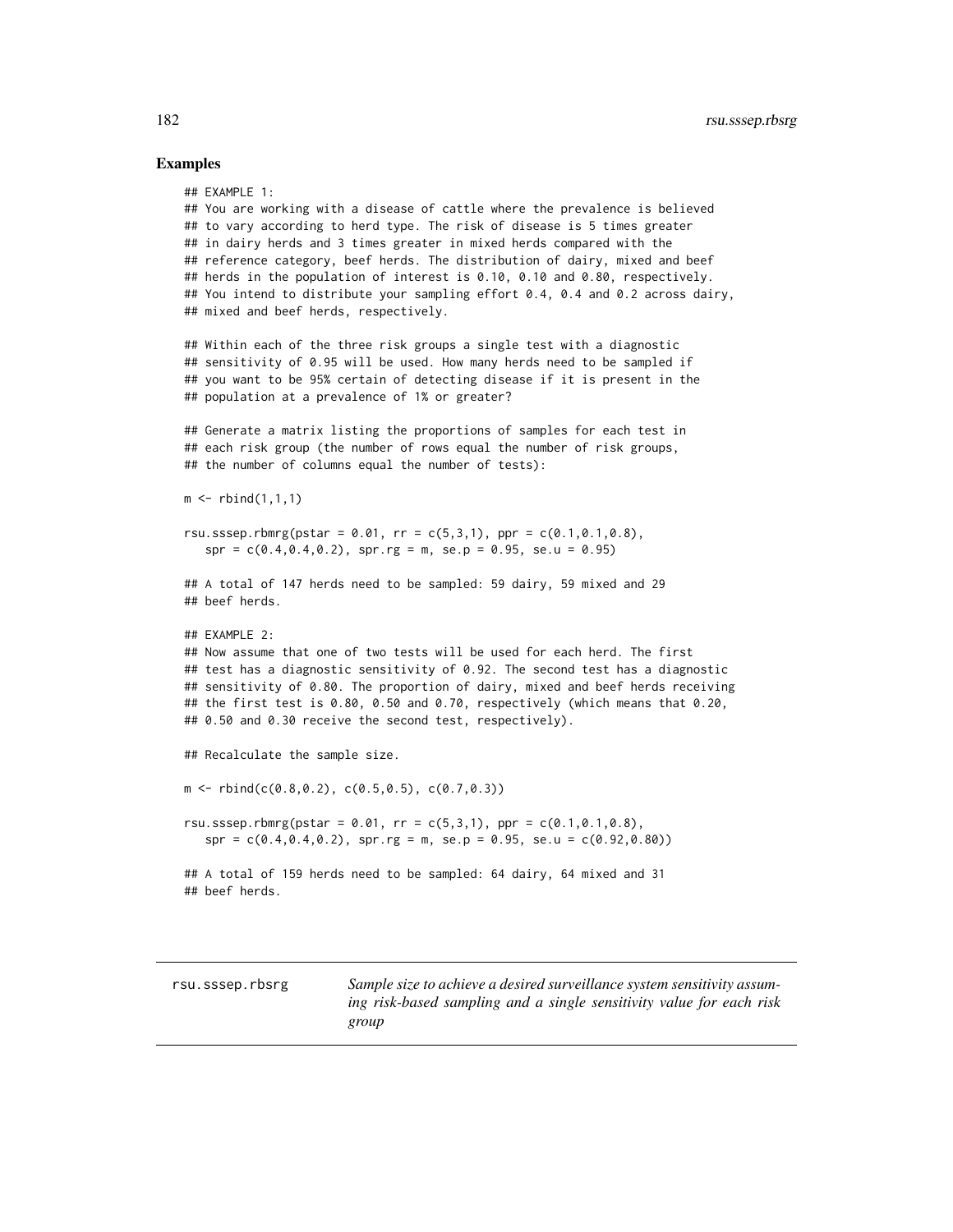# rsu.sssep.rbsrg 183

## Description

Sample the size to achieve a desired population sensitivity assuming risk-based sampling, a single sensitivity value for each risk group and perfect test specificity.

## Usage

rsu.sssep.rbsrg(pstar, rr, ppr, spr, se.p, se.u)

## Arguments

| pstar | scalar, representing the design prevalence.                                                                                                        |
|-------|----------------------------------------------------------------------------------------------------------------------------------------------------|
| rr    | vector, defining the relative risk values for each strata in the population.                                                                       |
| ppr   | vector of length rr, defining the population proportions in each strata.                                                                           |
| spr   | vector of length rr representing the planned surveillance proportion for each<br>strata in the population.                                         |
| se.p  | scalar (0 to 1) representing the desired surveillance system (population-level)<br>sensitivity.                                                    |
| se.u  | scalar $(0 \text{ to } 1)$ or vector of the same lengthe as $rr$ representing the sensitivity of<br>the diagnostic test applied at the unit level. |

# Value

A list of comprised of four elements:

| n        | a vector listing the required sample sizes for each (risk) strata. |
|----------|--------------------------------------------------------------------|
| total    | scalar, representing the total sample size.                        |
| epinf    | a vector listing the effective probability of infection estimates. |
| adj.risk | a vector listing the adjusted risk estimates.                      |

# Examples

## EXAMPLE 1:

## A cross-sectional study is to be carried out to confirm the absence of ## disease using risk based sampling. Assume a population level design ## prevalence of 0.10 and there are 'high', 'medium' and 'low' risk areas ## where the risk of disease in the high risk area compared with the low risk ## area is 5 and the risk of disease in the medium risk area compared with ## the low risk area is 3. The proportions of the population at risk in the ## high, medium and low risk area are 0.10, 0.10 and 0.80, respectively. ## Half of your samples will be taken from individuals in the high risk area, # 0.30 from the medium risk area and 0.20 from the low risk area. You intend ## to use a test with diagnostic sensitivity of 0.90 and you'd like to take ## sufficient samples to return a population sensitivity of 0.95. How many ## units need to be sampled to meet the requirements of the study?

rsu.sssep.rbsrg(pstar =  $0.10$ , rr =  $c(5,3,1)$ , ppr =  $c(0.10,0.10,0.80)$ ,  $spr = c(0.50, 0.30, 0.20),$   $se.p = 0.95,$   $se.u = 0.90)$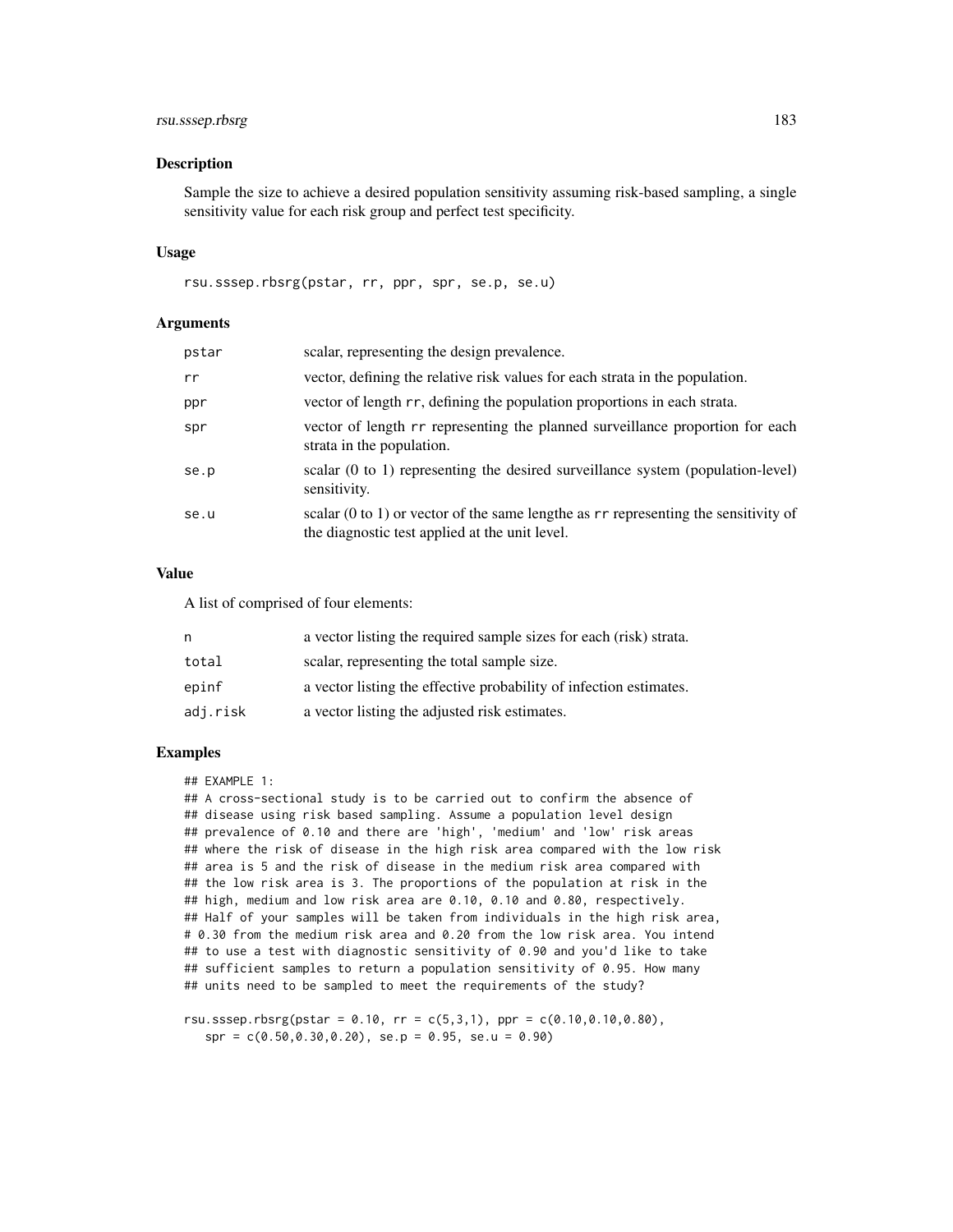<span id="page-183-0"></span>## A total of 14 units needs to be sampled to meet the requirements of the ## study: 7 from the high risk area, 5 from the medium risk area and 2 from ## the low risk area.

rsu.sssep.rs *Sample size to achieve a desired surveillance system sensitivity assuming representative sampling*

## Description

Calculates the sample size to achieve a desired surveillance system sensitivity assuming representative sampling for a single risk factor and varying unit sensitivity using the binomial method.

# Usage

rsu.sssep.rs(N, pstar, se.p = 0.95, se.u)

#### Arguments

| N     | scalar integer or vector of same length as pstar, representing the population<br>size.                                                                                                                                                  |
|-------|-----------------------------------------------------------------------------------------------------------------------------------------------------------------------------------------------------------------------------------------|
| pstar | a scalar or vector of either proportions $(0 \text{ to } 1)$ or a positive integers representing<br>the design prevalence. If pstar is an integer represents the number of positive<br>units in the population, and N must be provided. |
| se.p  | scalar or vector of same length as pstar representing the desired surveillance<br>system (population-level) sensitivity.                                                                                                                |
| se.u  | scalar $(0 \text{ to } 1)$ or vector of the same length as pstar representing the sensitivity<br>of the diagnostic test at the surveillance unit level.                                                                                 |

#### Value

A vector of required sample sizes.

#### Note

This function calculates the required sample size using the hypergeometric distribution if N is provided and the binomial distribution otherwise.

This function returns the sample size to achieve a desired surveillance system sensitivity. Function [rsu.sspfree.rs](#page-175-0) returns the sample size to achieve a desired (posterior) probability of disease freedom.

# References

MacDiarmid S (1988). Future options for brucellosis surveillance in New Zealand beef herds. New Zealand Veterinary Journal 36: 39 - 42.

Martin S, Shoukri M, Thorburn M (1992). Evaluating the health status of herds based on tests applied to individuals. Preventive Veterinary Medicine 14: 33 - 43.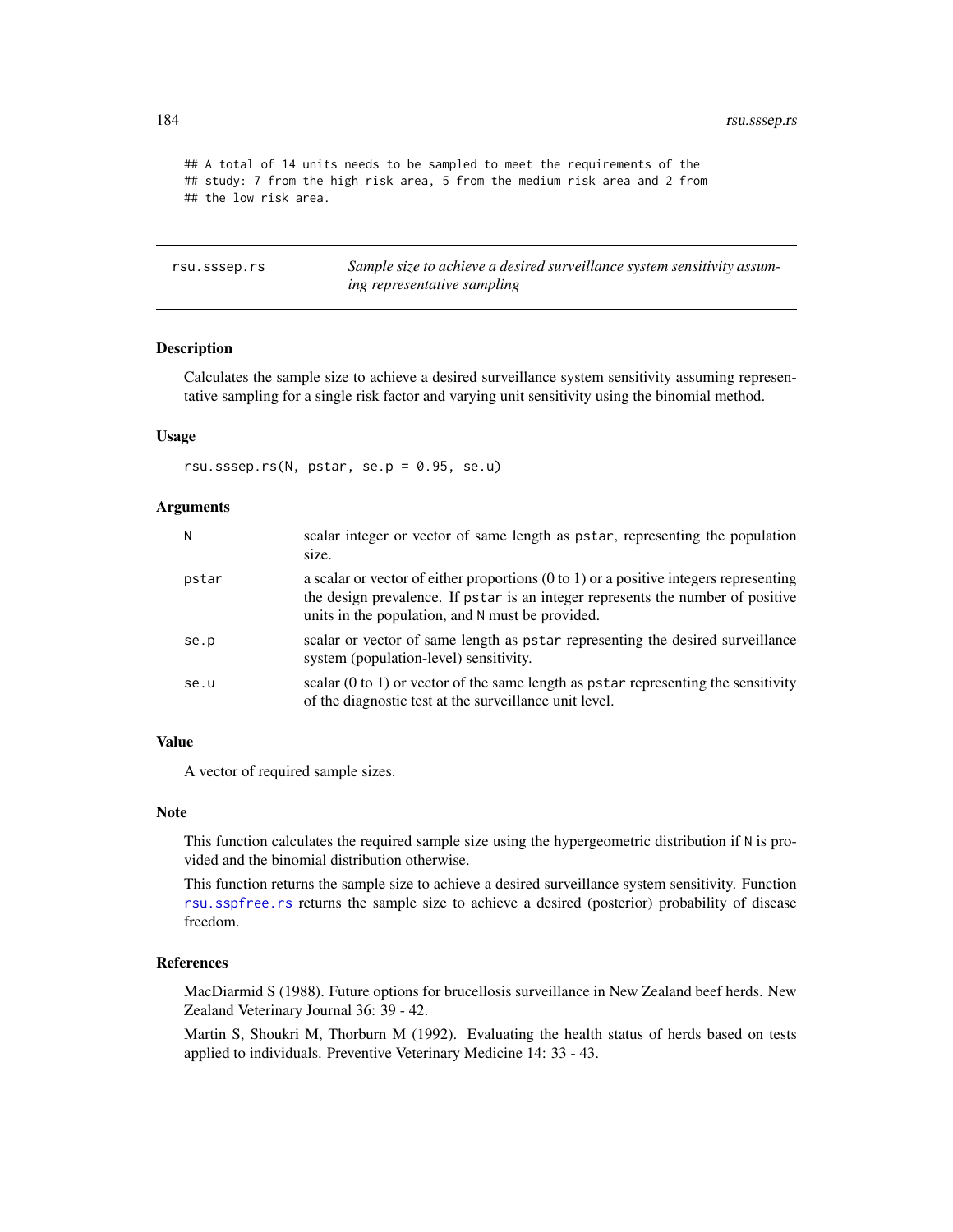#### rsu.sssep.rs 185

```
## EXAMPLE 1:
## You would like to confirm the absence of disease in a single 1000-cow
## dairy herd. You expect the prevalence of disease in the herd to be 0.05.
## You intend to use a single test with a sensitivity of 0.90 and a
## specificity of 1.00. How many herds need to be sampled if you want to
## be 95% certain that the prevalence of brucellosis in dairy herds is
## less than the design prevalence if all tests are negative?
rsu.sssep.rs(N = 1000, pstar = 0.05, se.p = 0.95, se.u = 0.90)
## We need to sample 65 cows.
## EXAMPLE 2:
## You would like to confirm the absence of disease in a study area comprised
## of 5000 herds. If the disease is present you expect the between-herd
## prevalence to be 0.08. You intend to use two tests: the first has a
## sensitivity and specificity of 0.90 and 0.80, respectively. The second has
## a sensitivity and specificity of 0.95 and 0.85, respectively. The two tests
## will be interpreted in parallel. How many herds should be sampled to be
## 95% certain that the disease would be detected if it is present in the
## study area?
## Calculate the sensitivity and specificity of the diagnostic test regime:
test \le rsu.dxtest(se = c(0.90, 0.95), sp = c(0.80, 0.85),
   interpretation = "parallel", covar = c(0,0))
## Interpretation of these tests in parallel returns a diagnostic sensitivity
## of 0.995 and a diagnostic specificity of 0.68.
## How many herds should be sampled?
rsu.sssep.rs(N = 5000, pstar = 0.08, se.p = 0.95, se.u = test$se)
## If you test 38 herds and all return a negative test you can state that
## you are 95% confident that the disease is absent from the study area.
## The sensitivity of this testing regime is 99%.
## EXAMPLE 3:
## You want to document the absence of Mycoplasma from a 200-sow pig herd.
## Based on your experience and the literature, a minimum of 20% of sows
## would have seroconverted if Mycoplasma were present in the herd. How
## many herds should we sample to be 95% certain that Mycoplasma would
## be detected if it is present if you use a test with perfect sensitivity?
rsu.sssep.rs(N = 200, pstar = 0.20, se.p = 0.95, se.u = 1.00)
## If you test 15 sows and all of them test negative you can be 95%
## confident that the prevalence rate of Mycoplasma in the herd is less than
```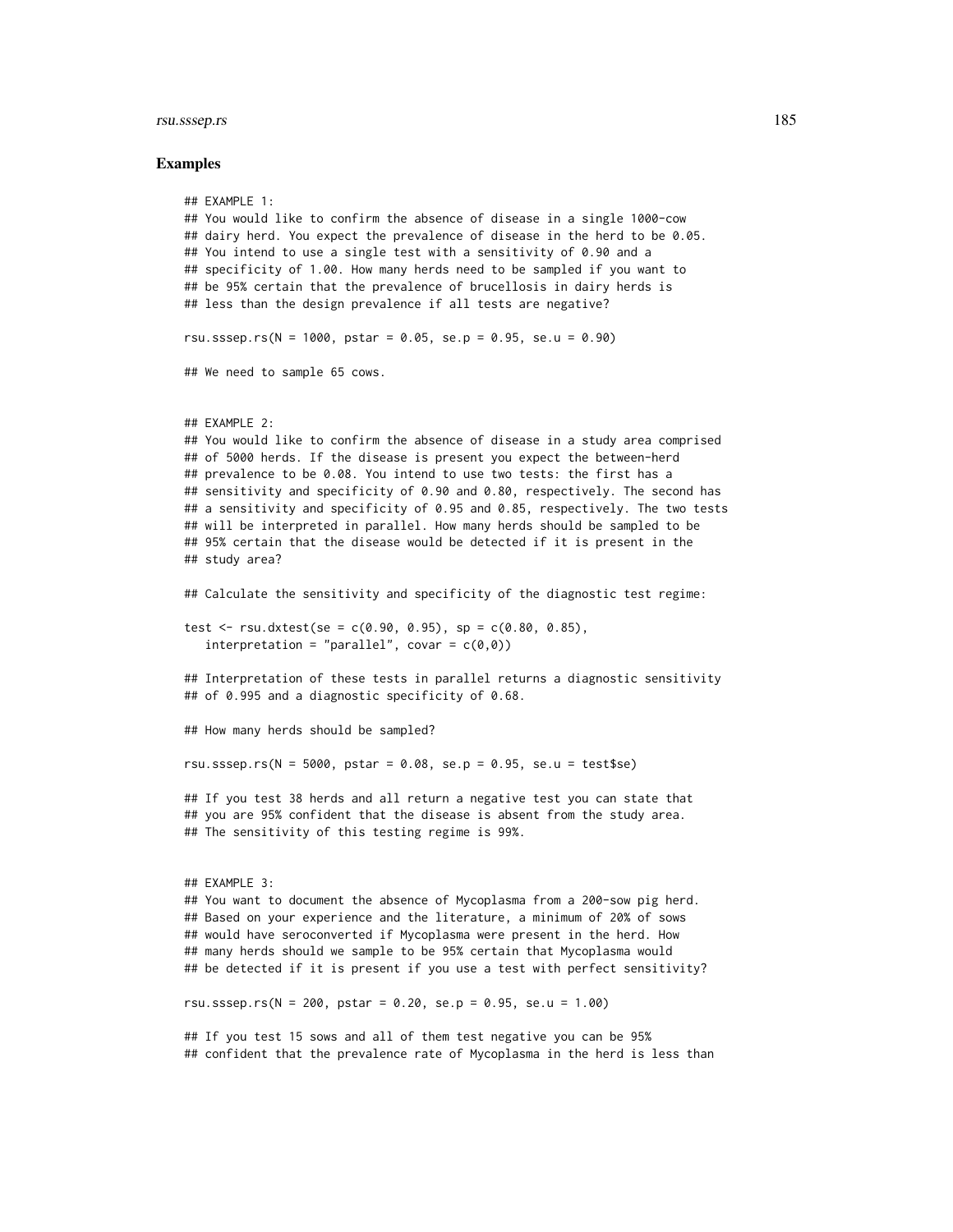## 20%.

rsu.sssep.rs2st *Sample size to achieve a desired surveillance system sensitivity assuming two-stage sampling*

# Description

Calculates the required sample size to achieve a desired surveillance system sensitivity assuming two-stage sampling (sampling of clusters and sampling of units within clusters), imperfect test sensitivity and perfect test specificity.

# Usage

rsu.sssep.rs2st(H = NA, N = NA, pstar.c, se.c, pstar.u, se.u, se.p)

# Arguments

| H       | scalar, integer representing the total number of clusters in the population. Use<br>NA if unknown.                  |
|---------|---------------------------------------------------------------------------------------------------------------------|
| N       | vector, integer representing the number of units within each cluster. Use NA if<br>unknown.                         |
| pstar.c | scalar, numeric $(0 \text{ to } 1)$ representing the cluster level design prevalence.                               |
| se.c    | scalar, numeric $(0 \text{ to } 1)$ representing the required cluster level sensitivity.                            |
| pstar.u | scalar, numeric $(0 \text{ to } 1)$ representing the surveillance unit level design preva-<br>lence.                |
| se.u    | scalar $(0 \text{ to } 1)$ representing the sensitivity of the diagnostic test at the surveil-<br>lance unit level. |
| se.p    | scalar (0 to 1) representing the desired surveillance system (population-level)<br>sensitivity.                     |

# Value

A list comprised of two data frames: clusters and units. Data frame clusters lists:

| Н       | the total number of clusters in the population, as entered by the user. |
|---------|-------------------------------------------------------------------------|
| nsample | the number of clusters to be sampled.                                   |

Data frame units lists:

| N       | the number of units within each cluster, as entered by the user. |
|---------|------------------------------------------------------------------|
| nsample | the number of units to be sampled.                               |

<span id="page-185-0"></span>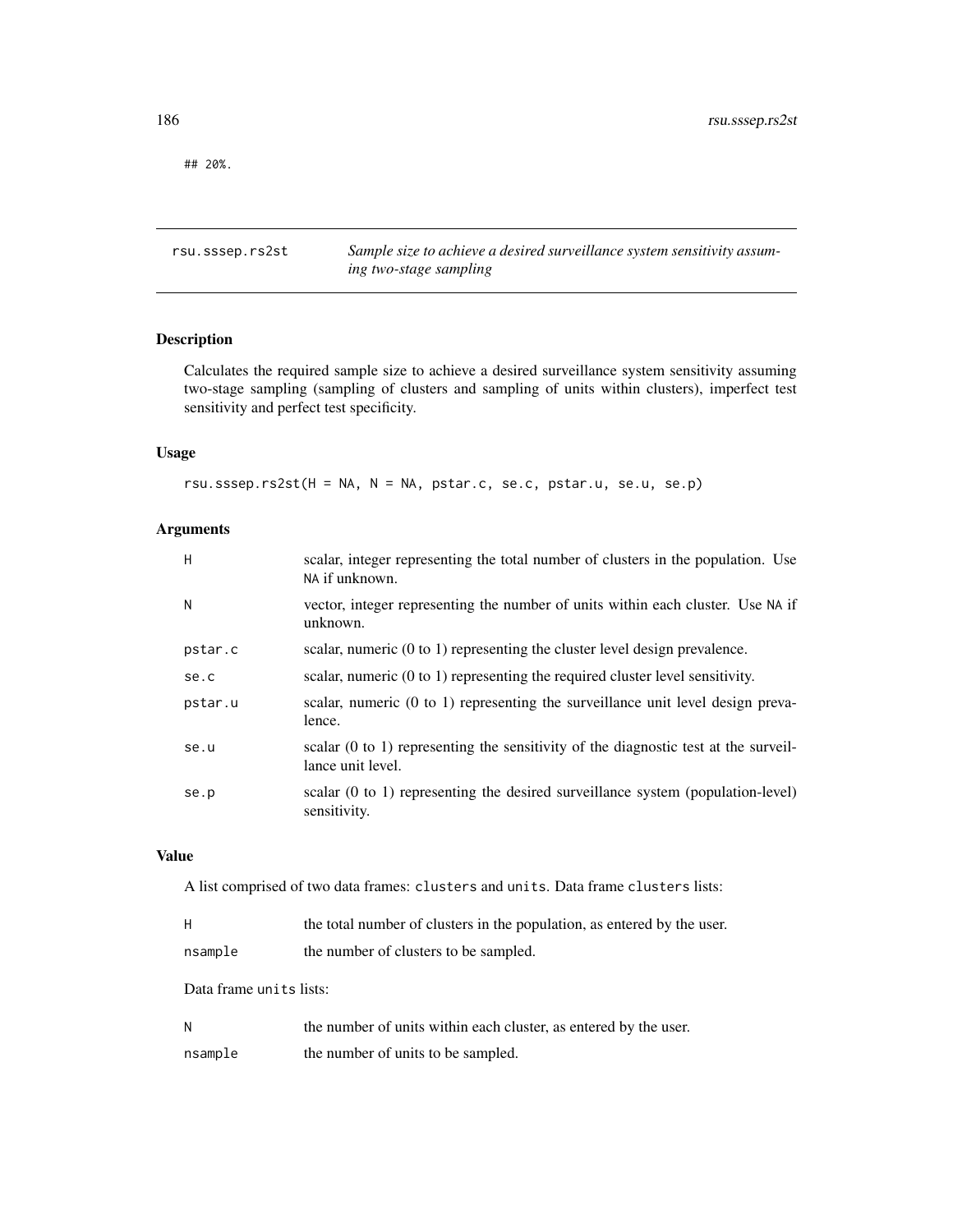#### References

Cameron A, Baldock C (1998). A new probability formula for surveys to substantiate freedom from disease. Preventive Veterinary Medicine 34: 1 - 17.

Cameron A (1999). Survey Toolbox for Livestock Diseases — A practical manual and software package for active surveillance of livestock diseases in developing countries. Australian Centre for International Agricultural Research, Canberra, Australia.

MacDiarmid S (1988). Future options for brucellosis surveillance in New Zealand beef herds. New Zealand Veterinary Journal 36: 39 - 42.

Martin S, Shoukri M, Thorburn M (1992). Evaluating the health status of herds based on tests applied to individuals. Preventive Veterinary Medicine 14: 33 - 43.

```
## EXAMPLE 1:
## Sampling is to be carried out to support a claim that a country is free
## of bovine brucellosis. We are not certain of the total number of herds
## in the country and we are not certain of the number of cows within each
## herd.
## The design prevalence for this study is set to 0.01 at the herd level and
## if a herd is positive for brucellosis the individual animal level
## design prevalence is set to 0.10. The sensitivity of the diagnostic
## test to be used is 0.95.
## How many herds and how many animals from within each herd
## need to be sampled to be 95% confident of detecting disease at the
## herd and individual animal level?
rsu.sssep.rs2st(H = NA, N = NA, pstar.c = 0.01, se.c = 0.95,
  pstar.u = 0.10, se.u = 0.95, se.p = 0.95)
## A total of 314 herds need to be sampled, 31 cows from each herd.
## EXAMPLE 2:
## Now lets say we know that there are 500 cattle herds in the country and
## we have the results of a recent livestock census providing counts of the
## number of cattle in each herd. How many herds and how many animals from
## within each herd need to be sampled to be 95% confident of detecting
## disease at the herd and individual animal level?
# Generate a vector of herd sizes. The minimum herd size is 25.
set.seed(1234)
hsize \le ceiling(rlnorm(n = 500, meanlog = 1.5, sdlog = 2)) + 25
nsample \leq rsu.sssep.rs2st(H = 500, N = hsize, pstar.c = 0.01, se.c = 0.95,
  pstar.u = 0.10, se.u = 0.95, se.p = 0.95)
nsample$clusters
```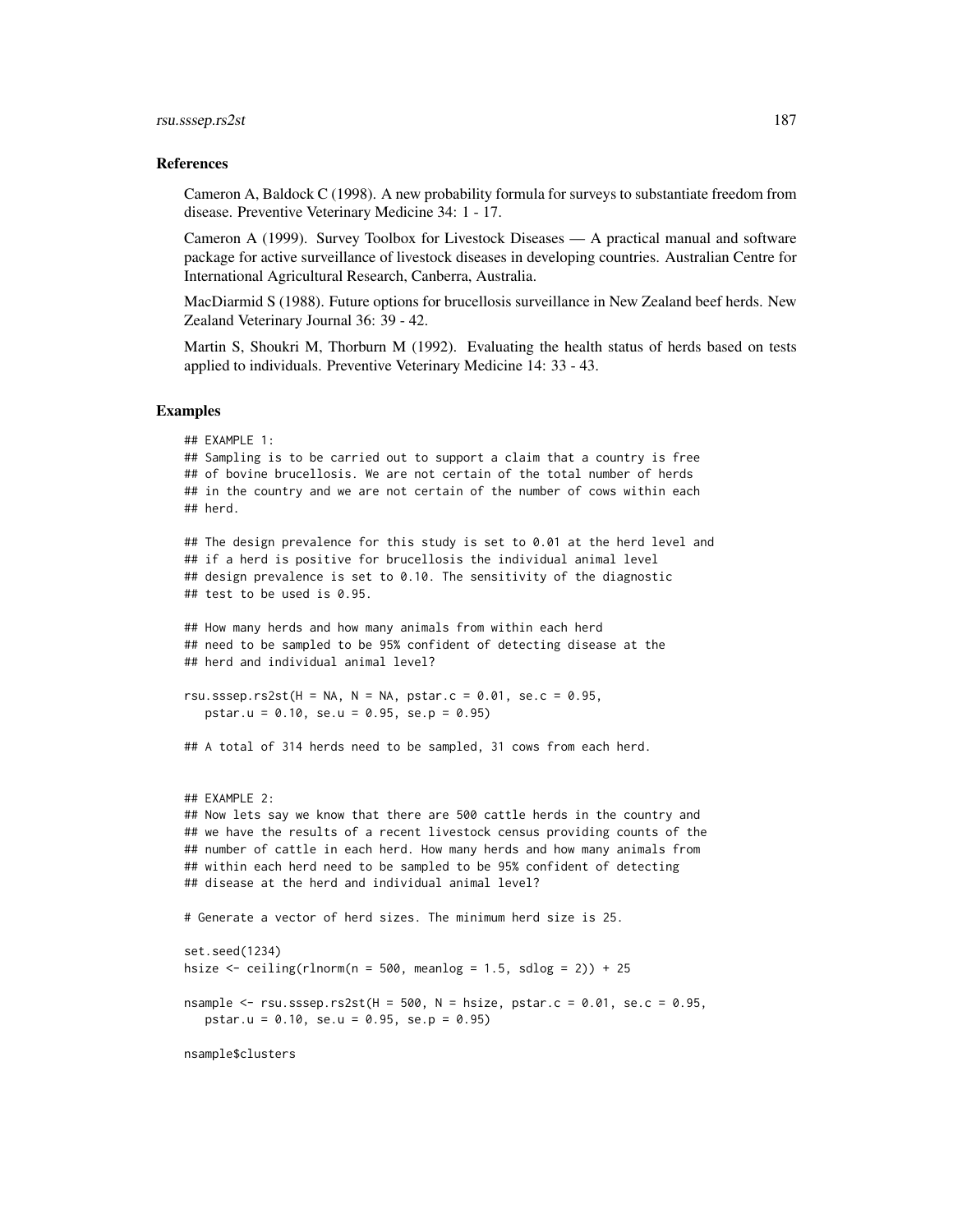```
head(nsample$units)
## A total of 238 of the 500 herds need to be tested. The number of animals
## to sample from the first herd (comprised of 26 animals) is 18.
```
rsu.sssep.rsfreecalc *Sample size to achieve a desired surveillance system sensitivity to detect disease at a specified design prevalence assuming representative sampling, imperfect unit sensitivity and specificity*

## Description

Calculates the sample size to achieve a desired surveillance system sensitivity to detect disease at a specified design prevalence assuming representative sampling, imperfect unit sensitivity and specificity .

## Usage

```
rsu.sssep.rsfreecalc(N, pstar, mse.p, msp.p, se.u, sp.u, method = "hypergeometric",
  max:ss = 32000
```
## Arguments

| N         | scalar, integer representing the total number of subjects eligible to be sampled.                                               |
|-----------|---------------------------------------------------------------------------------------------------------------------------------|
| pstar     | scalar, numeric, representing the design prevalence, the hypothetical outcome<br>prevalence to be detected. See details, below. |
| mse.p     | scalar, numeric $(0 to 1)$ representing the desired population level sensitivity. See<br>details, below.                        |
| msp.p     | scalar, numeric $(0 to 1)$ representing the desired population level specificity. See<br>details, below.                        |
| se.u      | scalar $(0 \text{ to } 1)$ representing the sensitivity of the diagnostic test at the surveil-<br>lance unit level.             |
| sp.u      | scalar, numeric (0 to 1) representing the specificity of the diagnostic test at the<br>surveillance unit level.                 |
| method    | a character string indicating the calculation method to use. Options are binomial<br>or hypergeometric.                         |
| $max$ .ss | scalar, integer defining the maximum upper limit for required sample size.                                                      |

## Details

Type I error is the probabilty of rejecting the null hypothesis when in reality it is true. In disease freedom studies this is the situation where you declare a population as disease negative when, in fact, it is actually disease positive. Type I error equals 1 -SeP.

Type II error is the probabilty of accepting the null hypothesis when in reality it is false. In disease freedom studies this is the situation where you declare a population as disease positive when, in fact, it is actually disease negative. Type II error equals 1 -SpP.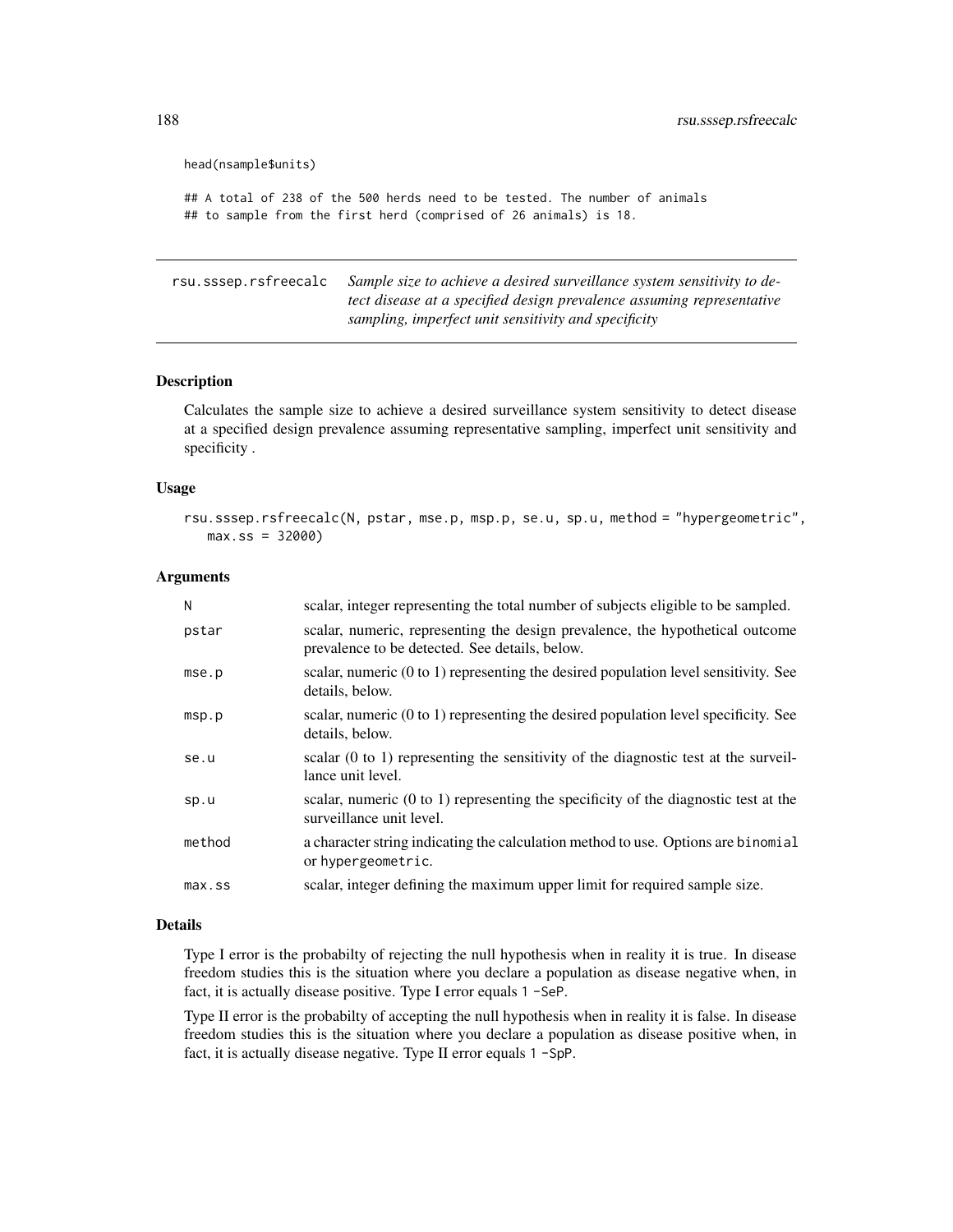## rsu.sssep.rsfreecalc 189

Argument pstar can be expressed as either a proportion or integer. Where the input value for pstar is between 0 and 1 the function interprets pstar as a prevalence. Where the input value for pstar is an integer greater than 1 the function interprets pstar as the number of outcome-positive individuals in the population of individuals at risk. A value for design prevalence is then calculated as pstar / N.

## Value

A list comprised of two data frames: summary and details. Data frame summary lists:

| n     | the minimum number of individuals to be sampled.                                                                                  |
|-------|-----------------------------------------------------------------------------------------------------------------------------------|
| Ν     | the total number of individuals eligible to be sampled.                                                                           |
| C     | the cut-point number of positives to achieve the specified surveillance system<br>(population-level) sensitivity and specificity. |
| pstar | the design prevalence.                                                                                                            |
| p1    | the probability that the population has the outcome of interest at the specified<br>design prevalence.                            |
| se.p  | the calculated population level sensitivity.                                                                                      |
| sp.p  | the calculated population level specificity.                                                                                      |

Data frame details lists:

| n    | the minimum number of individuals to be sampled. |
|------|--------------------------------------------------|
| se.p | the calculated population level sensitivity.     |
| sp.p | the calculated population level specificity.     |

## References

Cameron A, Baldock C (1998a). A new probability formula for surveys to substantiate freedom from disease. Preventive Veterinary Medicine 34: 1 - 17.

Cameron A, Baldock C (1998b). Two-stage sampling in surveys to substantiate freedom from disease. Preventive Veterinary Medicine 34: 19 - 30.

Cameron A (1999). Survey Toolbox for Livestock Diseases — A practical manual and software package for active surveillance of livestock diseases in developing countries. Australian Centre for International Agricultural Research, Canberra, Australia.

```
## EXAMPLE 1:
## A cross-sectional study is to be carried out to confirm the absence of
## brucellosis in dairy herds using a bulk milk tank test assuming a design
## prevalence of 0.05. Assume the total number of dairy herds in your study
## area is 5000 and the bulk milk tank test to be used has a diagnostic
## sensitivity of 0.95 and a specificity of 1.00. How many herds need to be
## sampled to be 95% certain that the prevalence of brucellosis in dairy herds
## is less than the design prevalence if less than a specified number of
## tests return a positive result?
```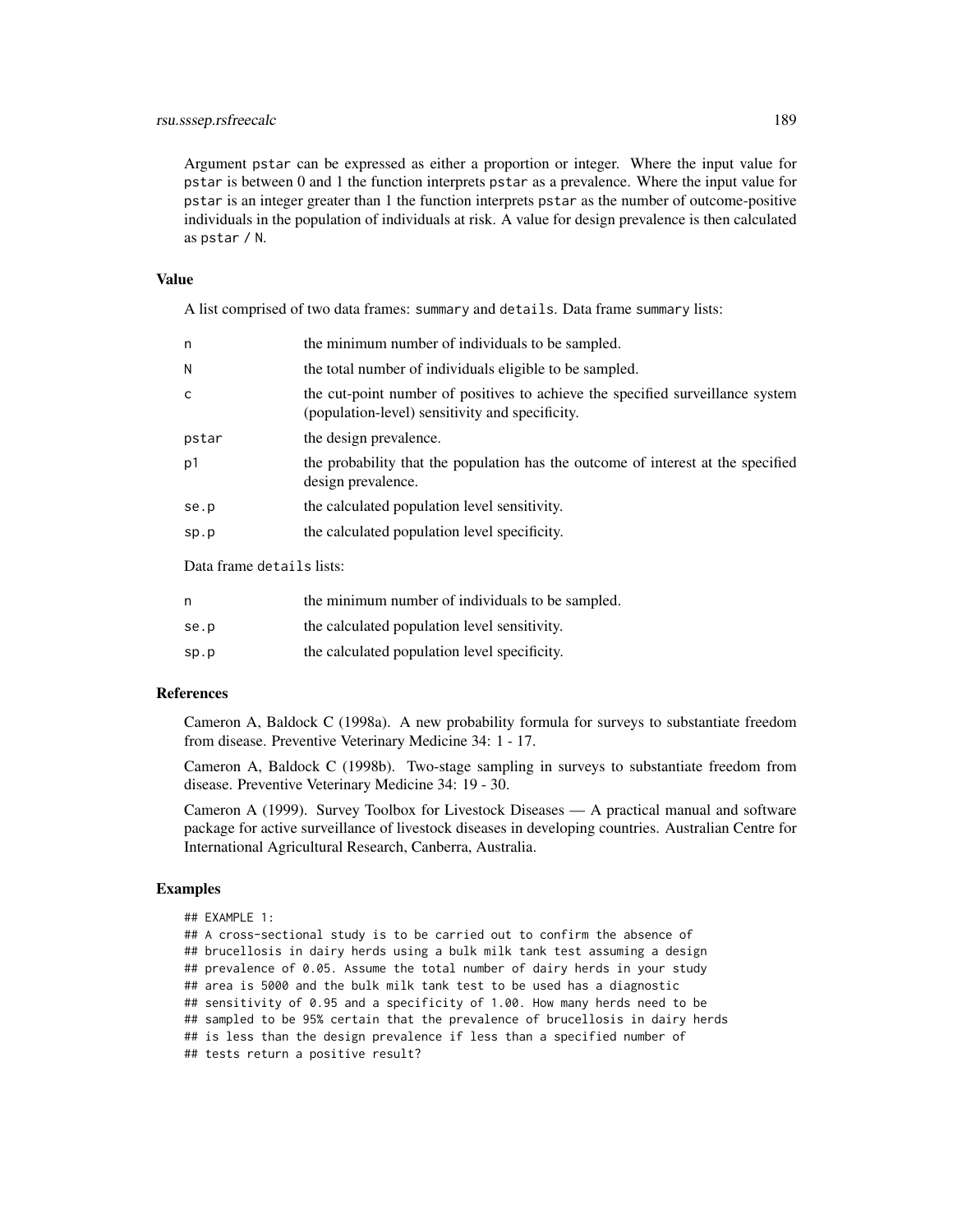```
rsu.sssep.rsfreecalc(N = 5000, pstar = 0.05, mse.p = 0.95, msp.p = 0.95,
  se.u = 0.95, sp.u = 0.98, method = "hypergeometric", max.ss = 32000)$summary
## A system sensitivity of 95% is achieved with a total sample size of 194
## herds, assuming a cut-point of 7 or more positive herds are required to
## return a positive survey result.
```
rsu.sssep.rspool *Sample size to achieve a desired surveillance system sensitivity using pooled samples assuming representative sampling*

## Description

Calculates the required sample size to achieve a desired surveilance system sensitivity assuming representative sampling, imperfect pooled test sensitivity and imperfect pooled test specificity.

## Usage

rsu.sssep.rspool(k, pstar, pse, psp, se.p)

## **Arguments**

| k     | scalar or vector of the same length as sep representing the number of individual<br>units that contribute to each pool (i.e the pool size). |
|-------|---------------------------------------------------------------------------------------------------------------------------------------------|
| pstar | scalar or vector of the same length as sep representing the design prevalence.                                                              |
| pse   | scalar or vector of the same length as sep representing the pool-level sensitivity.                                                         |
| psp   | scalar or vector of the same length as sep representing the pool-level specificity.                                                         |
| se.p  | scalar or vector $(0 \text{ to } 1)$ representing the desired surveillance system (population-<br>level) sensitivity.                       |

# Value

A vector of required sample sizes.

### **References**

Christensen J, Gardner I (2000). Herd-level interpretation of test results for epidemiologic studies of animal diseases. Preventive Veterinary Medicine 45: 83 - 106.

```
## EXAMPLE 1:
## To confirm your country's disease freedom status you intend to use a test
## applied at the herd level. The test is expensive so you decide to pool the
## samples taken from individual herds. How many pooled samples of size 5 are
## required to be 95% confident that you will have detected disease if
## 1% of herds are disease-positive? Assume a diagnostic sensitivity and
```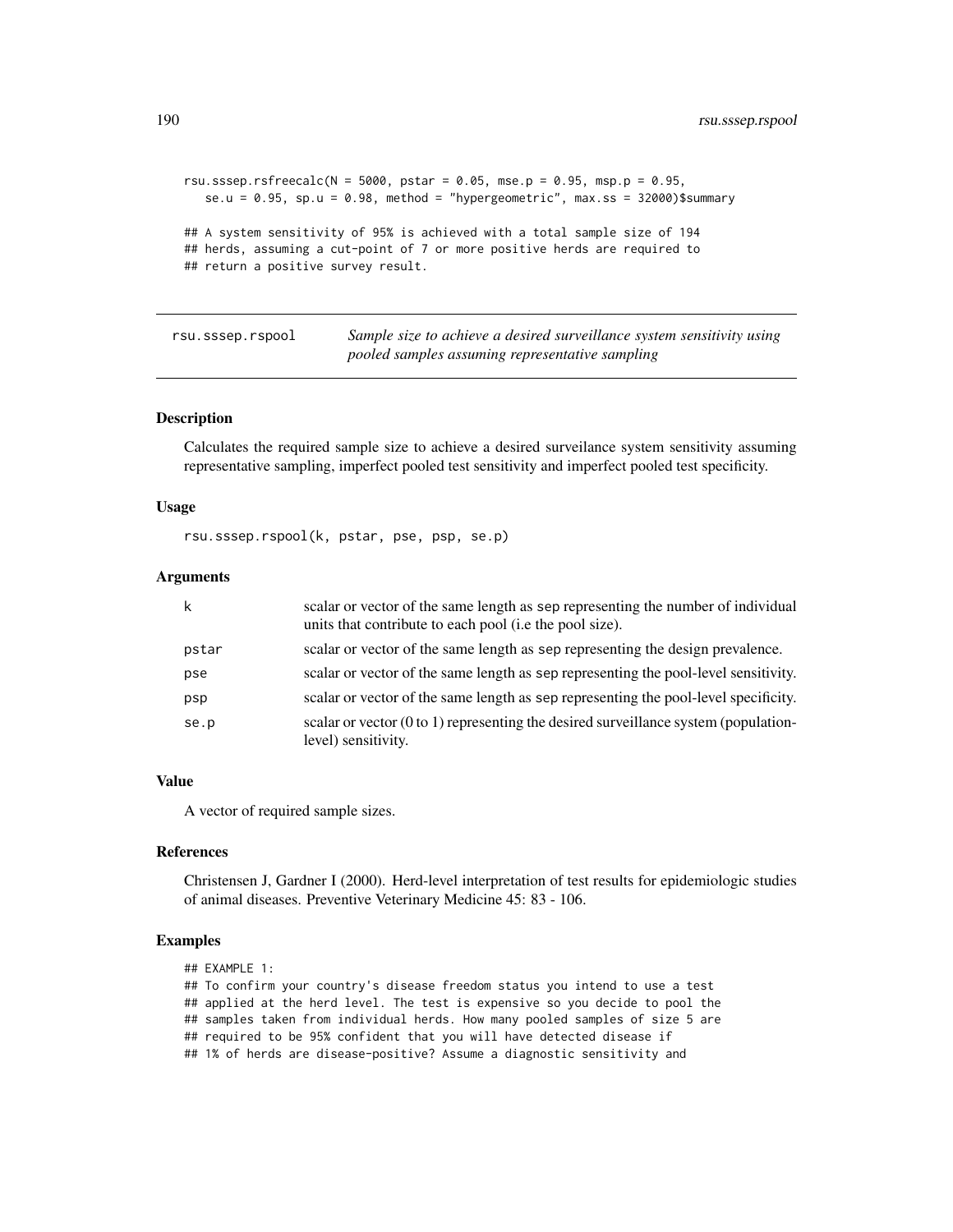# rsu.sssep.rspool 191

## specificity of 0.90 and 0.95 for the pooled testing regime.

rsu.sssep.rspool( $k = 5$ , pstar = 0.01, pse = 0.90, psp = 0.95, se.p = 0.95)

## A total of 32 pools (each comprised a samples from 5 herds) need to be ## tested.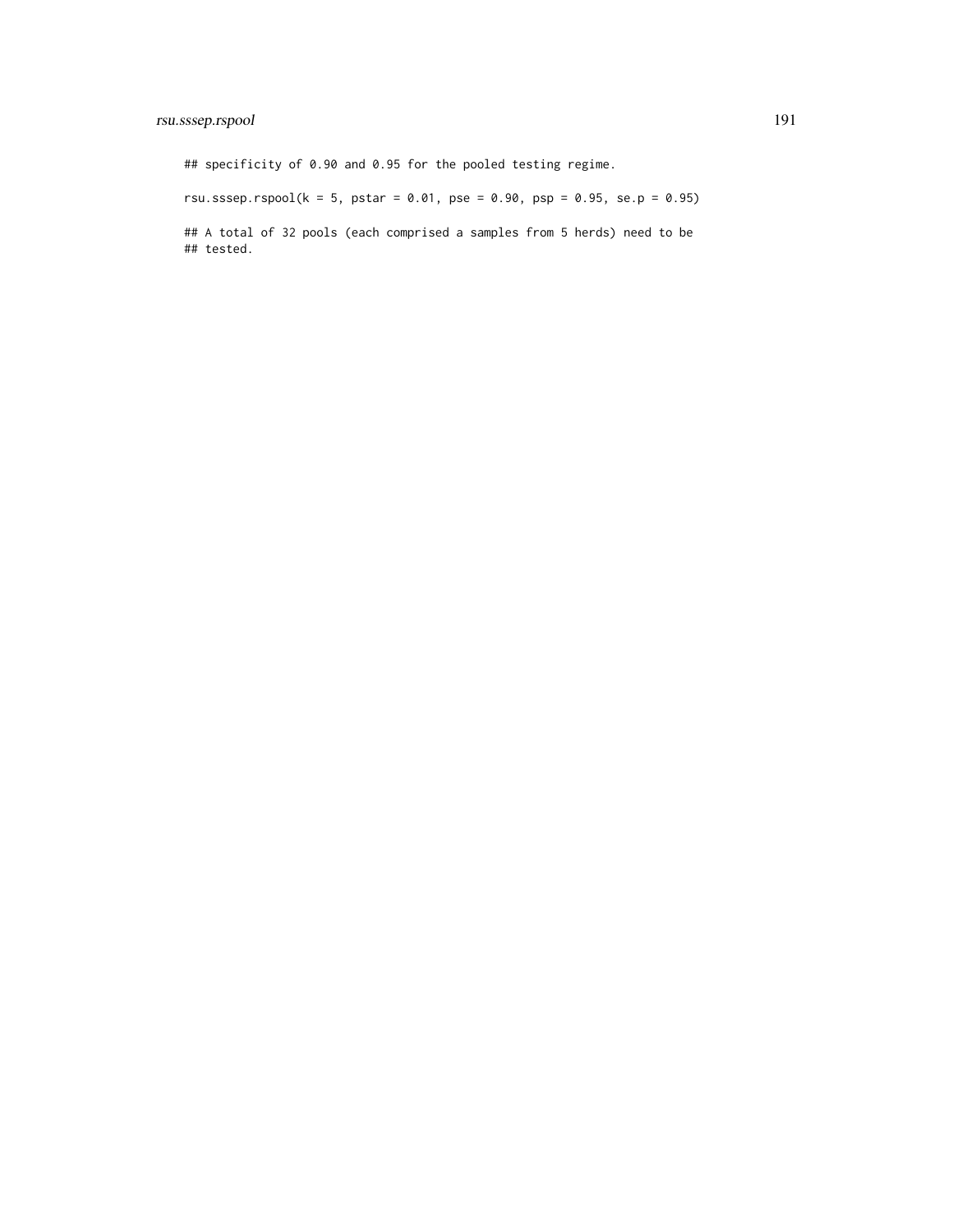# Index

∗ datasets epi.epidural, [48](#page-47-0) epi.incin, [50](#page-49-0) epi.SClip, [81](#page-80-0) ∗ htest epi.occc, [69](#page-68-0) ∗ methods rsu.adjrisk, [140](#page-139-0) rsu.dxtest, [142](#page-141-0) rsu.epinf, [143](#page-142-0) rsu.pfree.equ, [144](#page-143-0) rsu.pfree.rs, [147](#page-146-0) rsu.pstar, [151](#page-150-0) rsu.sep, [152](#page-151-0) rsu.sep.cens, [153](#page-152-0) rsu.sep.pass, [154](#page-153-0) rsu.sep.rb, [156](#page-155-0) rsu.sep.rb1rf, [157](#page-156-0) rsu.sep.rb2rf, [159](#page-158-0) rsu.sep.rb2st, [161](#page-160-0) rsu.sep.rbvarse, [164](#page-163-0) rsu.sep.rs, [165](#page-164-0) rsu.sep.rs2st, [167](#page-166-0) rsu.sep.rsmult, [170](#page-169-0) rsu.sep.rspool, [171](#page-170-0) rsu.sep.rsvarse, [173](#page-172-0) rsu.spp.rs, [174](#page-173-0) rsu.sspfree.rs, [176](#page-175-1) rsu.sssep.rb2st1rf, [177](#page-176-0) rsu.sssep.rb2st2rf, [179](#page-178-0) rsu.sssep.rbmrg, [181](#page-180-0) rsu.sssep.rbsrg, [182](#page-181-0) rsu.sssep.rs, [184](#page-183-0) rsu.sssep.rspool, [190](#page-189-0) ∗ univar epi.2by2, [4](#page-3-0) epi.about, [15](#page-14-0) epi.asc, [19](#page-18-0) epi.betabuster, [20](#page-19-0)

epi.bohning, [22](#page-21-0) epi.ccc, [23](#page-22-0) epi.conf, [27](#page-26-0) epi.convgrid, [33](#page-32-0) epi.cp, [33](#page-32-0) epi.cpresids, [34](#page-33-0) epi.descriptives, [35](#page-34-0) epi.dgamma, [36](#page-35-0) epi.directadj, [37](#page-36-0) epi.dms, [42](#page-41-0) epi.dsl, [42](#page-41-0) epi.edr, [44](#page-43-0) epi.empbayes, [46](#page-45-0) epi.herdtest, [48](#page-47-0) epi.indirectadj, [51](#page-50-0) epi.insthaz, [53](#page-52-0) epi.interaction, [56](#page-55-0) epi.iv, [59](#page-58-0) epi.kappa, [61](#page-60-0) epi.ltd, [64](#page-63-0) epi.mh, [65](#page-64-0) epi.nomogram, [67](#page-66-0) epi.offset, [71](#page-70-0) epi.pooled, [72](#page-71-0) epi.popsize, [73](#page-72-0) epi.prcc, [74](#page-73-0) epi.prev, [75](#page-74-0) epi.psi, [78](#page-77-0) epi.RtoBUGS, [80](#page-79-0) epi.smd, [82](#page-81-0) epi.smr, [84](#page-83-0) epi.sscc, [86](#page-85-0) epi.ssclus1estb, [90](#page-89-0) epi.ssclus1estc, [92](#page-91-0) epi.ssclus2estb, [94](#page-93-0) epi.ssclus2estc, [95](#page-94-0) epi.sscohortc, [97](#page-96-0) epi.sscohortt, [100](#page-99-0) epi.sscompb, [102](#page-101-0)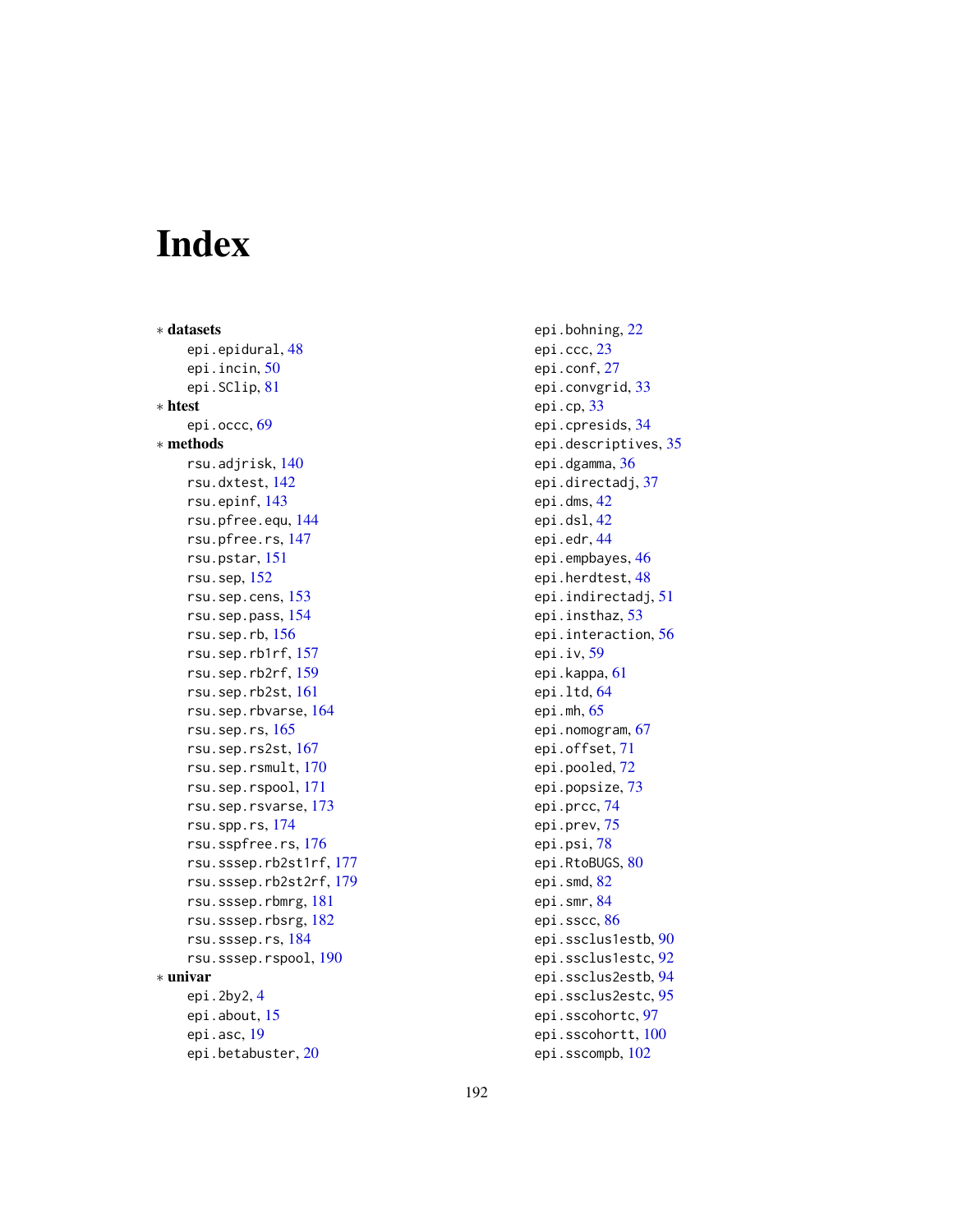epi.sscompc, [105](#page-104-0) epi.sscomps, [107](#page-106-0) epi.ssdetect, [109](#page-108-0) epi.ssdxtest, [111](#page-110-0) epi.ssequb, [113](#page-112-0) epi.ssequc, [116](#page-115-0) epi.ssninfb, [118](#page-117-0) epi.ssninfc, [121](#page-120-0) epi.sssimpleestb, [123](#page-122-0) epi.sssimpleestc, [125](#page-124-0) epi.ssstrataestb, [127](#page-126-0) epi.ssstrataestc, [128](#page-127-0) epi.sssupb, [130](#page-129-0) epi.sssupc, [132](#page-131-0) epi.ssxsectn, [134](#page-133-0) epi.tests, [136](#page-135-0) rsu.sep.rsfreecalc, [168](#page-167-0) rsu.sssep.rs2st, [186](#page-185-0) rsu.sssep.rsfreecalc, [188](#page-187-0) epi.2by2, [4,](#page-3-0) *[15](#page-14-0)* epi.about, [14](#page-13-0) epi.asc, *[16](#page-15-0)*, [19](#page-18-0) epi.betabuster, *[15](#page-14-0)*, [20](#page-19-0) epi.bohning, [22](#page-21-0) epi.ccc, [23,](#page-22-0) *[70](#page-69-0)* epi.conf, *[15](#page-14-0)*, [27](#page-26-0) epi.convgrid, *[16](#page-15-0)*, [32](#page-31-0) epi.cp, *[16](#page-15-0)*, [33,](#page-32-0) *[35](#page-34-0)* epi.cpresids, *[16](#page-15-0)*, [34](#page-33-0) epi.descriptives, *[15](#page-14-0)*, [35](#page-34-0) epi.dgamma, [36](#page-35-0) epi.directadj, *[15](#page-14-0)*, [37,](#page-36-0) *[52](#page-51-0)* epi.dms, *[16](#page-15-0)*, [42](#page-41-0) epi.dsl, *[16](#page-15-0)*, [42,](#page-41-0) *[61](#page-60-0)*, *[67](#page-66-0)*, *[83](#page-82-0)* epi.edr, *[15](#page-14-0)*, [44](#page-43-0) epi.empbayes, *[15](#page-14-0)*, [46](#page-45-0) epi.epidural, *[17](#page-16-0)*, [48](#page-47-0) epi.herdtest, *[15](#page-14-0)*, [48](#page-47-0) epi.incin, *[17](#page-16-0)*, [50](#page-49-0) epi.indirectadj, *[15](#page-14-0)*, *[39](#page-38-0)*, [51](#page-50-0) epi.insthaz, *[15](#page-14-0)*, [53](#page-52-0) epi.interaction, *[16](#page-15-0)*, [56](#page-55-0) epi.iv, *[16](#page-15-0)*, *[44](#page-43-0)*, [59,](#page-58-0) *[67](#page-66-0)*, *[83](#page-82-0)* epi.kappa, [61](#page-60-0) epi.ltd, *[16](#page-15-0)*, [64](#page-63-0) epi.mh, *[16](#page-15-0)*, *[44](#page-43-0)*, *[60,](#page-59-0) [61](#page-60-0)*, [65,](#page-64-0) *[83](#page-82-0)* epi.nomogram, *[15](#page-14-0)*, [67](#page-66-0) epi.occc, *[25](#page-24-0)*, [69](#page-68-0)

epi.offset, *[16](#page-15-0)*, [71](#page-70-0) epi.pooled, *[16](#page-15-0)*, [72](#page-71-0) epi.popsize, [73](#page-72-0) epi.prcc, *[17](#page-16-0)*, [74](#page-73-0) epi.prev, *[16](#page-15-0)*, [75](#page-74-0) epi.psi, *[17](#page-16-0)*, [78](#page-77-0) epi.RtoBUGS, *[16](#page-15-0)*, [80](#page-79-0) epi.SClip, *[17](#page-16-0)*, [81](#page-80-0) epi.smd, *[16](#page-15-0)*, *[44](#page-43-0)*, *[61](#page-60-0)*, *[67](#page-66-0)*, [82](#page-81-0) epi.smr, [84](#page-83-0) epi.sscc, *[17](#page-16-0)*, [86](#page-85-0) epi.ssclus1estb, *[16](#page-15-0)*, [90](#page-89-0) epi.ssclus1estc, *[16](#page-15-0)*, [92](#page-91-0) epi.ssclus2estb, *[16](#page-15-0)*, [94](#page-93-0) epi.ssclus2estc, *[16](#page-15-0)*, [95](#page-94-0) epi.sscohortc, *[17](#page-16-0)*, *[87](#page-86-0)*, [97,](#page-96-0) *[101](#page-100-0)*, *[103,](#page-102-0) [104](#page-103-0)*, *[106](#page-105-0)*, *[108](#page-107-0)*, *[135](#page-134-0)* epi.sscohortt, *[17](#page-16-0)*, [100](#page-99-0) epi.sscompb, *[17](#page-16-0)*, [102](#page-101-0) epi.sscompc, *[17](#page-16-0)*, [105](#page-104-0) epi.sscomps, *[17](#page-16-0)*, [107](#page-106-0) epi.ssdetect, *[17](#page-16-0)*, [109](#page-108-0) epi.ssdxtest, *[17](#page-16-0)*, [111](#page-110-0) epi.ssequb, *[17](#page-16-0)*, [113,](#page-112-0) *[117](#page-116-0)*, *[119](#page-118-0)*, *[122](#page-121-0)*, *[131](#page-130-0)*, *[133](#page-132-0)* epi.ssequc, *[17](#page-16-0)*, [116](#page-115-0) epi.ssninfb, *[17](#page-16-0)*, [118](#page-117-0) epi.ssninfc, *[17](#page-16-0)*, [121](#page-120-0) epi.sssimpleestb, *[16](#page-15-0)*, [123](#page-122-0) epi.sssimpleestc, *[16](#page-15-0)*, [125](#page-124-0) epi.ssstrataestb, *[16](#page-15-0)*, [127](#page-126-0) epi.ssstrataestc, *[16](#page-15-0)*, [128](#page-127-0) epi.sssupb, *[17](#page-16-0)*, [130](#page-129-0) epi.sssupc, *[17](#page-16-0)*, [132](#page-131-0) epi.ssxsectn, *[17](#page-16-0)*, [134](#page-133-0) epi.tests, *[16](#page-15-0)*, [136](#page-135-0) print.epi.2by2 *(*epi.2by2*)*, [4](#page-3-0) print.epi.occc *(*epi.occc*)*, [69](#page-68-0) print.epi.tests *(*epi.tests*)*, [136](#page-135-0) rsu.adjrisk, *[18](#page-17-0)*, [140](#page-139-0) rsu.dxtest, *[18](#page-17-0)*, [142](#page-141-0) rsu.epinf, *[19](#page-18-0)*, [143](#page-142-0) rsu.pfree.equ, *[18](#page-17-0)*, [144](#page-143-0) rsu.pfree.rs, *[18](#page-17-0)*, [147](#page-146-0)

rsu.pstar, *[19](#page-18-0)*, [151](#page-150-0) rsu.sep, *[19](#page-18-0)*, [152](#page-151-0) rsu.sep.cens, *[18](#page-17-0)*, [153](#page-152-0) rsu.sep.pass, *[18](#page-17-0)*, [154](#page-153-0)